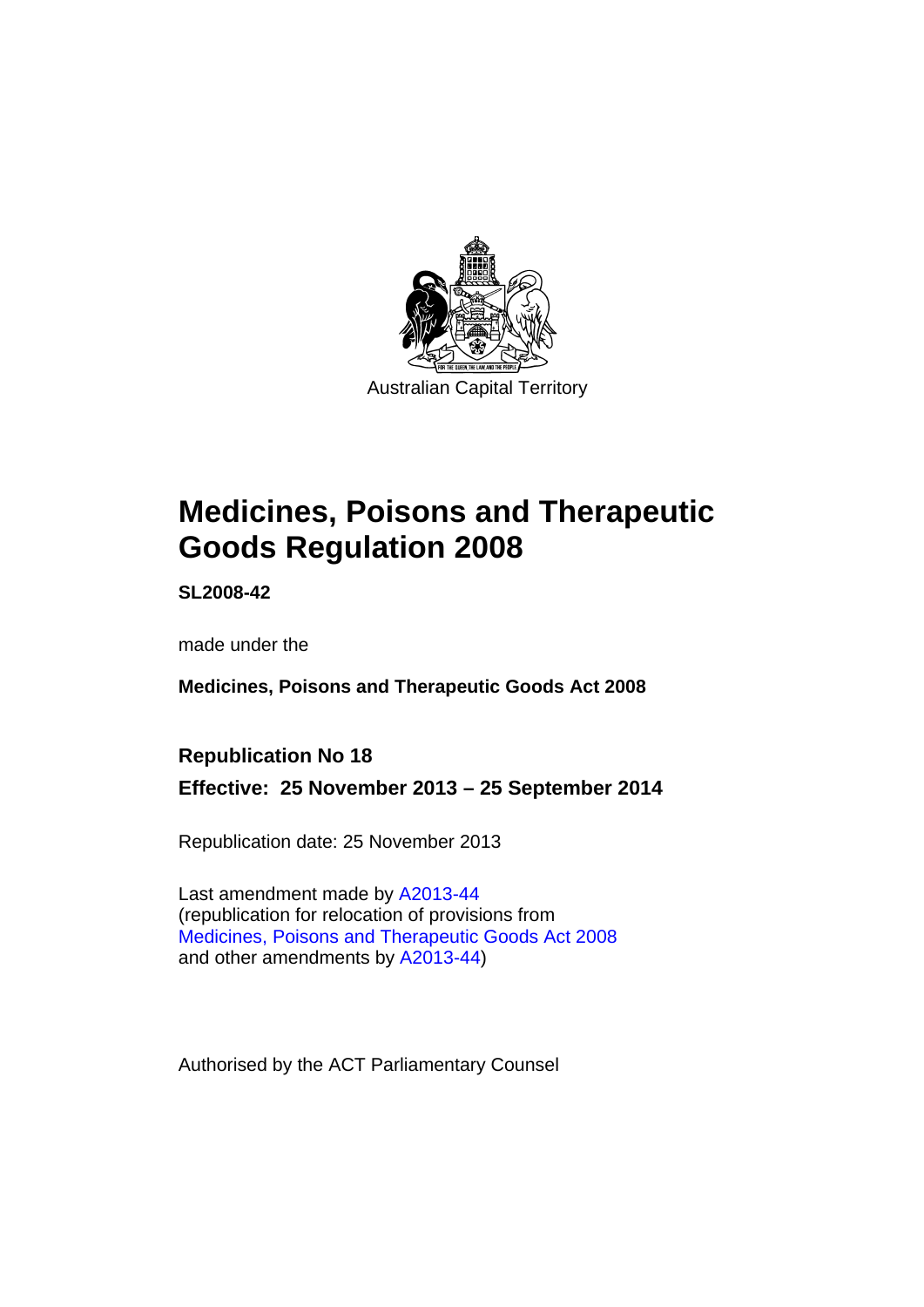#### **About this republication**

#### **The republished law**

This is a republication of the *Medicines, Poisons and Therapeutic Goods Regulation 2008*, made under the *Medicines, Poisons and Therapeutic Goods Act 2008* (including any amendment made under the *[Legislation Act 2001](http://www.legislation.act.gov.au/a/2001-14)*, part 11.3 (Editorial changes)) as in force on 25 November 2013*.* It also includes any commencement, amendment, repeal or expiry affecting this republished law to 25 November 2013.

The legislation history and amendment history of the republished law are set out in endnotes 3 and 4.

#### **Kinds of republications**

The Parliamentary Counsel's Office prepares 2 kinds of republications of ACT laws (see the ACT legislation register at [www.legislation.act.gov.au](http://www.legislation.act.gov.au/)):

- authorised republications to which the *[Legislation Act 2001](http://www.legislation.act.gov.au/a/2001-14)* applies
- unauthorised republications.

The status of this republication appears on the bottom of each page.

#### **Editorial changes**

The *[Legislation Act 2001](http://www.legislation.act.gov.au/a/2001-14)*, part 11.3 authorises the Parliamentary Counsel to make editorial amendments and other changes of a formal nature when preparing a law for republication. Editorial changes do not change the effect of the law, but have effect as if they had been made by an Act commencing on the republication date (see *[Legislation Act 2001](http://www.legislation.act.gov.au/a/2001-14)*, s 115 and s 117). The changes are made if the Parliamentary Counsel considers they are desirable to bring the law into line, or more closely into line, with current legislative drafting practice.

This republication does not include amendments made under part 11.3 (see endnote 1).

#### **Uncommenced provisions and amendments**

If a provision of the republished law has not commenced, the symbol  $\mathbf{U}$  appears immediately before the provision heading. Any uncommenced amendments that affect this republished law are accessible on the ACT legislation register [\(www.legislation.act.gov.au\)](http://www.legislation.act.gov.au/). For more information, see the home page for this law on the register.

#### **Modifications**

If a provision of the republished law is affected by a current modification, the symbol  $\mathbf{M}$ appears immediately before the provision heading. The text of the modifying provision appears in the endnotes. For the legal status of modifications, see the *[Legislation Act 2001](http://www.legislation.act.gov.au/a/2001-14)*, section 95.

#### **Penalties**

At the republication date, the value of a penalty unit for an offence against this law is \$140 for an individual and \$700 for a corporation (see *[Legislation Act 2001](http://www.legislation.act.gov.au/a/2001-14)*, s 133).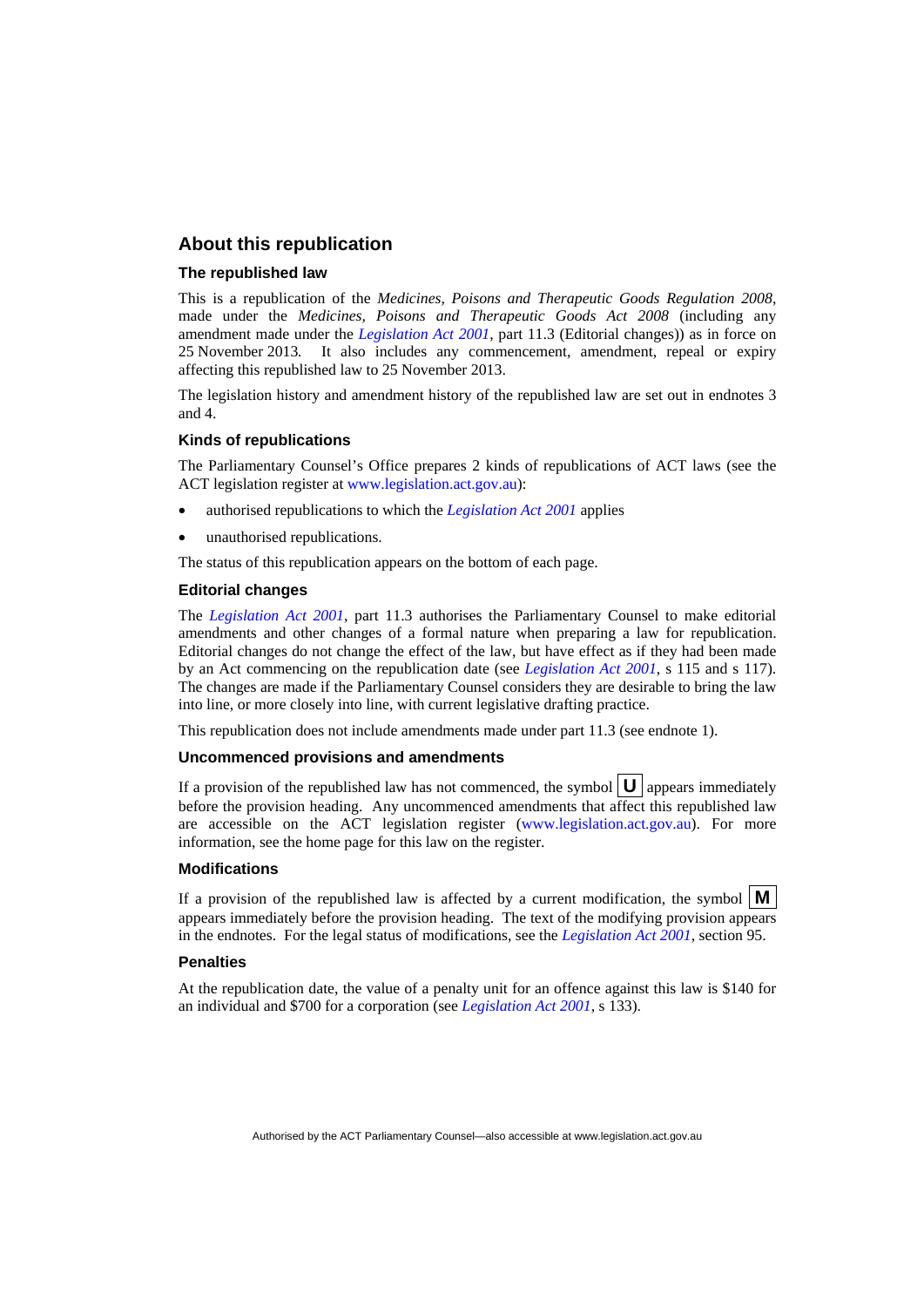

# **Medicines, Poisons and Therapeutic Goods Regulation 2008**

made under the

**Medicines, Poisons and Therapeutic Goods Act 2008** 

### **Contents**

Page

### **Chapter 1 [Preliminary](#page-25-0)**

|   | Name of regulation                                                           |   |
|---|------------------------------------------------------------------------------|---|
| 3 | Dictionary                                                                   |   |
| 4 | <b>Notes</b>                                                                 | 2 |
| 5 | Offences against regulation-application of Criminal Code etc                 |   |
| 6 | Overview of things to which medicines and poisons standard does not<br>apply |   |

| R <sub>18</sub> | Medicines, Poisons and Therapeutic Goods Regulation | contents 1 |
|-----------------|-----------------------------------------------------|------------|
| 25/11/13        | 2008                                                |            |
|                 | Effective: 25/11/13-25/09/14                        |            |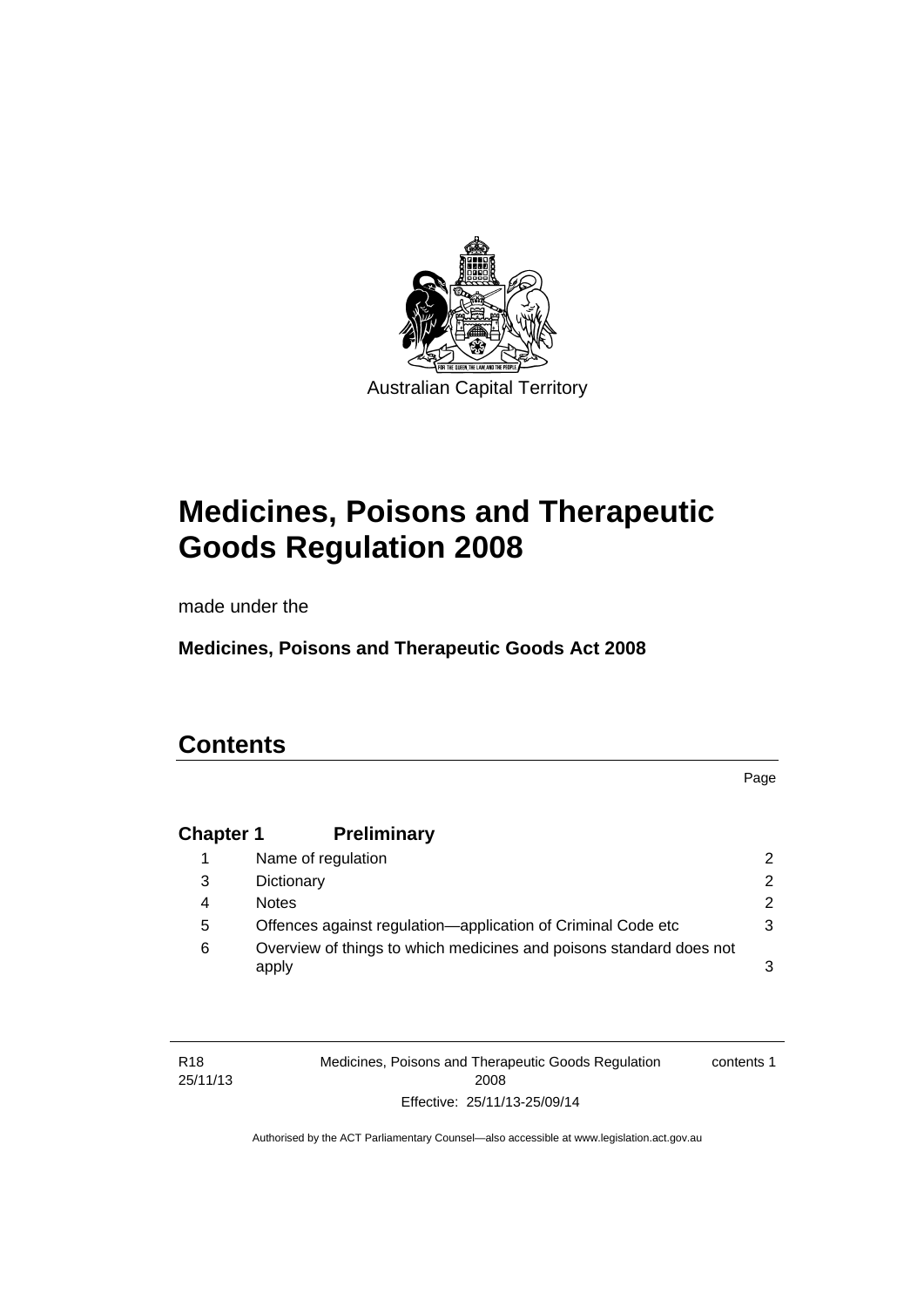#### **Contents**

| <b>Chapter 2</b> | <b>Medicines-authorisations generally</b>                                                             | Page                        |
|------------------|-------------------------------------------------------------------------------------------------------|-----------------------------|
| <b>Part 2.1</b>  | <b>Overview of medicines authorisations</b>                                                           |                             |
| 10               | General overview of authorisations for medicines                                                      | 5                           |
| 11               | Overview of medicines authorisations under this regulation                                            | 6                           |
| 12               | General overview of authorisation conditions for medicines                                            | 8                           |
| <b>Part 2.2</b>  | <b>Relationship with registration laws</b>                                                            |                             |
| 20               | Medicines authorisations subject to Health Practitioner Regulation<br>National Law (ACT) restrictions | 10                          |
| 21               | Medicines authorisations subject to Health Professionals Act<br>restrictions                          | 11                          |
| <b>Chapter 3</b> | <b>Medicines-supply authorities</b>                                                                   |                             |
| <b>Part 3.1</b>  | <b>Prescribing medicines</b>                                                                          |                             |
| Division 3.1.1   | Authorisation to prescribe medicines                                                                  |                             |
| 30               | Authorisation under sch 1 to prescribe medicines—Act, s 40 (1) (b), (2)<br>(b) and $(3)$ (b)          | 12                          |
| 31               | Authorisation conditions for prescribing medicines—Act, s 44 (1) (b)<br>and $(2)$ $(b)$               | 13                          |
| 32               | Additional requirements for prescribing controlled medicines for human<br>use                         | 15                          |
| 33               | Additional requirements for designated appendix D medicines<br>prescriptions for human use            | 16                          |
| Division 3.1.2   | <b>Prescriptions</b>                                                                                  |                             |
| 40               | General requirements for written prescriptions                                                        | 16                          |
| 41               | Particulars for prescriptions                                                                         | 17                          |
| <b>Part 3.2</b>  | <b>Requisitioning medicines</b>                                                                       |                             |
| Division 3.2.1   | Authorisation to issue requisitions                                                                   |                             |
| 50               | Authorisation under sch 1 to issue requisitions for medicines-Act, s<br>41 (b)                        | 21                          |
| 51               | Authorisation conditions for issuing requisitions for medicines-Act,<br>s 44 (1) (b) and (2) (b)      | 21                          |
| contents 2       | Medicines, Poisons and Therapeutic Goods Regulation<br>2008                                           | R <sub>18</sub><br>25/11/13 |

Effective: 25/11/13-25/09/14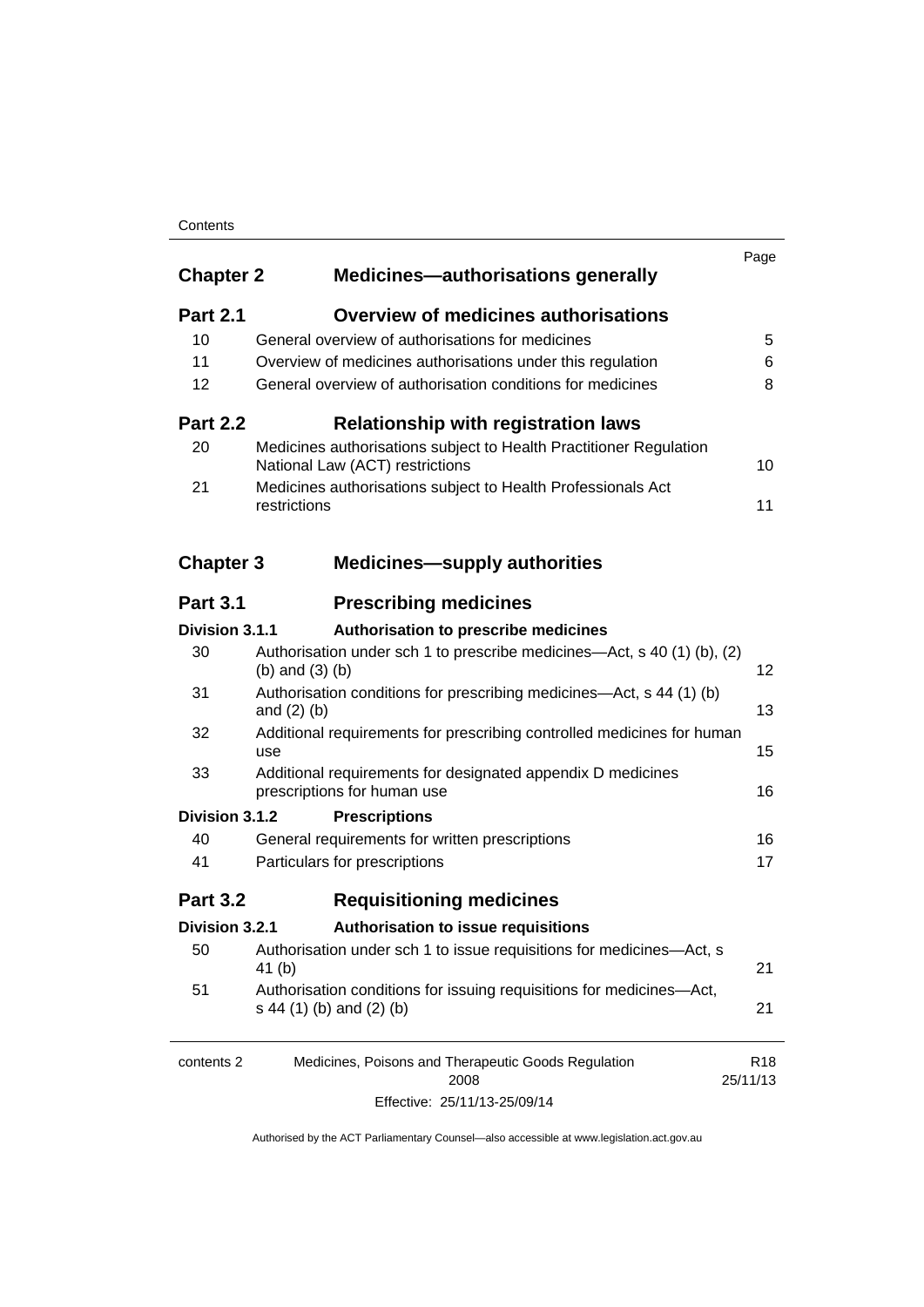| Contents                                                                                                                             |                                                                                                                                |
|--------------------------------------------------------------------------------------------------------------------------------------|--------------------------------------------------------------------------------------------------------------------------------|
|                                                                                                                                      | Page                                                                                                                           |
|                                                                                                                                      | 22                                                                                                                             |
|                                                                                                                                      | 22                                                                                                                             |
|                                                                                                                                      |                                                                                                                                |
| <b>Medicines purchase orders</b>                                                                                                     |                                                                                                                                |
| Division 3.3.1<br>Authorisation to issue purchase orders                                                                             |                                                                                                                                |
| Authorisation under sch 1 to issue purchase orders for medicines-<br>Act, $s$ 38 (1) (b) and (2) (a)                                 | 23                                                                                                                             |
| Authorisation conditions for issuing purchase orders for medicines-<br>Act, $s$ 44 (1) (b) and (2) (b)                               | 23                                                                                                                             |
| Division 3.3.2<br><b>Purchase orders</b>                                                                                             |                                                                                                                                |
| General requirements for medicines purchase orders—Act, s 38 (2) (c)                                                                 | 24                                                                                                                             |
| <b>Standing orders for medicines</b>                                                                                                 |                                                                                                                                |
| Division 3.4.1<br><b>CHO standing orders</b>                                                                                         |                                                                                                                                |
| Authorisation of CHO to issue standing orders for supply of medicines<br>in public health emergencies—Act, s 42 (b)                  | 25                                                                                                                             |
| Authorisation of CHO to issue standing orders for administration of<br>medicines for public health matters-Act, s 42 (b)             | 25                                                                                                                             |
| Particulars for CHO standing orders for administration of medicines for<br>public health matters                                     | 25                                                                                                                             |
| Division 3.4.2<br><b>Standing orders for institutions</b>                                                                            |                                                                                                                                |
| Authorisation of doctors to issue standing orders for administration of<br>medicines at institutions-Act, s 42 (b)                   | 26                                                                                                                             |
| Particulars for standing orders for administration of medicines at<br>institutions                                                   | 27                                                                                                                             |
| Division 3.4.3<br><b>Standing orders for walk-in centre</b>                                                                          |                                                                                                                                |
| Authorisation of CHO to issue standing orders for supply and<br>administration of medicines at walk-in centre-Act, s 42 (b)          | 28                                                                                                                             |
| Particulars for CHO standing orders for supply and administration of<br>medicines at walk-in centre                                  | 28                                                                                                                             |
| <b>Medicines supply authorities generally</b>                                                                                        |                                                                                                                                |
| Cancellation of invalid supply authorities—Act, s 30 (2) (d)                                                                         | 30                                                                                                                             |
| Information for CHO about controlled medicines supplied on supply<br>authorities-Act, s 31 (1) (b) and (4), def required information | 30                                                                                                                             |
| Medicines, Poisons and Therapeutic Goods Regulation<br>contents 3                                                                    |                                                                                                                                |
| Effective: 25/11/13-25/09/14                                                                                                         |                                                                                                                                |
|                                                                                                                                      | Division 3.2.2<br><b>Requisitions</b><br>General requirements for written requisitions<br>Particulars for requisitions<br>2008 |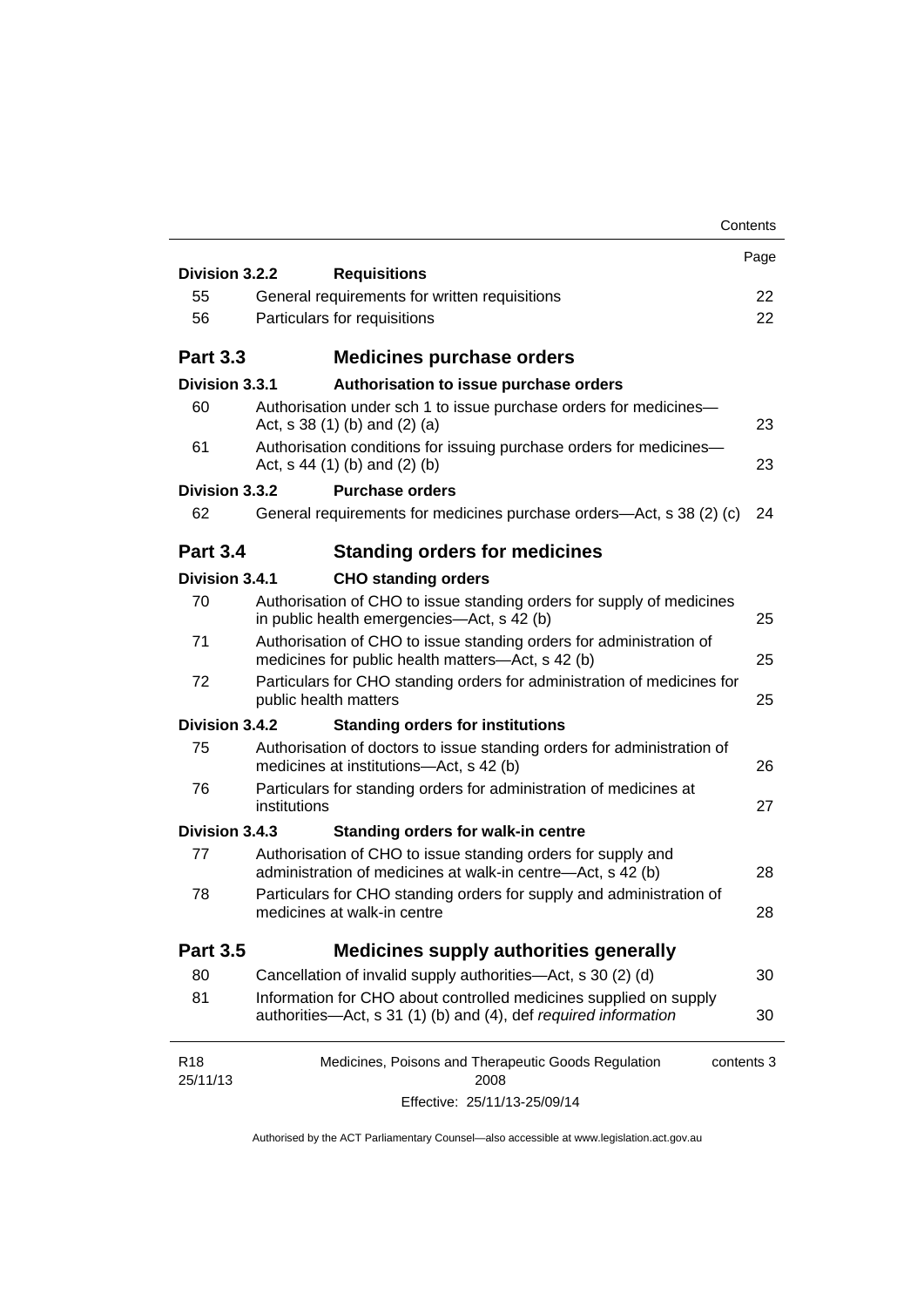#### **Contents**

| <b>Chapter 4</b> | <b>Supplying medicines</b>                                                                              | Page                        |
|------------------|---------------------------------------------------------------------------------------------------------|-----------------------------|
| <b>Part 4.1</b>  | <b>Preliminary</b>                                                                                      |                             |
| 100              | Overview of supply authorisations for medicines                                                         | 32                          |
| <b>Part 4.2</b>  | <b>Medicines—supply authorisations under</b><br>sch 1                                                   |                             |
| Division 4.2.1   | Sch 1 medicines supply authorisations                                                                   |                             |
| 110              | Authorisation under sch 1 to supply medicines-<br>Act, s 26 (1) (b) and (2) (b)                         | 33                          |
| Division 4.2.2   | <b>Dispensing medicines</b>                                                                             |                             |
| 120              | Authorisation conditions for dispensing medicines—Act, s 44 (1) (b)<br>and $(2)$ $(b)$                  | 34                          |
| 121              | How medicines are dispensed                                                                             | 35                          |
| 122              | Noting changes to prescriptions on oral direction of prescriber-Act, s<br>$27(2)$ (b) (ii)              | 37                          |
| 123              | Labelling dispensed medicines—Act, s 60 (1) (c) (i) and (2) (c) (i)                                     | 38                          |
| 124              | Marking dispensed prescriptions                                                                         | 39                          |
| 125              | Recording dispensing of medicines                                                                       | 40                          |
| Division 4.2.3   | <b>Supplying medicines on requisitions</b>                                                              |                             |
| 130              | Authorisation conditions for supplying medicines on requisitions-<br>Act, $s$ 44 (1) (b) and (2) (b)    | 41                          |
| 131              | Supplying medicines on requisitions                                                                     | 42                          |
| 132              | Labelling medicines supplied on requisition—Act, s 60 (1) (c) (i) and<br>$(2)$ (c) (i)                  | 43                          |
| 133              | Marking filled requisitions                                                                             | 43                          |
| 134              | Recording supply of medicines on requisitions                                                           | 44                          |
| Division 4.2.4   | Supplying medicines on purchase orders                                                                  |                             |
| 140              | Authorisation conditions for supplying medicines on purchase orders-<br>Act, $s$ 44 (1) (b) and (2) (b) | 45                          |
| 141              | Supplying medicines on purchase orders                                                                  | 46                          |
| 142              | Recording supply of medicines on purchase orders                                                        | 47                          |
| Division 4.2.5   | Supplying medicines on standing orders                                                                  |                             |
| 150              | Authorisation conditions for supplying medicines on standing orders-<br>Act, $s$ 44 (1) (b) and (2) (b) | 48                          |
| contents 4       | Medicines, Poisons and Therapeutic Goods Regulation<br>2008                                             | R <sub>18</sub><br>25/11/13 |
|                  | Effective: 25/11/13-25/09/14                                                                            |                             |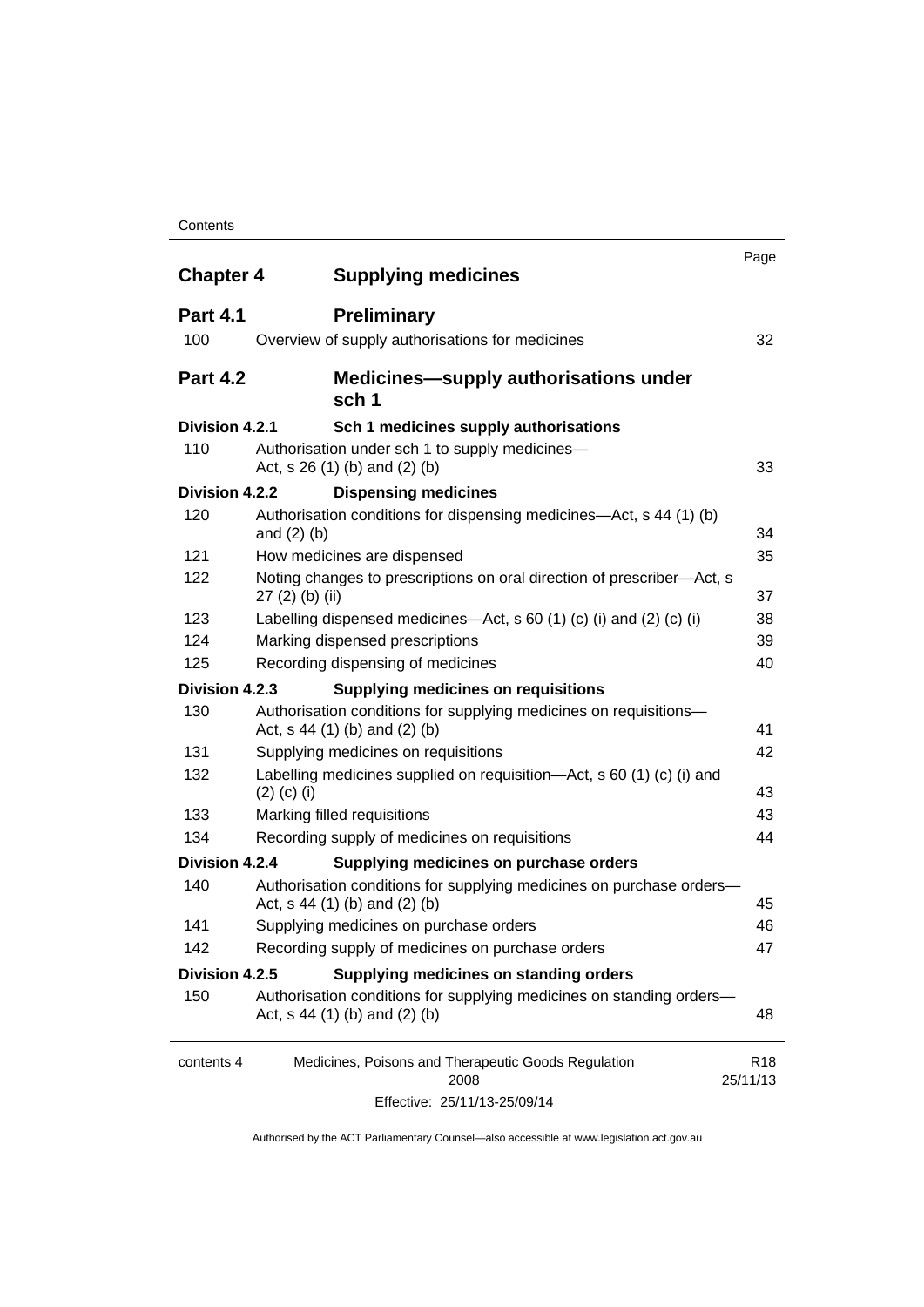| Contents |
|----------|
|----------|

| 151<br>152<br>153<br>Division 4.2.6<br>160<br>161<br>162<br>163<br>164<br>Division 4.2.7<br>170 | Supplying medicines on standing orders<br>Labelling medicines supplied on standing order-Act, s 60 (1) (c) (i)<br>and $(2)$ $(c)$ $(i)$<br>Recording supply of medicines on standing orders<br><b>Supplying medicines during consultations</b><br>Authorisation conditions for supplying medicines during<br>consultations-Act, s 44 (1) (b) and (2) (b)<br>Labelling medicines supplied during consultations<br>Recording medicines supplied during consultations<br>Additional requirements for supplying controlled medicines for human<br>use during consultations<br>Information for CHO about controlled medicines supplied during<br>consultations-Act, s 31 (2) (b) and (4), def required information<br>Selling pseudoephedrine by retail<br>Meaning of retail sale-div 4.2.7 | 49<br>50<br>51<br>52<br>54<br>54<br>55<br>56 |
|-------------------------------------------------------------------------------------------------|----------------------------------------------------------------------------------------------------------------------------------------------------------------------------------------------------------------------------------------------------------------------------------------------------------------------------------------------------------------------------------------------------------------------------------------------------------------------------------------------------------------------------------------------------------------------------------------------------------------------------------------------------------------------------------------------------------------------------------------------------------------------------------------|----------------------------------------------|
|                                                                                                 |                                                                                                                                                                                                                                                                                                                                                                                                                                                                                                                                                                                                                                                                                                                                                                                        |                                              |
|                                                                                                 |                                                                                                                                                                                                                                                                                                                                                                                                                                                                                                                                                                                                                                                                                                                                                                                        |                                              |
|                                                                                                 |                                                                                                                                                                                                                                                                                                                                                                                                                                                                                                                                                                                                                                                                                                                                                                                        |                                              |
|                                                                                                 |                                                                                                                                                                                                                                                                                                                                                                                                                                                                                                                                                                                                                                                                                                                                                                                        |                                              |
|                                                                                                 |                                                                                                                                                                                                                                                                                                                                                                                                                                                                                                                                                                                                                                                                                                                                                                                        |                                              |
|                                                                                                 |                                                                                                                                                                                                                                                                                                                                                                                                                                                                                                                                                                                                                                                                                                                                                                                        |                                              |
|                                                                                                 |                                                                                                                                                                                                                                                                                                                                                                                                                                                                                                                                                                                                                                                                                                                                                                                        |                                              |
|                                                                                                 |                                                                                                                                                                                                                                                                                                                                                                                                                                                                                                                                                                                                                                                                                                                                                                                        |                                              |
|                                                                                                 |                                                                                                                                                                                                                                                                                                                                                                                                                                                                                                                                                                                                                                                                                                                                                                                        |                                              |
|                                                                                                 |                                                                                                                                                                                                                                                                                                                                                                                                                                                                                                                                                                                                                                                                                                                                                                                        |                                              |
| 171                                                                                             | Authorisation conditions for retail sale of pseudoephedrine-Act, s 44<br>$(1)$ (b) and $(2)$ (b)                                                                                                                                                                                                                                                                                                                                                                                                                                                                                                                                                                                                                                                                                       | 56                                           |
| 172                                                                                             | Requirement to tell buyer about pseudoephedrine sales record                                                                                                                                                                                                                                                                                                                                                                                                                                                                                                                                                                                                                                                                                                                           | 57                                           |
| 173                                                                                             | Required information for pseudoephedrine sales records                                                                                                                                                                                                                                                                                                                                                                                                                                                                                                                                                                                                                                                                                                                                 | 58                                           |
| 174                                                                                             | Failure to amend pseudoephedrine sales record                                                                                                                                                                                                                                                                                                                                                                                                                                                                                                                                                                                                                                                                                                                                          | 60                                           |
| 175                                                                                             | Pseudoephedrine sales record-decision by CHO                                                                                                                                                                                                                                                                                                                                                                                                                                                                                                                                                                                                                                                                                                                                           | 61                                           |
| Division 4.2.8                                                                                  | <b>Supplying pharmacist only medicines</b>                                                                                                                                                                                                                                                                                                                                                                                                                                                                                                                                                                                                                                                                                                                                             |                                              |
| 180                                                                                             | Authorisation conditions for supply of pharmacist only medicines-Act,<br>s 44 (1) (b) and (2) (b)                                                                                                                                                                                                                                                                                                                                                                                                                                                                                                                                                                                                                                                                                      | 61                                           |
| <b>Part 4.3</b>                                                                                 | Authorisation to supply without prescription<br>in emergencies                                                                                                                                                                                                                                                                                                                                                                                                                                                                                                                                                                                                                                                                                                                         |                                              |
| 250                                                                                             | Meaning of designated prescription only medicine-pt 4.3                                                                                                                                                                                                                                                                                                                                                                                                                                                                                                                                                                                                                                                                                                                                | 63                                           |
| 251                                                                                             | Authorisation to supply certain medicines without prescription in<br>emergencies-Act, s 26 (1) (b)                                                                                                                                                                                                                                                                                                                                                                                                                                                                                                                                                                                                                                                                                     | 63                                           |
| 252                                                                                             | Authorisation conditions for supplying of certain medicines without<br>prescription in emergencies—Act, s 44 (1) (b) and (2) (b)                                                                                                                                                                                                                                                                                                                                                                                                                                                                                                                                                                                                                                                       | 64                                           |
| 253                                                                                             | Labelling medicines supplied without prescription in emergencies-<br>Act, s 60 (1) (c) (i) and (2) (c) (i)                                                                                                                                                                                                                                                                                                                                                                                                                                                                                                                                                                                                                                                                             | 65                                           |
| 254                                                                                             | Recording medicines supplied without prescription in emergencies                                                                                                                                                                                                                                                                                                                                                                                                                                                                                                                                                                                                                                                                                                                       | 66                                           |

| R <sub>18</sub> | Medicines, Poisons and Therapeutic Goods Regulation | contents 5 |
|-----------------|-----------------------------------------------------|------------|
| 25/11/13        | 2008                                                |            |
|                 | Effective: 25/11/13-25/09/14                        |            |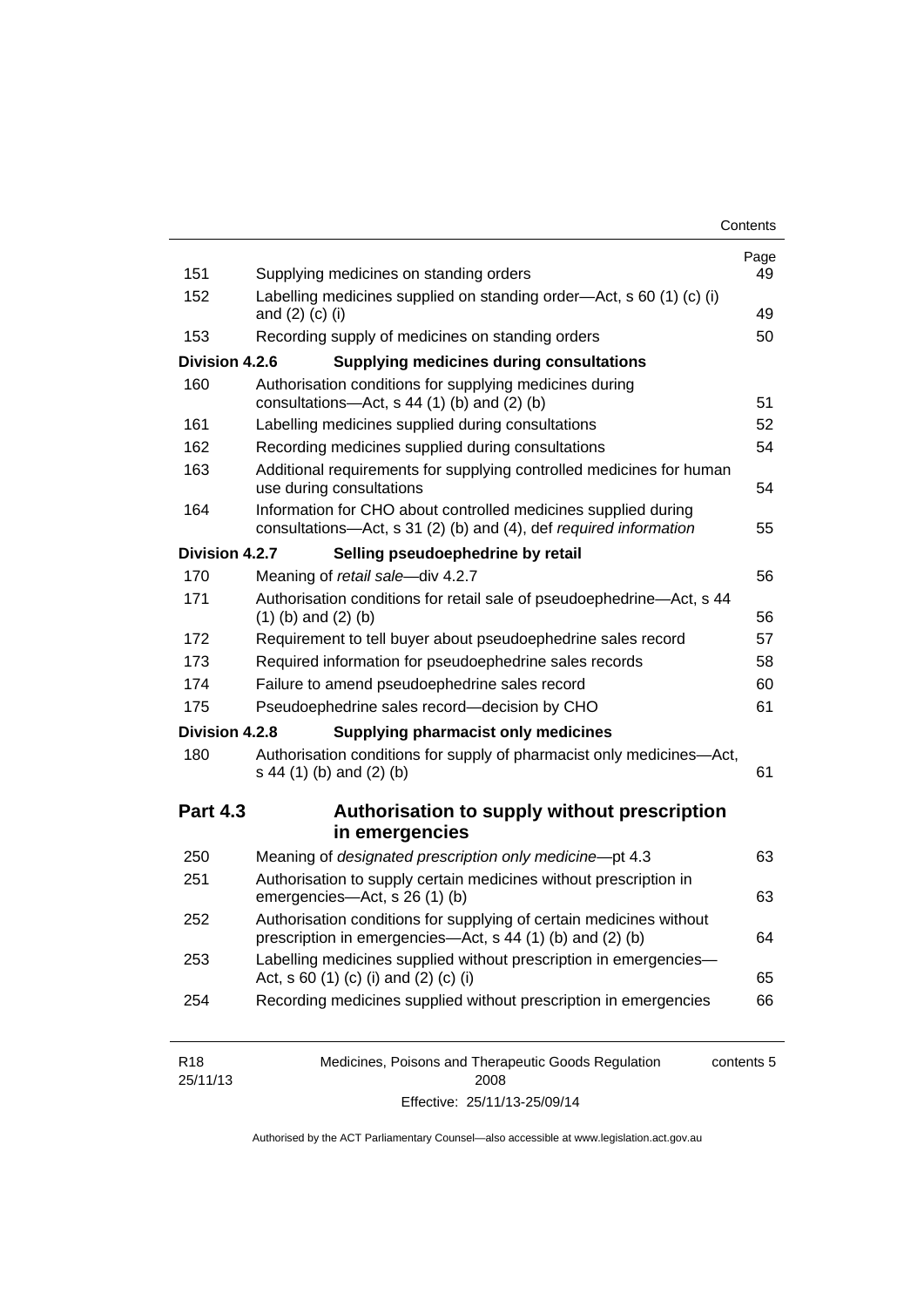| <b>Part 4.3A</b> | <b>Authorisation to supply certain medicines</b>                                                                                                  | Page |
|------------------|---------------------------------------------------------------------------------------------------------------------------------------------------|------|
|                  | without prescription-continued dispensing                                                                                                         |      |
| 255              | Authorisation to supply certain medicines without prescription by<br>approved pharmacist—Act, s $185(1)(g)$                                       | 67   |
| 256              | Labelling certain medicines supplied without prescription by approved<br>pharmacist-Act, s 185 (1) (i)                                            | 67   |
| <b>Part 4.4</b>  | Authorisation to supply medicines for<br>disposal                                                                                                 |      |
| 260              | Authorisation to supply medicines to pharmacists for disposal—Act, s<br>26(1)(b)                                                                  | 69   |
| 261              | Authorisation to supply medicines to commercial disposal operators for<br>disposal—Act, s $26(1)(b)$                                              | 69   |
| <b>Part 4.5</b>  | Wholesale supply of medicines under                                                                                                               |      |
|                  | corresponding laws                                                                                                                                |      |
| 270              | Conditions for wholesalers supplying medicines under corresponding<br>laws-Act, s 20 (4) (c)                                                      | 70   |
| <b>Chapter 5</b> | <b>Administering medicines</b>                                                                                                                    |      |
| <b>Part 5.1</b>  | Authorisations for health-related occupations                                                                                                     |      |
| 350              | Authorisation under sch 1 for people in health-related occupations to<br>administer medicines-Act, s 37 (1) (b) and (3) (b)                       | 71   |
| 351              | Authorisation conditions for administration of medicines at institutions<br>by people in health-related occupations—Act, s 44 (1) (b) and (2) (b) | 71   |
| <b>Part 5.2</b>  | Other administration authorisations                                                                                                               |      |
| 360              | Authorisation for self-administration etc of medicines-Act, s 37 (2) (b)<br>and $(3)$ $(b)$                                                       | 73   |
| 361              | Authorisation for administration of medicines by assistants-Act,<br>s 37 (1) (b)                                                                  | 74   |

| contents 6 | Medicines, Poisons and Therapeutic Goods Regulation |
|------------|-----------------------------------------------------|
|            | 2008                                                |
|            | Effective: 25/11/13-25/09/14                        |

R18 25/11/13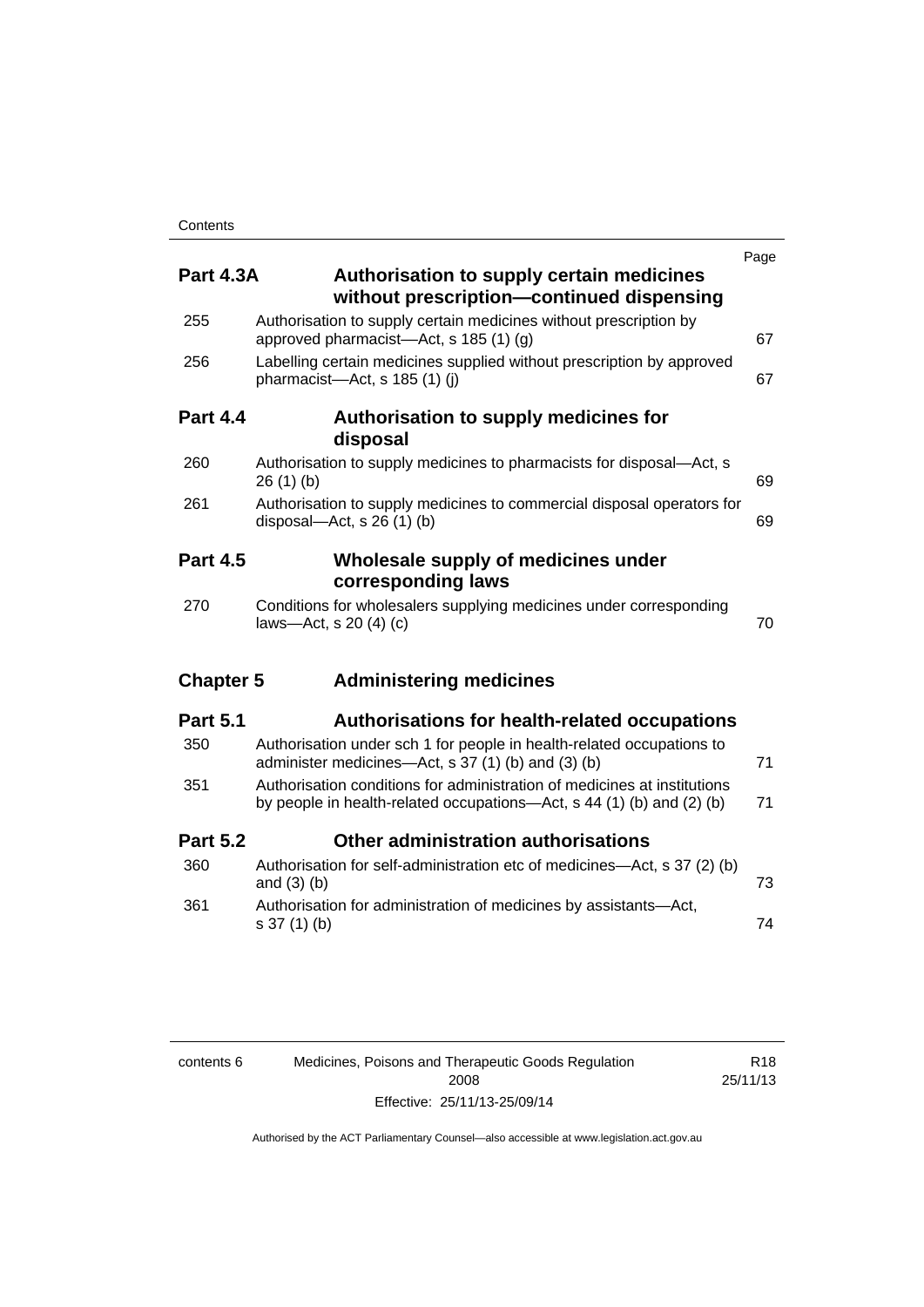|                  |                                                                                                                                       | Contents |
|------------------|---------------------------------------------------------------------------------------------------------------------------------------|----------|
|                  |                                                                                                                                       | Page     |
| <b>Chapter 6</b> | <b>Obtaining and possessing medicines</b>                                                                                             |          |
| 370              | Authorisation under sch 1 to obtain and possess medicines—Act, s 35<br>$(1)$ (b), (2) (b) and s 36 (b)                                | 75       |
| 371              | Authorisation to obtain and possess medicines for certain personal<br>use-related dealings—Act, s $35(1)(b)$ , $(2)(b)$ and s $36(b)$ | 75       |
| <b>Chapter 7</b> | <b>Manufacturing medicines</b>                                                                                                        |          |
| 380              | Authorisation under sch 1 to manufacture medicines—Act, s 33 (b)                                                                      | 76       |
| <b>Chapter 8</b> | <b>Discarding medicines</b>                                                                                                           |          |
| 390              | Discarding controlled medicines—Act, s 34 (1) (a)                                                                                     | 77       |
| <b>Chapter 9</b> | <b>Other medicines authorisations</b>                                                                                                 |          |
| <b>Part 9.1</b>  | Authorisations for delivery people and<br>commercial disposal operators                                                               |          |
| 400              | Authorisations to deliver medicines under supply authorities-Act,<br>s 26 (1) (b), (2) (b), s 35 (1) (b), (2) (b) and s 36 (b)        | 78       |
| 401              | Authorisations for commercial disposal operators-Act, s 26 (1) (b)<br>and (2) (b), s 35 (1) (b) and (2) (b) and s 36 (b)              | 79       |
| <b>Part 9.2</b>  | <b>Emergency supply and administration of</b><br>adrenaline and salbutamol                                                            |          |
| 410              | Authorisations to supply and administer adrenaline and salbutamol-<br>Act, s 26 (1) (b) and s 37 (1) (b)                              | 80       |
| <b>Part 9.3</b>  | <b>Medicines authorisations for corrections</b><br>functions                                                                          |          |
| 420              | Authorisations for CYP authorised people-Act, s 26 (1) (b),<br>s 35 (1) (b), (2) (b), s 36 (b) and s 37 (1) (b)                       | 81       |
| 421              | Authorisations for corrections officers-Act, s 26 (1) (b), s 35 (1) (b),<br>$(2)$ (b), s 36 (b) and s 37 (1) (b)                      | 82       |
| 422              | Authorisations for court and police cell custodians—Act, s 26 (1) (b),<br>s 35 (1) (b), (2) (b), s 36 (b) and s 37 (1) (b)            | 82       |
|                  |                                                                                                                                       |          |

| R <sub>18</sub> | Medicines, Poisons and Therapeutic Goods Regulation | contents 7 |
|-----------------|-----------------------------------------------------|------------|
| 25/11/13        | 2008                                                |            |
|                 | Effective: 25/11/13-25/09/14                        |            |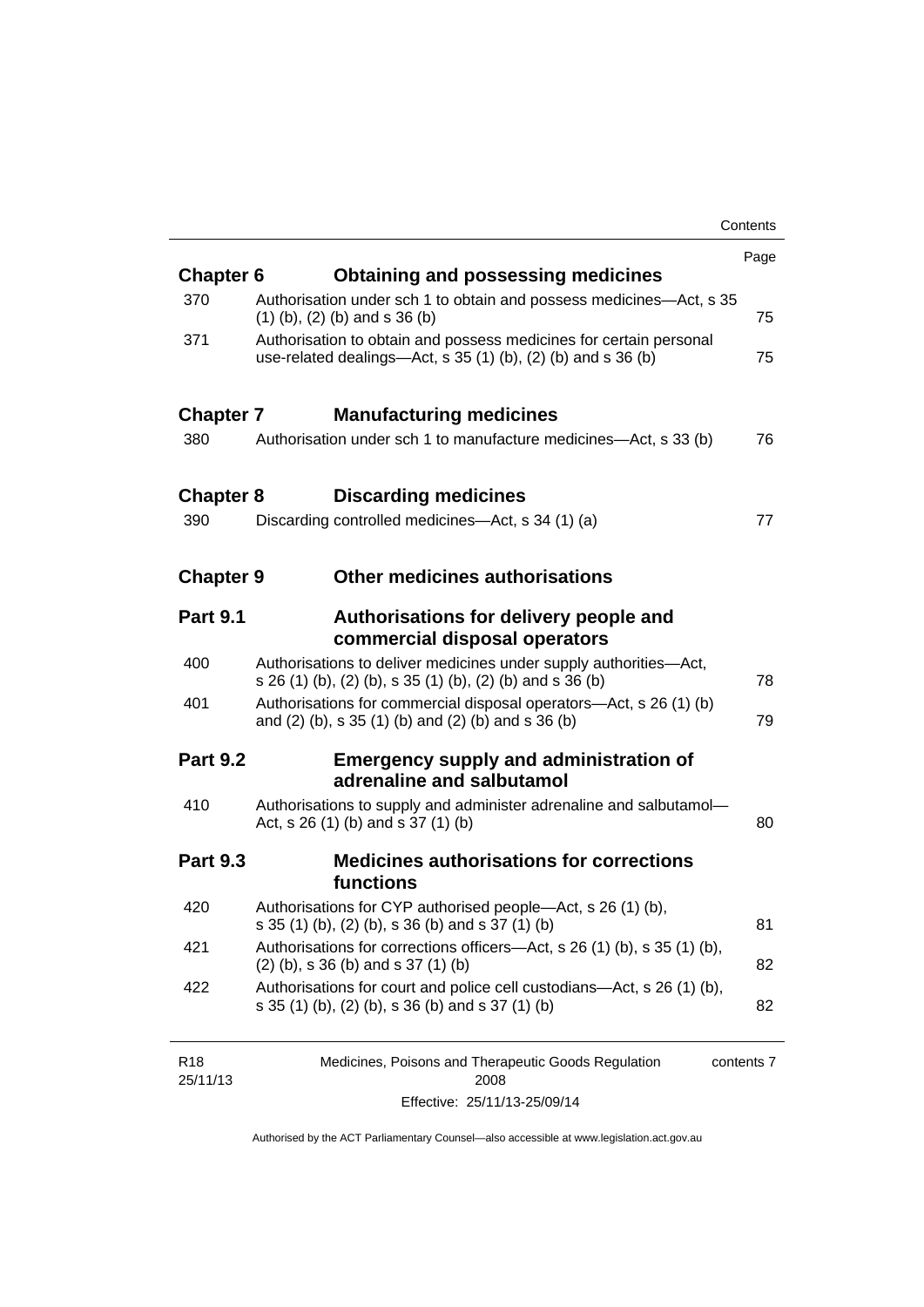| <b>Part 9.4</b> | Page<br>Authorisations for medicines research and                                                                         |    |
|-----------------|---------------------------------------------------------------------------------------------------------------------------|----|
|                 | education program purposes other than<br>controlled medicines                                                             |    |
| 430             | Authorisations for non-controlled medicines research and education-<br>Act, $s$ 26 (1) and (2) (b)                        | 84 |
| 431             | Authorisation conditions for non-controlled medicines research and<br>education- $Act$ , s 44 (1) (b) and (2) (b)         | 85 |
| <b>Part 9.5</b> | <b>Authorisations under medicines licences</b>                                                                            |    |
| Division 9.5.1  | Controlled medicines research and education program<br>licence authorisations                                             |    |
| 440             | Authorisations under controlled medicines research and education<br>program licences—Act, s 20 (1) (a)                    | 87 |
| 441             | Authorisation condition for controlled medicines research and<br>education program licences—Act, s 44 (1) (b) and (2) (b) | 88 |
| Division 9.5.2  | <b>First-aid kit licence authorisations</b>                                                                               |    |
| 450             | Authorisations under first-aid kit licences—Act, s 20 (1) (a)                                                             | 89 |
| 451             | Authorisation condition for first-aid kit licences—Act, s 44 (1) (b) and<br>$(2)$ (b)                                     | 90 |
| Division 9.5.3  | Wholesalers licence authorisations                                                                                        |    |
| 460             | Authorisations under medicines wholesalers licences—Act, s 20 (1) (a)                                                     | 90 |
| 461             | Authorisation conditions for medicines wholesalers licences-Act,<br>s 44 (1) (b) and (2) (b)                              | 91 |
| Division 9.5.4  | Opioid dependency treatment licence authorisations                                                                        |    |
| 470             | Authorisations under opioid dependency treatment licences-Act,<br>s 20 (1) (a)                                            | 92 |
| 471             | Authorisation condition for opioid dependency treatment licences-<br>Act, s 44 (1) (b) and (2) (b)                        | 93 |
| Division 9.5.5  | <b>Pharmacy medicines rural communities licences</b>                                                                      |    |
| 480             | Authorisations under pharmacy medicines rural communities<br>licences- $-\text{Act}$ , s 20 (1) (a)                       | 94 |
| 481             | Authorisation conditions for pharmacy medicines rural communities<br>licences—Act, $s$ 44 (1) (b) and (2) (b)             | 95 |

| contents 8 | Medicines, Poisons and Therapeutic Goods Regulation | R <sub>18</sub> |
|------------|-----------------------------------------------------|-----------------|
|            | 2008                                                | 25/11/13        |
|            | Effective: 25/11/13-25/09/14                        |                 |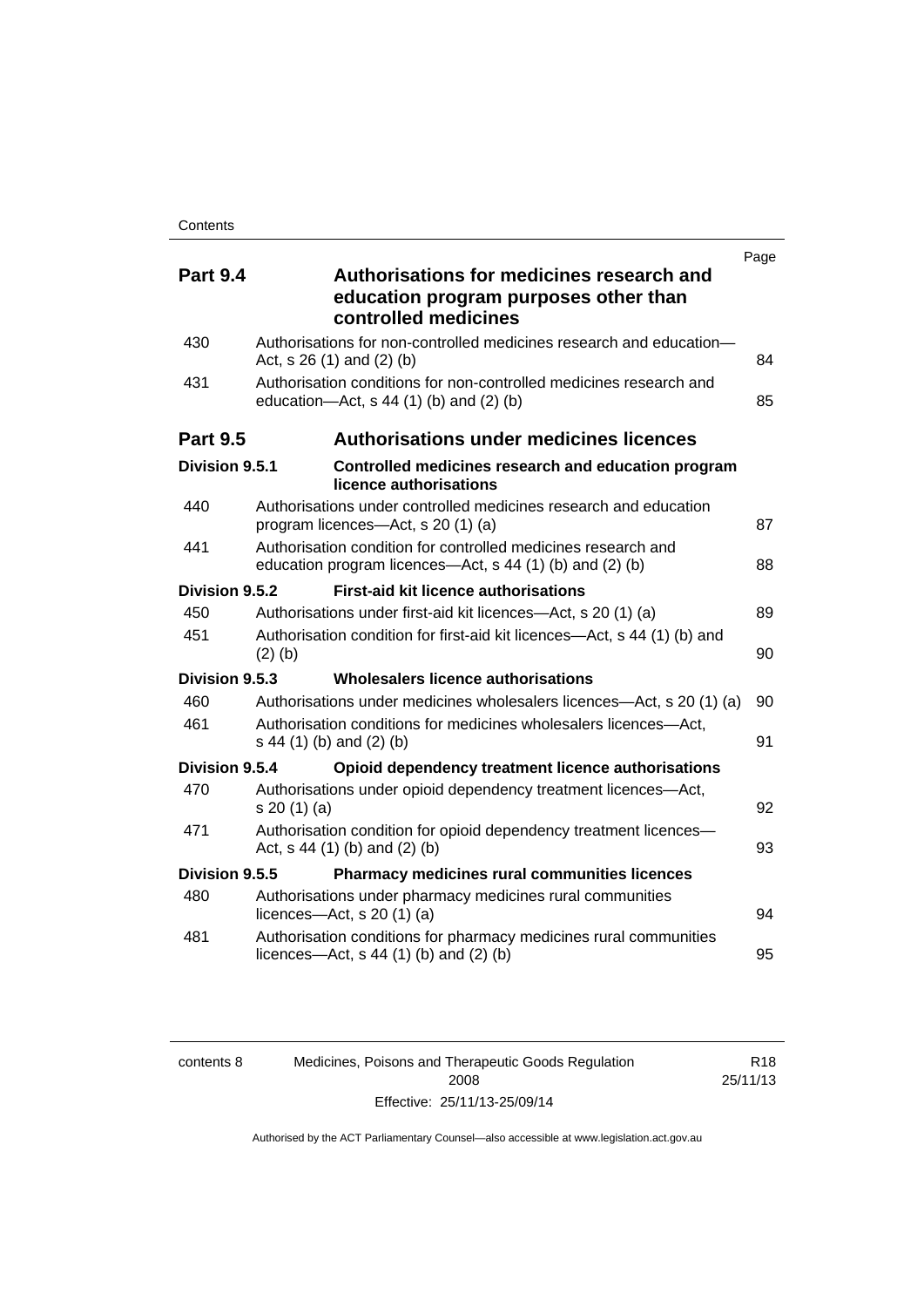| <b>Chapter 10</b>           | Packaging and labelling of medicines                                                                                                  | Page       |
|-----------------------------|---------------------------------------------------------------------------------------------------------------------------------------|------------|
|                             | generally                                                                                                                             |            |
| 500                         | When pharmacy medicines and pharmacist only medicines to be<br>supplied in manufacturer's packs-Act, s 59 (1) (c) (i) and (2) (c) (i) | 97         |
| 501                         | Packaging of supplied manufacturer's packs of medicines—Act, s 59<br>$(1)$ (c) (i) and (2) (c) (i)                                    | 97         |
| 502                         | Labelling of supplied manufacturer's packs of medicines-Act,<br>s 60 (1) (c) (i) and (2) (c) (i)                                      | 98         |
| <b>Chapter 11</b>           | <b>Storage of medicines</b>                                                                                                           |            |
| <b>Part 11.1</b>            | <b>Preliminary</b>                                                                                                                    |            |
| 510                         | Meaning of prescribed person-ch 11                                                                                                    | 99         |
| 511                         | Meaning of key-ch 11                                                                                                                  | 100        |
| <b>Part 11.2</b>            | Storage requirements for medicines generally                                                                                          |            |
| 515                         | Storage of medicines generally—Act, s 61 (b) and (c)                                                                                  | 101        |
| <b>Part 11.3</b>            | <b>Additional storage requirements for</b><br>medicines other than controlled medicines                                               |            |
| 520                         | Storage of medicines other than controlled medicines in community<br>pharmacies-Act, s 61 (b) and (c)                                 | 102        |
| 521                         | Storage of medicines other than controlled medicines by other<br>people-Act, s 61 (b) and (c)                                         | 103        |
| 522                         | Storage of pharmacy medicines by pharmacy medicines rural<br>communities licence-holders-Act, s 61 (b) and (c)                        | 103        |
| <b>Part 11.4</b>            | Additional storage requirements for<br>controlled medicines                                                                           |            |
| 530                         | Meaning of personal custody-pt 11.4                                                                                                   | 104        |
| 531                         | Storage of controlled medicines by wholesalers licence-holders-<br>Act, $s \ 61$ (b) and (c)                                          | 104        |
| 532                         | Storage of controlled medicines for certain health-related<br>occupations-Act, s 61 (b) and (c)                                       | 105        |
| 533                         | Storage of controlled medicines by certain other prescribed people-<br>Act, $s 61$ (b) and (c)                                        | 106        |
| R <sub>18</sub><br>25/11/13 | Medicines, Poisons and Therapeutic Goods Regulation<br>2008                                                                           | contents 9 |
|                             |                                                                                                                                       |            |

Effective: 25/11/13-25/09/14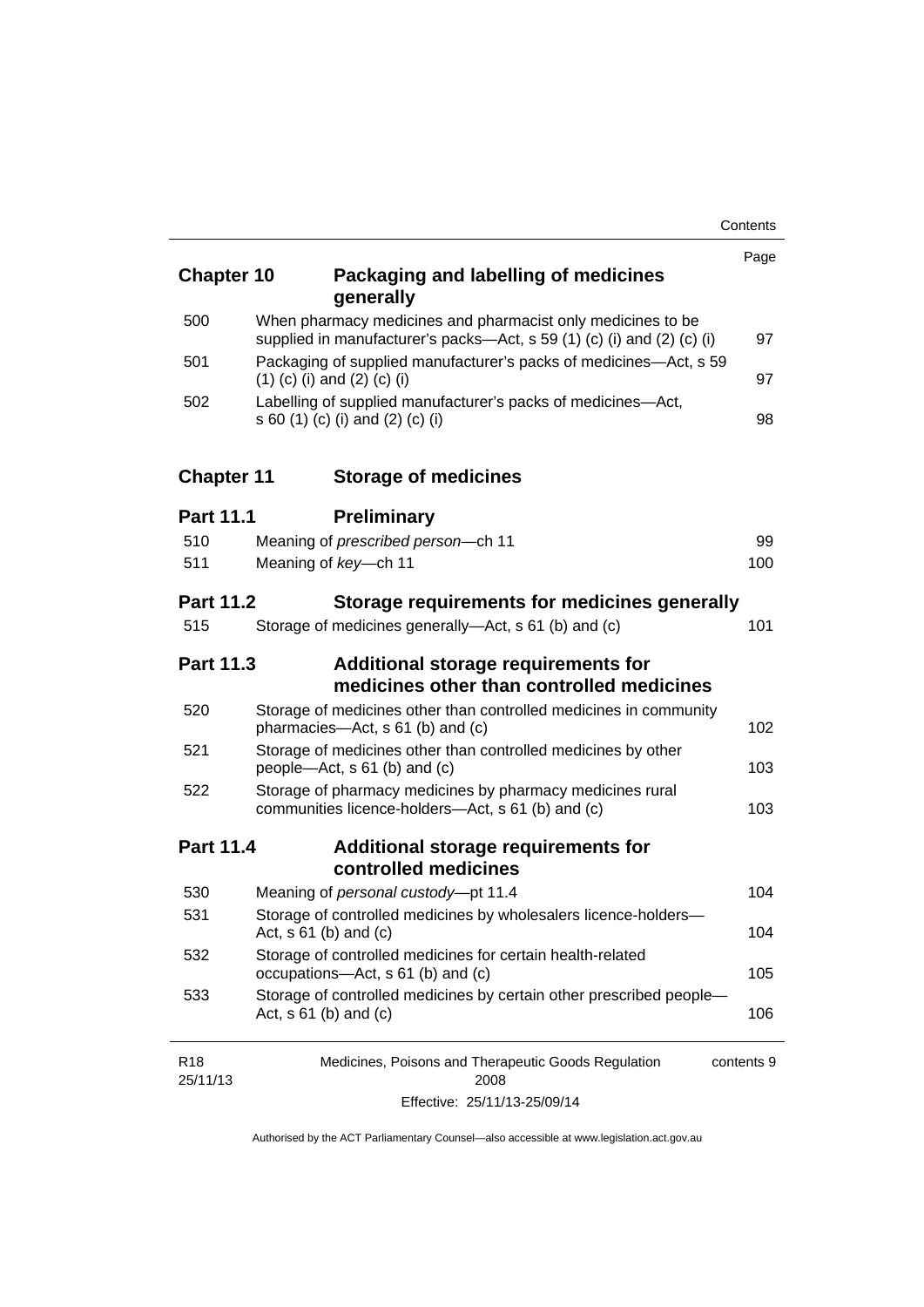|                   |                                                                                                                  | Page |
|-------------------|------------------------------------------------------------------------------------------------------------------|------|
| <b>Chapter 12</b> | <b>Controlled medicines registers</b>                                                                            |      |
| 540               | Keeping of controlled medicines registers by certain people—Act, s 48<br>(a) and $s$ 50 (1) (b) and (2) (b)      | 109  |
| 541               | Keeping of controlled medicines registers by first-aid kit holders-Act,<br>s 48 (a) and s 50 (1) (b) and (2) (b) | 111  |
| 542               | Form of controlled medicines registers—Act, s 49 (1) (b) and (2) (b)                                             | 112  |
| 543               | Making entries in controlled medicines registers-Act, s 51 (1) (b)                                               | 112  |
| 544               | Prescribed witnesses for administration of controlled medicines-Act,<br>s 53 (a) and (b)                         | 114  |
| 545               | Prescribed witnesses for discarding of controlled medicines-Act, s 54<br>$(a)$ and $(b)$                         | 114  |
| 546               | Changes etc to entries in controlled medicines registers-Act, s 55 (2)<br>(b)                                    | 115  |
| <b>Chapter 13</b> | <b>Controlled medicines and appendix D</b>                                                                       |      |
|                   | medicines approvals for human use                                                                                |      |
| <b>Part 13.1</b>  | <b>Controlled medicines approvals</b>                                                                            |      |
| Division 13.1.1   | Preliminary                                                                                                      |      |
| 550               | Meaning of controlled medicines approval                                                                         | 117  |
| 551               | Meaning of designated prescriber-pt 13.1                                                                         | 117  |
| Division 13.1.2   | <b>Standing controlled medicines approvals</b>                                                                   |      |
| 555               | Standing approval to prescribe controlled medicines for hospital in-<br>patients                                 | 118  |
| 556               | Standing approval to prescribe controlled medicines for short-term<br>treatment                                  | 118  |
| 557               | Standing interim approval to prescribe buprenorphine and methadone<br>for patients of certain institutions       | 118  |
| Division 13.1.3   | Chief health officer controlled medicines approvals                                                              |      |
| 560               | Applications for CHO controlled medicines approvals                                                              | 120  |
| 561               | Requirements for CHO controlled medicines approval applications                                                  | 121  |
| 562               | CHO decision on applications to prescribe controlled medicines                                                   | 122  |
| 563               | Restrictions on CHO power to approve applications for approvals                                                  | 123  |
| 564               | Term of CHO controlled medicines approvals                                                                       | 124  |
|                   |                                                                                                                  |      |

| contents 10 | Medicines, Poisons and Therapeutic Goods Regulation | R <sub>18</sub> |
|-------------|-----------------------------------------------------|-----------------|
|             | 2008                                                | 25/11/13        |
|             | Effective: 25/11/13-25/09/14                        |                 |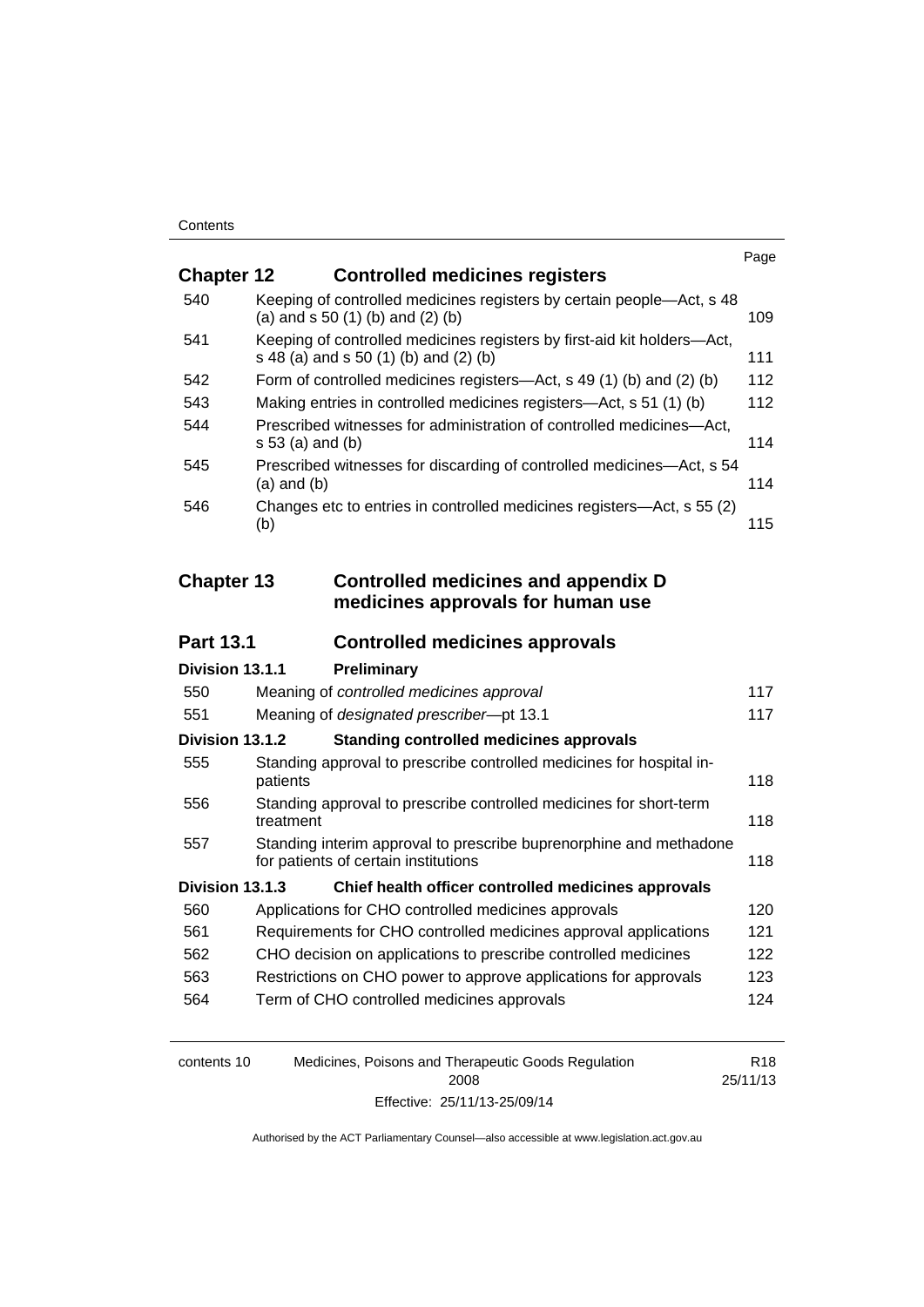| Contents |
|----------|
|----------|

| 565               | Applications for review of unfavourable CHO decisions for approvals                                     | Page<br>124 |
|-------------------|---------------------------------------------------------------------------------------------------------|-------------|
| 566               | Medicines advisory committee—referred applications and review of<br>unfavourable CHO decisions          | 125         |
| 567               | Amendment and revocation of controlled medicines approvals                                              | 126         |
| 568               | Application for review of amendment and revocation on CHO initiative                                    | 127         |
| 569               | Medicines advisory committee-review of amendment or revocation<br>on CHO initiative                     | 128         |
| 570               | Conditional controlled medicines approvals                                                              | 128         |
| 571               | Form of CHO controlled medicines approvals                                                              | 129         |
| 572               | When controlled medicines approvals etc take effect                                                     | 130         |
| 573               | Medicines advisory committee-directions to CHO                                                          | 130         |
| 574               | Medicines advisory committee—guidelines for CHO decisions on<br>applications                            | 131         |
| Division 13.1.4   | <b>Endorsements to treat drug-dependency</b>                                                            |             |
| 580               | Meaning of endorsement-div 13.1.4                                                                       | 131         |
| 581               | Applications for CHO endorsement to treat drug-dependency                                               | 131         |
| 582               | CHO decisions on applications for endorsement to treat<br>drug-dependency                               | 132         |
| 583               | Form of CHO endorsements to treat drug-dependency                                                       | 132         |
| 584               | Medicines advisory committee-review of CHO decisions to refuse<br>endorsements to treat drug-dependency | 133         |
| <b>Part 13.2</b>  | Appendix D medicines approvals                                                                          |             |
| 590               | Meaning of appendix D medicines approval                                                                | 134         |
| 591               | Standing approval to prescribe designated appendix D medicines                                          | 134         |
| 592               | Applications for CHO approval to prescribe designated appendix D<br>medicines                           | 135         |
| 593               | CHO decisions on applications to prescribe designated appendix D<br>medicines                           | 135         |
| 594               | Form of CHO appendix D medicines approvals                                                              | 136         |
| <b>Chapter 14</b> | <b>Medicines licences</b>                                                                               |             |

### **Part 14.1 [Medicines licences generally](#page-160-1)**

| 600                         | Medicines licences that may be issued—Act, s 78 (2)         | 137         |
|-----------------------------|-------------------------------------------------------------|-------------|
| R <sub>18</sub><br>25/11/13 | Medicines, Poisons and Therapeutic Goods Regulation<br>2008 | contents 11 |
|                             | Effective: 25/11/13-25/09/14                                |             |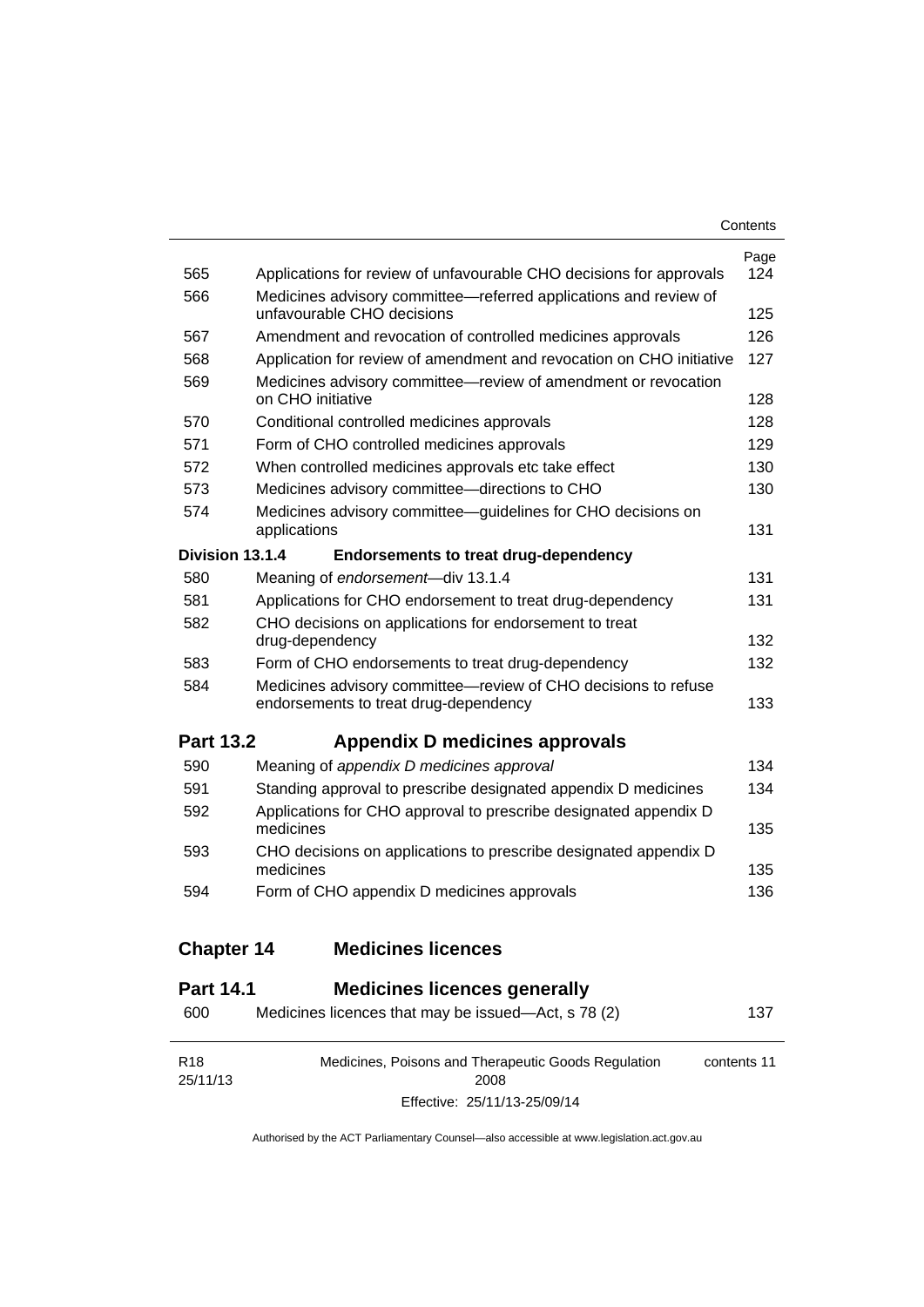|                  |                                                                                                              | Page |
|------------------|--------------------------------------------------------------------------------------------------------------|------|
| <b>Part 14.2</b> | <b>Controlled medicines research and education</b><br>program licences                                       |      |
| 605              | Applications for controlled medicines research and education program<br>licences                             | 138  |
| 606              | Restrictions on issuing of controlled medicines research and education<br>program licences—Act, s 85 (1) (a) | 139  |
| 607              | Additional information for controlled medicines research and education<br>program licences—Act, s 88 (1) (k) | 139  |
| <b>Part 14.3</b> | <b>First-aid kit licences</b>                                                                                |      |
| 610              | Applications for first-aid kit licences                                                                      | 141  |
| 611              | Restrictions on issuing of first-aid kit licences—Act, s 85 (1) (a)                                          | 142  |
| 612              | Additional information for first-aid kit licences-Act, s 88 (1) (k)                                          | 143  |
| <b>Part 14.4</b> | <b>Medicines wholesalers licences</b>                                                                        |      |
| 615              | Applications for medicines wholesalers licences                                                              | 144  |
| 616              | Restrictions on issuing of medicines wholesalers licences—Act, s 85<br>$(1)$ (a)                             | 144  |
| 617              | Additional information for medicines wholesalers licences—Act, s 88<br>$(1)$ (k)                             | 145  |
| <b>Part 14.5</b> | <b>Opioid dependency treatment licences</b>                                                                  |      |
| 620              | Applications for opioid dependency treatment licences                                                        | 146  |
| 621              | Restriction on issuing of opioid dependency treatment licences-Act, s<br>85(1)(a)                            | 146  |
| 622              | Witnessing not required for administration under opioid dependency<br>treatment licence—Act, s 190 (1) (a)   | 146  |
| <b>Part 14.6</b> | <b>Pharmacy medicines rural communities</b><br>licences                                                      |      |
| 625              | Applications for pharmacy medicines rural communities licences                                               | 147  |
| 626              | Restrictions on issuing of pharmacy medicines rural communities<br>licences—Act, $s$ 85 (1) (a)              | 147  |
|                  |                                                                                                              |      |

| contents 12 | Medicines, Poisons and Therapeutic Goods Regulation | R <sub>18</sub> |
|-------------|-----------------------------------------------------|-----------------|
|             | 2008                                                | 25/11/13        |
|             | Effective: 25/11/13-25/09/14                        |                 |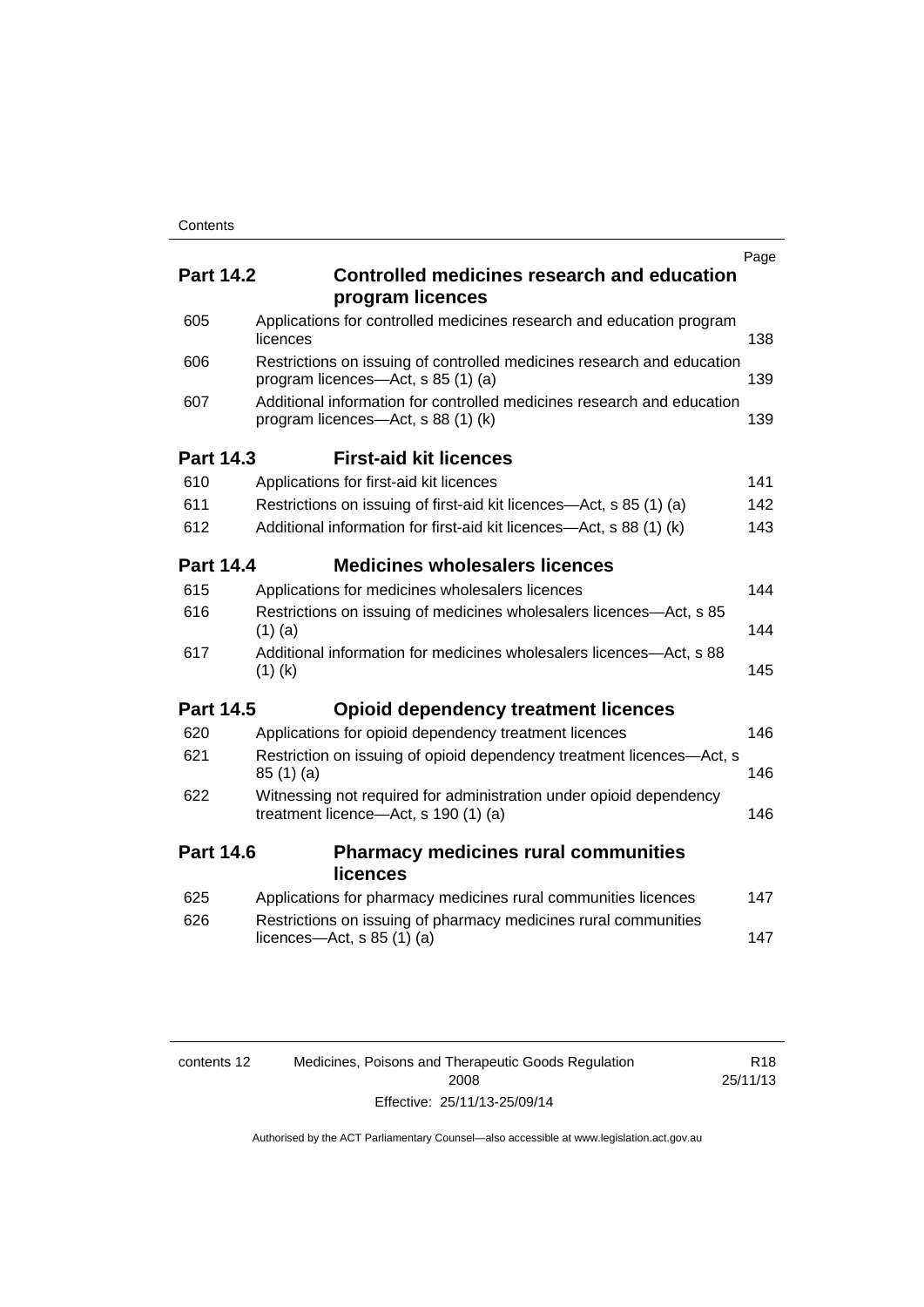|                   |                             |                                                                                                        | Contents |
|-------------------|-----------------------------|--------------------------------------------------------------------------------------------------------|----------|
|                   |                             |                                                                                                        | Page     |
| <b>Chapter 15</b> |                             | <b>Medicines-other provisions</b>                                                                      |          |
| <b>Part 15.1</b>  |                             | Opioid dependency treatment guidelines                                                                 |          |
| 630               |                             | Guidelines for treatment of opioid dependency                                                          | 148      |
| <b>Part 15.2</b>  |                             | <b>Medicines advisory committee</b>                                                                    |          |
| 635               |                             | Medicines advisory committee-membership                                                                | 149      |
| 636               |                             | Medicines advisory committee-term of appointments                                                      | 150      |
| 637               |                             | Medicines advisory committee-conditions of appointments                                                | 150      |
| 638               |                             | Medicines advisory committee-time and place of meetings                                                | 150      |
| 639               |                             | Medicines advisory committee-presiding member                                                          | 150      |
| 640               |                             | Medicines advisory committee-quorum                                                                    | 151      |
| 641               |                             | Medicines advisory committee-voting                                                                    | 151      |
| 642               |                             | Medicines advisory committee-conduct of meetings                                                       | 151      |
| 643               |                             | Medicines advisory committee-disclosure of interests by members                                        | 152      |
| 644               |                             | Medicines advisory committee—ending appointments                                                       | 154      |
| <b>Part 15.3</b>  |                             | <b>Other medicines provisions</b>                                                                      |          |
| 650               |                             | Advertising controlled medicines—Act, s 66 (3) (b)                                                     | 156      |
| 651               | Advertising other medicines |                                                                                                        | 156      |
| 652               |                             | Prescribed institutions-Act, dict, def <i>institution</i> , par (b)                                    | 157      |
| <b>Chapter 16</b> |                             | Low and moderate harm poisons                                                                          |          |
|                   |                             |                                                                                                        |          |
| <b>Part 16.1</b>  |                             | <b>Preliminary</b>                                                                                     |          |
| 660               |                             | Meaning of relevant law-ch 16                                                                          | 158      |
| <b>Part 16.2</b>  |                             | Authorisation to supply low and moderate<br>harm poisons                                               |          |
| 661               | (b) and $(2)$ (b)           | Authorisation to supply low and moderate harm poisons-Act, s 26 (1)                                    | 159      |
| 662               |                             | Authorisation condition for supplying low and moderate harm<br>poisons-Act, $s$ 44 (1) (b) and (2) (b) | 159      |
|                   |                             |                                                                                                        |          |
|                   |                             |                                                                                                        |          |

| R18      | Medicines, Poisons and Therapeutic Goods Regulation | contents 13 |
|----------|-----------------------------------------------------|-------------|
| 25/11/13 | 2008                                                |             |
|          | Effective: 25/11/13-25/09/14                        |             |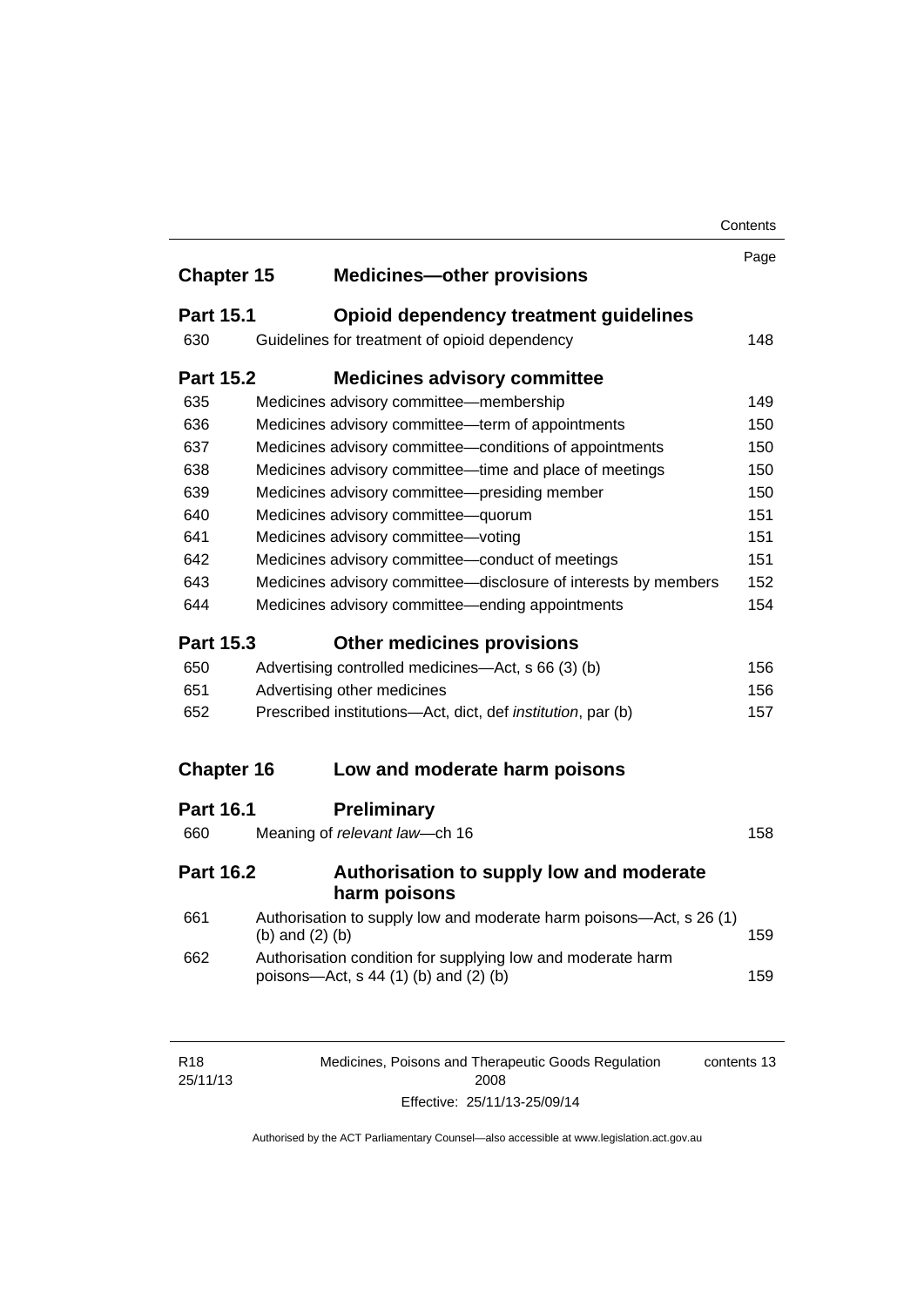|                   |              |                                                                                                                                  | Page |
|-------------------|--------------|----------------------------------------------------------------------------------------------------------------------------------|------|
| <b>Part 16.3</b>  |              | Authorisation to manufacture low and<br>moderate harm poisons                                                                    |      |
| 663               | 33(b)        | Authorisation to manufacture low and moderate harm poisons-Act, s                                                                | 160  |
| 664               |              | Authorisation condition for manufacturing low and moderate harm<br>poisons-Act, s 44 (1) (b) and (2) (b)                         | 160  |
| <b>Part 16.4</b>  |              | Packaging and labelling of low and moderate<br>harm poisons                                                                      |      |
| 665               |              | Packaging of supplied manufacturer's packs of low and moderate<br>harm poisons—Act, s 59 $(1)$ $(c)$ $(i)$ and $(2)$ $(c)$ $(i)$ | 161  |
| 666               |              | Labelling of supplied manufacturer's packs of low and moderate harm<br>poisons—Act, s 60 (1) (c) (i) and (2) (c) (i)             | 161  |
| <b>Chapter 17</b> |              | Dangerous poisons authorisations                                                                                                 |      |
| <b>Part 17.1</b>  |              | <b>Overview of dangerous poisons</b><br>authorisations                                                                           |      |
| 670               |              | General overview of authorisations for dangerous poisons                                                                         | 162  |
| 671               |              | Overview of dangerous poisons authorisations under this regulation                                                               | 163  |
| 672               |              | General overview of authorisation conditions for dangerous poisons                                                               | 164  |
| <b>Part 17.2</b>  |              | Authorisations under dangerous poisons<br>licences                                                                               |      |
| Division 17.2.1   |              | Dangerous poisons manufacturers licence<br>authorisations                                                                        |      |
| 675               | s 20 (1) (a) | Authorisations under dangerous poisons manufacturers licences-Act,                                                               | 165  |
| 676               |              | Authorisation conditions for dangerous poisons manufacturers<br>licences- $-\text{Act}$ , s 44 (1) (b) and (2) (b)               | 166  |
| Division 17.2.2   |              | Dangerous poisons-research and education program<br>licence authorisations                                                       |      |
| 680               |              | Authorisations under dangerous poisons research and education<br>program licences-Act, s 20 (1) (a)                              | 168  |
|                   |              |                                                                                                                                  |      |

| contents 14 | Medicines, Poisons and Therapeutic Goods Regulation | R <sub>18</sub> |
|-------------|-----------------------------------------------------|-----------------|
|             | 2008                                                | 25/11/13        |
|             | Effective: 25/11/13-25/09/14                        |                 |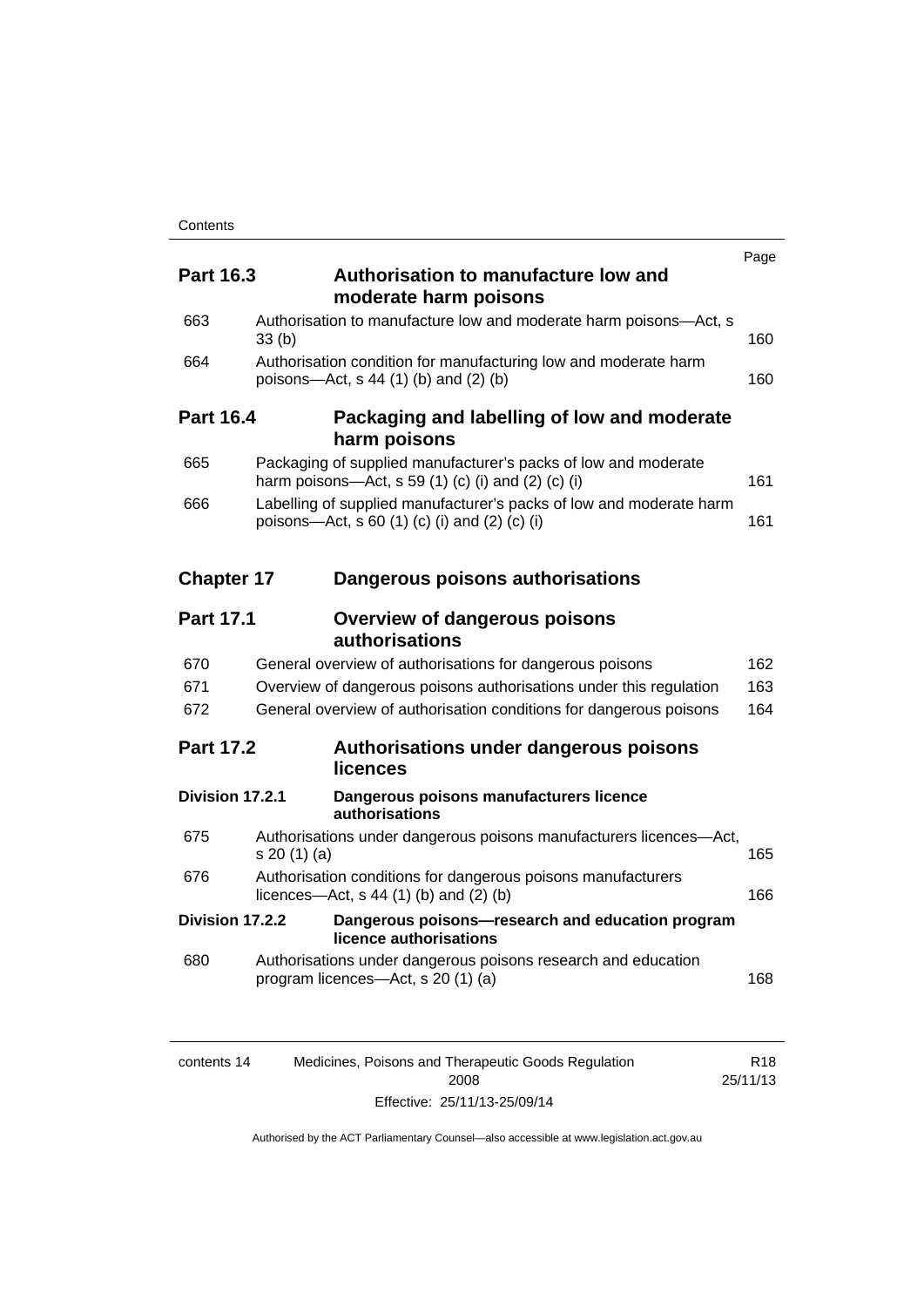|                             |                                                                                                                                         | Page |
|-----------------------------|-----------------------------------------------------------------------------------------------------------------------------------------|------|
| 681                         | Authorisation condition for dangerous poisons research and education<br>program licences—Act, $s$ 44 (1) (b) and (2) (b)                | 169  |
| Division 17.2.3             | Dangerous poisons suppliers licence authorisations                                                                                      |      |
| 685                         | Authorisations under dangerous poisons suppliers licences—Act,<br>$s 20(1)$ (b)                                                         | 170  |
| 686                         | Authorisation conditions for dangerous poisons suppliers licences-<br>Act, $s$ 44 (1) (b) and (2) (b)                                   | 171  |
| <b>Part 17.3</b>            | Other dangerous poisons authorisations                                                                                                  |      |
| Division 17.3.1             | Authorisations for manufacturing etc purposes                                                                                           |      |
| 690                         | Manufacturing etc authorisations for dangerous poisons-Act, s 20 (2)<br>(a)                                                             | 173  |
| Division 17.3.2             | Authorisations for delivery people and commercial<br>disposal operators                                                                 |      |
| 692                         | Authorisations to deliver dangerous poisons under purchase orders-<br>Act, s 26 (1) (b) and (2) (b), s 35 (1) (b), (2) (b) and s 36 (b) | 174  |
| 693                         | Authorisation to supply dangerous poisons to commercial disposal<br>operator for disposal-Act, s 26 (1) (b)                             | 175  |
| 694                         | Authorisations for commercial disposal operators—Act, s 26 (1) (b)<br>and (2) (b), s 35 (1) (b) and (2) (b) and s 36 (b)                | 175  |
| Division 17.3.3             | Authorisations for dangerous poisons research and<br>education programs by scientifically qualified people                              |      |
| 695                         | Authorisations for dangerous poisons research and education-Act, s<br>$26(1)$ and $(2)(b)$                                              | 176  |
| 696                         | Authorisation conditions for dangerous poisons research and<br>education- $Act$ , s 44 (1) (b) and (2) (b)                              | 177  |
| <b>Chapter 18</b>           | <b>Dangerous poisons licences</b>                                                                                                       |      |
| <b>Part 18.1</b>            | Dangerous poisons licences generally                                                                                                    |      |
| 700                         | Dangerous poisons licences that may be issued-Act, s 78 (2)                                                                             | 178  |
| <b>Part 18.2</b>            | Dangerous poisons manufacturers licences                                                                                                |      |
| 705                         | Applications for dangerous poisons manufacturers licences                                                                               | 179  |
| 706                         | Restrictions on issuing of dangerous poisons manufacturers<br>licences- $-\text{Act}, s 85 (1) (a)$                                     | 180  |
| R <sub>18</sub><br>25/11/13 | Medicines, Poisons and Therapeutic Goods Regulation<br>contents 15<br>2008                                                              |      |

Effective: 25/11/13-25/09/14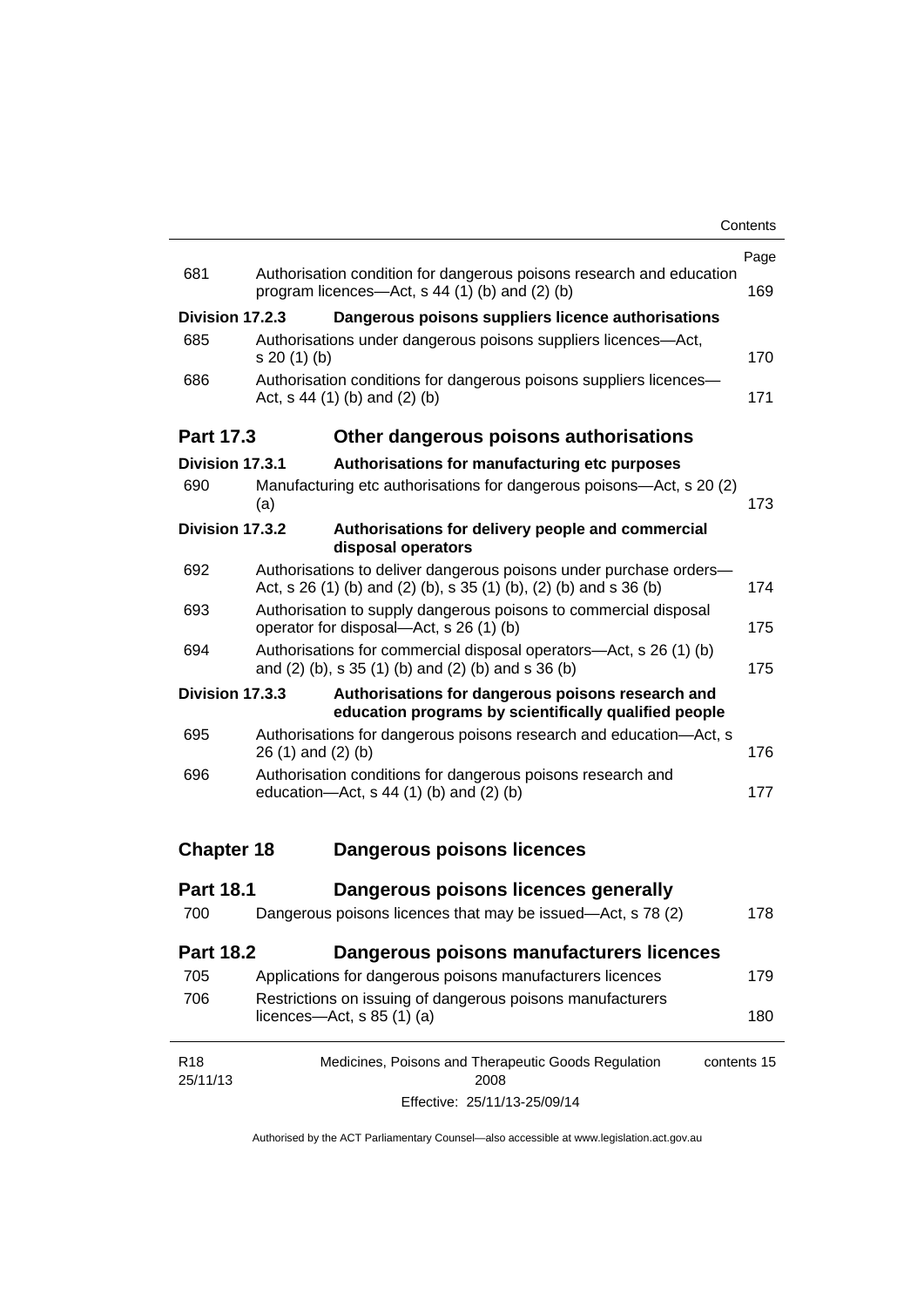|                   |                                                                                                           | Page |
|-------------------|-----------------------------------------------------------------------------------------------------------|------|
| 707               | Additional information for dangerous poisons manufacturers<br>licences- $-\text{Act}$ , s 88 (1) (k)      | 180  |
| <b>Part 18.3</b>  | Dangerous poisons research and education<br>program licences                                              |      |
| 710               | Applications for dangerous poisons research and education program<br>licences                             | 181  |
| 711               | Restrictions on issuing of dangerous poisons research and education<br>program licences—Act, s 85 (1) (a) | 182  |
| 712               | Additional information for dangerous poisons research and education<br>licences—Act, $s$ 88 (1) (k)       | 183  |
| <b>Part 18.4</b>  | Dangerous poisons suppliers licences                                                                      |      |
| 715               | Applications for dangerous poisons suppliers licences                                                     | 184  |
| 716               | Restrictions on issuing of dangerous poisons suppliers licences-Act,<br>s 85(1)(a)                        | 184  |
| 717               | Additional information for dangerous poisons suppliers licences-Act,<br>s 88 (1) (k)                      | 185  |
| <b>Chapter 19</b> | Dangerous poisons-other provisions                                                                        |      |
| <b>Part 19.1</b>  | Dangerous poisons purchase orders                                                                         |      |
| 720               | Supplying dangerous poisons on purchase orders                                                            | 186  |
| 721               | General requirements for dangerous poisons purchase orders-Act, s<br>38(2)(c)                             | 187  |
| 722               | Recording supply of dangerous poisons on purchase orders                                                  | 187  |
| <b>Part 19.2</b>  | Wholesale supply of dangerous poisons<br>under corresponding laws                                         |      |
| 725               |                                                                                                           |      |
|                   | Conditions for wholesalers supplying dangerous poisons under<br>corresponding laws-Act, s 20 (4) (c)      | 189  |
| Part 19.3         | Packaging and labelling of dangerous<br>poisons                                                           |      |
| 730               | Meaning of relevant law-pt 19.3                                                                           | 190  |

Effective: 25/11/13-25/09/14

25/11/13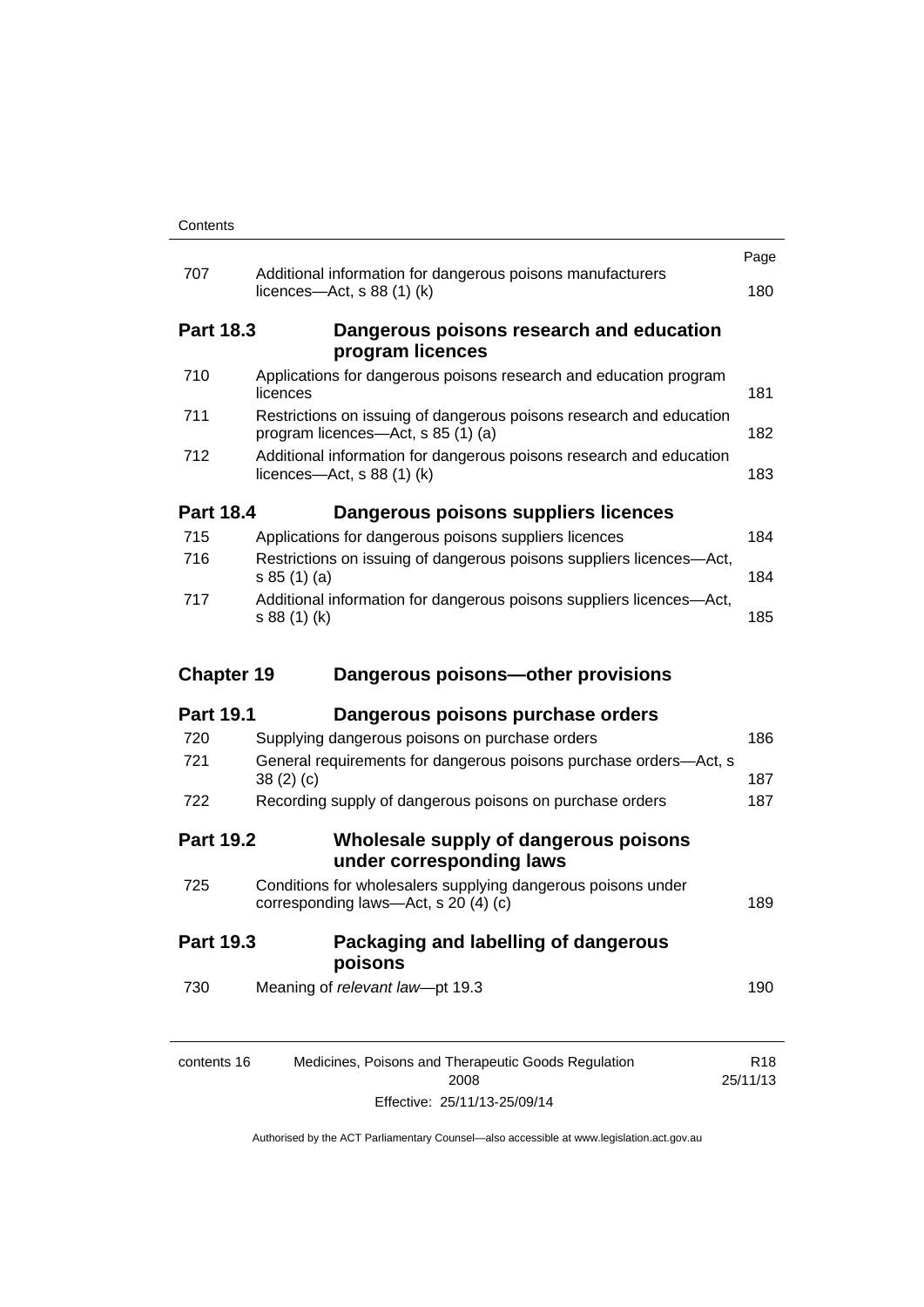|                                                                                                             | Contents                                                                                                                                                                     |
|-------------------------------------------------------------------------------------------------------------|------------------------------------------------------------------------------------------------------------------------------------------------------------------------------|
|                                                                                                             | Page                                                                                                                                                                         |
| Act, s 59 (1) (c) (i) and (2) (c) (i)                                                                       | 190                                                                                                                                                                          |
| Labelling of supplied manufacturer's packs of dangerous poisons-<br>Act, s $60$ (1) (c) (i) and (2) (c) (i) | 191                                                                                                                                                                          |
| <b>Part 19.4</b><br>Storage of dangerous poisons                                                            |                                                                                                                                                                              |
| Storage of dangerous poisons—Act, s 61 (b) and (c)                                                          | 192                                                                                                                                                                          |
| <b>Part 19.5</b><br>Dangerous poisons registers                                                             |                                                                                                                                                                              |
| Keeping of dangerous poisons registers by certain people—Act, s 48<br>and $s 50 (1) (b)$ and $(2) (b)$      | 193                                                                                                                                                                          |
| Form of dangerous poisons registers—Act, s 49 (1) (b)                                                       | 194                                                                                                                                                                          |
| Making entries in dangerous poisons registers—Act, s 51 (1) (b)                                             | 194                                                                                                                                                                          |
| Prescribed witnesses for discarding of dangerous poisons—Act, s 54<br>$(a)$ and $(b)$                       | 194                                                                                                                                                                          |
| Changes to entries in dangerous poisons registers—Act, s 55 (2) (b)                                         | 195                                                                                                                                                                          |
|                                                                                                             |                                                                                                                                                                              |
|                                                                                                             |                                                                                                                                                                              |
|                                                                                                             | Packaging of supplied manufacturer's packs of dangerous poisons-<br><b>Chapter 20</b><br><b>Paints</b><br>Manufacture, supply and use of paints containing white lead—Act, s |

| Manufacture, supply and use of paints containing white lead—Act, s<br>70 (1) (b), (2) (b) and (3) (b) | 196 |
|-------------------------------------------------------------------------------------------------------|-----|
| Manufacture, supply and use of paints for certain purposes—Act, s 71<br>$(1)$ and $(3)$               | 196 |
| Manufacture, supply and use of paints for toys—Act, s 72 (b)                                          | 197 |
| Manufacture, supply and use of paints containing pesticides—Act, s<br>73 (b)                          | 197 |
|                                                                                                       |     |

### **Chapter 21 [Prohibited and appendix C substances](#page-222-0)**

| <b>Part 21.1</b> | <b>Preliminary</b>                           |     |
|------------------|----------------------------------------------|-----|
| 760              | Meaning of <i>prohibited</i> substance—ch 21 | 199 |
| -761             | Prohibited substances licences—Act, s 78 (2) | 199 |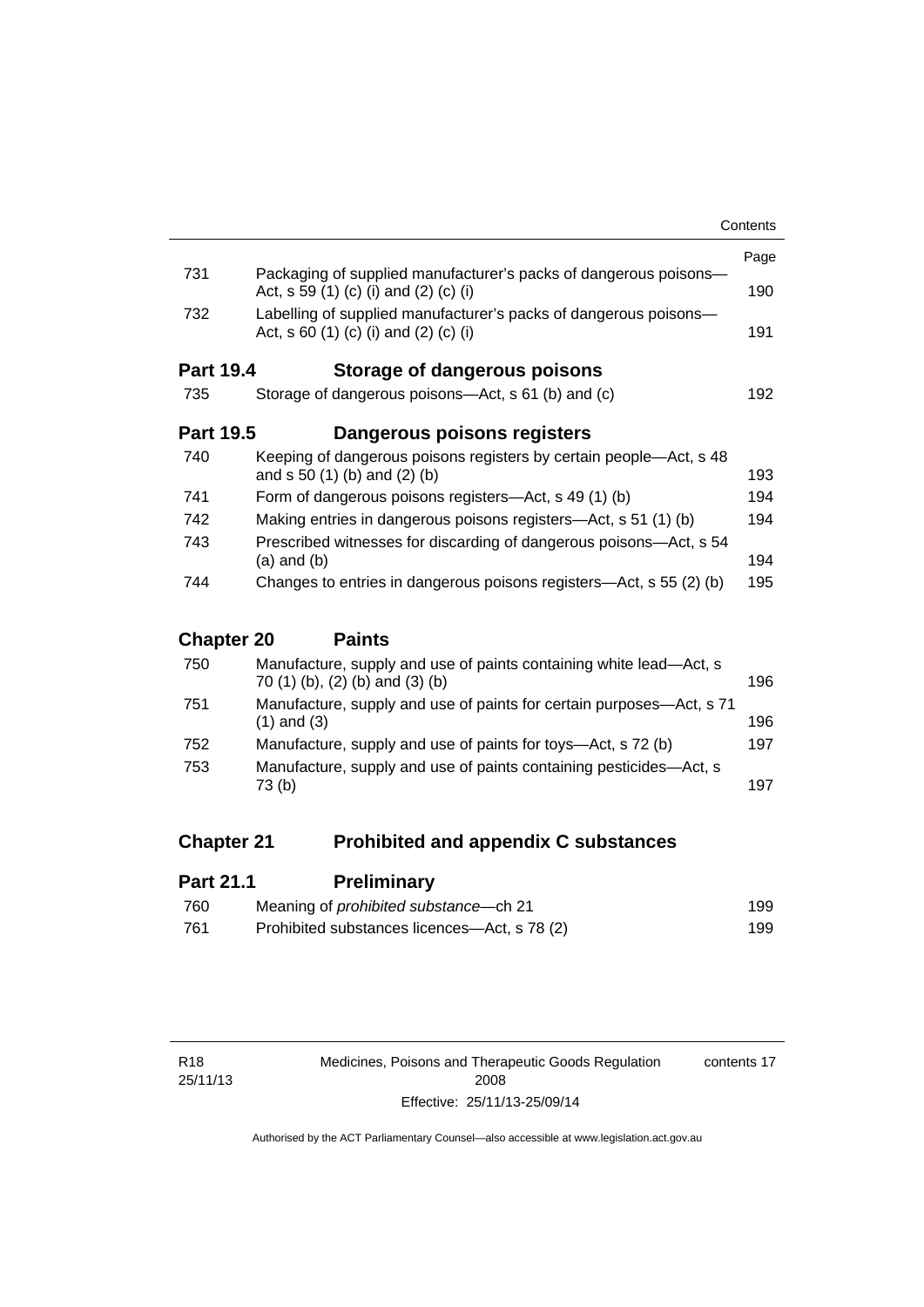|                  |                           |                                                                                                                                              | Page |
|------------------|---------------------------|----------------------------------------------------------------------------------------------------------------------------------------------|------|
| <b>Part 21.2</b> |                           | <b>Prohibited substances research and</b><br>education program licences                                                                      |      |
| Division 21.2.1  |                           | Issue of prohibited substances research and education<br>program licences                                                                    |      |
| 765              | program licences          | Applications for prohibited substances research and education                                                                                | 200  |
| 766              |                           | Restrictions on issuing of prohibited substances research and<br>education program licences-Act, s 85 (1) (a)                                | 201  |
| 767              |                           | Additional information for prohibited substances research program and<br>education licences-Act, s 88 (1) (k)                                | 202  |
| Division 21.2.2  |                           | Prohibited substances research and education<br>program authorisations                                                                       |      |
| 768              |                           | Authorisations under prohibited substances research and education<br>program licences-Act, s 20 (1) (a)                                      | 202  |
| 769              |                           | Authorisation condition for prohibited substances research and<br>education program licences—Act, s 44 (1) (b) and (2) (b)                   | 203  |
| Division 21.2.3  |                           | Other provisions-prohibited substances research and<br>education program licences                                                            |      |
| 770              |                           | Approvals of dealings for prohibited substances research and<br>education program licences-Act, s 20 (1) (c)                                 | 204  |
| 771              | (b)                       | Authorisation condition for approval-holders—Act, s 44 (1) (b) and (2)                                                                       | 205  |
| 772              | Act, s 38 (2) (c)         | General requirements for prohibited substances purchase orders-                                                                              | 205  |
| 773              |                           | Recording supply of prohibited substances on purchase orders                                                                                 | 206  |
| 774              | (ii), $(2)$ (b) and $(4)$ | Information for CHO about supplied prohibited substances research<br>and education program licences—Act, s 31 (1) (a) (ii), (1) (b), (2) (a) | 206  |
| <b>Part 21.3</b> |                           | <b>Prohibited substances registers</b>                                                                                                       |      |
| 775              |                           | Keeping of prohibited substances registers by certain people-Act,<br>s 48 and s 50 (1) (b) and (2) (b)                                       | 208  |
| 776              |                           | Form of prohibited substances registers-Act, s 49 (1) (b)                                                                                    | 208  |
| 777              |                           | Making entries in prohibited substances registers—Act, s 51 (1) (b)                                                                          | 209  |
| 778              | 54 (a) and (b)            | Prescribed witnesses for discarding of prohibited substances-Act, s                                                                          | 209  |
|                  |                           |                                                                                                                                              |      |

| contents 18 | Medicines, Poisons and Therapeutic Goods Regulation | R <sub>18</sub> |
|-------------|-----------------------------------------------------|-----------------|
|             | 2008                                                | 25/11/13        |
|             | Effective: 25/11/13-25/09/14                        |                 |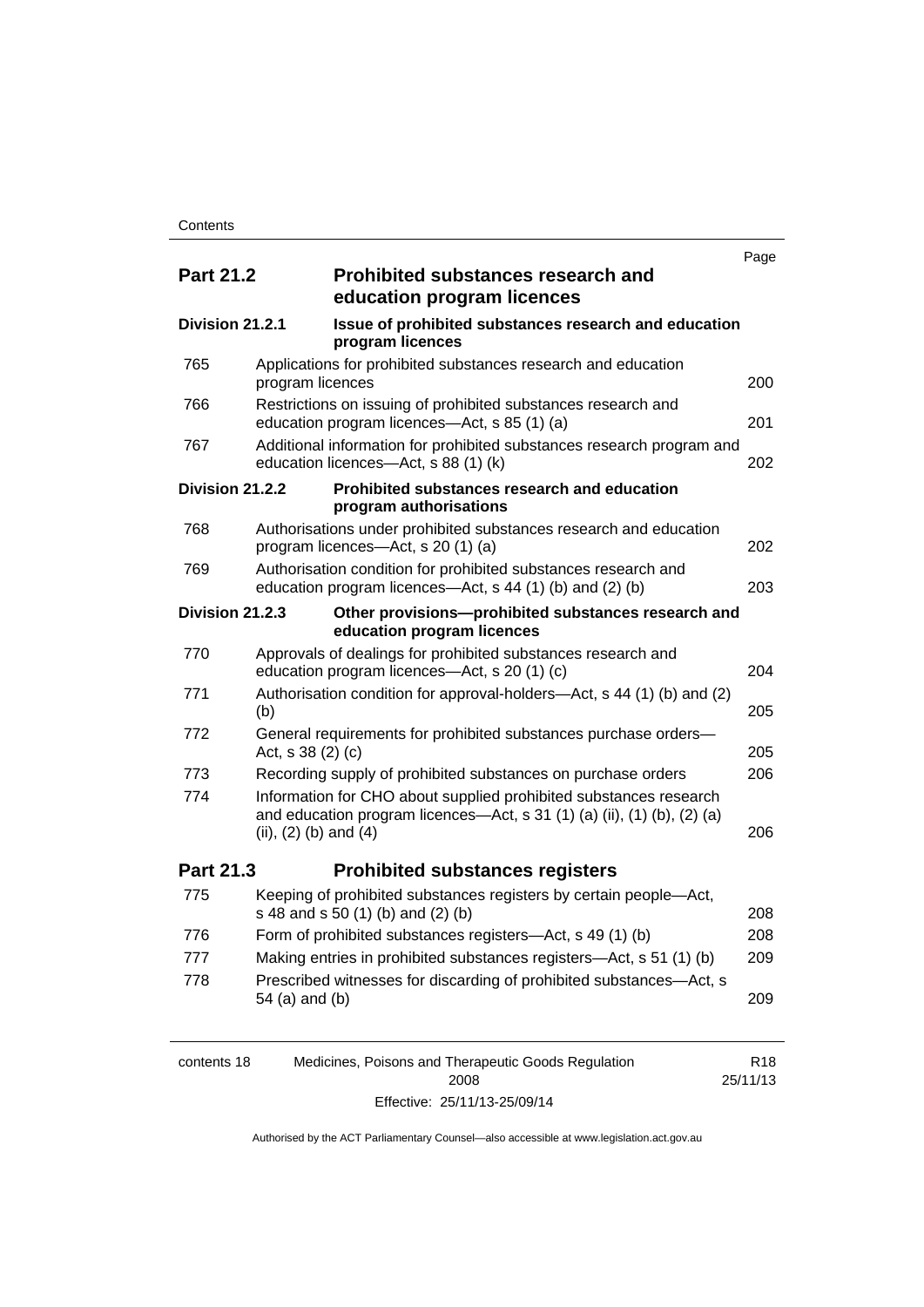| 779               | Changes to entries in prohibited substances registers-Act, s 55 (2)                                                |                                                                               |             |  |  |
|-------------------|--------------------------------------------------------------------------------------------------------------------|-------------------------------------------------------------------------------|-------------|--|--|
|                   | (b)                                                                                                                |                                                                               |             |  |  |
| <b>Chapter 22</b> |                                                                                                                    | <b>Therapeutic goods</b>                                                      |             |  |  |
| 800               |                                                                                                                    | Definitions-ch 22                                                             |             |  |  |
| 801               | Prescribed regulated therapeutic goods-Act, s 14, def regulated<br><i>therapeutic good, par (b)</i>                |                                                                               |             |  |  |
| 802               |                                                                                                                    | Authorisation to supply optical devices—Act, s 74 (1) (b) and (2) (b)         |             |  |  |
| 803               |                                                                                                                    | Authorisation conditions for supplying optical devices—Act, s 75 (1) (b) 212  |             |  |  |
| <b>Chapter 23</b> |                                                                                                                    | <b>Notification and review of decisions</b>                                   |             |  |  |
| 850               |                                                                                                                    | Meaning of reviewable decision--- ch 23                                       |             |  |  |
| 851               |                                                                                                                    | Reviewable decision notices                                                   |             |  |  |
| 852               | Applications for review                                                                                            |                                                                               |             |  |  |
| <b>Chapter 24</b> |                                                                                                                    | <b>Miscellaneous</b>                                                          |             |  |  |
| 860               | Authorisations for public employees—Act, s $26(1)(b)$ , $(2)(b)$ , s $35(1)$<br>$(b)$ , $(2)$ $(b)$ and s 36 $(b)$ |                                                                               |             |  |  |
| 861               | Other authorisations for public employees—Act, s 20 (1) (a), (2) (a)<br>and s 74 (1) (b)                           |                                                                               | 217         |  |  |
| 862               |                                                                                                                    | Certain containers not to be used for human-use substances—Act, s<br>63(1)(b) |             |  |  |
| 863               |                                                                                                                    | Disapplication of Legislation Act, s 47 (6)                                   |             |  |  |
| 864               | Exemption of piper methysticum (kava)—Act, s 190 (1) (a)                                                           |                                                                               | 218         |  |  |
| <b>Schedule 1</b> |                                                                                                                    | <b>Medicines—health-related occupations</b>                                   |             |  |  |
|                   |                                                                                                                    | authorisations                                                                | 221         |  |  |
| Part 1.1          |                                                                                                                    | <b>Ambulance services and officers</b>                                        | 221         |  |  |
| <b>Part 1.2</b>   |                                                                                                                    | Dentists, dental hygienists and dental therapists                             | 222         |  |  |
| <b>Part 1.3</b>   |                                                                                                                    | <b>Doctors</b>                                                                | 224         |  |  |
| <b>Part 1.4</b>   |                                                                                                                    | <b>Health professionals at institutions</b>                                   | 226         |  |  |
| R <sub>18</sub>   |                                                                                                                    | Medicines, Poisons and Therapeutic Goods Regulation                           | contents 19 |  |  |

25/11/13 Medicines, Poisons and Therapeutic Goods Regulation  $2008$ Effective: 25/11/13-25/09/14 contents 19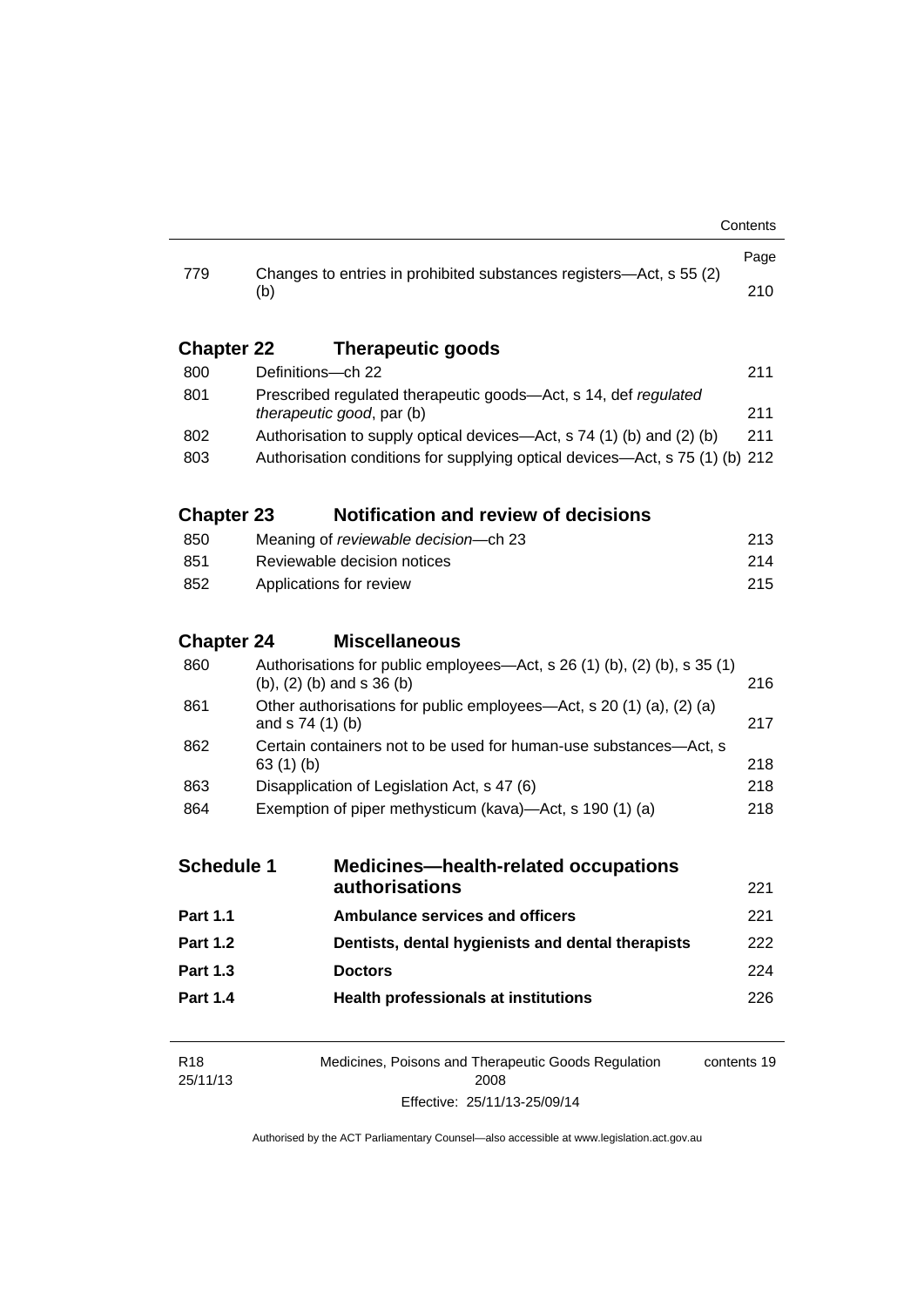| <b>Part 1.5</b>   |                                      | <b>Midwives</b>                                                      | Page<br>227                 |
|-------------------|--------------------------------------|----------------------------------------------------------------------|-----------------------------|
| <b>Part 1.6</b>   |                                      | <b>Nurses</b>                                                        | 229                         |
| <b>Part 1.7</b>   |                                      | Opioid dependency treatment centres operated by<br><b>Territory</b>  | 232                         |
| <b>Part 1.8</b>   |                                      | <b>Optometrists</b>                                                  | 233                         |
| <b>Part 1.9</b>   |                                      | <b>Pharmacists and employees</b>                                     | 234                         |
| Part 1.10         |                                      | <b>Podiatrists</b>                                                   | 237                         |
| <b>Part 1.11</b>  |                                      | <b>Residential care facilities</b>                                   | 238                         |
| Part 1.12         |                                      | Sales representatives for medicines manufacturers<br>and wholesalers |                             |
| Part 1.13         |                                      | Veterinary surgeons and employees                                    | 241                         |
|                   |                                      |                                                                      |                             |
| <b>Schedule 3</b> |                                      | Designated appendix D medicines—standing                             |                             |
|                   |                                      | approvals                                                            | 244                         |
| <b>Part 3.1</b>   |                                      | <b>Approval conditions</b>                                           | 244                         |
| 3.1               | Definitions-sch 3                    |                                                                      | 244                         |
| <b>Part 3.2</b>   |                                      | Standing approvals for designated appendix D<br>medicines            | 245                         |
| <b>Schedule 4</b> |                                      | Dangerous poisons-manufacturing etc<br>authorisations                | 247                         |
| <b>Schedule 5</b> |                                      | Requirements for storage receptacles                                 | 250                         |
| <b>Part 5.1</b>   |                                      | <b>Medicines cabinets</b>                                            | 250                         |
| 5.1               |                                      | Medicines cabinets-general requirements                              | 250                         |
| 5.2               | Medicines cabinets-body requirements |                                                                      | 250                         |
| 5.3               | Medicines cabinets-door requirements |                                                                      | 251                         |
| 5.4               | Medicines cabinets-lock requirements |                                                                      | 251                         |
| 5.5               |                                      | Medicines cabinets-mounting requirements                             | 252                         |
| <b>Part 5.2</b>   |                                      | Safes, strong rooms and vaults                                       | 253                         |
| contents 20       |                                      | Medicines, Poisons and Therapeutic Goods Regulation<br>2008          | R <sub>18</sub><br>25/11/13 |

Effective: 25/11/13-25/09/14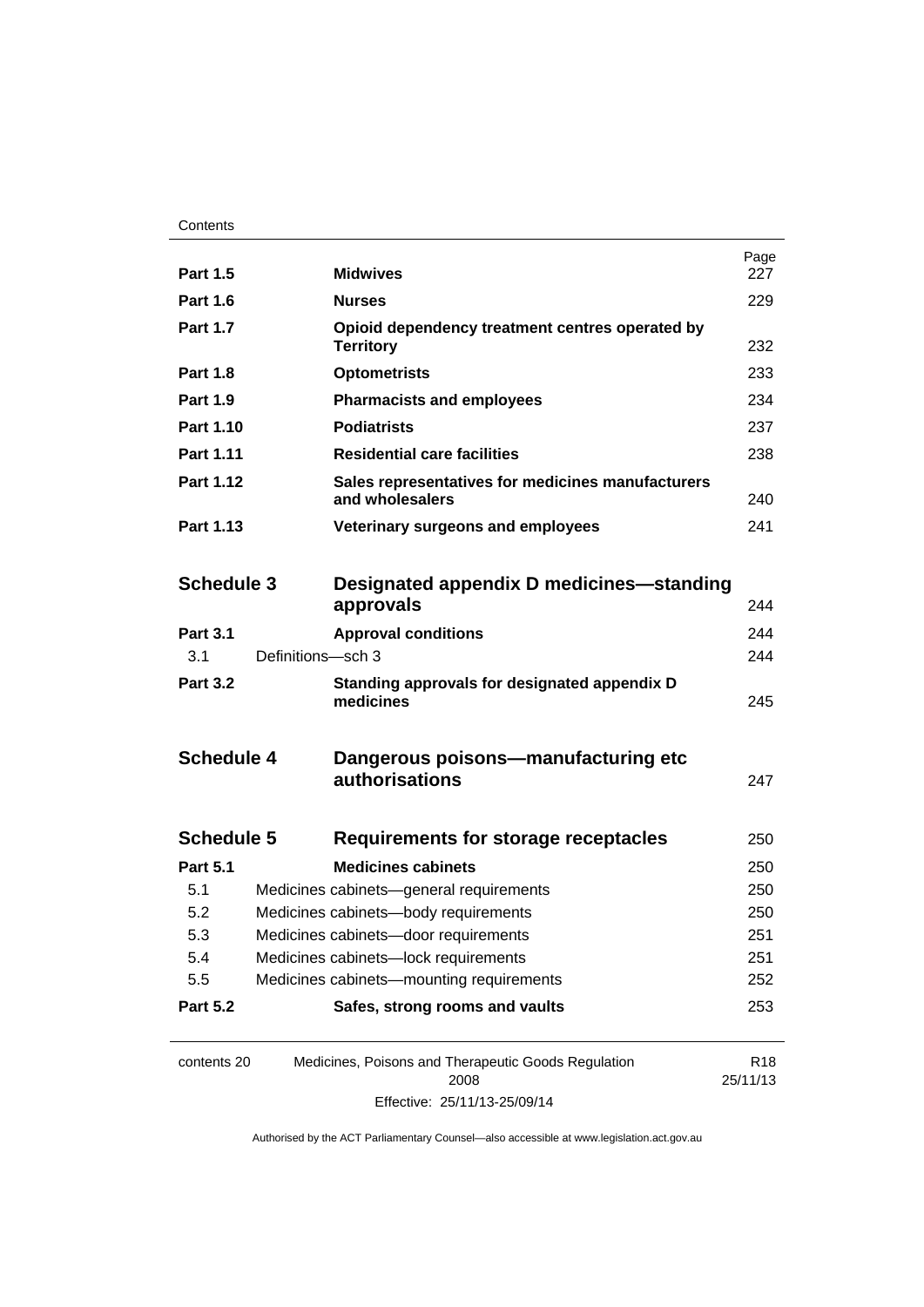|                   |                               | Contents |
|-------------------|-------------------------------|----------|
|                   |                               | Page     |
| 5.6               | Requirements for safes        | 253      |
| 5.7               | Requirements for strong rooms | 253      |
| 5.8               | Requirements for vaults       | 253      |
| <b>Dictionary</b> |                               | 254      |
| <b>Endnotes</b>   |                               |          |
| 1                 | About the endnotes            | 266      |
| 2                 | Abbreviation key              | 266      |
| 3                 | Legislation history           | 267      |
| 4                 | Amendment history             | 270      |
| 5                 | Earlier republications        | 276      |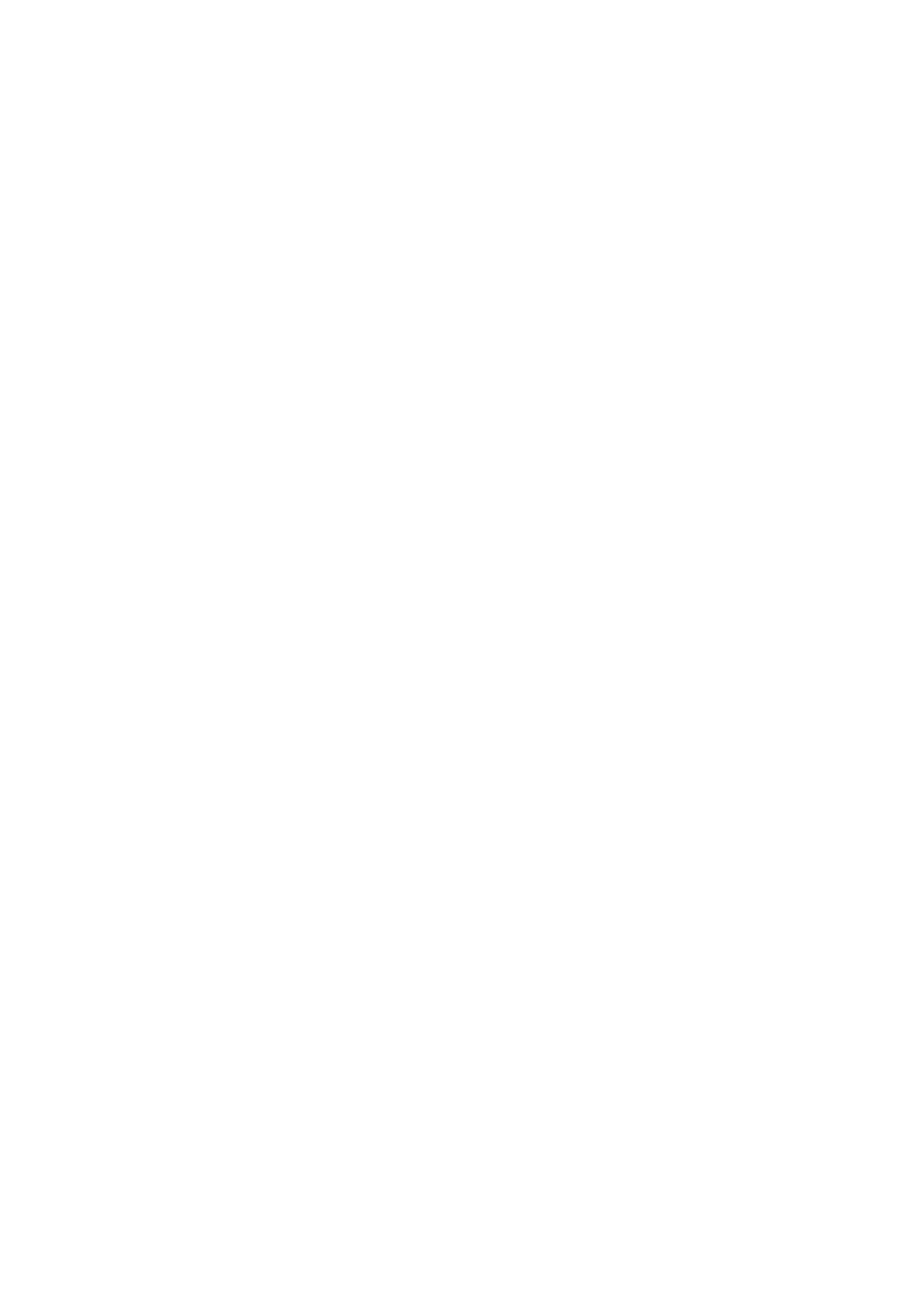

# **Medicines, Poisons and Therapeutic Goods Regulation 2008**

made under the

**[Medicines, Poisons and Therapeutic Goods Act 2008](http://www.legislation.act.gov.au/a/2008-26)**

R18 25/11/13

l

Medicines, Poisons and Therapeutic Goods Regulation 2008 Effective: 25/11/13-25/09/14

page 1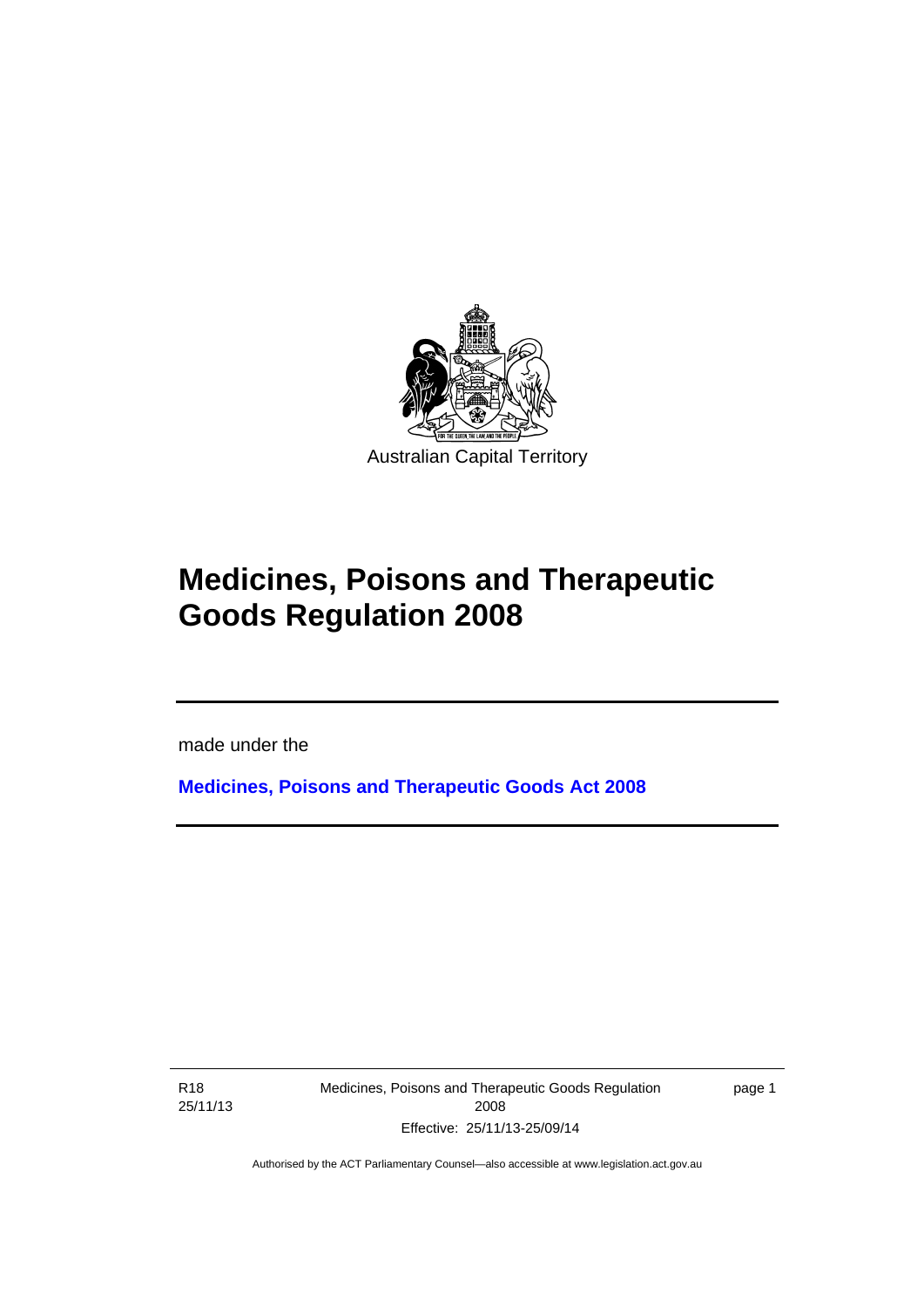Section 1

### <span id="page-25-0"></span>**Chapter 1** Preliminary

#### <span id="page-25-1"></span>**1 Name of regulation**

This regulation is the *Medicines, Poisons and Therapeutic Goods Regulation 2008*.

#### <span id="page-25-2"></span>**3 Dictionary**

The dictionary at the end of this regulation is part of this regulation.

*Note 1* The dictionary at the end of this regulation defines certain terms used in this regulation, and includes references (*signpost definitions*) to other terms defined elsewhere. For example, the signpost definition '*health profession*—see the *[Health](http://www.legislation.act.gov.au/a/2004-38)* 

*[Professionals Act 2004](http://www.legislation.act.gov.au/a/2004-38)*, dictionary.' means that the term 'health profession' is defined in that dictionary and the definition applies to this regulation.

*Note 2* A definition in the dictionary (including a signpost definition) applies to the entire regulation unless the definition, or another provision of the regulation, provides otherwise or the contrary intention otherwise appears (see [Legislation Act,](http://www.legislation.act.gov.au/a/2001-14) s 155 and s 156 (1)).

#### <span id="page-25-3"></span>**4 Notes**

A note included in this regulation is explanatory and is not part of this regulation.

*Note* See the [Legislation Act,](http://www.legislation.act.gov.au/a/2001-14) s 127 (1), (4) and (5) for the legal status of notes.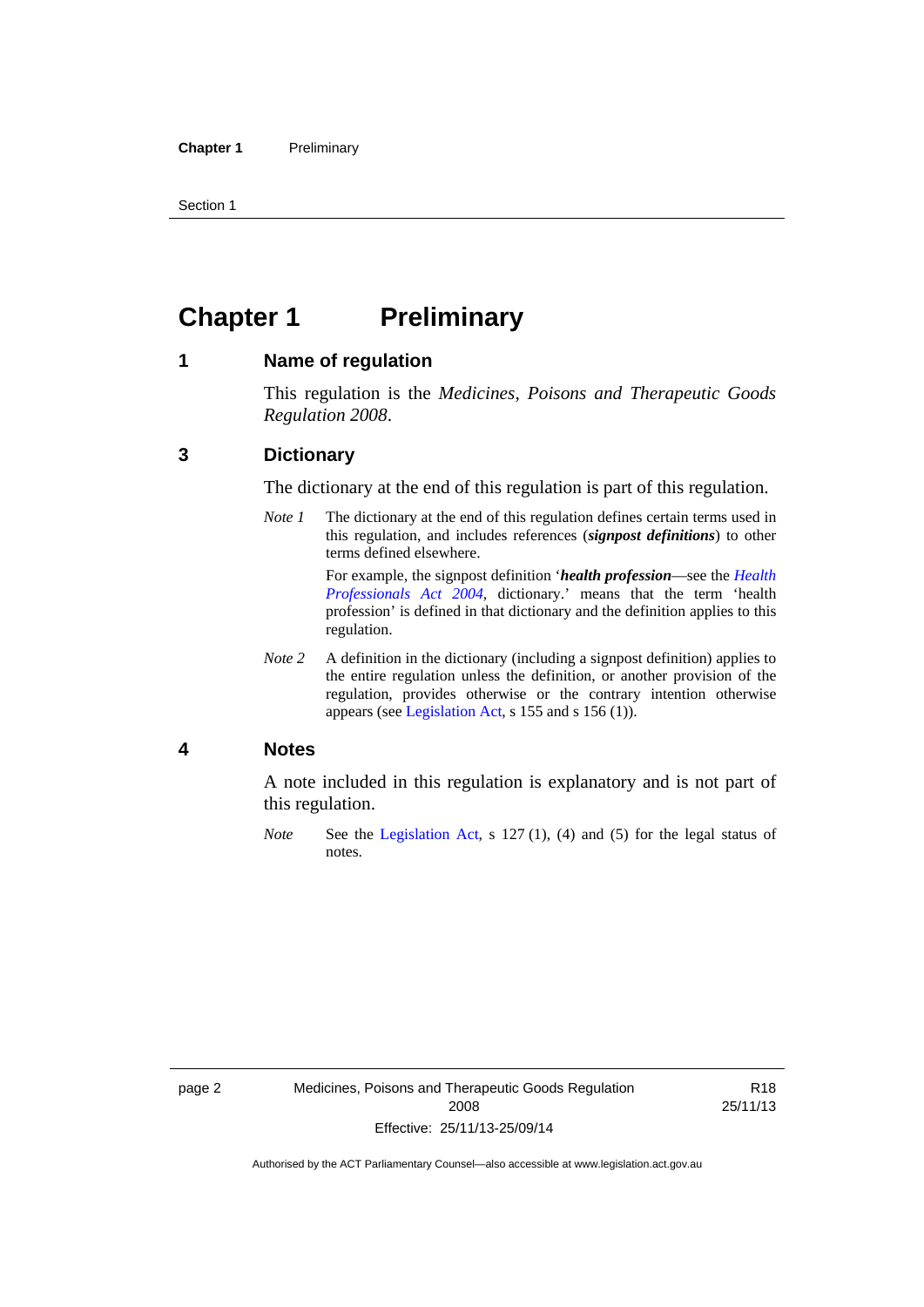#### <span id="page-26-0"></span>**5 Offences against regulation—application of Criminal Code etc**

Other legislation applies in relation to offences against this regulation.

*Note 1 Criminal Code* The [Criminal Code](http://www.legislation.act.gov.au/a/2002-51), ch 2 applies to all offences against this regulation (see Code, pt 2.1).

> The chapter sets out the general principles of criminal responsibility (including burdens of proof and general defences), and defines terms used for offences to which the Code applies (eg *conduct*, *intention*, *recklessness* and *strict liability*).

*Note 2 Penalty units* 

The [Legislation Act](http://www.legislation.act.gov.au/a/2001-14), s 133 deals with the meaning of offence penalties that are expressed in penalty units.

<span id="page-26-1"></span>

#### **6 Overview of things to which medicines and poisons standard does not apply**

- (1) The medicines and poisons standard applies to regulated substances (see the  $Act$ , pt 3.1 and s 17).
- (2) However, the medicines and poisons standard sets out the following things to which it does not apply (unless there is a contrary intention in the standard):
	- (a) a substance in a preparation or product included in the standard, appendix A (General Exemptions) (see the [standard](http://www.comlaw.gov.au/Series/F2012L01200), par 1 (2) (h));
	- (b) a substance and the reason for its entry in the standard, appendix B (Substances considered not to require control by scheduling) (see the [standard,](http://www.comlaw.gov.au/Series/F2012L01200) par  $1(2)(h)$ );
	- (c) a substance to which the standard, appendix G (Dilute Preparations) applies (see the [standard,](http://www.comlaw.gov.au/Series/F2012L01200) par 1 (2) (i));

page 3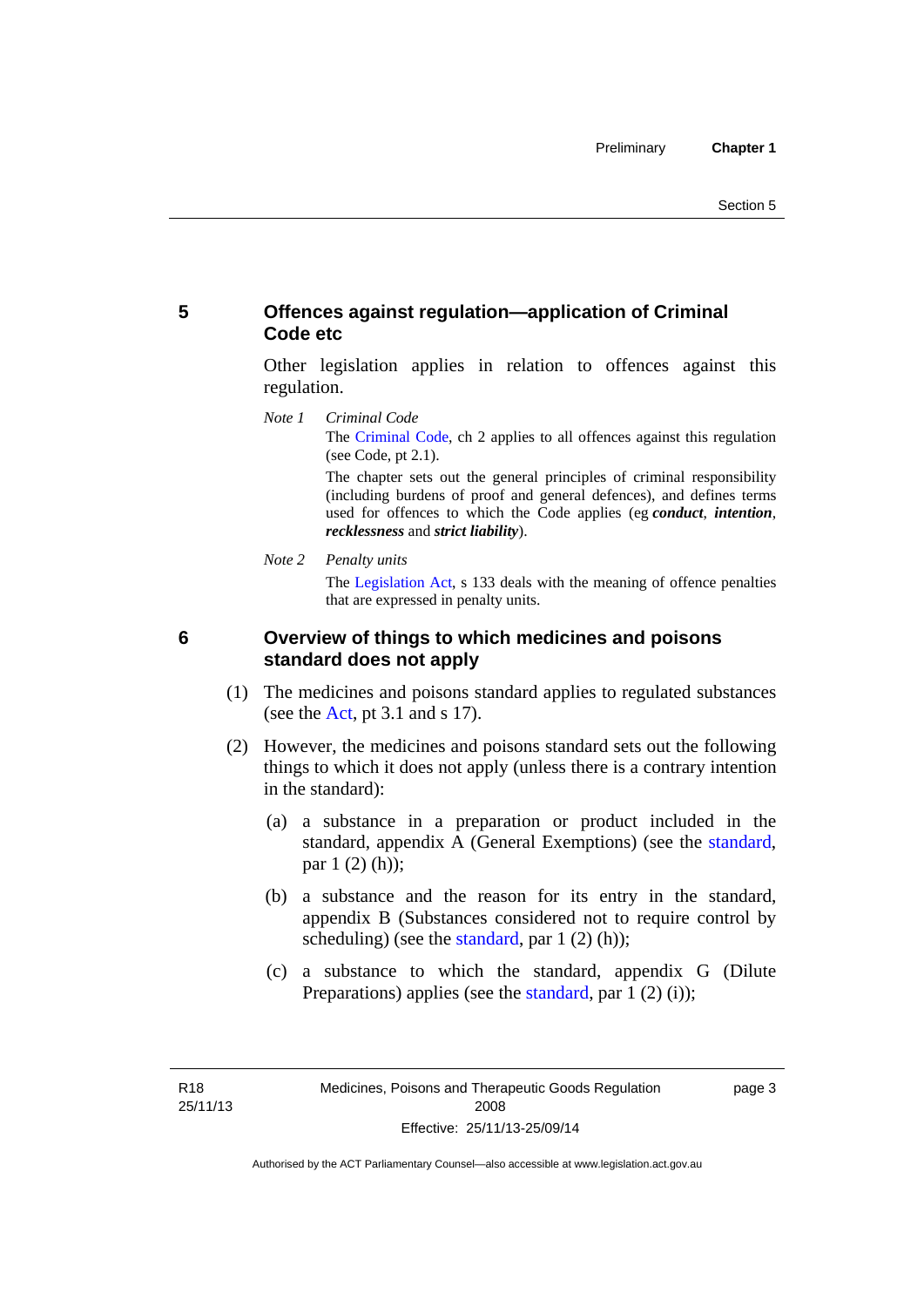#### **Chapter 1** Preliminary

Section 6

- (d) certain low concentrations of substances included in the standard, schedules 1 to 6 if the substance is not also included in schedule 7 or 8 (see the [standard,](http://www.comlaw.gov.au/Series/F2012L01200) par 1 (2) (j));
- (e) certain impurities in pesticides (see the [standard,](http://www.comlaw.gov.au/Series/F2012L01200) par  $1(2)(k)$ ).

page 4 Medicines, Poisons and Therapeutic Goods Regulation 2008 Effective: 25/11/13-25/09/14

R18 25/11/13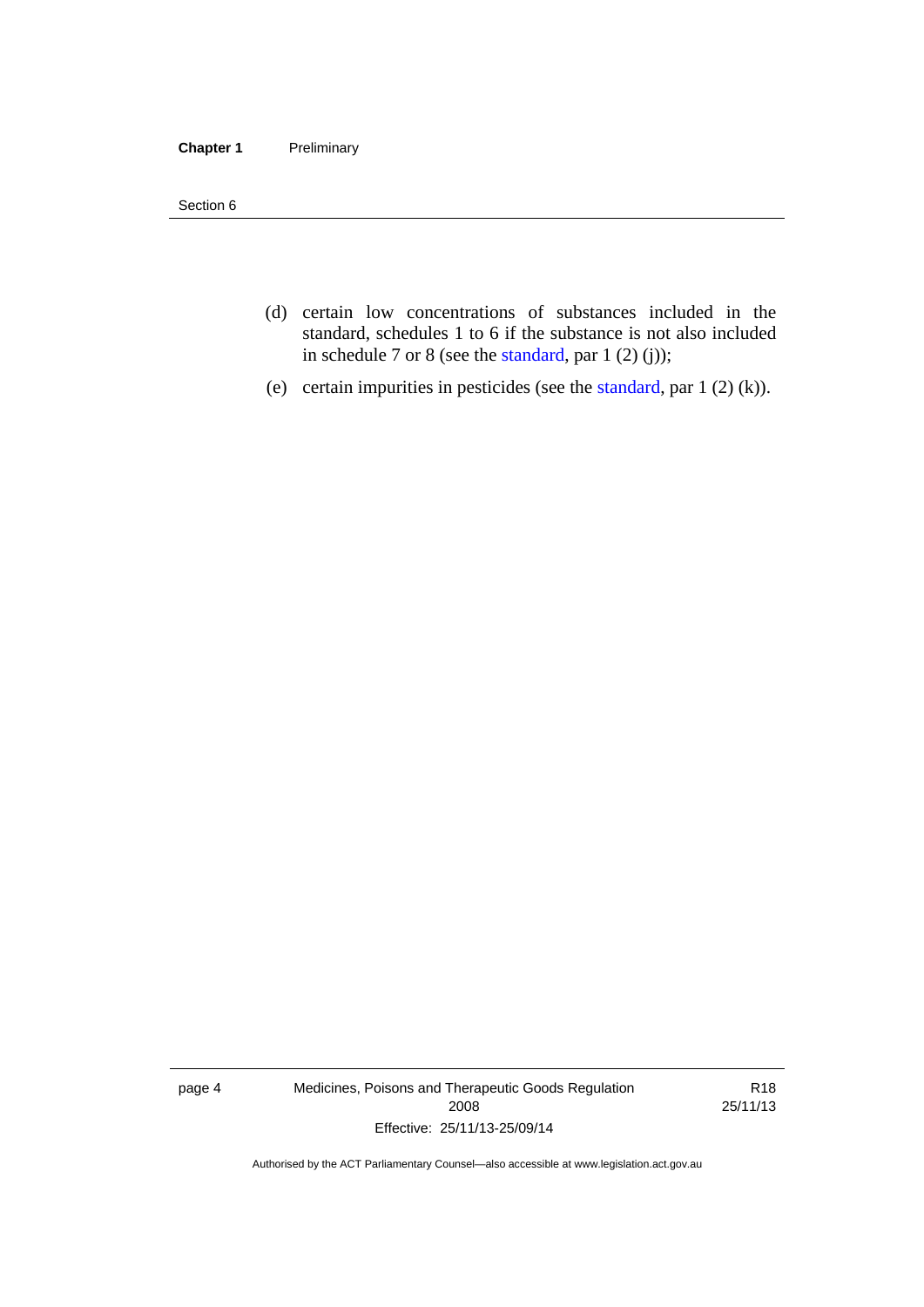## <span id="page-28-0"></span>**Chapter 2 Medicines—authorisations generally**

### <span id="page-28-1"></span>**Part 2.1 Overview of medicines authorisations**

#### <span id="page-28-2"></span>**10 General overview of authorisations for medicines**

 (1) The Act requires that a person must not deal with a medicine in a particular way unless the person is authorised to deal with the medicine.

#### **Example**

the [Act](http://www.legislation.act.gov.au/a/2008-26/default.asp), s 35 is about obtaining certain substances (which include medicines)

- *Note 1* The [Act,](http://www.legislation.act.gov.au/a/2008-26/default.asp) s 19 sets out when a person *deals* with a medicine.
- *Note 2* An example is part of the regulation, is not exhaustive and may extend, but does not limit, the meaning of the provision in which it appears (see [Legislation Act,](http://www.legislation.act.gov.au/a/2001-14) s 126 and s 132).
- (2) The [Act](http://www.legislation.act.gov.au/a/2008-26/default.asp), section 20 sets out when a person is authorised to deal with a medicine.
- (3) This regulation authorises certain dealings with medicines.

*Note* An authorisation is not required to deal with the following:

- a substance excluded from the medicines and poisons standard by the [standard,](http://www.comlaw.gov.au/Series/F2012L01200) par  $1(2)$  (see s 6);
- a substance mentioned in the [medicines and poisons standard,](http://www.comlaw.gov.au/Series/F2012L01200) sch 2, 3, 4 or 8 if none of the schedules apply to the substance because of an exception in the standard (eg Aspirin in packets available from supermarkets).

R18 25/11/13 page 5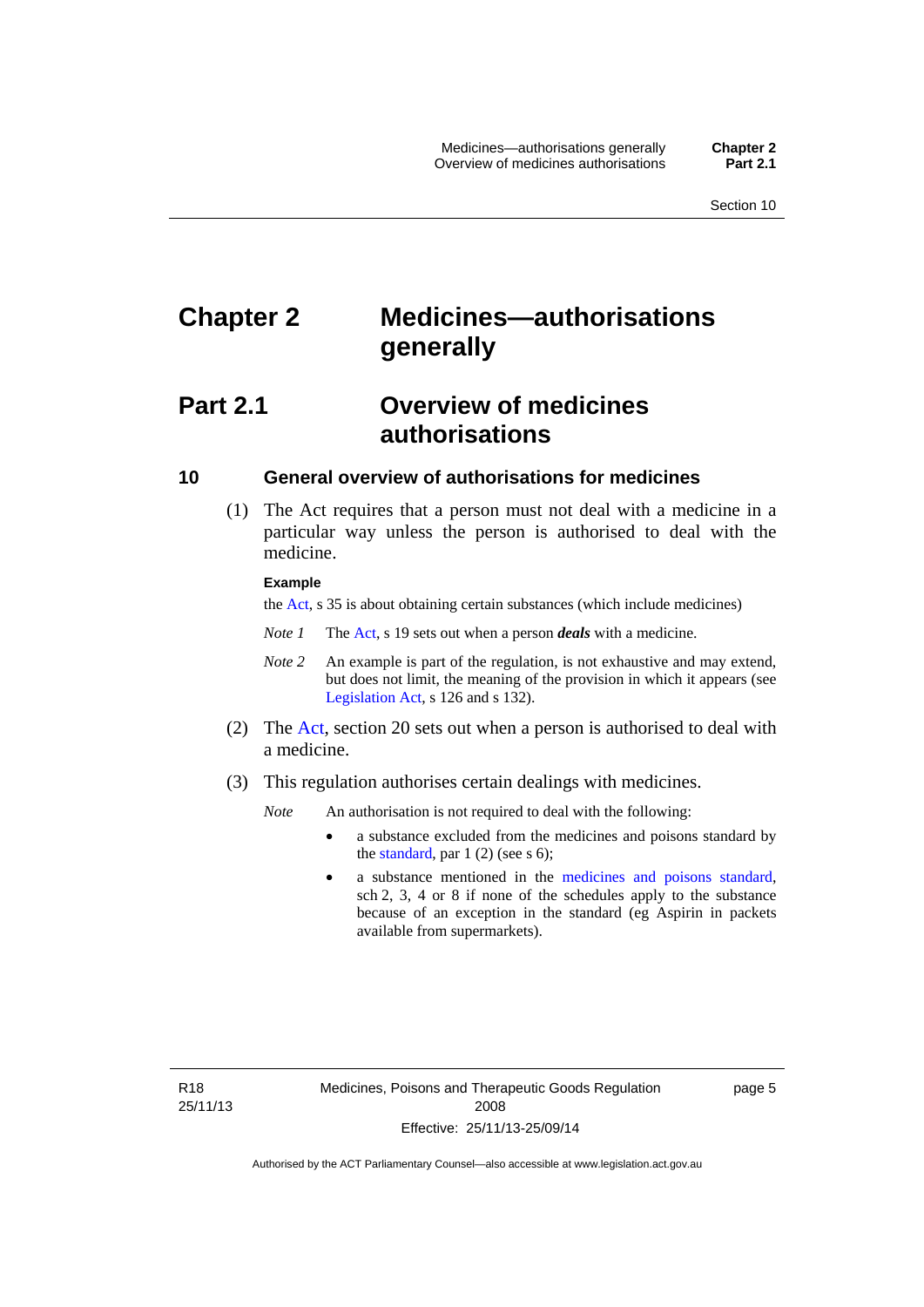Section 11

(4) An authorisation under this regulation may be subject to limitations.

#### **Examples—s (4)**

- 1 a health practitioner's authorisation is subject to any condition or restriction to which the health practitioner is subject to under the *[Health Practitioner](http://www.legislation.act.gov.au/a/db_39269/default.asp)  [Regulation National Law \(ACT\)](http://www.legislation.act.gov.au/a/db_39269/default.asp)* (see s 20)
- 2 the authorisation of a person to prescribe a medicine is subject to any restriction included in sch 1 in relation to the person (see s 30 (1) (b))

*Note* For the power to impose other restrictions, see the [Act](http://www.legislation.act.gov.au/a/2008-26/default.asp), ch 8.

#### <span id="page-29-0"></span>**11 Overview of medicines authorisations under this regulation**

- (1) Medicines authorisations under this regulation that are specific to health-related occupations are given by the following provisions (and are set out in schedule 1):
	- (a) section 30 (which is about authorisations under schedule 1 to prescribe medicines);
	- (b) section 50 (which is about authorisations under schedule 1 to issue requisitions for medicines);
	- (c) section 60 (which is about authorisations under schedule 1 to issue purchase orders for medicines);
	- (d) section 110 (which is about authorisations under schedule 1 to supply medicines);

*Note Supply* includes dispense on prescription (see [Act,](http://www.legislation.act.gov.au/a/2008-26/default.asp) s 24).

- (e) section 350 (which is about authorisations under schedule 1 for people in health-related occupations to administer medicines);
- (f) section 255 (which is about authorisation of approved pharmacists to supply certain medicines without prescription);
- (g) section 370 (which is about authorisations under schedule 1 to obtain and possess medicines);

R18 25/11/13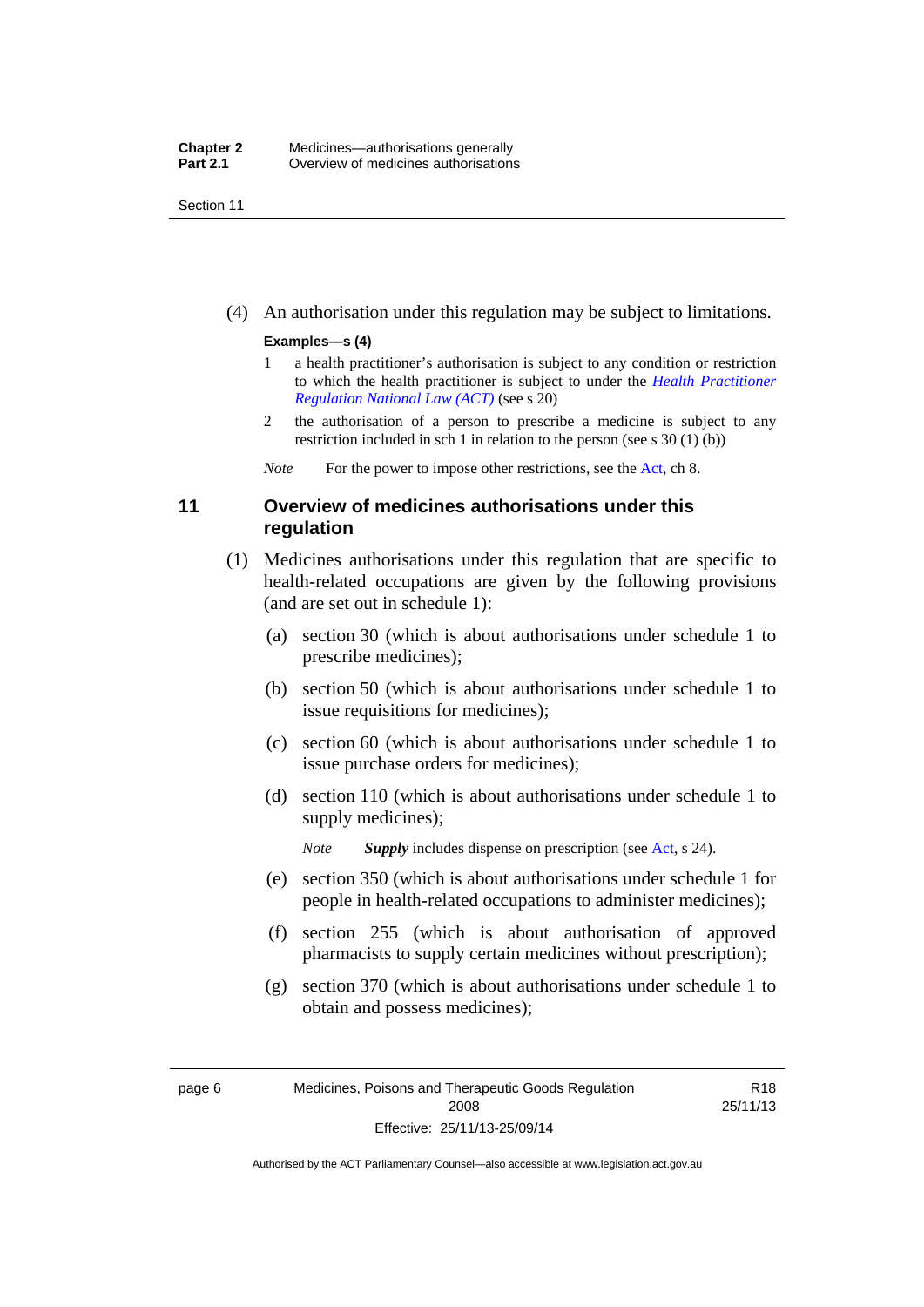- (h) section 380 (which is about authorisations under schedule 1 to manufacture medicines).
- (2) For other authorisations, see the following provisions:
	- (a) section 70 (which is about authorisation of CHO to issue standing orders for supply of medicines in public health emergencies);
	- (b) section 71 (which is about authorisation of CHO to issue standing orders for administration of medicines for public health matters);
	- (c) section 75 (which is about authorisation of doctors to issue standing orders for administration of medicines at institutions);
	- (d) section 77 (which is about authorisation of CHO to issue standing orders for supply and administration of medicines at walk-in centres);
	- (e) section 251 (which is about authorisation to supply certain medicines without prescription in emergencies);
	- (f) section 260 (which is about authorisation to supply medicines to pharmacists for disposal);
	- (g) section 261 (which is about authorisation to supply medicines to commercial disposal operators for disposal);
	- (h) section 360 (which is about authorisation for self-administration of medicines);
	- (i) section 361 (which is about authorisation for the administration of medicines by assistants);
	- (j) section 371 (which is about authorisation to obtain and possess medicines for certain personal use-related dealings);
	- (k) section 400 (which is about authorisation to deliver medicines under supply authorities);

R18 25/11/13 page 7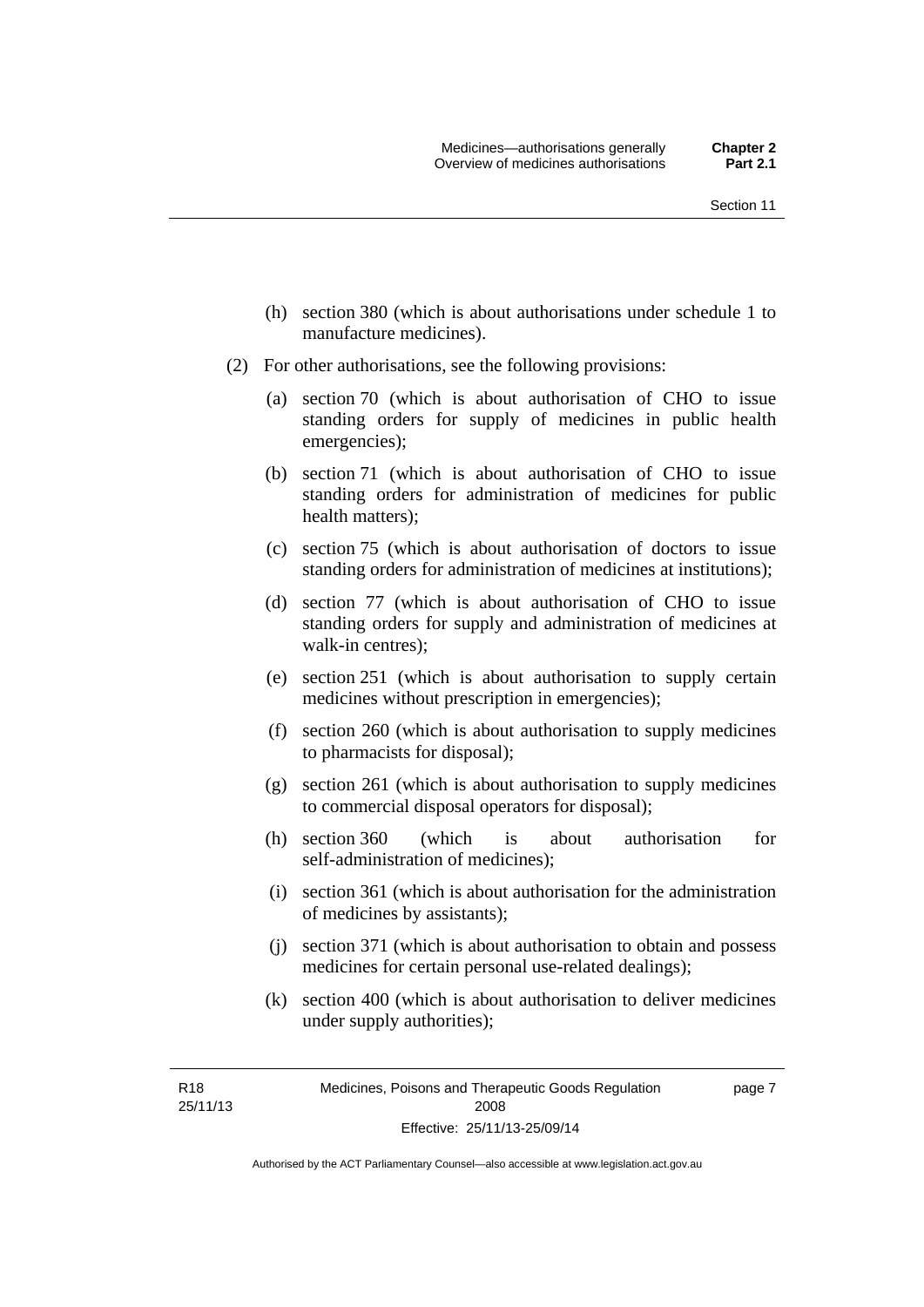Section 12

- (l) section 401 (which is about authorisation for commercial disposal operators for disposal of medicines);
- (m) section 410 (which is about authorisation to supply and administer adrenaline and salbutamol);
- (n) section 420 (which is about authorisations for CYP authorised people);
- (o) section 421 (which is about authorisations for corrections officers);
- (p) section 430 (which is about authorisations for non-controlled medicines research and education);
- (q) section 440 (which is about authorisations under controlled medicines research and education program licences);
- (r) section 450 (which is about authorisations under first-aid kit licences);
- (s) section 460 (which is about authorisations under medicines wholesalers licences);
- (t) section 470 (which is about authorisations under opioid dependency treatment licences);
- (u) section 480 (which is about authorisations under pharmacy medicines rural communities licences).

#### <span id="page-31-0"></span>**12 General overview of authorisation conditions for medicines**

 (1) The [Act](http://www.legislation.act.gov.au/a/2008-26/default.asp), section 44 requires a person who is authorised to deal with a medicine to comply with any condition to which the authorisation is subject.

R18 25/11/13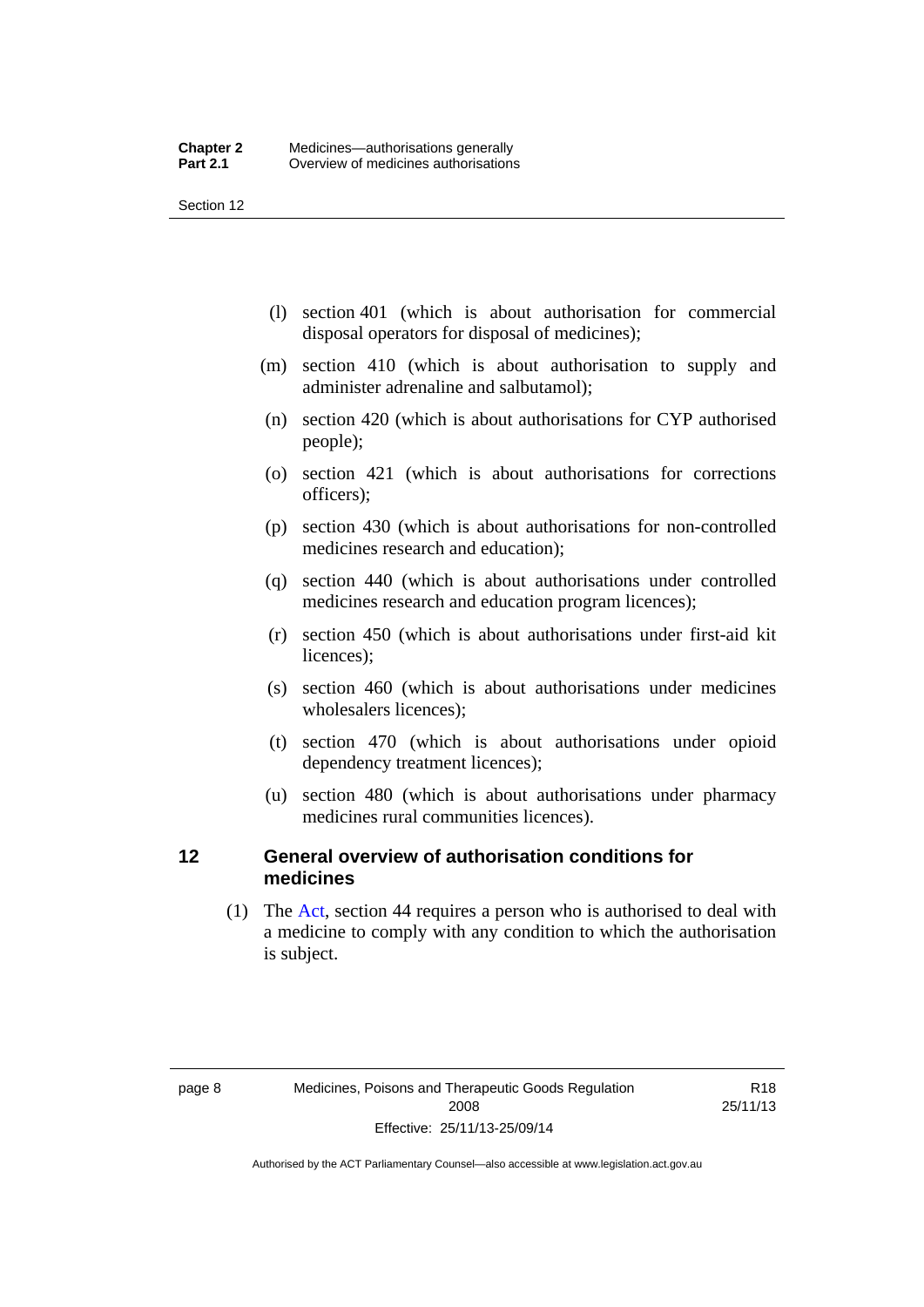#### **Example**

Section 31 sets out the authorisation conditions for an authorised person to prescribe a medicine.

- *Note* An example is part of the regulation, is not exhaustive and may extend, but does not limit, the meaning of the provision in which it appears (see [Legislation Act,](http://www.legislation.act.gov.au/a/2001-14) s 126 and s 132).
- (2) The conditions are additional to other restrictions on an authorised person's authority to deal with a medicine.

#### **Example—s (2)**

Sch 1 limits the prescription by eligible midwives of medicines that are listed on the pharmaceutical benefits scheme (see sch 1, part 1.5) to eligible midwives who hold a particular authority.

*Note* Conditions may also be imposed under other provisions of the [Act](http://www.legislation.act.gov.au/a/2008-26/default.asp) including, for example, s 89 which sets out conditions on licences.

Medicines, Poisons and Therapeutic Goods Regulation 2008 Effective: 25/11/13-25/09/14

page 9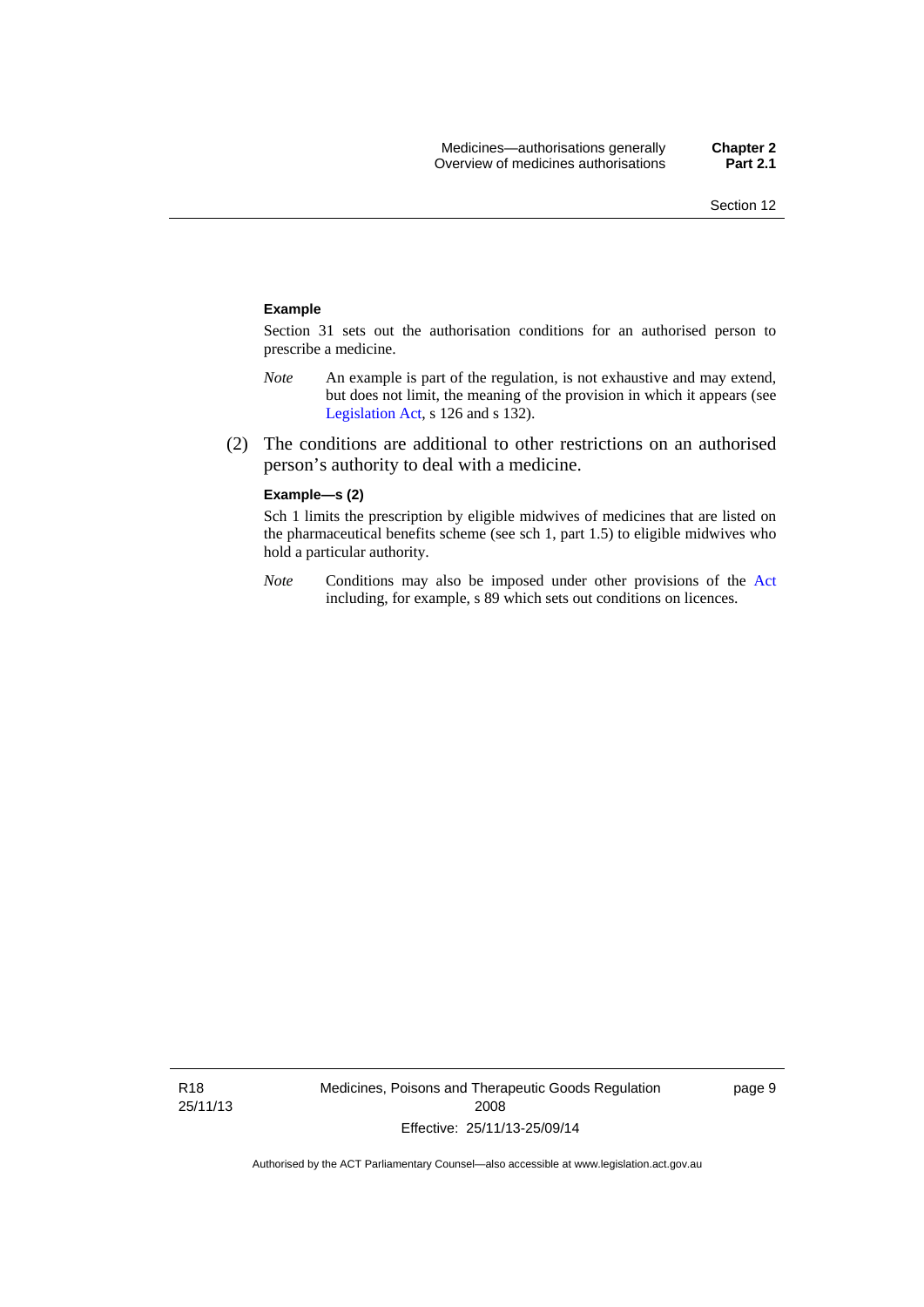Section 20

### <span id="page-33-0"></span>**Part 2.2 Relationship with registration laws**

#### <span id="page-33-1"></span>**20 Medicines authorisations subject to Health Practitioner Regulation National Law (ACT) restrictions**

 (1) A health practitioner's authorisation under the Act to deal with a medicine is subject to any condition or other restriction to which the health practitioner is subject under the *[Health Practitioner](http://www.legislation.act.gov.au/a/db_39269/default.asp)  [Regulation National Law \(ACT\)](http://www.legislation.act.gov.au/a/db_39269/default.asp)*.

#### **Example**

Section 31 places conditions on the prescribing of medicines by a health practitioner authorised to prescribe the medicines. If a particular health practitioner's registration under the *[Health Practitioner Regulation National Law](http://www.legislation.act.gov.au/a/db_39269/default.asp)  [\(ACT\)](http://www.legislation.act.gov.au/a/db_39269/default.asp)* is subject to the condition or restriction that the person may not prescribe certain medicines, the health practitioner's authorisation under the *[Medicines,](http://www.legislation.act.gov.au/a/2008-26)  [Poisons and Therapeutic Goods Act 2008](http://www.legislation.act.gov.au/a/2008-26)* to prescribe medicines is also subject to that condition or restriction.

- *Note 1* A reference to an Act includes a reference to the statutory instruments made or in force under the Act, including any regulation (see [Legislation Act,](http://www.legislation.act.gov.au/a/2001-14) s 104).
- *Note 2* An example is part of the regulation, is not exhaustive and may extend, but does not limit, the meaning of the provision in which it appears (see [Legislation Act,](http://www.legislation.act.gov.au/a/2001-14) s 126 and s 132).
- (2) A health professional's authorisation under the Act to deal with a medicine is subject to any condition or other restriction to which the health professional is subject under the *[Health Professionals](http://www.legislation.act.gov.au/a/2004-38)  [Act 2004](http://www.legislation.act.gov.au/a/2004-38)*.

R18 25/11/13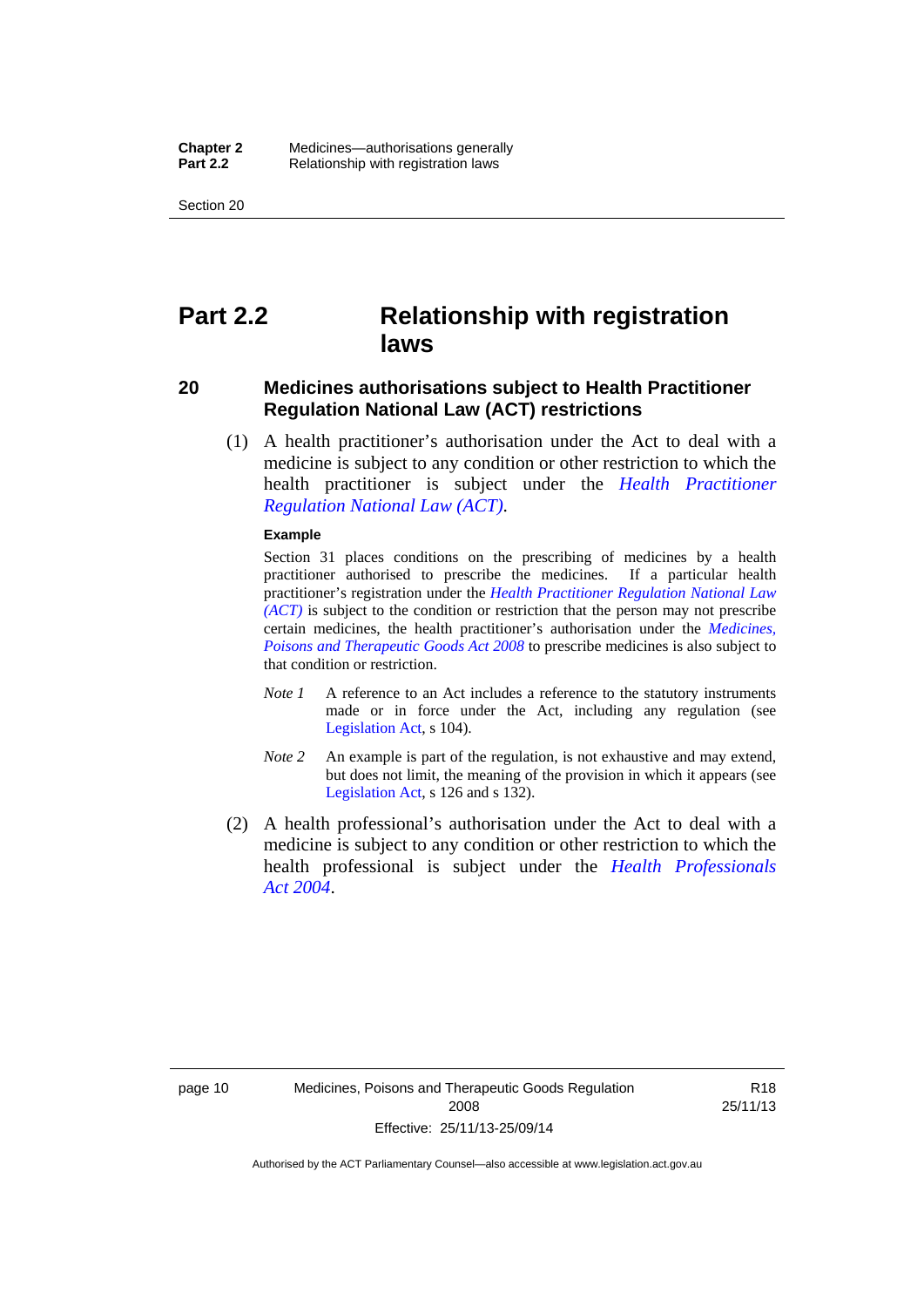#### <span id="page-34-0"></span>**21 Medicines authorisations subject to Health Professionals Act restrictions**

A health professional's authorisation under the Act to deal with a medicine is subject to any condition or other restriction to which the health professional is subject under the *[Health Professionals](http://www.legislation.act.gov.au/a/2004-38)  [Act 2004](http://www.legislation.act.gov.au/a/2004-38)*.

R18 25/11/13 Medicines, Poisons and Therapeutic Goods Regulation 2008 Effective: 25/11/13-25/09/14

page 11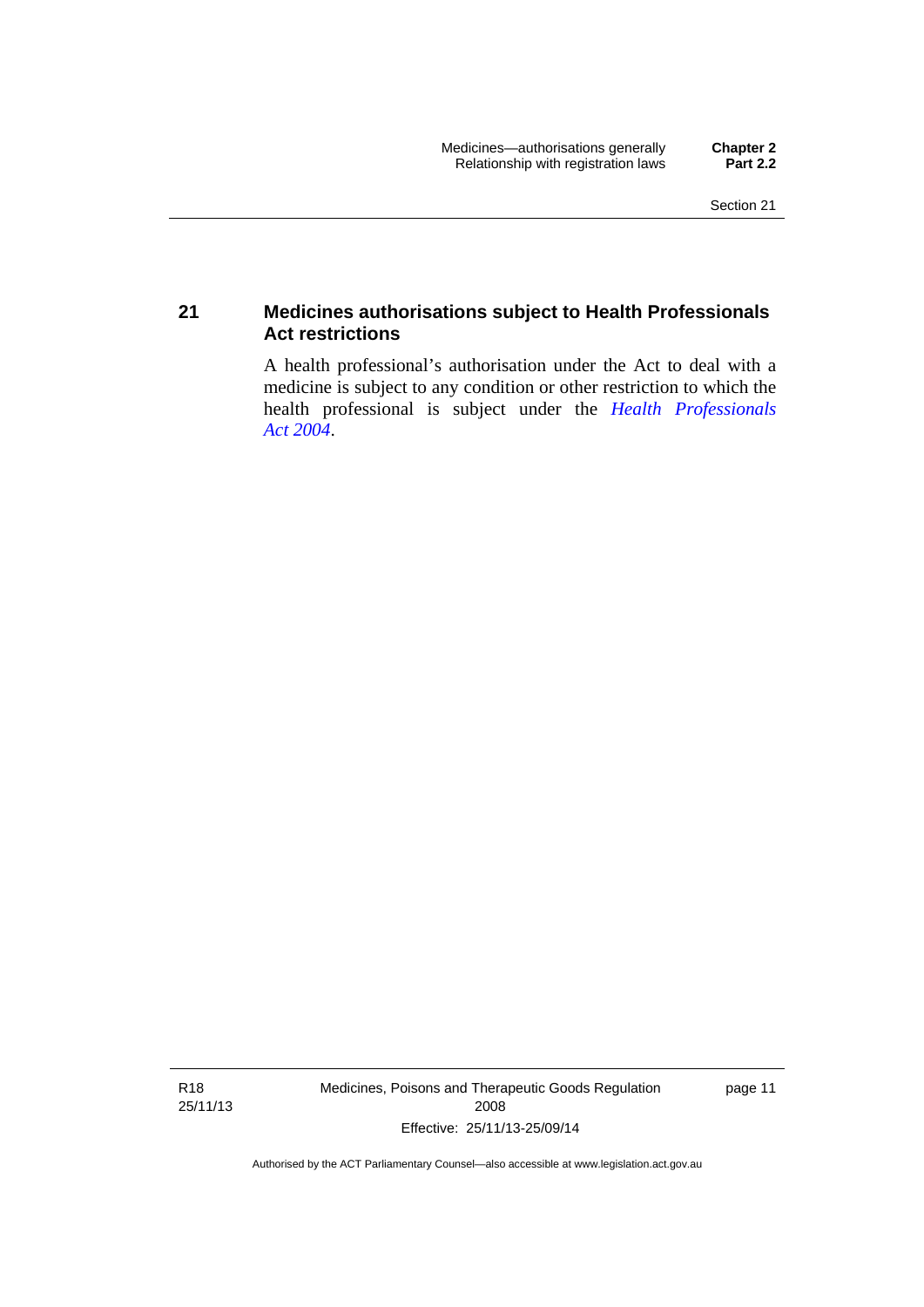### <span id="page-35-0"></span>**Chapter 3 Medicines—supply authorities**

### <span id="page-35-1"></span>**Part 3.1 Prescribing medicines**

### <span id="page-35-2"></span>**Division 3.1.1 Authorisation to prescribe medicines**

#### <span id="page-35-3"></span>**30 Authorisation under sch 1 to prescribe medicines— Act, s 40 (1) (b), (2) (b) and (3) (b)**

- (1) A person mentioned in schedule 1, column 2 is authorised to prescribe a medicine if—
	- (a) prescribing the medicine is included in the schedule, column 3 in relation to the person; and
	- (b) the prescribing is consistent with any restriction for the prescribing mentioned in the schedule, column 3; and
	- (c) if the prescription is a self-prescription of the medicine—
		- (i) the person is not a trainee dentist, trainee nurse practitioner, intern doctor or person training to be an eligible midwife; or
		- (ii) the medicine is not a restricted medicine.
- (2) In this section:

#### *restricted medicine* means—

- (a) an anabolic steroid; or
- (b) a designated appendix D medicine; or
- (c) a benzodiazepine; or
- (d) a controlled medicine.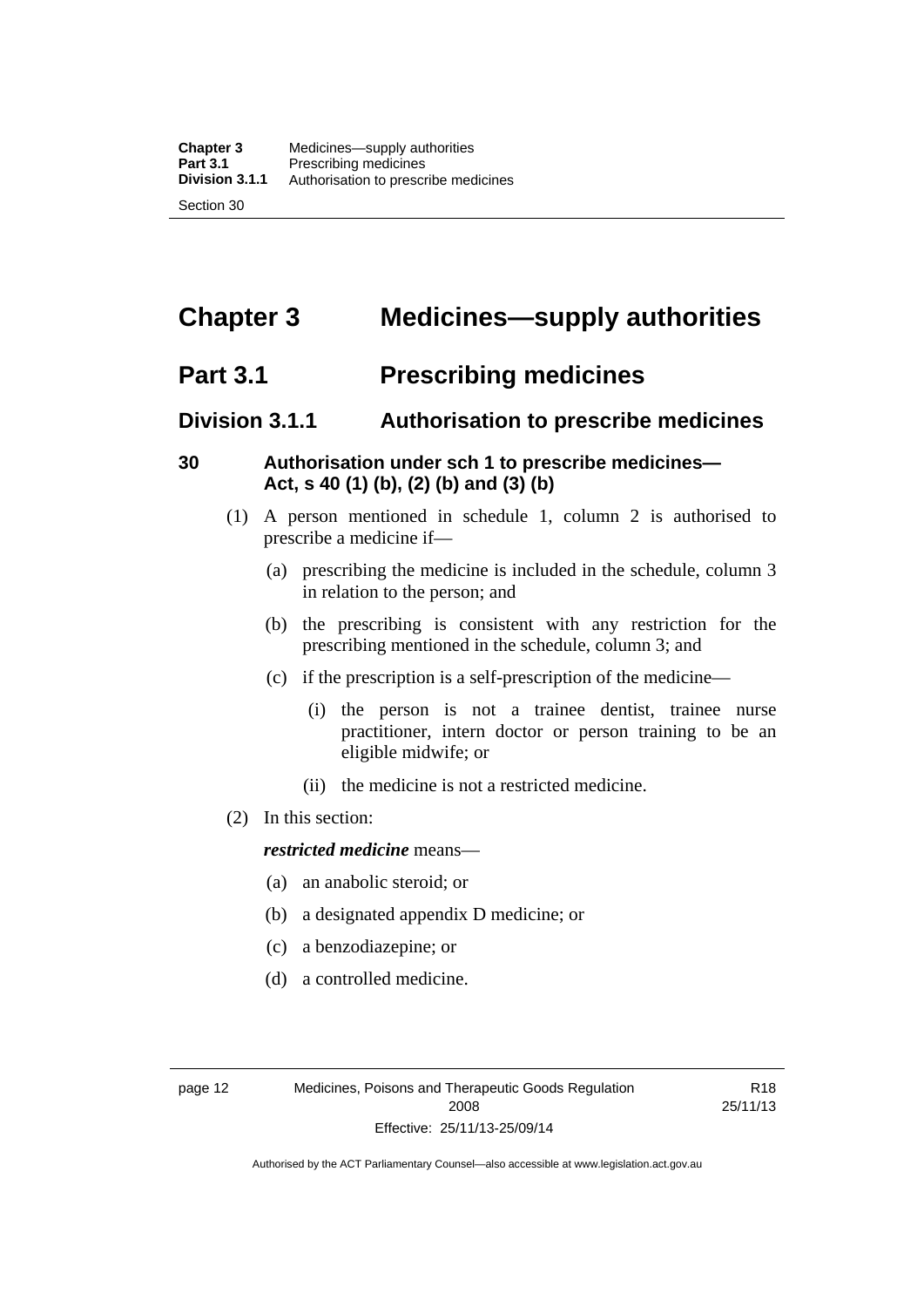### **31 Authorisation conditions for prescribing medicines—Act, s 44 (1) (b) and (2) (b)**

- (1) A prescriber's authorisation under section 30 to prescribe a medicine is subject to the following conditions:
	- (a) the medicine is prescribed in accordance with the [Act](http://www.legislation.act.gov.au/a/2008-26/default.asp), section 7 (Appropriate prescription and supply of medicines);
	- (b) if the prescription is a written prescription—
		- (i) the prescription complies with section 40 (General requirements for written prescriptions); and
		- (ii) the prescription (other than a national residential medication chart prescription) includes the particulars mentioned in section 41 on the front of the prescription; and
		- (iii) if the prescription is a national residential medication chart prescription in a national residential medication chart––the chart includes the particulars mentioned in section 41; and
		- (iv) if the prescription is faxed by a prescriber to a pharmacist—the prescriber sends the original prescription to the pharmacist not later than 24 hours after the prescriber faxes the prescription to the pharmacist;
			- *Note 1* For the endorsement of faxed prescriptions, see s 41 (1) (m).
			- *Note 2 Pharmacist* does not include an intern pharmacist (see dict).
	- (c) if the prescription is an oral prescription—
		- (i) the prescriber believes on reasonable grounds that giving an oral prescription for the medicine is reasonably necessary for the patient's treatment; and

R18 25/11/13 Medicines, Poisons and Therapeutic Goods Regulation 2008 Effective: 25/11/13-25/09/14 page 13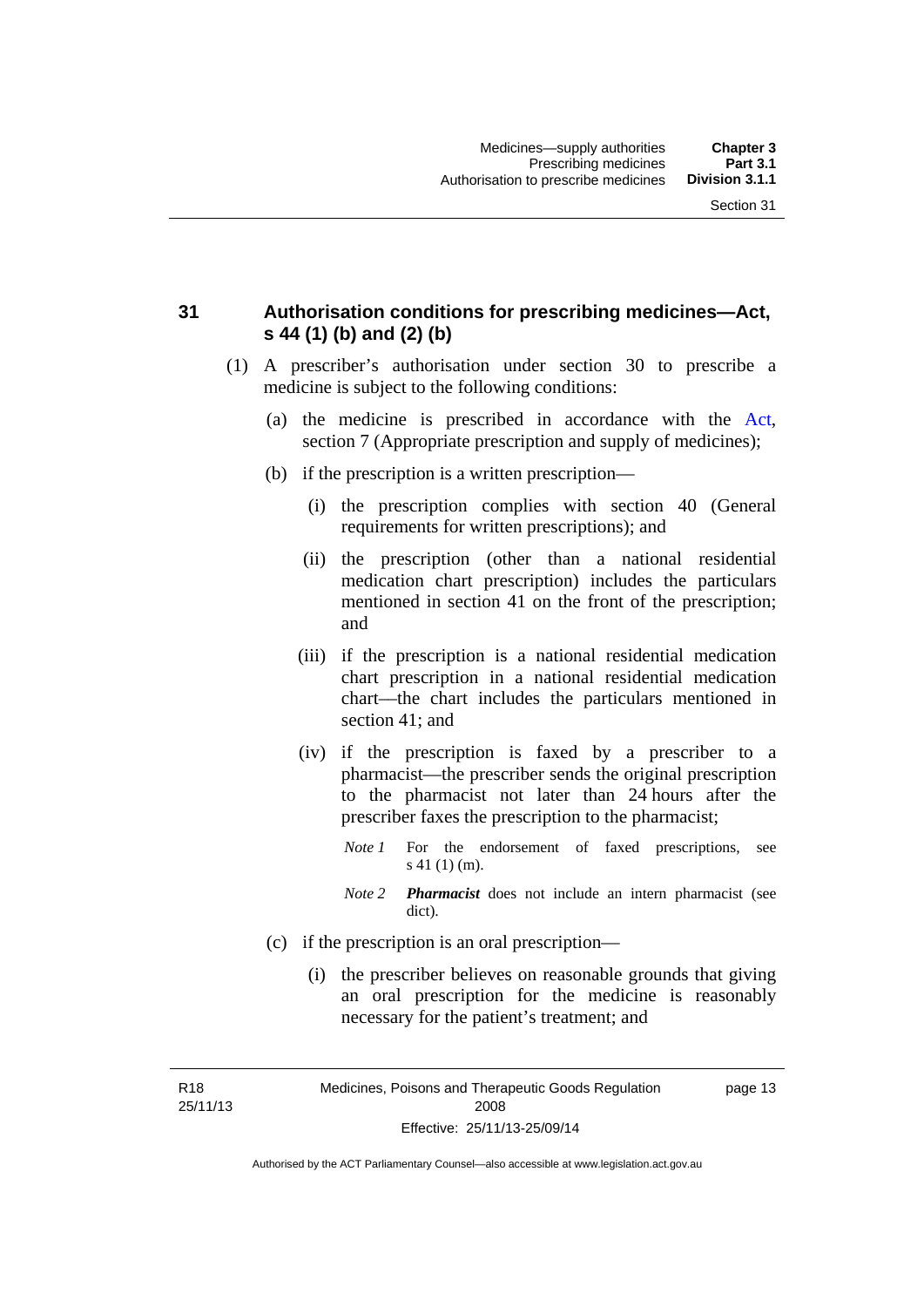| <b>Chapter 3</b> | Medicines—supply authorities         |
|------------------|--------------------------------------|
| <b>Part 3.1</b>  | Prescribing medicines                |
| Division 3.1.1   | Authorisation to prescribe medicines |
| Section 31       |                                      |

- (ii) if the prescription is for an unusual or dangerous dose of a medicine—the prescription includes a statement telling the person who is to dispense or administer the medicine that the prescription is for an unusual or dangerous dose; and
- (iii) the prescription includes the particulars mentioned in section 41; and
- (iv) the prescriber sends a written prescription for the medicine to the pharmacist not later than 24 hours after the prescriber gives the oral prescription to the pharmacist;

*Note* For the endorsement of written prescriptions confirming oral prescriptions, see s 41 (1) (n).

- (d) if the medicine is a controlled medicine for human use—
	- (i) the prescriber complies with the additional requirements under section 32 for prescribing a controlled medicine; and
	- (ii) if the controlled medicines approval is an oral approval the prescriber sends the chief health officer a written application for the approval in accordance with section 561 (Requirements for CHO controlled medicines approval applications) not later than 7 days after the day the oral approval is given;
- (e) if the medicine is a designated appendix D medicine prescribed for a purpose mentioned in schedule 3 (Designated appendix D medicines—standing approvals), part 3.2, column 3 in relation to the medicine—the prescriber complies with the additional requirements under section 33 in relation to the prescription.
- (2) In this section:

page 14 Medicines, Poisons and Therapeutic Goods Regulation 2008 Effective: 25/11/13-25/09/14

R18 25/11/13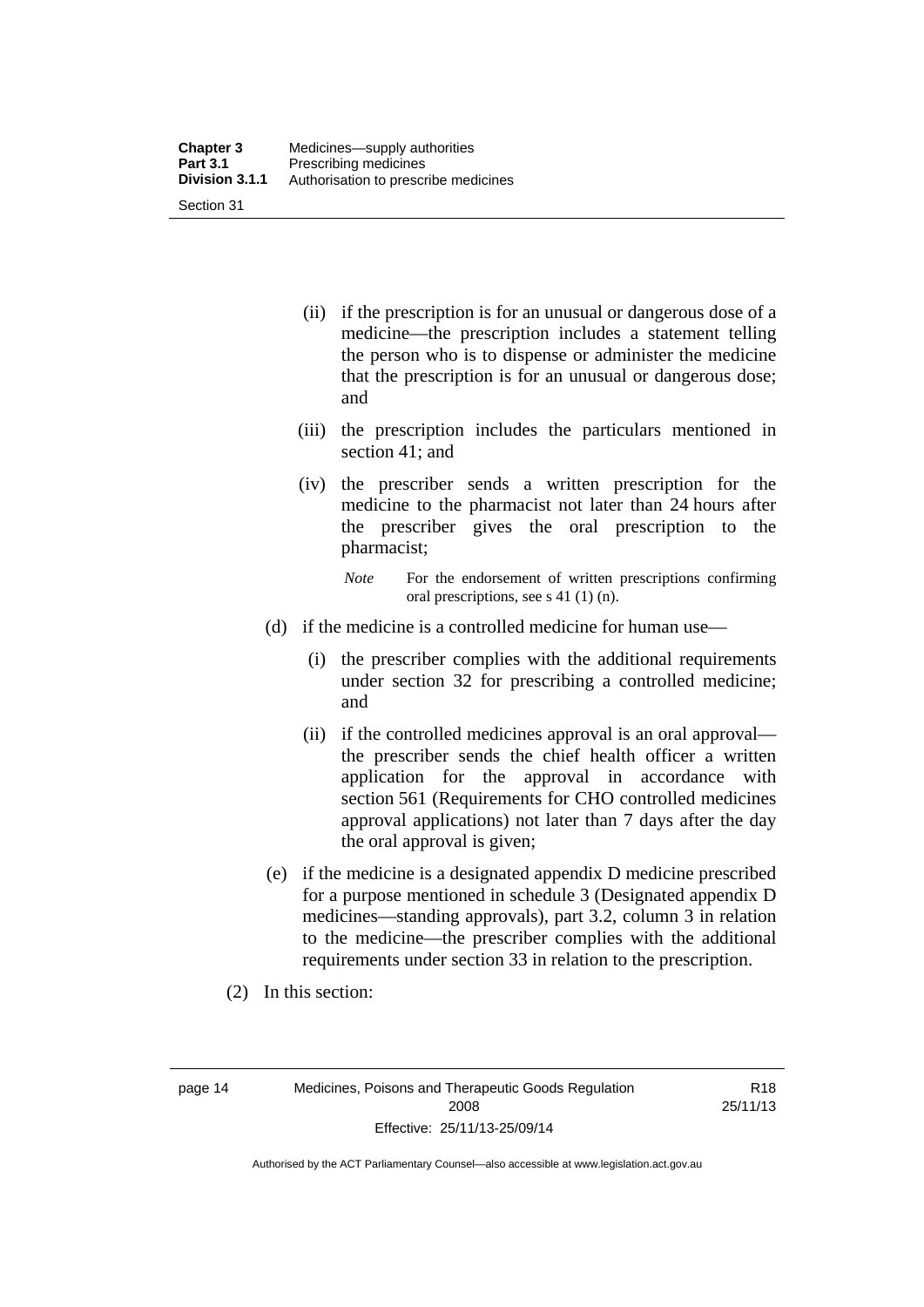*national residential medication chart* means a residential medication chart within the meaning of the *[National](http://www.comlaw.gov.au/Series/F1996B02844)  [Health \(Pharmaceutical Benefits\) Regulations 1960](http://www.comlaw.gov.au/Series/F1996B02844)* (Cwlth), section 19AA (6) (Item in residential medication chart is prescription), as in force from time to time.

*Note* The *[National Health \(Pharmaceutical Benefits\) Regulations 1960](http://www.comlaw.gov.au/Series/F1996B02844)* (Cwlth) does not need to be notified under the [Legislation Act](http://www.legislation.act.gov.au/a/2001-14) because s 47 (6) does not apply (see s 863).

### **32 Additional requirements for prescribing controlled medicines for human use**

The following are the additional requirements for prescribing a controlled medicine for human use:

 (a) the prescriber has a controlled medicines approval to prescribe the medicine;

*Note* For controlled medicines approvals, see pt 13.1.

 (b) if the approval is for a particular form of the medicine—the prescription is for the form of the medicine approved or a bioequivalent form;

*Note Bioequivalent*—see the dictionary.

- (c) if the approval is for a particular strength of the medicine—the prescription is for the strength approved or a weaker strength;
- (d) if the approval is for a particular quantity of the medicine—the prescription is for not more than the quantity approved;
- (e) the prescriber complies with each condition (if any) of the approval;
- (f) if the controlled medicine is dronabinol for human use—
	- (i) the prescriber also has an authorisation under the *[Therapeutic Goods Act 1989](http://www.comlaw.gov.au/Series/C2004A03952)* (Cwlth), section 19 to supply the medicine; and

R18 25/11/13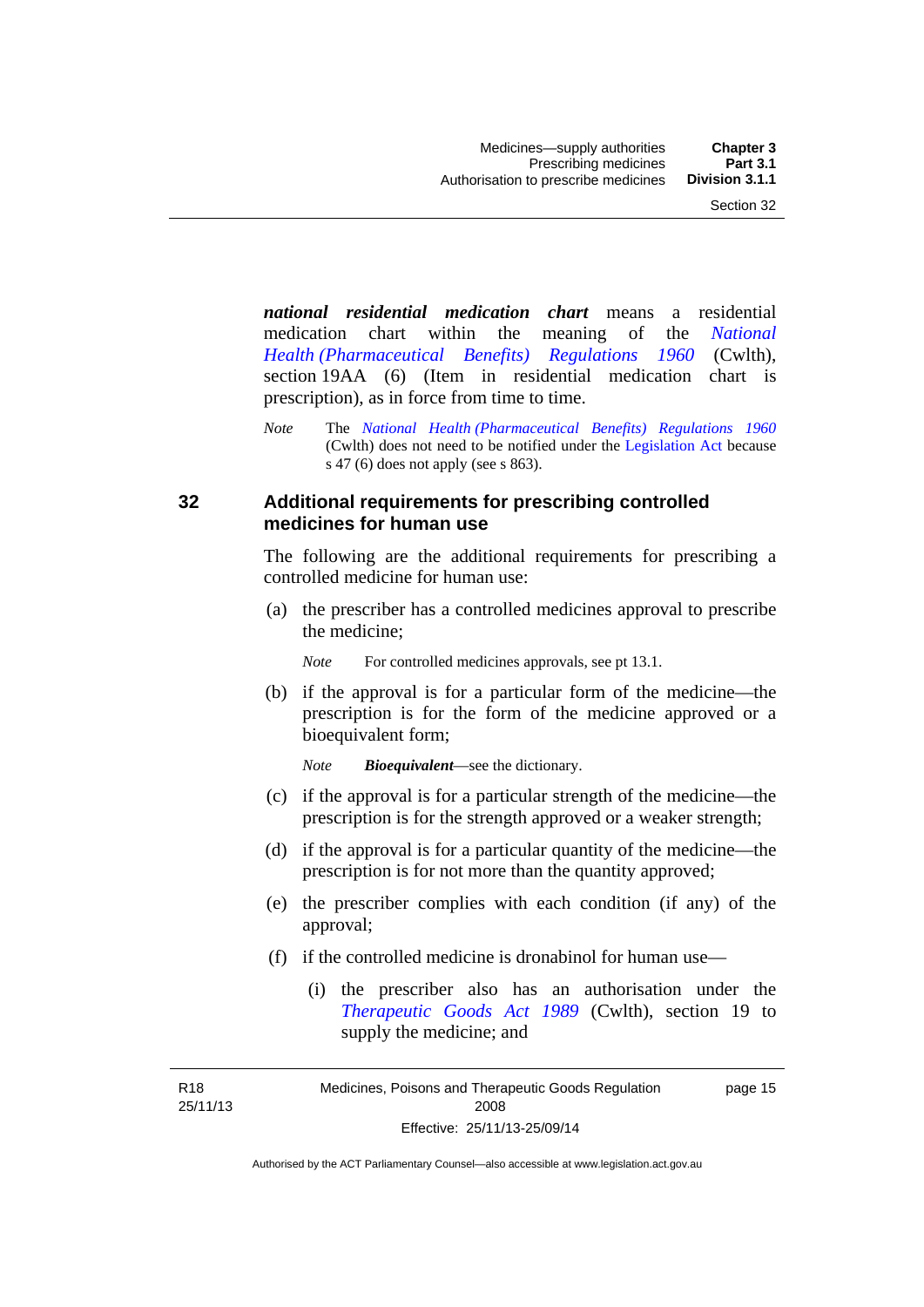**Chapter 3** Medicines—supply authorities<br>**Part 3.1** Prescribing medicines **Part 3.1** Prescribing medicines<br>**Division 3.1.2** Prescriptions **Division 3.1.2** Prescriptions Section 33

> (ii) the prescriber complies with each condition (if any) of the authorisation.

#### **Example—par (b)**

If a slow release form of a medicine is approved, the prescriber is not authorised to prescribe an immediate release form of the medicine.

#### **Example—par (c) and par (d)**

If a doctor is given an approval to prescribe 25 morphine 20mg capsules, the doctor may prescribe 5 20mg capsules and 10 15mg capsules. Later, if the approval is still in force, the doctor may prescribe not more than 10 morphine capsules of any strength up to and including 20mg.

*Note* An example is part of the regulation, is not exhaustive and may extend, but does not limit, the meaning of the provision in which it appears (see [Legislation Act,](http://www.legislation.act.gov.au/a/2001-14) s 126 and s 132).

### **33 Additional requirements for designated appendix D medicines prescriptions for human use**

The following are the additional requirements for prescribing a designated appendix D medicine for a purpose mentioned in schedule 3 (Designated appendix D medicines—standing approvals), part 3.2, column 3 in relation to the medicine:

- (a) the prescriber has an appendix D medicines approval to prescribe the medicine;
- (b) the prescriber complies with each condition (if any) of the approval (including any condition in schedule 3, part 3.2, column 4 in relation to the medicine).

## **Division 3.1.2 Prescriptions**

*Note* A prescription may provide for a medicine to be dispensed or administered (see [Act](http://www.legislation.act.gov.au/a/2008-26/default.asp), dict, def *prescription*).

### **40 General requirements for written prescriptions**

A written prescription for a medicine must—

page 16 Medicines, Poisons and Therapeutic Goods Regulation 2008 Effective: 25/11/13-25/09/14

R18 25/11/13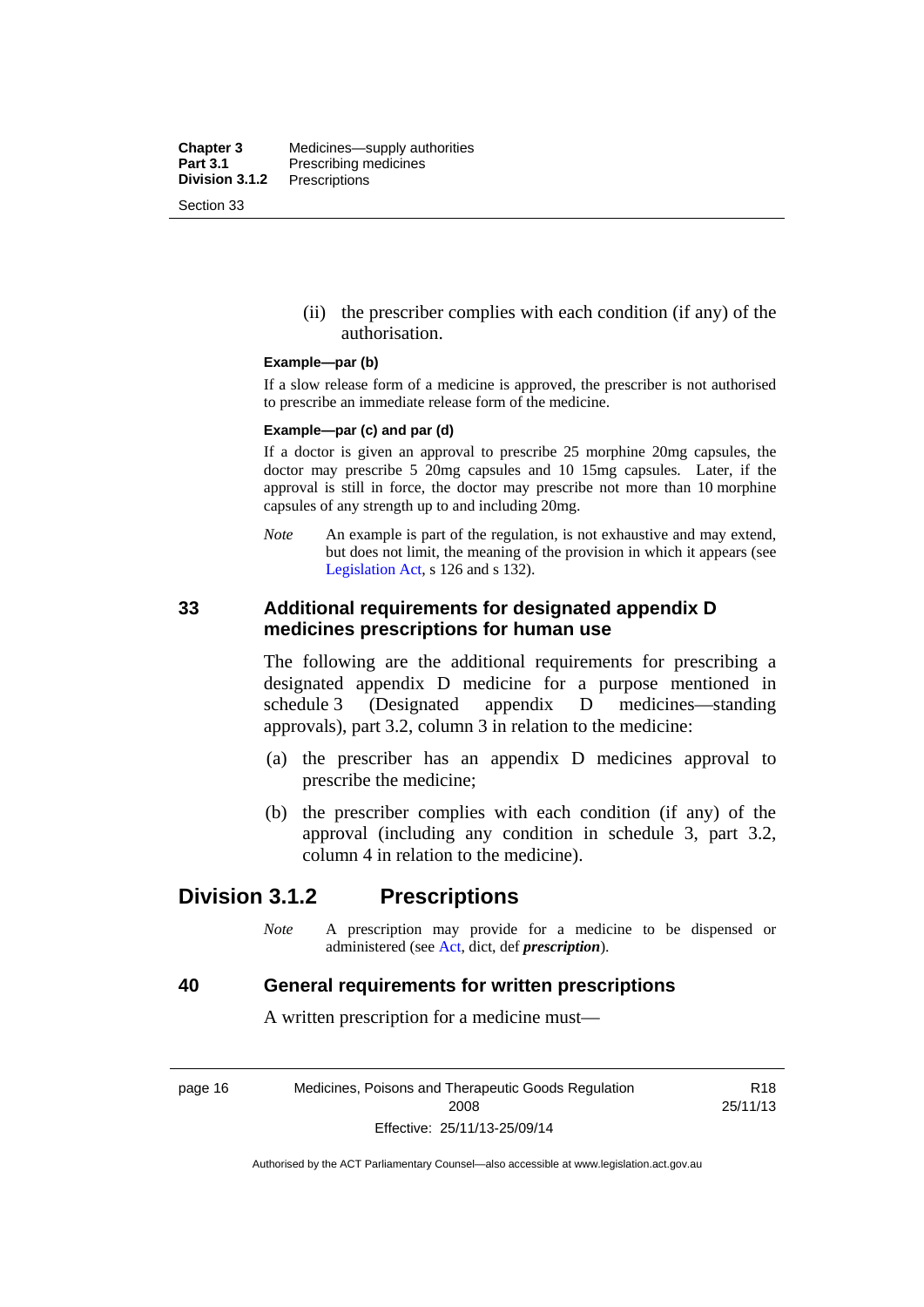- (a) be signed by the prescriber; and
	- *Note* The prescription must be signed with the prescriber's usual signature (see [Act](http://www.legislation.act.gov.au/a/2008-26/default.asp), dict, def *signs*).
- (b) if the prescriber amends the prescription—be initialled and dated beside the amendment by the prescriber; and
- (c) be written in terms and symbols used in ordinary professional practice; and
- (d) if the prescription is for an unusual or dangerous dose include the prescriber's initials beside an underlined reference to the dose.
- *Note Written* includes in electronic form (see [Act,](http://www.legislation.act.gov.au/a/2008-26/default.asp) dict).

### **41 Particulars for prescriptions**

- (1) A prescription must include the following particulars:
	- (a) the prescriber's name, professional qualifications and business address and telephone number;
	- (b) the date the prescription is given;
	- (c) the medicine, and the form, strength and quantity of the medicine, to be dispensed or administered under the prescription;
	- (d) the name and address of the person for whom the medicine is prescribed;
	- (e) directions about the use of the medicine, including the dose and regimen of the medicine, that are adequate to allow the medicine to be taken or administered safely;
	- (f) the number of times the medicine may be dispensed or administered under the prescription;
	- (g) if the prescription is for a controlled medicine for human use—

R18 25/11/13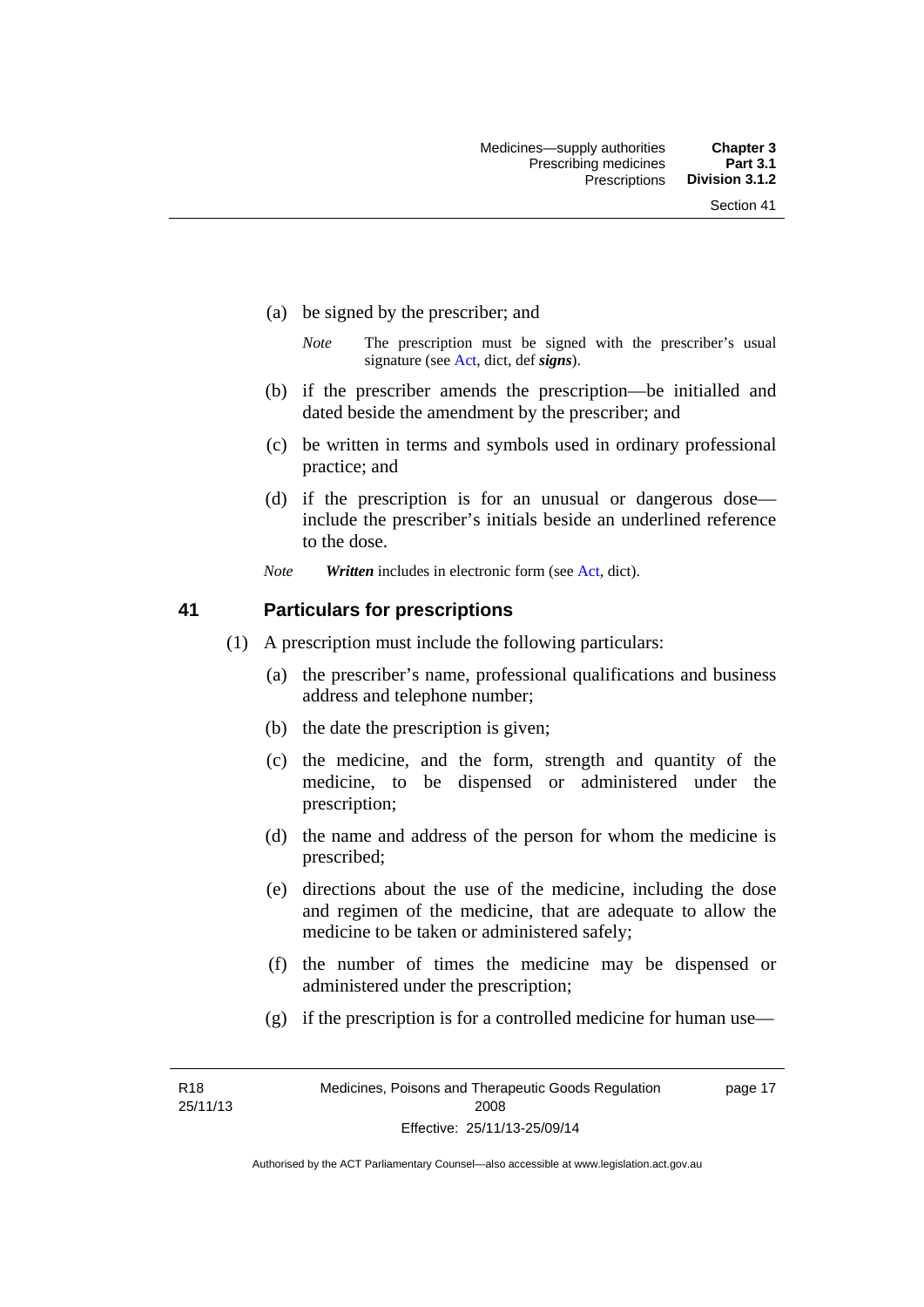- (i) the relevant approval particulars; and
- (ii) if the medicine is dronabinol—the relevant TGA authorisation particulars; and
- (iii) if the prescription is a repeat prescription—the period that must elapse between each dispensing or administration of the medicine;
- (h) if the prescription is for a designated appendix D medicine for a purpose mentioned in schedule 3 (Designated appendix D medicines—standing approvals), part 3.2, column 3 in relation to the medicine—the relevant approval particulars;
- (i) if the prescriber is a dentist—the words 'for dental treatment only';
- (j) if the prescriber is an eligible midwife—the words 'for midwifery use only';
- (k) if the prescriber is an optometrist—the words 'for optometry use only';
- (l) if the prescriber is a veterinary surgeon—
	- (i) the words 'for animal treatment only'; and
	- (ii) the species of the animal for which the medicine is to be dispensed; and
	- (iii) if possible, a way of identifying the animal;
- (m) if the prescription is an original of a prescription that was faxed by a prescriber to a pharmacist—the prescription is endorsed with words to the effect that the prescription was faxed to a named pharmacy on a stated date;
- (n) if the prescription is a written prescription under section 31 (1) (c) (iv) (which is about oral prescriptions)—the prescription is endorsed with words to the effect that the

R18 25/11/13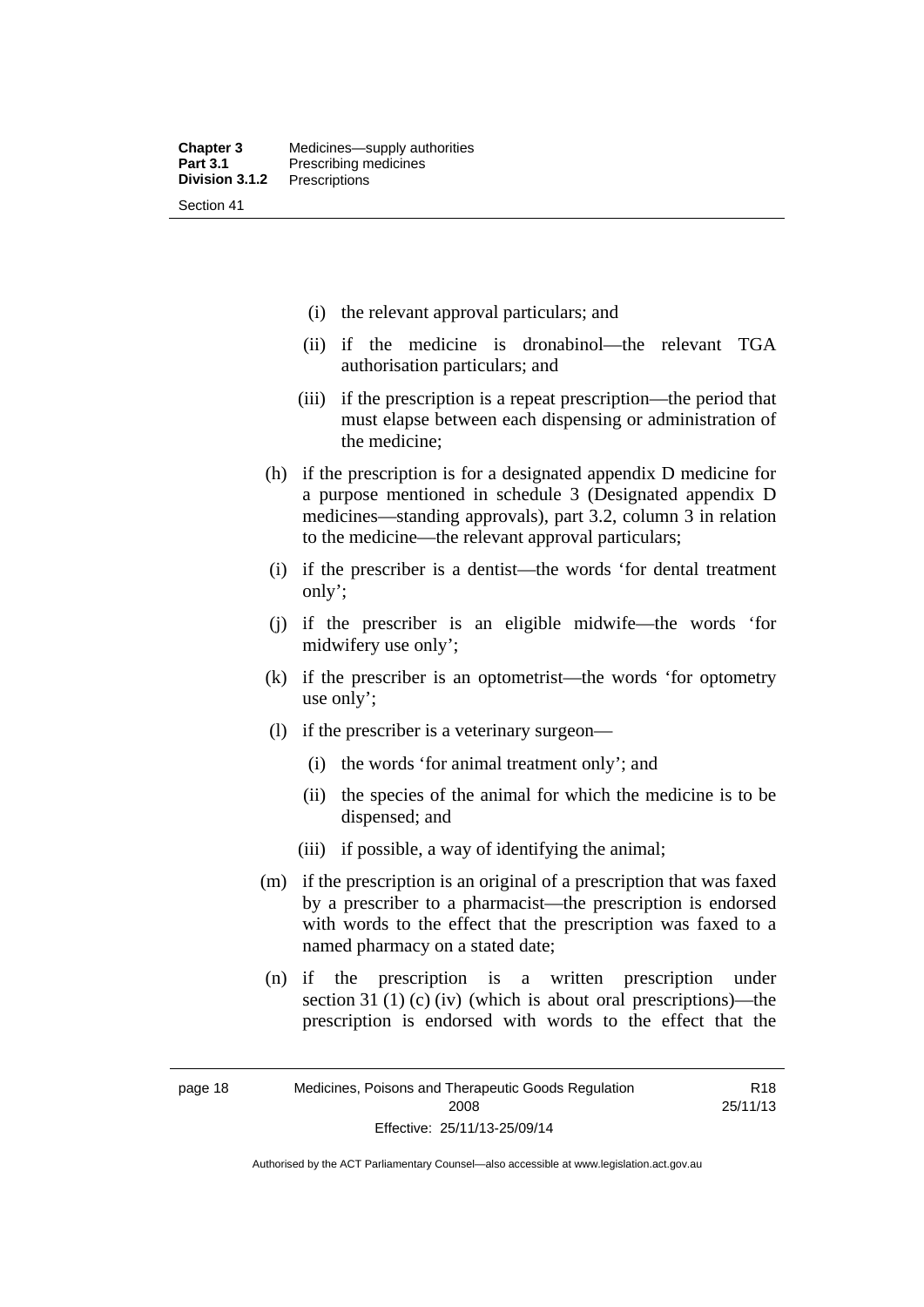prescription is a confirmation copy of an oral prescription issued to a named pharmacist on a stated date.

- (2) However, if the prescription is written for an in-patient at a hospital in the patient's medical records, the prescription need not include any of the following:
	- (a) the prescriber's professional qualifications and business address and telephone number;
	- (b) if the medicine prescribed is a controlled medicine or designated appendix D medicine—the relevant approval particulars.
	- *Note 1 Hospital* means a public hospital, private hospital or day hospital and includes a body prescribed by regulation as a hospital (see [Act,](http://www.legislation.act.gov.au/a/2008-26/default.asp) dict).

*Note 2* A *hospice* is a hospital (see *The Macquarie Dictionary*, 4th ed).

- (3) Also, if the prescription is a national residential medication chart prescription, the prescription need not include either of the following:
	- (a) the prescriber's professional qualifications;
	- (b) the quantity of the medicine to be dispensed or administered under the prescription.
- (4) In this section:

R18

### *relevant approval particulars* means—

- (a) for a controlled medicine—
	- (i) for an approval under section 556 (Standing approval to prescribe controlled medicines for short-term treatment)—the words 'standing short-term approval'; or
	- (ii) for an approval under section 557 (Standing interim approval to prescribe buprenorphine and methadone for patients of certain institutions)—the words 'standing opioid dependency treatment approval'; or

25/11/13 Medicines, Poisons and Therapeutic Goods Regulation 2008 Effective: 25/11/13-25/09/14 page 19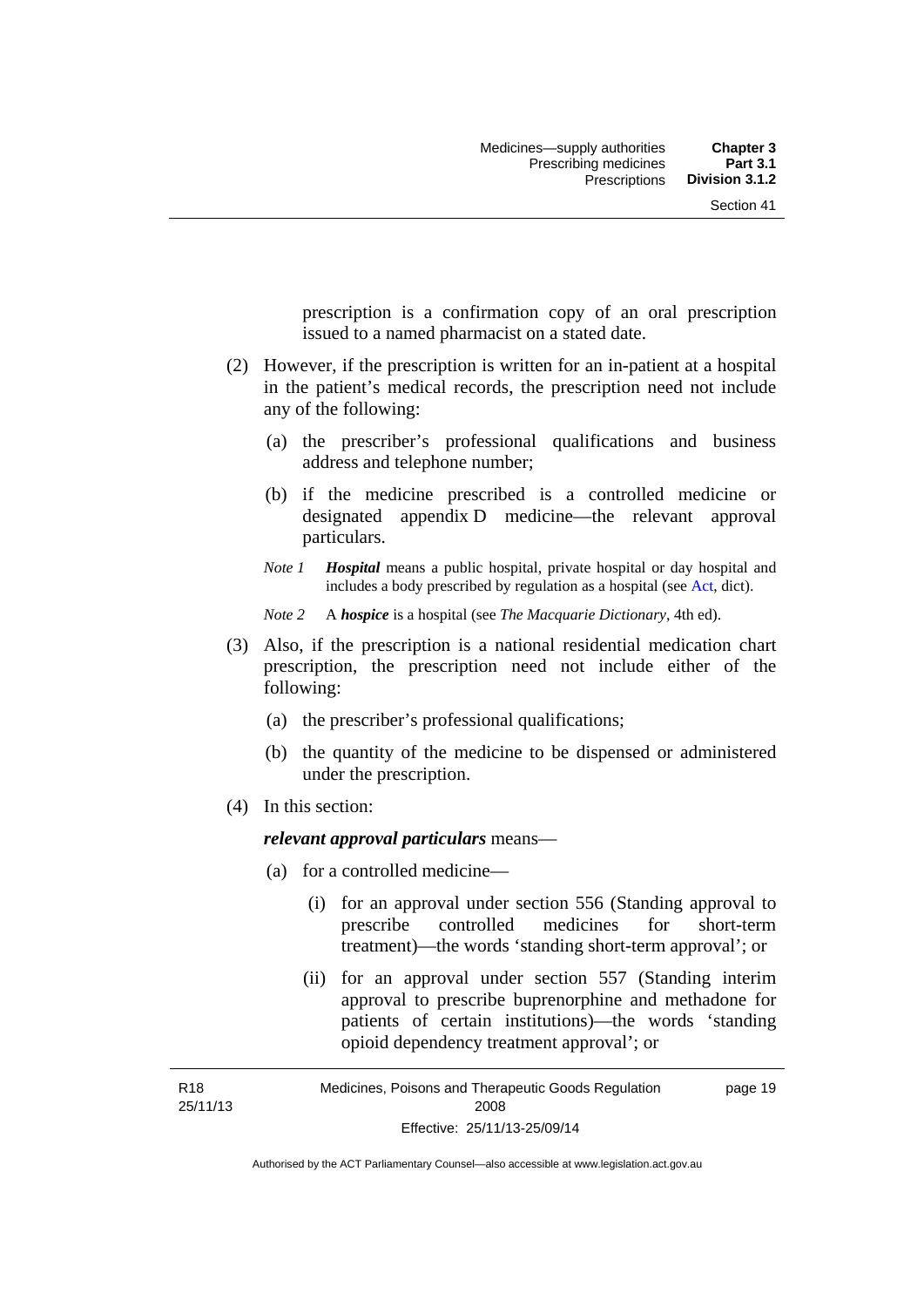- (iii) for an approval under division 13.1.3 (Chief health officer controlled medicines approvals)—the words 'CHO approval number' followed by the identifying number for the approval; or
- (b) for a designated appendix D medicine—
	- (i) for an approval under section 591 (Standing approval to prescribe designated appendix D medicines)—the words 'standing approval' and the specialist area, or the area, in which the prescriber practises; or
	- (ii) for an approval under section 593 (CHO decisions on applications to prescribe designated appendix D medicines)—the words 'CHO approval number' followed by the identifying number for the approval.

*relevant TGA authorisation particulars* means the words 'TGA authorisation' followed by—

- (a) the identifying number for the authorisation; or
- (b) if no identifying number is given for the authorisation—the date of the approval.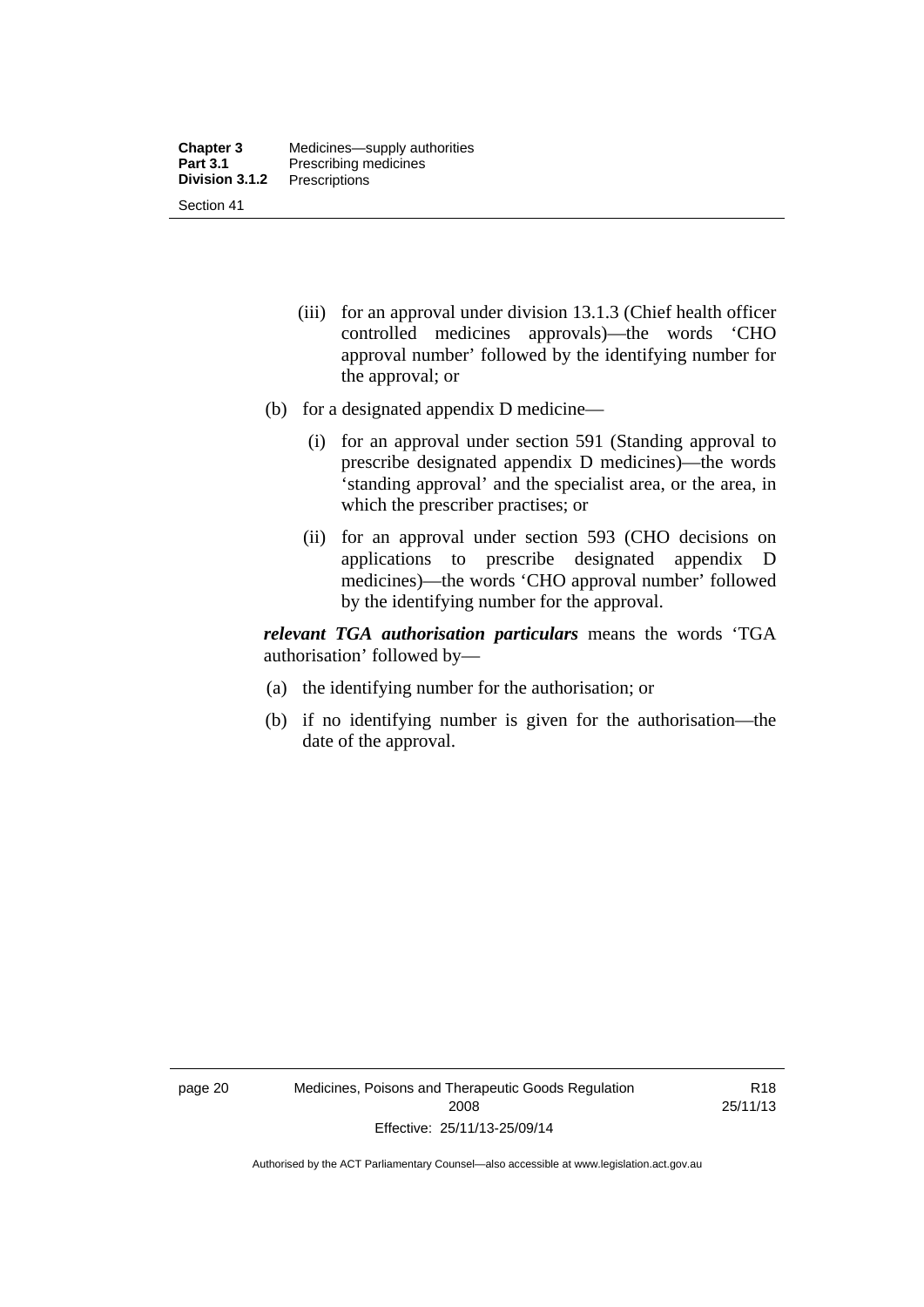# **Part 3.2 Requisitioning medicines**

## **Division 3.2.1 Authorisation to issue requisitions**

### **50 Authorisation under sch 1 to issue requisitions for medicines—Act, s 41 (b)**

A person mentioned in schedule 1, column 2 is authorised to issue a requisition for a medicine if—

- (a) issuing the requisition is included in the schedule, column 3 in relation to the person; and
- (b) the issue of the requisition is consistent with any restriction for the issue of the requisition mentioned in the schedule, column 3.

### **51 Authorisation conditions for issuing requisitions for medicines—Act, s 44 (1) (b) and (2) (b)**

A person's authorisation under section 50 to issue a requisition for a medicine is subject to the following conditions:

- (a) if the requisition is a written requisition—the requisition complies with section 55 (General requirements for written requisitions) and section 56 (Particulars for requisitions);
- (b) if the requisition is an oral requisition—
	- (i) the person believes on reasonable grounds that issuing the requisition is reasonably necessary for the treatment of a person; and
	- (ii) the quantity of the medicine requisitioned is not more than the amount reasonably necessary for the person's treatment; and
	- (iii) the requisition complies with section 56.

R18 25/11/13 page 21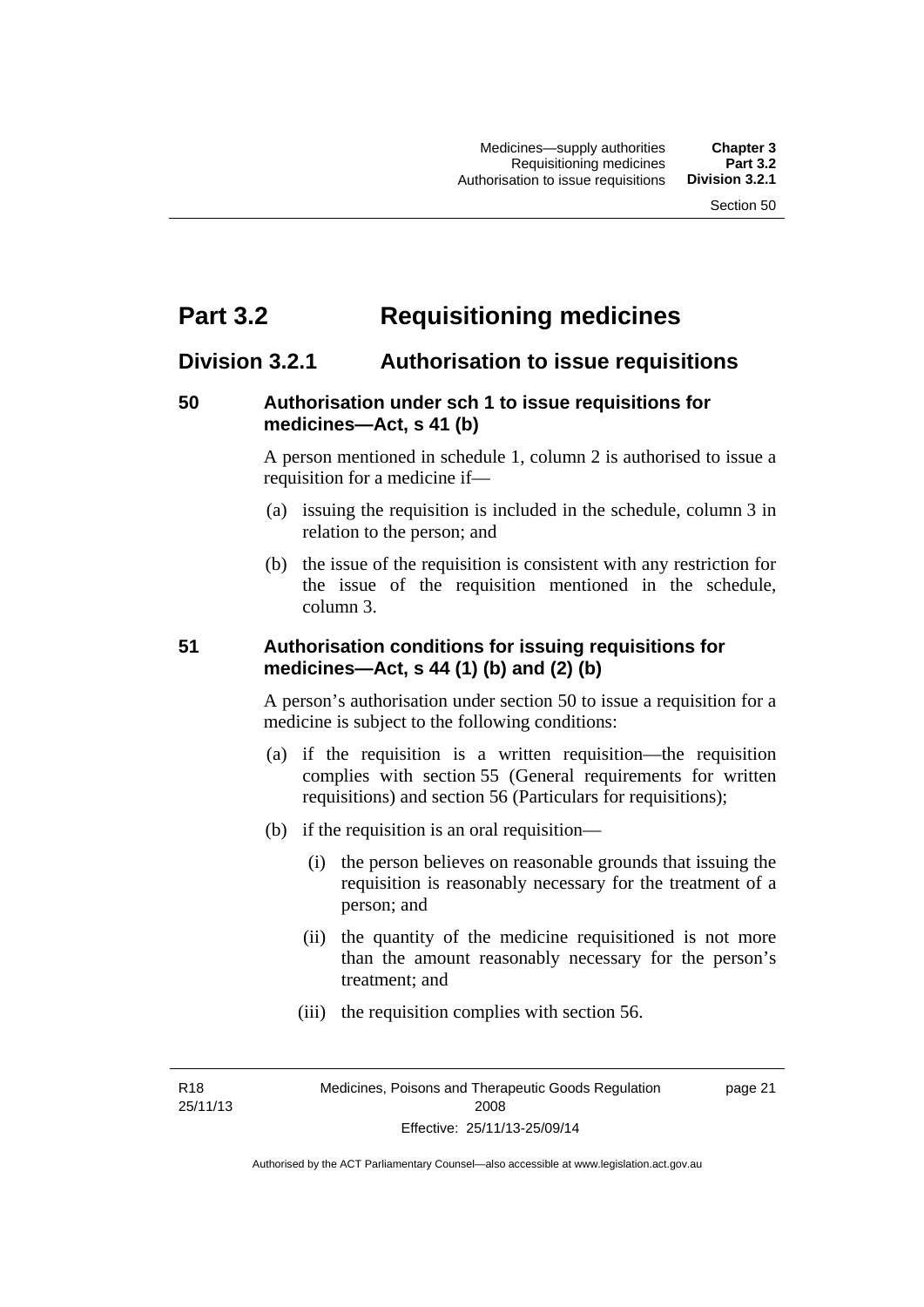**Chapter 3** Medicines—supply authorities<br>**Part 3.2** Requisitioning medicines **Requisitioning medicines**<br>Requisitions **Division 3.2.2** Section 55

## **Division 3.2.2 Requisitions**

### **55 General requirements for written requisitions**

A written requisition for a medicine must be—

(a) signed by the person (the *issuer*) issuing the requisition; and

 (b) if the issuer amends the requisition—initialled and dated by the issuer beside the amendment.

*Note Written* includes in electronic form (see [Act,](http://www.legislation.act.gov.au/a/2008-26/default.asp) dict).

### **56 Particulars for requisitions**

A requisition must include the following particulars:

- (a) the name of the person issuing the requisition;
- (b) the capacity in which the person is issuing the requisition;
- (c) the date the requisition is issued;
- (d) the medicine, and the form, strength and quantity of the medicine, to be supplied on the requisition;
- (e) the pharmacy or ward to which the medicine is to be supplied.

*Note Ward*—see the [Act](http://www.legislation.act.gov.au/a/2008-26/default.asp), dictionary.

*Note* The requisition must be signed with the issuer's usual signature (see [Act](http://www.legislation.act.gov.au/a/2008-26/default.asp), dict, def *signs*).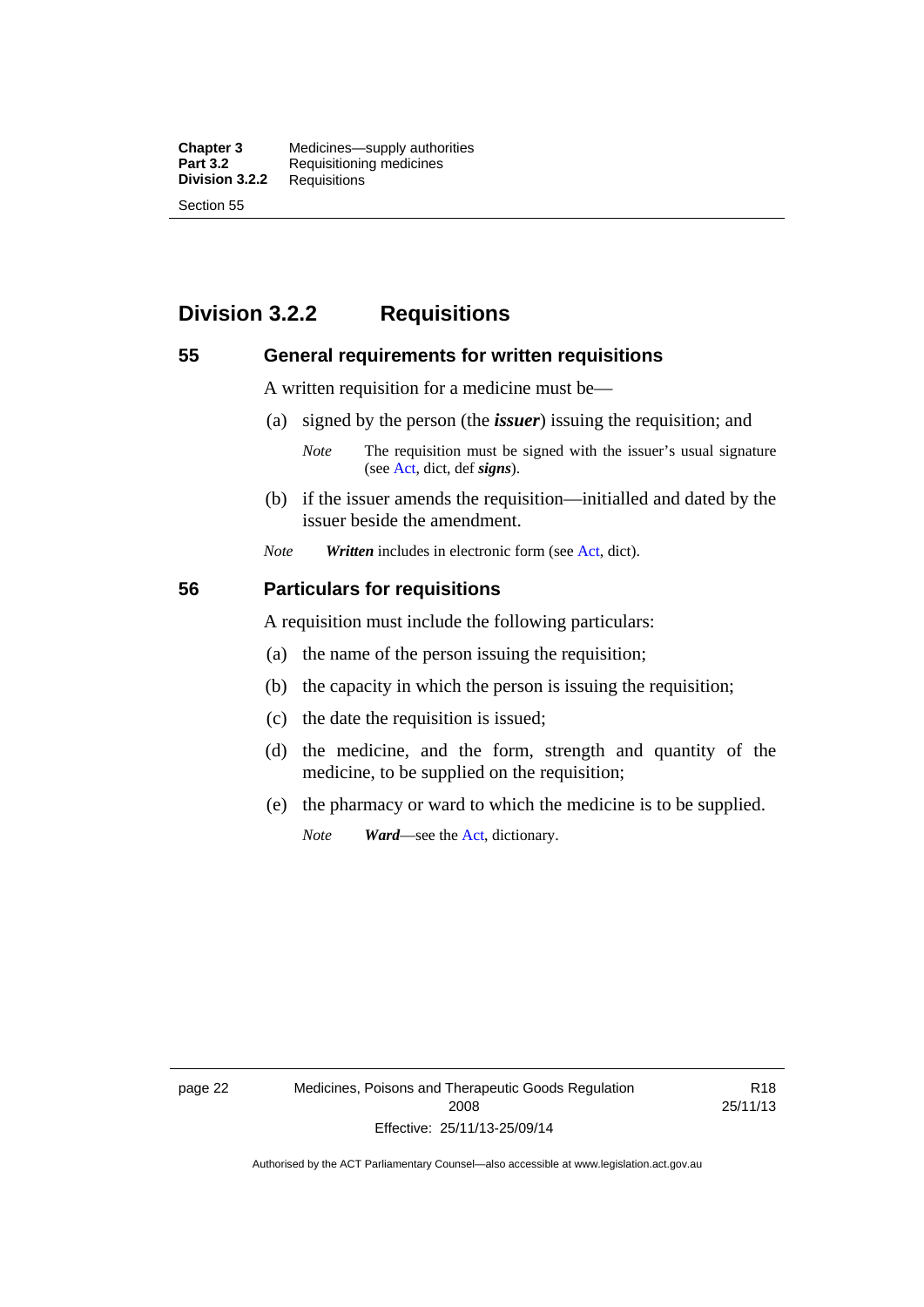# **Part 3.3 Medicines purchase orders**

## **Division 3.3.1 Authorisation to issue purchase orders**

### **60 Authorisation under sch 1 to issue purchase orders for medicines—Act, s 38 (1) (b) and (2) (a)**

A person mentioned in schedule 1, column 2 is authorised to issue a purchase order for a medicine if—

- (a) issuing the purchase order is included in the schedule, column 3 in relation to the person; and
- (b) the issue of the purchase order is consistent with any restriction for the issue of the purchase order mentioned in the schedule, column 3.

### **61 Authorisation conditions for issuing purchase orders for medicines—Act, s 44 (1) (b) and (2) (b)**

A person's authorisation under section 60 to issue a purchase order for a medicine is subject to the following conditions:

- (a) the purchase order complies with section 62 (General requirements for medicines purchase orders[—Act](http://www.legislation.act.gov.au/a/2008-26/default.asp), s 38 (2) (c));
	- *Note* A purchase order must be in writing (see [Act,](http://www.legislation.act.gov.au/a/2008-26/default.asp) dict, def *purchase order*).

R18 25/11/13 page 23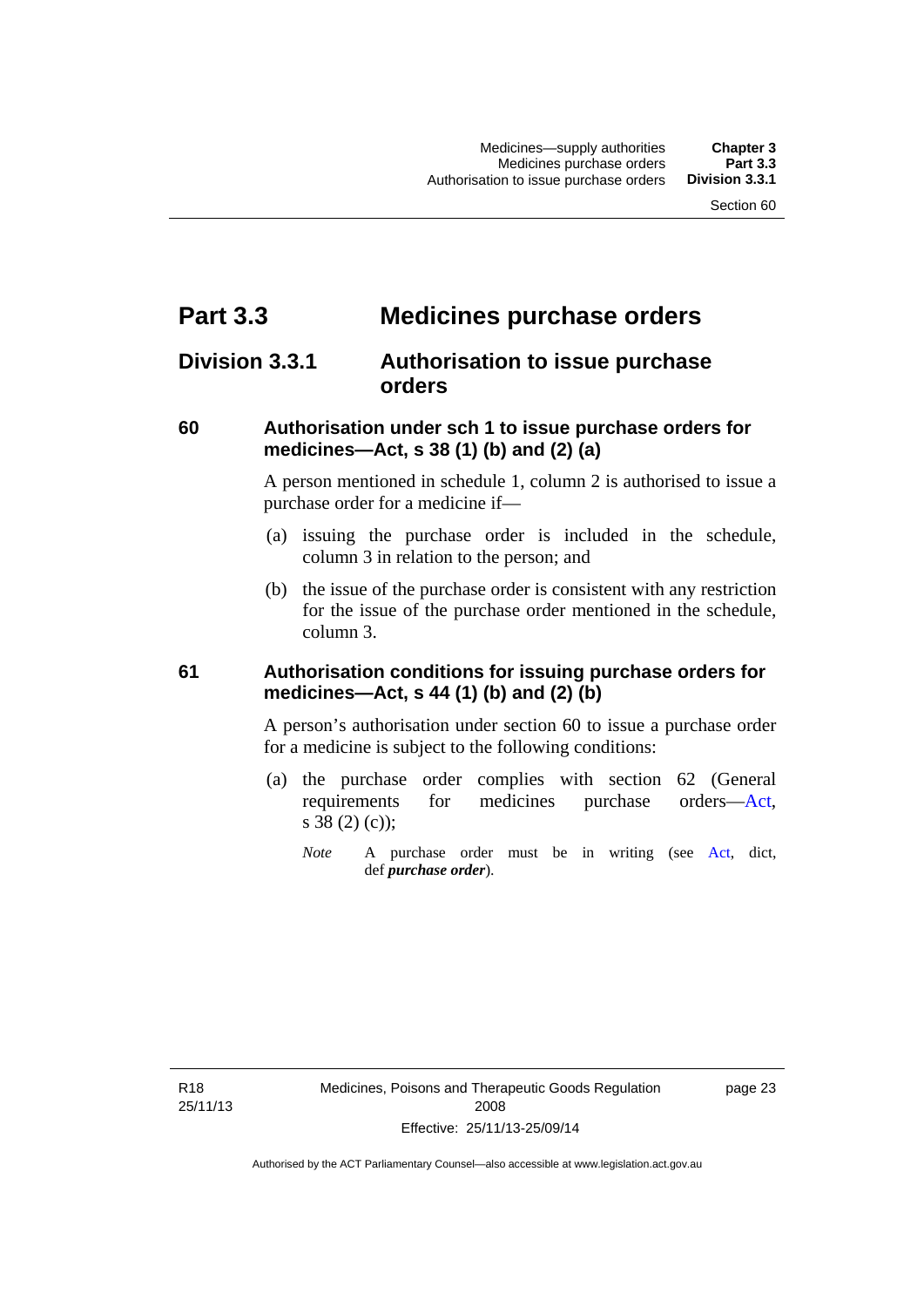| <b>Chapter 3</b> | Medicines—supply authorities |
|------------------|------------------------------|
| Part 3.3         | Medicines purchase orders    |
| Division 3.3.2   | Purchase orders              |
| Section 62       |                              |

 (b) the person must, not later than 24 hours after the person receives the medicine, send the supplier a document signed by the person acknowledging receipt of the medicine.

#### **Example—document**

a copy of the supplier's delivery docket signed by the buyer

*Note* An example is part of the regulation, is not exhaustive and may extend, but does not limit, the meaning of the provision in which it appears (see [Legislation Act,](http://www.legislation.act.gov.au/a/2001-14) s 126 and s 132).

## **Division 3.3.2 Purchase orders**

### **62 General requirements for medicines purchase orders— Act, s 38 (2) (c)**

- (1) A purchase order for a medicine must be—
	- (a) signed by the person (the *issuer*) issuing the order; and
		- *Note* The purchase order must be signed with the issuer's usual signature (see [Act](http://www.legislation.act.gov.au/a/2008-26/default.asp), dict, def *signs*).
	- (b) if the issuer amends the order—initialled and dated by the issuer beside the amendment.
- (2) A purchase order for a medicine must include the following:
	- (a) the issuer's name and business address and telephone number;
	- (b) the issuer's authority to issue the order;
	- (c) the medicine, and the form, strength and quantity of the medicine, to be supplied on the order.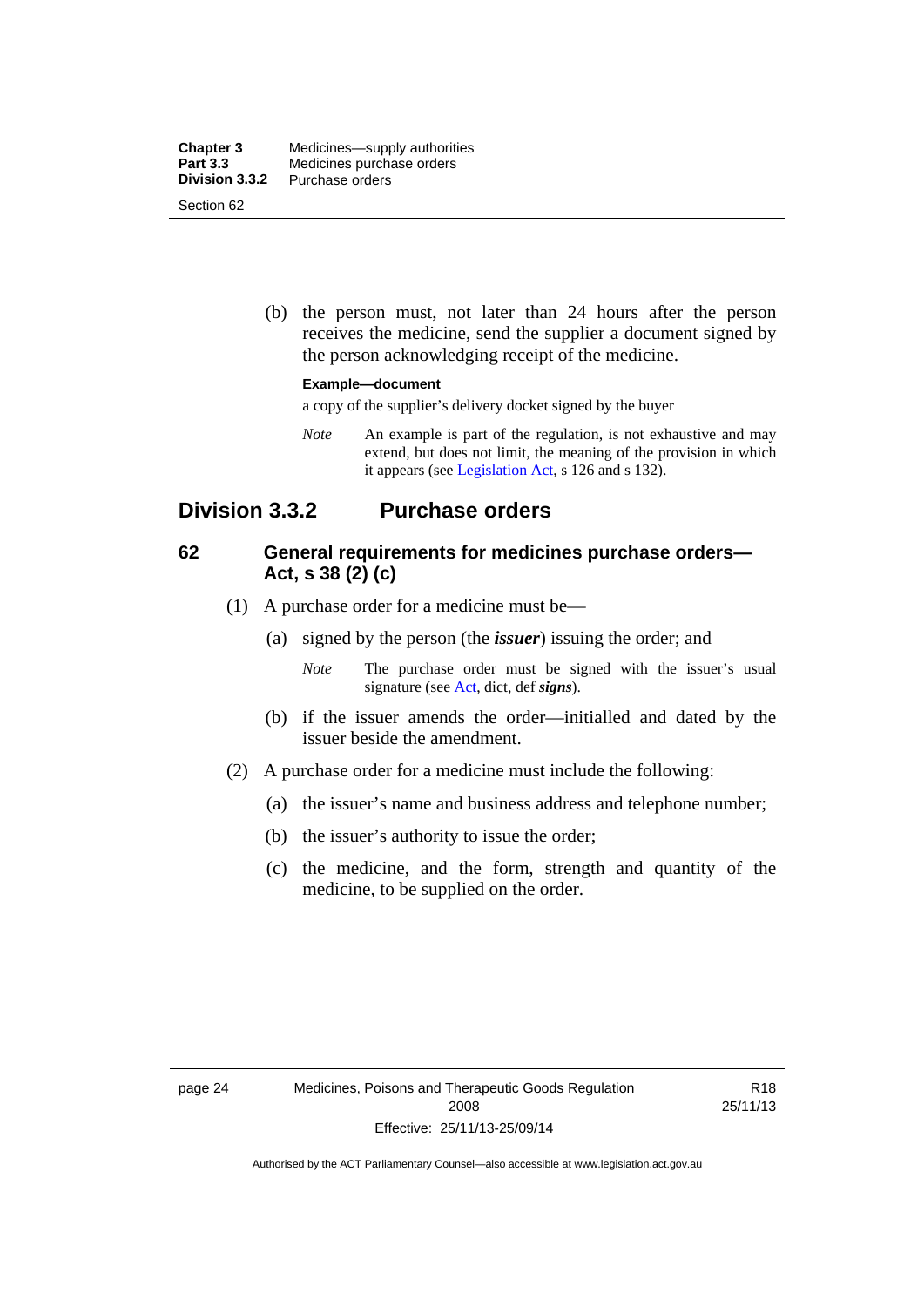# **Part 3.4 Standing orders for medicines**

## **Division 3.4.1 CHO standing orders**

### **70 Authorisation of CHO to issue standing orders for supply of medicines in public health emergencies—Act, s 42 (b)**

 (1) The chief health officer is authorised to issue a standing order for the supply of a medicine in an emergency relating to public health.

*Note 1 Supply* does not include administer (see [Act,](http://www.legislation.act.gov.au/a/2008-26/default.asp) s 24).

*Note 2* A standing order must be in writing (see [Act](http://www.legislation.act.gov.au/a/2008-26/default.asp), dict, def *standing order*).

 (2) To remove any doubt, a standing order may be issued under subsection (1) even if no emergency declaration under the *[Public](http://www.legislation.act.gov.au/a/1997-69)  [Health Act 1997](http://www.legislation.act.gov.au/a/1997-69)* is in force.

### **71 Authorisation of CHO to issue standing orders for administration of medicines for public health matters— Act, s 42 (b)**

The chief health officer is authorised to issue a standing order for the administration of a medicine in relation to a public health matter.

*Note* A standing order must be in writing (see [Act](http://www.legislation.act.gov.au/a/2008-26/default.asp), dict, def *standing order*).

### **72 Particulars for CHO standing orders for administration of medicines for public health matters**

A standing order under section 71 must include the following particulars:

- (a) a description of the public health matter to which the order relates;
- (b) the date of effect of the order and the date (not longer than 2 years after the date of effect) when the order ends;

R18 25/11/13 page 25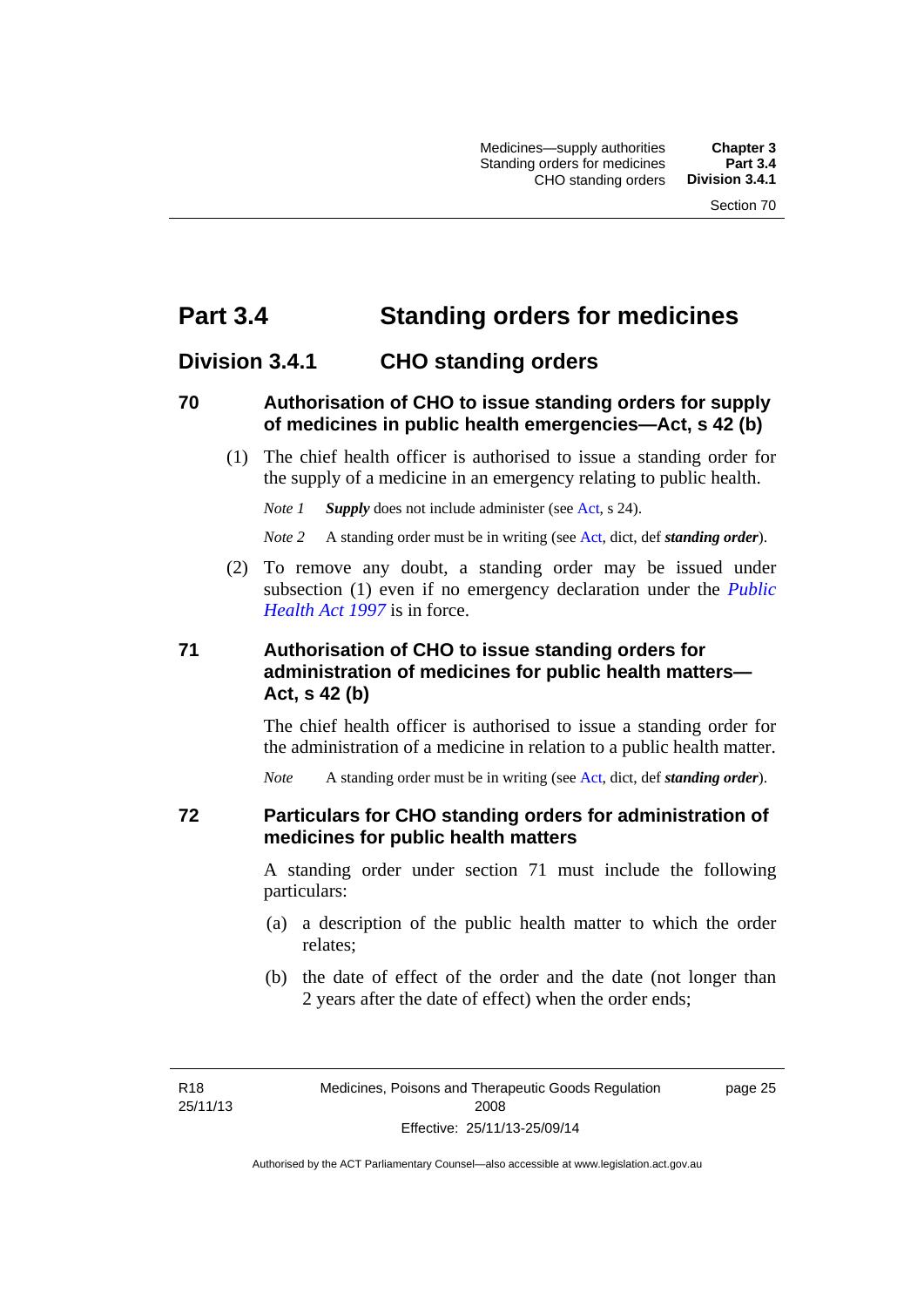- (c) the clinical circumstances in which the medicine may be administered;
- (d) a description of the people to whom the medicine may be administered;
- (e) the medicine's approved name and, if applicable, brand name;

- (f) if applicable, the form and strength of the medicine;
- (g) the dose and route of administration;
- (h) if applicable, the frequency of administration.

#### **Example—par (e) and par (f)**

Adrenaline (EpiPen) 300 micrograms in 0.3mL pre-filled syringe

*Note* An example is part of the regulation, is not exhaustive and may extend, but does not limit, the meaning of the provision in which it appears (see [Legislation Act,](http://www.legislation.act.gov.au/a/2001-14) s 126 and s 132).

### **Division 3.4.2 Standing orders for institutions**

*Note Institution* includes a correctional centre and a CYP detention place (see s 652).

### **75 Authorisation of doctors to issue standing orders for administration of medicines at institutions—Act, s 42 (b)**

- (1) A doctor is authorised to issue a standing order for the administration of a medicine to patients at an institution if—
	- (a) a medicines and therapeutics committee for the institution has approved the order; and
	- (b) the order is signed by the chair of the committee.
	- *Note Doctor* does not include an intern doctor (see dict).

R18 25/11/13

*Note Approved name*—see the [medicines and poisons standard,](http://www.comlaw.gov.au/Series/F2012L01200) par 1 (1).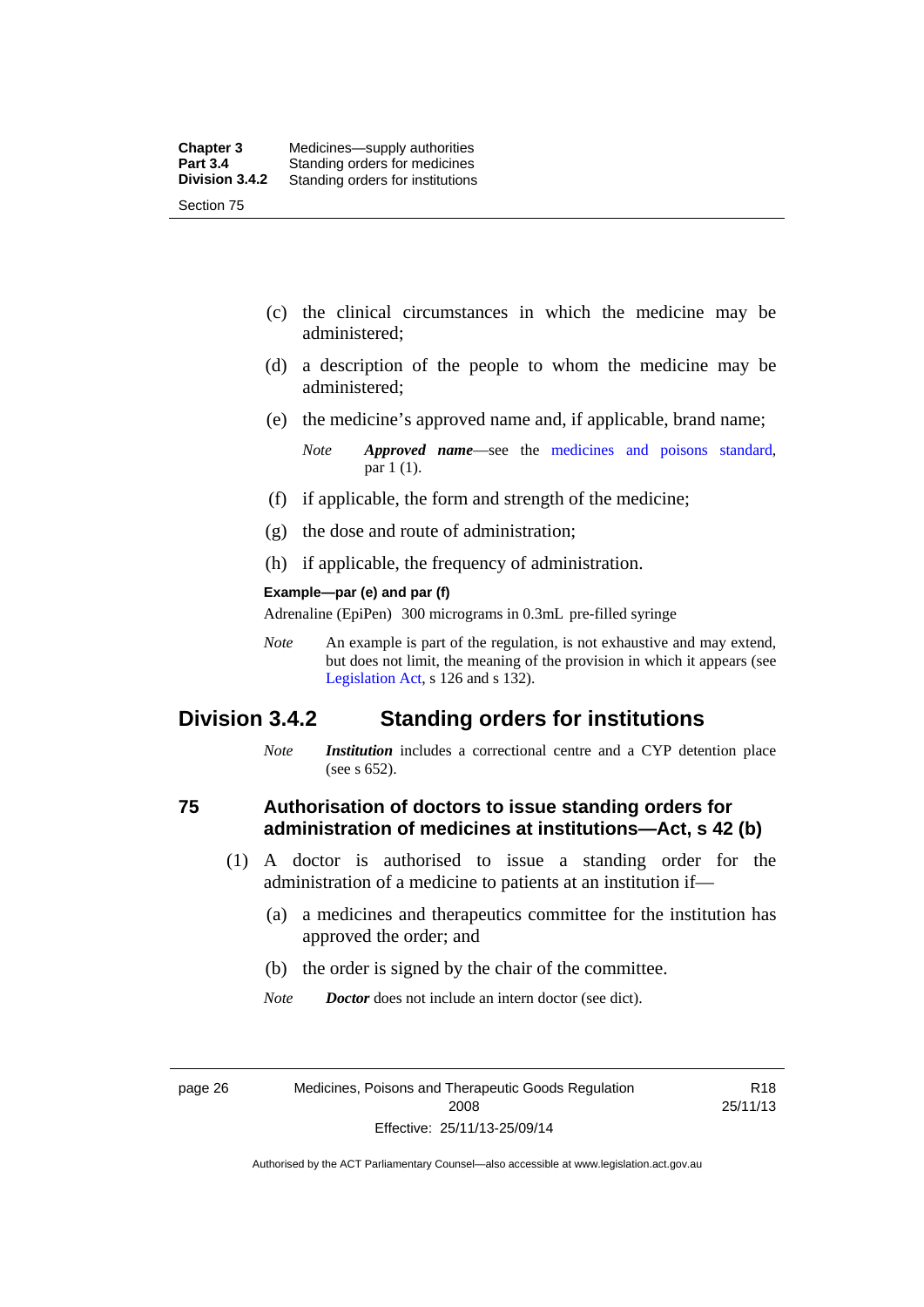(2) In this section:

*medicines and therapeutics committee*, for an institution, means a body—

- (a) established by the institution to approve standing orders for the administration of medicines to patients at the institution; and
- (b) that includes (but is not limited to) a doctor, nurse and pharmacist.
	- *Note 1 Doctor* and *pharmacist* do not include an intern (see dict).
	- *Note 2 Nurse* does not include an enrolled nurse (see [Legislation Act,](http://www.legislation.act.gov.au/a/2001-14) dict, pt 1).

### **76 Particulars for standing orders for administration of medicines at institutions**

A standing order under section 75 must include the following particulars:

- (a) an approval number for the order that is different from the number given to each other standing order approved for the institution;
- (b) the date of effect of the order and the date (not longer than 2 years after the date of effect) when the order ends;
- (c) each ward to which the order applies;
- (d) the clinical circumstances in which the medicine may be administered;
- (e) a description of the people to whom the medicine may be administered;
- (f) the medicine's approved name and, if applicable, brand name;
	- *Note Approved name*—see the [medicines and poisons standard,](http://www.comlaw.gov.au/Series/F2012L01200) par 1 (1).

R18 25/11/13 page 27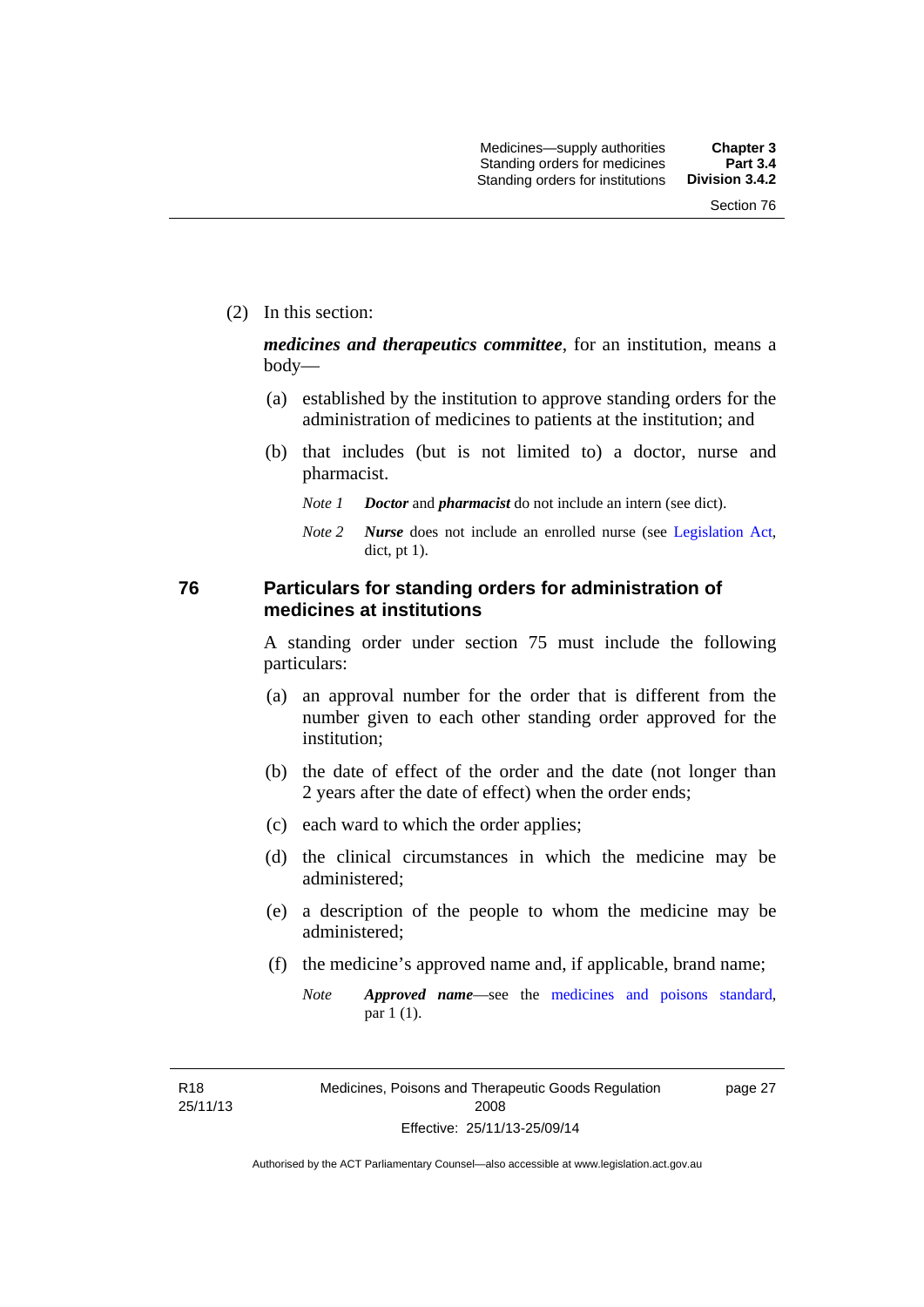| <b>Chapter 3</b> | Medicines—supply authorities       |
|------------------|------------------------------------|
| <b>Part 3.4</b>  | Standing orders for medicines      |
| Division 3.4.3   | Standing orders for walk-in centre |
| Section 77       |                                    |

- (g) if applicable, the form and strength of the medicine;
- (h) the dose and route of administration;
- (i) if applicable, the frequency of administration.

#### **Example—par (f) and par (g)**

Adrenaline (EpiPen) 300 micrograms in 0.3mL pre-filled syringe

*Note* An example is part of the regulation, is not exhaustive and may extend, but does not limit, the meaning of the provision in which it appears (see [Legislation Act,](http://www.legislation.act.gov.au/a/2001-14) s 126 and s 132).

## **Division 3.4.3 Standing orders for walk-in centre**

### **77 Authorisation of CHO to issue standing orders for supply and administration of medicines at walk-in centre—Act, s 42 (b)**

The chief health officer is authorised to issue a standing order for—

- (a) the supply of a medicine at a walk-in centre; and
- (b) the administration of a medicine at a walk-in centre.

*Note 1 Supply* does not include administer (see [Act,](http://www.legislation.act.gov.au/a/2008-26/default.asp) s 24).

*Note 2* A standing order must be in writing (see [Act](http://www.legislation.act.gov.au/a/2008-26/default.asp), dict, def *standing order*).

### **78 Particulars for CHO standing orders for supply and administration of medicines at walk-in centre**

A standing order under section 77 must include the following particulars:

- (a) an approval number for the order that is different from the number given to each other standing order approved for the walk-in centre;
- (b) the date of effect of the order and the date (not longer than 2 years after the date of effect) when the order ends;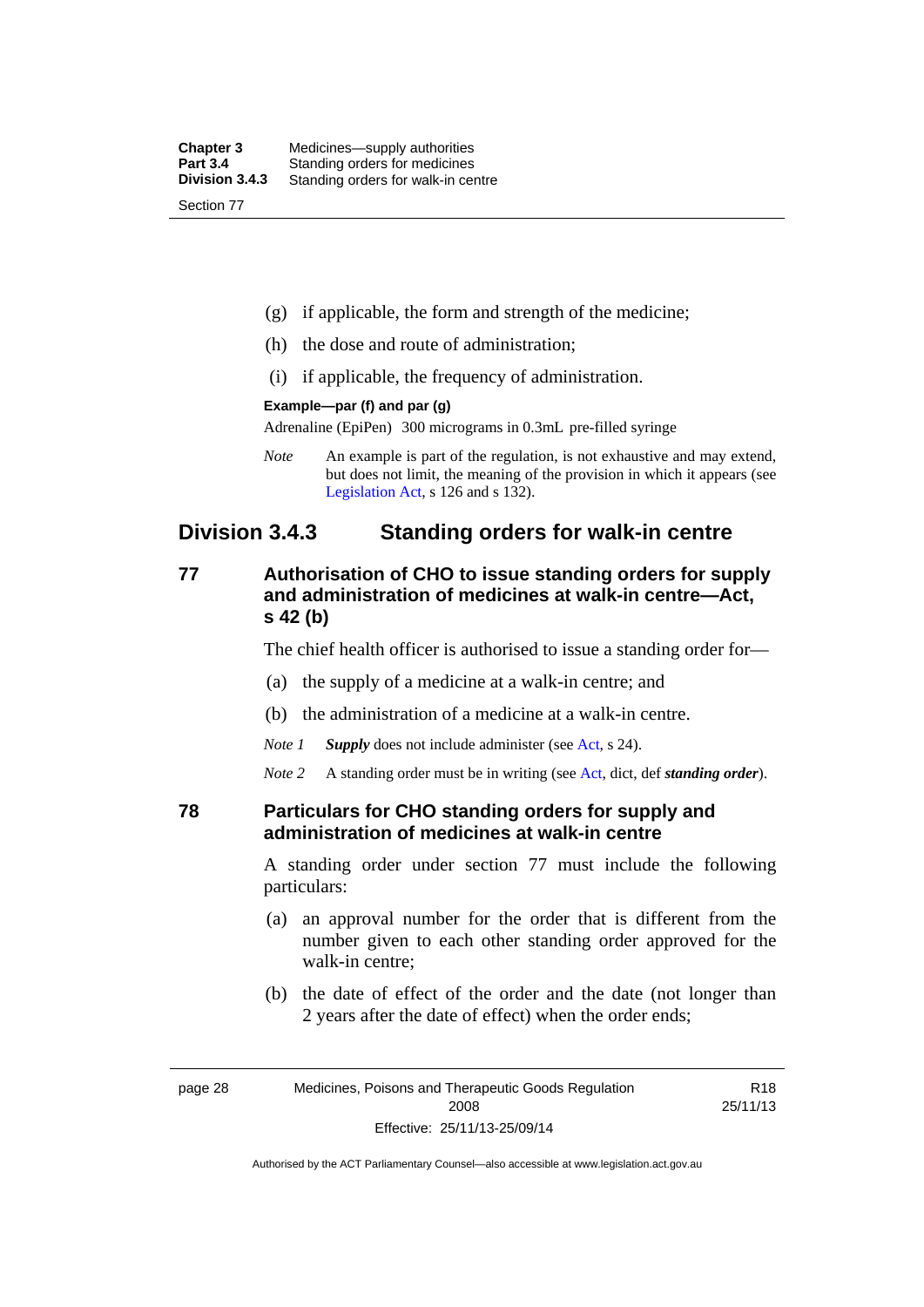- (c) each walk-in centre to which the order applies;
- (d) the clinical circumstances in which the medicine may be supplied or administered;
- (e) a description of the people to whom the medicine may be supplied or administered;
- (f) the medicine's approved name and, if applicable, brand name;

*Note Approved name*—see the [medicines and poisons standard,](http://www.comlaw.gov.au/Series/F2012L01200) par 1 (1).

- (g) if applicable, the form and strength of the medicine;
- (h) the dose and route of administration of the medicine;
- (i) if applicable, the frequency of administration of the medicine;
- (j) if applicable, the maximum duration of supply or administration of the medicine;
- (k) if applicable, the maximum quantity of the medicine for supply or administration.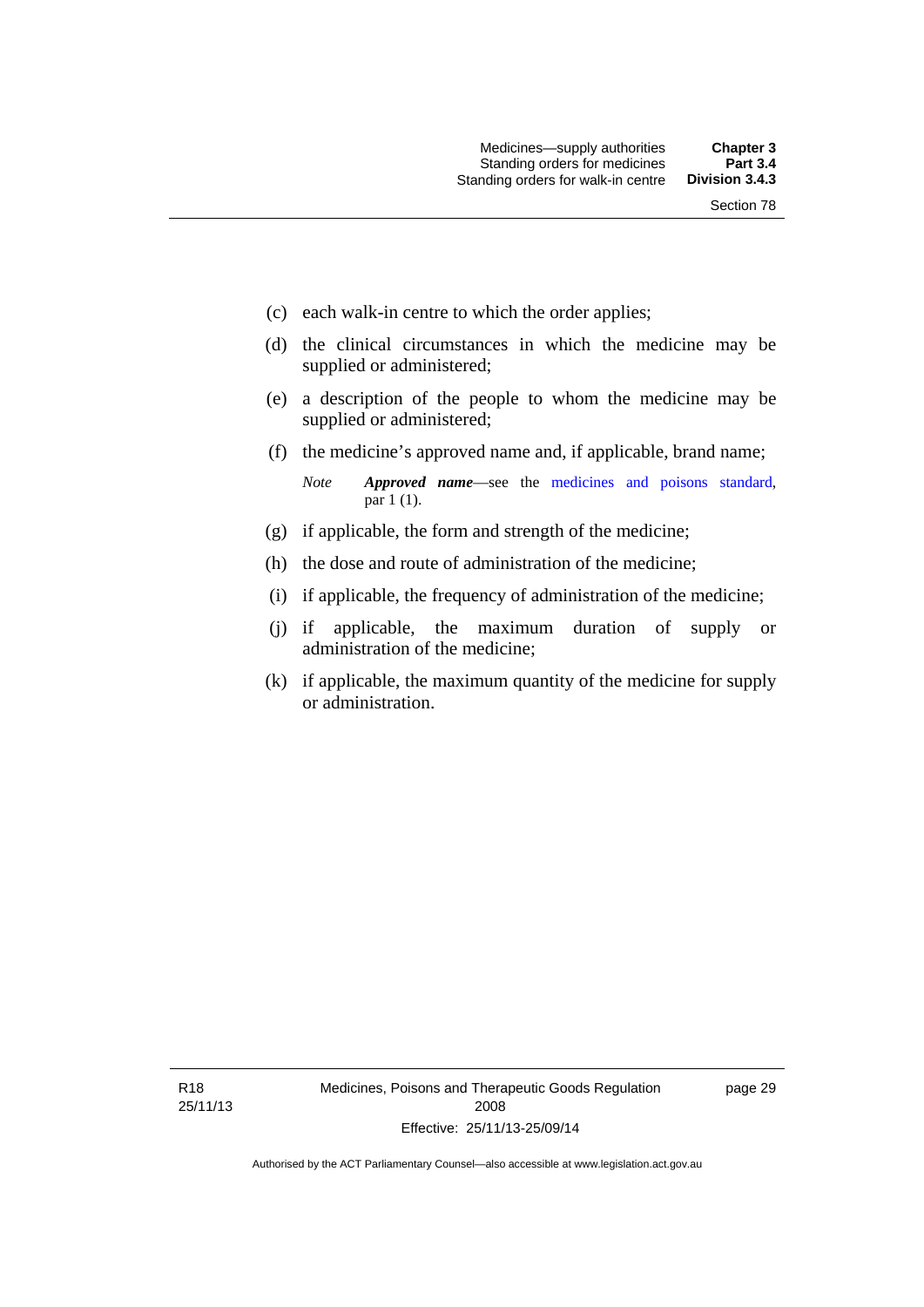Section 80

# **Part 3.5 Medicines supply authorities generally**

## **80 Cancellation of invalid supply authorities— Act, s 30 (2) (d)**

- (1) A paper-based supply authority is cancelled by a person if the person—
	- (a) marks the word 'cancelled', and the person's name and business address, on the front of the supply authority; and
	- (b) signs and dates the cancellation of the supply authority.
- (2) An electronic supply authority is cancelled by a person if the person—
	- (a) marks the word 'cancelled' on the supply authority; and
	- (b) links an electronic document to the supply authority that includes the person's name and business address and signature.

### **81 Information for CHO about controlled medicines supplied on supply authorities—Act, s 31 (1) (b) and (4), def**  *required information*

- (1) A person (the *supplier*) who supplies a controlled medicine on a supply authority must, not later than 7 days after the end of the month when the medicine is supplied, give the chief health officer the following information in writing:
	- (a) the supplier's name, business address and telephone number;
	- (b) the name of the person who issued the supply authority;
	- (c) the date of the supply authority;
	- (d) the name and address of the person to whom the medicine is supplied;

R18 25/11/13

page 30 Medicines, Poisons and Therapeutic Goods Regulation 2008 Effective: 25/11/13-25/09/14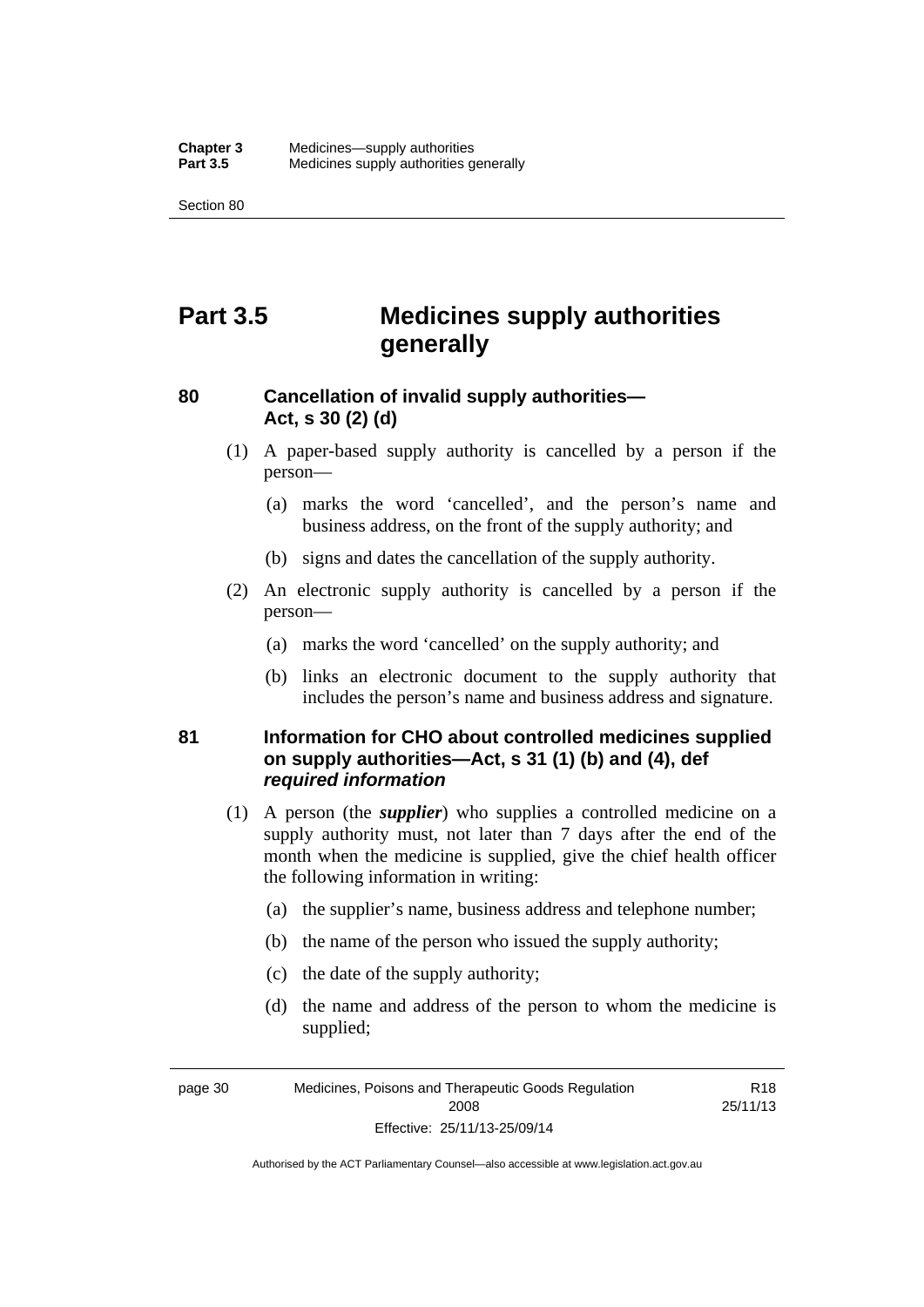- (e) the date of supply;
- (f) the controlled medicine, and the form, strength and quantity of the medicine, supplied.
- (2) However, this section does not apply to any of the following who report the supply of a controlled medicine on a supply authority to the Therapeutic Goods Administration:
	- (a) a medicines wholesalers licence-holder;
	- (b) a person who is authorised (however described) under a Commonwealth or State law to manufacture controlled medicines or supply controlled medicines by wholesale.

R18 25/11/13 Medicines, Poisons and Therapeutic Goods Regulation 2008 Effective: 25/11/13-25/09/14

page 31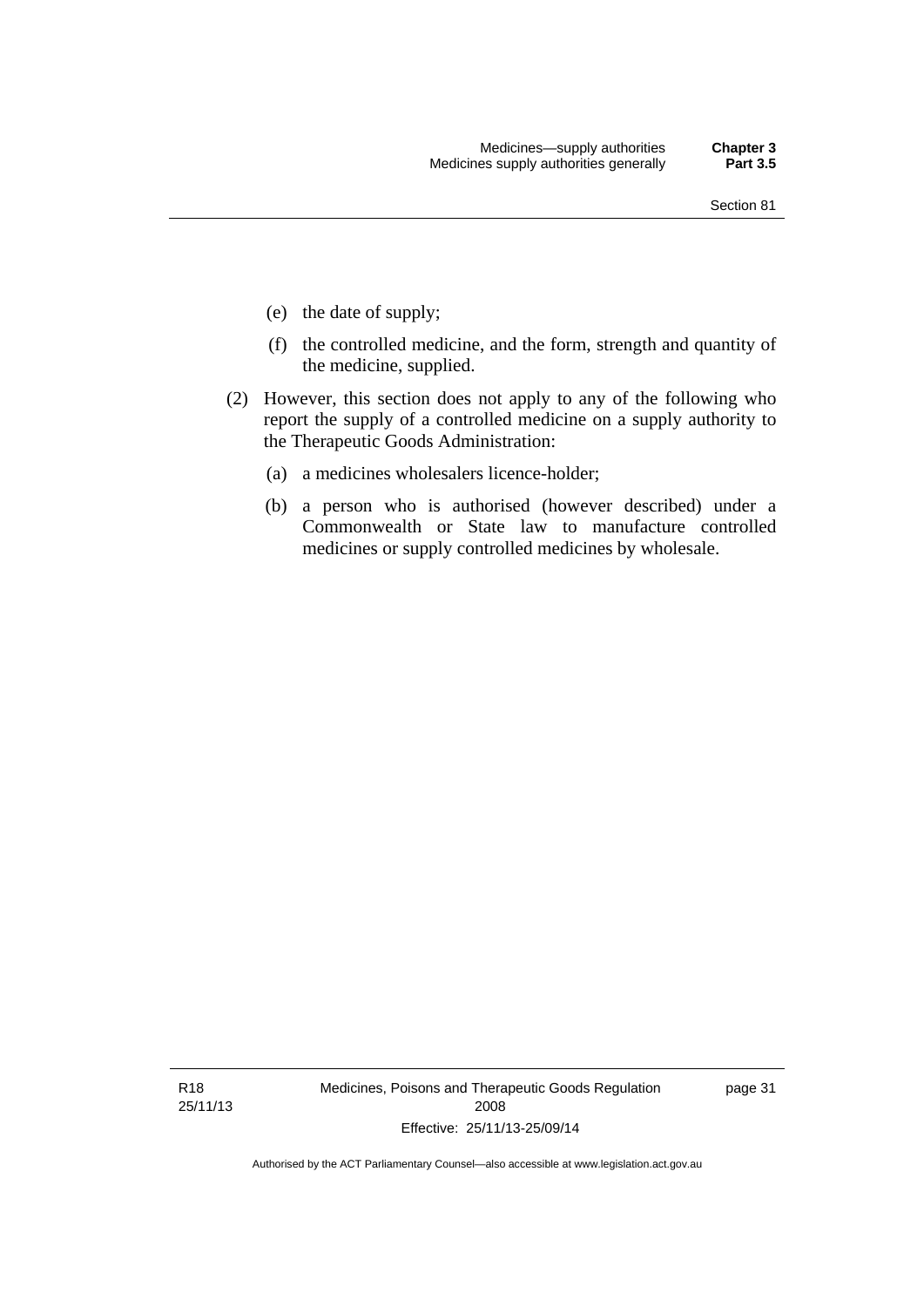**Chapter 4** Supplying medicines **Part 4.1** Preliminary

Section 100

# **Chapter 4 Supplying medicines**

## **Part 4.1** Preliminary

### **100 Overview of supply authorisations for medicines**

The following provisions of this chapter authorise a person to supply a medicine:

- (a) section 110 (which is about supply authorisations set out in schedule 1, including dispensing on prescription, supply on requisition, purchase order and standing order and supply during consultations);
- (b) section 251 (which is about authorisation of pharmacists to supply certain prescription only medicines without a prescription in emergencies);
- (c) section 255 (which is about authorisation of approved pharmacists to supply certain medicines without prescription);
- (d) section 260 (which is about authorisation to supply medicines to pharmacists for disposal).
- *Note* A person may also be authorised to supply a medicine in a way mentioned in s 11 (2) (Overview of medicines authorisations under this regulation) (including under a licence, see pt 9.5).

page 32 Medicines, Poisons and Therapeutic Goods Regulation 2008 Effective: 25/11/13-25/09/14

R18 25/11/13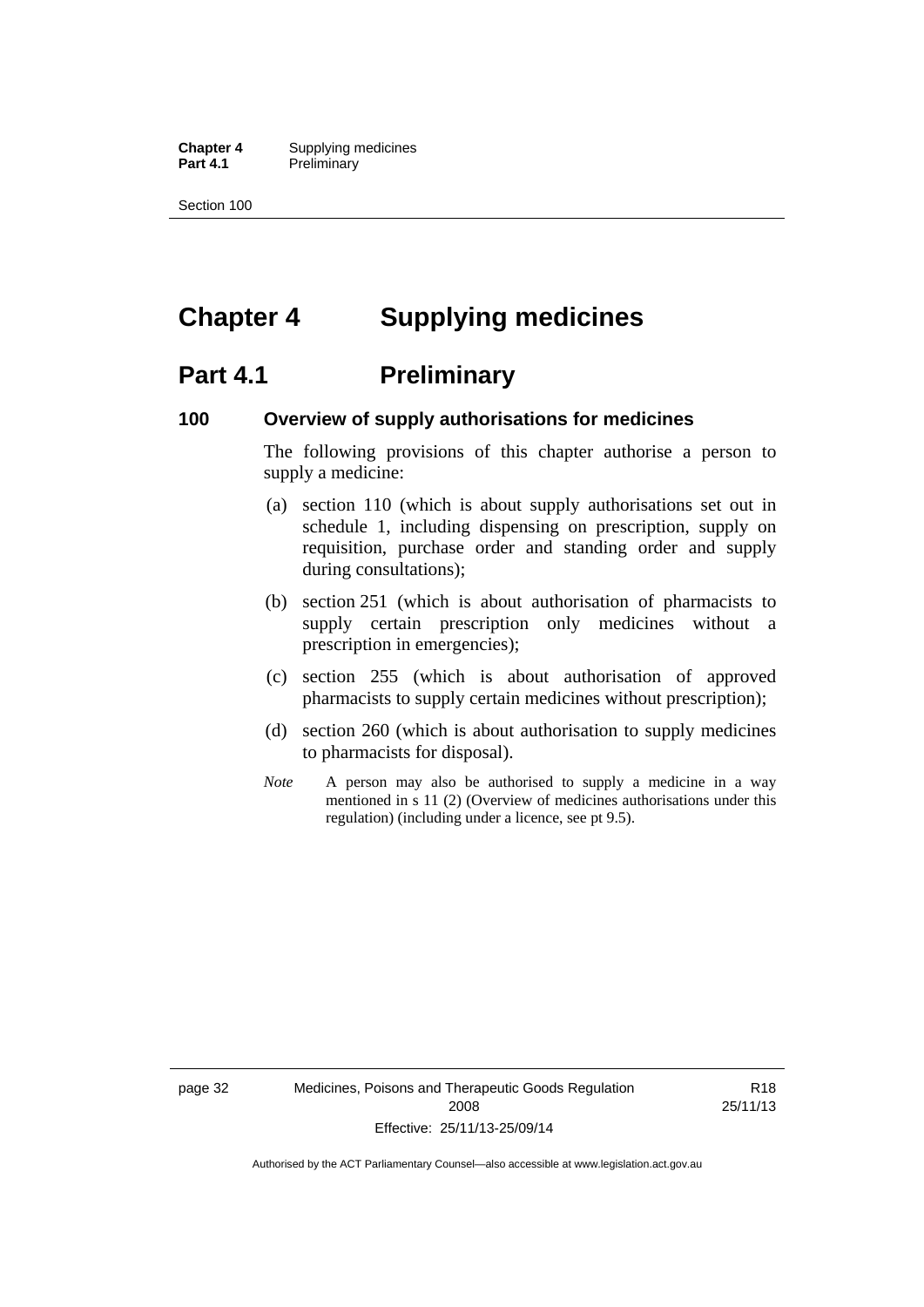# **Part 4.2 Medicines—supply authorisations under sch 1**

## **Division 4.2.1 Sch 1 medicines supply authorisations**

### **110 Authorisation under sch 1 to supply medicines— Act, s 26 (1) (b) and (2) (b)**

- (1) A person mentioned in schedule 1, column 2 is authorised to supply a medicine if—
	- (a) supplying the medicine is included in the schedule, column 3 in relation to the person; and
	- (b) the supply is consistent with any restriction for the supply mentioned in the schedule, column 3.
- (2) However, a pharmacist is not authorised under schedule 1 to supply a medicine if—
	- (a) the pharmacist is working for, or providing services to, a corporation when supplying the medicine; and
	- (b) the corporation is not—
		- (i) a pharmacist; or
		- (ii) a complying pharmacy corporation under the *[Public](http://www.legislation.act.gov.au/a/1997-69)  [Health Act 1997](http://www.legislation.act.gov.au/a/1997-69)*, part 3B (Pharmacies).
	- *Note Supply* includes dispense (see [Act,](http://www.legislation.act.gov.au/a/2008-26/default.asp) s 24).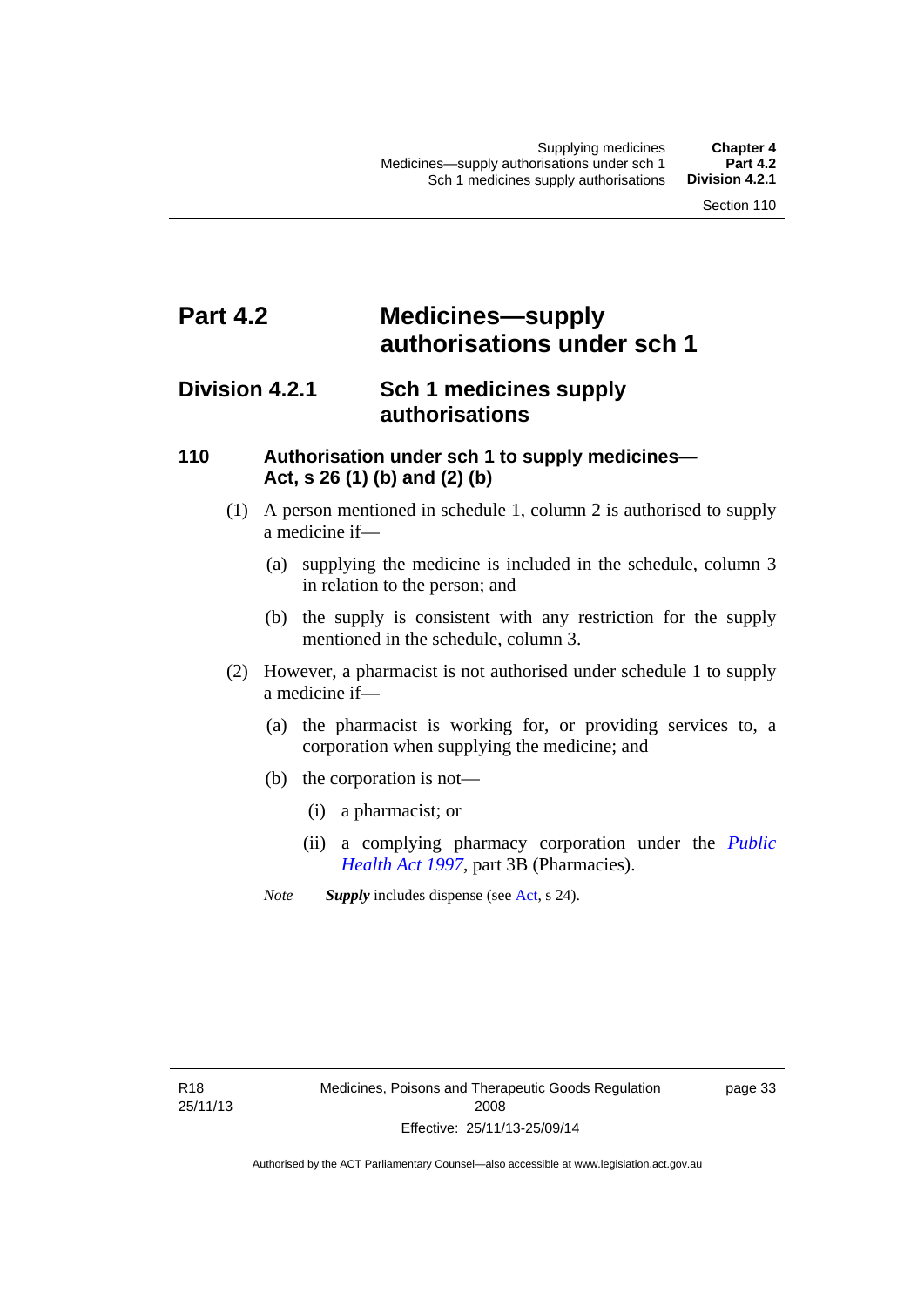## **Division 4.2.2 Dispensing medicines**

### **120 Authorisation conditions for dispensing medicines— Act, s 44 (1) (b) and (2) (b)**

- (1) A person's authorisation under section 110 to dispense a medicine is subject to the following conditions:
	- (a) the medicine is dispensed in accordance with the requirements of section 121;

*Note* Only a pharmacist may dispense a medicine (see sch 1).

- (b) if the prescription is dispensed under section 121 (2), the pharmacist notes on the prescription the reasons that the pharmacist was satisfied that it was not practicable for a complying prescription to be issued for the medicine;
- (c) if the prescription is changed by a pharmacist at the oral direction of the prescriber—the note of the change complies with section 122:
- (d) the medicine is labelled in accordance with section 123;
- (e) the dispensed prescription is marked in accordance with section 124;
- (f) the dispensing of the prescription is recorded in accordance with section 125:
- (g) if the prescription is an oral prescription for the dispensing of the medicine, or is faxed by a prescriber to a pharmacist, and the pharmacist does not receive an original of the prescription within 7 days after the day the prescription is given—the pharmacist must, within 24 hours after the end of the 7-day period, tell the chief health officer, in writing, of the failure to receive the original prescription;
- (h) the prescription, if completed, and the record for paragraph (f), are kept at the pharmacy or, if the chief health officer approves

Authorised by the ACT Parliamentary Counsel—also accessible at www.legislation.act.gov.au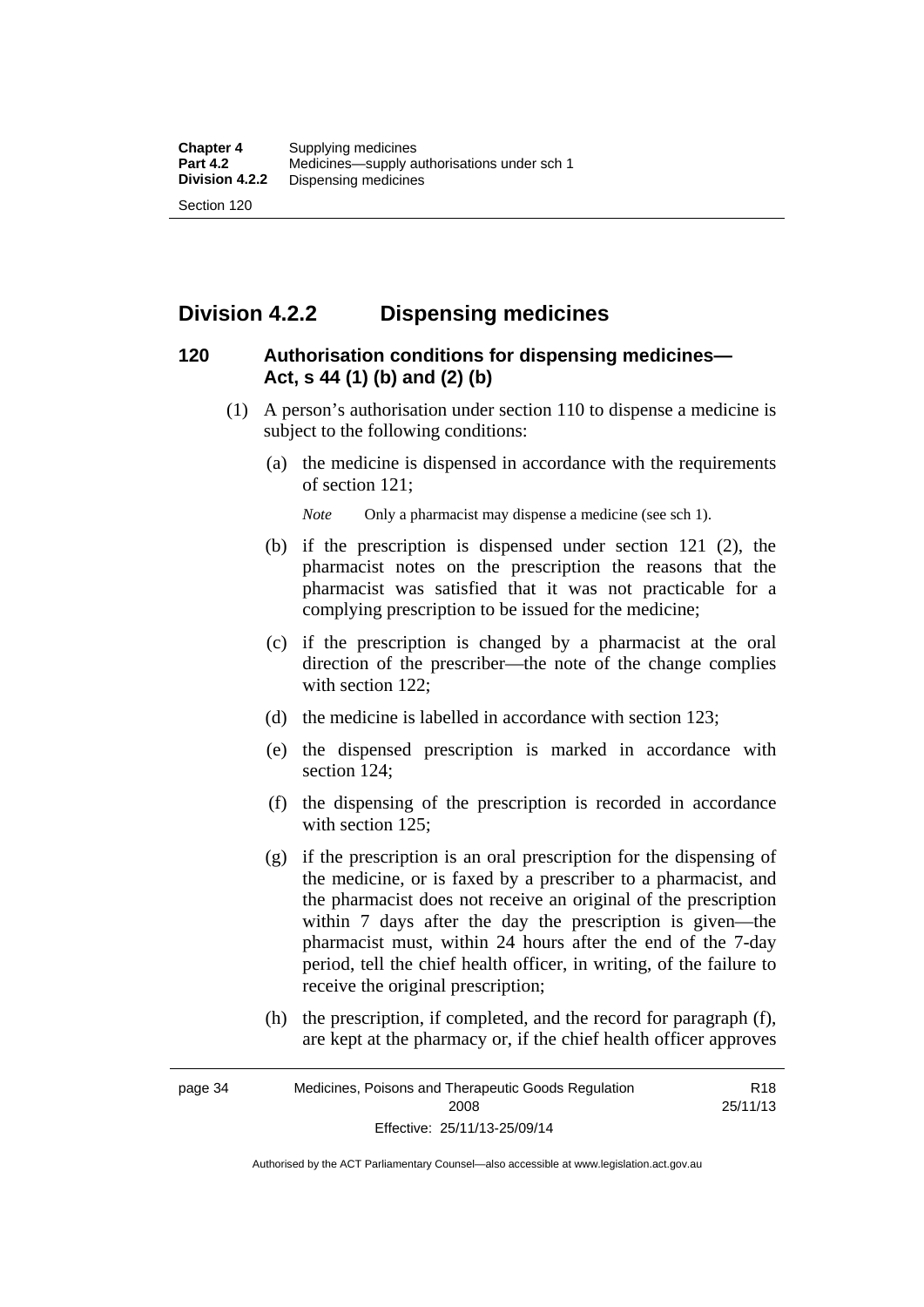in writing another place, the place approved by the chief health officer, for at least 2 years after the day the prescription becomes a completed prescription.

- (2) However, subsection (1) (d), (e), (f) and (h) do not apply if the prescription is written for an in-patient at a hospital in the patient's medical records.
- (3) In this section:

*completed*—a prescription is *completed* when—

- (a) for a single prescription—the prescription is dispensed; or
- (b) for a repeat prescription—the last repeat of the prescription is dispensed; or
- (c) for a national residential medication chart prescription––the prescription is dispensed for the last time.

### **121 How medicines are dispensed**

- (1) The following are the requirements for dispensing a medicine:
	- (a) the prescription is issued by an authorised prescriber;

- (b) the prescription complies with the applicable provisions of division 3.1.2 (Prescriptions);
- (c) the medicine is dispensed in accordance with the prescription (including the prescription as changed by a pharmacist at the oral direction of the prescriber).
	- *Note 1 Dispensed in accordance with the prescription*—see s (3).
	- *Note* 2 For changes to a prescription by the dispenser, see the [Act,](http://www.legislation.act.gov.au/a/2008-26/default.asp) s 29 (3).
	- *Note 3 Pharmacist* does not include an intern pharmacist (see dict).

R18 25/11/13 page 35

*Note Authorised prescriber*—see s (3).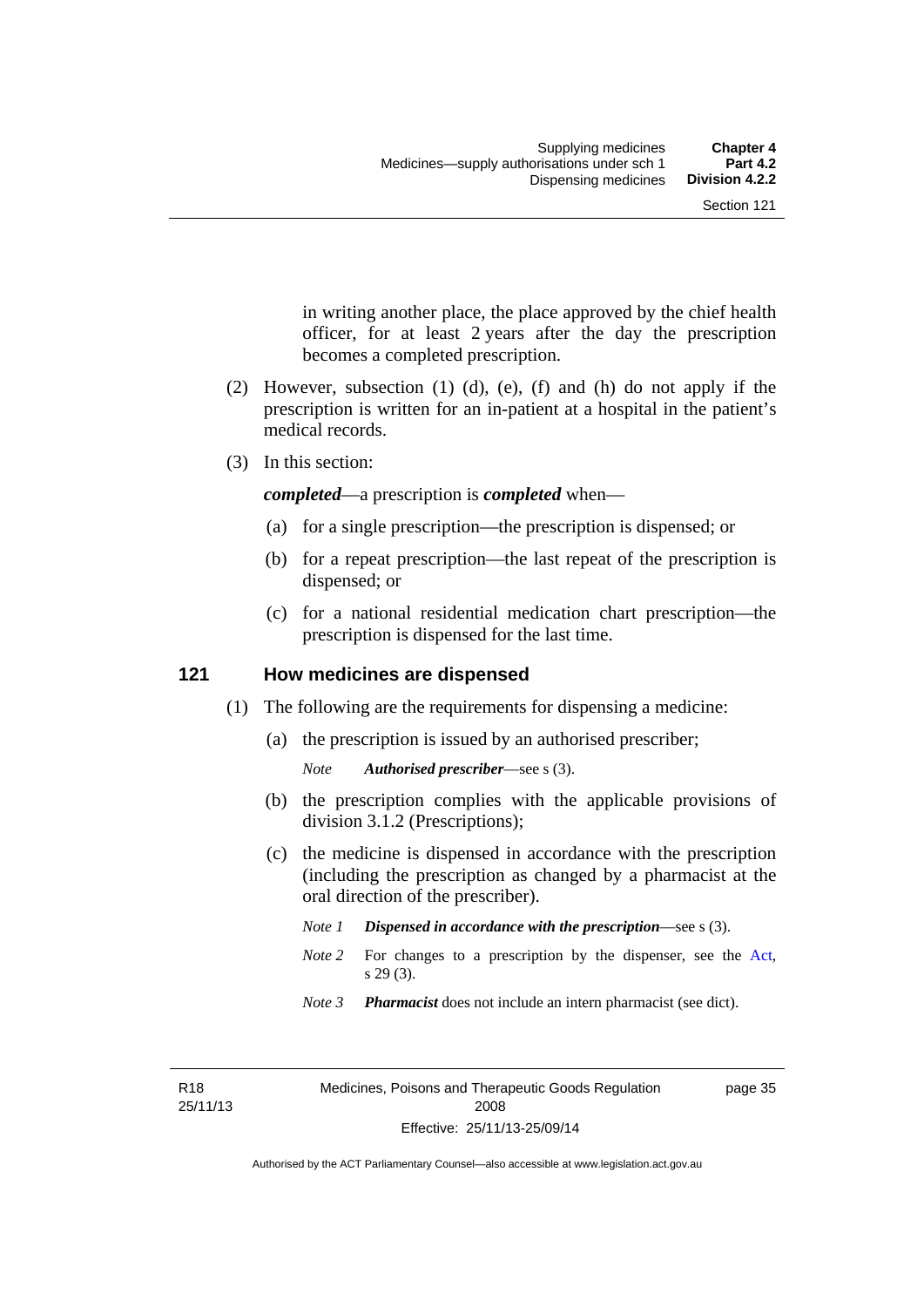- (2) However, a pharmacist may dispense a prescription that does not include all of the applicable provisions for subsection (1) (b) if—
	- (a) the prescription is issued by an authorised prescriber; and
	- (b) the medicine is—
		- (i) dispensed in accordance with the prescription; and
		- (ii) if the prescription is changed by a pharmacist at the oral direction of the prescriber—the prescription complies with section 122; and

*Note Pharmacist* does not include an intern pharmacist (see dict).

- (c) the medicine is supplied in a package that is labelled in accordance with section 123; and
- (d) the pharmacist is satisfied that, because of a circumstance affecting the prescriber or the person for whom the medicine is to be dispensed, it is not practicable for a complying prescription to be issued for the medicine.
- (3) In this section:

*authorised prescriber*, in relation to a prescription, means—

- (a) for a medicine other than a controlled medicine—a person who is authorised to issue the prescription under the Act or another territory law; and
- (b) for a controlled medicine—a person who is authorised to issue the prescription under part 13.1 (Controlled medicines approvals).

#### **Examples—authorised prescribers**

1 A NSW registered doctor practising in Queanbeyan is authorised under a NSW law to prescribe medicines. The doctor gives a patient a prescription for a controlled medicine and another prescription for a prescription only medicine. The prescription only medicine can be dispensed in the ACT because the prescription is issued by a person who is authorised under a State

R18 25/11/13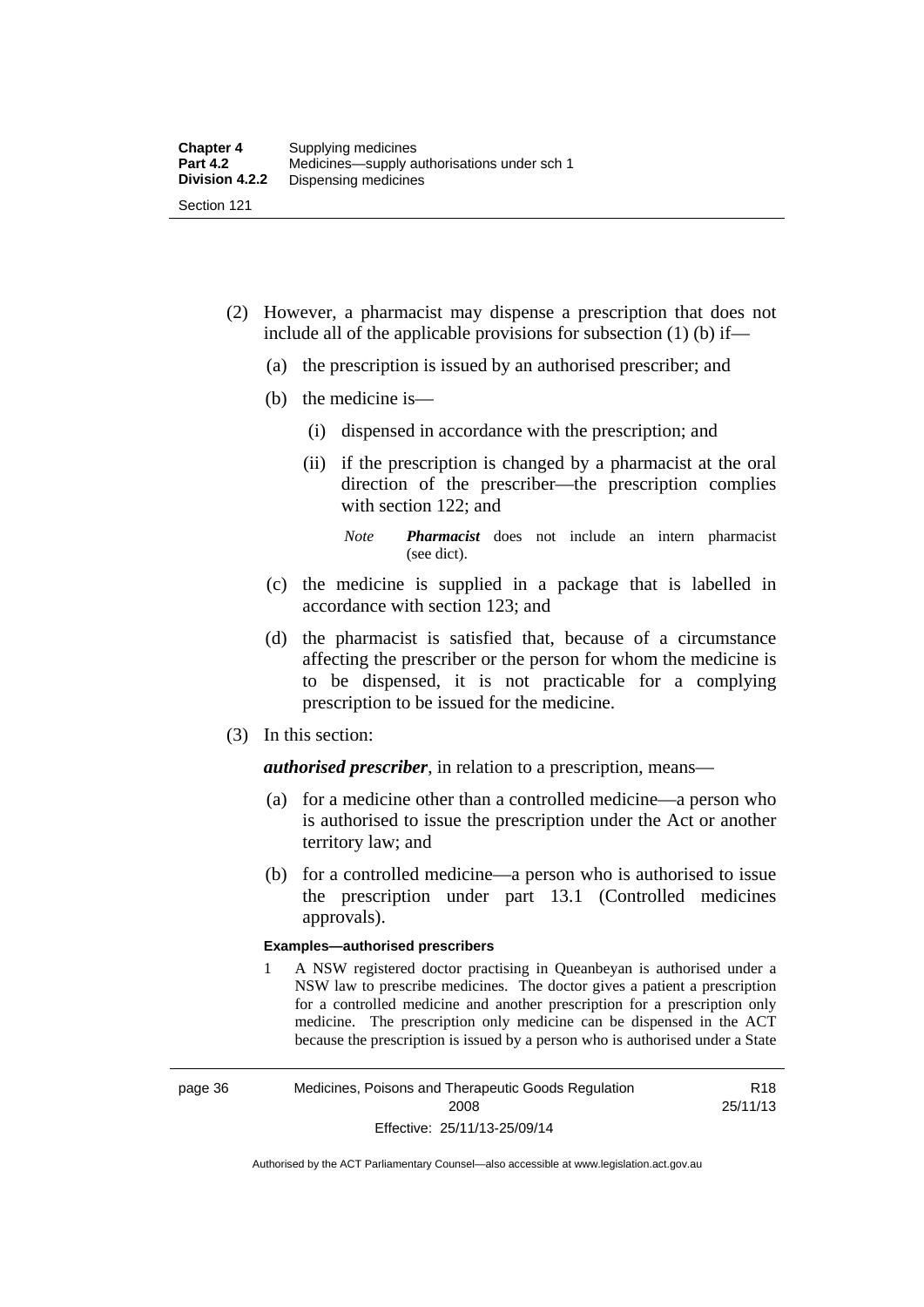law to prescribe the medicine. The prescription for the controlled medicine cannot be dispensed in the ACT because the doctor is not registered in the ACT.

- 2 If the doctor in example 1 is registered in both the ACT and NSW, the prescription for the controlled medicine can be dispensed in the ACT.
- 3 A special event exemption under the *[Health Professionals \(Special Events](http://www.legislation.act.gov.au/a/2000-25)  [Exemptions\) Act 2000](http://www.legislation.act.gov.au/a/2000-25)* authorises a visiting health professional to prescribe a medicine, including a controlled medicine. A Victorian registered doctor who is a visiting health professional within the meaning of that Act prescribes a controlled medicine. The prescription can be dispensed in the ACT.
- *Note* An example is part of the regulation, is not exhaustive and may extend, but does not limit, the meaning of the provision in which it appears (see [Legislation Act,](http://www.legislation.act.gov.au/a/2001-14) s 126 and s 132).

*dispensed in accordance with the prescription*, for a prescribed medicine, includes dispensing another brand of the medicine that is a bioequivalent form of the prescribed medicine.

*Note Bioequivalent*—see the dictionary.

### **122 Noting changes to prescriptions on oral direction of prescriber—Act, s 27 (2) (b) (ii)**

The following must be noted, in writing, on the prescription:

- (a) the name of the prescriber giving the oral direction to change the prescription;
- (b) the change to the prescription;
- (c) the date the oral direction is given;
- (d) the pharmacist's signature.
- *Note* The notation must be made as soon as possible (see [Legislation Act,](http://www.legislation.act.gov.au/a/2001-14) s 151B).

page 37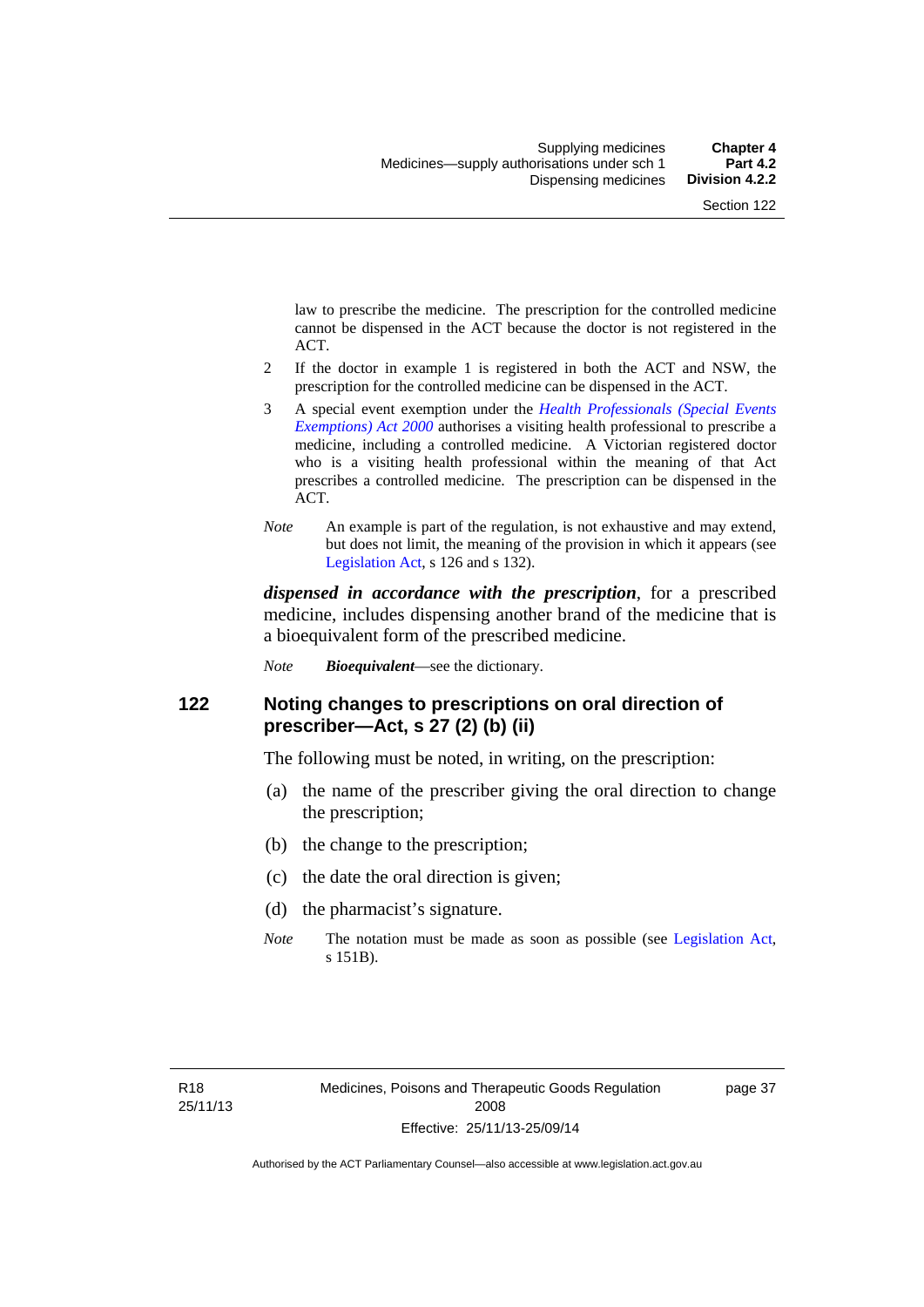## **123 Labelling dispensed medicines—Act, s 60 (1) (c) (i) and (2) (c) (i)**

The dispensed medicine must have a label that includes the following:

- (a) the name of the person for whom the medicine is dispensed;
- (b) if the prescriber is a dentist—the words 'for dental treatment only';
- (c) if the prescriber is an eligible midwife—the words 'for midwifery use only';
- (d) if the prescriber is an optometrist—the words 'for optometry use only';
- (e) if the prescriber is a veterinary surgeon—
	- (i) words to the effect of 'for animal treatment only'; and
	- (ii) the species of the animal for which the medicine is dispensed; and
	- (iii) if a way of identifying the animal is stated on the prescription—the way of identifying the animal;
- (f) the medicine's approved name and brand name;
	- *Note Approved name*—see the [medicines and poisons standard,](http://www.comlaw.gov.au/Series/F2012L01200) par 1 (1).
- (g) the form, strength and quantity of the medicine dispensed;
- (h) if the package of the dispensed medicine is not a manufacturer's pack—the relevant expiry date for the medicine;
- (i) the date the medicine is dispensed;
- (j) the name and the business address and telephone number of the pharmacy from which the medicine is dispensed;

R18 25/11/13

page 38 Medicines, Poisons and Therapeutic Goods Regulation 2008 Effective: 25/11/13-25/09/14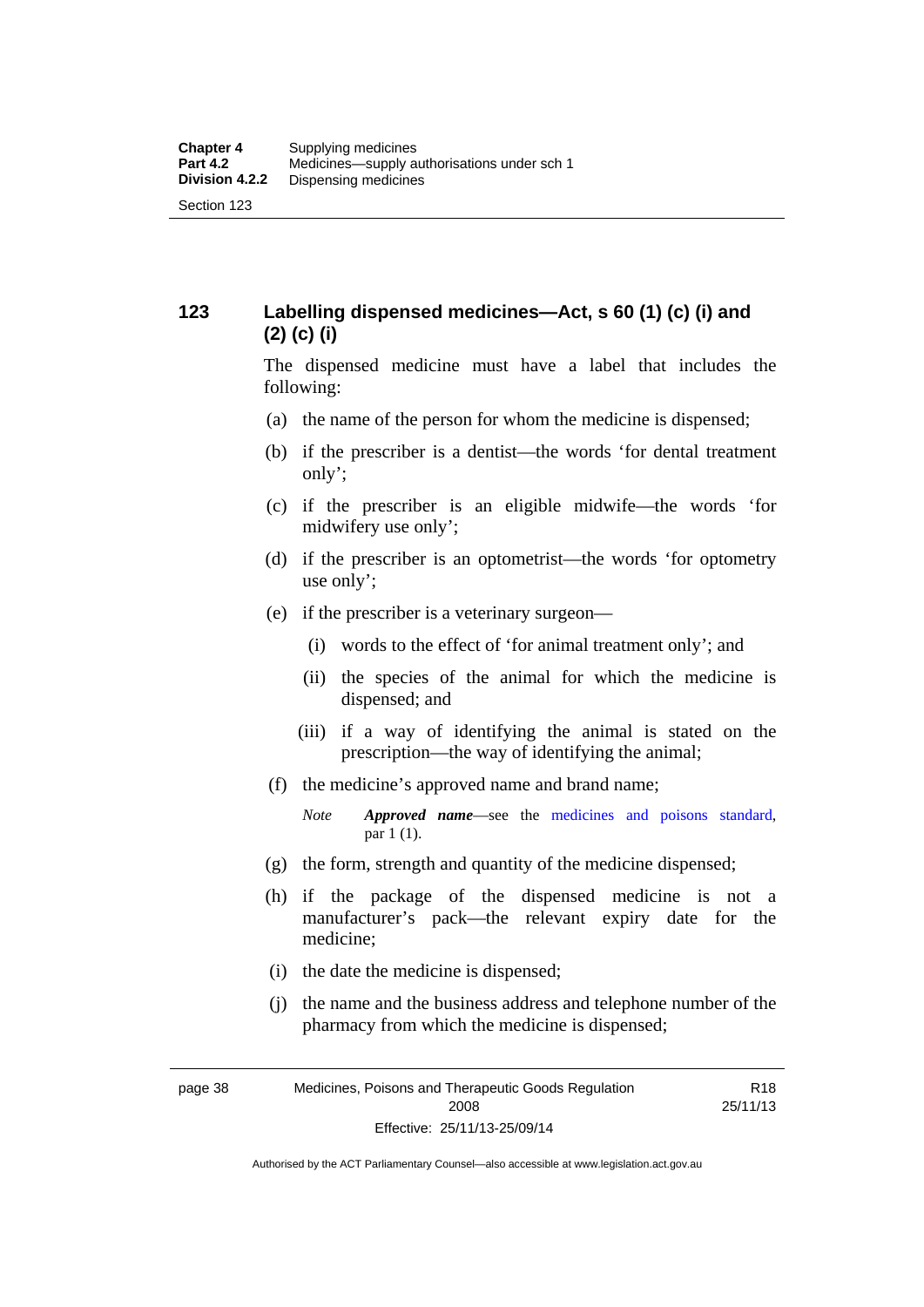- (k) the initials or other identification of the dispensing pharmacist;
- (l) a number that is different from the number given to each other prescription dispensed at the pharmacy;
- (m) directions about the use of the medicine that are adequate to allow the medicine to be taken or administered safely, including any warning statement in the medicines and poisons standard, appendix K (Drugs required to be labelled with a sedation warning) applying to the medicine;
- (n) words to the effect of 'keep out of reach of children'.

### **Example—par (f) and par (g)**

Warfarin tablets (Coumadin) 5mg 50

*Note* An example is part of the regulation, is not exhaustive and may extend, but does not limit, the meaning of the provision in which it appears (see [Legislation Act,](http://www.legislation.act.gov.au/a/2001-14) s 126 and s 132).

### **124 Marking dispensed prescriptions**

- (1) This section does not apply to a prescription for an in-patient at a hospital written in the patient's medical records.
- (2) A dispensed paper-based prescription for a medicine must be marked with—
	- (a) if the prescription is a single prescription, the last repeat of a repeat prescription, or a national residential medication chart prescription dispensed for the last time––the word 'cancelled' on the front of the prescription; and
	- (b) the prescribed particulars.
- (3) A dispensed electronic prescription for a medicine must be marked with—
	- (a) if the prescription is a single prescription, the last repeat of a repeat prescription, or a national residential medication chart

page 39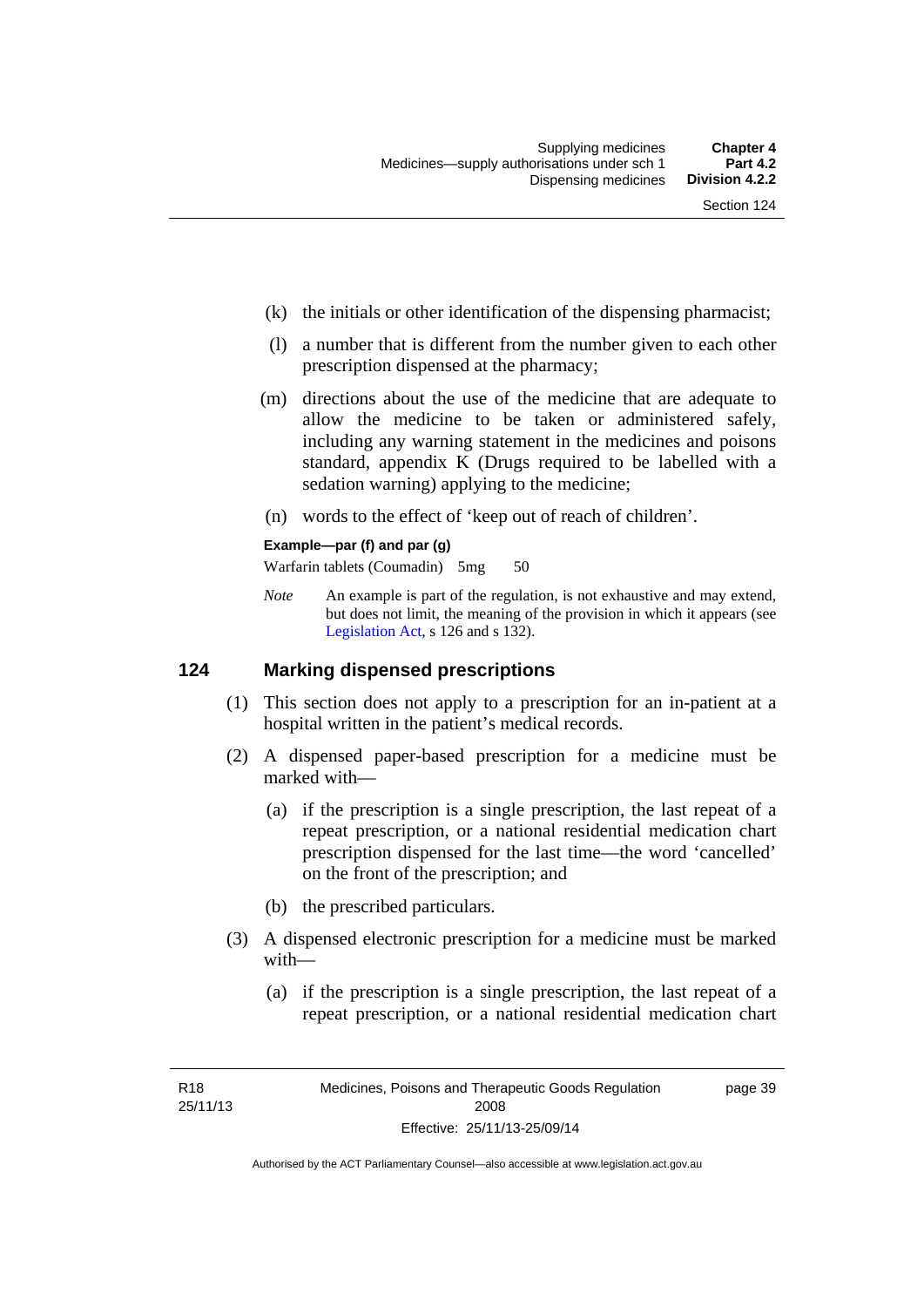prescription dispensed for the last time––the word 'cancelled'; and

- (b) a link to an electronic document containing the prescribed particulars.
- (4) In this section:

*paper-based prescription* includes a faxed copy of a prescription.

*prescribed particulars*, for a dispensed prescription for a medicine, means—

- (a) the date the medicine is dispensed; and
- (b) the name and business address of the dispensing pharmacy; and
- (c) if another brand of the medicine is dispensed for the prescribed medicine—the brand name of the medicine dispensed; and
- (d) for a repeat prescription—the number of the repeat dispensed; and
- (e) the prescription's number under section 123 (l); and
- (f) the pharmacist's initials or signature.

*single prescription* means a prescription that is not a repeat prescription.

### **125 Recording dispensing of medicines**

The dispensing pharmacist must ensure that a written record is made of the following information in relation to the dispensing of the medicine:

- (a) the pharmacist's name;
- (b) the date of the prescription;
- (c) the prescriber's name;

R18 25/11/13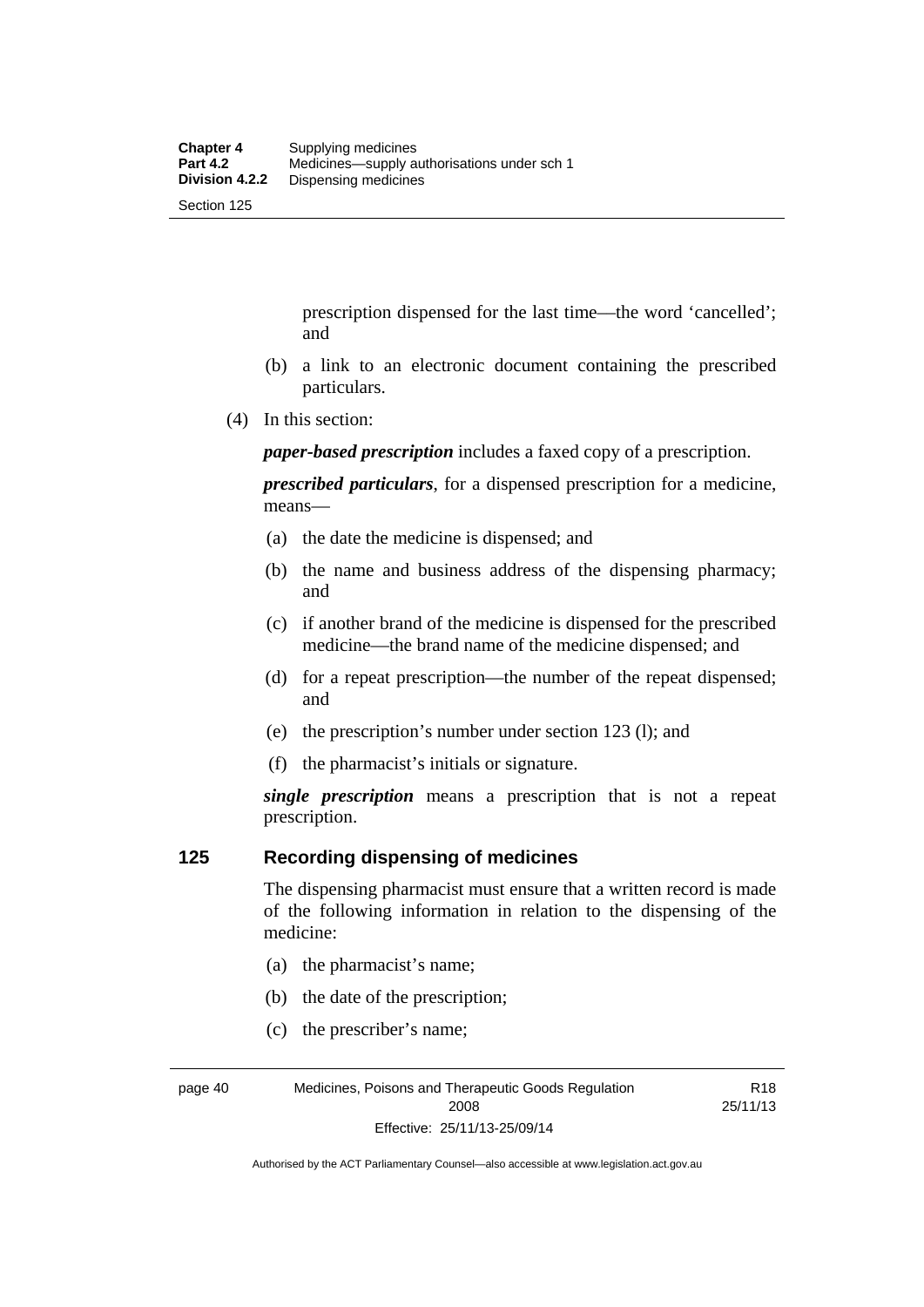- (d) the date the prescription is dispensed;
- (e) for a repeat prescription—the number of the repeat dispensed;
- (f) the prescription's number under section 123 (l);
- (g) the name and address of the person for whom the medicine is dispensed;
- (h) the medicine's approved name and brand name;
	- *Note Approved name*—see the [medicines and poisons standard,](http://www.comlaw.gov.au/Series/F2012L01200) par 1 (1).
- (i) the form, strength and quantity of the medicine dispensed.
- *Note Written* includes in electronic form (see [Act,](http://www.legislation.act.gov.au/a/2008-26/default.asp) dict).

## **Division 4.2.3 Supplying medicines on requisitions**

*Note* For authorisation to issue a requisition, see s 50.

### **130 Authorisation conditions for supplying medicines on requisitions—Act, s 44 (1) (b) and (2) (b)**

A person's authorisation under section 110 to supply a medicine on a requisition is subject to the following conditions:

- (a) the medicine is supplied in accordance with the requirements under section 131;
- (b) the medicine is supplied in a package that is labelled in accordance with section 132;
- (c) the filled requisition is marked in accordance with section 133;
- (d) the supply is recorded in accordance with section 134;
- (e) the filled requisition and record under section 134 are kept at the institution where the medicine is supplied or, if the chief health officer approves in writing another place, the place

page 41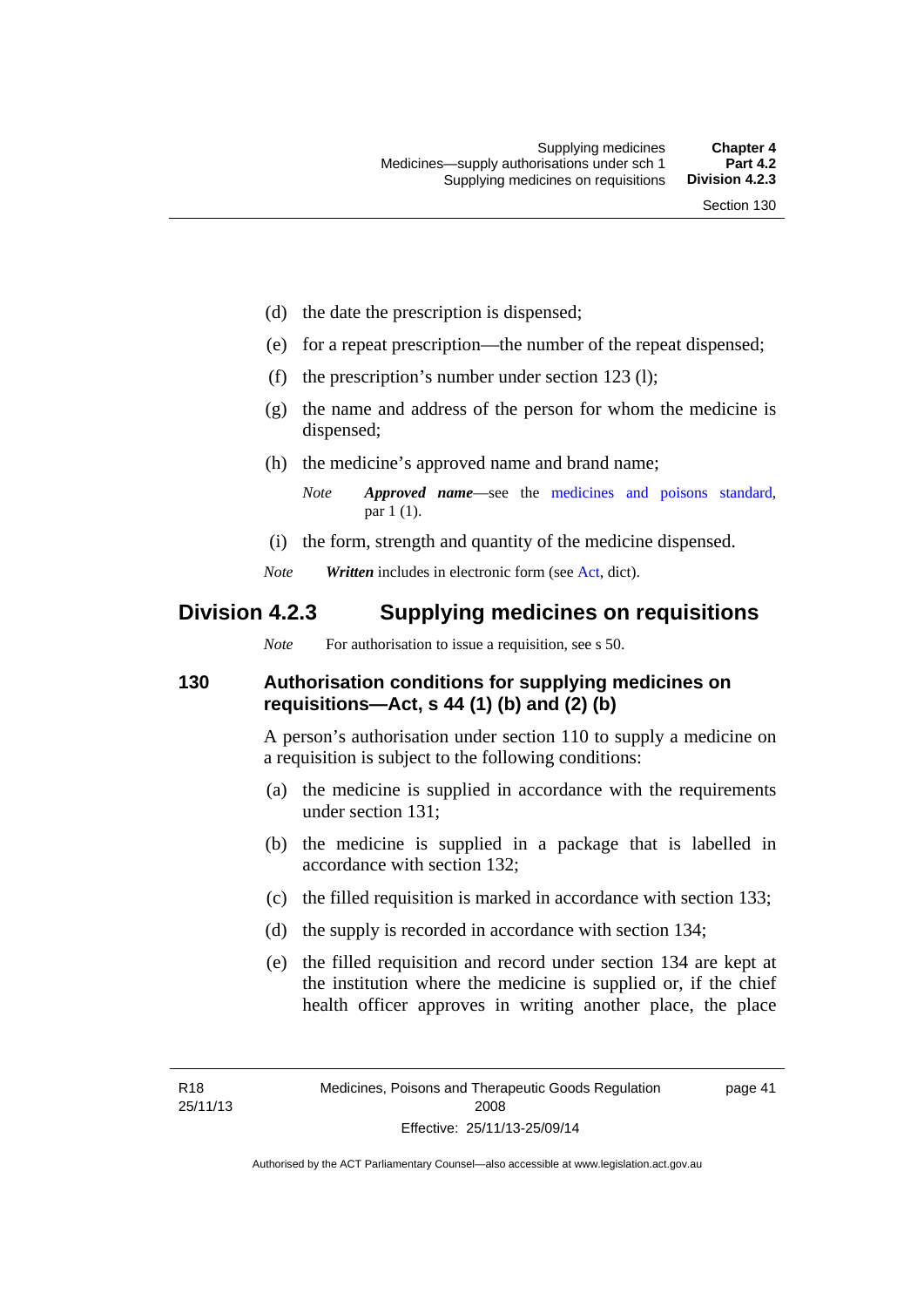approved by the chief health officer, for at least 2 years after the day the medicine is supplied.

### **131 Supplying medicines on requisitions**

- (1) The following are the requirements for the supply of a medicine on a requisition:
	- (a) the medicine is supplied in accordance with the requisition (including the requisition as changed by the person supplying the medicine at the oral direction of the person issuing the requisition);

- (b) if the requisition is a written requisition—the requisition complies with section 55 (General requirements for written requisitions) and section 56 (Particulars for requisitions);
- (c) if the requisition is an oral requisition—the requisition complies with section 56.
- (2) However, if the requisition does not comply with section 55 or section 56 (as appropriate), a pharmacist may supply the medicine on the requisition if satisfied that it is not practicable for a complying requisition to be issued for the medicine.

*Note Pharmacist* does not include an intern pharmacist (see dict).

(3) In this section:

*supplied in accordance with the requisition*, for a requisitioned medicine, includes supplying another brand of the medicine that is a bioequivalent form of the requisitioned medicine.

*Note Bioequivalent*—see the dictionary.

R18 25/11/13

*Note* For changes to a requisition by the person supplying a medicine on a requisition (see [Act,](http://www.legislation.act.gov.au/a/2008-26/default.asp) s 29 (3)).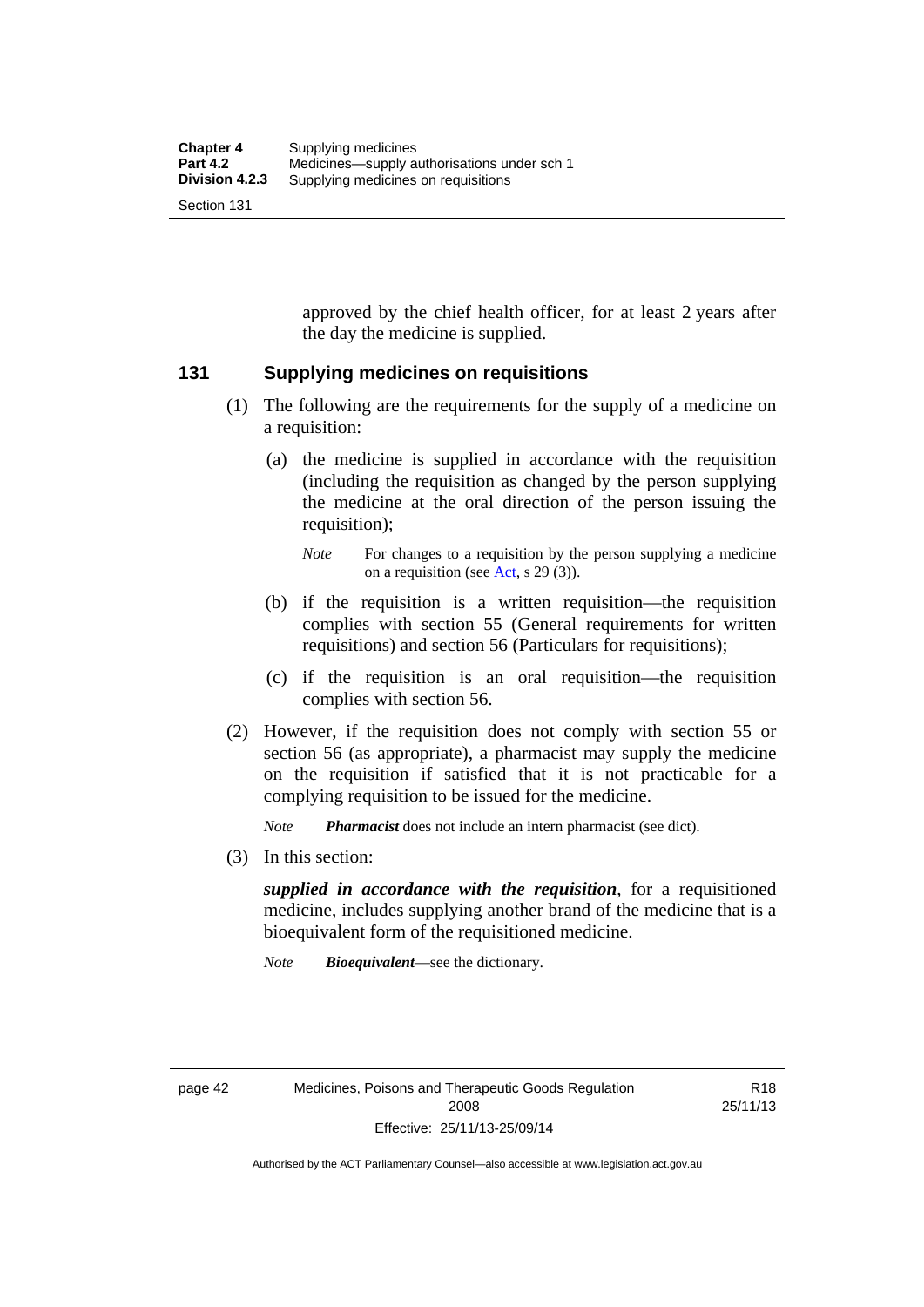## **132 Labelling medicines supplied on requisition—Act, s 60 (1) (c) (i) and (2) (c) (i)**

The package of a medicine supplied on requisition to a ward for the supply to a patient must have a label that includes the following:

(a) the medicine's approved name or brand name;

*Note Approved name*—see the [medicines and poisons standard,](http://www.comlaw.gov.au/Series/F2012L01200) par 1 (1).

- (b) the form, strength and quantity of the medicine;
- (c) if the package of the medicine is not a manufacturer's pack—
	- (i) the batch number or numbers of the medicine; and
	- (ii) the relevant expiry date for the medicine;
- (d) the name or other identifier of the pharmacy or ward from which the medicine is supplied;
- (e) if the medicine is a controlled medicine—a number that is different from the number given to each other requisition supplied from the pharmacy or ward.

#### **Examples—par (a) and par (b)**

- 1 Warfarin tablets 5mg 50
- 2 Coumadin tablets 5mg 50
- *Note* An example is part of the regulation, is not exhaustive and may extend, but does not limit, the meaning of the provision in which it appears (see [Legislation Act,](http://www.legislation.act.gov.au/a/2001-14) s 126 and s 132).

### **133 Marking filled requisitions**

- (1) A filled paper-based requisition for a medicine must be marked with—
	- (a) the name or other identifier of the pharmacy or ward from which the medicine is supplied; and

R18 25/11/13 page 43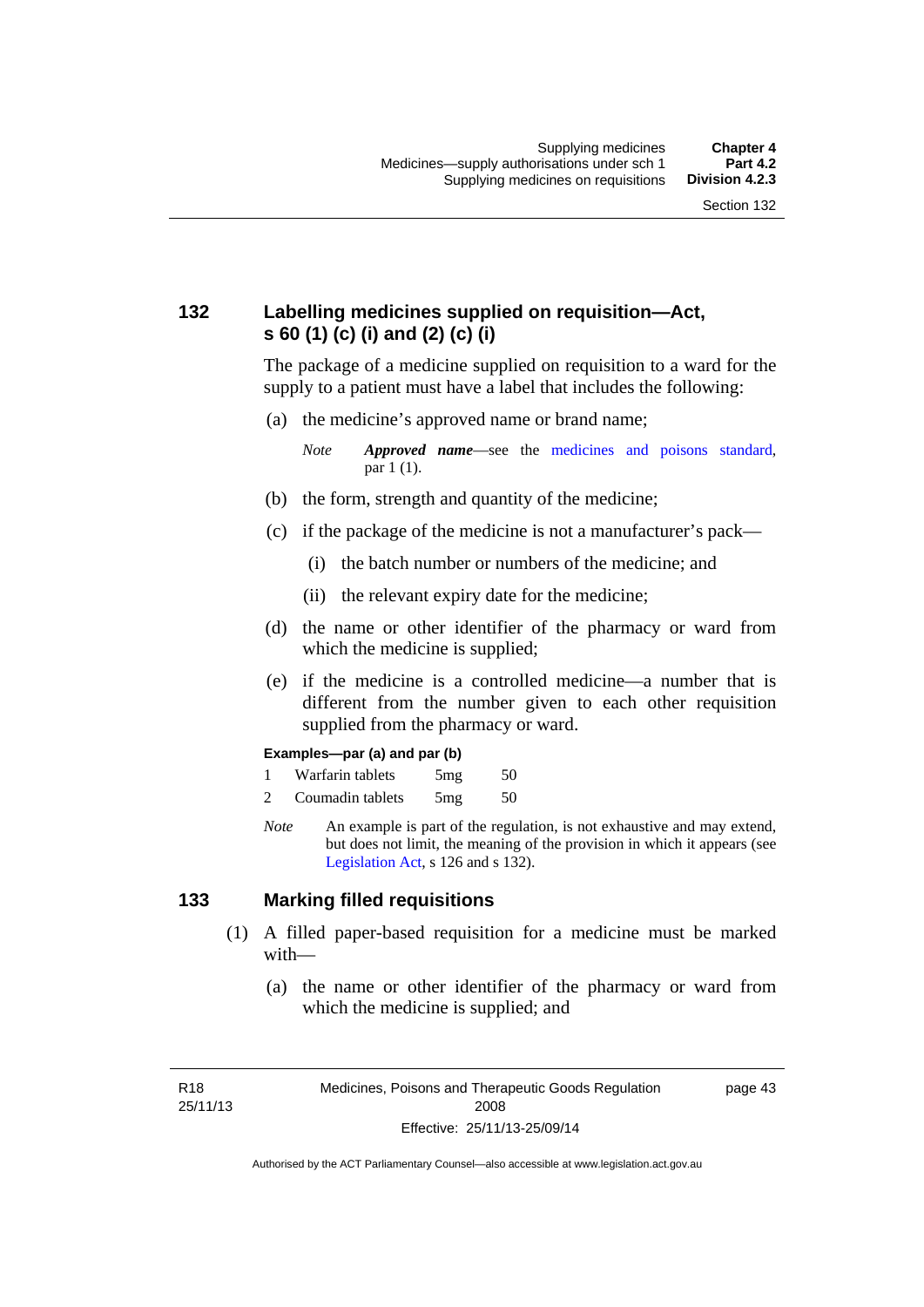(b) if the medicine is a controlled medicine—the requisition's number under section 132 (e); and

- (c) the supplier's initials or signature.
- (2) A filled electronic requisition for a medicine must be marked with a link to an electronic document containing—
	- (a) the name or other identifier of the pharmacy or ward from which the medicine is supplied; and
	- (b) if the medicine is a controlled medicine—the requisition's number under section 132 (e); and
	- (c) the supplier's initials or signature.
- (3) However, subsection (1) (a) and (2) (a) do not apply to a requisition filled at a pharmacy at an institution.
- (4) In this section:

*paper-based requisition* includes a faxed copy of a requisition.

### **134 Recording supply of medicines on requisitions**

A person who supplies a medicine to someone else on requisition must make a written record of the following information:

- (a) the date of the requisition;
- (b) the name of the person who issued the requisition;
- (c) the date the requisition is filled;
- (d) the medicine, and the form, strength and quantity of the medicine, supplied;
- (e) the name or initials of the person supplying the medicine.
- *Note Written* includes in electronic form (see [Act,](http://www.legislation.act.gov.au/a/2008-26/default.asp) dict).

R18 25/11/13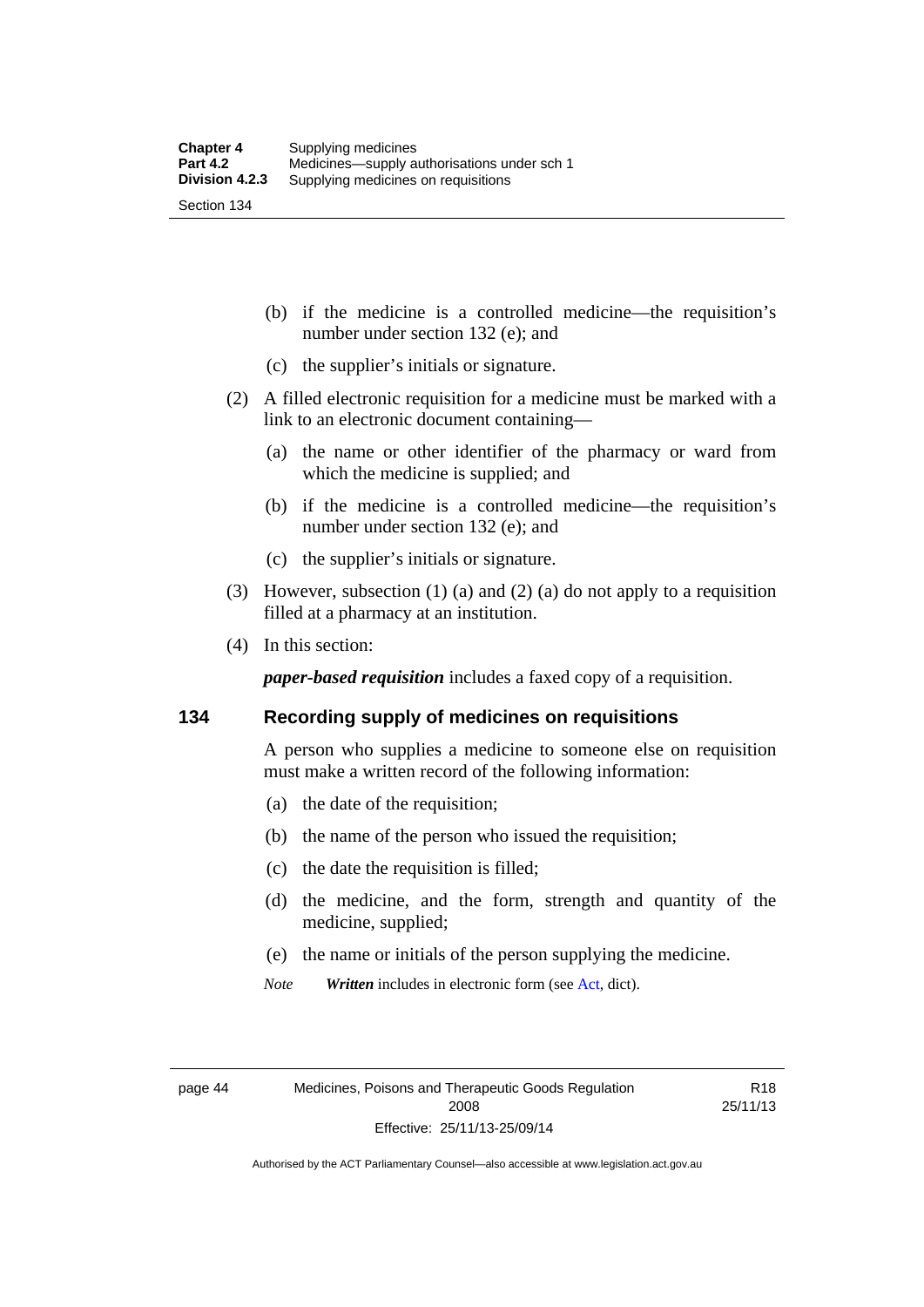# **Division 4.2.4 Supplying medicines on purchase orders**

*Note* For authorisation to issue a purchase order, see s 60.

### **140 Authorisation conditions for supplying medicines on purchase orders—Act, s 44 (1) (b) and (2) (b)**

A person's authorisation under section 110 to supply a medicine on a purchase order is subject to the following conditions:

- (a) the purchase order is a complying purchase order;
- (b) the medicine is supplied in accordance with the requirements of section 141;
- (c) the supply is recorded in accordance with section 142;
- (d) if the supplier does not receive a document signed by the buyer acknowledging receipt of the medicine within 7 days after the day the medicine is delivered—the supplier must, within 24 hours after the end of the 7-day period, tell the chief health officer, in writing, of the failure to receive the document;
- (e) the following are kept at the supplier's business premises or, if the chief health officer approves in writing another place, the place approved by the chief health officer, for at least 2 years after the day the medicine is supplied:
	- (i) the filled purchase order;
	- (ii) the delivery acknowledgement under paragraph (d) or section 141 $(1)$  $(d)$  $(ii)$ ;
	- (iii) the record for section 142.

page 45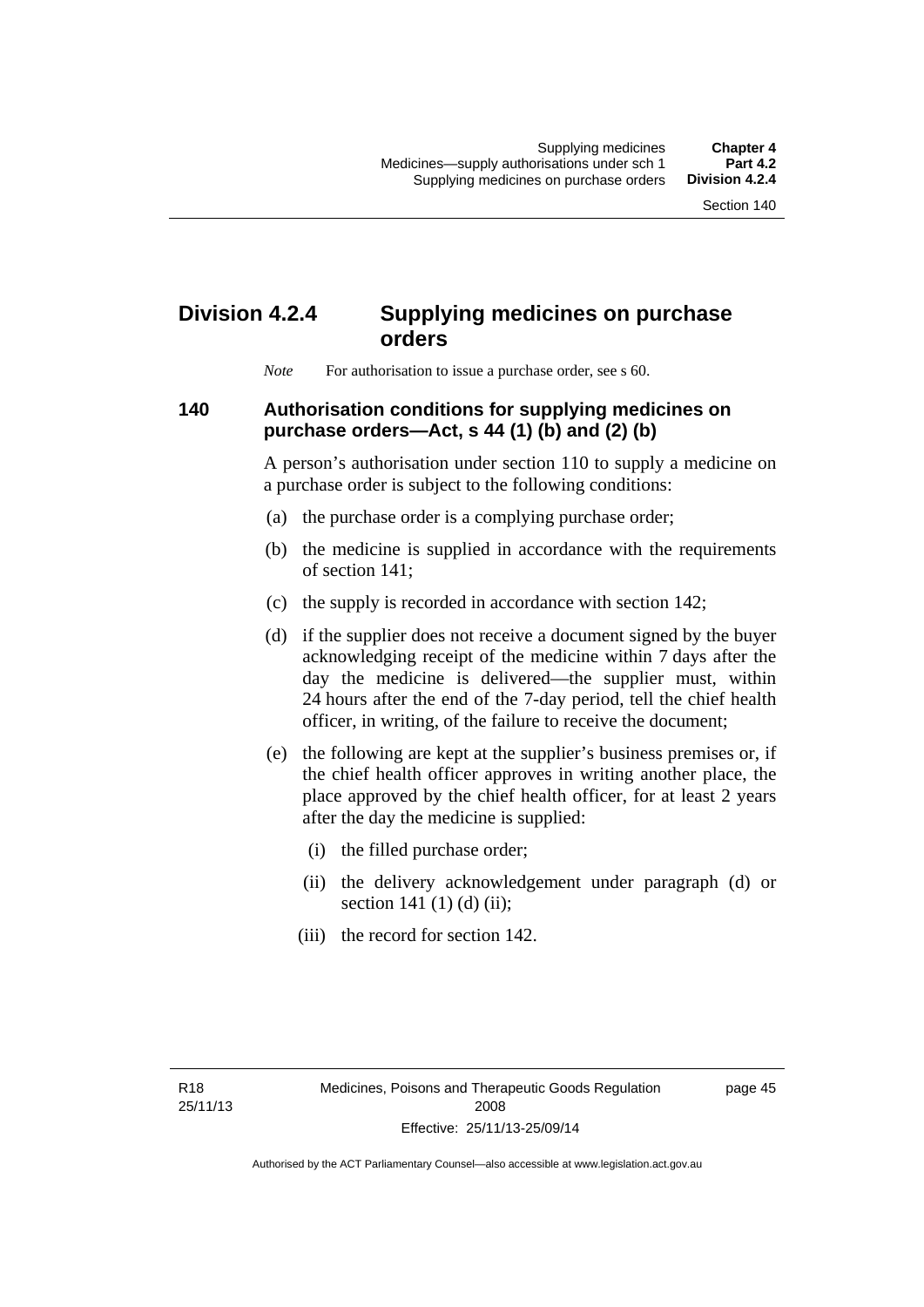### **141 Supplying medicines on purchase orders**

- (1) The following are the requirements for the supply of a medicine on a purchase order:
	- (a) the medicine is supplied in manufacturer's packs that comply with—
		- (i) section 501 (Packaging of supplied manufacturer's packs of medicines—[Act](http://www.legislation.act.gov.au/a/2008-26/default.asp), s 59 (1) (c) (i) and (2) (c) (i)); or
		- (ii) an approval under the [Act](http://www.legislation.act.gov.au/a/2008-26/default.asp), section 193 (Approval of non-standard packaging and labelling);
	- (b) the manufacturer's packs are labelled in accordance with—
		- (i) section 502 (Labelling of supplied manufacturer's packs of medicines—[Act](http://www.legislation.act.gov.au/a/2008-26/default.asp), s  $60(1)$  (c) (i) and (2) (c) (i)); or
		- (ii) an approval under the [Act,](http://www.legislation.act.gov.au/a/2008-26/default.asp) section 193;
	- (c) the manufacturer's packs are securely wrapped and packed;
	- (d) if the medicine is delivered in person by the supplier to the buyer—
		- (i) the medicine is delivered to an adult; and
		- (ii) the delivery is acknowledged by the adult signing and dating a copy of the purchase order;
	- (e) if the medicine is not delivered in person by the supplier to the buyer—the medicine is delivered to the buyer by a person whose procedures require the delivery of the medicine to be signed for by the buyer or an adult employee of the buyer.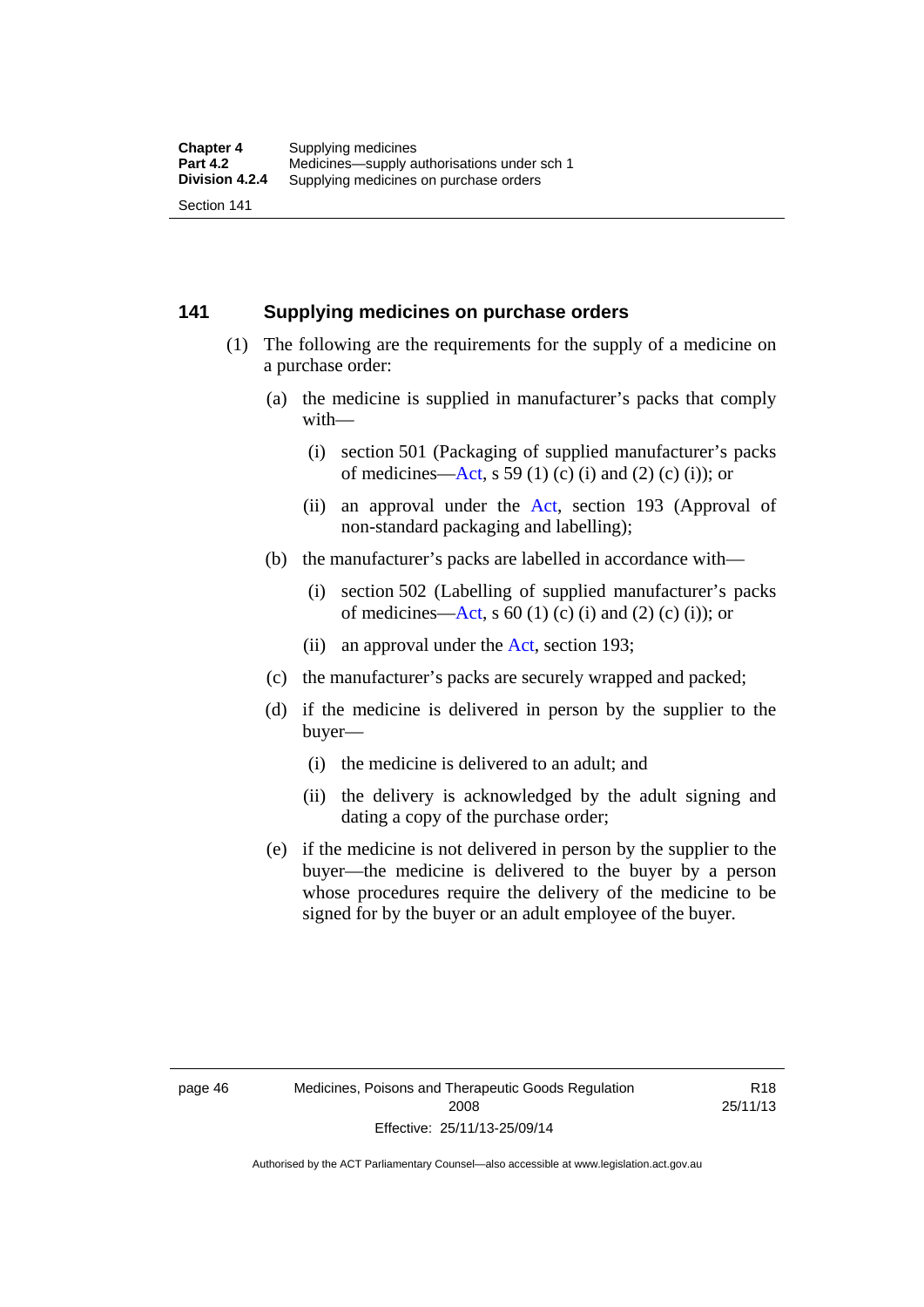- (2) However, subsection (1) (a), (b) and (c) do not apply in relation to a medicine supplied by a pharmacist to a prescriber who is authorised to supply the medicine during a consultation if the medicine is supplied in a package that is labelled with the following particulars:
	- (a) the approved name and brand name of the medicine;

*Note Approved name*—see the [medicines and poisons standard,](http://www.comlaw.gov.au/Series/F2012L01200) par 1 (1).

- (b) the form, strength and quantity of the medicine, supplied;
- (c) if the package of the medicine is not a manufacturer's pack the relevant expiry date for the medicine.

### **142 Recording supply of medicines on purchase orders**

A person who supplies a medicine to someone else on a purchase order must make a written record of the following information:

- (a) the date of the order;
- (b) the issuer's authority to issue the order;
- (c) the name, and the business address and telephone number, of the person to whom the medicine is supplied;
- (d) the date the order is supplied;
- (e) the medicine, and the form, strength and quantity of the medicine, supplied.
- *Note Written* includes in electronic form (see [Act,](http://www.legislation.act.gov.au/a/2008-26/default.asp) dict).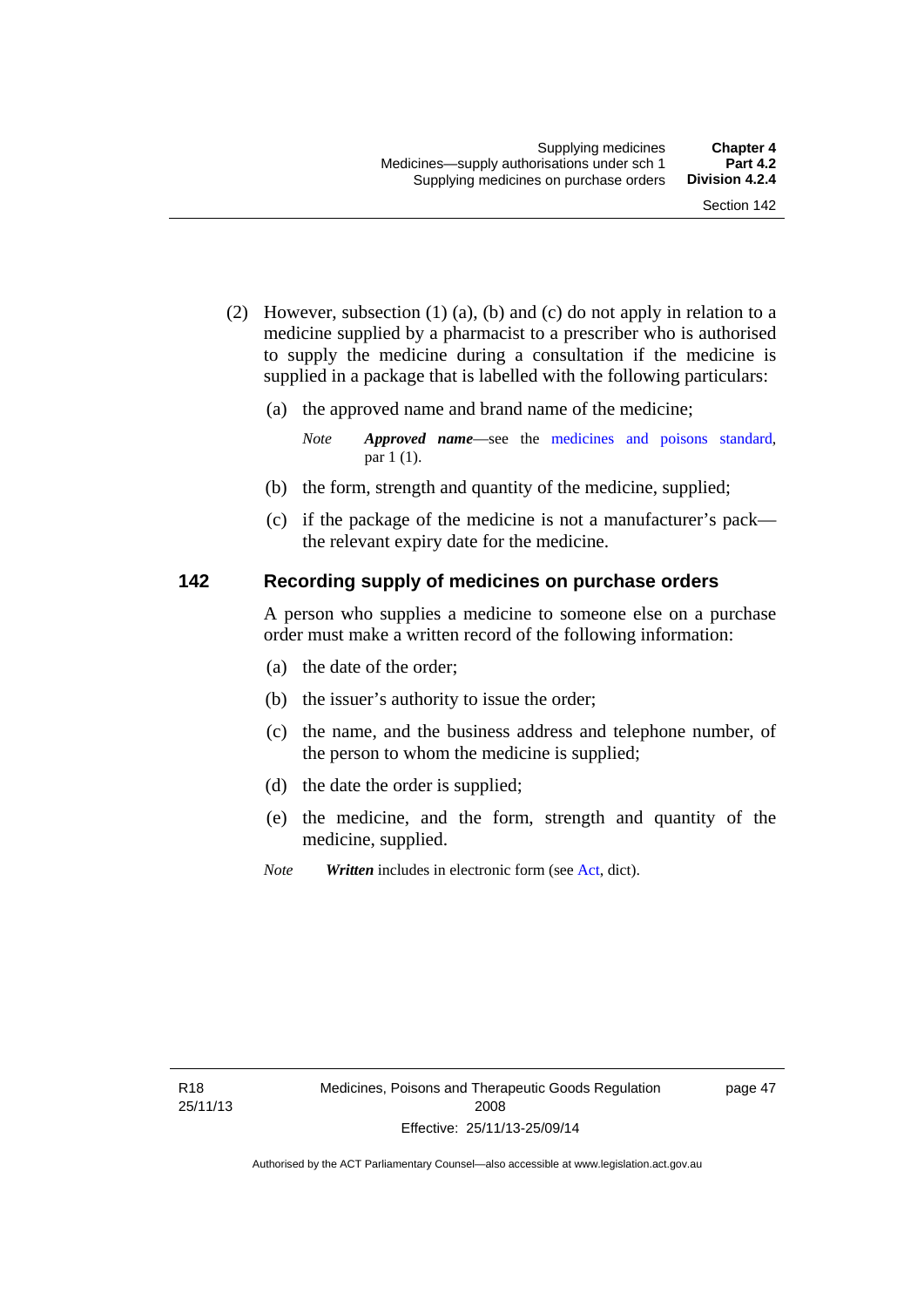**Division 4.2.5 Supplying medicines on standing** 

### *Note 1* For the issue of a standing order, see pt 3.4.

**orders** 

*Note 2 Supply* does not include administer (see [Act,](http://www.legislation.act.gov.au/a/2008-26/default.asp) s 24).

### **150 Authorisation conditions for supplying medicines on standing orders—Act, s 44 (1) (b) and (2) (b)**

- (1) A person's authorisation under section 110 to supply a medicine on a standing order is subject to the following conditions:
	- (a) the medicine is supplied in accordance with the requirements of section 151;
	- (b) the supply is recorded in accordance with section 153;
	- (c) the record for section 153 is kept at the person's business premises or, if the chief health officer approves in writing another place, the place approved by the chief health officer, for at least 2 years after the day the medicine is supplied;
	- (d) if the supplier is not the person who would ordinarily have prescribed the medicine for the recipient, the required information is given in writing to—
		- (i) the prescriber (the *usual prescriber*) who would ordinarily have prescribed the medicine for the recipient not later than 24 hours after supplying the medicine; or
		- (ii) if the recipient does not have a usual prescriber—the recipient.
- (2) However, subsection (1) (c) and (d) do not apply if the record is made in a patient's medical records.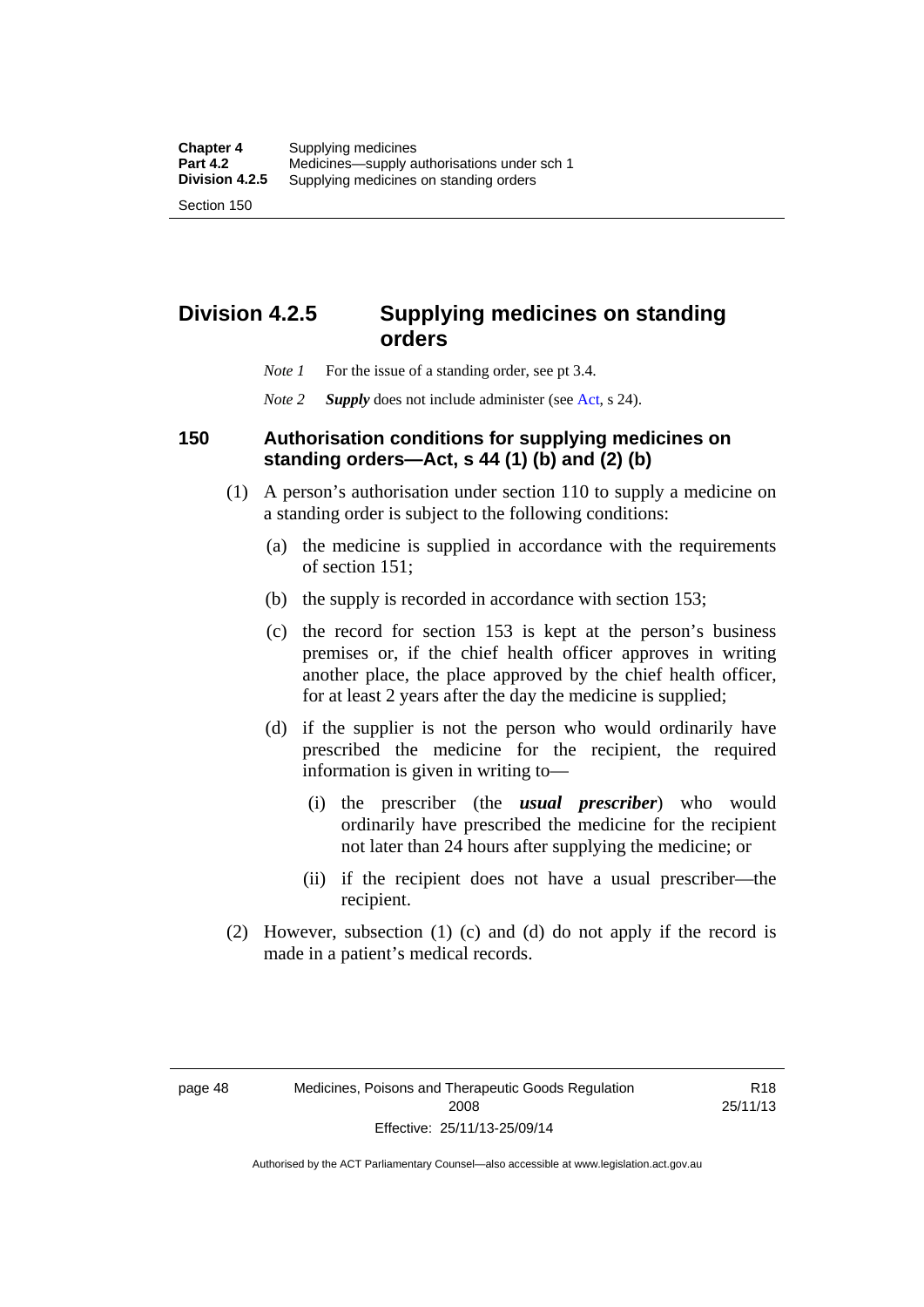(3) In this section:

*required information*, for the supply of a medicine on a standing order, means—

- (a) the supplier's name; and
- (b) the date the medicine is supplied; and
- (c) the name and address of the person to whom the medicine is supplied; and
- (d) the medicine's approved name and brand name; and
- (e) the form, strength and quantity of the medicine supplied.

### **151 Supplying medicines on standing orders**

The following are the requirements for the supply of a medicine on a standing order:

- (a) the medicine is supplied in accordance with the standing order;
- (b) the medicine is supplied in a package that is labelled in accordance with section 152.

## **152 Labelling medicines supplied on standing order— Act, s 60 (1) (c) (i) and (2) (c) (i)**

The package of a medicine supplied on a standing order must have a label that includes the following:

- (a) the name of the person to whom the medicine is to be supplied;
- (b) the date the medicine is supplied;
- (c) the medicine, and the form, strength and quantity of the medicine, supplied;

page 49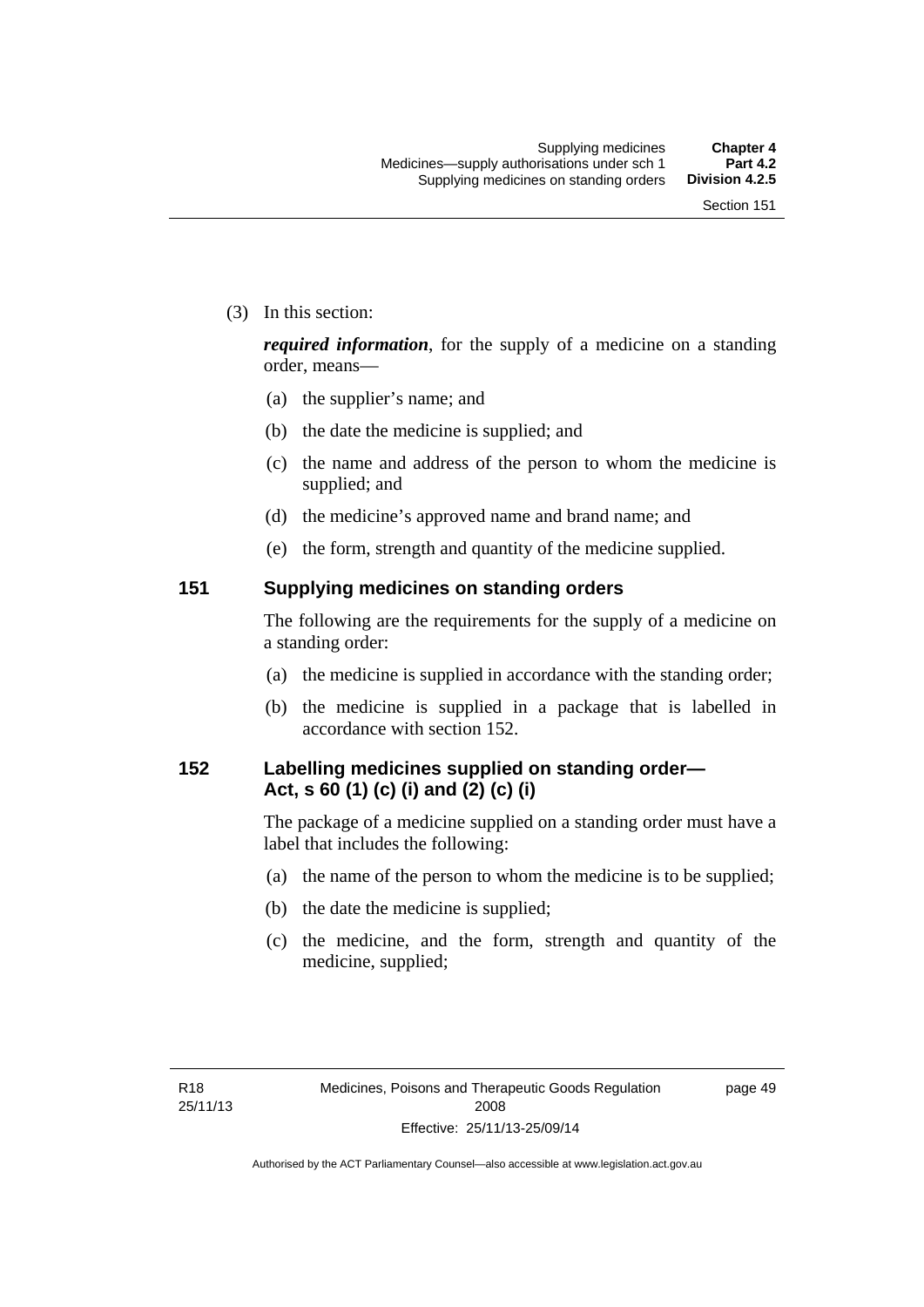- (d) if the package of the dispensed medicine is not a manufacturer's pack—
	- (i) the batch number or numbers of the medicine; and
	- (ii) the relevant expiry date for the medicine;
- (e) the supplier's name, business address and telephone number;
- (f) directions about the use of the medicine that are adequate to allow the medicine to be taken or administered safely, including any warning statement in the medicines and poisons standard, appendix K (Drugs required to be labelled with a sedation warning) applying to the medicine;
- (g) words to the effect of 'keep out of reach of children'.

### **153 Recording supply of medicines on standing orders**

- (1) A person (the *supplier*) who supplies a medicine to a person (the *patient*) on a standing order must make a written record of the following information:
	- (a) the supplier's name;
	- (b) the patient's name and address;
	- (c) the date the medicine is supplied;
	- (d) the medicine's approved name and brand name;
	- (e) the form, strength and quantity of the medicine;
	- (f) the date of the standing order.
	- *Note Written* includes in electronic form (see [Act,](http://www.legislation.act.gov.au/a/2008-26/default.asp) dict).
- (2) However, subsection (1) (b) does not apply if the record is made in the patient's medical records.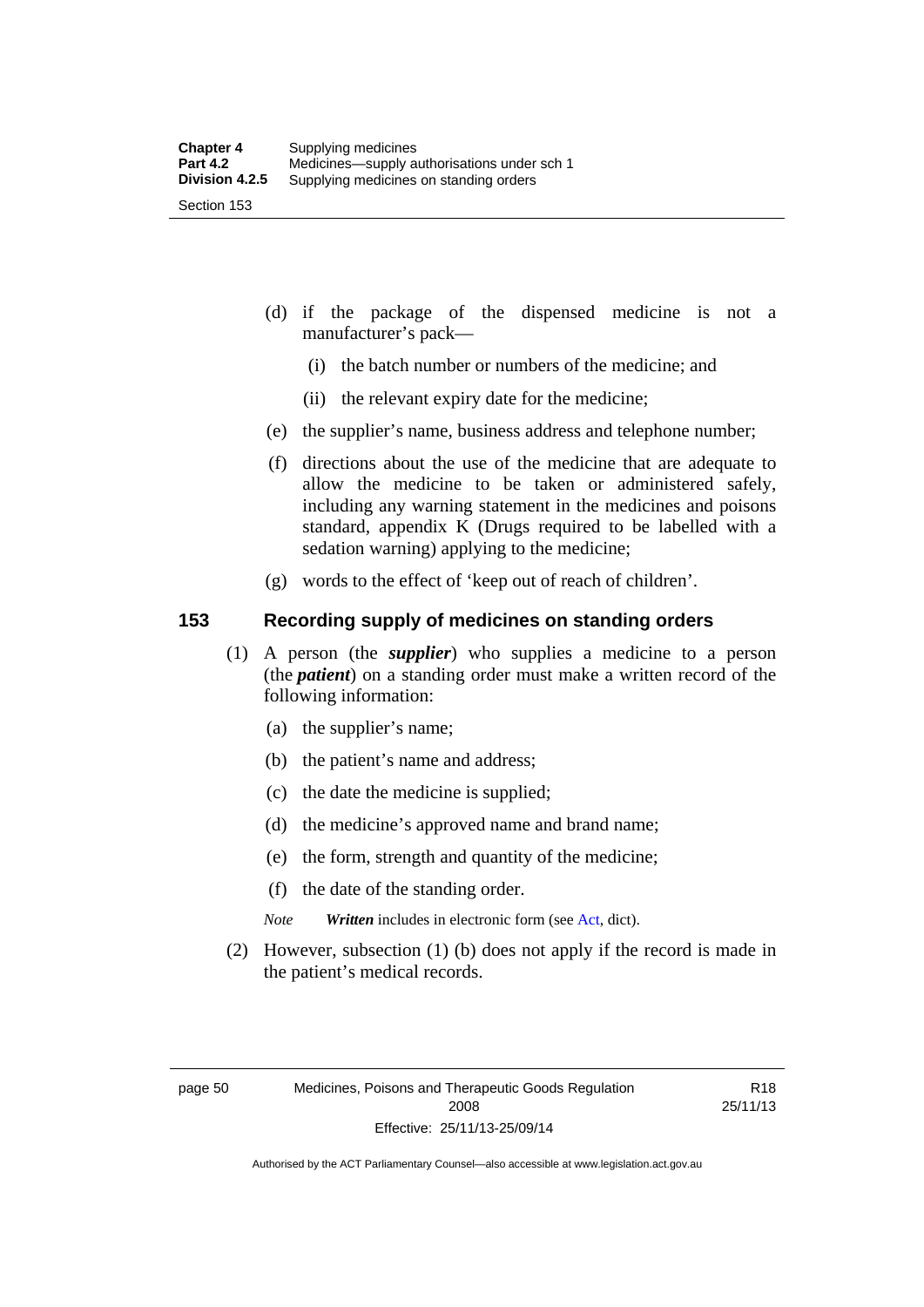## **Division 4.2.6 Supplying medicines during consultations**

*Note Supply* does not include administer (see [Act,](http://www.legislation.act.gov.au/a/2008-26/default.asp) s 24).

### **160 Authorisation conditions for supplying medicines during consultations—Act, s 44 (1) (b) and (2) (b)**

A prescriber's authorisation under section 110 to supply a medicine during a consultation is subject to the following conditions:

- (a) the medicine is supplied in accordance with the [Act](http://www.legislation.act.gov.au/a/2008-26/default.asp), section 7 (Appropriate prescription and supply of medicines);
- (b) if the medicine is a controlled medicine for human use—
	- (i) the prescriber complies with the additional requirements under section 163 (Additional requirements for supplying controlled medicines for human use during consultations) in relation to the supply; and
	- (ii) if the medicine is dronabinol—the prescriber has an authorisation under the *[Therapeutic Goods Act 1989](http://www.comlaw.gov.au/Series/C2004A03952)* (Cwlth), section 19 to supply the medicine; and
		- *Note* Dronabinol cannot be prescribed for veterinary use because it is a prohibited substance (see [medicines and poisons](http://www.comlaw.gov.au/Series/F2012L01200)  [standard,](http://www.comlaw.gov.au/Series/F2012L01200) sch 9, entry for tetrahydrocannabinols).
	- (iii) the prescriber complies with section 164 (Information for CHO about controlled medicines supplied during consultations[—Act,](http://www.legislation.act.gov.au/a/2008-26/default.asp) s 31 (2) (b) and (4), def *required information*);

page 51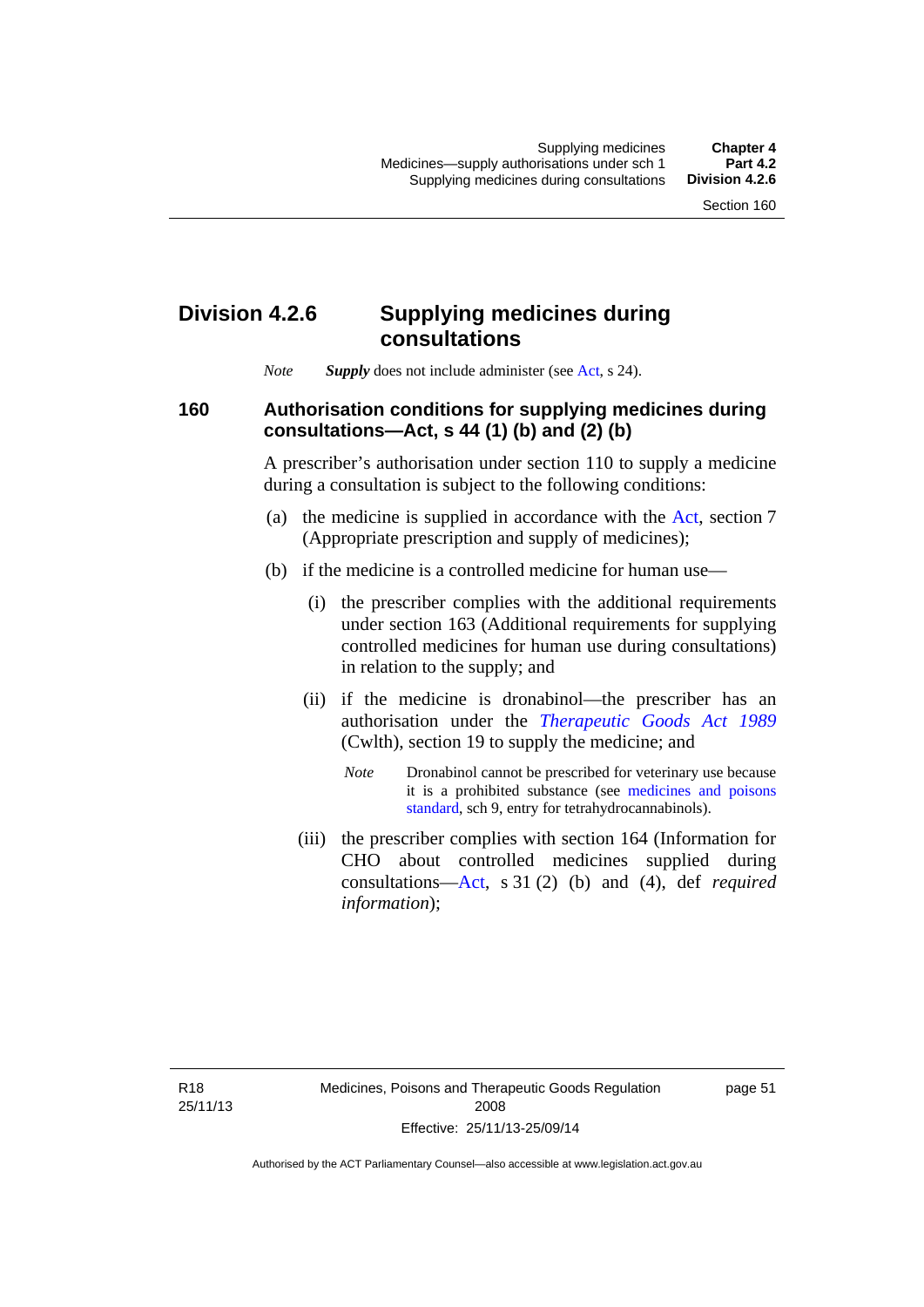- (c) if the medicine is a designated appendix D medicine prescribed for a purpose mentioned in schedule 3 (Designated appendix D medicines—standing approvals), part 3.2, column 3 in relation to the medicine—
	- (i) the prescriber has an appendix D medicines approval to prescribe the medicine; and
	- (ii) the prescriber complies with each condition (if any) of the approval (including any conditions in the schedule, part 3.2, column 4 in relation to the medicine);
- (d) the medicine is labelled in accordance with section 161;
- (e) the supply is recorded in accordance with section 162;
- (f) the record is kept at the prescriber's business premises or, if the chief health officer approves in writing another place, the place approved by the chief health officer, for at least 2 years after the day the medicine is supplied.

### **161 Labelling medicines supplied during consultations**

The supplied medicine must have a label that includes the following:

- (a) the name of the person to whom the medicine is supplied;
- (b) the date the medicine is supplied;
- (c) the prescriber's name, business address and telephone number;
- (d) the medicine's approved name or brand name;
	- *Note Approved name*—see the [medicines and poisons standard,](http://www.comlaw.gov.au/Series/F2012L01200) par 1 (1).
- (e) the form, strength and quantity of the medicine;

R18 25/11/13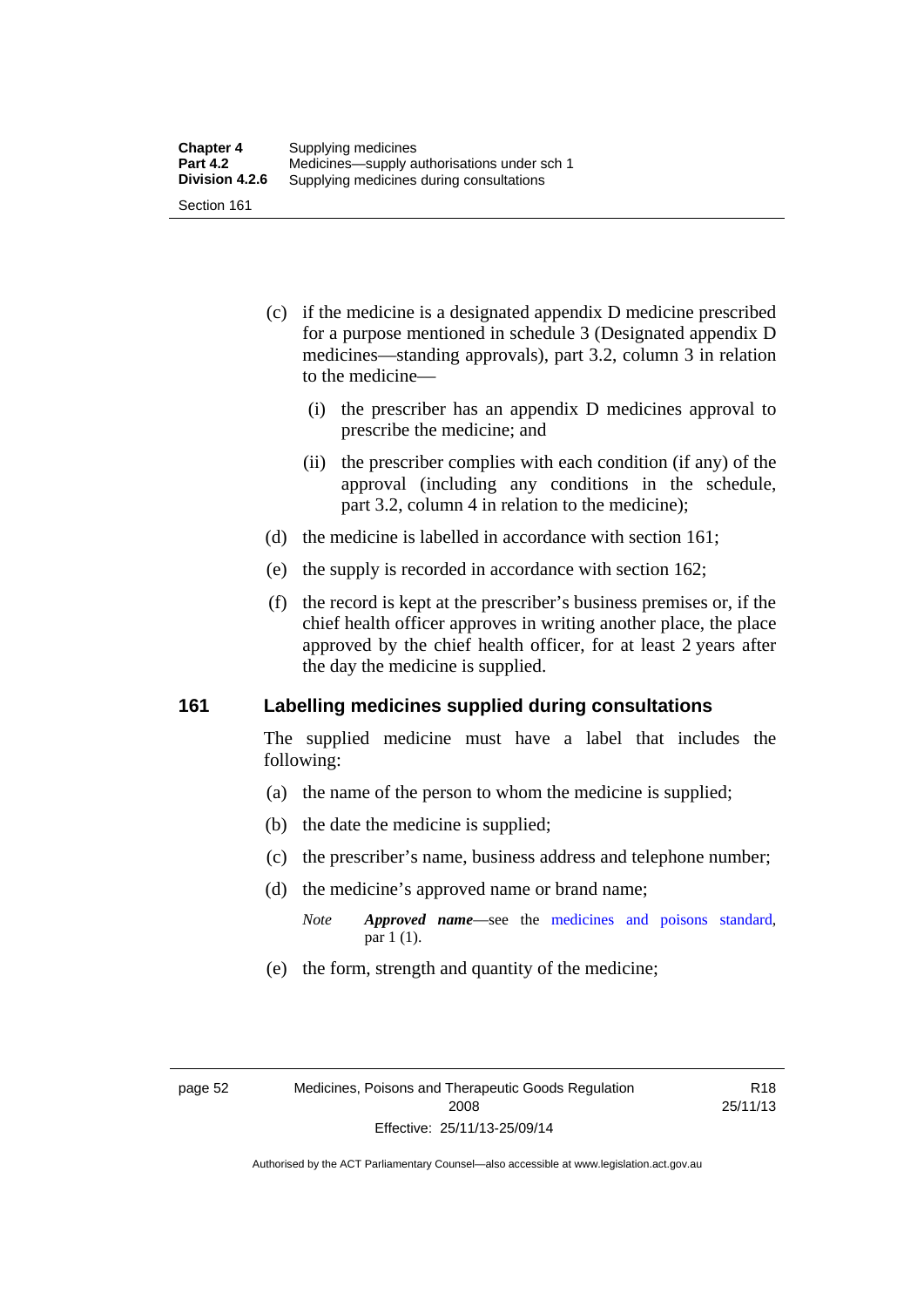- (f) if the package of the supplied medicine is not a manufacturer's pack—the relevant expiry date for the medicine;
- (g) directions about the use of the medicine that are adequate to allow the medicine to be taken or administered safely, including any warning statement in the medicines and poisons standard, appendix K (Drugs required to be labelled with a sedation warning) applying to the medicine;
- (h) words to the effect of 'keep out of reach of children';
- (i) if the prescriber is a dentist—the words 'for dental treatment only';
- (j) if the prescriber is an eligible midwife—the words 'for midwifery use only';
- (k) if the prescriber is an optometrist—the words 'for optometry use only';
- (l) if the prescriber is a veterinary surgeon—
	- (i) words to the effect of 'for animal treatment only'; and
	- (ii) the species of the animal for which the medicine is supplied; and
	- (iii) if possible, a way of identifying the animal.

### **Examples—par (d) and par (e)**

| Warfarin tablets | 5mg | 50 |
|------------------|-----|----|
| Coumadin tablets | 5mg | 50 |

*Note* An example is part of the regulation, is not exhaustive and may extend, but does not limit, the meaning of the provision in which it appears (see [Legislation Act,](http://www.legislation.act.gov.au/a/2001-14) s 126 and s 132).

page 53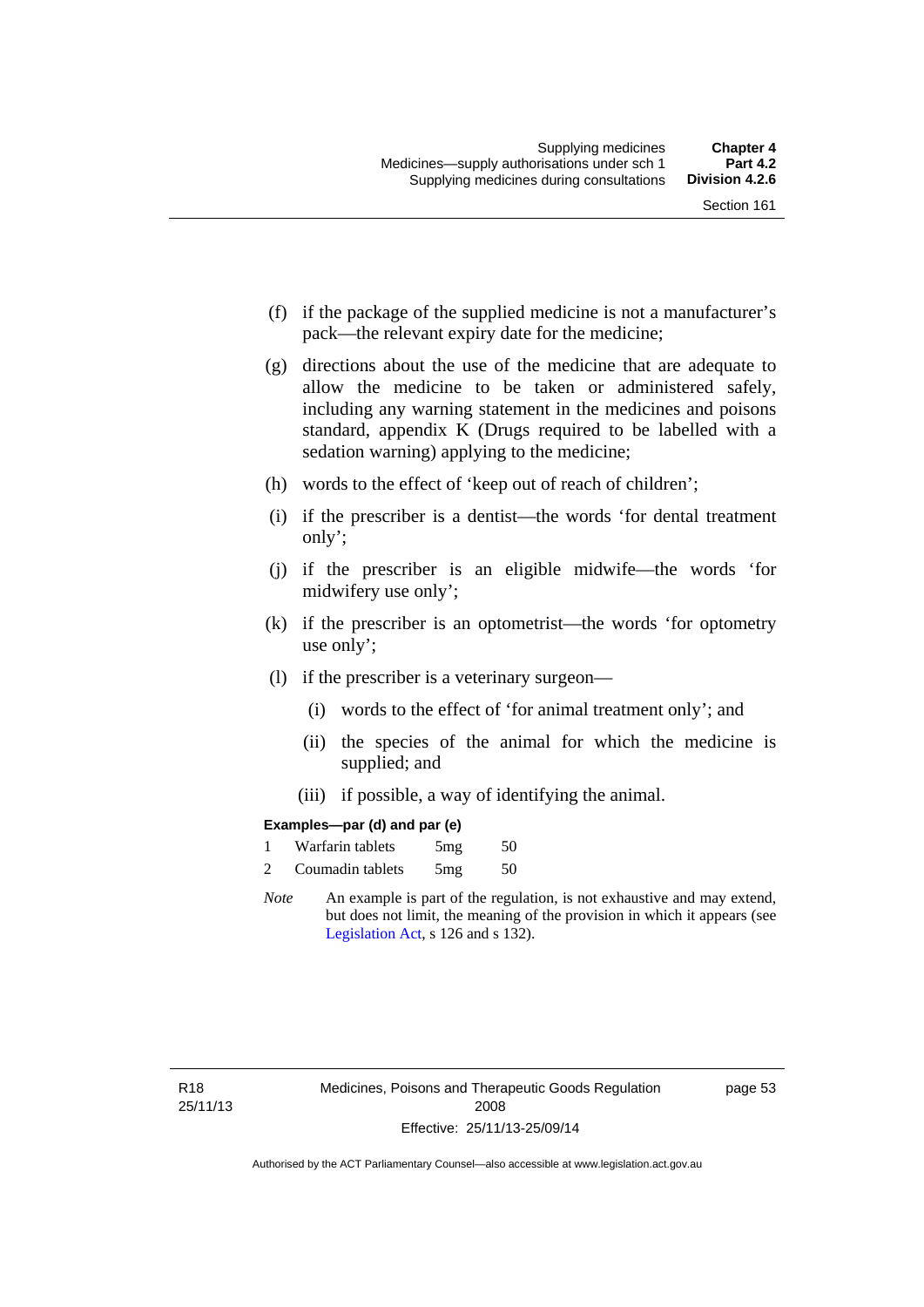### **162 Recording medicines supplied during consultations**

A prescriber who supplies a medicine during a consultation must make a written record of the following information in the medical records of the person to whom, or animal to which, the consultation related:

- (a) the date the medicine is supplied;
- (b) the medicine's approved name or brand name;

*Note Approved name*—see the [medicines and poisons standard,](http://www.comlaw.gov.au/Series/F2012L01200) par 1 (1).

- (c) the form, strength and quantity of the medicine;
- (d) the directions given to the person for the use of the medicine.

*Note Written* includes in electronic form (see [Act,](http://www.legislation.act.gov.au/a/2008-26/default.asp) dict).

### **163 Additional requirements for supplying controlled medicines for human use during consultations**

The following are the additional requirements for supplying a controlled medicine for human use during a consultation:

- (a) the prescriber has a controlled medicines approval to prescribe the medicine;
	- *Note* For controlled medicines approvals, see pt 13.1.
- (b) if the approval is for a particular form of the medicine—the supply is for the form of the medicine approved or a bioequivalent form;

*Note Bioequivalent*—see the dictionary.

- (c) if the approval is for a particular strength of the medicine—the supply is for the strength approved or a weaker strength;
- (d) if the approval is for a particular quantity of the medicine—the supply is for not more than the quantity approved;

page 54 Medicines, Poisons and Therapeutic Goods Regulation 2008 Effective: 25/11/13-25/09/14

R18 25/11/13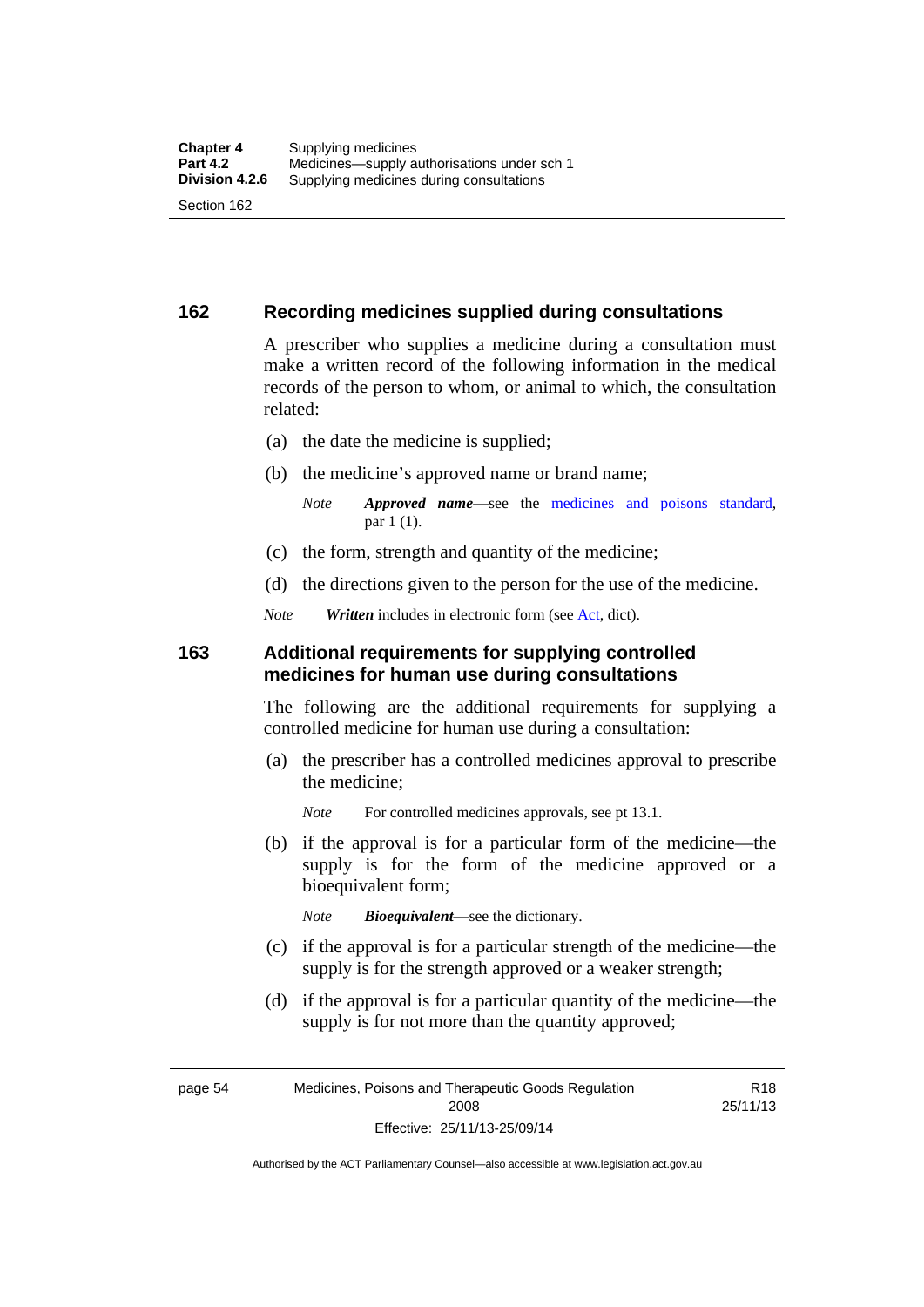(e) the prescriber complies with each condition (if any) of the approval.

#### **Example—par (b)**

If a slow release form of a medicine is approved, the prescriber is not authorised to prescribe an immediate release form of the medicine.

#### **Example—par (c) and par (d)**

If a doctor is given an approval to prescribe 25 morphine 20mg capsules, the doctor may prescribe 5 20mg capsules and 10 15mg capsules. Later, if the approval is still in force, the doctor may prescribe not more than 10 morphine capsules of any strength up to and including 20mg.

*Note* An example is part of the regulation, is not exhaustive and may extend, but does not limit, the meaning of the provision in which it appears (see [Legislation Act,](http://www.legislation.act.gov.au/a/2001-14) s 126 and s 132).

### **164 Information for CHO about controlled medicines supplied during consultations—Act, s 31 (2) (b) and (4), def** *required information*

 (1) This section applies if a prescriber supplies a controlled medicine for human use during a consultation.

*Note Supply* does not include administer (see [Act,](http://www.legislation.act.gov.au/a/2008-26/default.asp) s 24).

- (2) The prescriber must, not later than 7 days after the end of the month when the controlled medicine is supplied, give the chief health officer the following information in writing:
	- (a) the prescriber's name, business address and telephone number;
	- (b) the name and address of the person to whom the medicine is supplied;
	- (c) the date of supply;
	- (d) the medicine, and the form, strength and quantity of the medicine, supplied.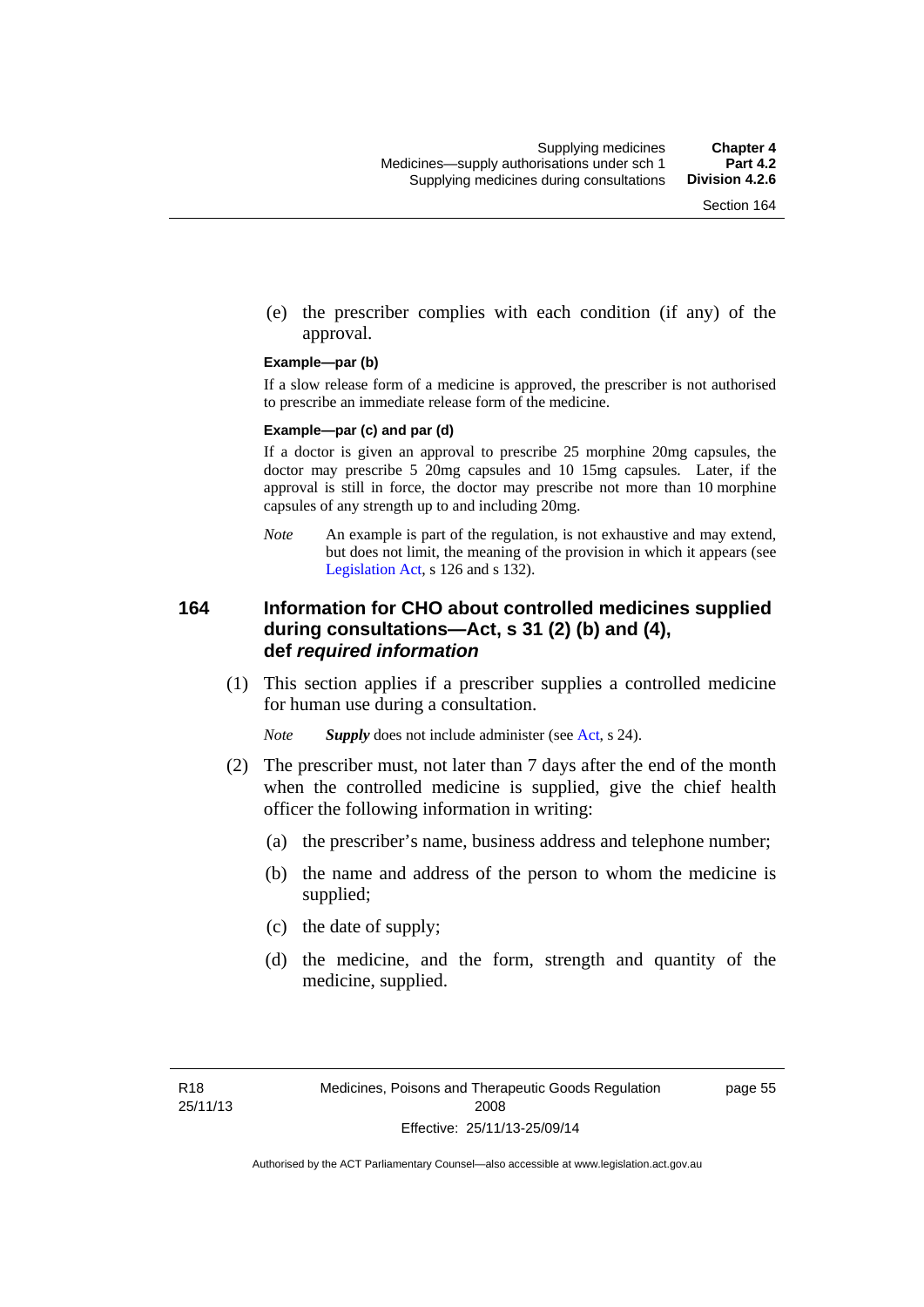## **Division 4.2.7 Selling pseudoephedrine by retail**

### **170 Meaning of** *retail sale***—div 4.2.7**

In this division:

*retail sale* does not include supply on prescription.

### **171 Authorisation conditions for retail sale of pseudoephedrine—Act, s 44 (1) (b) and (2) (b)**

A person's authorisation under section 110 to supply pseudoephedrine is subject to the following conditions if the pseudoephedrine is sold by retail sale:

- (a) the pseudoephedrine is supplied in accordance with the [Act](http://www.legislation.act.gov.au/a/2008-26/default.asp), section 7 (Appropriate prescription and supply of medicines);
- (b) the seller complies with section 172;
- (c) the seller makes a record (the *pseudoephedrine record*) of the required information under section 173;

*Note* For how the record must be made, see the [Act,](http://www.legislation.act.gov.au/a/2008-26/default.asp) s 46.

- (d) the record is kept at the seller's business premises or, if the chief health officer approves in writing another place, the place approved by the chief health officer, for at least 2 years after the day the sale is made;
- (e) if the buyer of the pseudoephedrine asks the seller to see the record during the period it is kept under paragraph (d), the seller—
	- (i) allows the buyer to see the record within a reasonable period of a request being made by the buyer; and
	- (ii) if satisfied that the record is incorrect, amends the record;

page 56 Medicines, Poisons and Therapeutic Goods Regulation 2008 Effective: 25/11/13-25/09/14

R18 25/11/13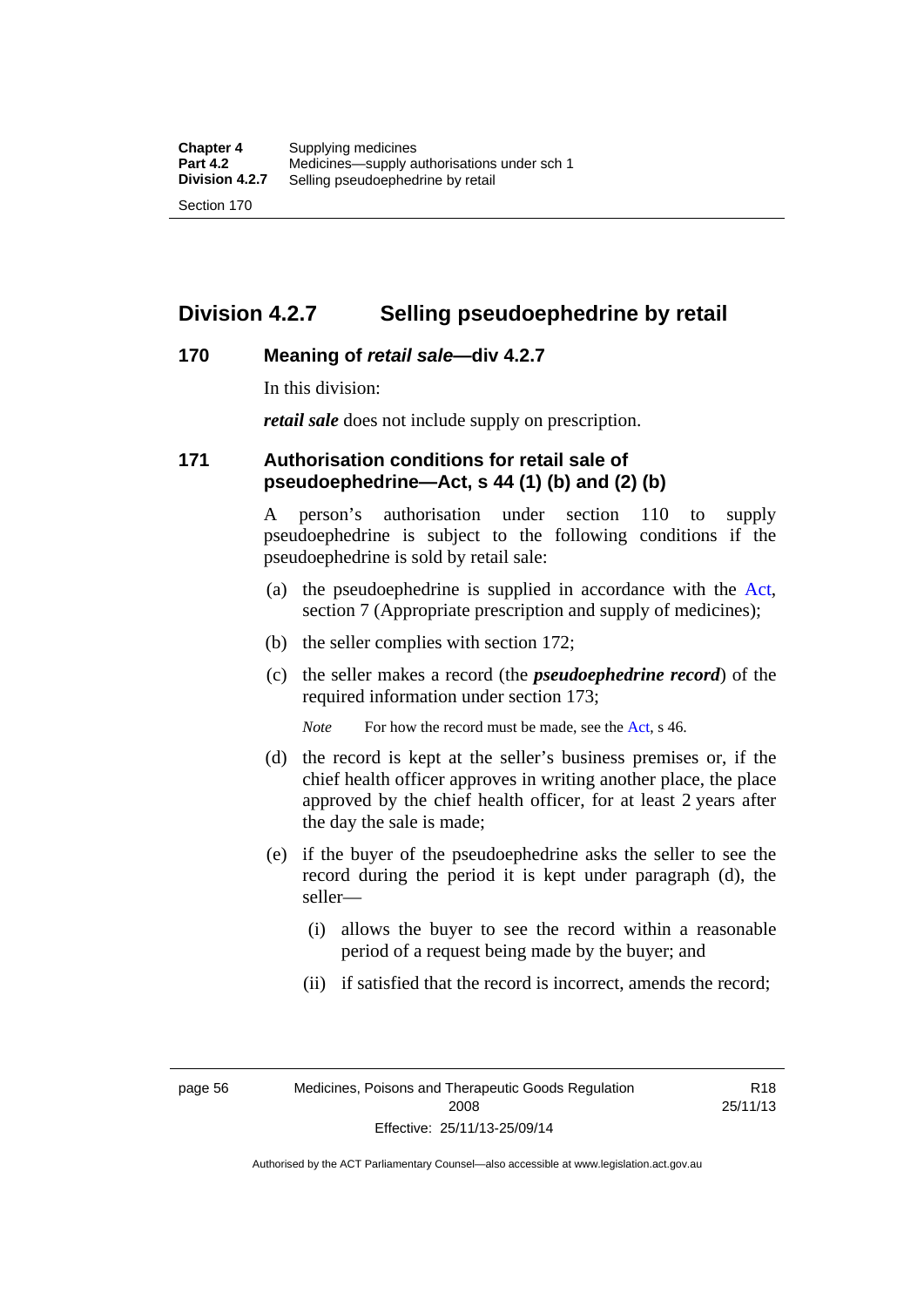- (f) the seller complies with—
	- (i) a request under section 174 (4) (b) (Failure to amend pseudoephedrine sales record); and
	- (ii) a direction under section 175 (Pseudoephedrine sales record—decision by CHO) to amend the record.

### **172 Requirement to tell buyer about pseudoephedrine sales record**

- (1) The authorised person selling pseudoephedrine by retail sale, must tell the buyer the following:
	- (a) the seller is required to make a record of the sale;
	- (b) the buyer may refuse to provide information for the record but, if the buyer refuses, the seller must not sell pseudoephedrine to the buyer;
	- (c) the record may be made available to the following people:
		- (i) a police officer;
		- (ii) a public servant who is a member of the administrative unit to which the chief health officer belongs;
		- (iii) a Commonwealth or State public servant (however described) who is a member of an administrative unit (however described) that administers legislation about medicines;
			- *Note State* includes the Northern Territory (see [Legislation Act,](http://www.legislation.act.gov.au/a/2001-14) dict, pt 1).
		- (iv) anyone other than the seller who supplies pseudoephedrine to the public in Australia;
		- (v) the Pharmacy Guild of Australia;

R18 25/11/13 page 57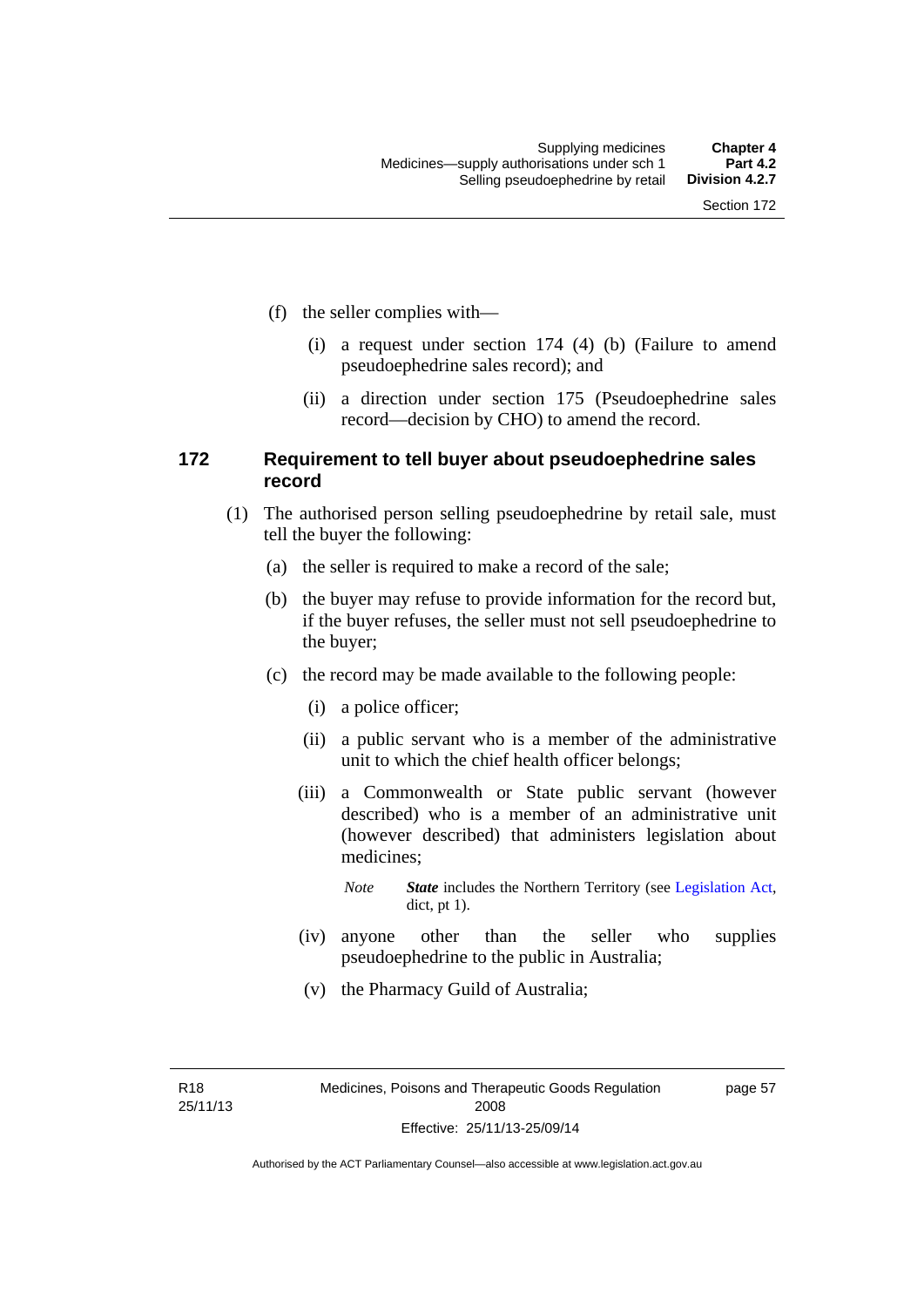- (d) the buyer has the right to see the record and have any mistake corrected.
- *Note* If a form is approved under the [Act](http://www.legislation.act.gov.au/a/2008-26/default.asp), s 198 for this provision, the form must be used.
- (2) In this section:

*police officer* includes a member of a police force (however described) of a State.

### **173 Required information for pseudoephedrine sales records**

- (1) The following is the required information for a pseudoephedrine record:
	- (a) the date of sale;
	- (b) the brand name, form, strength and quantity of pseudoephedrine sold;
	- (c) the buyer's name and address;
	- (d) a unique identification number for the buyer from—
		- (i) a photo identification document produced to the seller by the buyer; or
		- (ii) if the buyer does not produce a photo identification document—
			- (A) the buyer's birth certificate; or
			- (B) an Australian or New Zealand seniors card for the buyer;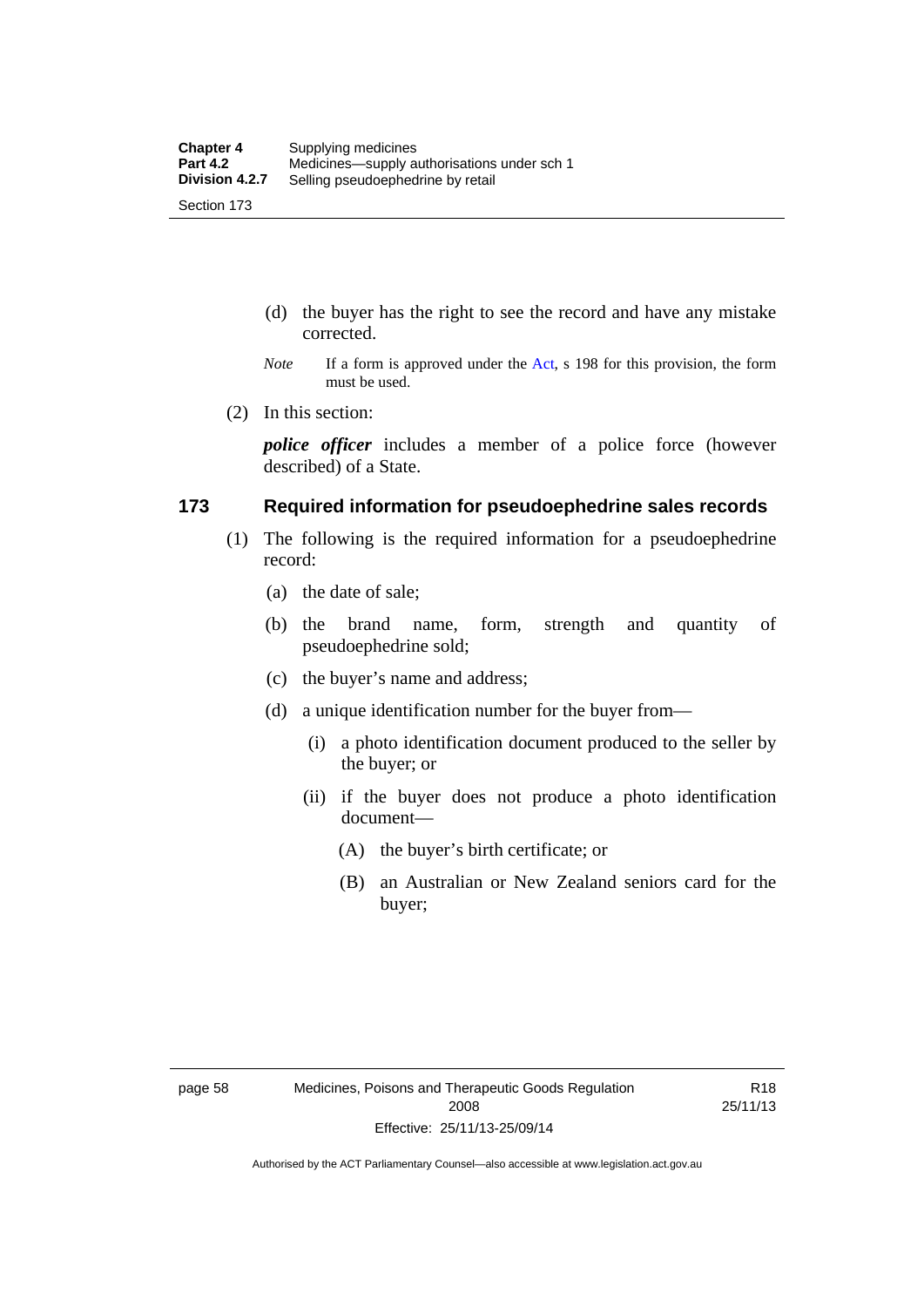### (e) the kind of identification the buyer produces.

#### **Example—unique identification number**

a person's driver licence number

- *Note 1* If a form is approved under the [Act](http://www.legislation.act.gov.au/a/2008-26/default.asp), s 198 for this provision, the form must be used.
- *Note 2* An example is part of the regulation, is not exhaustive and may extend, but does not limit, the meaning of the provision in which it appears (see [Legislation Act,](http://www.legislation.act.gov.au/a/2001-14) s 126 and s 132).
- (2) In this section:

*Australian student identification card* means a card issued to a person who is a student at an Australian secondary or tertiary education institution to identify the person as a student at the institution.

*birth certificate*, for a person, means—

- (a) the person's birth certificate, or a certified extract from the register about the person's birth, under the *[Births, Deaths and](http://www.legislation.act.gov.au/a/1997-112)  [Marriages Registration Act 1997](http://www.legislation.act.gov.au/a/1997-112)*; or
- (b) a document issued under a law of a State, an external Territory or New Zealand that corresponds to a birth certificate or extract mentioned in paragraph (a) if the document identifies the issuing jurisdiction and states its date of issue.

*photo identification document*, for a person, means any of the following documents for the person if it is current and contains the person's photograph:

- (a) an Australian driver licence or external driver licence within the meaning of the *[Road Transport \(Driver Licensing\)](http://www.legislation.act.gov.au/a/1999-78)  [Act 1999](http://www.legislation.act.gov.au/a/1999-78)*;
- (b) a passport, other than an Australian passport;
- (c) a proof of age card;

R18 25/11/13 page 59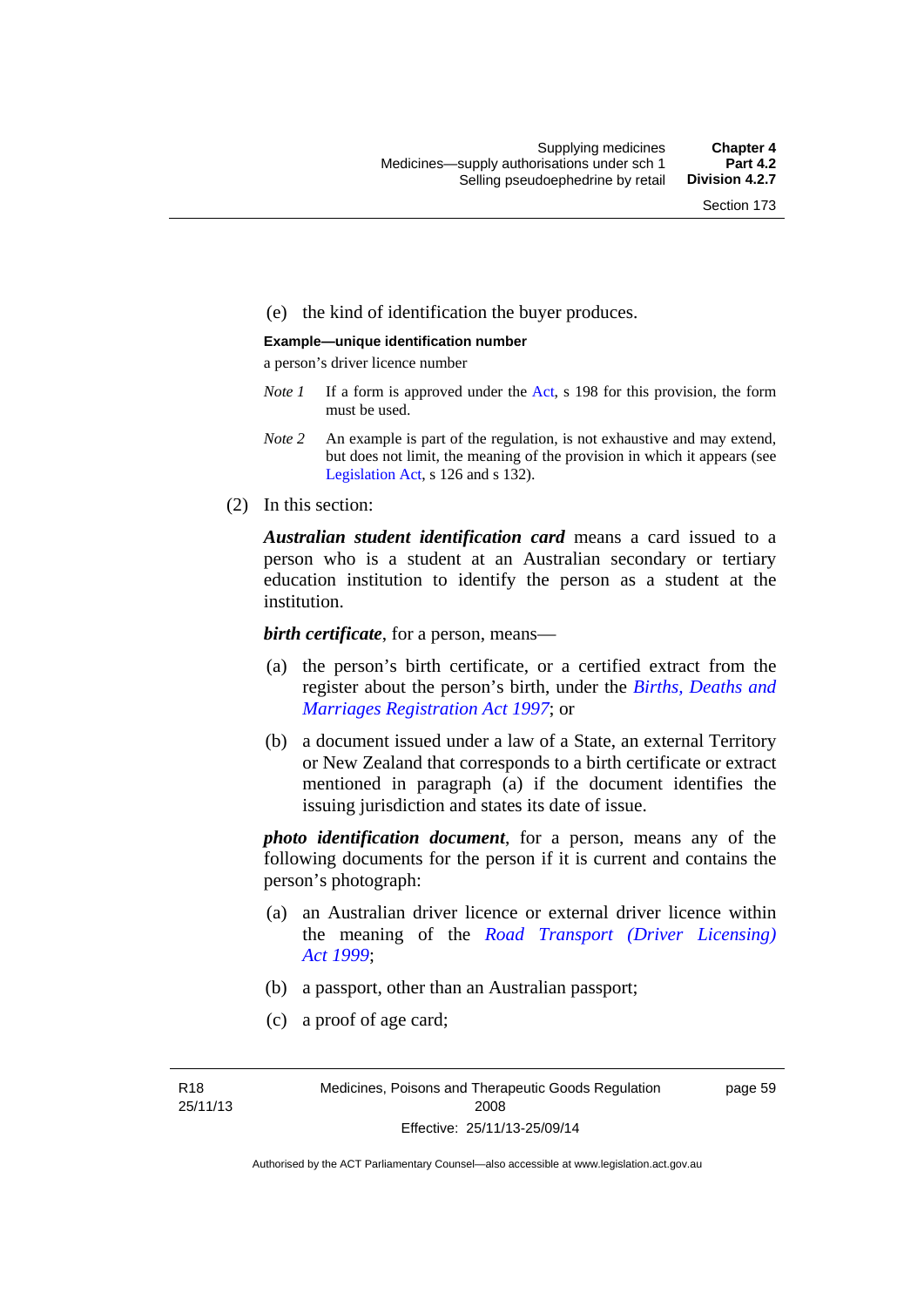(d) an Australian student identification card.

*proof of age card* means a proof of age card issued under—

- (a) the *[Liquor Act 2010](http://www.legislation.act.gov.au/a/2010-35)*, section 210 (Proof of age cards); or
- (b) the law of a state, an external territory or New Zealand.

### **174 Failure to amend pseudoephedrine sales record**

- (1) This section applies if the seller of pseudoephedrine does not amend a pseudoephedrine record in accordance with section 171 (e) (ii) (Authorisation conditions for retail sale of pseudoephedrine—[Act](http://www.legislation.act.gov.au/a/2008-26/default.asp), s 44 (1) (b) and (2) (b)).
- (2) The buyer may, in writing, apply to the chief health officer for a direction to the seller to make the amendment.
- (3) The application must give reasons why the buyer thinks the record is incorrect.
- (4) The chief health officer must—
	- (a) give a copy of the application to the seller; and
	- (b) ask the seller to—
		- (i) make the amendment and tell the chief health officer; or
		- (ii) if the seller is satisfied that the amendment should not be made—send written reasons to the chief health officer not later than 10 working days after the day the seller receives the application why the amendment should not be made.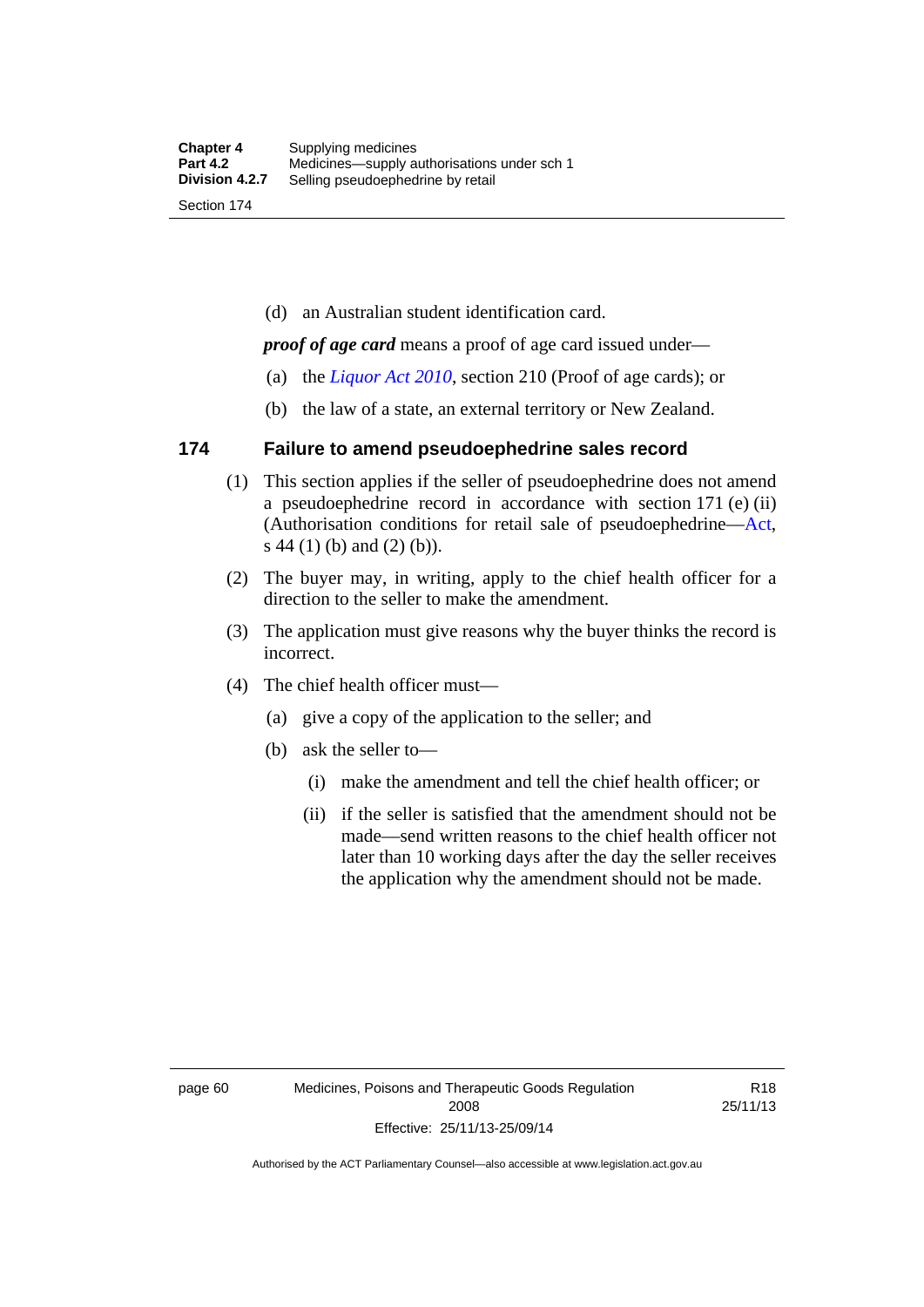### **175 Pseudoephedrine sales record—decision by CHO**

- (1) After considering an application under section 174 (2) and any reasons given in accordance with the request under section 174  $(4)$  (b)  $(ii)$ , the chief health officer must—
	- (a) direct the seller to amend the pseudoephedrine record—
		- (i) in accordance with the application; or
		- (ii) in a stated way other than in accordance with the application; or
	- (b) refuse the application.
- (2) The chief health officer must give the buyer and seller written notice of the decision.

## **Division 4.2.8 Supplying pharmacist only medicines**

### **180 Authorisation conditions for supply of pharmacist only medicines—Act, s 44 (1) (b) and (2) (b)**

- (1) This section does not apply to the supply of a pharmacist only medicine—
	- (a) at an institution; or
	- (b) on a supply authority.
	- *Note 1 Supply* does not include administer (see [Act,](http://www.legislation.act.gov.au/a/2008-26/default.asp) s 24).
	- *Note 2 Supply authority* includes a written prescription or requisition or a purchase order or standing order (see [Act,](http://www.legislation.act.gov.au/a/2008-26/default.asp) s 23).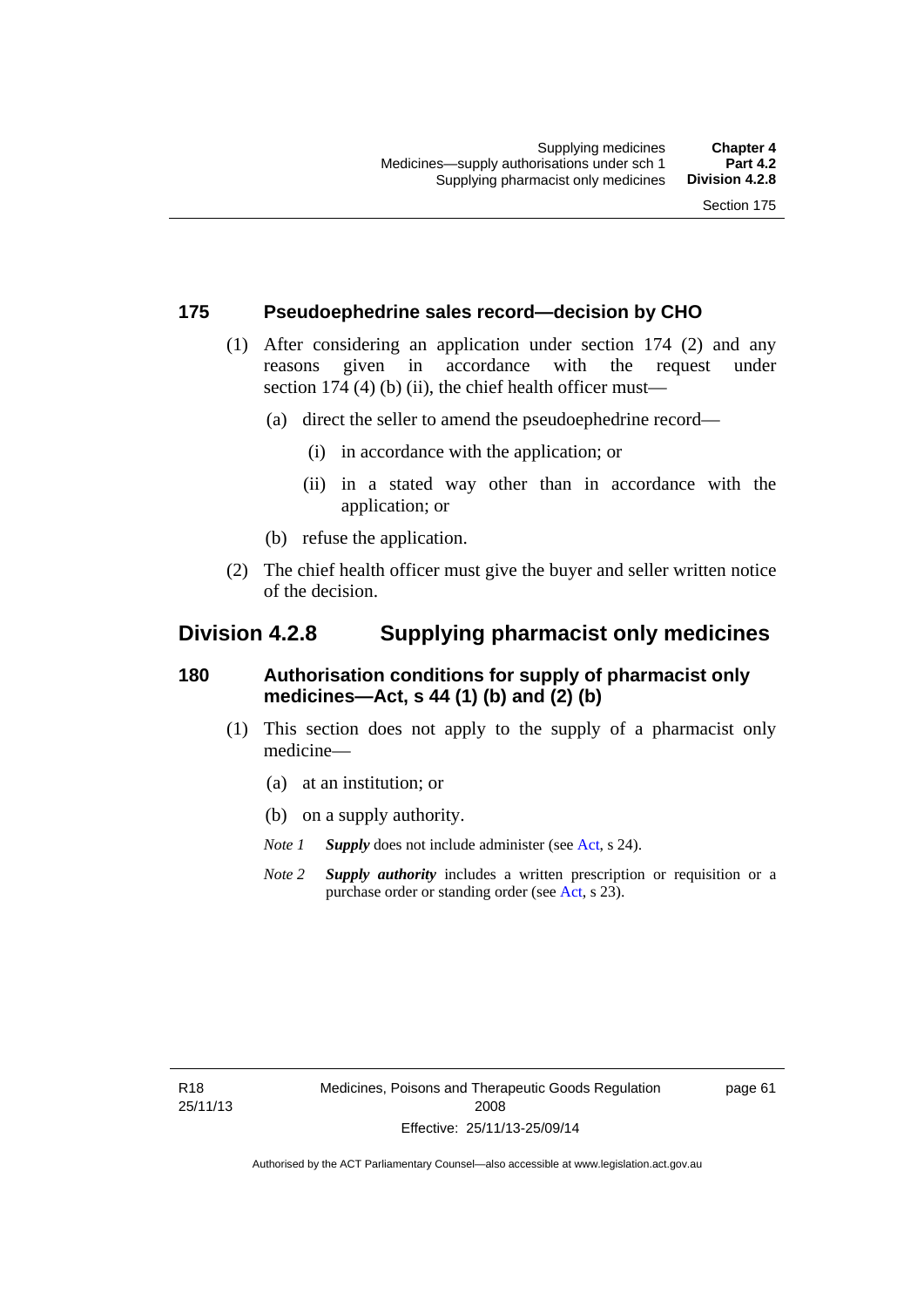- (2) A person's authorisation under section 110 to supply a pharmacist only medicine is subject to the following conditions:
	- (a) the person personally hands the medicine to a customer attending in person;
	- (b) the person gives the customer adequate instructions, either orally or in writing, for the medicine's use at the time of supply.

page 62 Medicines, Poisons and Therapeutic Goods Regulation 2008 Effective: 25/11/13-25/09/14

R18 25/11/13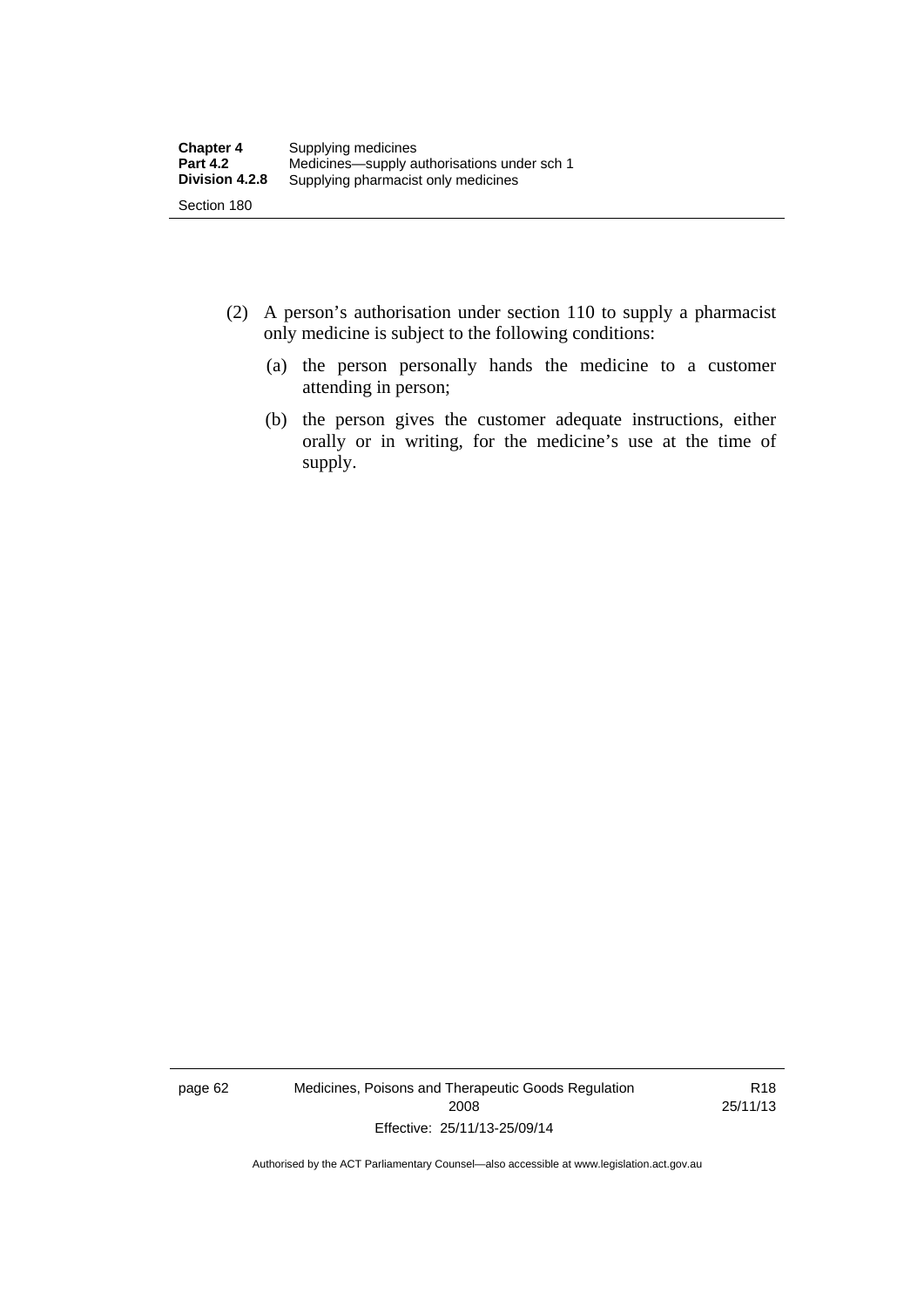# **Part 4.3 Authorisation to supply without prescription in emergencies**

### **250 Meaning of** *designated prescription only medicine***—pt 4.3**

In this part:

*designated prescription only medicine* means a prescription only medicine other than—

- (a) an anabolic steroid; and
- (b) a designated appendix D medicine; and
- (c) a benzodiazepine.
- *Note Prescription only medicine* does not include a controlled medicine (see [Act](http://www.legislation.act.gov.au/a/2008-26/default.asp), s 11)

### **251 Authorisation to supply certain medicines without prescription in emergencies—Act, s 26 (1) (b)**

A pharmacist is authorised to supply a designated prescription only medicine to someone else without a prescription if the pharmacist is satisfied that—

- (a) the person is undergoing treatment essential to the person's health or wellbeing; and
- (b) the designated prescription only medicine has previously been prescribed for the person's treatment by a prescriber; and
- (c) the person is in immediate need of the medicine to continue the treatment; and
- (d) because of an emergency, it is not practicable for the person to obtain a prescription for the medicine from a prescriber.
- *Note Pharmacist* does not include an intern pharmacist (see dict).

R18 25/11/13 page 63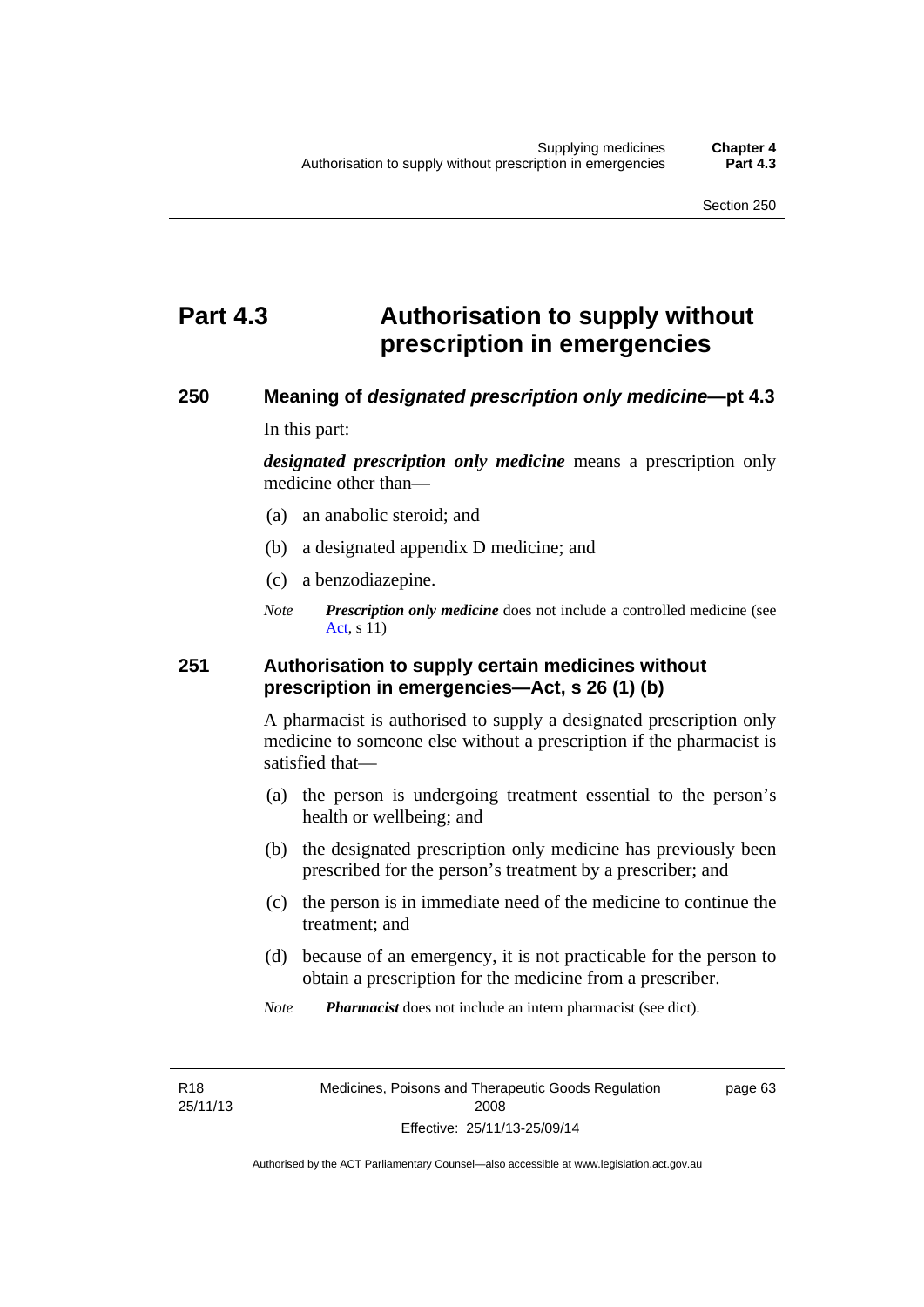## **252 Authorisation conditions for supplying of certain medicines without prescription in emergencies—Act, s 44 (1) (b) and (2) (b)**

- (1) A pharmacist's authorisation under section 251 to supply a designated prescription only medicine without a prescription is subject to the following conditions:
	- (a) the quantity supplied is—
		- (i) if the medicine is a liquid, aerosol, cream, ointment or anovulant tablet packaged in a manufacturer's pack—the smallest manufacturer's pack in which the medicine is generally available; or
		- (ii) in any other case—not more than the quantity required for 3 days treatment for the person;
	- (b) the medicine is supplied in a package that is labelled in accordance with section 253;
	- (c) the supply is recorded in accordance with section 254;
	- (d) the record of the supply is kept at the pharmacy or, if the chief health officer approves in writing another place, the place approved by the chief health officer, for at least 2 years after the day medicine is supplied;
	- (e) the pharmacist sends the prescriber who would have ordinarily prescribed the medicine for the recipient the required information for the supply in writing not later than 24 hours after supplying the medicine.
- (2) In this section:

*required information*, for the supply of a designated prescription only medicine, means—

(a) the pharmacist's name; and

R18 25/11/13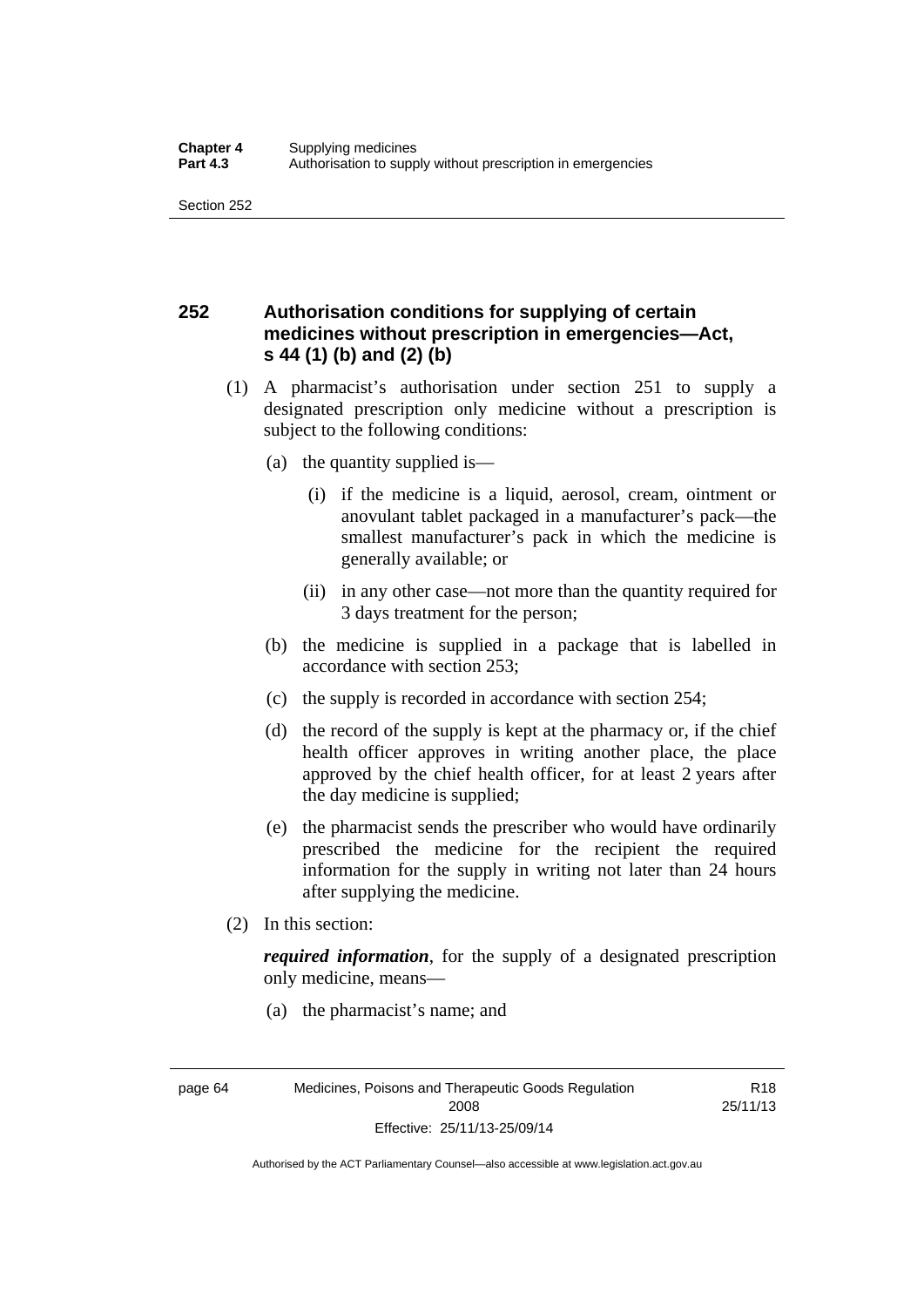- (b) the name, business address and telephone number of the pharmacy from which the medicine is supplied; and
- (c) the date the medicine is supplied; and
- (d) the name and address of the person to whom the medicine is supplied; and
- (e) the medicine's approved name or brand name; and
- (f) the form, strength and quantity of the medicine supplied.

### **253 Labelling medicines supplied without prescription in emergencies—Act, s 60 (1) (c) (i) and (2) (c) (i)**

The package of a designated prescription only medicine supplied to a person under section 251 must have a label that includes the following:

- (a) the name of the person to whom the medicine is supplied;
- (b) the date the medicine is supplied;
- (c) the name, business address and telephone number of the pharmacy from which the medicine is supplied;
- (d) the initials or other identification of the pharmacist supplying the medicine;
- (e) the medicine's approved name and brand name;

*Note Approved name*—see the [medicines and poisons standard,](http://www.comlaw.gov.au/Series/F2012L01200) par 1 (1).

- (f) the form, strength and quantity of the medicine;
- (g) if the package of the supplied medicine is not a manufacturer's pack—the relevant expiry date for the medicine;

page 65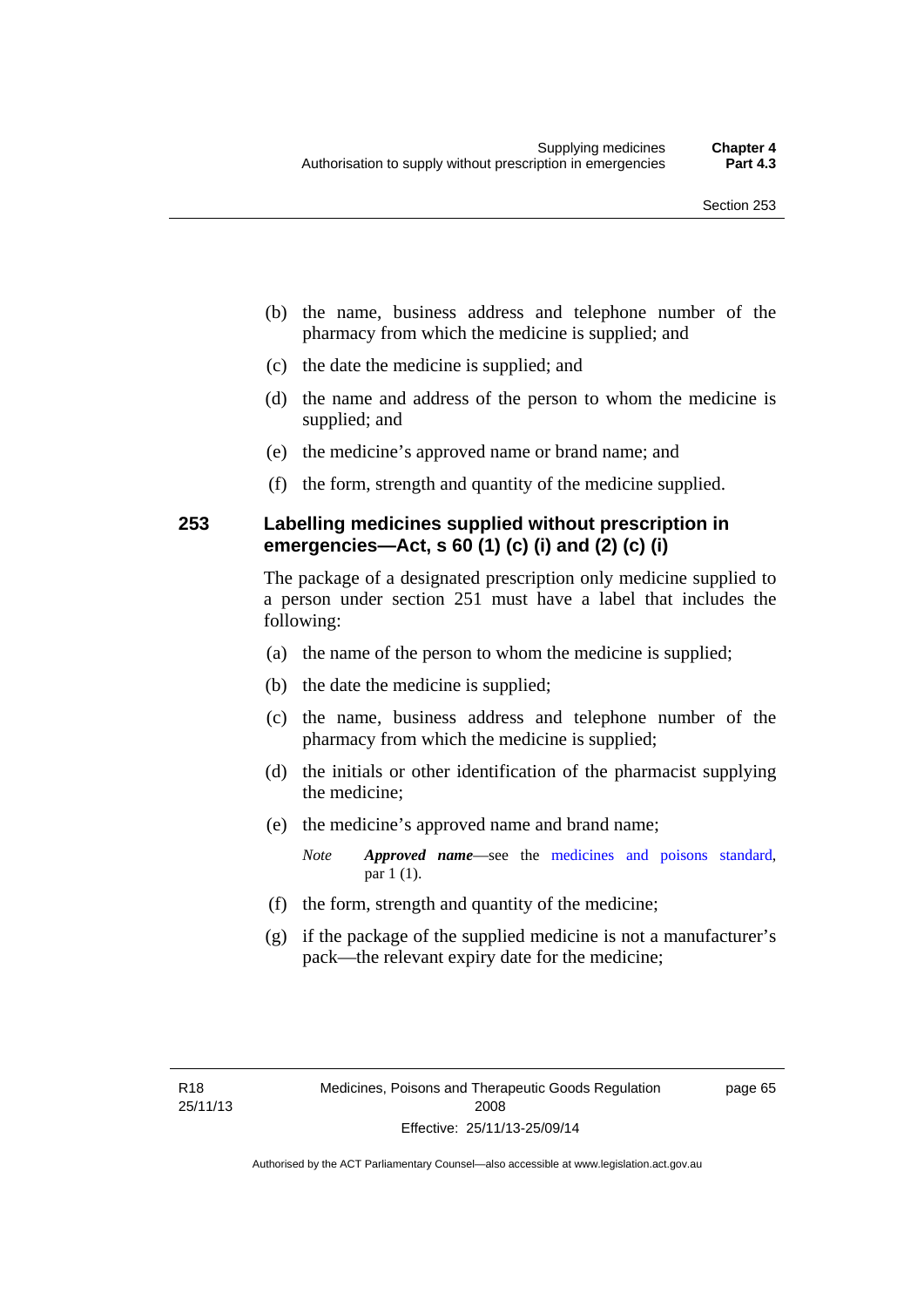- (h) directions about the use of the medicine that are adequate to allow the medicine to be taken or administered safely, including any warning statement in the medicines and poisons standard, appendix K (Drugs required to be labelled with a sedation warning) applying to the medicine;
- (i) words to the effect of 'keep out of reach of children'.

#### **Example—par (e) and par (f)**

Warfarin tablets (Coumadin) 5mg 3

*Note* An example is part of the regulation, is not exhaustive and may extend, but does not limit, the meaning of the provision in which it appears (see [Legislation Act,](http://www.legislation.act.gov.au/a/2001-14) s 126 and s 132).

### **254 Recording medicines supplied without prescription in emergencies**

A pharmacist who supplies a designated prescription only medicine to a person under section 251 must make a written record of the following information in relation to the supply of the medicine:

- (a) the pharmacist's name;
- (b) the name of the prescriber who would ordinarily have prescribed the medicine;
- (c) the date the medicine is supplied;
- (d) the name and address of the person to whom the medicine is supplied;
- (e) the medicine's approved name and brand name;
- (f) the form, strength and quantity of the medicine supplied.
- *Note Written* includes in electronic form (see [Act,](http://www.legislation.act.gov.au/a/2008-26/default.asp) dict).

R18 25/11/13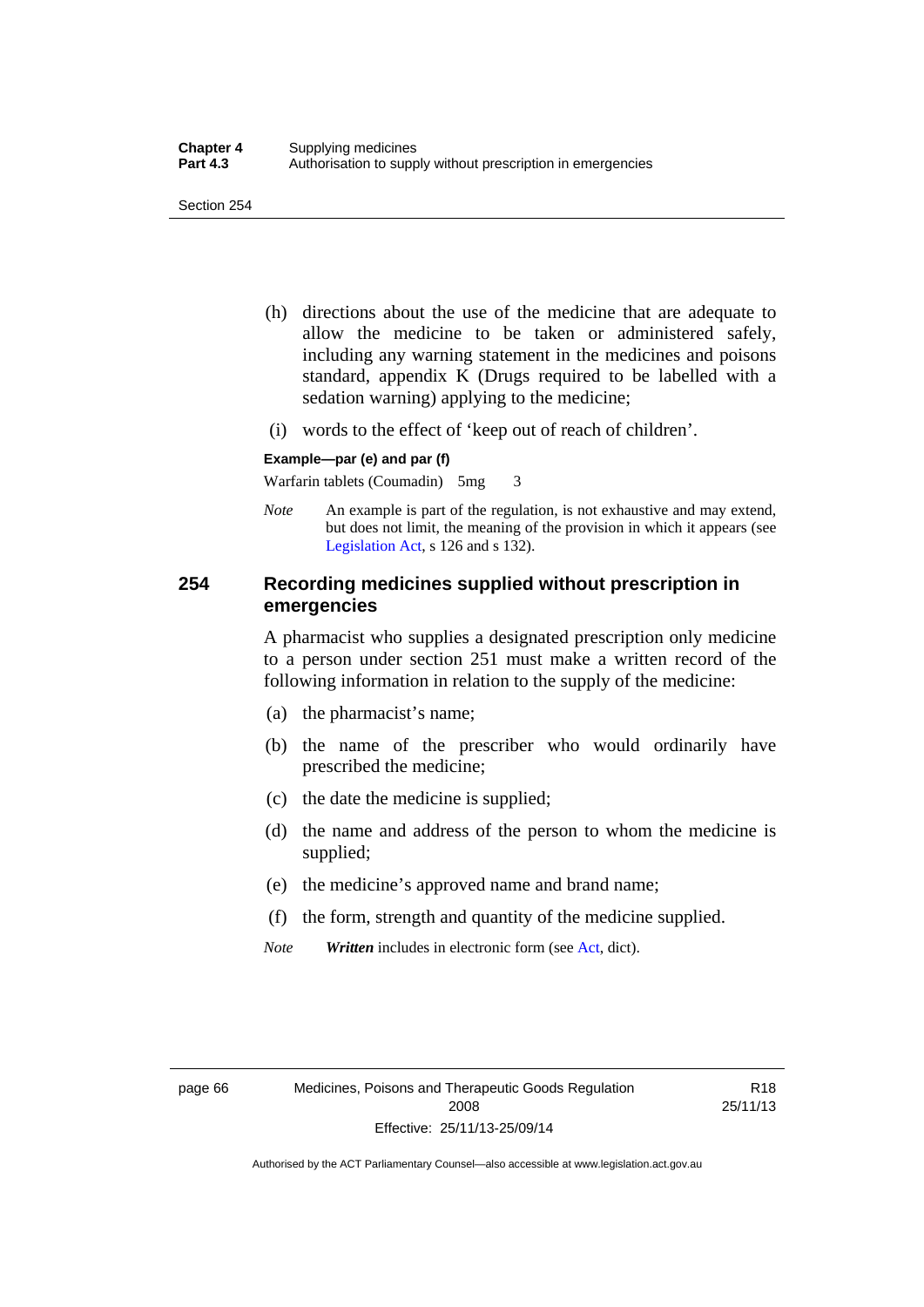# **Part 4.3A Authorisation to supply certain medicines without prescription continued dispensing**

### **255 Authorisation to supply certain medicines without prescription by approved pharmacist––Act, s 185 (1) (g)**

An approved pharmacist is authorised to supply a medicine to a person without prescription if––

- (a) the medicine is listed as a pharmaceutical benefit under a continued dispensing determination; and
- (b) the pharmacist supplies the medicine to the person in accordance with the determination.

### **256 Labelling certain medicines supplied without prescription by approved pharmacist––Act, s 185 (1) (j)**

The medicine supplied to a person under section 255 must have a label that includes the following:

- (a) the name of the person to whom the medicine is supplied;
- (b) the date the medicine is supplied;
- (c) the name, business address and telephone number of the pharmacy from which the medicine is supplied;
- (d) the initials or other identification of the pharmacist supplying the medicine;
- (e) the medicine's approved name and brand name;
	- *Note Approved name––*see the [medicines and poisons standard,](http://www.comlaw.gov.au/Series/F2012L01200) par 1 (1).
- (f) the form, strength and quantity of the medicine;

R18 25/11/13 page 67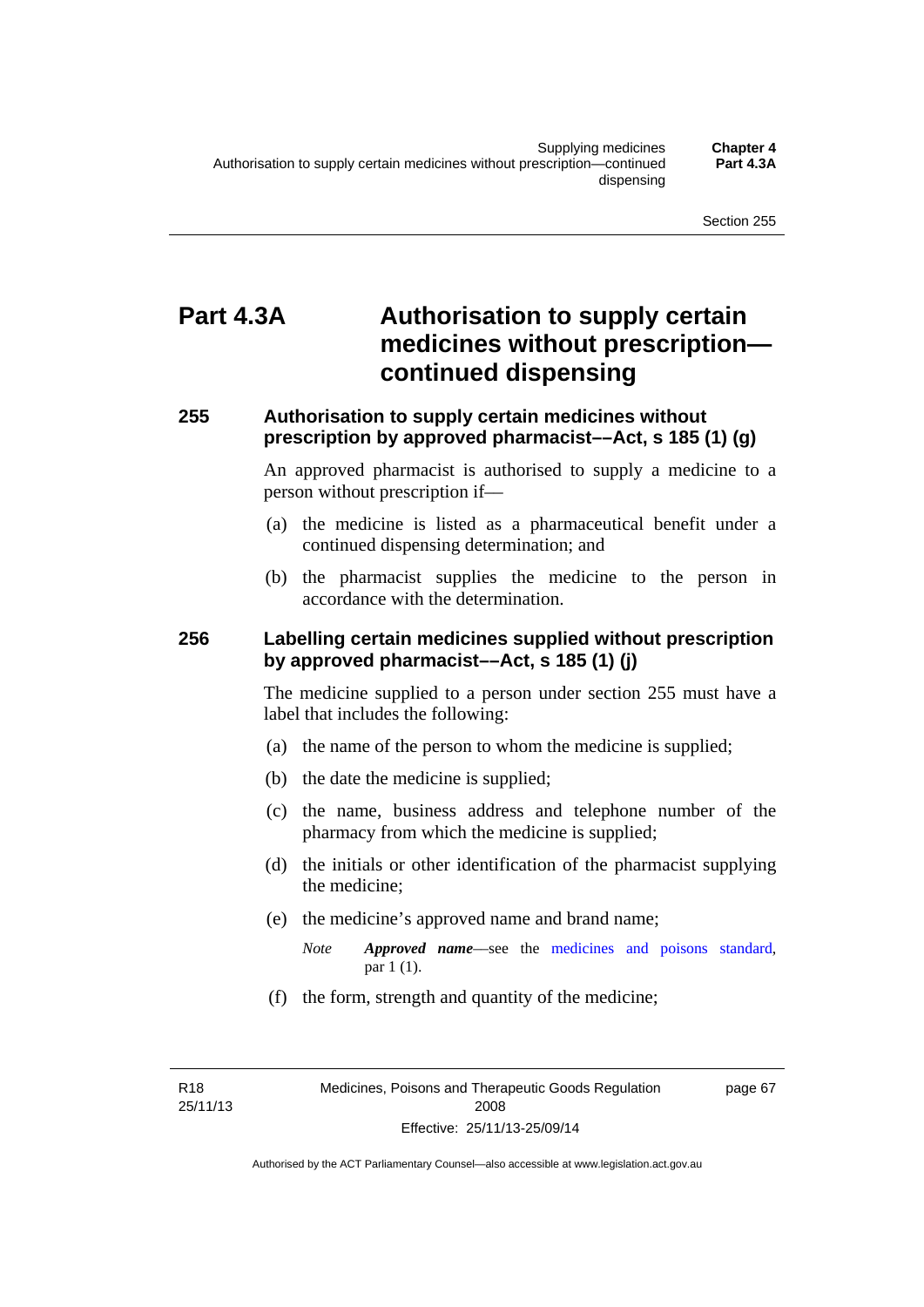- (g) if the package of the supplied medicine is not a manufacturer's pack—the relevant expiry date for the medicine;
- (h) a number that is different from the number given to any prescription dispensed at the pharmacy;
- (i) directions about the use of the medicine that are adequate to allow the medicine to be taken or administered safely, including any warning statement in the medicines and poisons standard, appendix K (Drugs required to be labelled with a sedation warning) applying to the medicine;
- (j) words to the effect of 'keep out of reach of children'.

#### **Example—pars (e) and (f)**

Microlut 28 tablets (Levonorgestrel) 30mcg 3

*Note* An example is part of the regulation, is not exhaustive and may extend, but does not limit, the meaning of the provision in which it appears (see [Legislation Act,](http://www.legislation.act.gov.au/a/2001-14) s 126 and s 132).

page 68 Medicines, Poisons and Therapeutic Goods Regulation 2008 Effective: 25/11/13-25/09/14

R18 25/11/13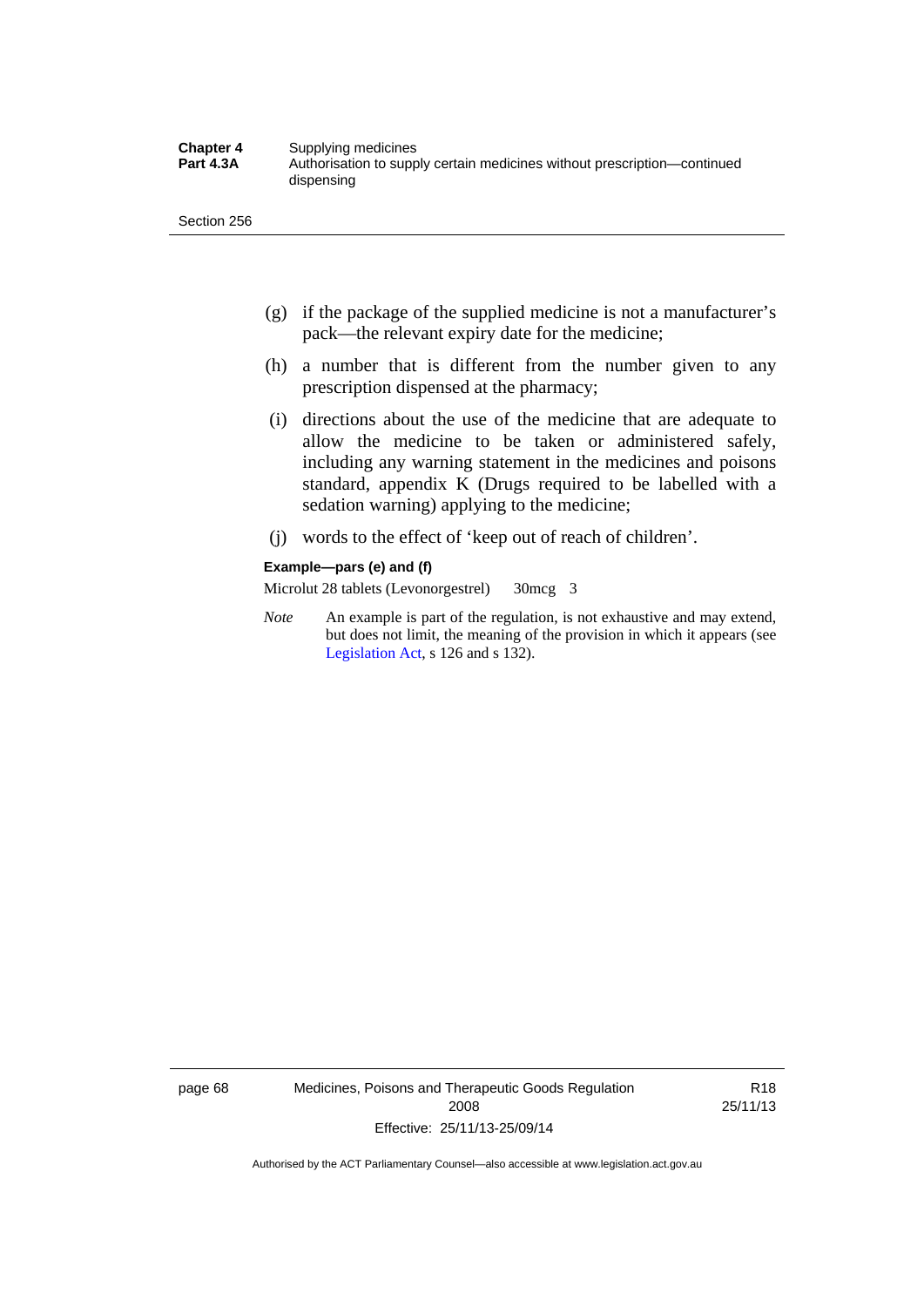# **Part 4.4 Authorisation to supply medicines for disposal**

### **260 Authorisation to supply medicines to pharmacists for disposal—Act, s 26 (1) (b)**

A person is authorised to supply a medicine to a pharmacist for disposal.

*Note Pharmacist* does not include an intern pharmacist (see dict).

### **261 Authorisation to supply medicines to commercial disposal operators for disposal—Act, s 26 (1) (b)**

A person is authorised to supply a medicine to another person for disposal if the other person—

- (a) holds an environmental authorisation for the disposal of the medicine; or
- (b) is an adult acting for a person mentioned in paragraph (a).
- *Note* For related authorisations, see pt 9.1.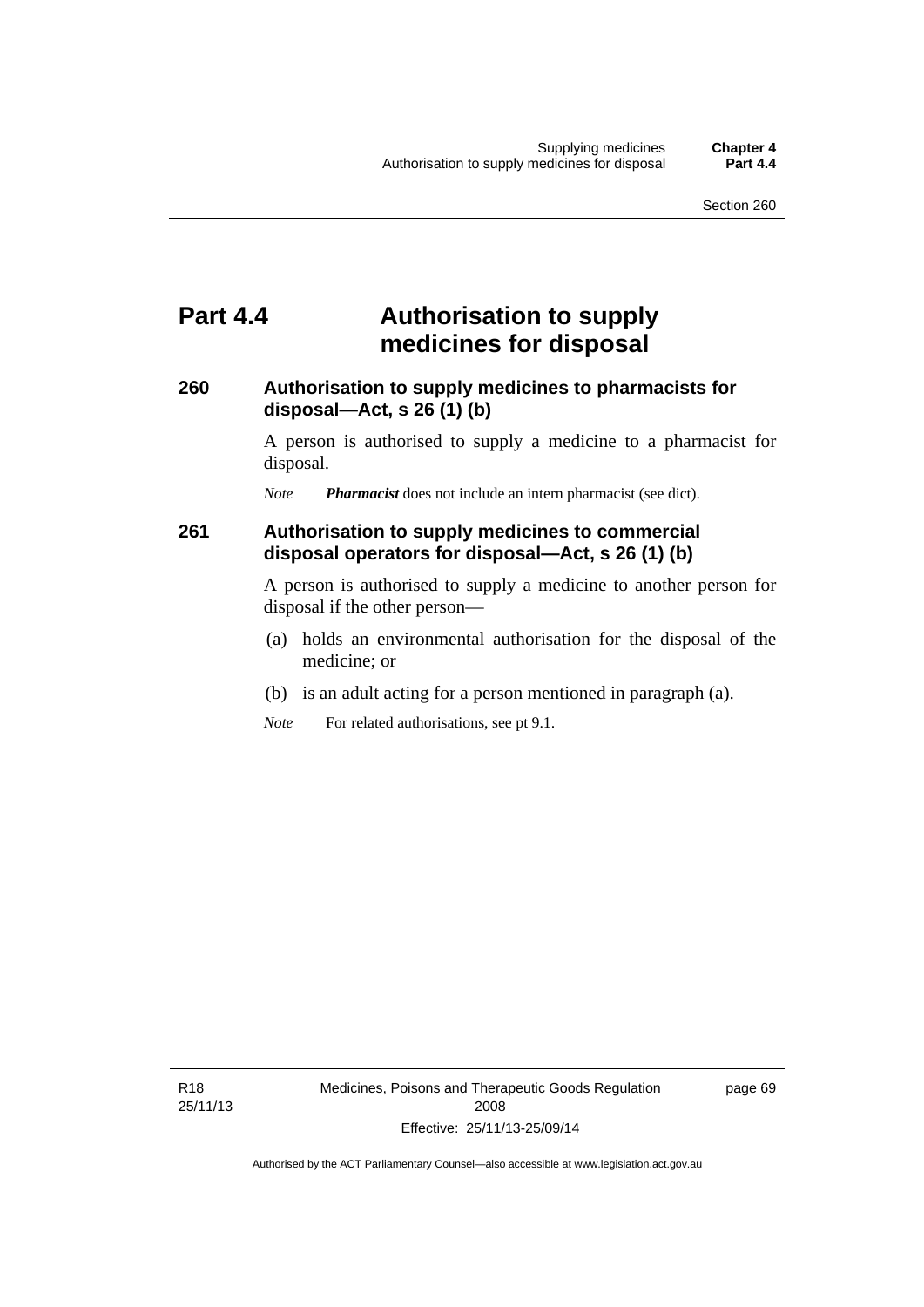# **Part 4.5 Wholesale supply of medicines under corresponding laws**

### **270 Conditions for wholesalers supplying medicines under corresponding laws—Act, s 20 (4) (c)**

The following conditions apply to a person who supplies medicines by wholesale under a corresponding law:

- (a) the person must comply with, and must ensure that the person's agents and employees comply with—
	- (i) the Australian code of good wholesaling practice for therapeutic goods for human use; and
	- (ii) the medicines Australia code of conduct;
	- *Note Australian code of good wholesaling practice for therapeutic goods for human use* and *medicines Australia code of conduct*—see the dictionary.
- (b) the person must not supply sample packs of a controlled medicine;
- (c) the person must not supply a medicine to someone else (the *buyer*) unless—
	- (i) the buyer is authorised to possess the medicine; and
	- (ii) the supply is in accordance with section 140 (Authorisation conditions for supplying medicines on purchase orders—[Act,](http://www.legislation.act.gov.au/a/2008-26/default.asp) s 44 (1) (b) and (2) (b));
- (d) the person must store medicines—
	- (i) within the manufacturer's recommended storage temperature range; and
	- (ii) in any other environmental condition that is necessary to preserve the medicine's stability and therapeutic quality.

R18 25/11/13

page 70 Medicines, Poisons and Therapeutic Goods Regulation 2008 Effective: 25/11/13-25/09/14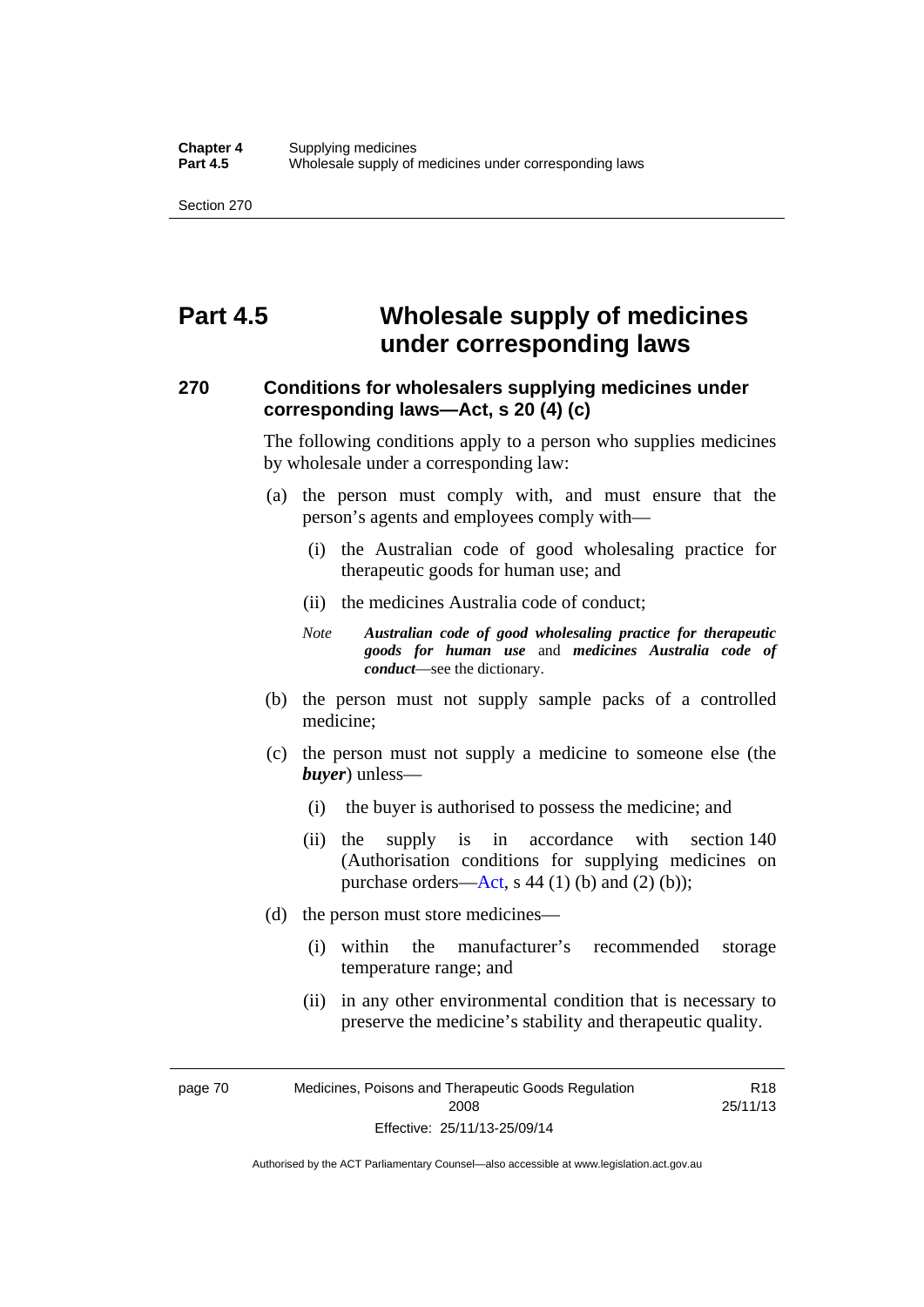# **Chapter 5 Administering medicines**

# **Part 5.1 Authorisations for health-related occupations**

## **350 Authorisation under sch 1 for people in health-related occupations to administer medicines—Act, s 37 (1) (b) and (3) (b)**

A person mentioned in schedule 1, column 2 is authorised to administer a medicine if—

- (a) administering the medicine is included in the schedule, column 3 in relation to the person; and
- (b) the administration is consistent with any restriction for the administration mentioned in the schedule, column 3.
- *Note* For authorisation to self-administer a medicine, see s 360.

## **351 Authorisation conditions for administration of medicines at institutions by people in health-related occupations— Act, s 44 (1) (b) and (2) (b)**

- (1) An authorisation under section 350 to administer a medicine is subject to the following conditions:
	- (a) if the medicine is administered under a standing order to a patient at an institution—the administration is recorded in the patient's medical records;
		- *Note Institution* includes a correctional centre and a CYP detention place (see s 652).

page 71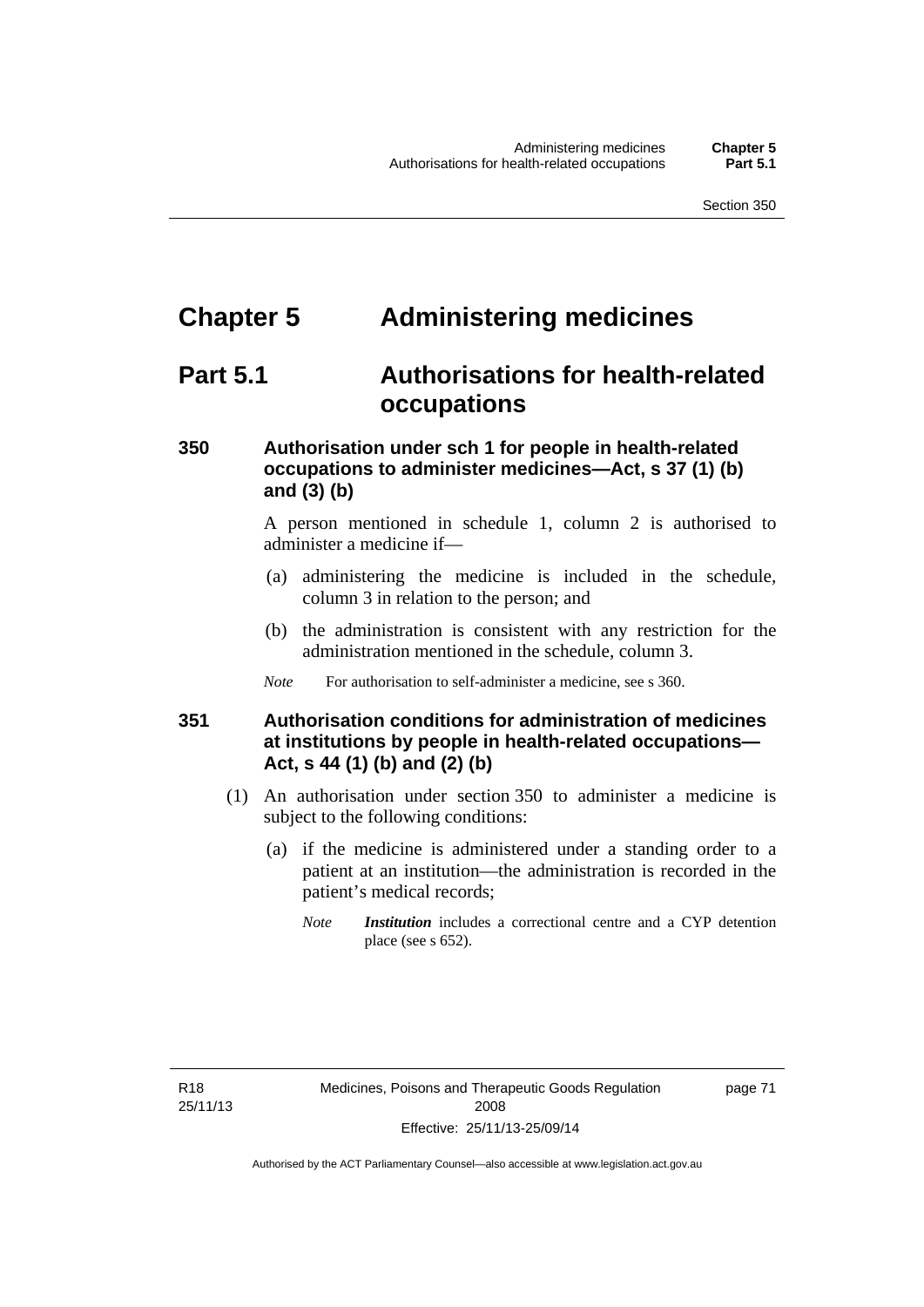- (b) if the medicine is a controlled medicine administered to a patient at an institution—
	- (i) the medicine is not removed from a storage receptacle until immediately before its administration; and
	- (ii) the administration is witnessed by a prescribed administration witness or, if a prescribed administration witness is not reasonably available to witness the administration, the administration is witnessed by another person; and
		- *Note* The witness must sign the record of the administration as witness (see [Act,](http://www.legislation.act.gov.au/a/2008-26/default.asp) s 53 (e)).
	- (iii) the administration is recorded in—
		- (A) the patient's medical records; and
		- (B) the applicable controlled medicines register mentioned in section 543 (3) (Making entries in controlled medicines registers[—Act](http://www.legislation.act.gov.au/a/2008-26/default.asp), s 51 (1) (b)).
- (2) However, subsection (1) (b) does not apply in relation to a controlled medicine dispensed in a dose administration aid for—
	- (a) a patient at a residential aged care facility or residential disability care facility; or
	- (b) a detainee at a correctional centre; or
	- (c) a young detainee at a CYP detention place.
- (3) In this section:

*prescribed administration witness* means a person prescribed under section 544 (Prescribed witnesses for administration of controlled medicines—[Act](http://www.legislation.act.gov.au/a/2008-26/default.asp), s 53 (a) and (b)) for the administration of a controlled medicine.

R18 25/11/13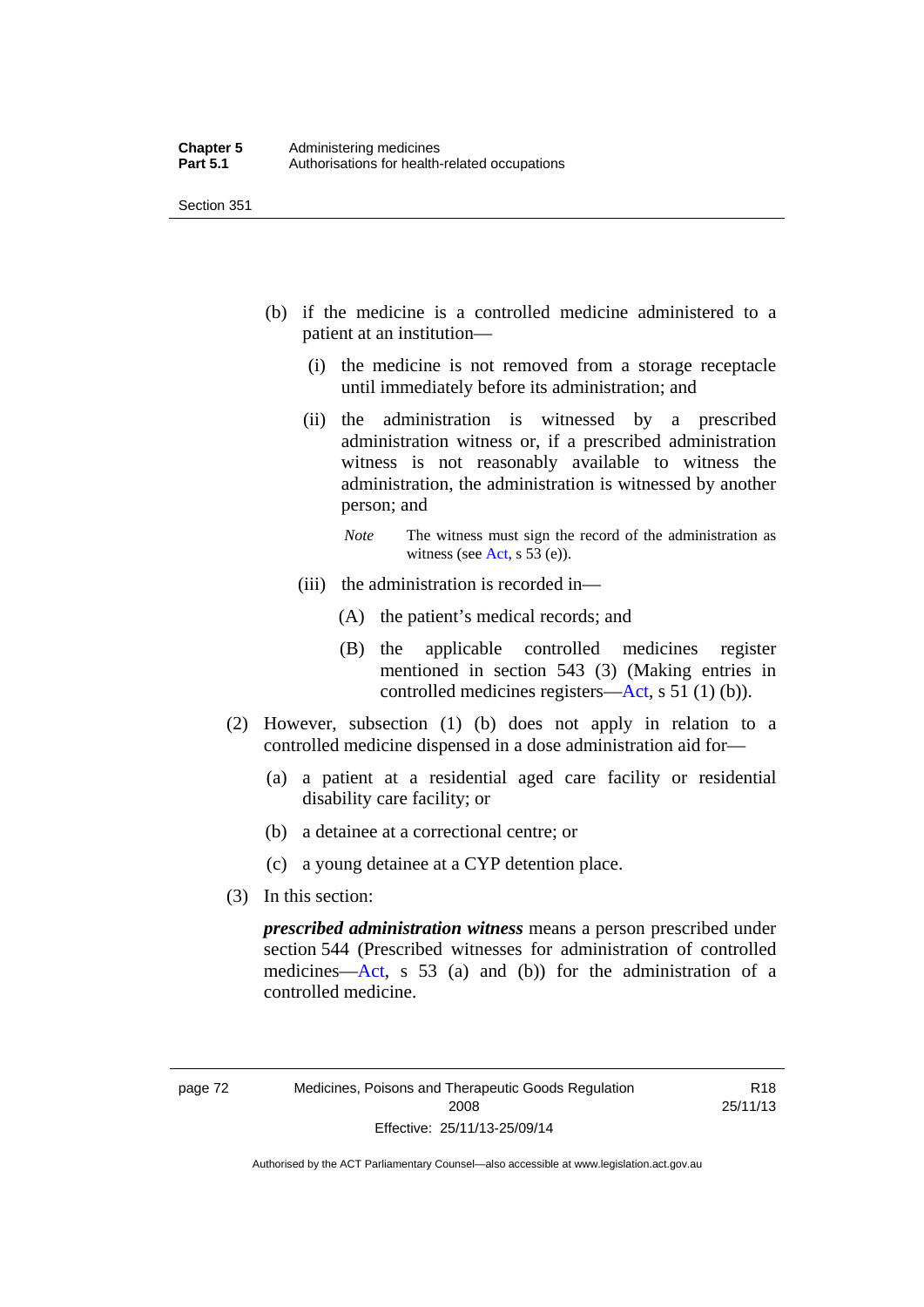# **Part 5.2 Other administration authorisations**

### **360 Authorisation for self-administration etc of medicines— Act, s 37 (2) (b) and (3) (b)**

- (1) This section applies in relation to a medicine obtained by a person from someone who is authorised to supply the medicine to the person.
- (2) The following dealings by the person with the medicine are authorised:
	- (a) if the person is a prescriber and the medicine is a restricted medicine—self-administration of a medicine prescribed or supplied by another prescriber who is not—
		- (i) a trainee dentist, trainee nurse practitioner, intern doctor or person training to be an eligible midwife; or
		- (ii) related to or employed by the person;
	- (b) if the person is a prescriber and the medicine is not a restricted medicine—self-administration of the medicine;
	- (c) if the person is not a prescriber and the medicine is supplied for the person's own use—self-administration of the medicine;
	- (d) if the person is the custodian of an animal and the medicine is supplied for the animal's use—administering the medicine to the animal.
		- *Note Custodian*, of an animal—see the dictionary.
- (3) In this section:

*restricted medicine*—see section 30.

R18 25/11/13 page 73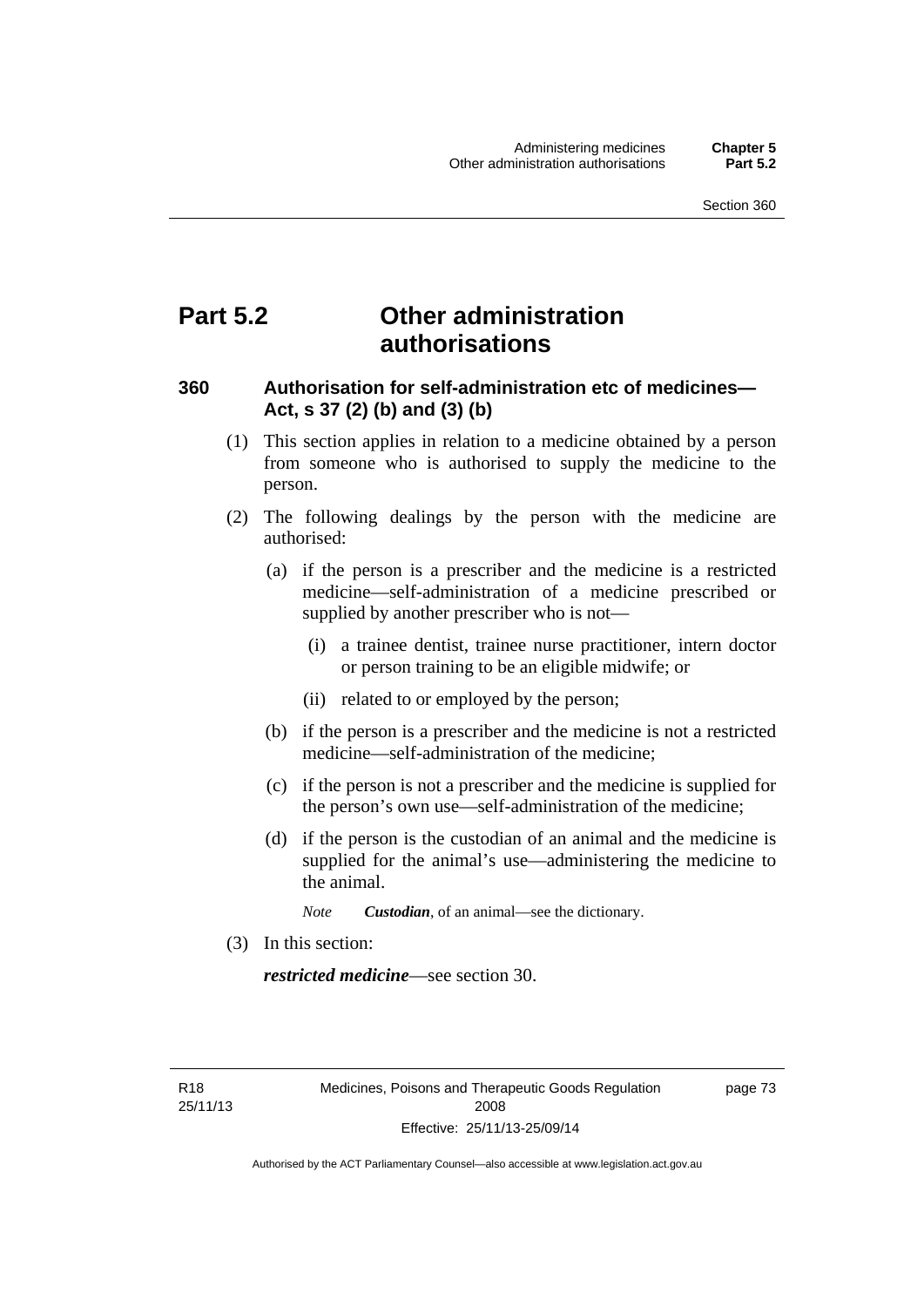## **361 Authorisation for administration of medicines by assistants—Act, s 37 (1) (b)**

- (1) A person (the *assistant*) is authorised to administer a medicine to someone else (the *assisted person*) if—
	- (a) the medicine is obtained by or for the assisted person from someone who is authorised to supply the medicine to the assisted person; and
	- (b) the medicine is administered in accordance with the directions on the medicine's labelling; and
	- (c) if the assisted person is not a person under a legal disability the assisted person asks for the assistant's help to take the medicine; and
	- (d) if the assisted person is a person under a legal disability—the assistant is authorised by the assisted person's parent or guardian to administer the medicine.
- (2) In this section:

*impaired decision-making ability*—a person has *impaired decision-making ability* if the person's decision-making ability is impaired because of a physical, mental, psychological or intellectual condition or state, whether or not the condition or state is a diagnosable illness.

### *person under a legal disability* means—

- (a) a child; or
- (b) a person with impaired decision-making ability in relation to a matter relating to the person's health.

R18 25/11/13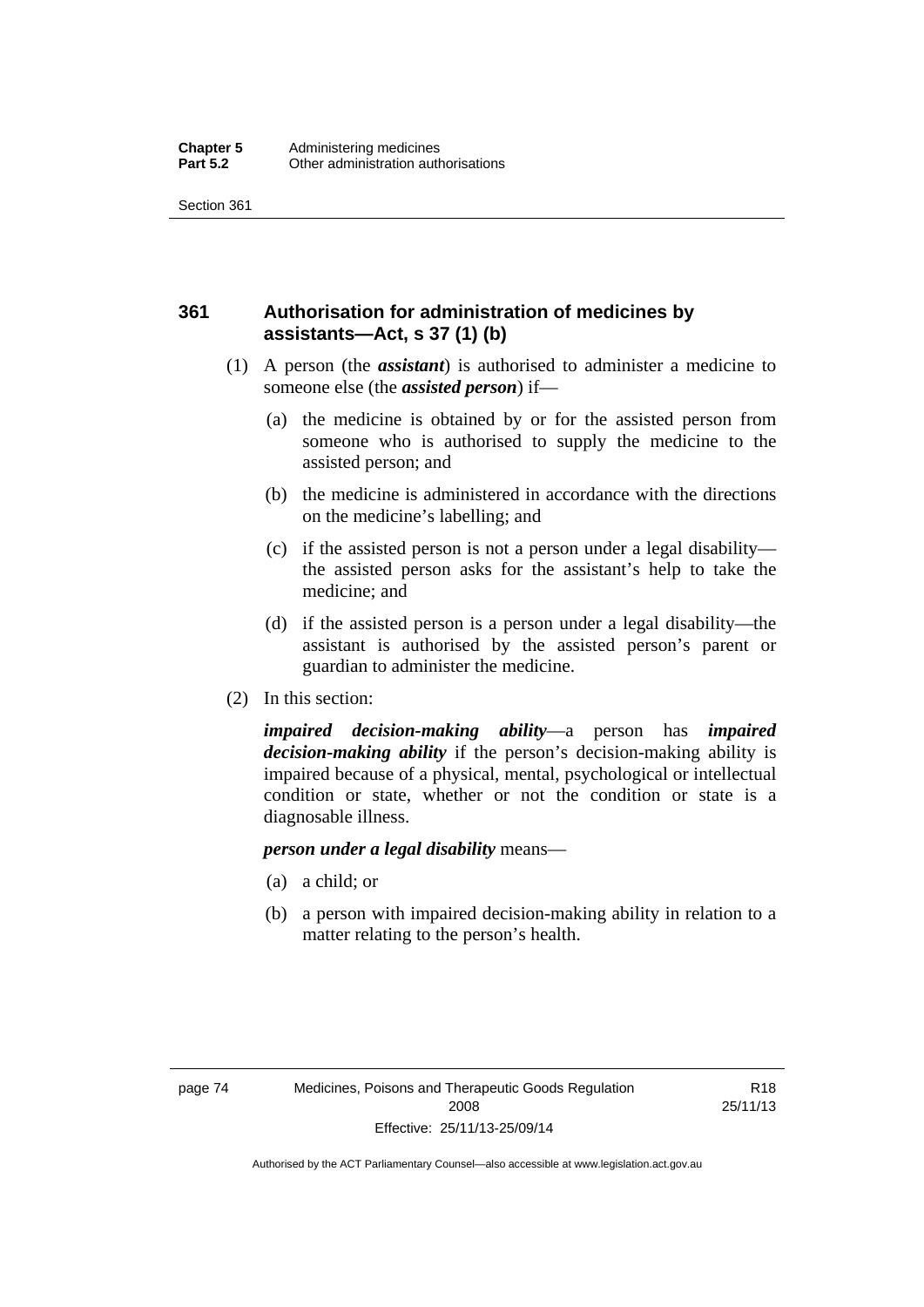# **Chapter 6 Obtaining and possessing medicines**

## **370 Authorisation under sch 1 to obtain and possess medicines—Act, s 35 (1) (b), (2) (b) and s 36 (b)**

- (1) A person mentioned in schedule 1, column 2 is authorised to obtain a medicine if obtaining the medicine—
	- (a) is included in the schedule, column 3 in relation to the person; and
	- (b) is consistent with any restriction for obtaining the medicine mentioned in the schedule, column 3.
- (2) A person mentioned in schedule 1, column 2 is authorised to possess a medicine if—
	- (a) possessing the medicine is included in the schedule, column 3 in relation to the person; and
	- (b) the possession is consistent with any restriction for the possession mentioned in the schedule, column 3.

### **371 Authorisation to obtain and possess medicines for certain personal use-related dealings—Act, s 35 (1) (b), (2) (b) and s 36 (b)**

- (1) A person is authorised to obtain or possess a medicine if the person obtains the medicine from someone who is authorised to supply the medicine to the person.
- (2) Subsection (1) applies in relation to a person whether the medicine is obtained by the person for the person's own use or as an agent for someone else.

page 75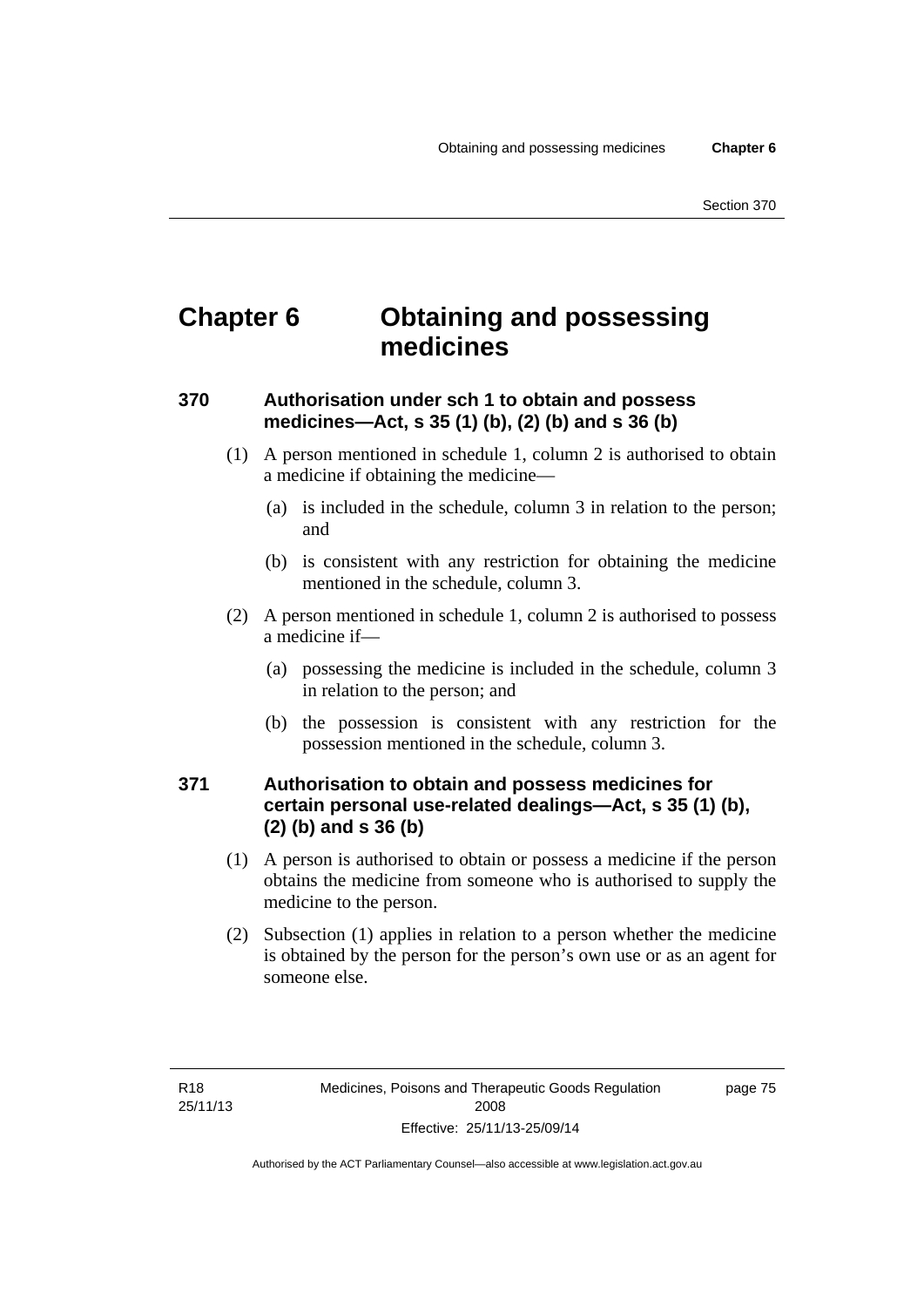# **Chapter 7 Manufacturing medicines**

### **380 Authorisation under sch 1 to manufacture medicines— Act, s 33 (b)**

A person mentioned in schedule 1, column 2 is authorised to manufacture a medicine if—

- (a) manufacturing the medicine is included in the schedule, column 3 in relation to the person; and
- (b) the manufacturing is consistent with any restriction for the manufacturing mentioned in the schedule, column 3.

page 76 Medicines, Poisons and Therapeutic Goods Regulation 2008 Effective: 25/11/13-25/09/14

R18 25/11/13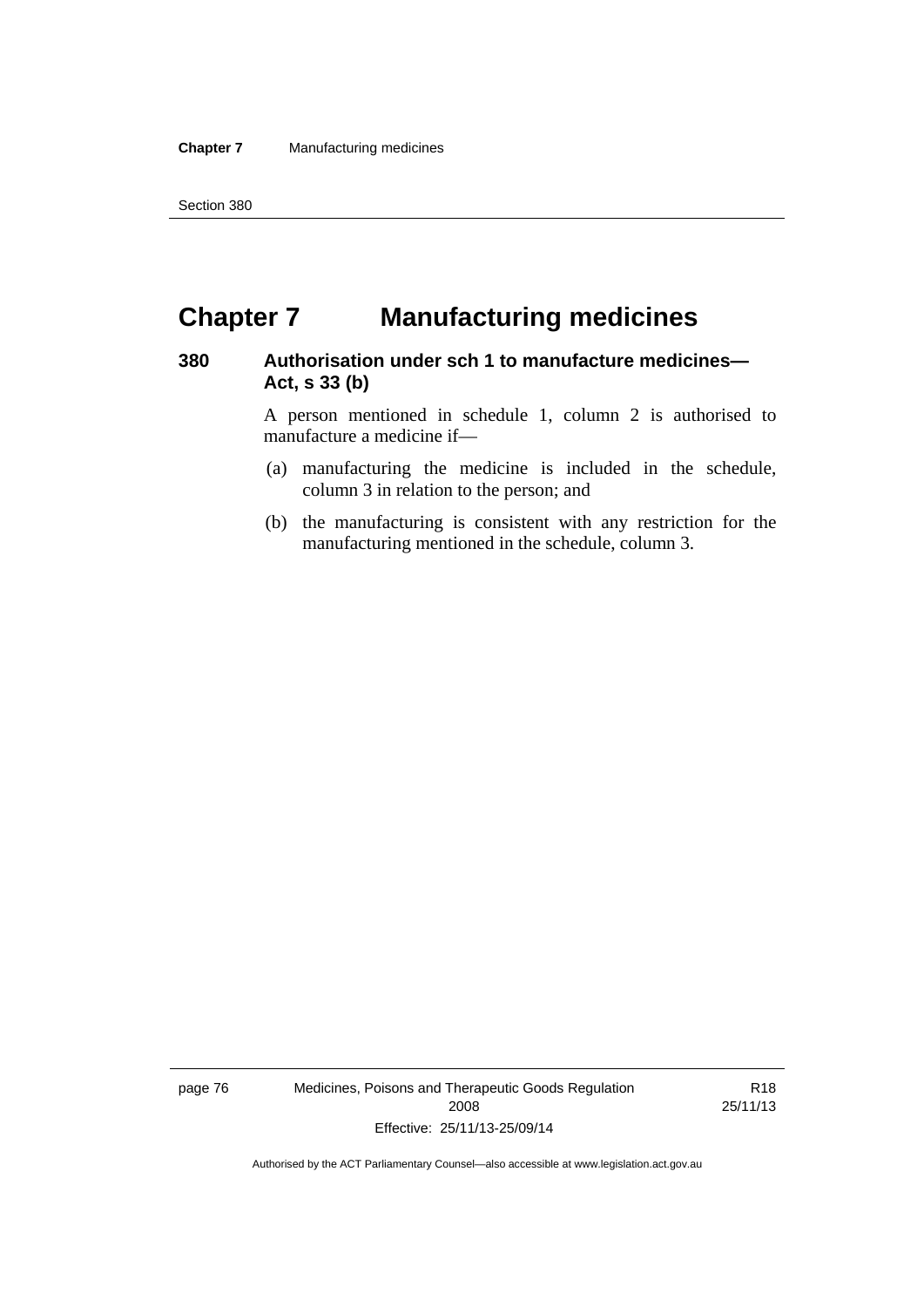# **Chapter 8 Discarding medicines**

### **390 Discarding controlled medicines—Act, s 34 (1) (a)**

 (1) A controlled medicine must be discarded in accordance with this section.

*Note* See also the *[Drugs of Dependence Act 1989](http://www.legislation.act.gov.au/a/alt_a1989-11co)*, div 11.4 about the disposal of seized substances.

- (2) A prescribed discarding witness may discard a controlled medicine in the presence of another prescribed discarding witness.
- (3) However, a person who is authorised to administer a controlled medicine may discard the residue of the medicine after administration in the presence of a person who is not a prescribed discarding witness if no other prescribed discarding witness is reasonably available to witness its discarding.
- (4) A person complies with this section if the person destroys the medicine so that it is unable to be used.
- (5) In this section:

*prescribed discarding witness* means a person prescribed under section 545 (Prescribed witnesses for discarding of controlled medicines—[Act](http://www.legislation.act.gov.au/a/2008-26/default.asp), s 54 (a) and (b)) for the discarding of a controlled medicine.

*Note* A medicine must not be discarded in a way that creates a risk to the health or safety of people or is likely to cause damage to property or the environment (see [Act](http://www.legislation.act.gov.au/a/2008-26/default.asp), s 34 (3)).

R18 25/11/13 page 77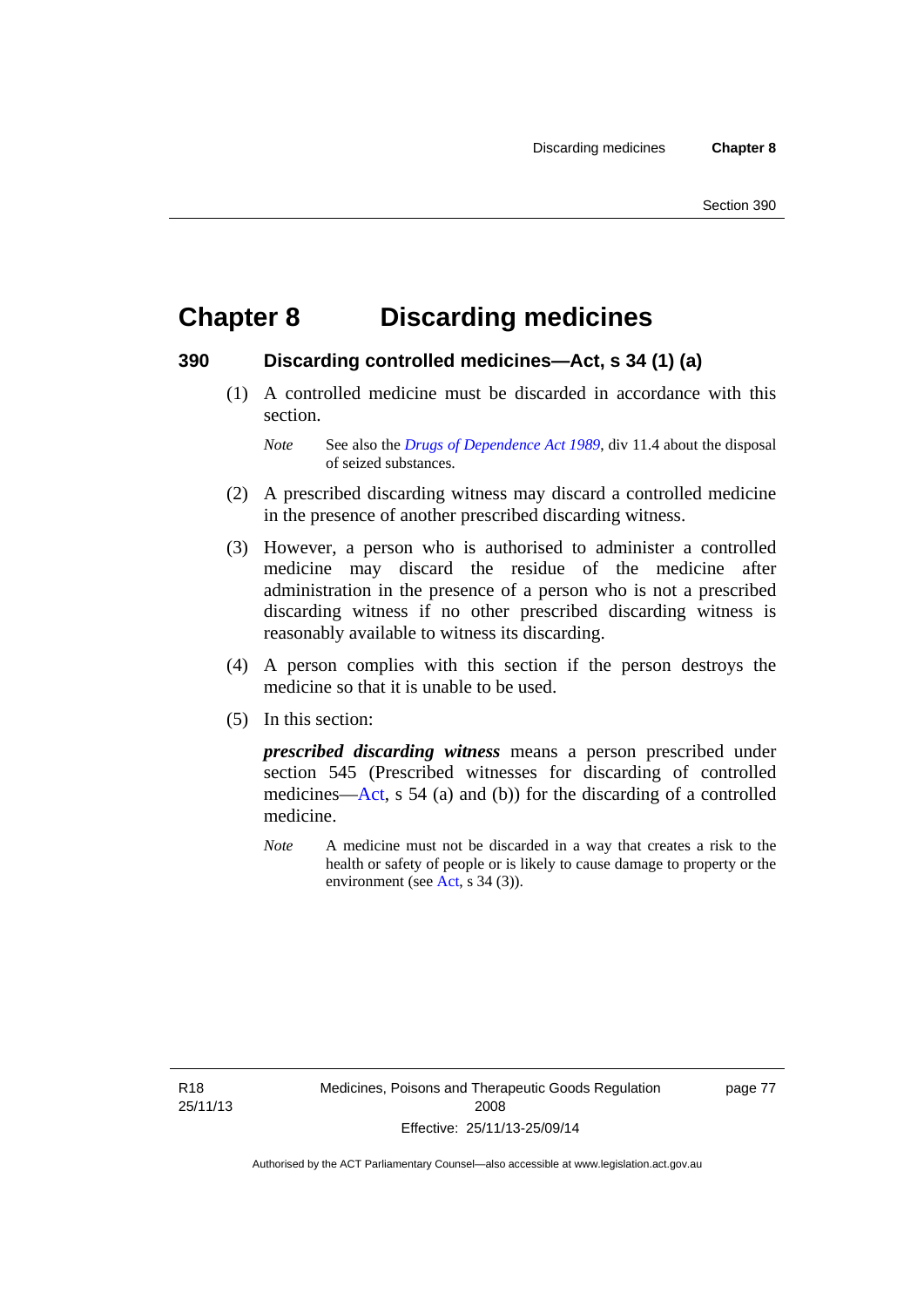# **Chapter 9 Other medicines authorisations**

# **Part 9.1 Authorisations for delivery people and commercial disposal operators**

### **400 Authorisations to deliver medicines under supply authorities—Act, s 26 (1) (b), (2) (b), s 35 (1) (b), (2) (b) and s 36 (b)**

- (1) This section applies to an adult (the *delivery person*), other than a health practitioner, or health professional, at an institution, who is—
	- (a) engaged to transport and deliver a medicine supplied on a supply authority; or
	- (b) acting for a person mentioned in paragraph (a).
	- *Note* For health practitioners and health professionals at institutions, see sch 1, pt 1.4.
- (2) The delivery person is authorised to—
	- (a) obtain and possess the medicine for the purposes of transporting and delivering the medicine as engaged; and
	- (b) supply the medicine to the entity named as the recipient in the supply authority or the entity's agent.

### **Examples—delivery person**

1 a hospital employee who is not a health practitioner or health professional

R18 25/11/13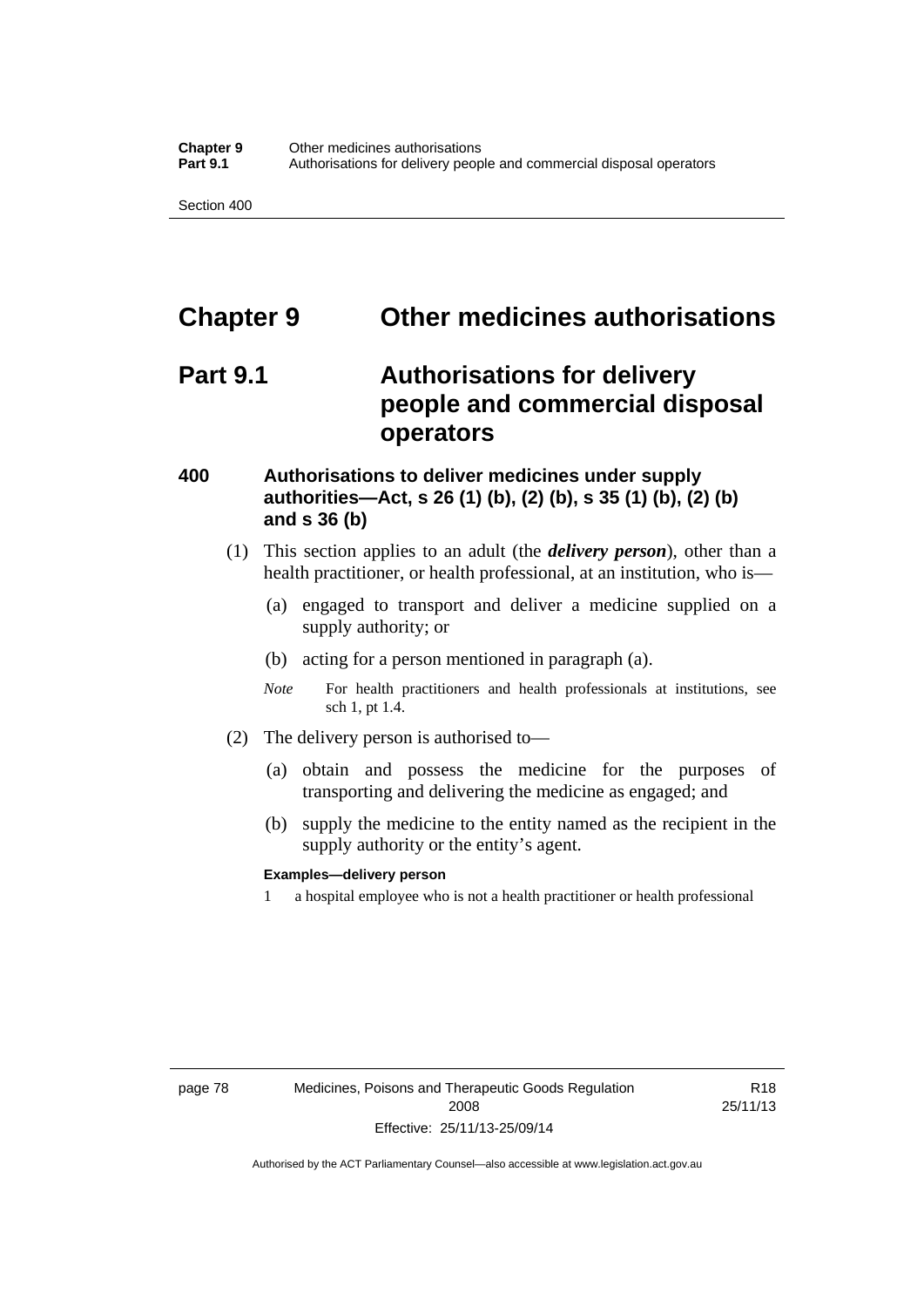2 an employee of a courier service

### **Example—agent**

the guardian of a child for a prescription dispensed for the child

- *Note 1 Entity* includes a person (see [Legislation Act,](http://www.legislation.act.gov.au/a/2001-14) dict, pt 1).
- *Note 2* An example is part of the regulation, is not exhaustive and may extend, but does not limit, the meaning of the provision in which it appears (see [Legislation Act,](http://www.legislation.act.gov.au/a/2001-14) s 126 and s 132).

### **401 Authorisations for commercial disposal operators—Act, s 26 (1) (b) and (2) (b), s 35 (1) (b) and (2) (b) and s 36 (b)**

- (1) This section applies to a person who—
	- (a) holds an environmental authorisation for the disposal of a medicine; or
	- (b) is an adult acting for a person mentioned in paragraph (a).
- (2) The person is authorised to obtain and possess the medicine for the purposes of disposing of the medicine as engaged.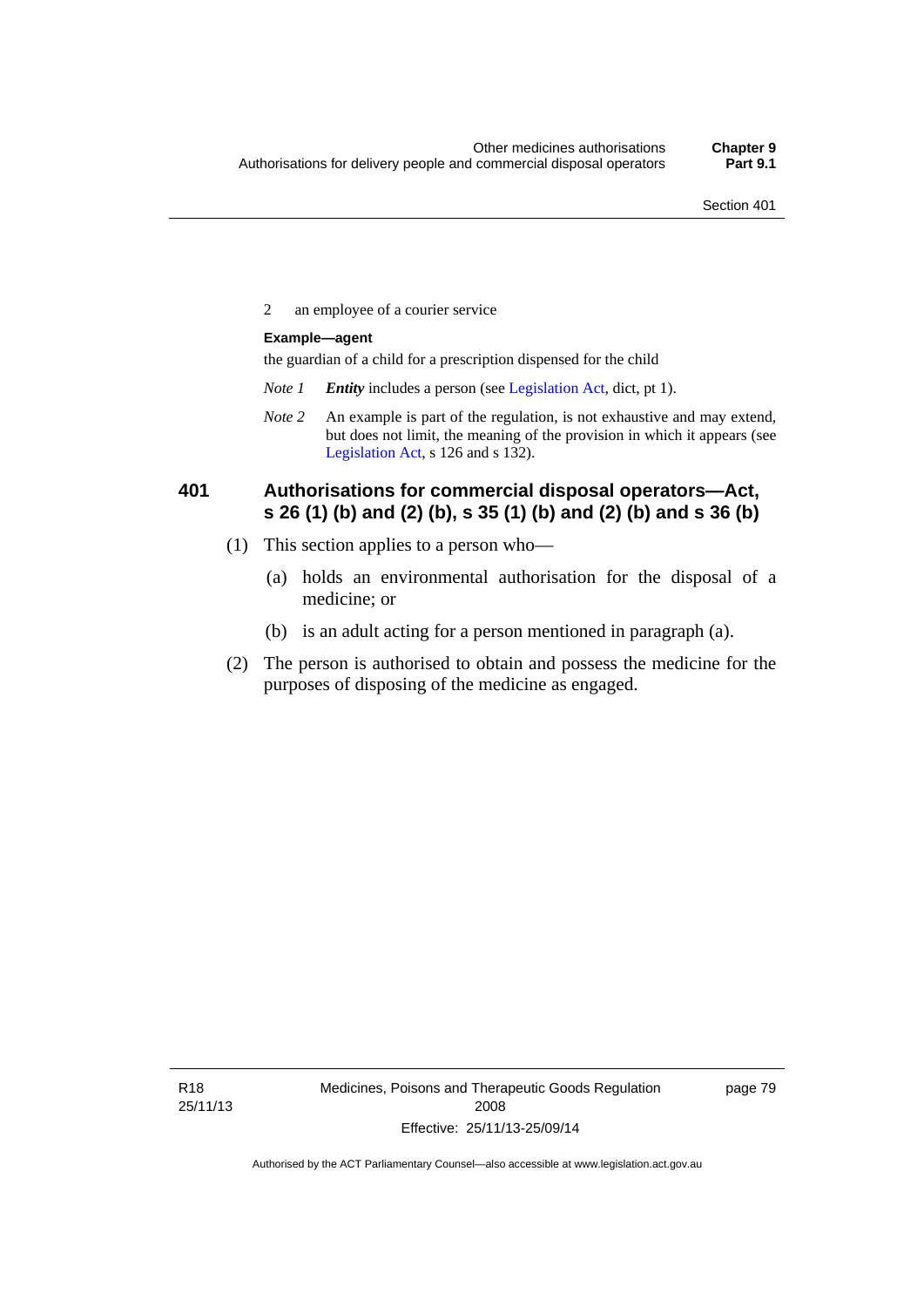# **Part 9.2 Emergency supply and administration of adrenaline and salbutamol**

## **410 Authorisations to supply and administer adrenaline and salbutamol—Act, s 26 (1) (b) and s 37 (1) (b)**

- (1) A person is authorised to do 1 or more of the following for someone else (the *assisted person*) who is in immediate need of adrenaline or salbutamol:
	- (a) supply authorised adrenaline or authorised salbutamol to the assisted person;
	- (b) supply authorised adrenaline or authorised salbutamol to someone else for immediate administration to the assisted person;
	- (c) administer authorised adrenaline or authorised salbutamol to the assisted person.
- (2) In this section:

*authorised adrenaline* means adrenaline in a single use automatic injector delivering not more than 0.3mg adrenaline.

*authorised salbutamol* means salbutamol in, or for, a metered inhaler.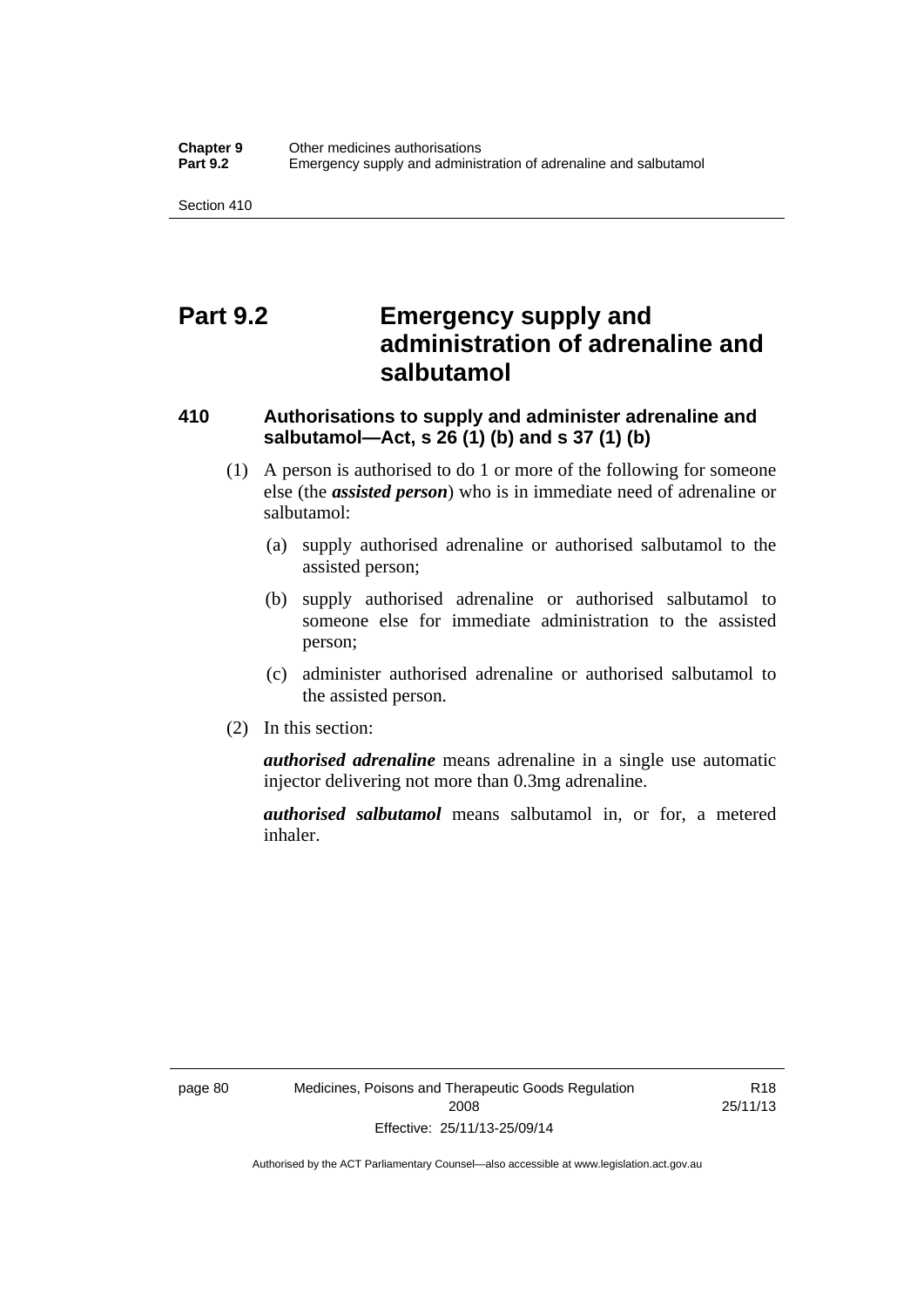# **Part 9.3 Medicines authorisations for corrections functions**

### **420 Authorisations for CYP authorised people—Act, s 26 (1) (b), s 35 (1) (b), (2) (b), s 36 (b) and s 37 (1) (b)**

A CYP authorised person is authorised, within the scope of the person's employment, to do any of the following in relation to a medicine supplied for a young detainee by a person who is authorised to supply the medicine:

- (a) obtain the medicine;
- (b) possess the medicine (including possess the medicine outside a CYP detention place for the purpose of administering the medicine to a young detainee while the young detainee is lawfully outside the place);
- (c) administer the medicine to the young detainee;
- (d) supply the medicine to a person who is authorised to obtain the medicine for the young detainee.

### **Example—young detainee lawfully outside CYP detention place**

the detainee is on local leave escorted by a CYP authorised person

- *Note 1 CYP authorised person* and *CYP detention place*—see the dictionary.
- *Note 2 Young detainee*—see the *[Children and Young People Act 2008](http://www.legislation.act.gov.au/a/2008-19)*, s 95.
- *Note 3* An example is part of the regulation, is not exhaustive and may extend, but does not limit, the meaning of the provision in which it appears (see [Legislation Act,](http://www.legislation.act.gov.au/a/2001-14) s 126 and s 132).

R18 25/11/13 page 81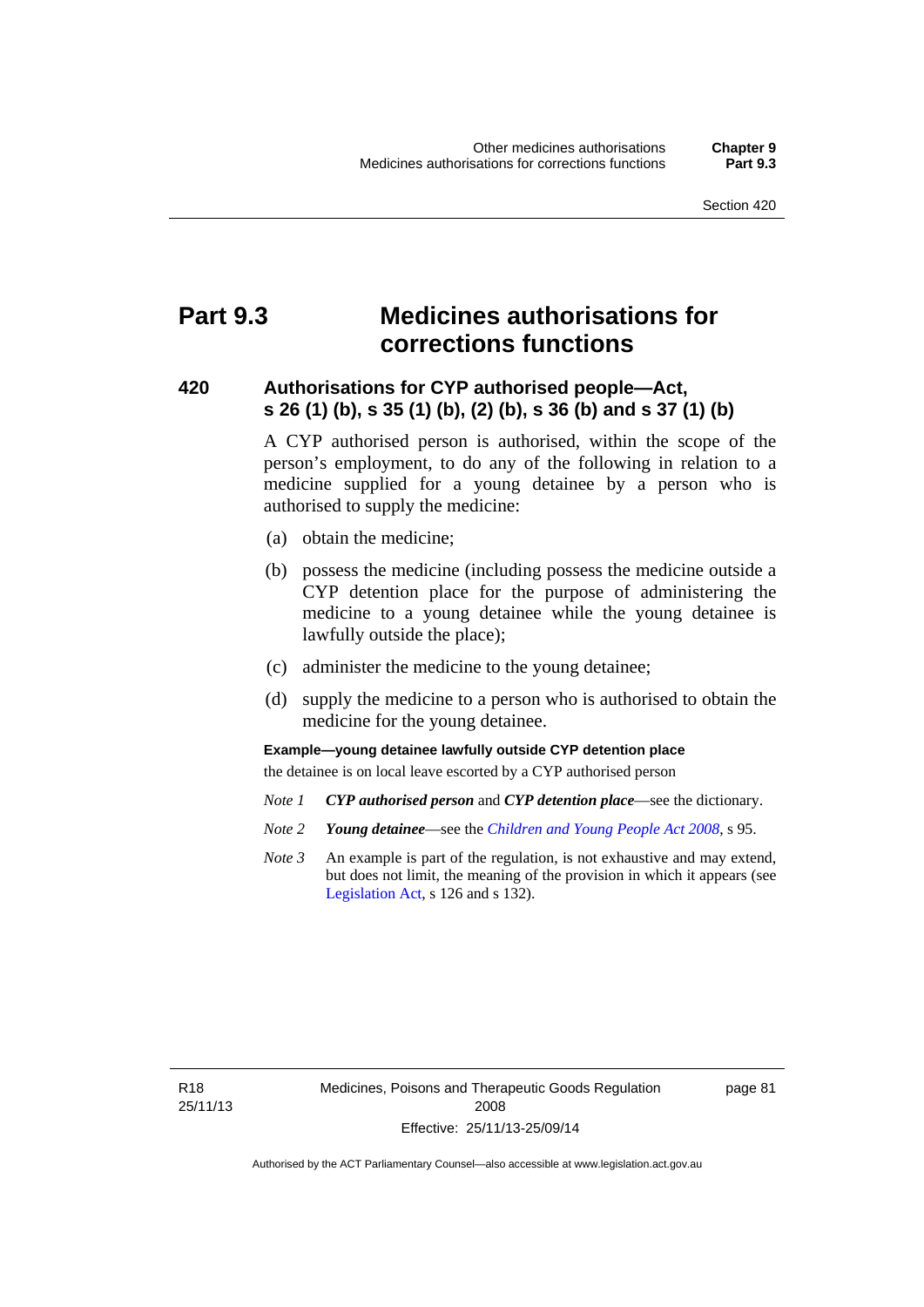## **421 Authorisations for corrections officers—Act, s 26 (1) (b), s 35 (1) (b), (2) (b), s 36 (b) and s 37 (1) (b)**

A corrections officer is authorised, within the scope of the officer's employment, to do any of the following in relation to a medicine supplied for a detainee by a person who is authorised to supply the medicine:

- (a) obtain the medicine;
- (b) possess the medicine (including possess the medicine outside a correctional centre for the purpose of administering the medicine to a detainee while the detainee is lawfully outside the centre);
- (c) administer the medicine to the detainee;
- (d) supply the medicine to a person who is authorised to obtain the medicine for the detainee.
- *Note 1* See the example and notes to s 420.
- *Note 2 Detainee*—see the *[Corrections Management Act 2007](http://www.legislation.act.gov.au/a/2007-15)*, s 6.

### **422 Authorisations for court and police cell custodians—Act, s 26 (1) (b), s 35 (1) (b), (2) (b), s 36 (b) and s 37 (1) (b)**

- (1) A custodian is authorised, within the scope of the custodian's employment, to do any of the following in relation to a medicine supplied for a person in custody at court cells or police cells by someone who is authorised to supply the medicine:
	- (a) obtain the medicine at the cells;
	- (b) possess the medicine at the cells;
	- (c) administer the medicine to the person in custody at the cells;
	- (d) supply the medicine to someone who is authorised to obtain the medicine for the person in custody.

R18 25/11/13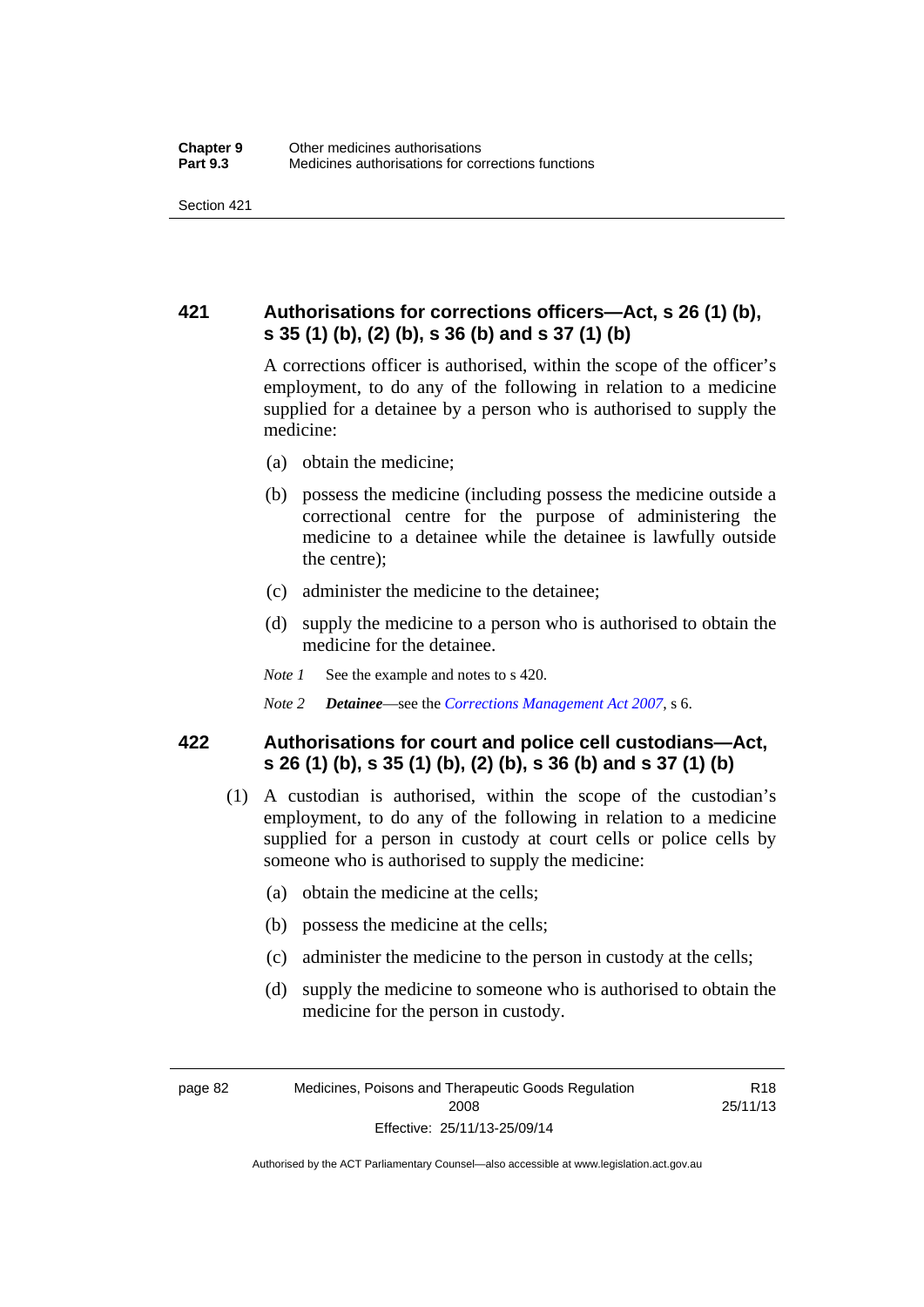(2) In this section:

*court cell*—see the *[Corrections Management Act 2007](http://www.legislation.act.gov.au/a/2007-15)*, section 29.

### *custodian* means—

- (a) a person in charge of a court cell or police cell; or
- (b) a person acting under the direct supervision of the person in charge.

### *person in custody* means—

- (a) a detainee; or
- (b) a young detainee; or
- (c) a person detained at a police cell under the *[Corrections](http://www.legislation.act.gov.au/a/2007-15)  [Management Act 2007](http://www.legislation.act.gov.au/a/2007-15)*, section 30; or
- (d) a person detained at a court cell under the *[Corrections](http://www.legislation.act.gov.au/a/2007-15)  [Management Act 2007](http://www.legislation.act.gov.au/a/2007-15)*, section 33.

*police cell*—see the *[Corrections Management Act 2007](http://www.legislation.act.gov.au/a/2007-15)*, section 29.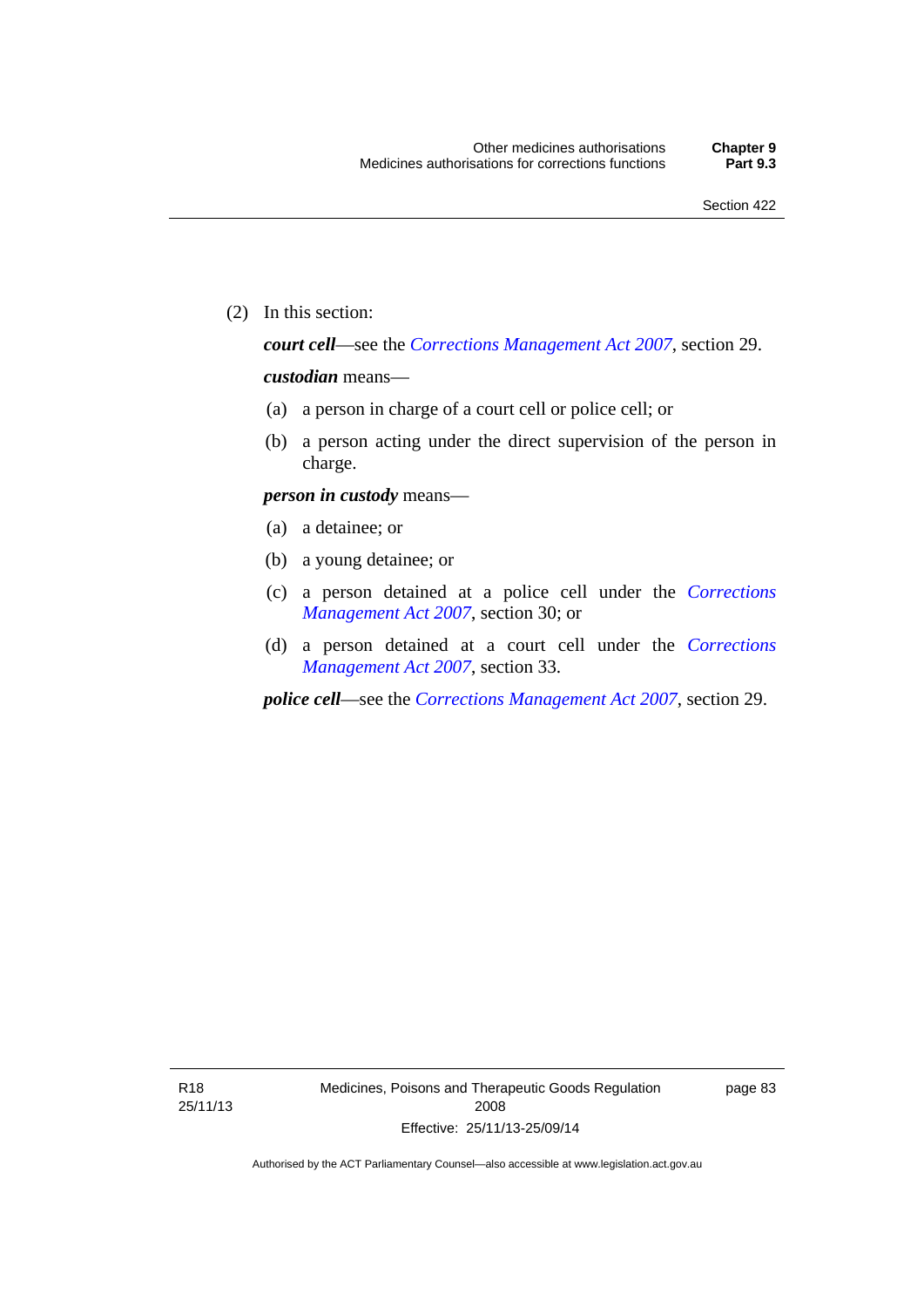**Chapter 9** Other medicines authorisations **Part 9.4** • **Authorisations for medicines research and education program purposes other** than controlled medicines

Section 430

# **Part 9.4 Authorisations for medicines research and education program purposes other than controlled medicines**

*Note* A licence is required for research and education programs in relation to controlled medicines (see pt 14.2).

### **430 Authorisations for non-controlled medicines research and education—Act, s 26 (1) and (2) (b)**

- (1) A scientifically qualified person employed at a recognised research institution (other than the Canberra Hospital) is authorised to do the following for the purposes of an authorised activity at the institution:
	- (a) issue a purchase order for a relevant medicine;
	- (b) obtain on a purchase order a relevant medicine;
	- (c) possess a relevant medicine;
	- (d) supply a relevant medicine to a person (a *relevant person*) who is taking part in the authorised activity at the institution.
	- *Note 1 Scientifically qualified person*—see the dictionary.

*Note 2 Recognised research institution*—see the [Act](http://www.legislation.act.gov.au/a/2008-26/default.asp), s 20 (5).

- (2) A scientifically qualified person employed at the Canberra Hospital is authorised to do the following for the purposes of an authorised activity at the hospital:
	- (a) issue a written requisition for a relevant medicine;
	- (b) obtain on a written requisition a relevant medicine;
	- (c) possess a relevant medicine;

page 84 Medicines, Poisons and Therapeutic Goods Regulation 2008 Effective: 25/11/13-25/09/14

R18 25/11/13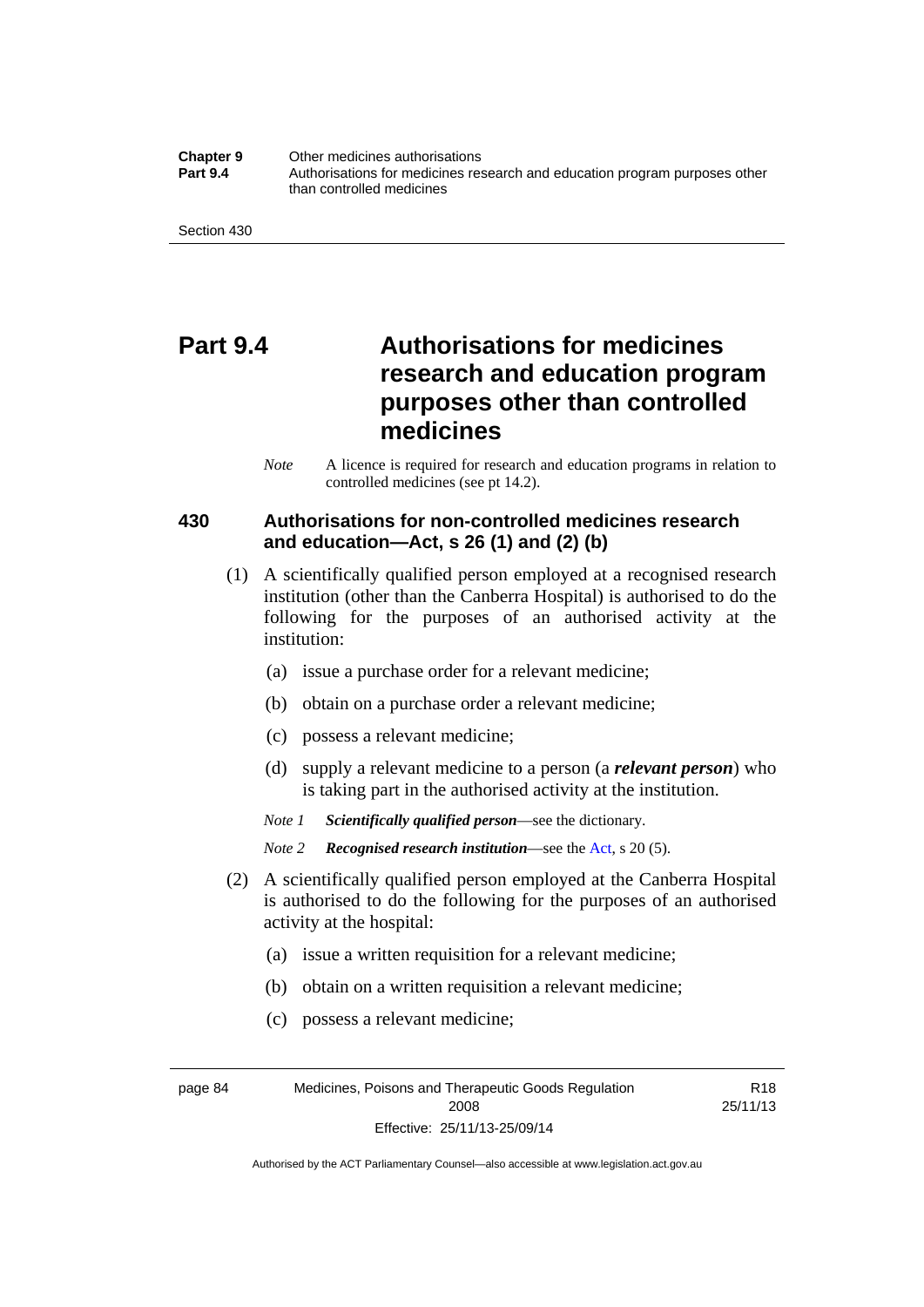- (d) supply a relevant medicine to a person (also a *relevant person*) who is taking part in the authorised activity at the hospital.
- (3) A relevant person is authorised to do the following in relation to a relevant medicine for the purposes of an authorised activity:
	- (a) obtain the medicine from the scientifically qualified person for the activity;
	- (b) possess the medicine for the purposes of the activity;
	- (c) supply the medicine to the scientifically qualified person for the activity.
- (4) In this section:

*authorised activity*, in relation to a relevant medicine at a recognised research institution, means the conduct of any of the following if it does not involve the administration of the medicine to a person:

- (a) medical or scientific research in relation to the medicine at the institution;
- (b) instruction involving the medicine at the institution;
- (c) quality control or analysis of the medicine at the institution.

*relevant medicine* means a medicine other than a controlled medicine.

#### **431 Authorisation conditions for non-controlled medicines research and education—Act, s 44 (1) (b) and (2) (b)**

A scientifically qualified person's authorisation under section 430 is subject to the following conditions:

- (a) the person has written approval for the conduct of the authorised activity from the person in charge of—
	- (i) the recognised research institution; or
	- (ii) a faculty or division of the institution;

R18 25/11/13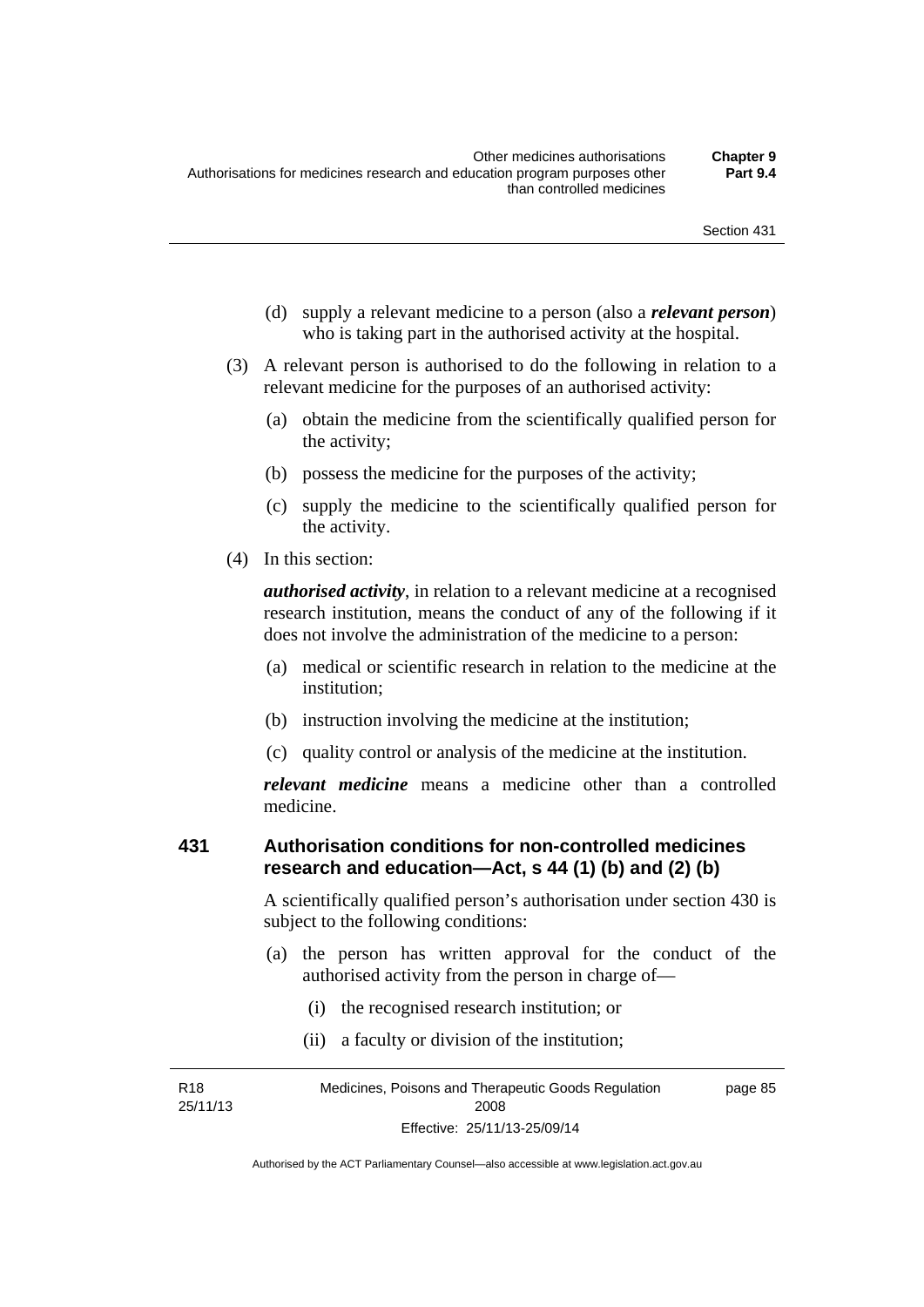| <b>Chapter 9</b> | Other medicines authorisations                                             |
|------------------|----------------------------------------------------------------------------|
| <b>Part 9.4</b>  | Authorisations for medicines research and education program purposes other |
|                  | than controlled medicines                                                  |

Section 431

- (b) if the recognised research institution employing the person is the Canberra Hospital—
	- (i) a requisition for the relevant medicine issued by the person complies with section 55 (General requirements for written requisitions) and section 56 (Particulars for requisitions); and
	- (ii) the requisition is for an amount of the medicine approved in writing by the person in charge; and
	- (iii) the requisition is for an amount of the medicine used solely for the purpose approved in writing by the person in charge;
- (c) if the person is employed at a recognised research institution other than the Canberra Hospital—
	- (i) a purchase order for the relevant medicine complies with section 62; and
	- (ii) the purchase order is for an amount of the medicine approved in writing by the person in charge;
- (d) the medicine is obtained from someone who is authorised to supply the medicine to the person.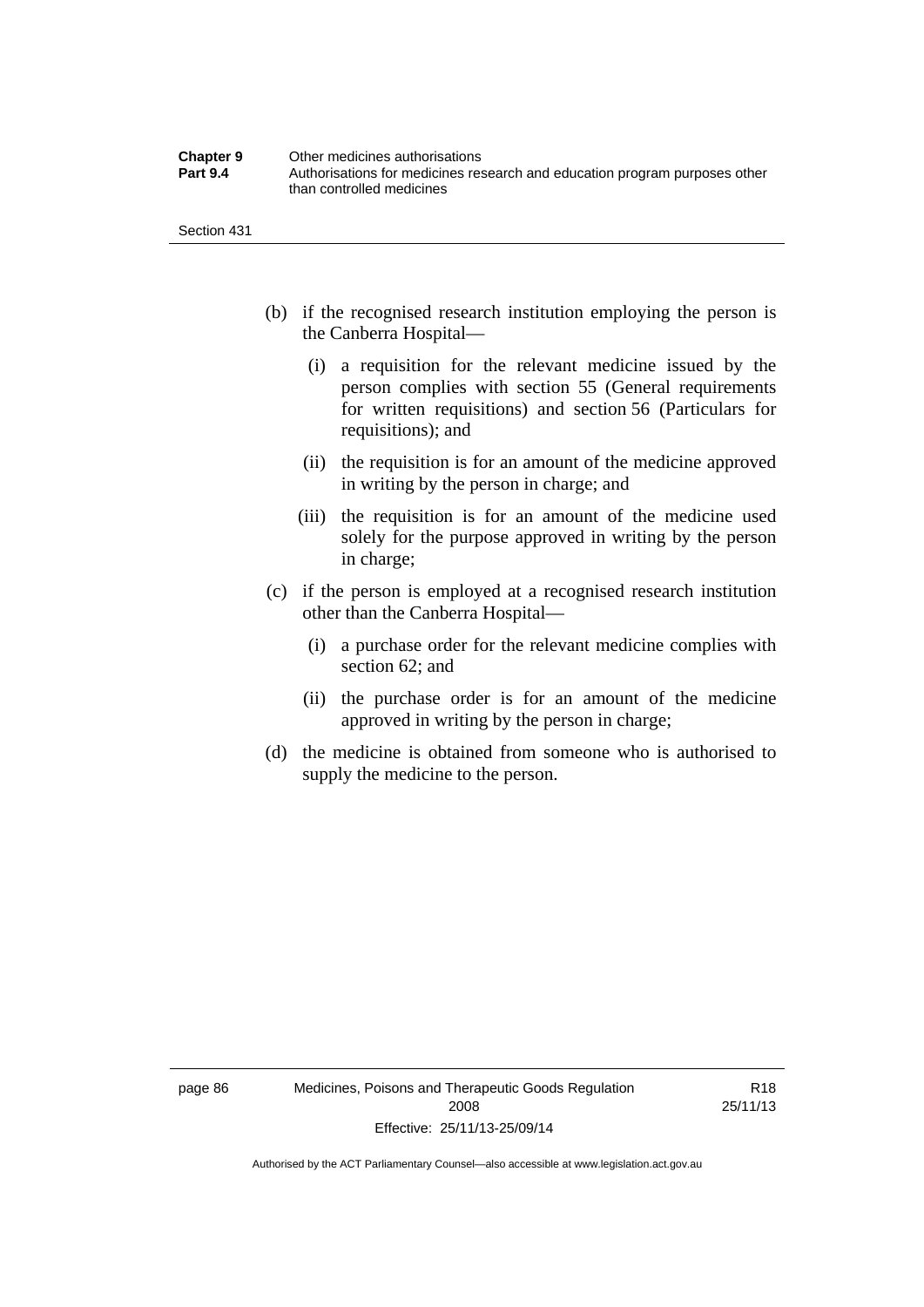# **Part 9.5 Authorisations under medicines licences**

## **Division 9.5.1 Controlled medicines research and education program licence authorisations**

- *Note 1* For authorisation for research and education for other medicines, see pt 9.4.
- *Note 2* For other provisions about controlled medicines research and education program licences, see pt 14.2.

### **440 Authorisations under controlled medicines research and education program licences—Act, s 20 (1) (a)**

- (1) A controlled medicines research and education program licence (other than for a program conducted at the Canberra Hospital) authorises—
	- (a) the licence-holder to—
		- (i) issue a purchase order for a controlled medicine (the *licensed controlled medicine*) stated in the licence for the program stated in the licence; and
		- (ii) obtain a licensed controlled medicine on a purchase order for the program; and
		- (iii) possess a licensed controlled medicine for the program at the premises to which the licence relates; and
		- (iv) supply a licensed controlled medicine to anyone taking part in the program for the program; and

R18 25/11/13 page 87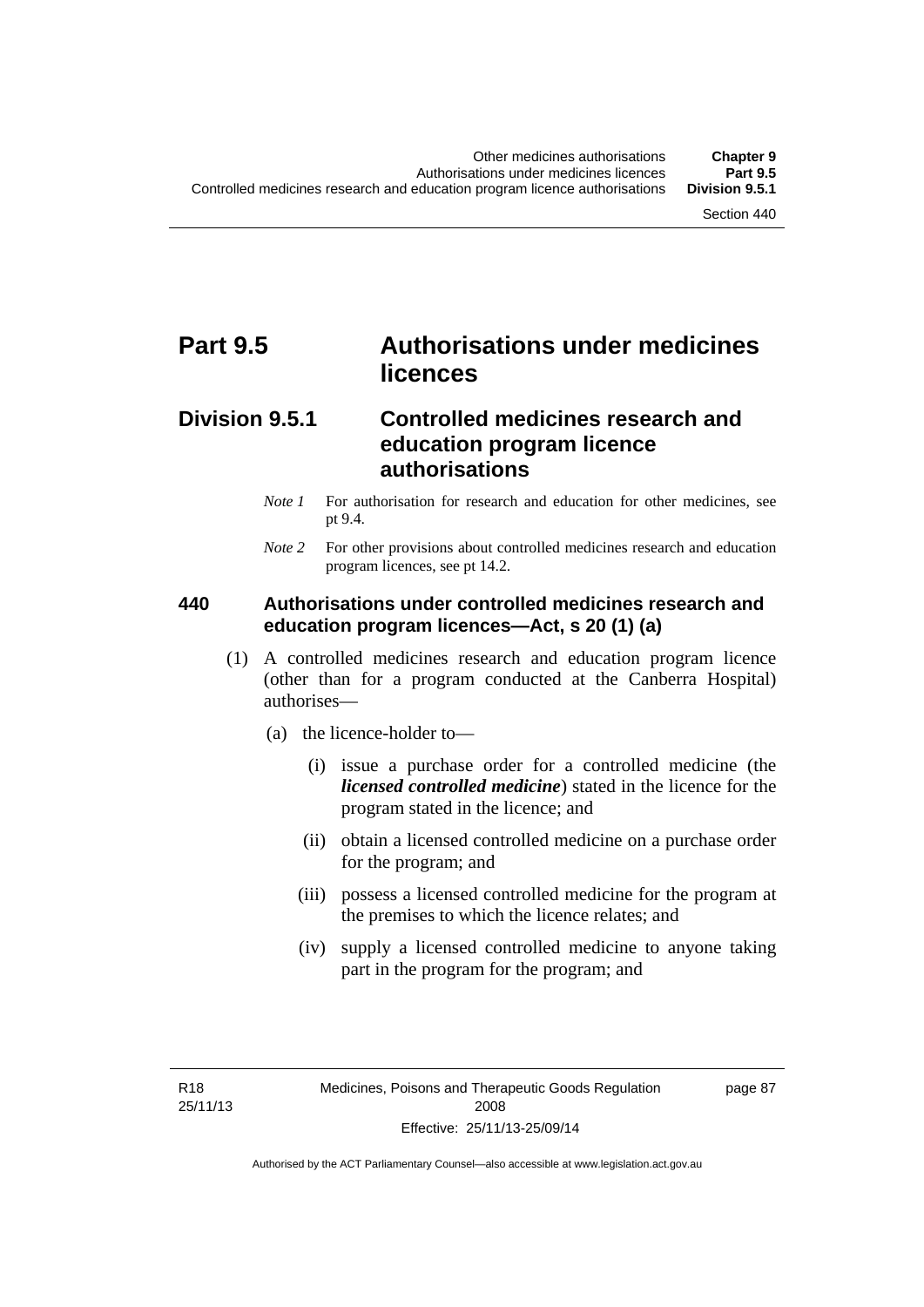| <b>Chapter 9</b> | Other medicines authorisations                                             |
|------------------|----------------------------------------------------------------------------|
| <b>Part 9.5</b>  | Authorisations under medicines licences                                    |
| Division 9.5.1   | Controlled medicines research and education program licence authorisations |
| Section 441      |                                                                            |

- (b) the program supervisor, and anyone taking part in the program, to deal with the licensed controlled medicine as authorised by the licence at the premises stated in the licence.
- (2) A controlled medicines research and education program licence for a program conducted at the Canberra Hospital authorises—
	- (a) the licence-holder to—
		- (i) issue a written requisition for a controlled medicine (the *licensed controlled medicine*) stated in the licence for the program stated in the licence; and
		- (ii) obtain a licensed controlled medicine on a written requisition for the program; and
		- (iii) possess a licensed controlled medicine for the program at the premises to which the licence relates; and
		- (iv) supply a licensed controlled medicine to anyone taking part in the program for the program; and
	- (b) the program supervisor, and anyone taking part in the program, to deal with the licensed controlled medicine as authorised by the licence at the hospital.

### **441 Authorisation condition for controlled medicines research and education program licences—Act, s 44 (1) (b) and (2) (b)**

A licence-holder's authorisation to obtain a controlled medicine under a controlled medicines research and education program licence is subject to the condition that the medicine is—

 (a) if the licence is for a program conducted at the Canberra Hospital—obtained on a requisition that complies with section 55 (General requirements for written requisitions) and section 56 (Particulars for requisitions); or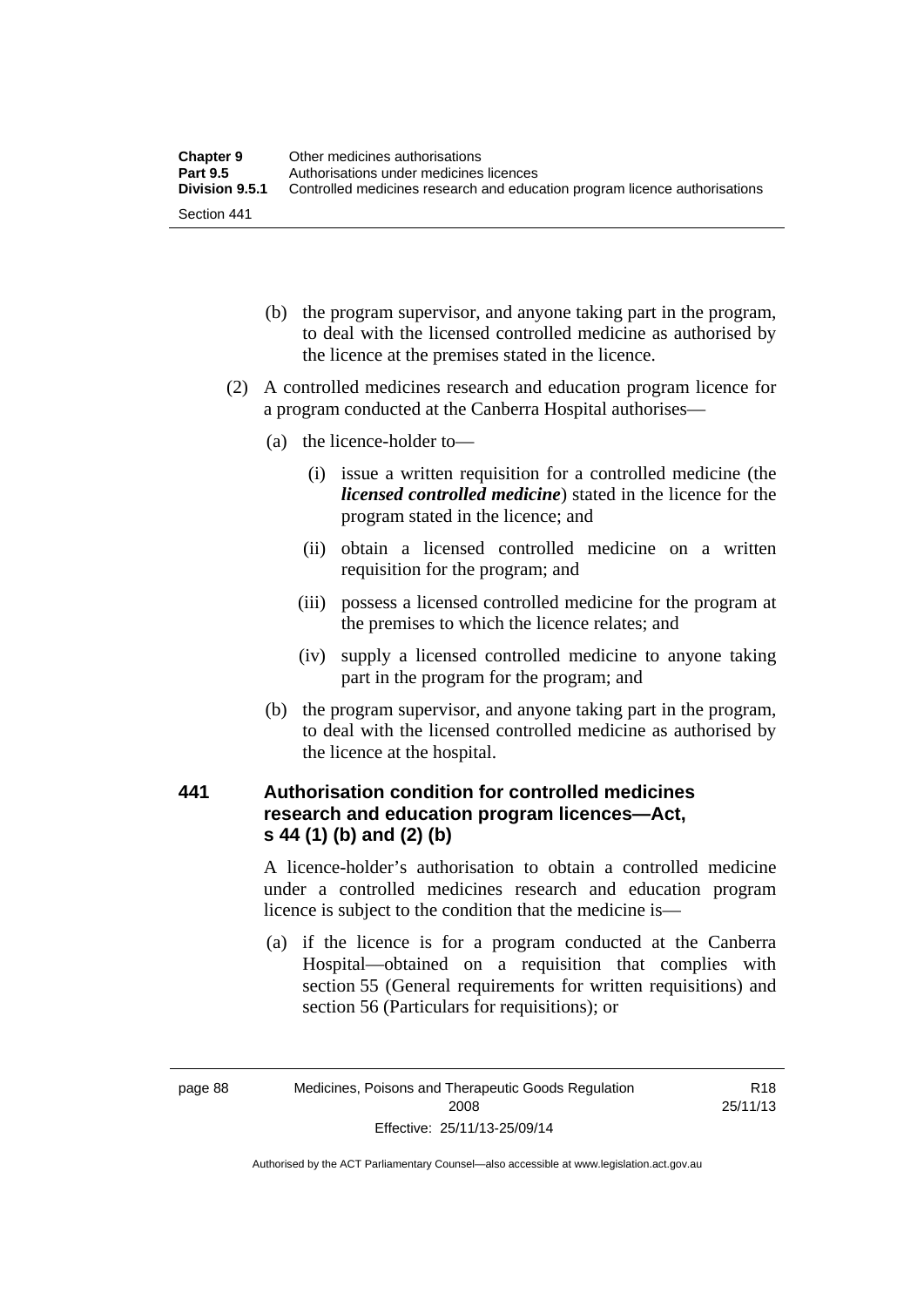- (b) in any other case—purchased on a complying purchase order.
- *Note* For licence conditions, see the [Act](http://www.legislation.act.gov.au/a/2008-26/default.asp), s 89.

### **Division 9.5.2 First-aid kit licence authorisations**

*Note* For other provisions about first-aid kit licences, see pt 14.3.

#### **450 Authorisations under first-aid kit licences— Act, s 20 (1) (a)**

(1) In this section:

*authorised medicine*, for a first-aid kit, means—

- (a) a medicine stated in the first-aid kit licence for the kit; and
- (b) a pharmacy medicine or pharmacist only medicine for the kit.
- (2) A first-aid kit licence authorises—
	- (a) the licence-holder to—
		- (i) issue a purchase order for an authorised medicine for the first-aid kit; and
		- (ii) obtain on a purchase order an authorised medicine for the first-aid kit; and
	- (b) the licence-holder, and anyone else authorised to deal with a medicine by the licence, to—
		- (i) possess an authorised medicine as part of the first-aid kit for the emergency treatment of a person's medical condition; and
		- (ii) supply an authorised medicine to someone else who is authorised under the licence to administer the medicine; and
		- (iii) administer an authorised medicine in the first-aid kit if the person believes on reasonable grounds that the

R18 25/11/13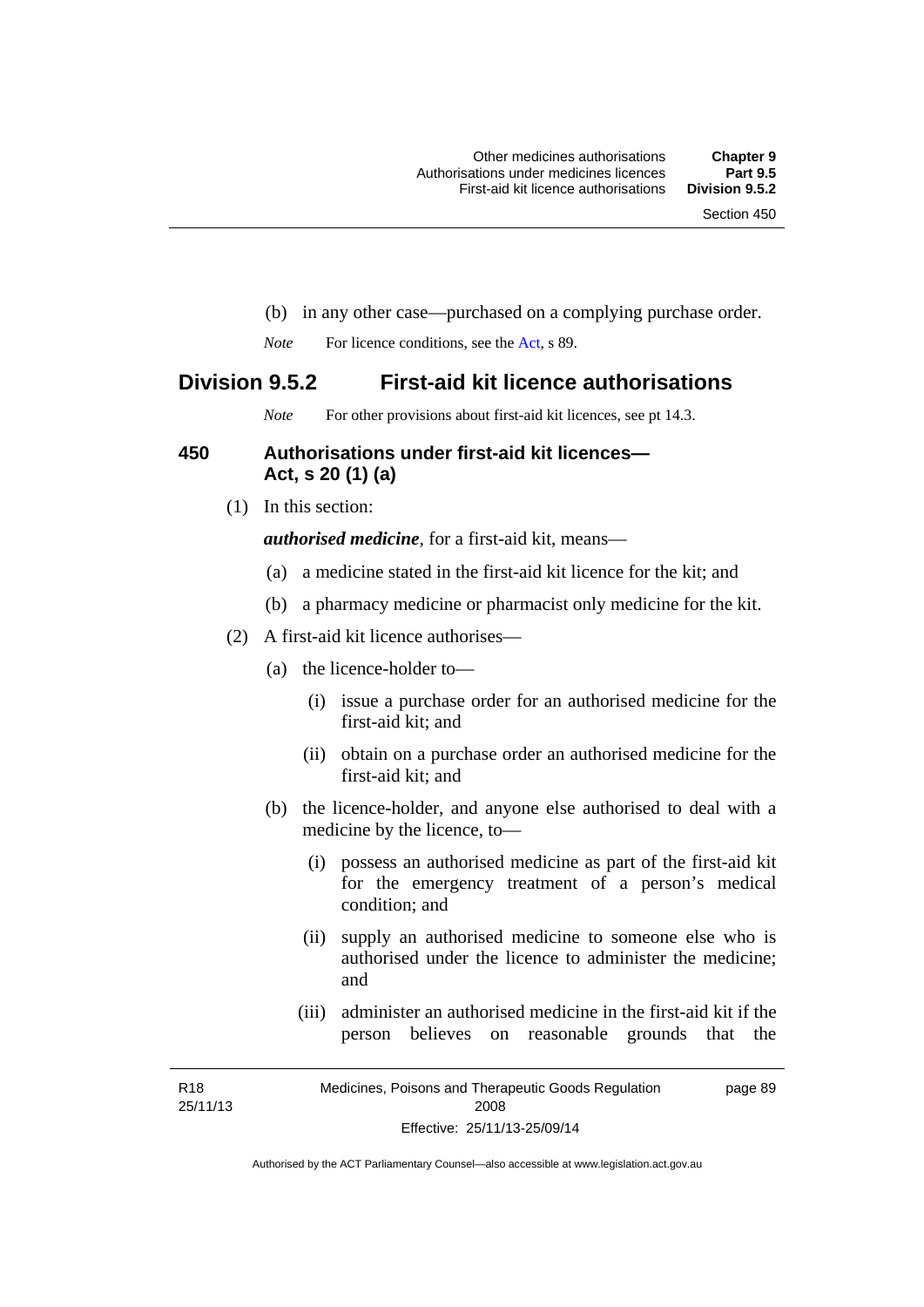administration of the medicine is necessary for the emergency treatment of a person's medical condition.

### **451 Authorisation condition for first-aid kit licences— Act, s 44 (1) (b) and (2) (b)**

A licence-holder's authorisation to obtain a medicine under a first-aid kit licence is subject to the condition that the medicine is purchased on a complying purchase order.

*Note* For licence conditions, see the [Act](http://www.legislation.act.gov.au/a/2008-26/default.asp), s 89.

## **Division 9.5.3 Wholesalers licence authorisations**

*Note* For other provisions about wholesalers licences, see pt 14.4.

### **460 Authorisations under medicines wholesalers licences— Act, s 20 (1) (a)**

- (1) A medicines wholesalers licence authorises the licence-holder to do any of the following in relation to a medicine (the *licensed medicine*) stated in the licence at the premises (the *licensed premises*) stated in the licence:
	- (a) issue a purchase order for a licensed medicine;
	- (b) obtain a licensed medicine on a purchase order for sale by wholesale from the licensed premises;
	- (c) possess a licensed medicine for sale by wholesale from the licensed premises;
	- (d) sell a licensed medicine by wholesale (whether or not for resale) from the licensed premises to—
		- (i) a person authorised to issue a purchase order for the medicine; or
		- (ii) someone in another State who may obtain the medicine by wholesale under the law of the other State; or

R18

page 90 Medicines, Poisons and Therapeutic Goods Regulation 2008 Effective: 25/11/13-25/09/14 25/11/13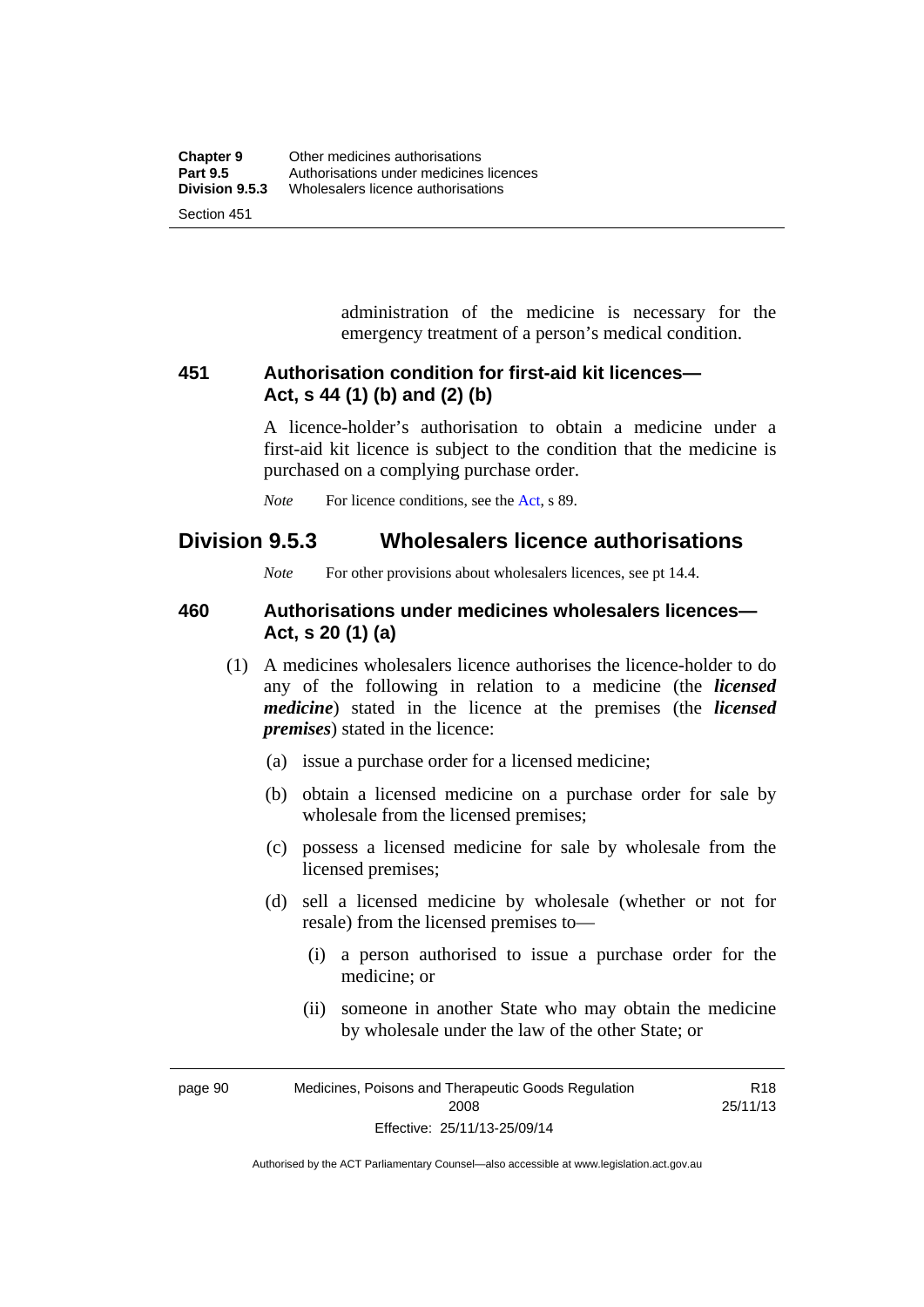- (iii) someone in another country who may lawfully obtain the medicine by wholesale in the other country;
- *Note* The medicines must be sold on a purchase order in accordance with s 140 (see s 461).
- (e) unless the licensed medicine is a controlled medicine—supply the medicine in accordance with the medicines Australia code of conduct provisions for product starter packs.
	- *Note Medicines Australia code of conduct*—see the dictionary.
- (2) However, an authorisation under subsection (1) does not apply if the licence states that it does not apply.
- (3) Also, subsection (1) (d) (iii) does not apply in relation to a licensed medicine that is a prohibited export under the *[Customs Act 1901](http://www.comlaw.gov.au/Series/C1901A00006)* (Cwlth).

#### **461 Authorisation conditions for medicines wholesalers licences—Act, s 44 (1) (b) and (2) (b)**

A licence-holder's authorisation under a medicines wholesalers licence is subject to the following conditions:

- (a) the dealings with a medicine authorised by the licence will be carried out under the supervision of an individual approved under section 616 (1) (Restrictions on issuing of medicines wholesalers licences[—Act,](http://www.legislation.act.gov.au/a/2008-26/default.asp) s 85 (1) (a));
- (b) the licence-holder must comply with, and the licence-holder must ensure that the licence-holder's agents and employees comply with—
	- (i) the Australian code of good wholesaling practice for therapeutic goods for human use; and

page 91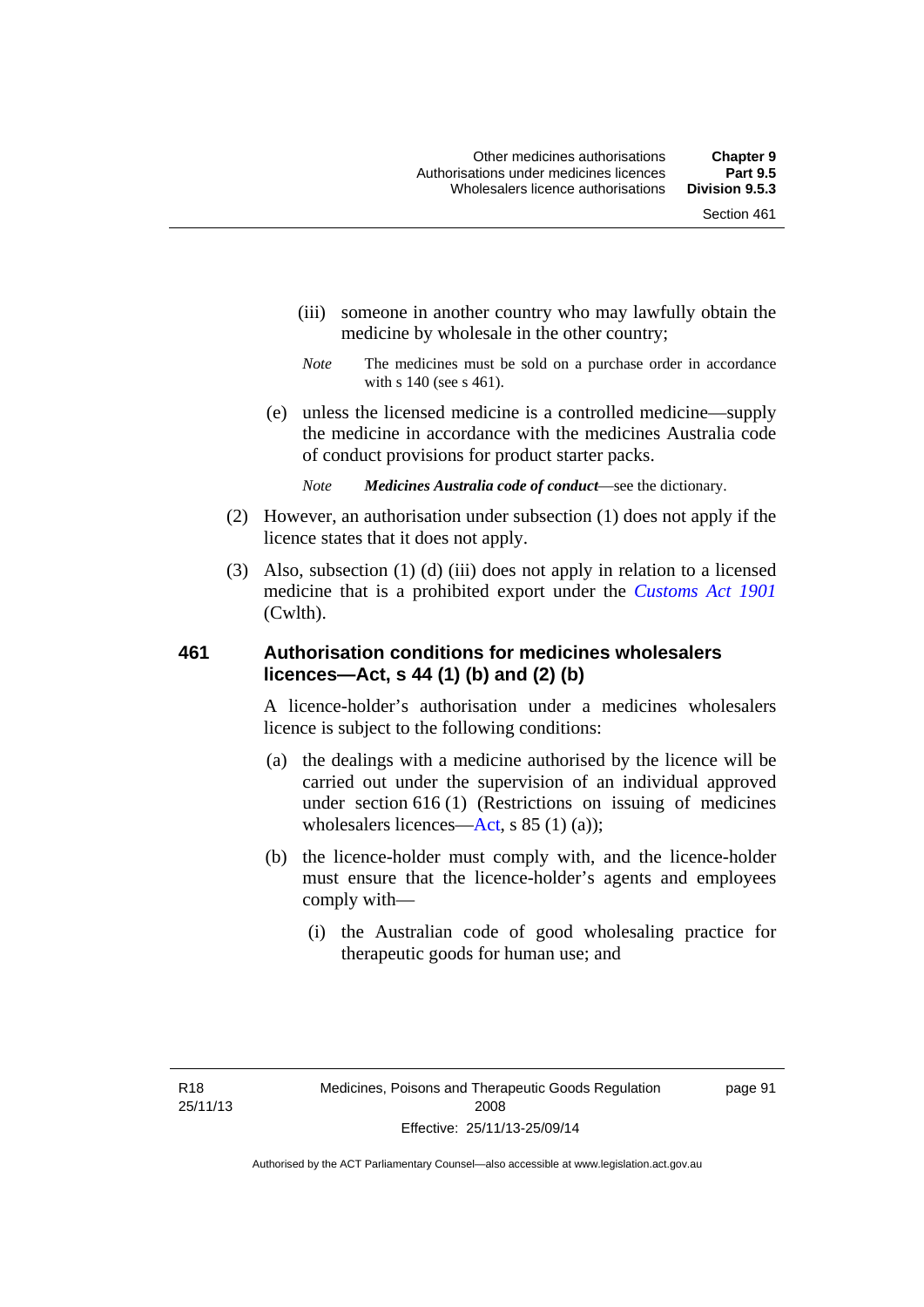- (ii) the medicines Australia code of conduct;
- *Note Australian code of good wholesaling practice for therapeutic goods for human use* and *medicines Australia code of conduct*—see the dictionary.
- (c) a medicine obtained under the licence is purchased on a complying purchase order;
- (d) a medicine sold under the licence is sold on a complying purchase order in accordance with section 141 (Supplying medicines on purchase orders).
- *Note* For licence conditions, see the [Act](http://www.legislation.act.gov.au/a/2008-26/default.asp), s 89.

## **Division 9.5.4 Opioid dependency treatment licence authorisations**

*Note* For other provisions about opioid dependency treatment licences, see pt 14.5.

#### **470 Authorisations under opioid dependency treatment licences—Act, s 20 (1) (a)**

- (1) An opioid dependency treatment licence issued to a pharmacist authorises the licence-holder, and any other pharmacist at the community pharmacy (the *licensed pharmacy*) to which the licence relates, to do any of the following for the purpose of treating a person's drug-dependency:
	- (a) issue a purchase order for buprenorphine or methadone;
	- (b) obtain buprenorphine or methadone on a purchase order for administration at the licensed pharmacy;
	- (c) possess buprenorphine and methadone;
	- (d) dispense buprenorphine and methadone in accordance with a prescription;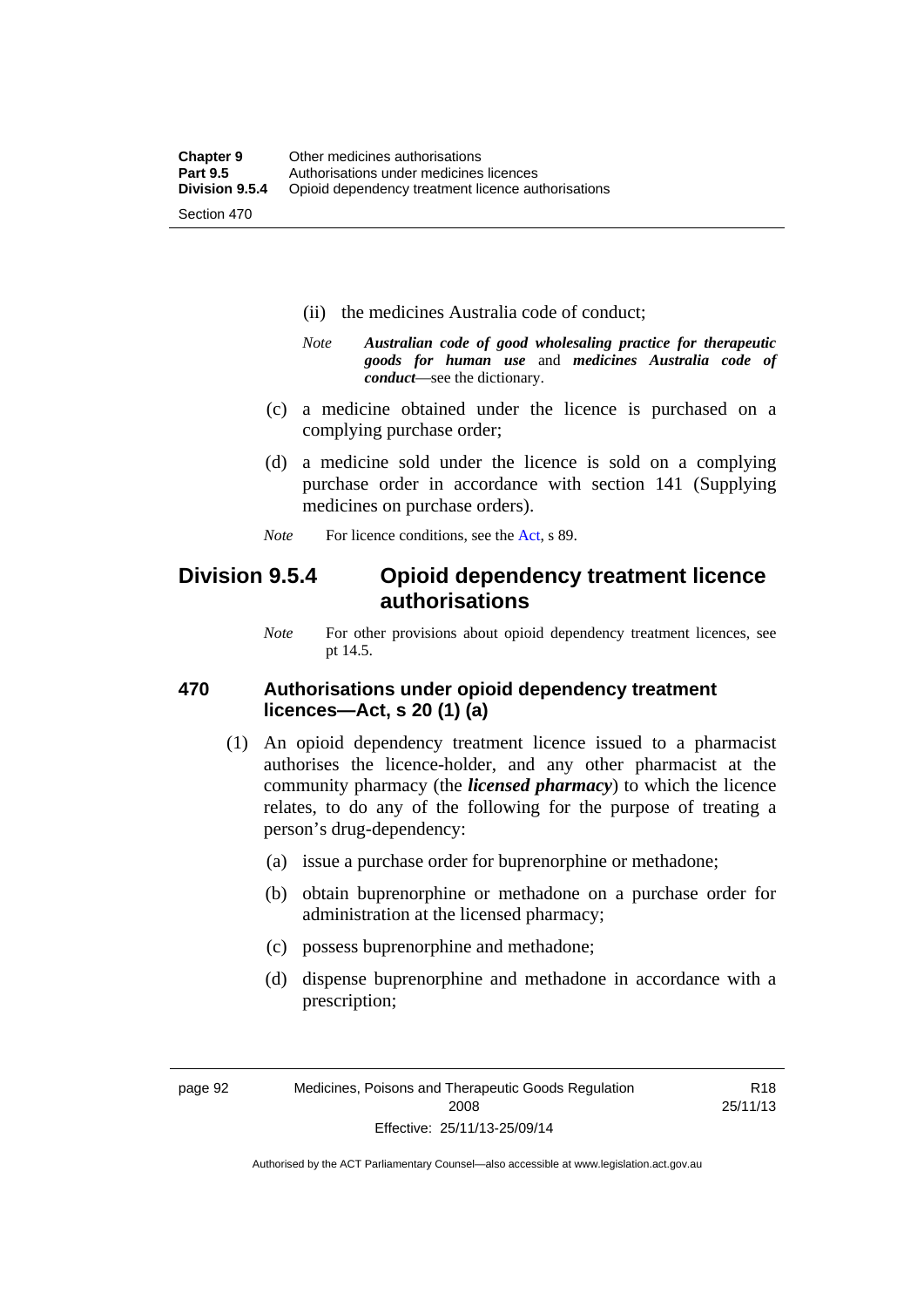- (e) supply buprenorphine and methadone to a nurse at the licensed pharmacy for administration at the pharmacy under the supervision of a pharmacist;
- (f) administer buprenorphine and methadone at the licensed pharmacy in accordance with a prescription (including the prescription as changed by a pharmacist at the oral direction of the prescriber).
- (2) An opioid dependency treatment licence issued to a pharmacist authorises a nurse to administer buprenorphine and methadone at the licensed pharmacy under the supervision of a pharmacist and in accordance with a prescription (including the prescription as changed by a pharmacist at the oral direction of the prescriber).
	- *Note 1 Nurse* does not include an enrolled nurse (see [Legislation Act,](http://www.legislation.act.gov.au/a/2001-14) dict, pt 1).
	- *Note 2 Pharmacist* does not include an intern pharmacist (see dict).
- (3) To remove any doubt, an authorisation under this section does not, by implication, limit a pharmacist's or nurse's authorisations under schedule 1 (Medicines—health-related occupations authorisations) in relation to other dealings with buprenorphine and methadone.

#### **471 Authorisation condition for opioid dependency treatment licences—Act, s 44 (1) (b) and (2) (b)**

- (1) A licence-holder's authorisation under an opioid dependency treatment licence is subject to the following conditions:
	- (a) the licence-holder must ensure that a person to whom buprenorphine or methadone is administered under the licence signs a written acknowledgement in accordance with subsection (2) that the medicine has been administered to the person;

page 93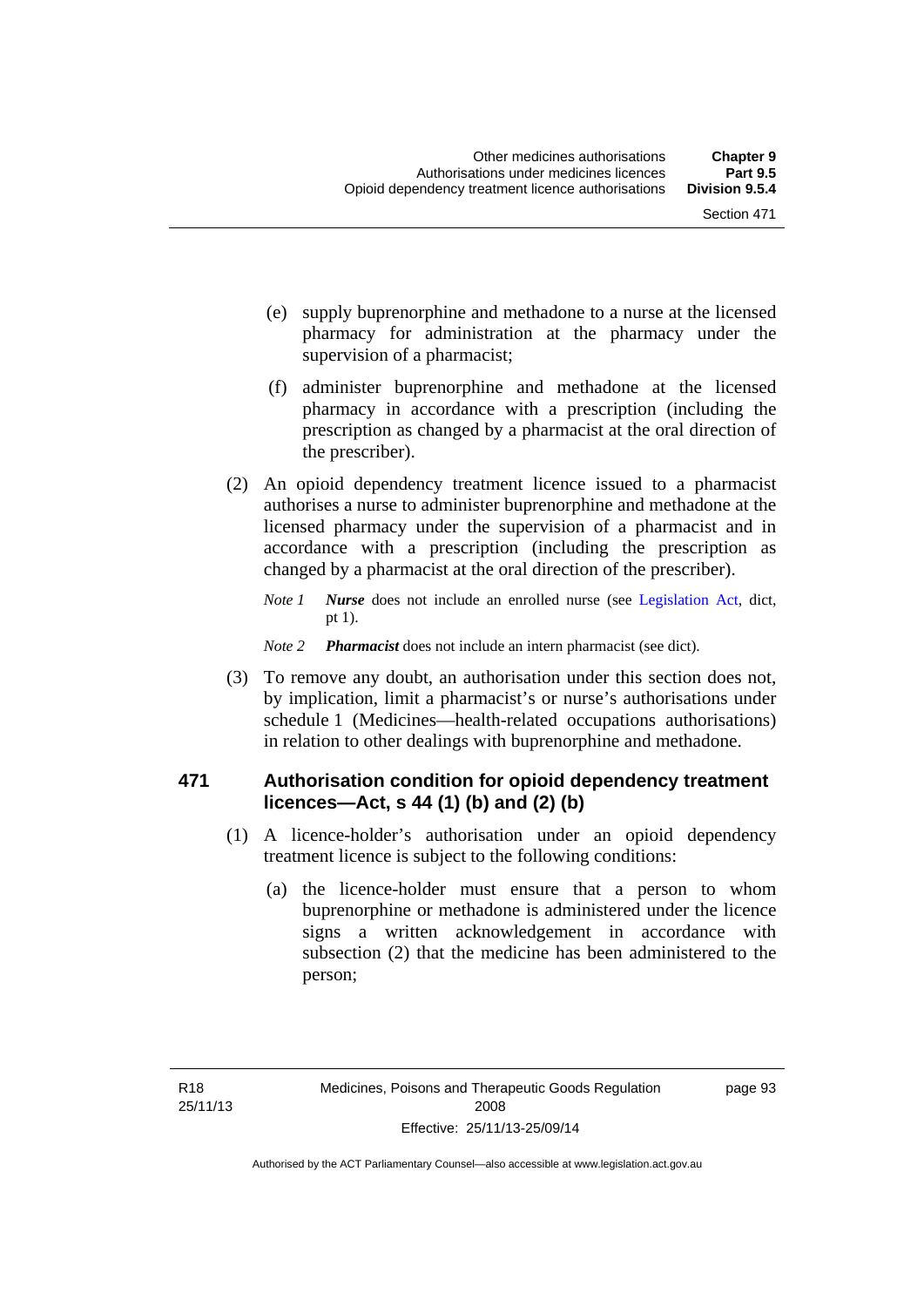(b) a purchase order issued by the licence-holder to obtain buprenorphine or methadone under the licence is a complying purchase order.

*Note 1 Written* includes in electronic form (see [Act,](http://www.legislation.act.gov.au/a/2008-26/default.asp) dict).

*Note* 2 For licence conditions, see the [Act](http://www.legislation.act.gov.au/a/2008-26/default.asp), s 89.

- (2) For subsection (1) (a), the acknowledgement must include the following:
	- (a) the approved name or brand name of the medicine administered;
	- (b) the form, strength and quantity of the medicine administered;
	- (c) the date the medicine is administered.

## **Division 9.5.5 Pharmacy medicines rural communities licences**

*Note* For other provisions about pharmacy medicines rural communities licences, see pt 14.6.

### **480 Authorisations under pharmacy medicines rural communities licences—Act, s 20 (1) (a)**

A pharmacy medicines rural communities licence authorises—

- (a) the licence-holder to—
	- (i) issue a purchase order for a pharmacy medicine (the *licensed medicine*) stated in the licence for retail sale from the premises (the *licensed premises*) stated in the licence; and
	- (ii) obtain the licensed medicine on a purchase order for retail sale from the licensed premises; and
	- (iii) possess the licensed medicine at the licensed premises for retail sale from the licensed premises; and

R18 25/11/13

page 94 Medicines, Poisons and Therapeutic Goods Regulation 2008 Effective: 25/11/13-25/09/14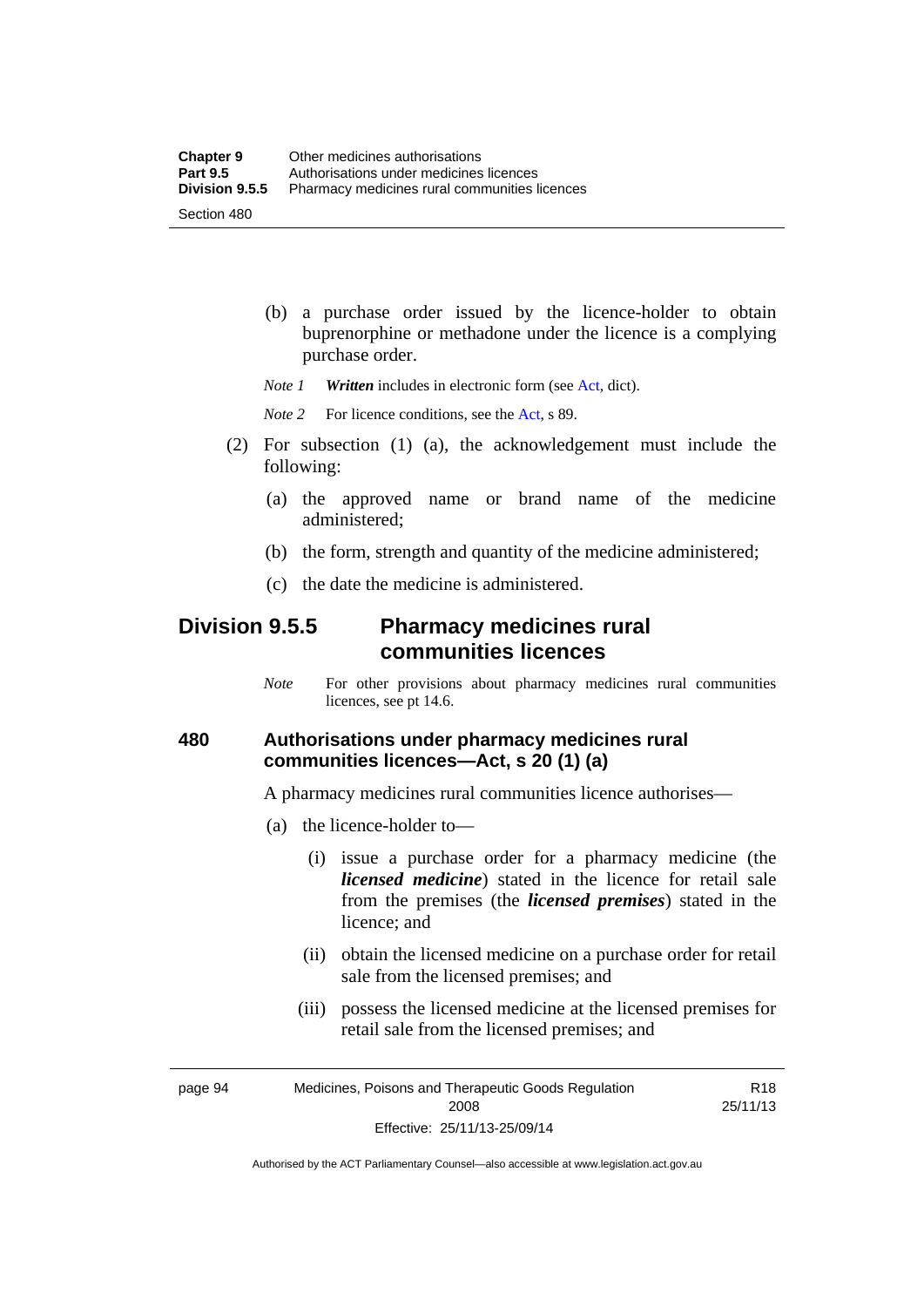- (iv) sell the licensed medicine by retail from the licensed premises to customers attending in person at the licensed premises; and
- (b) an employee of the licence-holder to—
	- (i) possess the medicine at the licensed premises for retail sale from the licensed premises; and
	- (ii) sell the medicine by retail from the licensed premises to customers attending in person at the licensed premises.

#### **Examples—sales to which par (a) (iv) and par (b) (ii) do not apply**

sales over the internet or by mail

- *Note 1* For other requirements in relation to medicines sold under rural communities licences—see s 500 (3), s 502 (4) and s 522.
- *Note 2* An example is part of the regulation, is not exhaustive and may extend, but does not limit, the meaning of the provision in which it appears (see [Legislation Act,](http://www.legislation.act.gov.au/a/2001-14) s 126 and s 132).

#### **481 Authorisation conditions for pharmacy medicines rural communities licences—Act, s 44 (1) (b) and (2) (b)**

A licence-holder's authorisation under a pharmacy medicines rural communities licence is subject to the following conditions:

- (a) a pharmacy medicine obtained under the licence is purchased on a complying purchase order;
- (b) the pharmacy medicines to which the licence relates are sold in the manufacturer's packs;
- (c) the packs are labelled in accordance with—
	- (i) section 502 (Labelling of supplied manufacturer's packs of medicines—[Act](http://www.legislation.act.gov.au/a/2008-26/default.asp), s  $60(1)$  (c) (i) and (2) (c) (i)); or
	- (ii) an approval under the [Act](http://www.legislation.act.gov.au/a/2008-26/default.asp), section 193 (Approval of non-standard packaging and labelling);

R18 25/11/13 page 95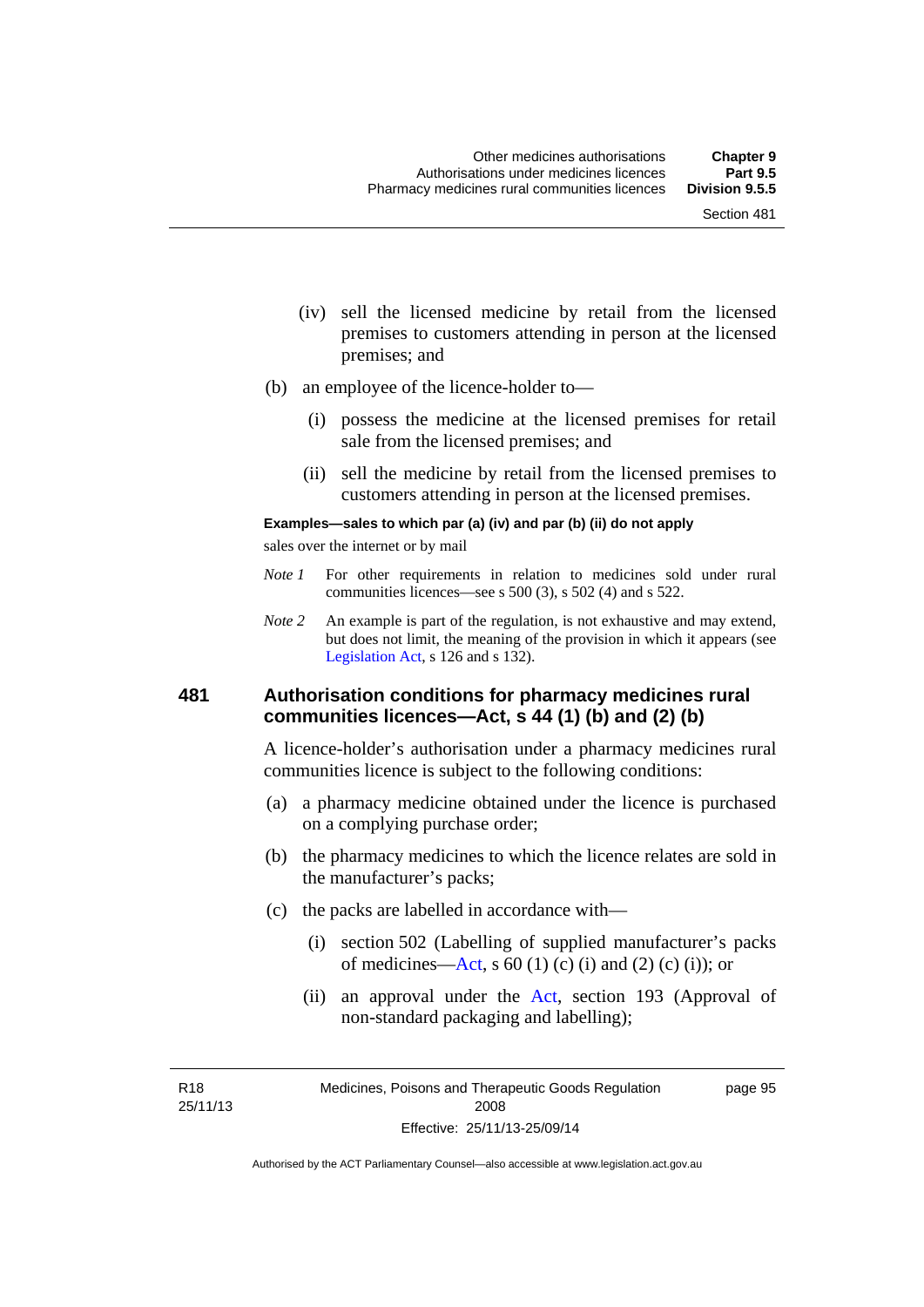- (d) the pharmacy medicines to which the licence relates are sold from the premises stated in the licence to customers attending in person.
- *Note* For licence conditions, see the [Act](http://www.legislation.act.gov.au/a/2008-26/default.asp), s 89.

page 96 Medicines, Poisons and Therapeutic Goods Regulation 2008 Effective: 25/11/13-25/09/14

R18 25/11/13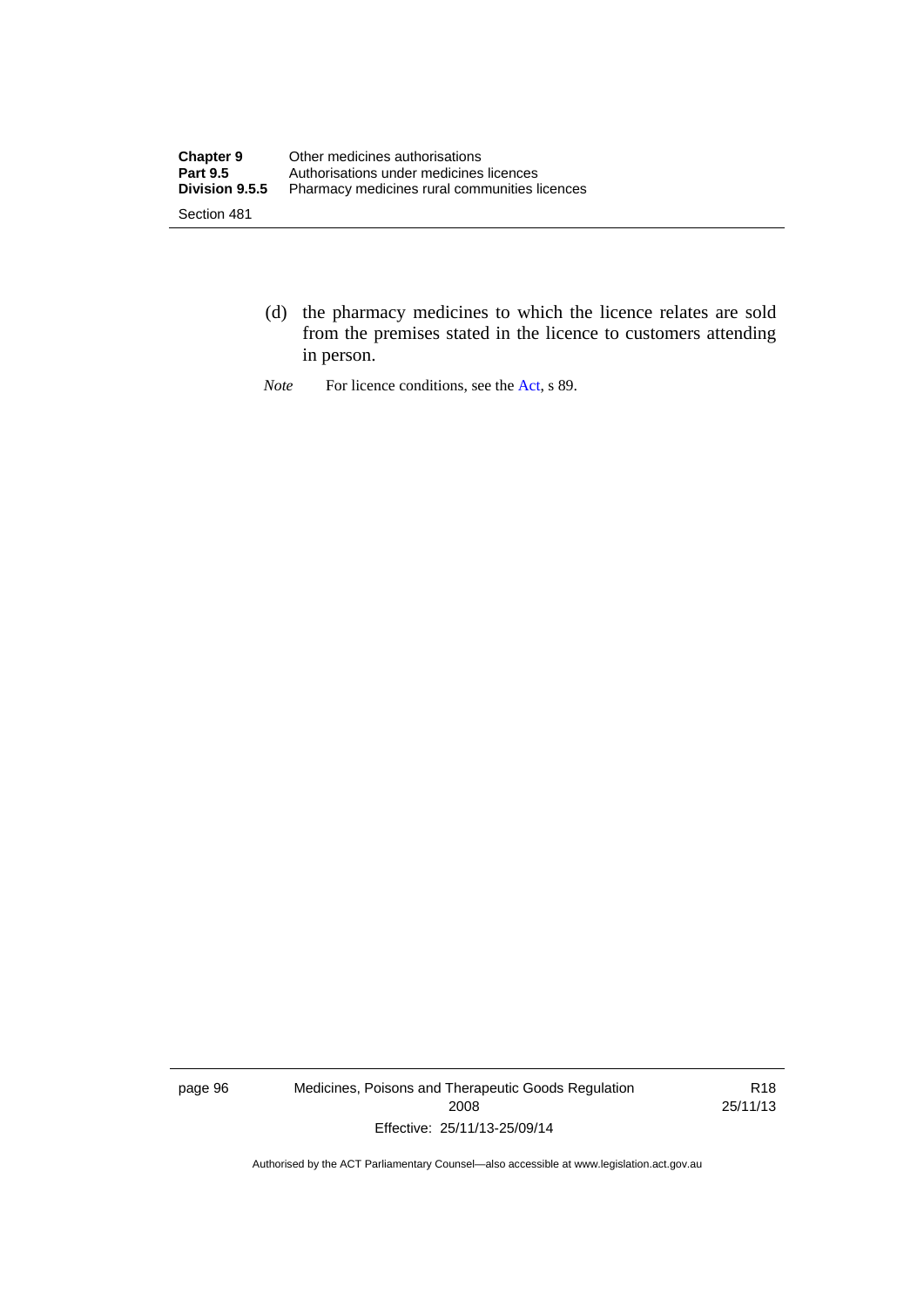# **Chapter 10 Packaging and labelling of medicines generally**

**500 When pharmacy medicines and pharmacist only medicines to be supplied in manufacturer's packs— Act, s 59 (1) (c) (i) and (2) (c) (i)** 

(1) In this section:

*health practitioner* does not include—

- (a) a pharmacist, or intern pharmacist, at a hospital; or
- (b) a prescriber who supplies a medicine during a consultation.

*health professional* does not include a prescriber who supplies a medicine during a consultation.

*supply* does not include dispense.

- (2) A health practitioner, health professional or employee acting under the direction of a health practitioner or professional, must supply a pharmacy medicine or pharmacist only medicine in a whole manufacturer's pack of the medicine.
- (3) A pharmacy medicines rural communities licence-holder, or an employee acting under the direction of the licence-holder, must sell a pharmacy medicine stated in the licence in a whole manufacturer's pack of the medicine.

### **501 Packaging of supplied manufacturer's packs of medicines—Act, s 59 (1) (c) (i) and (2) (c) (i)**

A manufacturer's pack of a medicine supplied must be packaged—

 (a) in accordance with the [medicines and poisons standard](http://www.comlaw.gov.au/Series/F2012L01200), paragraphs 21 to 27; or

R18 25/11/13 page 97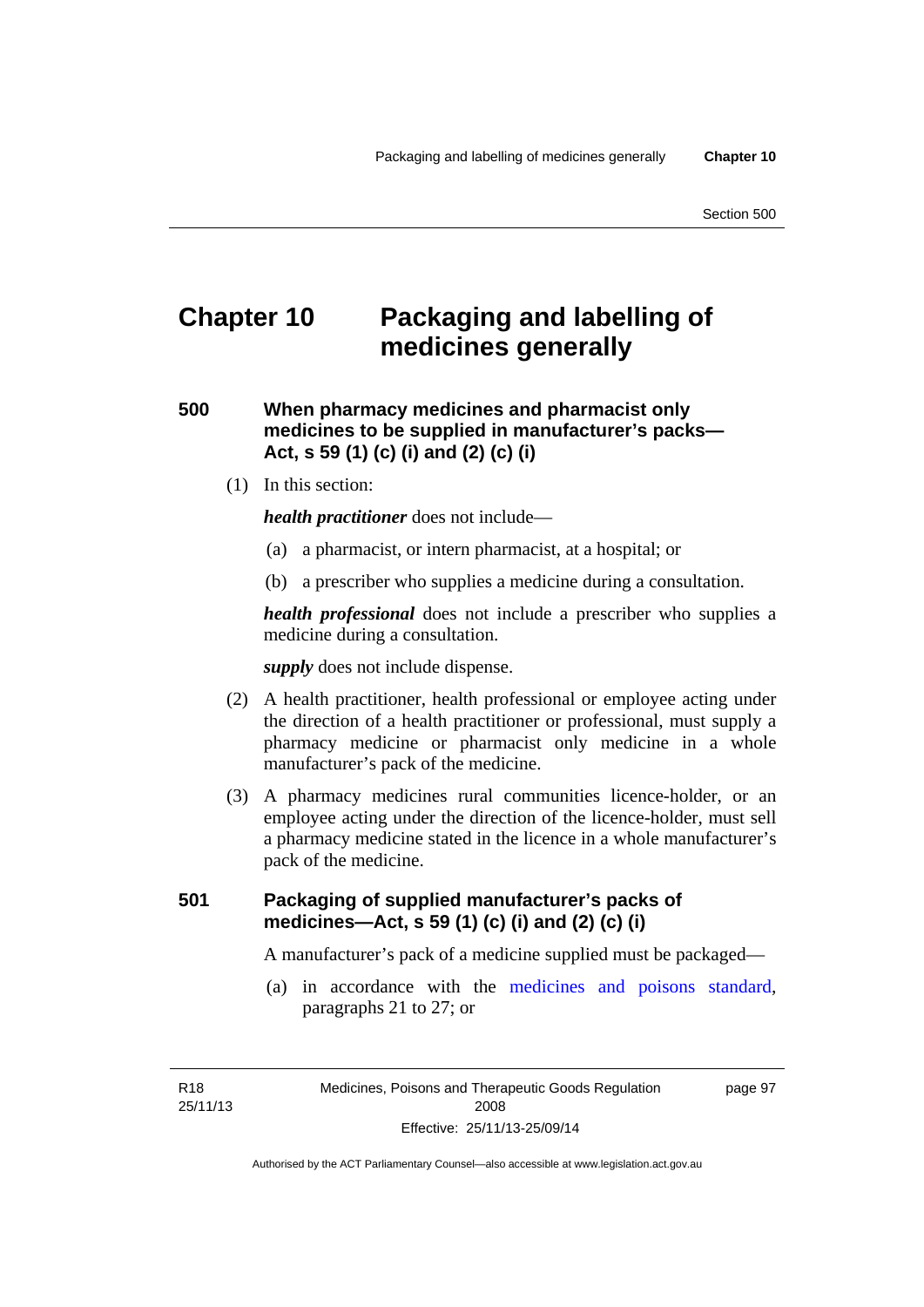- (b) in a container in which the medicine may be sold under a corresponding law.
- *Note* A manufacturer's pack of a medicine supplied may also be packaged in accordance with an approval under the [Act](http://www.legislation.act.gov.au/a/2008-26/default.asp), s 193 (Approval of non-standard packaging and labelling) (see [Act](http://www.legislation.act.gov.au/a/2008-26/default.asp), s 59 (1) (c) (ii) and  $(2)$  (c)  $(ii)$ ).

#### **502 Labelling of supplied manufacturer's packs of medicines—Act, s 60 (1) (c) (i) and (2) (c) (i)**

(1) In this section:

*supply*, a medicine, does not include—

- (a) dispense the medicine; or
- (b) supply the medicine on a requisition or standing order.
- (2) A manufacturer's pack of a supplied medicine must be labelled in accordance with—
	- (a) the [medicines and poisons standard](http://www.comlaw.gov.au/Series/F2012L01200), paragraphs 3 to 19; or
	- (b) a corresponding law.
	- *Note* A manufacturer's pack of a medicine supplied may also be labelled in accordance with an approval under the [Act](http://www.legislation.act.gov.au/a/2008-26/default.asp), s 193 (Approval of non-standard packaging and labelling) (see [Act](http://www.legislation.act.gov.au/a/2008-26/default.asp), s 60 (1) (c) (ii) and  $(2)$  (c) (ii)).
- (3) A manufacturer's pack of a pharmacist only medicine sold by retail at a community pharmacy must be labelled with the pharmacy's name, business address and telephone number.
- (4) A manufacturer's pack of a pharmacy medicine sold at premises licensed under a pharmacy medicines rural communities licence must be labelled with the licence-holder's name, business address and telephone number.

R18 25/11/13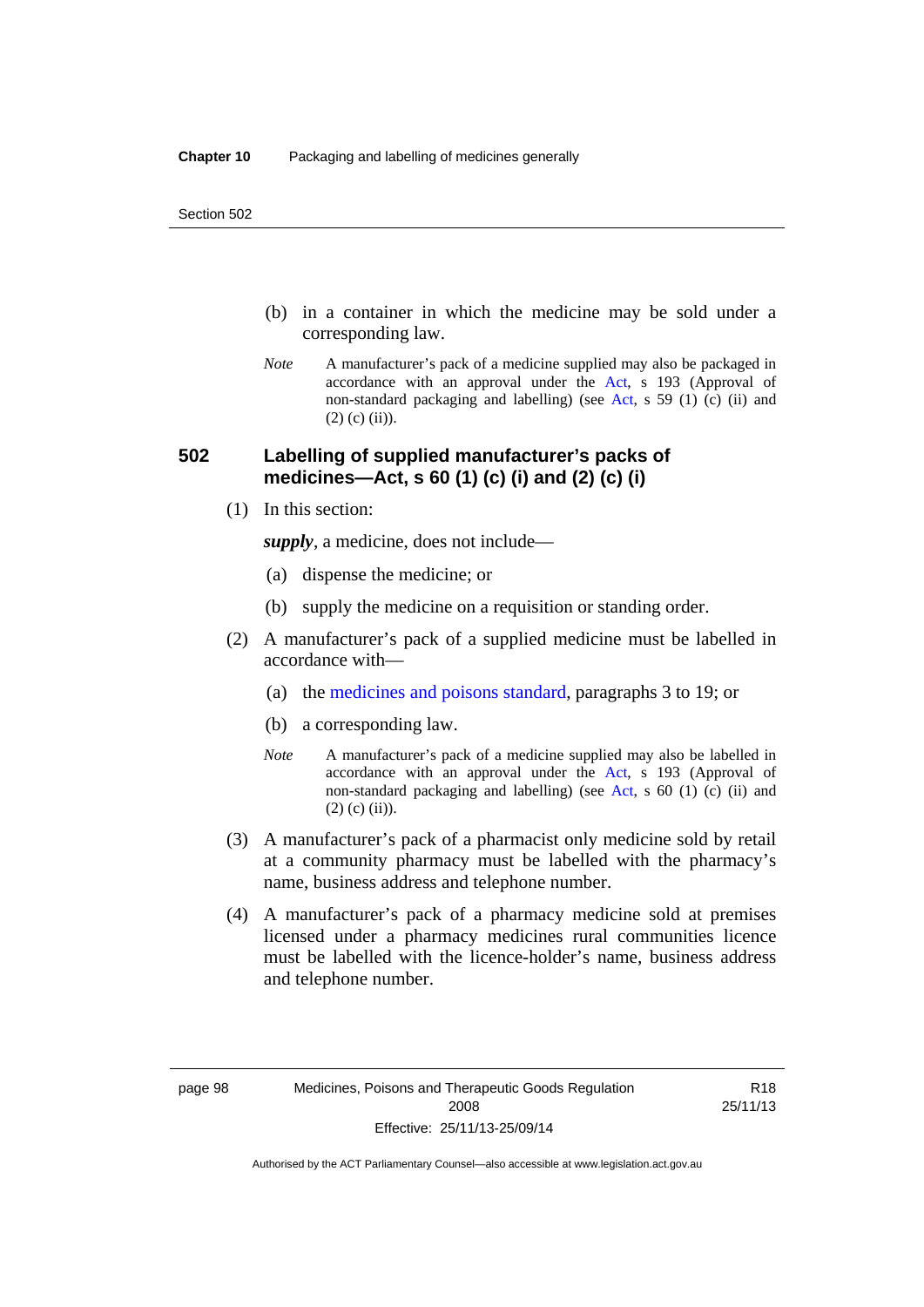# **Chapter 11 Storage of medicines**

## **Part 11.1** Preliminary

#### **510 Meaning of** *prescribed person***—ch 11**

For this chapter, each of the following is a *prescribed person*:

- (a) a dentist, doctor, eligible midwife, nurse practitioner, optometrist, podiatrist or veterinary surgeon;
	- *Note 1 Dentist*, *doctor* and *veterinary surgeon* does not include an intern or trainee (see defs of these terms in dict).
	- *Note 2 Nurse practitioner* does not include a person holding limited or provisional registration to practise as a nurse practitioner (see dict).
- (b) a pharmacist responsible for the management of a community pharmacy;
- (c) the chief pharmacist at an institution;
- (d) a medicines wholesalers licence-holder;
- (e) a pharmacy medicines rural communities licence-holder;
- (f) an approved analyst;

*Note Approved analyst*—see the dictionary.

- (g) a medicines and poisons inspector (including a police officer);
- (h) a controlled medicines research and education program licence-holder;
- (i) a person in charge of any of the following:
	- (i) an ambulance service (whether or not operated by the Commonwealth, the Territory or a State);
	- (ii) a correctional centre;

R18 25/11/13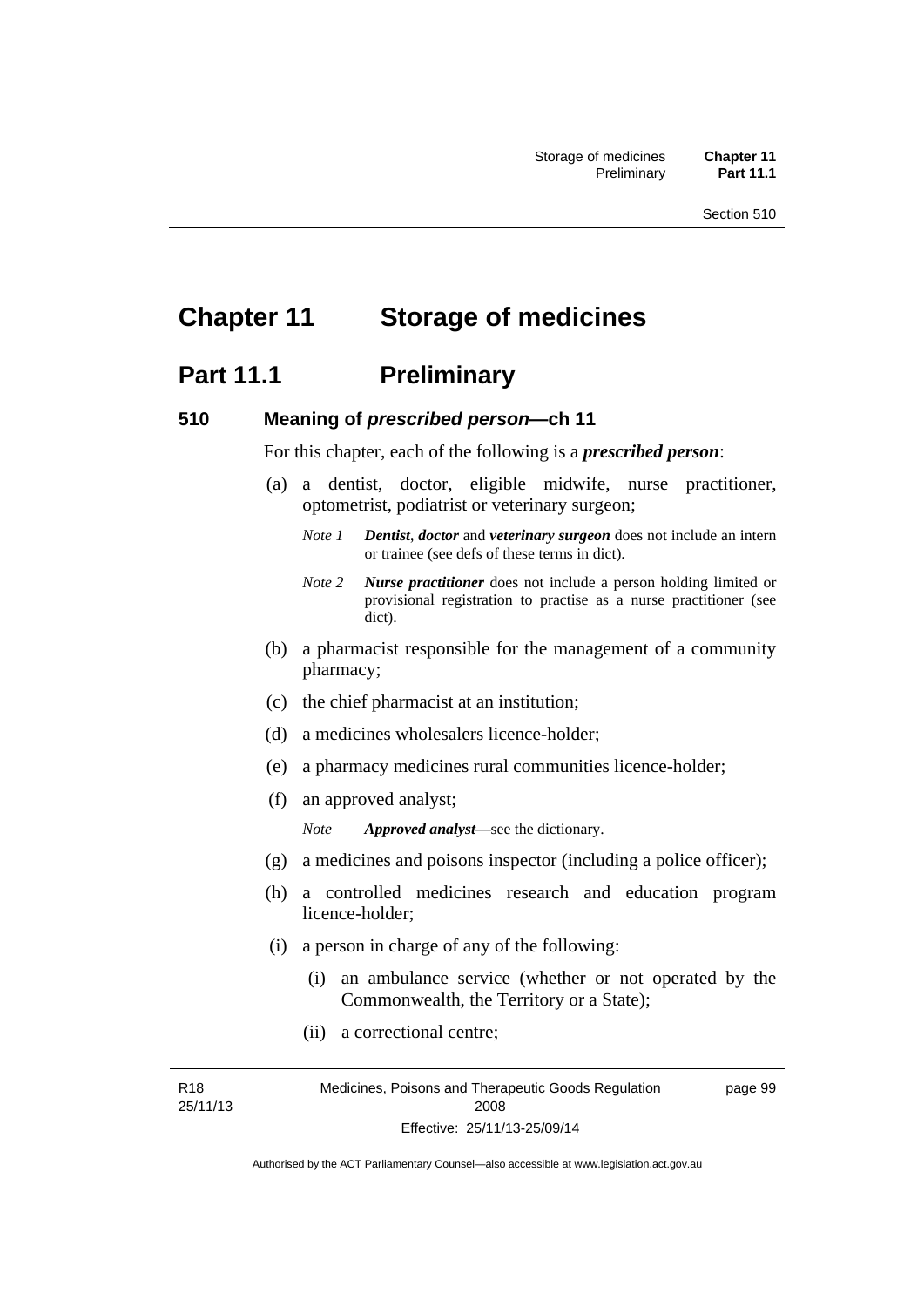#### **Chapter 11** Storage of medicines Part 11.1 Preliminary

Section 511

- (iii) a CYP detention place;
- (iv) a health centre operated by the Territory;
- (v) a residential aged care facility without a pharmacy;
- (vi) a residential disability care facility without a pharmacy;
- (vii) a ward (including an opioid dependency treatment centre operated by the Territory).
- *Note 1 CYP detention place*—see the dictionary.
- *Note 2 Residential aged care facility* and *residential disability care facility* see the [Act](http://www.legislation.act.gov.au/a/2008-26/default.asp), dictionary.
- *Note 3 State* includes a territory (see [Legislation Act,](http://www.legislation.act.gov.au/a/2001-14) dict, pt 1).

### **511 Meaning of** *key***—ch 11**

In this chapter:

*key* includes an electronic swipe card or electronic proximity device.

page 100 Medicines, Poisons and Therapeutic Goods Regulation 2008 Effective: 25/11/13-25/09/14

R18 25/11/13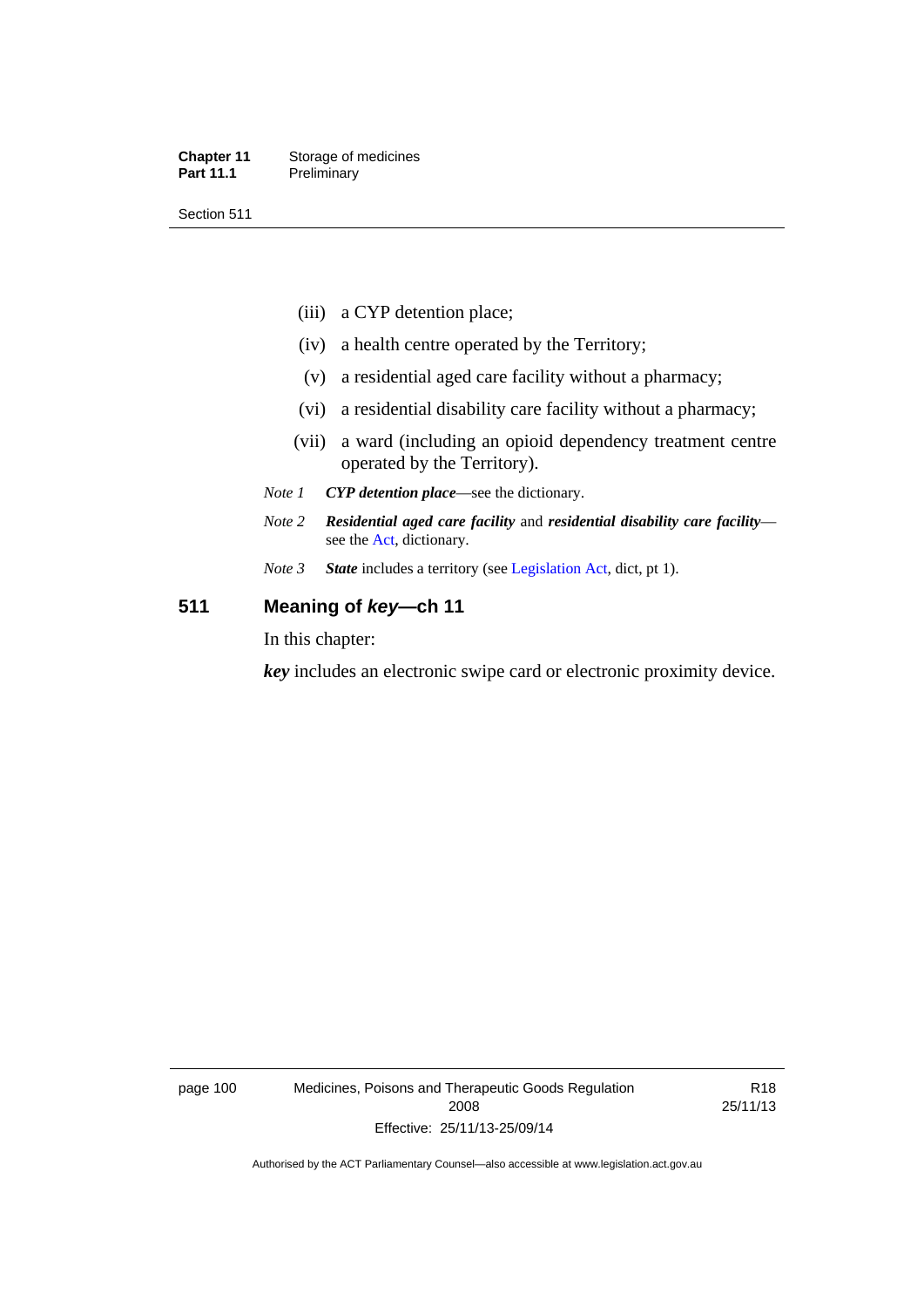# **Part 11.2 Storage requirements for medicines generally**

#### **515 Storage of medicines generally—Act, s 61 (b) and (c)**

- (1) A prescribed person must ensure that a medicine in the person's possession is stored—
	- (a) within the manufacturer's recommended storage temperature range; and
	- (b) in any other environmental condition that is necessary to preserve the medicine's stability and therapeutic quality.

*Note Possess* includes having control over disposition (see [Act,](http://www.legislation.act.gov.au/a/2008-26/default.asp) s 24).

 (2) To remove any doubt, this section does not apply to a prescribed person mentioned in section 510 (i) if the person does not have control over the disposition of the medicine.

#### **Example—person not having control over disposition of medicine**

a medicine in the personal possession of a resident of a residential aged care facility who is in an independent living unit within the facility

*Note* An example is part of the regulation, is not exhaustive and may extend, but does not limit, the meaning of the provision in which it appears (see [Legislation Act,](http://www.legislation.act.gov.au/a/2001-14) s 126 and s 132).

R18 25/11/13 Medicines, Poisons and Therapeutic Goods Regulation 2008 Effective: 25/11/13-25/09/14

page 101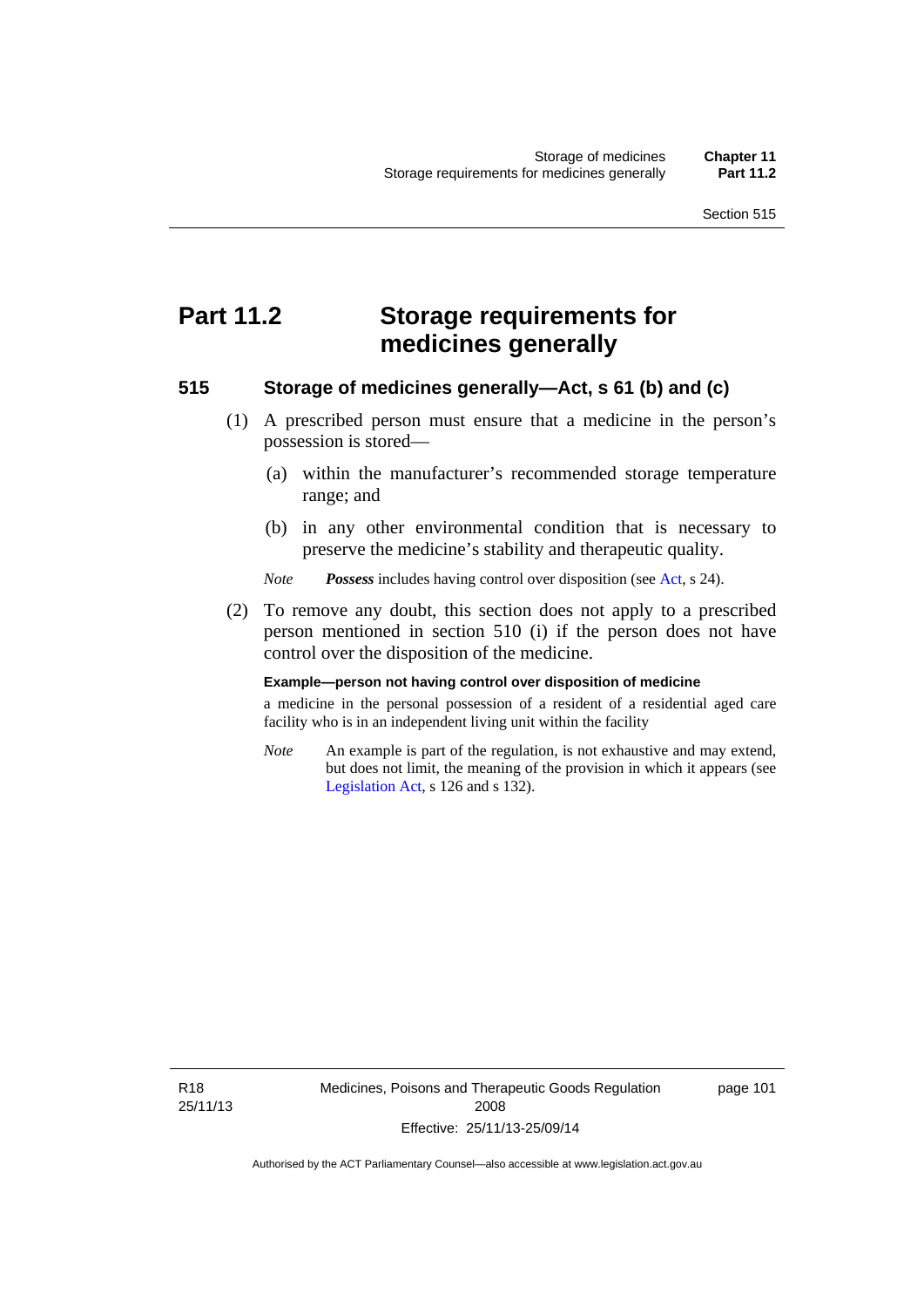Section 520

# **Part 11.3 Additional storage requirements for medicines other than controlled medicines**

#### **520 Storage of medicines other than controlled medicines in community pharmacies—Act, s 61 (b) and (c)**

- (1) The pharmacist responsible for the management of a community pharmacy must ensure that each pharmacy medicine at the pharmacy is stored—
	- (a) if the medicine is for retail sale—within 4m of, and in sight of, the pharmacy's dispensary; and
	- (b) in any other case—so that public access to the medicine is restricted.
- (2) The pharmacist responsible for the management of a community pharmacy must ensure that each pharmacist only medicine and prescription only medicine at the pharmacy is stored—
	- (a) in a part of the premises to which the public does not have access; and
	- (b) so that only a pharmacist, or a person under the direct supervision of a pharmacist, has access to the medicine.

*Note Pharmacist* does not include an intern pharmacist (see dict).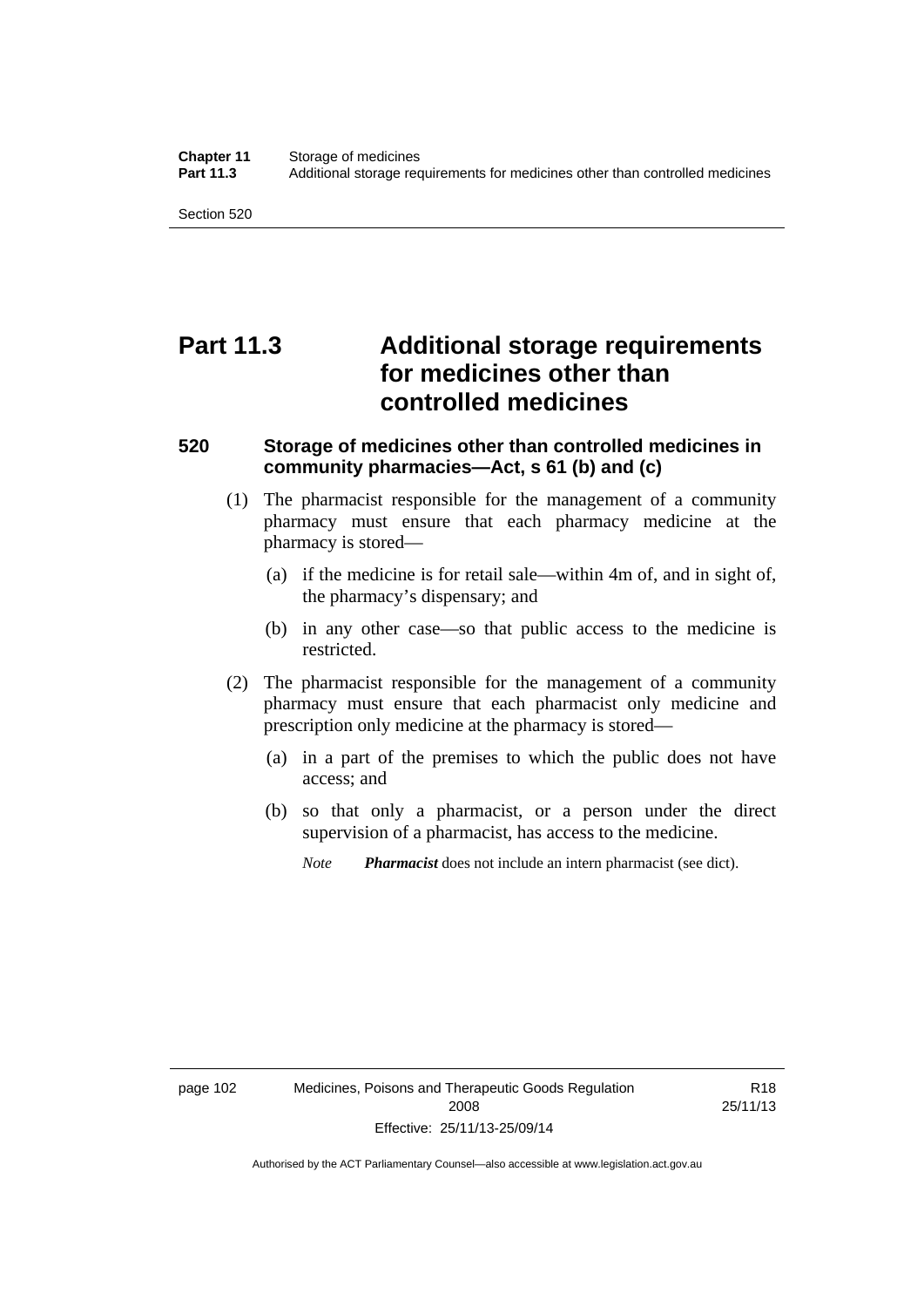### **521 Storage of medicines other than controlled medicines by other people—Act, s 61 (b) and (c)**

(1) In this section:

*prescribed person* does not include a pharmacist responsible for the management of a community pharmacy.

 (2) A prescribed person must ensure that a medicine (other than a controlled medicine) in the person's possession is stored so that public access to it is restricted.

*Note Possess* includes having control over disposition (see [Act,](http://www.legislation.act.gov.au/a/2008-26/default.asp) s 24).

 (3) To remove any doubt, this section does not apply to a prescribed person mentioned in section 510 (i) if the person does not have control over the disposition of the medicine.

**Example—person not having control over disposition of medicine** 

a medicine in the personal possession of a resident of a residential aged care facility who is in an independent living unit within the facility

*Note* An example is part of the regulation, is not exhaustive and may extend, but does not limit, the meaning of the provision in which it appears (see [Legislation Act,](http://www.legislation.act.gov.au/a/2001-14) s 126 and s 132).

### **522 Storage of pharmacy medicines by pharmacy medicines rural communities licence-holders—Act, s 61 (b) and (c)**

A pharmacy medicines rural communities licence-holder must store a pharmacy medicine for retail sale so that public access to the medicine is restricted.

R18 25/11/13 page 103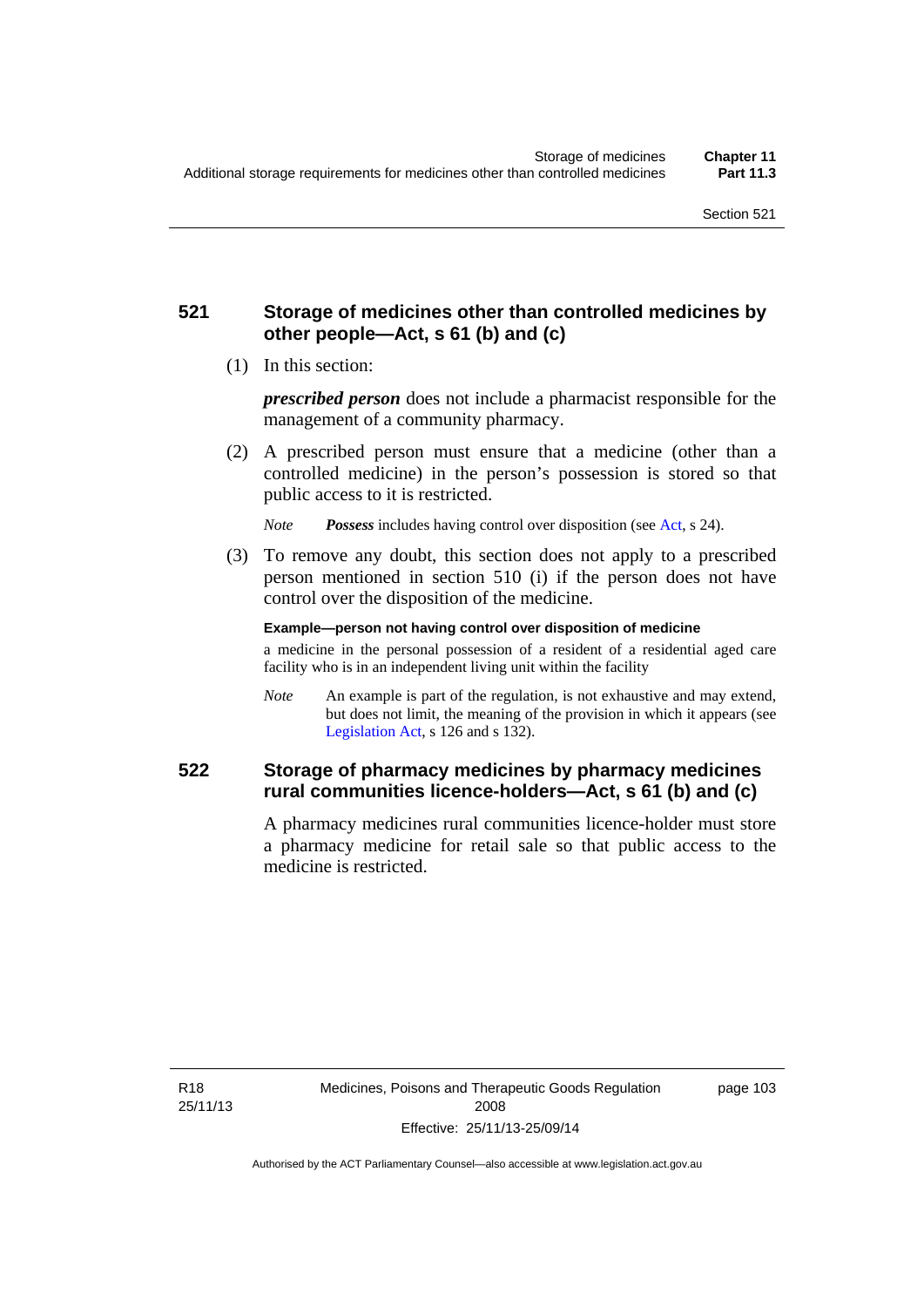Section 530

# **Part 11.4 Additional storage requirements for controlled medicines**

#### **530 Meaning of** *personal custody***—pt 11.4**

In this part:

*personal custody*, of a key by a person, includes keeping the key in a combination-operated key safe, the combination of which the person keeps confidential.

### **531 Storage of controlled medicines by wholesalers licence-holders—Act, s 61 (b) and (c)**

- (1) A wholesalers licence-holder must store a controlled medicine in the person's possession (other than a controlled medicine required for immediate supply) in a vault that—
	- (a) complies with, or is more secure than a vault that complies with, the requirements for a vault in schedule 5, section 5.8 (Requirements for vaults); and
	- (b) is fitted with an alarm system.
- (2) However, if the chief health officer is satisfied that the total amount of controlled medicine held by the licence-holder at any time is not large enough to need to be stored in a vault, the chief health officer may approve, in writing, the storage of the controlled medicine in a safe or strong room.
- (3) If the chief health officer gives an approval under subsection (2)—
	- (a) if the approval is for a safe—the safe must comply with, or be more secure than a safe that complies with, the requirements for a safe in schedule 5, section 5.6 (Requirements for safes); and

R18 25/11/13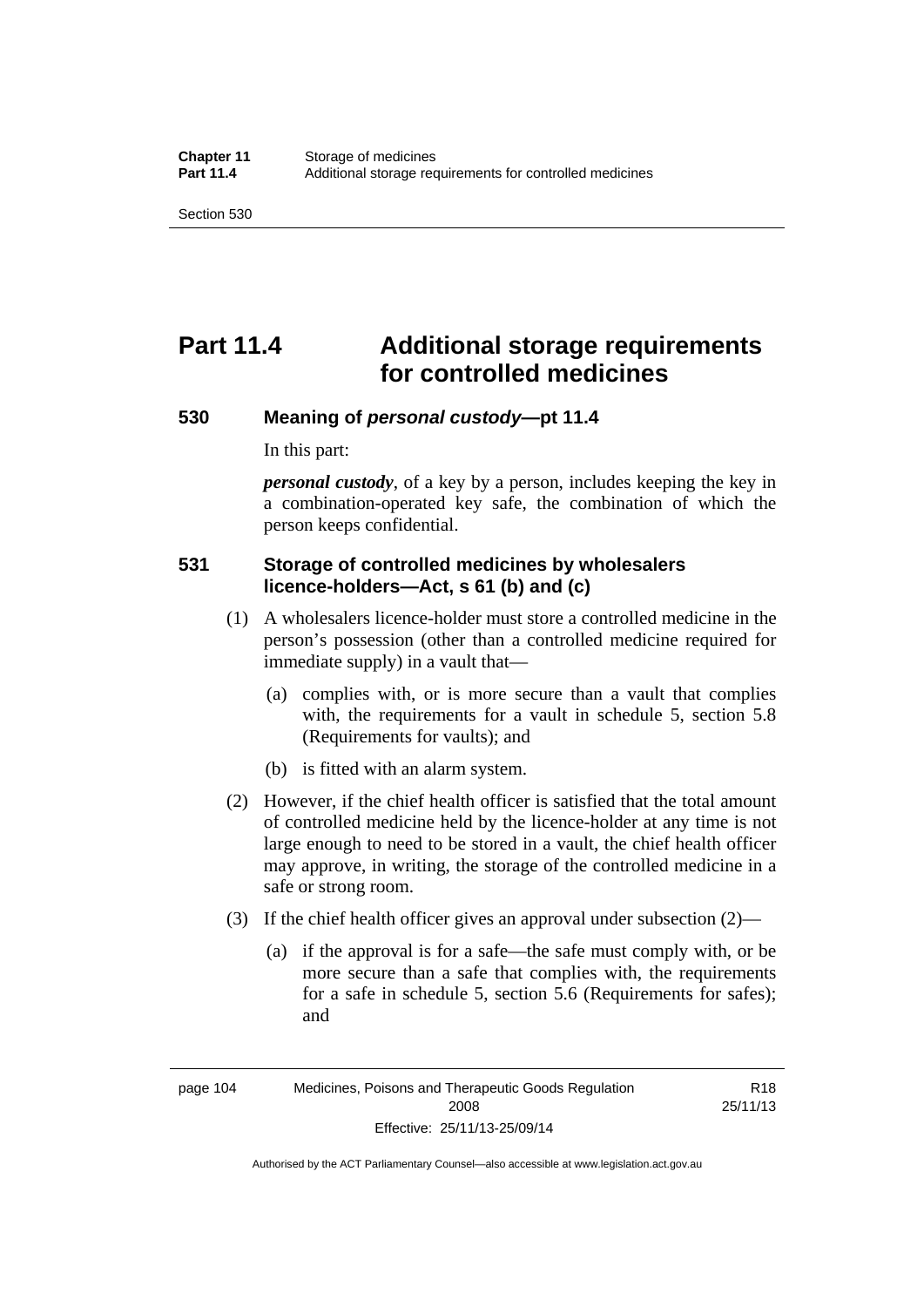- (b) if the approval is for a strong room—the strong room must comply with, or be more secure than a strong room that complies with, the requirements for a strong room in schedule 5, section 5.7 (Requirements for strong rooms); and
- (c) the safe or strong room must be fitted with an alarm system.

#### **532 Storage of controlled medicines for certain health-related occupations—Act, s 61 (b) and (c)**

(1) In this section:

#### *designated person* means—

- (a) a dentist, doctor, nurse practitioner or veterinary surgeon (other than a dentist, doctor, nurse practitioner or veterinary surgeon at an institution); or
- (b) an ambulance officer employed by the Commonwealth, the Territory or a State; or
- (c) a first-aid kit licence-holder.
- *Note 1 Dentist*, *doctor* and *veterinary surgeon* does not include an intern or trainee (see defs of these terms in dict).
- *Note 2 Nurse practitioner* does not include a person holding limited or provisional registration to practise as a nurse practitioner (see dict).
- *Note 3 State* includes a territory (see [Legislation Act,](http://www.legislation.act.gov.au/a/2001-14) dict, pt 1).
- (2) A designated person who possesses a controlled medicine must store the controlled medicine as follows:
	- (a) the person must ensure that the controlled medicine is stored in—
		- (i) a locked container that prevents ready access to the container's contents and is securely attached to a building; or
		- (ii) a locked drawer, cupboard, room or vehicle;

R18 25/11/13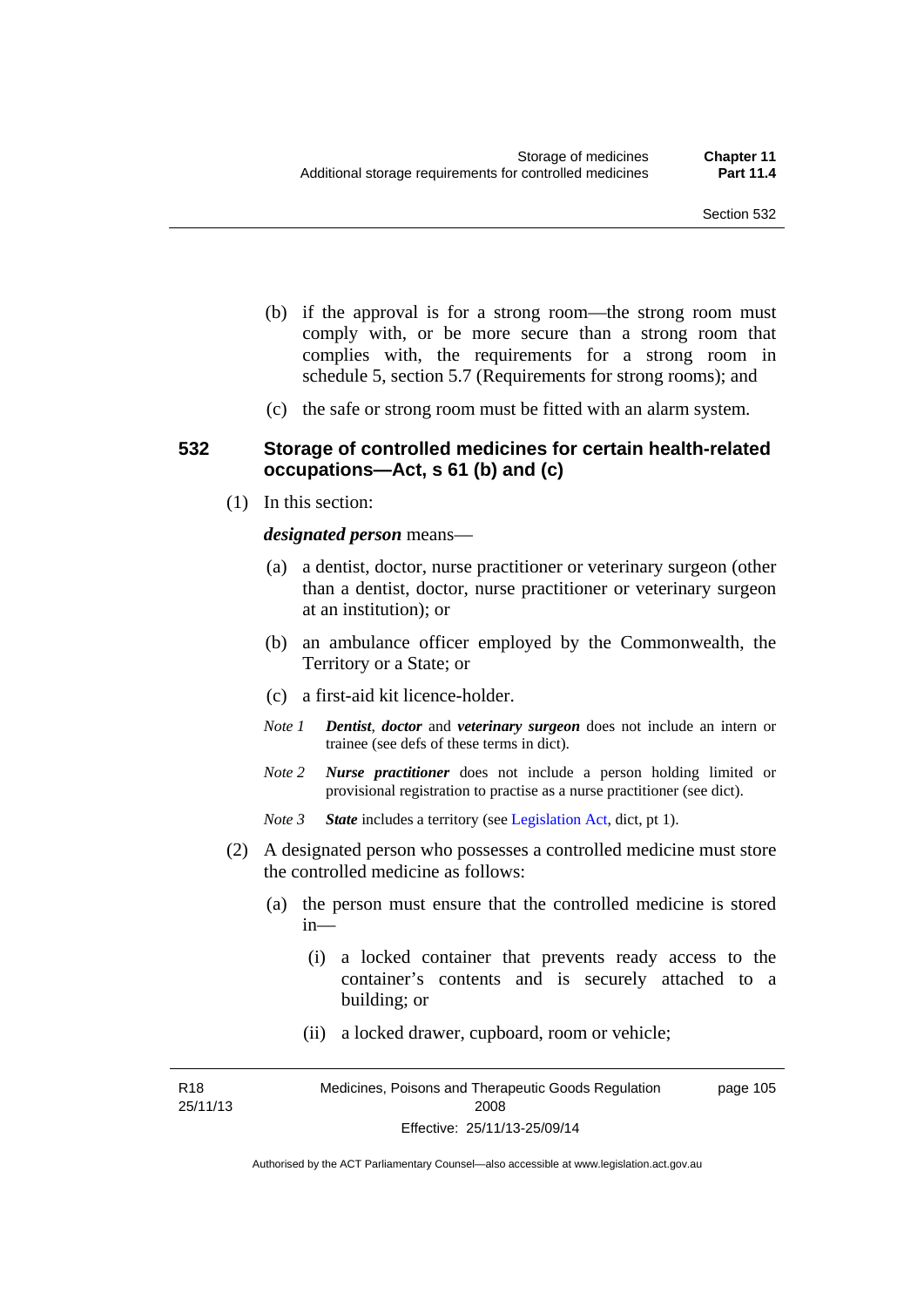Section 533

- (b) if the medicine is kept in a container that is unlocked by a combination lock—the person must keep the combination confidential;
- (c) if the medicine is kept in a container that is unlocked by a key—the person must keep personal custody of the key;
- (d) if the medicine is kept in a drawer, cupboard, room or vehicle—the person must keep personal custody of the key to the drawer, cupboard, room or vehicle.
- (3) However, subsection (2) does not apply to a controlled medicine if—
	- (a) the controlled medicine is being carried by a designated person in—
		- (i) a locked first-aid kit; or
		- (ii) an unlocked first-aid kit that is in immediate use; and
	- (b) the person keeps personal custody of the key to the first-aid kit.

### **533 Storage of controlled medicines by certain other prescribed people—Act, s 61 (b) and (c)**

(1) In this section:

#### *excluded person* means—

- (a) a dentist, doctor, nurse practitioner or veterinary surgeon at an institution; or
- (b) the person in charge of a residential aged care facility or residential disability care facility in relation to a controlled medicine dispensed in a dose administration aid for a patient at the facility; or
- (c) the person in charge of a correctional centre in relation to a controlled medicine dispensed for a detainee in a dose administration aid; or

Authorised by the ACT Parliamentary Counsel—also accessible at www.legislation.act.gov.au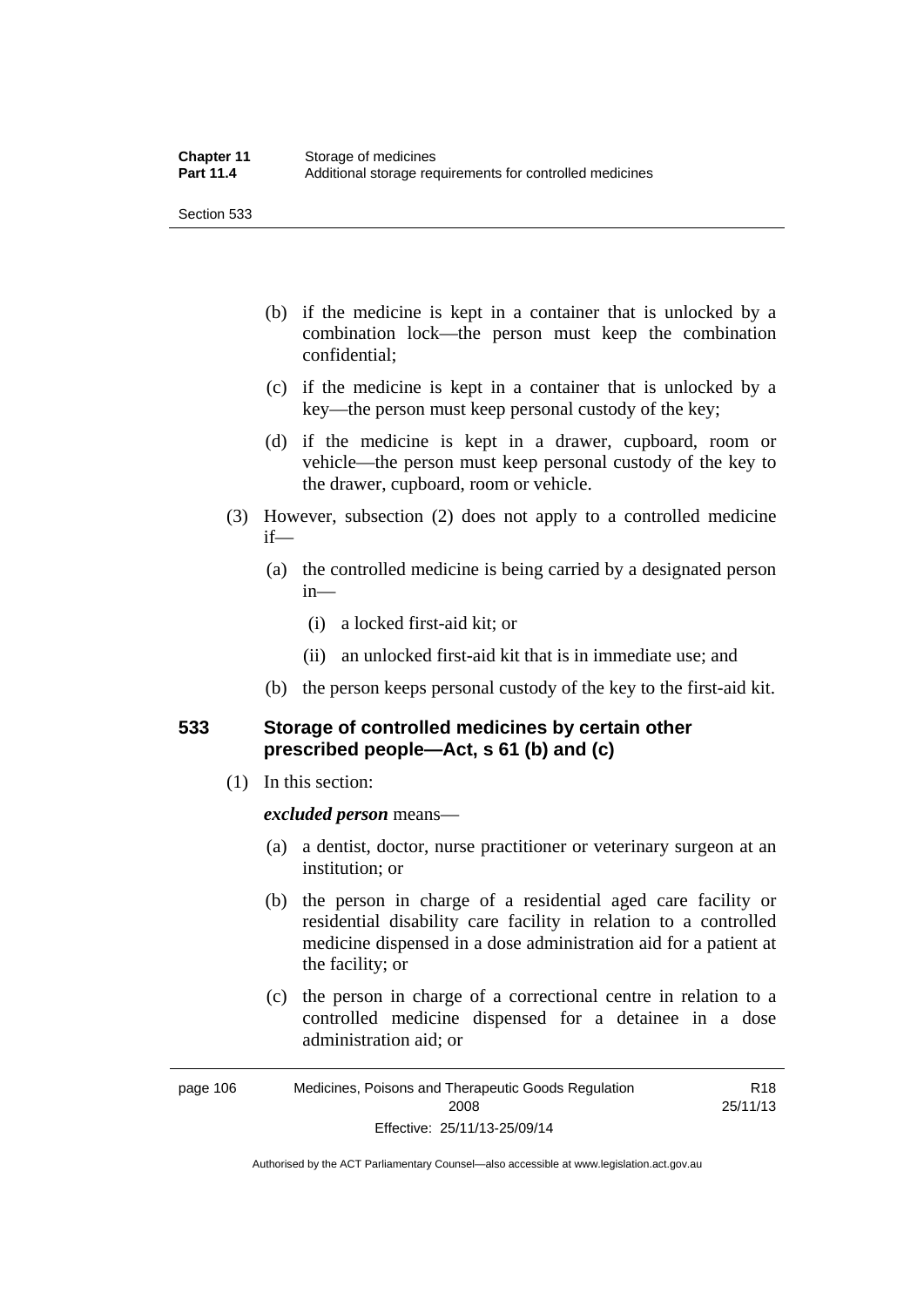page 107

- (d) the person in charge of a CYP detention place in relation to a controlled medicine dispensed for a young detainee in a dose administration aid.
- *Note 1 CYP detention place*—see the dictionary.
- *Note 2 Correctional centre—see the [Legislation Act](http://www.legislation.act.gov.au/a/2001-14), dictionary, pt 1.*
- *Note 3 Detainee*—see the *[Corrections Management Act 2007](http://www.legislation.act.gov.au/a/2007-15)*, s 6.
- *Note 4 Young detainee*—see the *[Children and Young People Act 2008](http://www.legislation.act.gov.au/a/2008-19)*, s 95.
- (2) This section applies to a prescribed person, other than an excluded person, in relation to a controlled medicine in the person's possession if the medicine is not for immediate administration.

*Note Possess* includes having control over disposition (see [Act,](http://www.legislation.act.gov.au/a/2008-26/default.asp) s 24).

- (3) The person must ensure that—
	- (a) the controlled medicine is stored in a medicines cabinet, safe, strong room or vault (a *storage receptacle*) that complies with, or is more secure than a storage receptacle that complies with, the requirements for the receptacle in schedule 5 (Requirements for storage receptacles); and
	- (b) the storage receptacle is kept securely locked when not in immediate use; and
	- (c) if the storage receptacle is unlocked by a combination lock the person keeps the combination confidential; and
	- (d) if the storage receptacle is unlocked by a key—the person keeps personal custody of the key; and
	- (e) if the prescribed person is the chief pharmacist at an institution—the storage receptacle is fitted with an alarm system.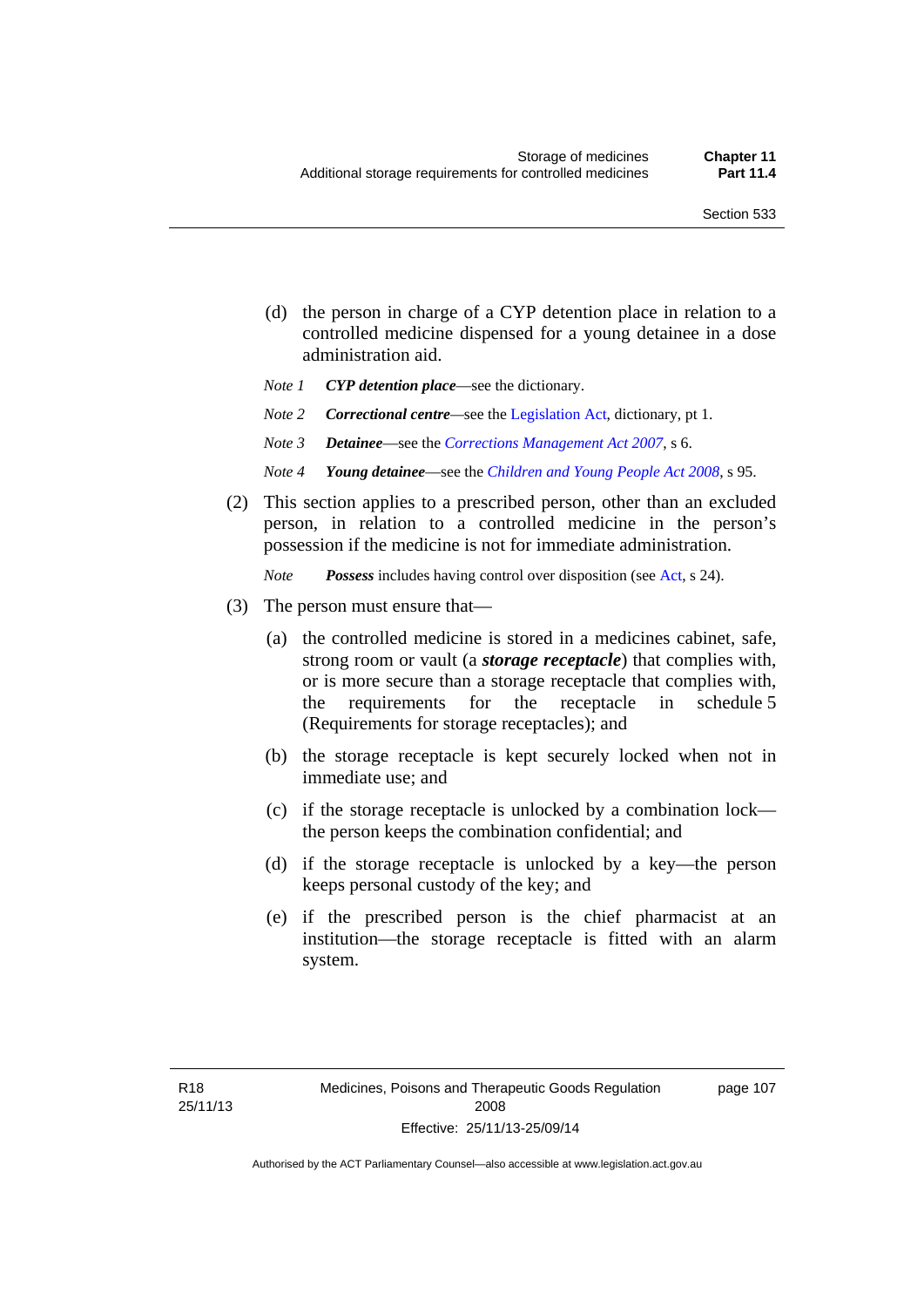#### Section 533

 (4) To remove any doubt, this section does not apply to a prescribed person mentioned in section 510 (i) if the person does not have control over the disposition of the medicine.

#### **Example—person not having control over disposition of medicine**

a medicine in the personal possession of a resident of a residential aged care facility who is in an independent living unit within the facility

*Note* An example is part of the regulation, is not exhaustive and may extend, but does not limit, the meaning of the provision in which it appears (see [Legislation Act,](http://www.legislation.act.gov.au/a/2001-14) s 126 and s 132).

page 108 Medicines, Poisons and Therapeutic Goods Regulation 2008 Effective: 25/11/13-25/09/14

R18 25/11/13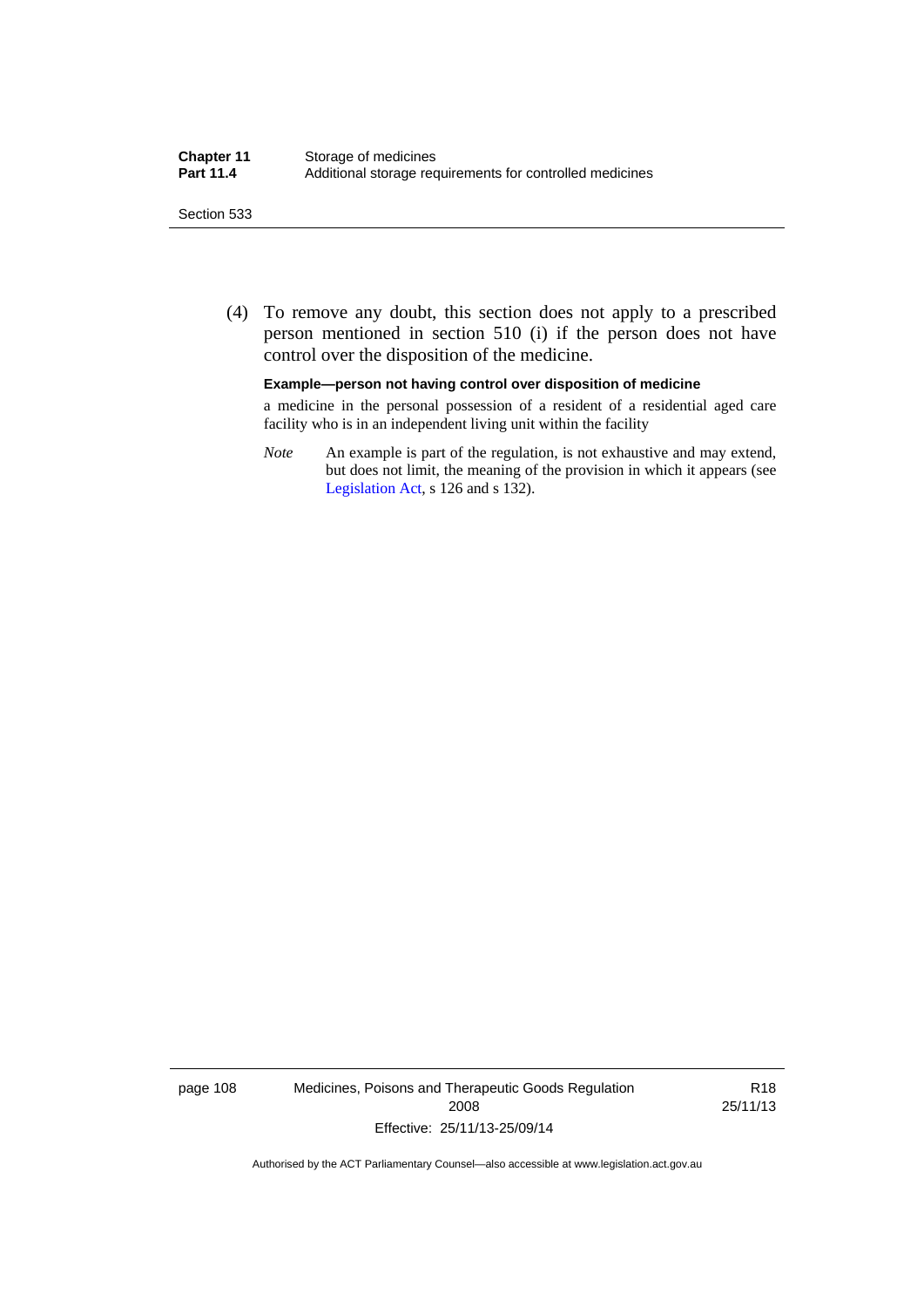page 109

# **Chapter 12 Controlled medicines registers**

#### **540 Keeping of controlled medicines registers by certain people—Act, s 48 (a) and s 50 (1) (b) and (2) (b)**

- (1) A person mentioned in table 540, column 2 who possesses a controlled medicine must keep a controlled medicines register.
	- *Note* Also, a pharmacist responsible for the management of a community pharmacy must keep a controlled medicines register for controlled medicines kept at the pharmacy (see [Act](http://www.legislation.act.gov.au/a/2008-26/default.asp), s 48).
- (2) However, subsection (1) does not apply to the person in relation to—
	- (a) a controlled medicine in a first-aid kit kept by the person; or
	- (b) if the person is the person in charge of a residential aged care facility or residential disability care facility—a controlled medicine dispensed for the patient in a dose administration aid; or
	- (c) if the person is the person in charge of a correctional centre—a controlled medicine dispensed for a detainee in a dose administration aid; or
	- (d) if the person is the person in charge of a CYP detention place—a controlled medicine dispensed for a young detainee in a dose administration aid.
	- *Note 1 CYP detention place*—see the dictionary.
	- *Note 2 Correctional centre—see the [Legislation Act](http://www.legislation.act.gov.au/a/2001-14), dictionary, pt 1.*
	- *Note 3 Detainee*—see the *[Corrections Management Act 2007](http://www.legislation.act.gov.au/a/2007-15)*, s 6.
	- *Note 4 Young detainee*—see the *[Children and Young People Act 2008](http://www.legislation.act.gov.au/a/2008-19)*, s 95.
	- *Note* 5 For keeping controlled medicines in a first-aid kit, see s 541.

R18 25/11/13 Medicines, Poisons and Therapeutic Goods Regulation 2008 Effective: 25/11/13-25/09/14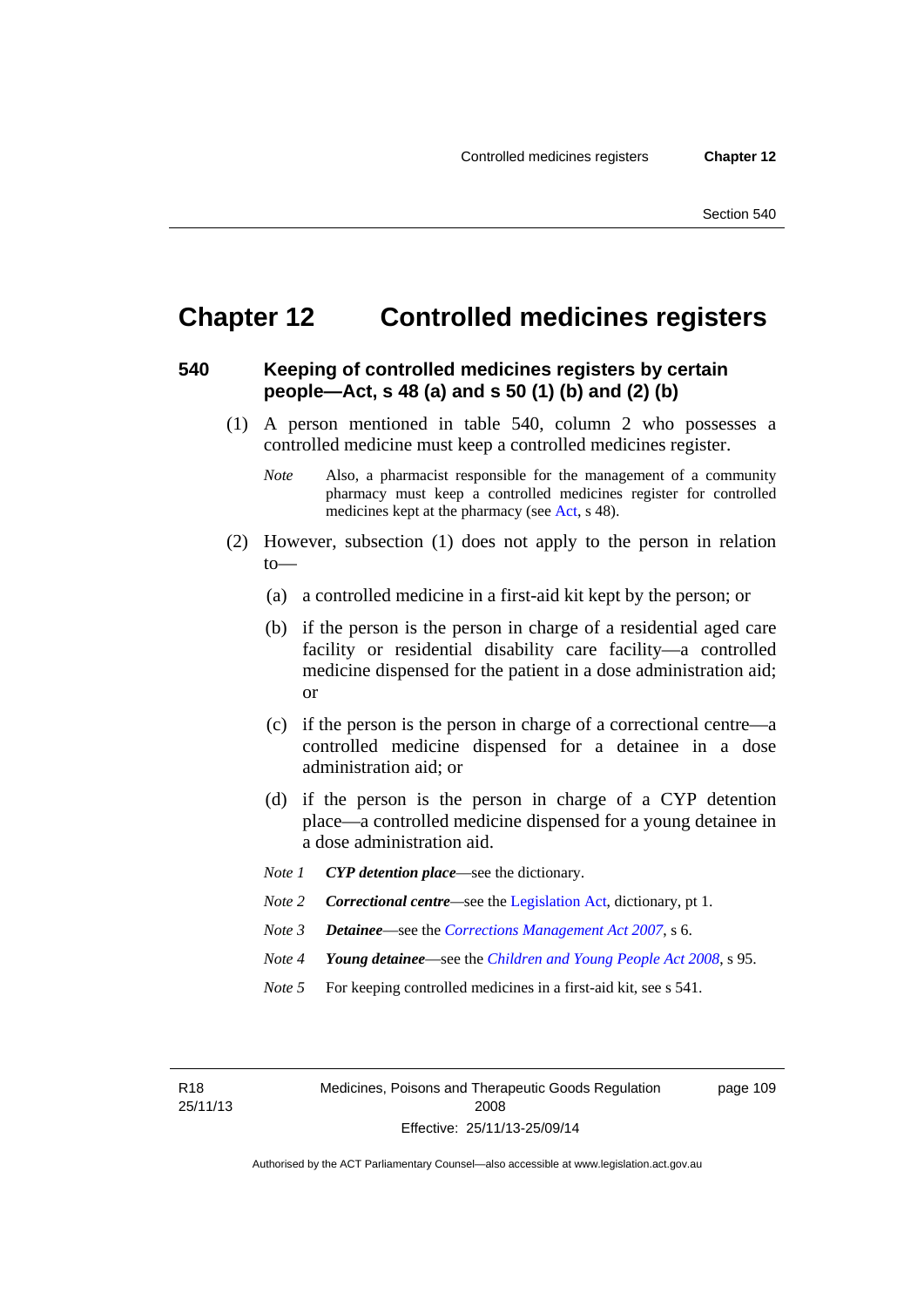- (3) A person to whom subsection (1) applies must keep a controlled medicines register for a controlled medicine at the place prescribed in table 540, column 3 for the person.
- (4) A pharmacist responsible for the management of a community pharmacy at which controlled medicines are kept must keep the controlled medicines register for the controlled medicines at the pharmacy.

*Note* For the requirement for a controlled medicine register to be kept for a community pharmacy, see the [Act,](http://www.legislation.act.gov.au/a/2008-26/default.asp) s 48.

| column 1 | column <sub>2</sub>                                                             | column 3                                                     |
|----------|---------------------------------------------------------------------------------|--------------------------------------------------------------|
| item     | prescribed person                                                               | place where register to be kept                              |
| 1        | person in charge of<br>ambulance service                                        | the premises where the controlled<br>medicine is kept        |
| 2        | approved analyst                                                                | the analyst's laboratory                                     |
| 3        | person in charge of<br>correctional centre                                      | the correctional centre                                      |
| 4        | person in charge of CYP<br>detention place                                      | the detention place                                          |
| 5        | dentist                                                                         | the dentist's surgery                                        |
| 6        | doctor                                                                          | the doctor's surgery                                         |
| 7        | medicines wholesalers<br>licence-holder                                         | the licensed premises under s 460                            |
| 8        | medicines and poisons<br>inspector (other than<br>police officer)               | the place directed in writing by the<br>chief health officer |
| 9        | person in charge of<br>residential aged care<br>facility without pharmacy       | the facility                                                 |
| 10       | person in charge of<br>residential disability care<br>facility without pharmacy | the facility                                                 |

**Table 540 Keeping controlled medicines registers** 

page 110 Medicines, Poisons and Therapeutic Goods Regulation 2008 Effective: 25/11/13-25/09/14

R18 25/11/13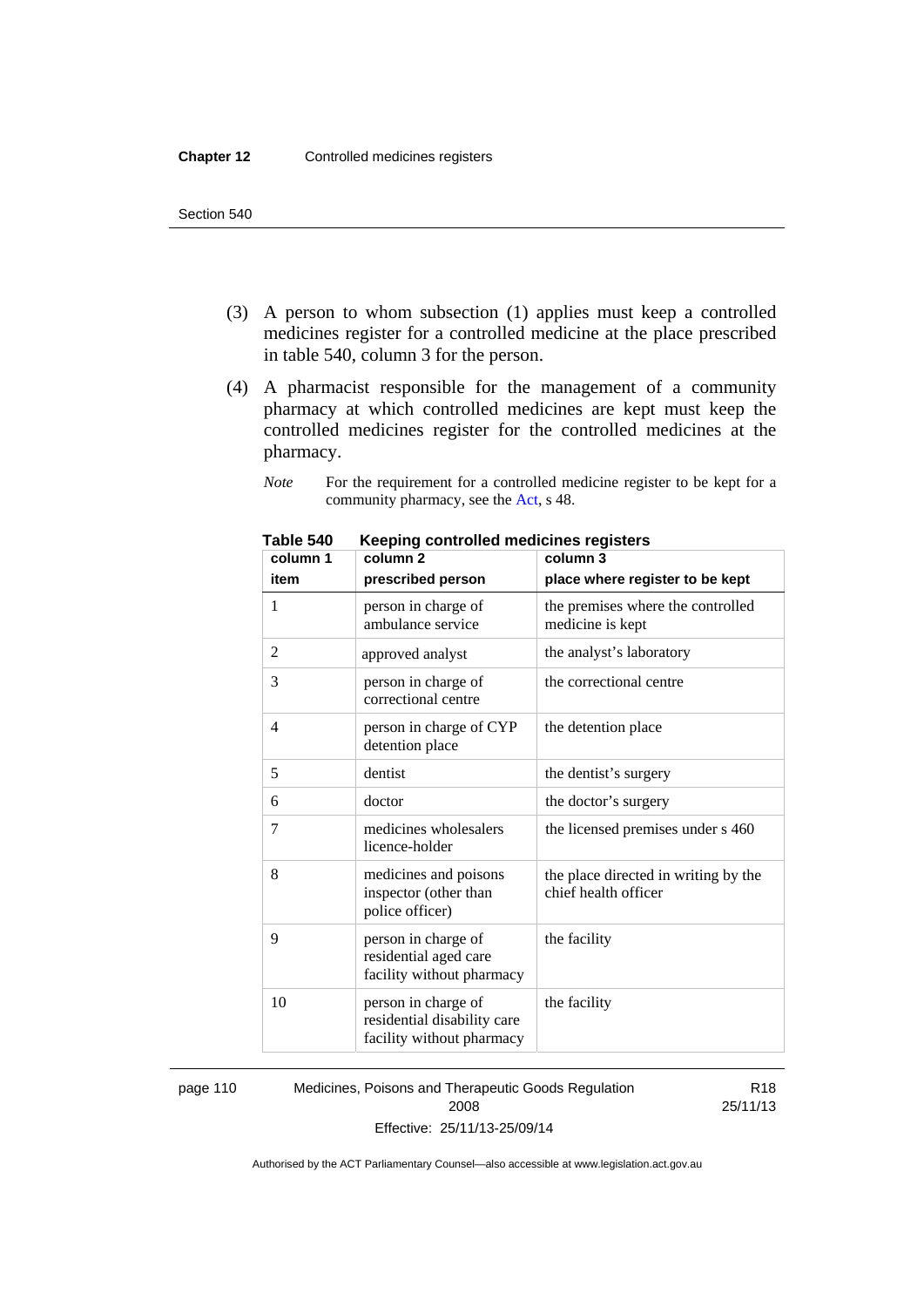| column 1<br>item | column 2<br>prescribed person                                                                                    | column 3<br>place where register to be kept      |
|------------------|------------------------------------------------------------------------------------------------------------------|--------------------------------------------------|
| 11               | supervisor of program<br>under controlled<br>medicines research and<br>education program<br>licence              | the premises where program is being<br>conducted |
| 12               | veterinary surgeon                                                                                               | the veterinary surgeon's surgery                 |
| 13               | person in charge of ward<br>(including an opioid<br>dependency treatment<br>centre operated by the<br>Territory) | the ward                                         |
| 14               | nurse practitioner                                                                                               | the nurse practitioner's place of<br>practice    |

#### **541 Keeping of controlled medicines registers by first-aid kit holders—Act, s 48 (a) and s 50 (1) (b) and (2) (b)**

(1) In this section:

*designated person* means—

- (a) a dentist, doctor, nurse practitioner or veterinary surgeon; or
- (b) an ambulance officer employed by the Commonwealth, the Territory or a State; or
- (c) a first-aid kit licence-holder.
- *Note 1 Dentist*, *doctor* and *veterinary surgeon* does not include an intern or trainee (see defs of these terms in dict).
- *Note 2 Nurse practitioner* does not include a person holding limited or provisional registration to practise as a nurse practitioner (see dict).
- *Note 3 State* includes a territory (see [Legislation Act,](http://www.legislation.act.gov.au/a/2001-14) dict, pt 1).

R18 25/11/13 page 111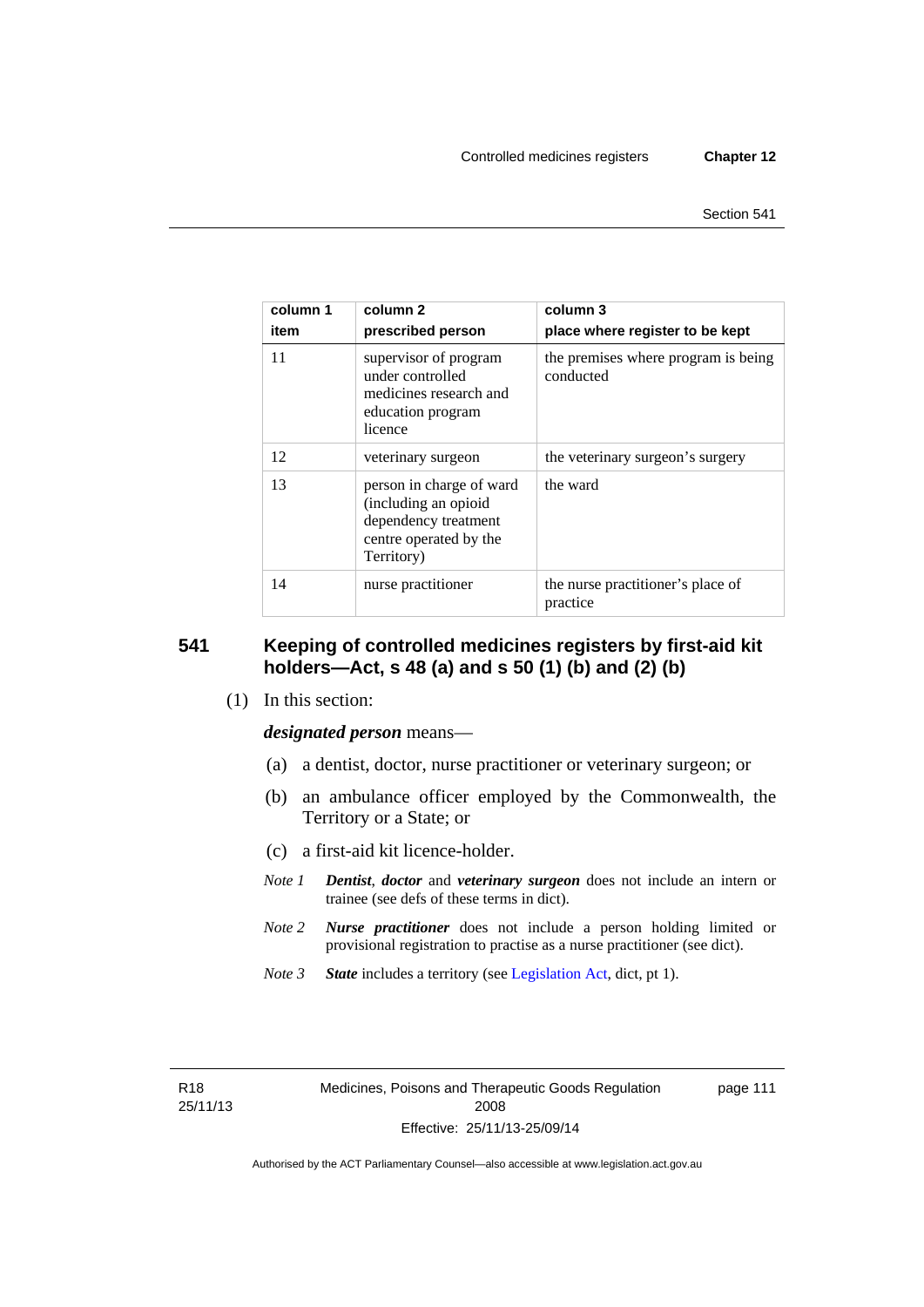(2) A designated person who possesses a first-aid kit containing a controlled medicine must keep the controlled medicines register for the controlled medicine with the first-aid kit.

### **542 Form of controlled medicines registers—Act, s 49 (1) (b) and (2) (b)**

- (1) Each page in a controlled medicines register must relate to a single form and strength of a controlled medicine.
- (2) If a controlled medicines register is kept electronically, a separate record must be used for each form and strength of controlled medicine kept.

### **543 Making entries in controlled medicines registers— Act, s 51 (1) (b)**

- (1) The following details for a dealing with a controlled medicine are prescribed:
	- (a) the nature of the dealing;
	- (b) the date of the dealing;
	- (c) the medicine, and the form, strength and quantity of the medicine, dealt with;
	- (d) if the dealing is receiving the medicine—the name and address of the supplier;
	- (e) if the dealing is supplying the medicine—the name and address of the person to whom it is supplied;
	- (f) if the medicine is supplied on a prescription—the prescriber's name and suburb and the prescription's number under section 123 (l) (Labelling dispensed medicines[—Act,](http://www.legislation.act.gov.au/a/2008-26/default.asp) s 60 (1) (c) (i) and (2) (c) (i));

R18 25/11/13

Authorised by the ACT Parliamentary Counsel—also accessible at www.legislation.act.gov.au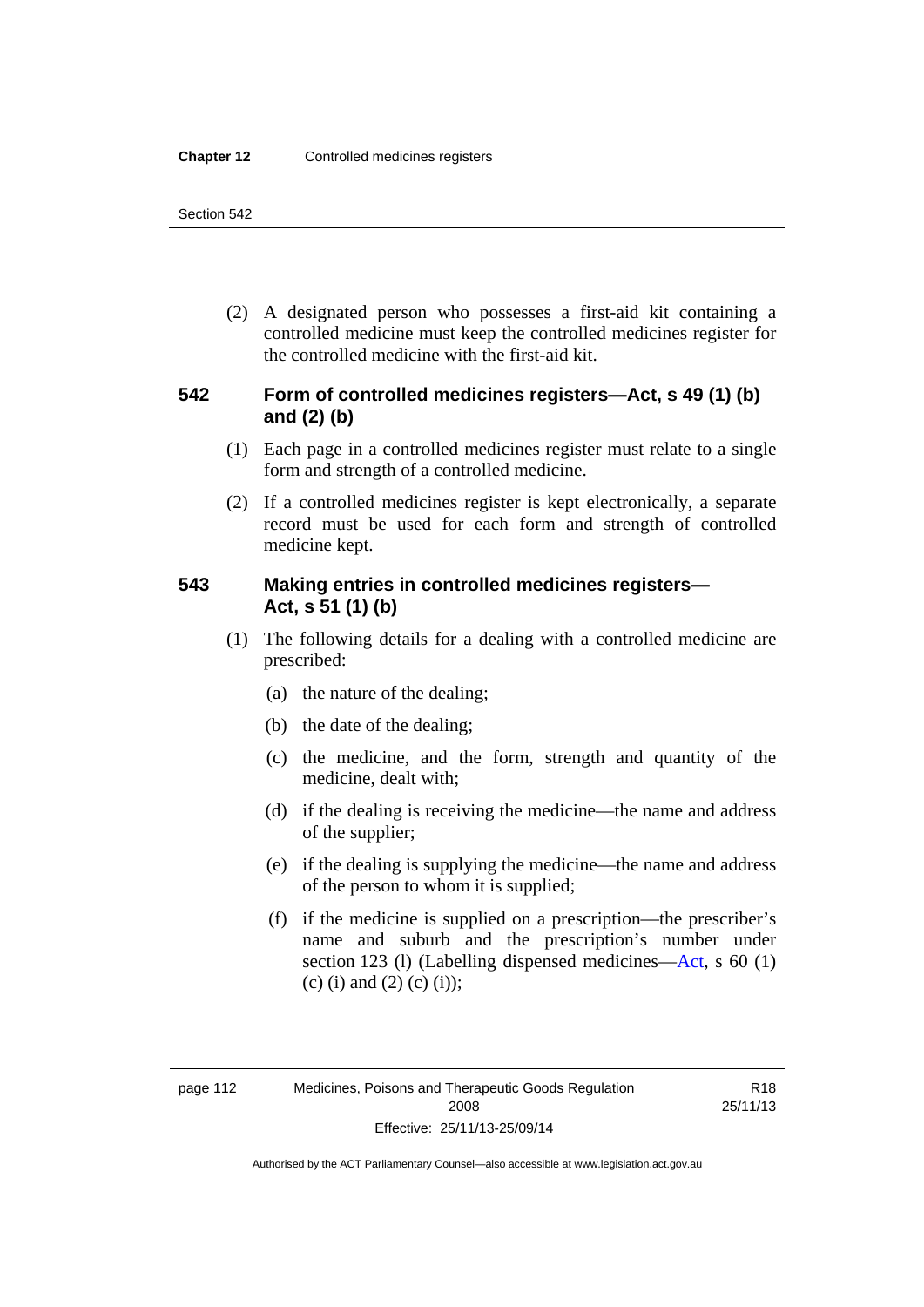- (g) if the medicine is supplied on a requisition—the requisition's number under section 132 (e) (Labelling medicines supplied on requisition[—Act,](http://www.legislation.act.gov.au/a/2008-26/default.asp) s 60 (1) (c) (i) and (2) (c) (i));
- (h) if the medicine is supplied on a purchase order—the date of the purchase order;
- (i) if the [Act,](http://www.legislation.act.gov.au/a/2008-26/default.asp) section 53 (Registers—witnessing administration of medicines) applies to the dealing—the name of the person to whom the medicine is administered;
- (j) the quantity of the medicine held after the dealing.
- (2) However, subsection (1) (i) does not apply in relation to a controlled medicine dispensed in a dose administration aid for—
	- (a) a patient at a residential aged care facility or residential disability care facility; or
	- (b) a detainee at a correctional centre; or
	- (c) a young detainee at a CYP detention place.
- (3) A dealing with a controlled medicine must be entered in—
	- (a) if the dealing happens in a pharmacy at an institution—the controlled medicines register kept at the pharmacy; or
	- (b) if the dealing happens in a ward at an institution—the controlled medicines register kept at the ward; or
	- (c) if the person must keep both a controlled medicines register for a first-aid kit and another controlled medicines register—
		- (i) for a dealing with a controlled medicine to which the first-aid kit relates—the controlled medicines register for the kit; or
		- (ii) for any other dealing by the person—the other controlled medicines register; or

R18 25/11/13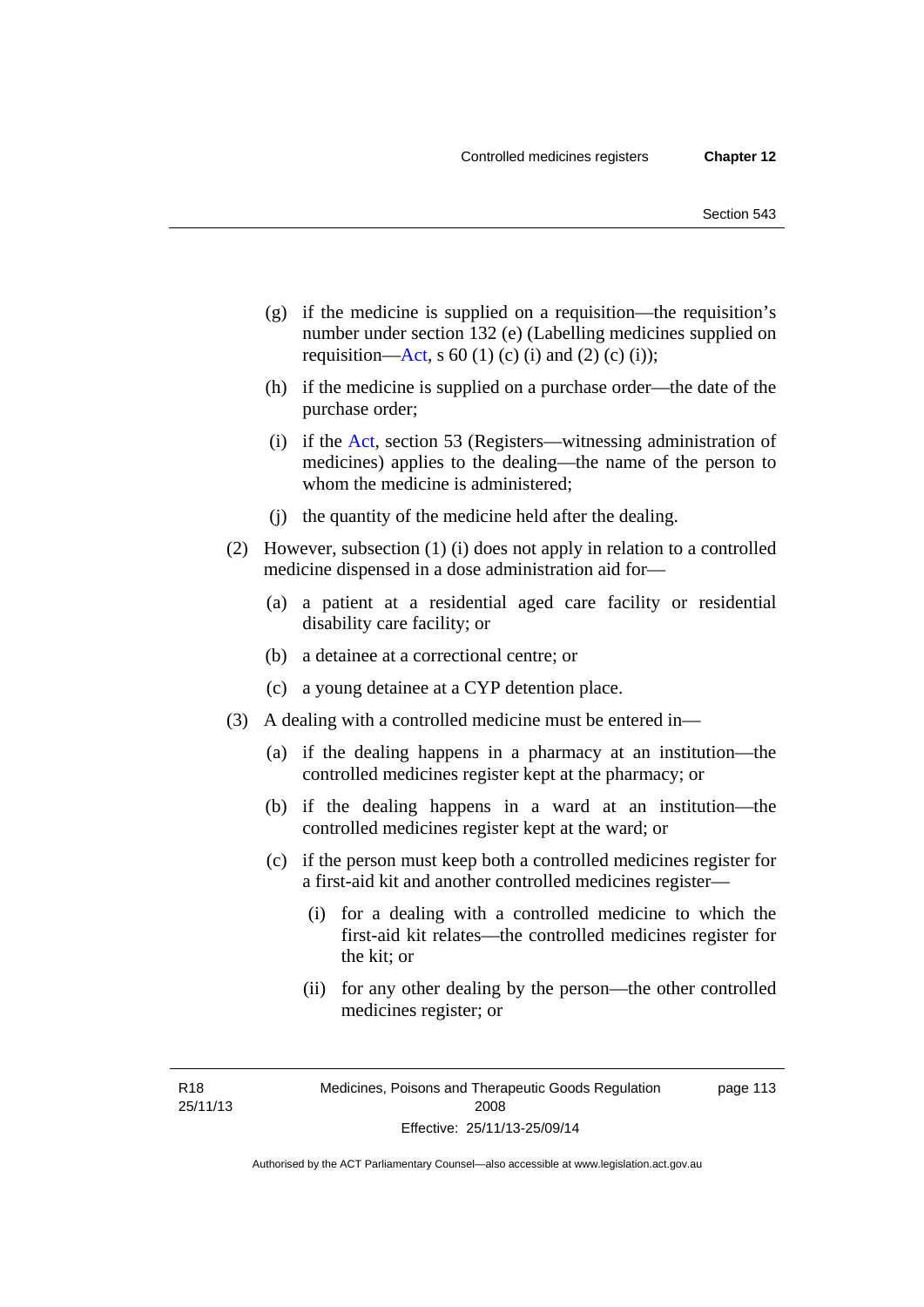(d) in any other case—the controlled medicines register the person must keep.

#### **544 Prescribed witnesses for administration of controlled medicines—Act, s 53 (a) and (b)**

The following people are prescribed as witnesses in relation to the administration of a controlled medicine:

- (a) if the medicine is administered by an intern doctor—a dentist, doctor, midwife, nurse, nurse practitioner or pharmacist;
- (b) if the medicine is administered by a person who is not an intern doctor—
	- (i) a person prescribed under paragraph (a); or
	- (ii) an intern doctor or enrolled nurse.
- *Note Dentist*, *doctor* and *pharmacist* does not include an intern or trainee (see defs of these terms in dict).

#### **545 Prescribed witnesses for discarding of controlled medicines—Act, s 54 (a) and (b)**

- (1) The following people are prescribed as witnesses in relation to the discarding of a controlled medicine:
	- (a) an ambulance officer employed by the Commonwealth, the Territory or a State;

R18

- (b) an approved analyst;
- (c) a dentist;
- (d) a doctor;
- (e) a medicines and poisons inspector;
- (f) a midwife;
- (g) a nurse;

page 114 Medicines, Poisons and Therapeutic Goods Regulation 2008 Effective: 25/11/13-25/09/14 25/11/13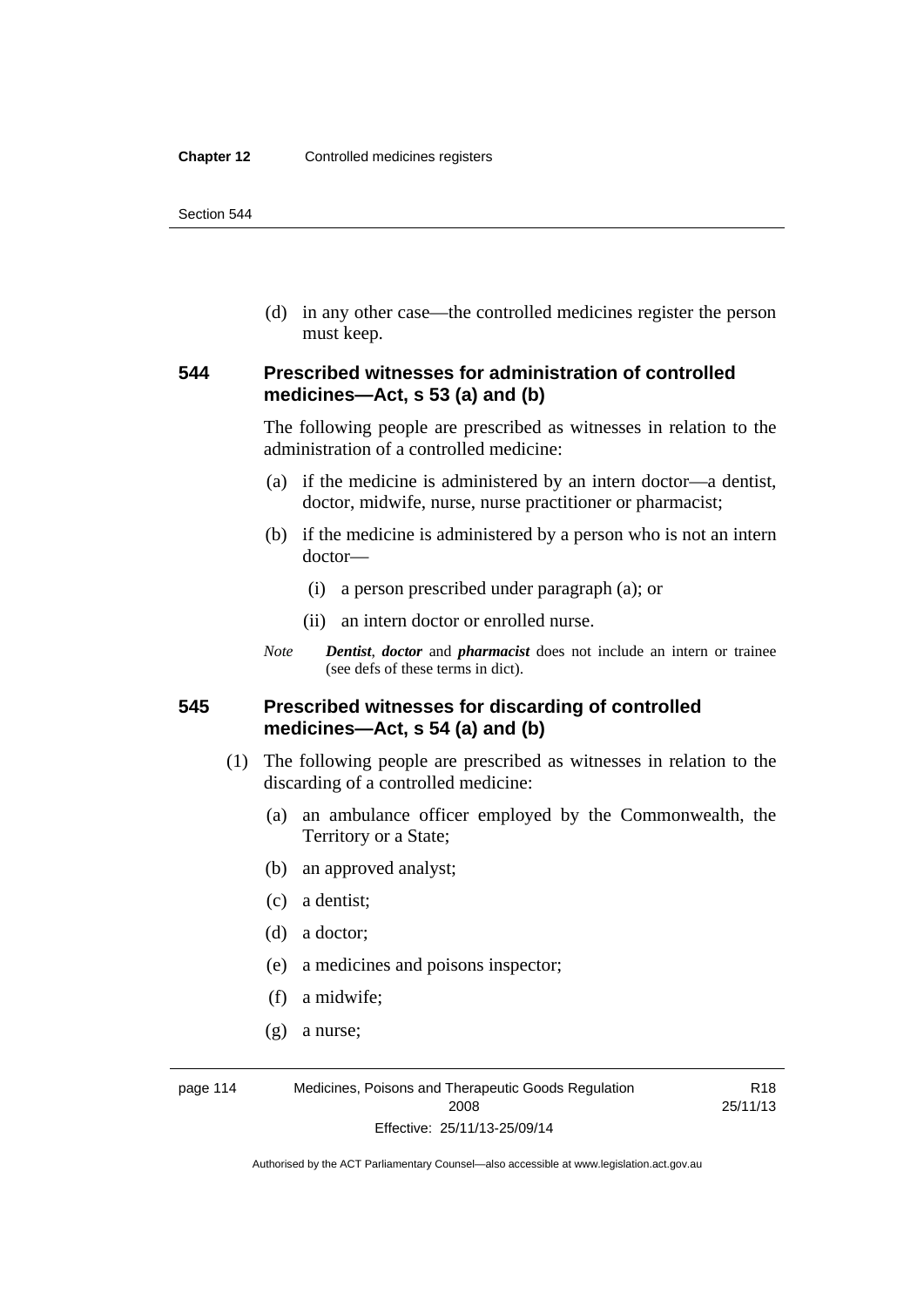- (h) a nurse practitioner;
- (i) a pharmacist;
- (j) a veterinary surgeon.
- *Note 1 Approved analyst*—see the dictionary.
- *Note 2 Dentist*, *doctor*, *pharmacist* and *veterinary surgeon* does not include an intern or trainee (see defs of these terms in dict).
- *Note 3 Nurse* does not include an enrolled nurse (see [Legislation Act,](http://www.legislation.act.gov.au/a/2001-14) dict, pt 1).
- *Note 4* See s 390 for the discarding of the residue of a controlled medicine left after administration.
- (2) However, a person mentioned in subsection (1) must not be a prescribed witness to the discarding of a controlled medicine if the person is—
	- (a) related to, a close friend of or employed by the person discarding the medicine; or
	- (b) the supervisor of the person discarding the medicine; or
	- (c) supervised by the person discarding the medicine.

#### **546 Changes etc to entries in controlled medicines registers—Act, s 55 (2) (b)**

- (1) An entry in a paper-based controlled medicines register may be amended by the person who made the entry by—
	- (a) the person signing and dating a marginal note or footnote that gives the date of the amendment and the amended details; and
	- (b) if the entry relates to administering a controlled medicine—
		- (i) the amendment being witnessed by a person prescribed under section 544 (Prescribed witnesses for administration of controlled medicines[—Act](http://www.legislation.act.gov.au/a/2008-26/default.asp), s 53 (a) and (b)); and

R18 25/11/13

Medicines, Poisons and Therapeutic Goods Regulation 2008 Effective: 25/11/13-25/09/14 page 115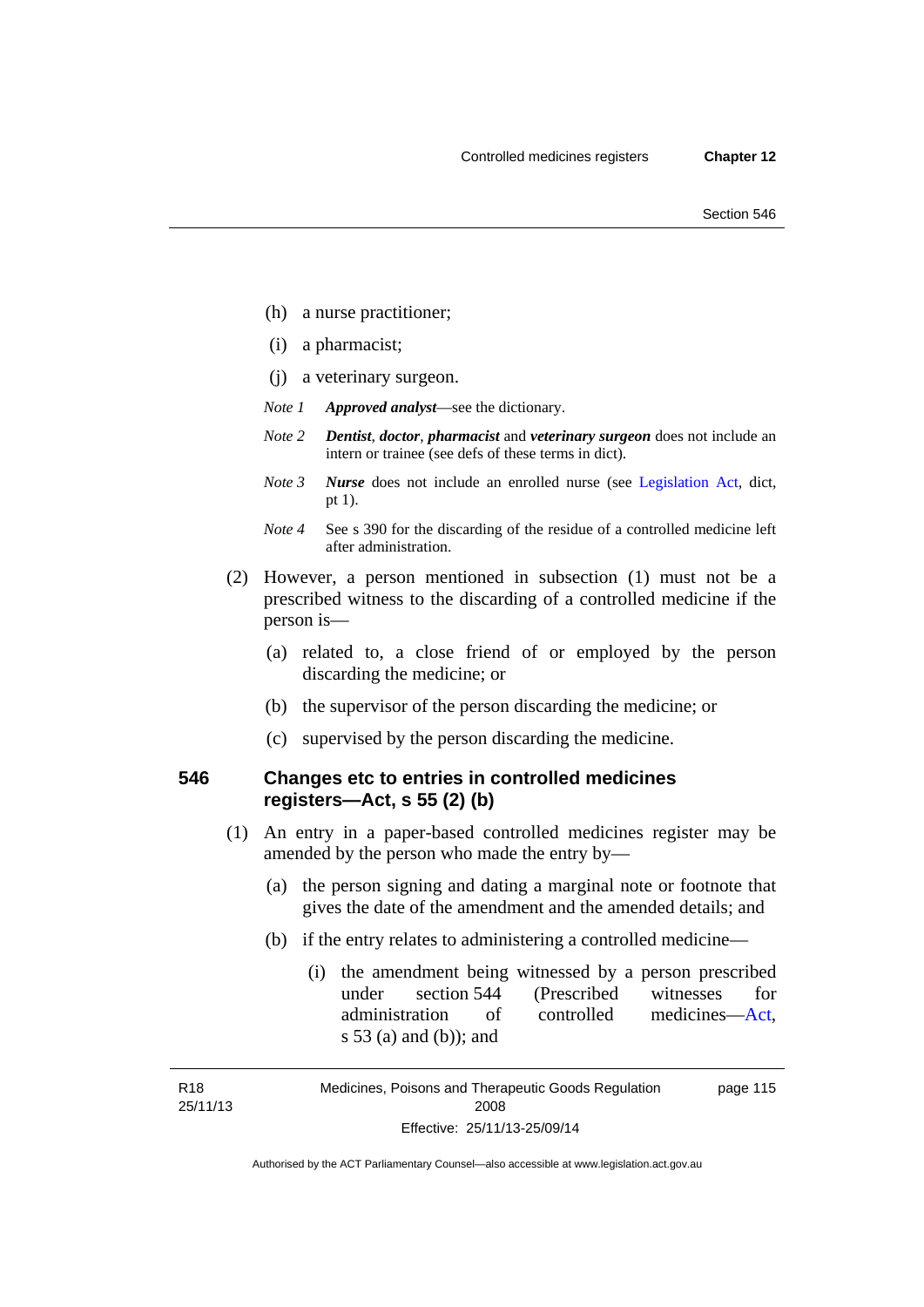- (ii) the witness signing the amendment as witness; and
- (c) if the entry relates to the discarding of a controlled medicine—
	- (i) the amendment being witnessed by a person prescribed under section 545 (Prescribed witnesses for discarding of controlled medicines[—Act,](http://www.legislation.act.gov.au/a/2008-26/default.asp) s 54 (a) and (b)); and
	- (ii) the witness signing the amendment as witness.
- (2) An entry in an electronic controlled medicines register may be amended by the person who made the entry by the person attaching or linking, by electronic means, a document that includes—
	- (a) the person's signature, the date and the amended details; and
	- (b) if the entry relates to administering a controlled medicine—the signature as witness of a person prescribed under section 544; and
	- (c) if the entry relates to the discarding of a controlled medicine the signature as witness of a person prescribed under section 545.

page 116 Medicines, Poisons and Therapeutic Goods Regulation 2008 Effective: 25/11/13-25/09/14

R18 25/11/13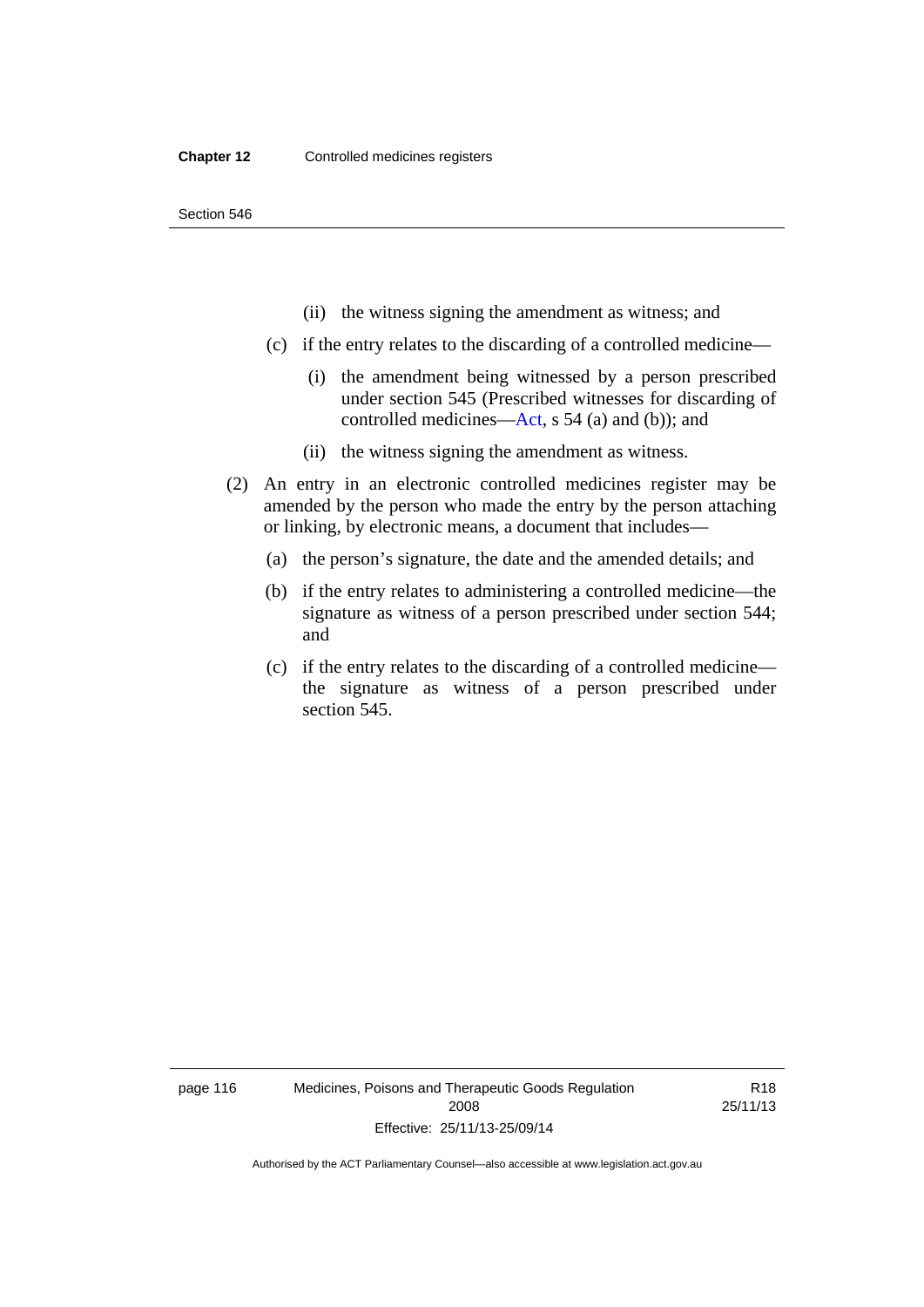# **Chapter 13 Controlled medicines and appendix D medicines approvals for human use**

# **Part 13.1 Controlled medicines approvals**

*Note* It is a condition of an authorisation to prescribe a controlled medicine for human use that the prescriber has an approval under this part (see s 31 (1) (d)).

## **Division 13.1.1 Preliminary**

#### **550 Meaning of** *controlled medicines approval*

In this regulation:

*controlled medicines approval* means an approval to prescribe a controlled medicine under—

- (a) division 13.1.2 (Standing controlled medicines approvals); or
- (b) division 13.1.3 (Chief health officer controlled medicines approvals).

#### **551 Meaning of** *designated prescriber***—pt 13.1**

In this part:

*designated prescriber* means a prescriber (other than a veterinary surgeon or trainee veterinary surgeon) in relation to whom prescribing a controlled medicine is included in schedule 1, column 3.

R18 25/11/13 page 117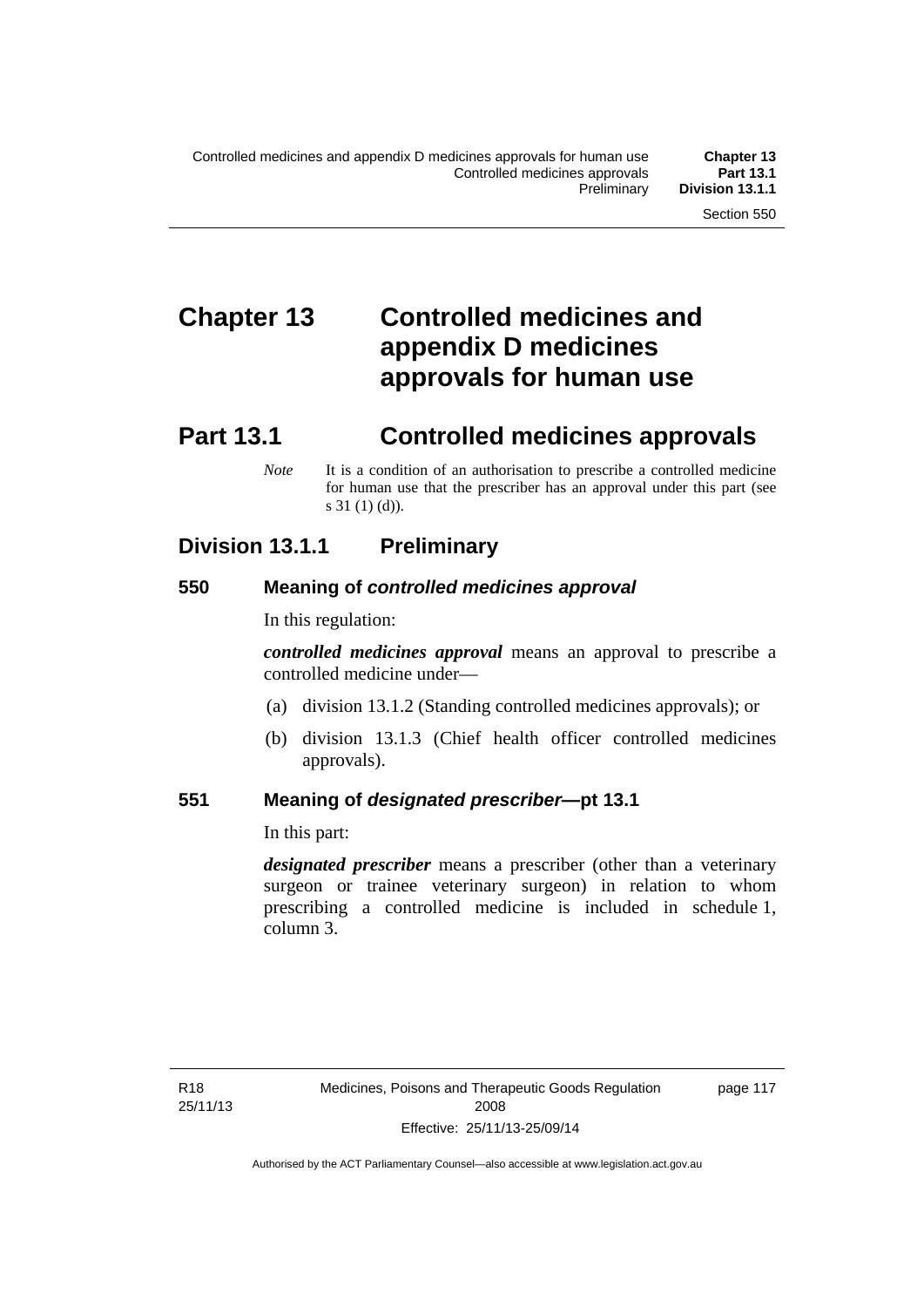## **Division 13.1.2 Standing controlled medicines approvals**

#### **555 Standing approval to prescribe controlled medicines for hospital in-patients**

A designated prescriber is approved to prescribe a controlled medicine for a patient of the prescriber if the patient is an in-patient at a hospital.

*Note* A *hospice* is a hospital (see *The Macquarie Dictionary*, 4th ed).

#### **556 Standing approval to prescribe controlled medicines for short-term treatment**

A designated prescriber is approved to prescribe a controlled medicine for a patient of the prescriber if—

- (a) the prescriber believes on reasonable grounds that the patient is not a drug-dependant person in relation to a controlled medicine or prohibited substance; and
- (b) the prescriber believes on reasonable grounds that the patient has not been prescribed a controlled medicine within the 2-month period before the prescriber prescribes the medicine; and
- (c) the prescriber prescribes the controlled medicine for the patient's use for 2 months or less.

*Note* For long-term prescribing, see div 13.1.3.

### **557 Standing interim approval to prescribe buprenorphine and methadone for patients of certain institutions**

(1) In this section:

*doctor* includes an intern doctor acting under the direct supervision of a doctor.

R18 25/11/13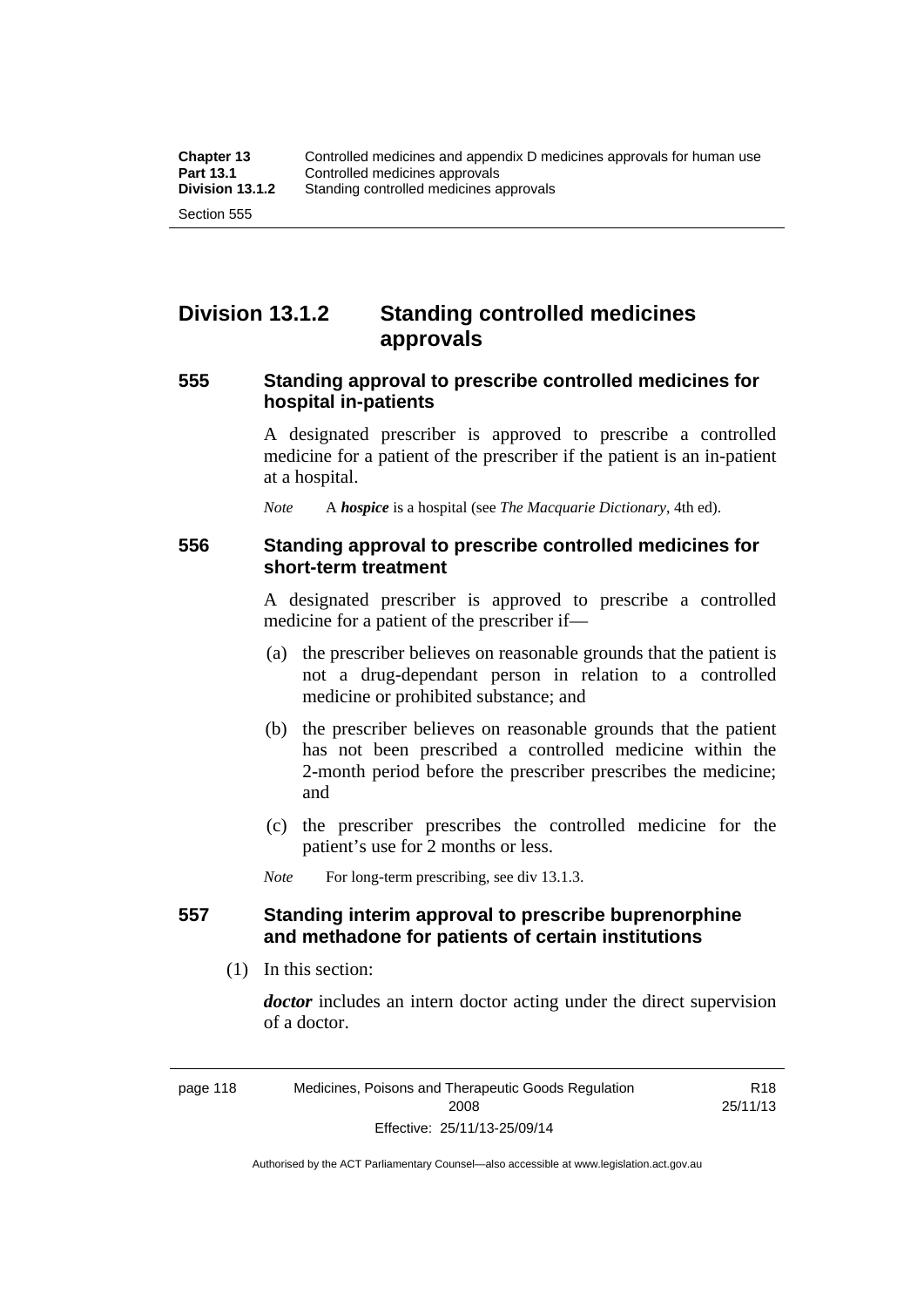- (2) A doctor is approved (the *interim approval*) to prescribe buprenorphine or methadone if—
	- (a) the doctor—
		- (i) is working at a hospital and prescribes the medicine for an outpatient at the hospital; or
		- (ii) is working at any of the following institutions and prescribes the medicine for a patient of the institution:
			- (A) a correctional centre;
			- (B) a CYP detention place;
			- (C) an opioid dependency treatment centre operated by the Territory; or
			- *Note Institution* includes a correctional centre and a CYP detention place (see s 652).
		- (iii) prescribes the medicine for a person in police custody; and
	- (b) the buprenorphine or methadone is prescribed in accordance with the opioid dependency treatment guidelines; and

*Note Opioid dependency treatment guidelines*—see the dictionary.

- (c) the doctor makes an application under section 560 to prescribe the medicine not later than 72 hours after the doctor first prescribes buprenorphine or methadone for the patient.
- (3) The interim approval ends—
	- (a) if the chief health officer approves the application under division 13.1.3—when the doctor is given notice of the approval; or
	- (b) if the application under section 560 is withdrawn—on the withdrawal of the application; or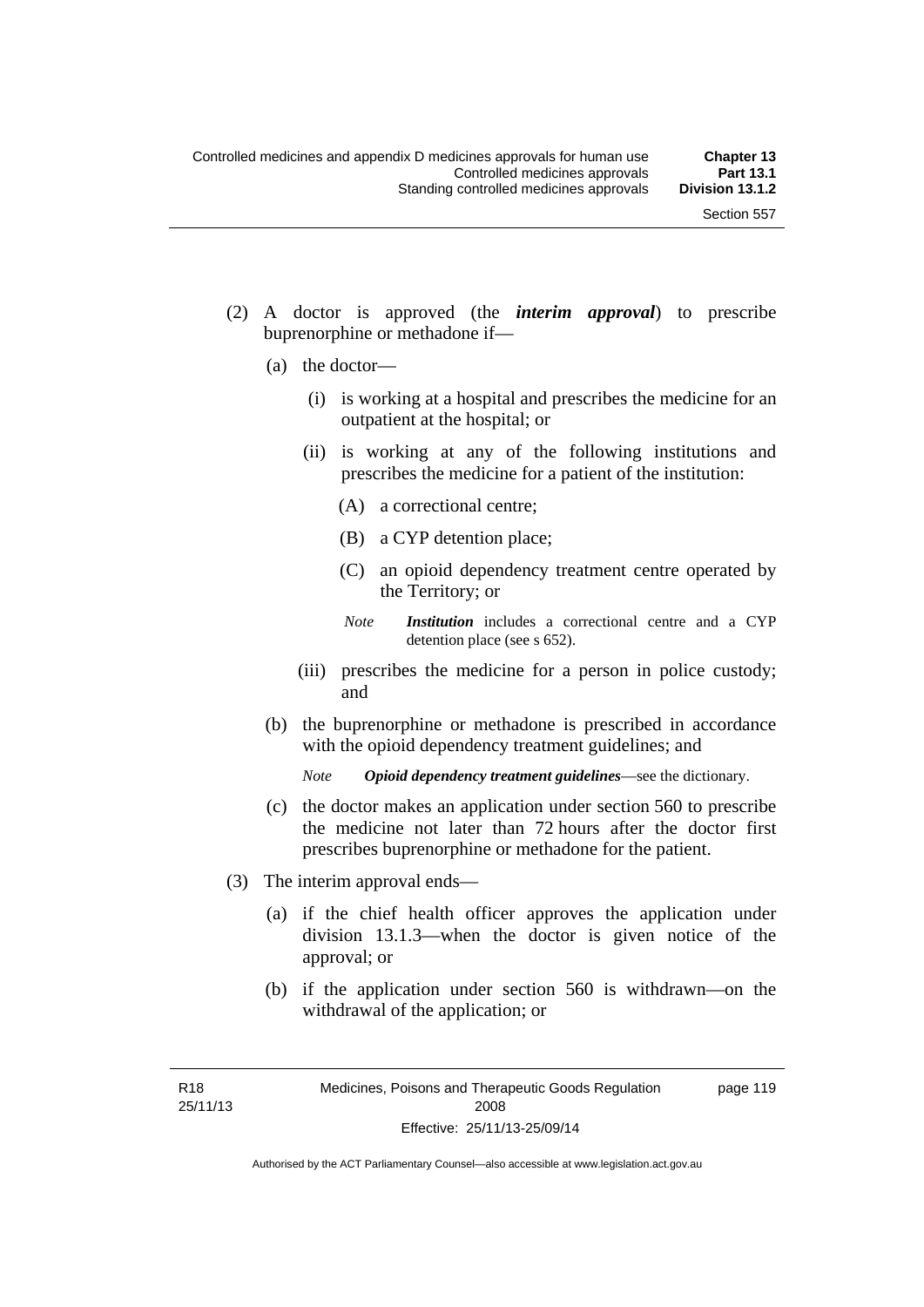| <b>Chapter 13</b> | Controlled medicines and appendix D medicines approvals for human use |
|-------------------|-----------------------------------------------------------------------|
| <b>Part 13.1</b>  | Controlled medicines approvals                                        |
| Division 13.1.3   | Chief health officer controlled medicines approvals                   |
| Section 560       |                                                                       |

- (c) if the chief health officer refuses to approve the application and the 7-day period mentioned in section 565 (2) (Applications for review of unfavourable CHO decisions for approvals) ends without an application for review being made—at the end of the 7-day period; or
- (d) if the chief health officer refers the application to the medicines advisory committee or an application is made to the committee under section 565—when the doctor is given notice of the chief health officer's decision under section 573 (Medicines advisory committee—directions to CHO).

## **Division 13.1.3 Chief health officer controlled medicines approvals**

### **560 Applications for CHO controlled medicines approvals**

- (1) A designated prescriber may apply to the chief health officer for approval to prescribe a controlled medicine.
- (2) An application under subsection (1) must—
	- (a) be for approval to prescribe a controlled medicine for a single individual; and
	- (b) be made in a way determined by the chief health officer.

#### **Examples**

telephone, email and fax

- *Note 1* If a form is approved under the [Act](http://www.legislation.act.gov.au/a/2008-26/default.asp), s 198 for this provision, the form must be used.
- *Note 2* An example is part of the regulation, is not exhaustive and may extend, but does not limit, the meaning of the provision in which it appears (see [Legislation Act,](http://www.legislation.act.gov.au/a/2001-14) s 126 and s 132).
- (3) An application under subsection (1) may be made—
	- (a) on the applicant's own behalf; or

page 120 Medicines, Poisons and Therapeutic Goods Regulation 2008 Effective: 25/11/13-25/09/14

R18 25/11/13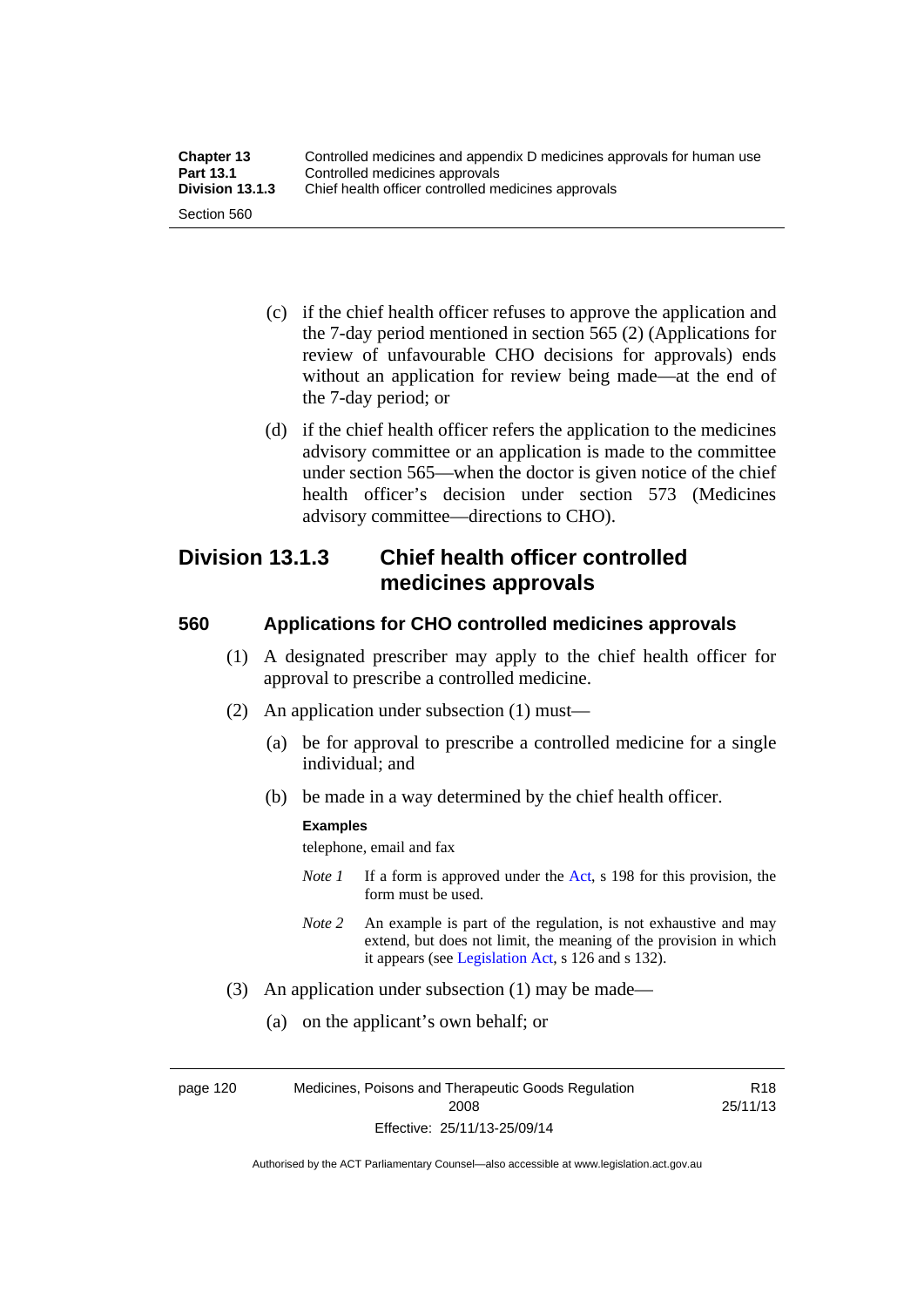- (b) on the applicant's own behalf and on behalf of 1 or more other named designated prescribers; or
- (c) on behalf of a group of designated prescribers that includes the applicant and who practise at the same premises.

#### **Example**

the doctors practising at a suburban medical practice so that if a person's usual doctor is unavailable another doctor at the practice can, under the approval, prescribe the controlled medicine

(4) A determination under subsection (2) (b) is a notifiable instrument.

*Note* A notifiable instrument must be notified under the [Legislation Act](http://www.legislation.act.gov.au/a/2001-14).

### **561 Requirements for CHO controlled medicines approval applications**

- (1) An application by a designated prescriber for an approval to prescribe a controlled medicine for a patient must include the following:
	- (a) the designated prescriber's name and address;
	- (b) if the application is made on behalf of a group of designated prescribers—the names of the designated prescribers or a description of the group;
	- (c) the medicine, and the form, strength and quantity of the medicine, to be prescribed;

*Note* For morphine or oxycodone for a terminally ill person, see s (2).

- (d) the daily dose of the medicine and, if more than 1 form or strength of the medicine is to be prescribed, the dose for each form or strength;
- (e) the patient's name and home address;
- (f) the condition from which the patient is suffering that, in the designated prescriber's opinion, requires treatment with the medicine;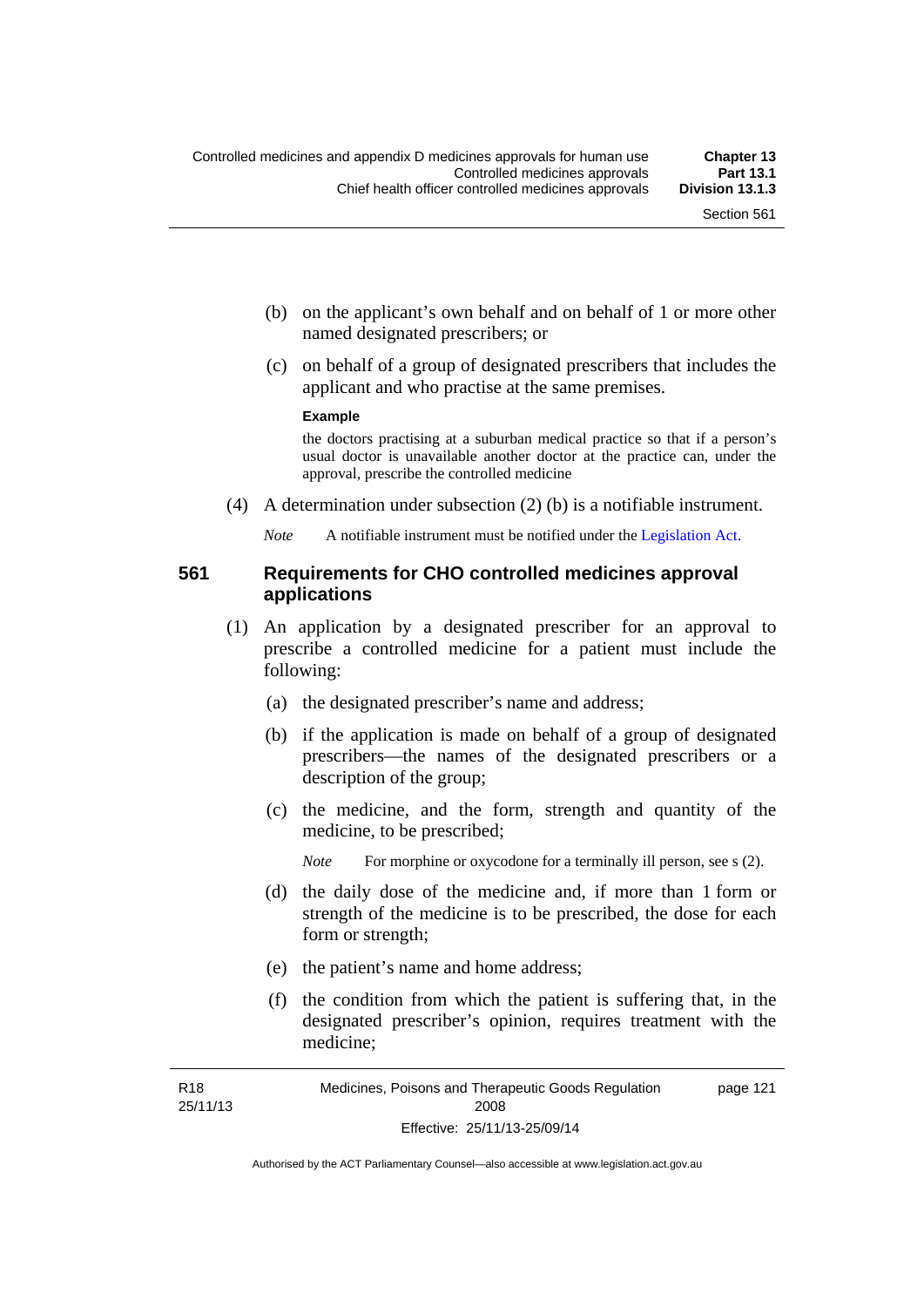- (g) whether, in the designated prescriber's opinion, based on reasonable grounds, the patient is a drug-dependent person in relation to a controlled medicine or prohibited substance.
- (2) However, for subsection (1) (c), if the controlled medicine is morphine or oxycodone for a person with a terminal illness, the application may be made for all forms, strengths and quantities of the medicine.
- (3) To remove any doubt, the application may include any other information the designated prescriber considers relevant.
- (4) The chief health officer may ask the designated prescriber for any other information reasonably required to decide the application, including, for example, further information about the patient's treatment.
	- *Note* An example is part of the regulation, is not exhaustive and may extend, but does not limit, the meaning of the provision in which it appears (see [Legislation Act,](http://www.legislation.act.gov.au/a/2001-14) s 126 and s 132).

### **562 CHO decision on applications to prescribe controlled medicines**

- (1) On application under section 560, the chief health officer must—
	- (a) approve the application in the terms applied for; or
	- (b) approve the application in terms different from those applied for; or
	- (c) refuse to approve the application; or
	- (d) refer the application to the medicines advisory committee.
	- *Note 1* An approval may include conditions (see s 570).
	- *Note* 2 For the form of a controlled medicines approval by the chief health officer, see s 571.

R18 25/11/13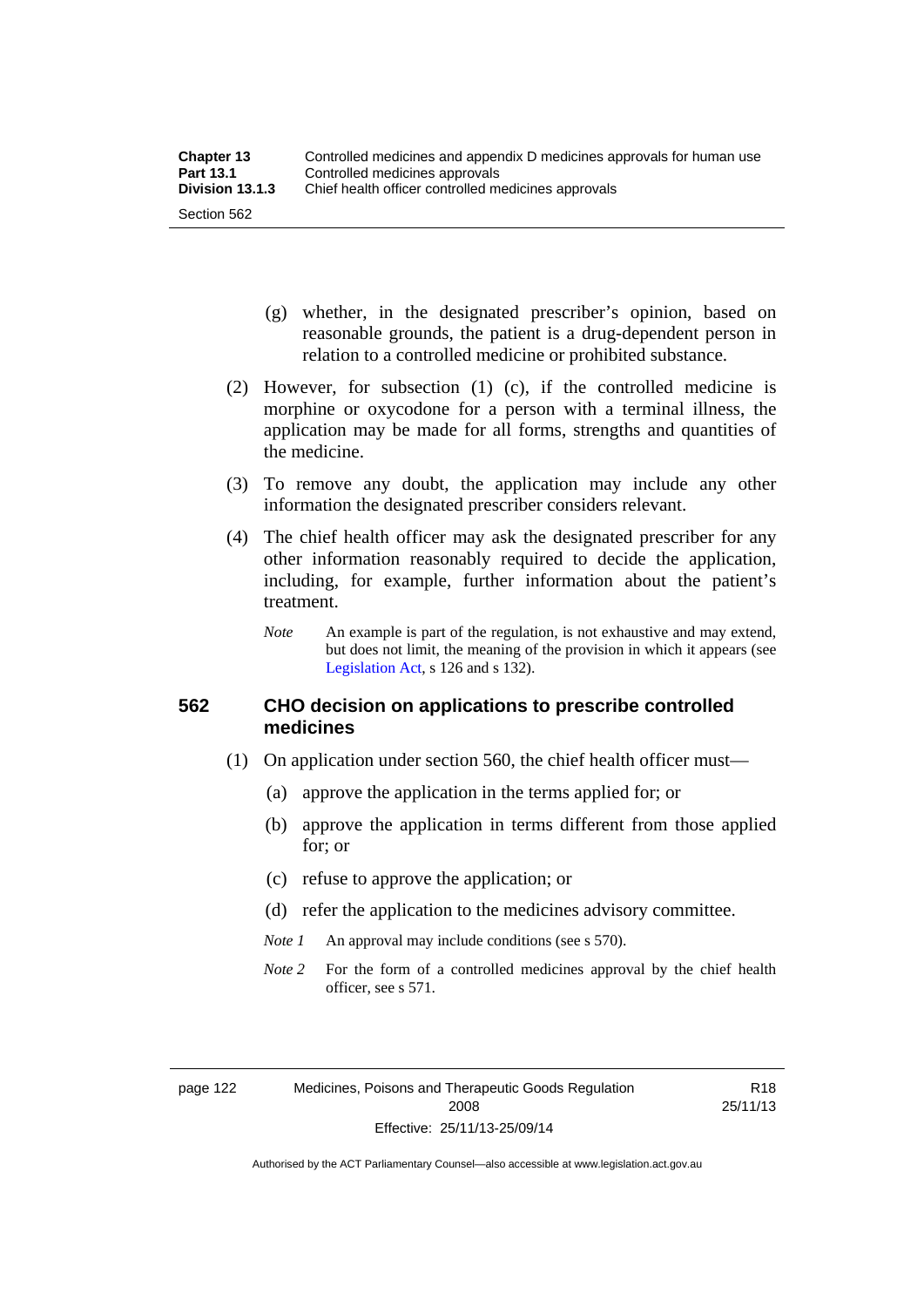- (2) However, the chief health officer need not decide the application if the chief health officer has asked for information under section 561 (4) and the information has not been given.
- (3) The chief health officer must give the applicant written notice of the chief health officer's decision not later than 7 days after the day the decision is made.
- (4) If the decision is made under subsection (1) (b) or (c), the notice must include information about the applicant's right to seek review of the decision under section 565 (Applications for review of unfavourable CHO decisions for approvals).

### **563 Restrictions on CHO power to approve applications for approvals**

In making a decision under section 562, the chief health officer—

- (a) must comply with any applicable guidelines made under section 574 (Medicines advisory committee—guidelines for CHO decisions on applications); and
- (b) must not approve an application to prescribe all forms, strengths and quantities of morphine or oxycodone for the treatment of a person who is terminally ill unless satisfied—
	- (i) a specialist has diagnosed the person as being terminally ill; and
	- (ii) the medicine is for use by the person for therapeutic purposes only; and
- (c) must not approve an application to prescribe buprenorphine or methadone to treat a drug-dependent person's drug-dependency unless the applicant is—
	- (i) a doctor who is working at a hospital, or an institution mentioned in section 557 (2) (a) (ii) (Standing interim

R18 25/11/13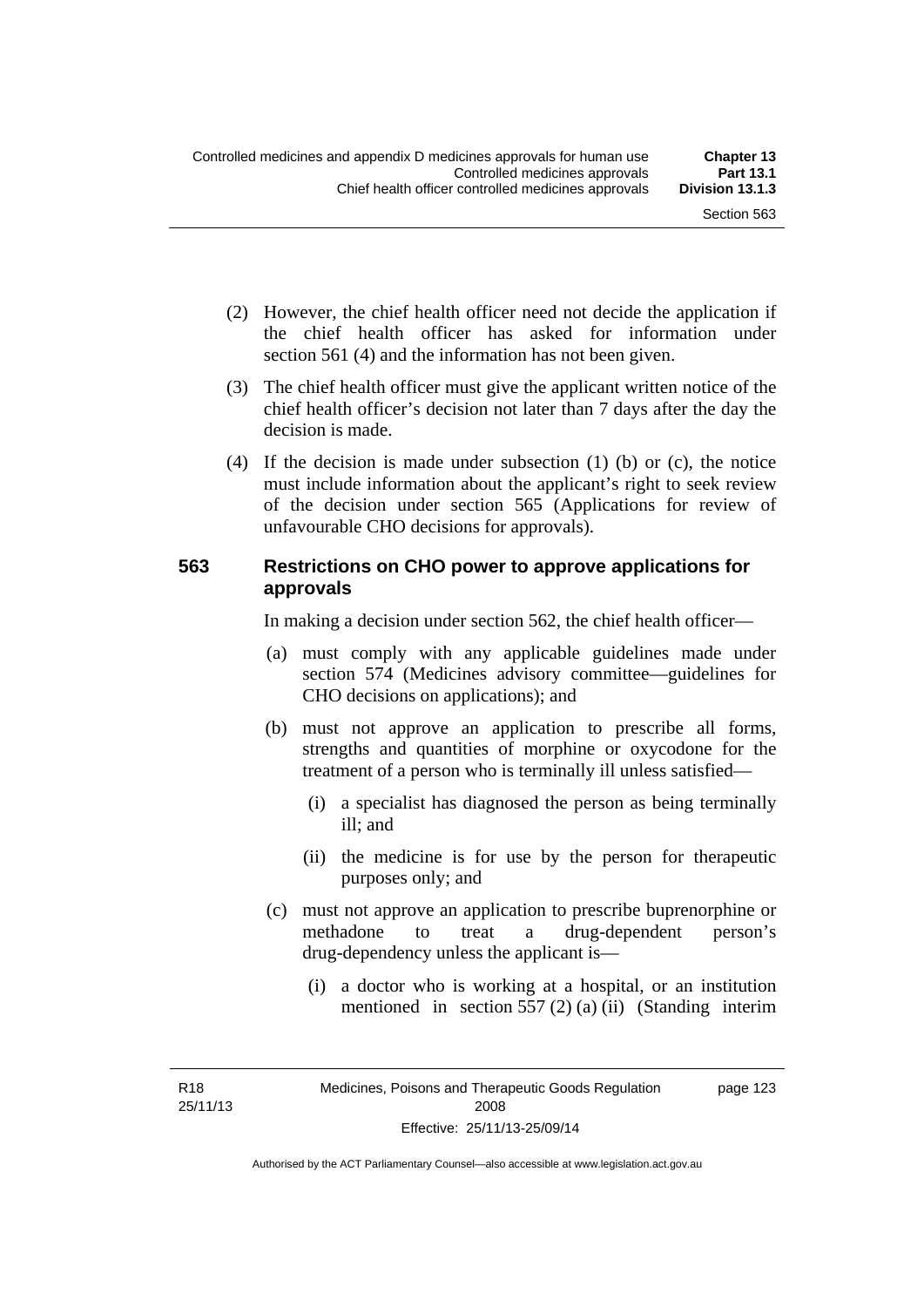approval to prescribe buprenorphine and methadone for patients of certain institutions); or

- (ii) an intern doctor who is working at a hospital, or an institution mentioned in section 557 (2) (a) (ii), and who is acting under the direct supervision of a doctor at the hospital or institution; or
- (iii) a doctor who is treating a person held in police custody; or
- (iv) a doctor who holds an endorsement under section 582 (CHO decisions on applications for endorsement to treat drug-dependency); or
- (v) a doctor who is prescribing continuing opioid dependency treatment for up to 5 drug-dependent people if—
	- (A) the people have already undergone opioid dependency treatment for at least 14 consecutive days (the *initial treatment*); and
	- (B) the initial treatment was prescribed by a doctor holding an endorsement under section 582.
	- *Note Doctor* does not include an intern doctor (see dict).

### **564 Term of CHO controlled medicines approvals**

A controlled medicines approval under this division is for the period (not longer than 1 year) stated in the approval.

## **565 Applications for review of unfavourable CHO decisions for approvals**

- (1) This section applies if, under section 562, the chief health officer—
	- (a) approves an application for a controlled medicines approval in terms different from those applied for; or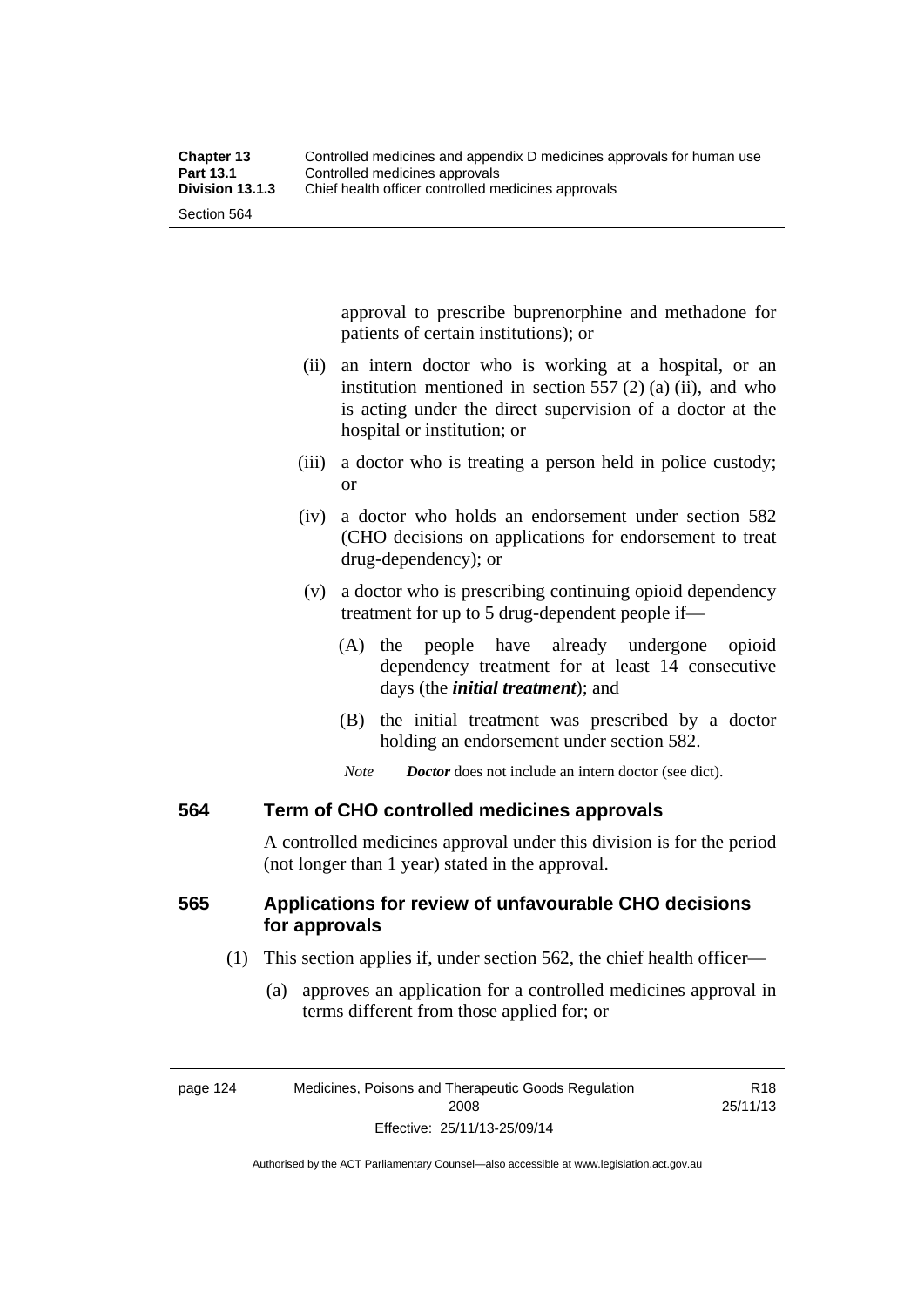- (b) refuses to approve the application for an approval.
- (2) The applicant for the approval may, not later than 7 days after the day the person receives written notice of the decision, apply to the medicines advisory committee for review of the decision.
- (3) The application for review—
	- (a) must be in writing signed by the applicant; and
	- (b) must set out the grounds for the application; and
	- (c) may include any information that the applicant considers appropriate for the review.

#### **566 Medicines advisory committee—referred applications and review of unfavourable CHO decisions**

- (1) This section applies to an application—
	- (a) for approval to prescribe a controlled medicine referred to the medicines advisory committee under section 562 (1) (d); or
	- (b) under section 565 for review of a decision of the chief health officer on an application for a controlled medicines approval.
- (2) The medicines advisory committee may, in writing, ask the applicant to give the committee further information about the treatment of the person to whom the application relates not later than a stated reasonable time.
- (3) After considering the application and any further information provided in accordance with a notice under subsection (2), the medicines advisory committee must—
	- (a) for an application for review of a decision by the chief health officer—
		- (i) direct the chief health officer to confirm the decision made; or

R18 25/11/13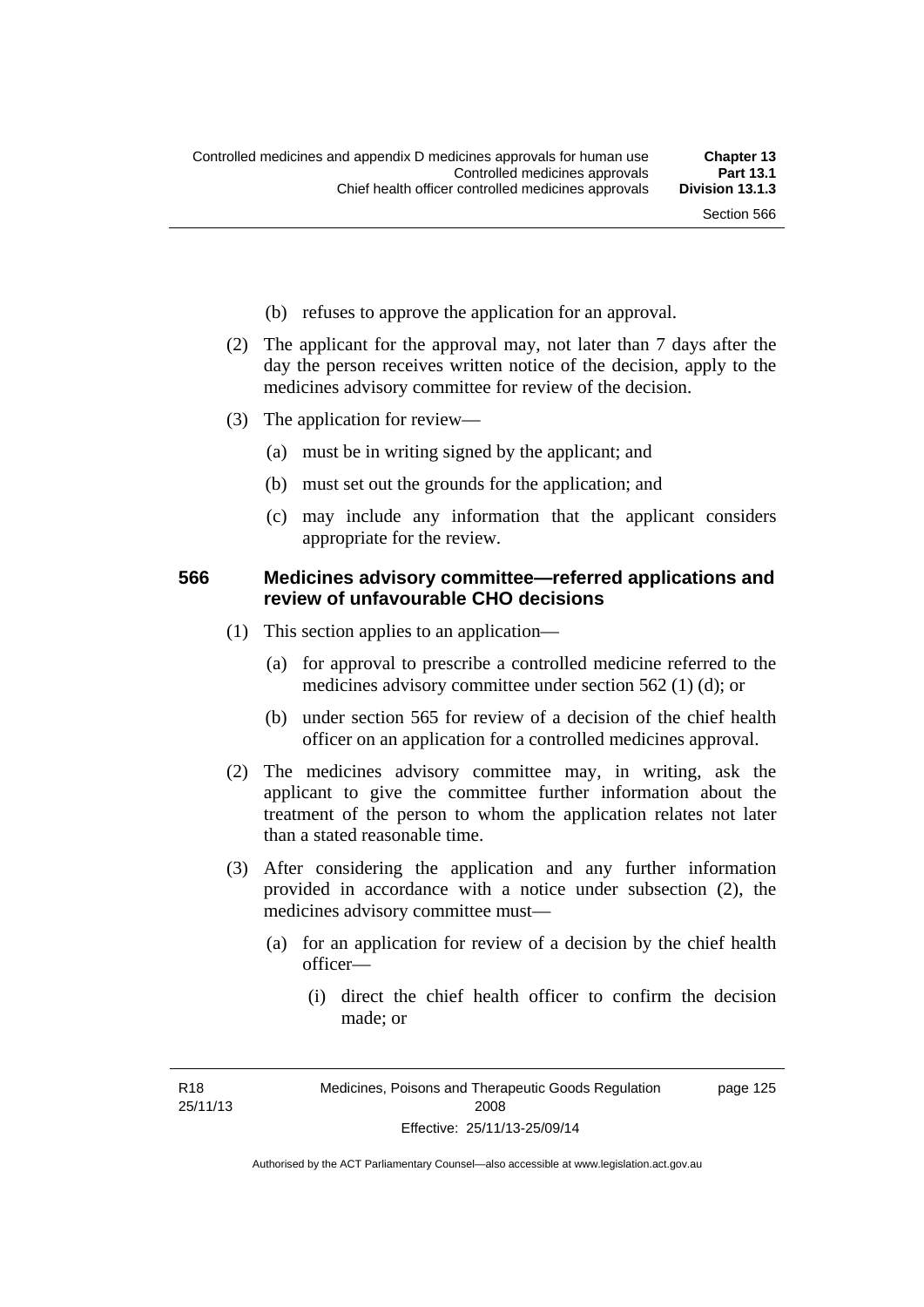- (ii) do both of the following:
	- (A) direct the chief health officer to revoke the decision made;
	- (B) give the chief health officer a direction under paragraph  $(b)$   $(i)$ ,  $(ii)$  or  $(iii)$ ; or
- (b) direct the chief health officer—
	- (i) to approve the application to prescribe a controlled medicine in the terms applied for; or
	- (ii) to approve the application in terms different from those applied for; or
	- (iii) to refuse to approve the application.
- *Note 1* The medicines advisory committee may direct the chief health officer to include conditions in the approval (see s 570 (2)).

*Note* 2 The chief health officer must comply with a direction (see s 573).

(4) A direction must be in writing.

## **567 Amendment and revocation of controlled medicines approvals**

- (1) The chief health officer may amend or revoke a controlled medicines approval on the chief health officer's own initiative and without consulting the medicines advisory committee.
- (2) The medicines advisory committee may direct the chief health officer to amend or revoke a controlled medicines approval, whether or not the approval was given at the direction of the committee.

*Note* The chief health officer must comply with a direction (see s 573).

(3) A direction under subsection (2) must be in writing.

R18 25/11/13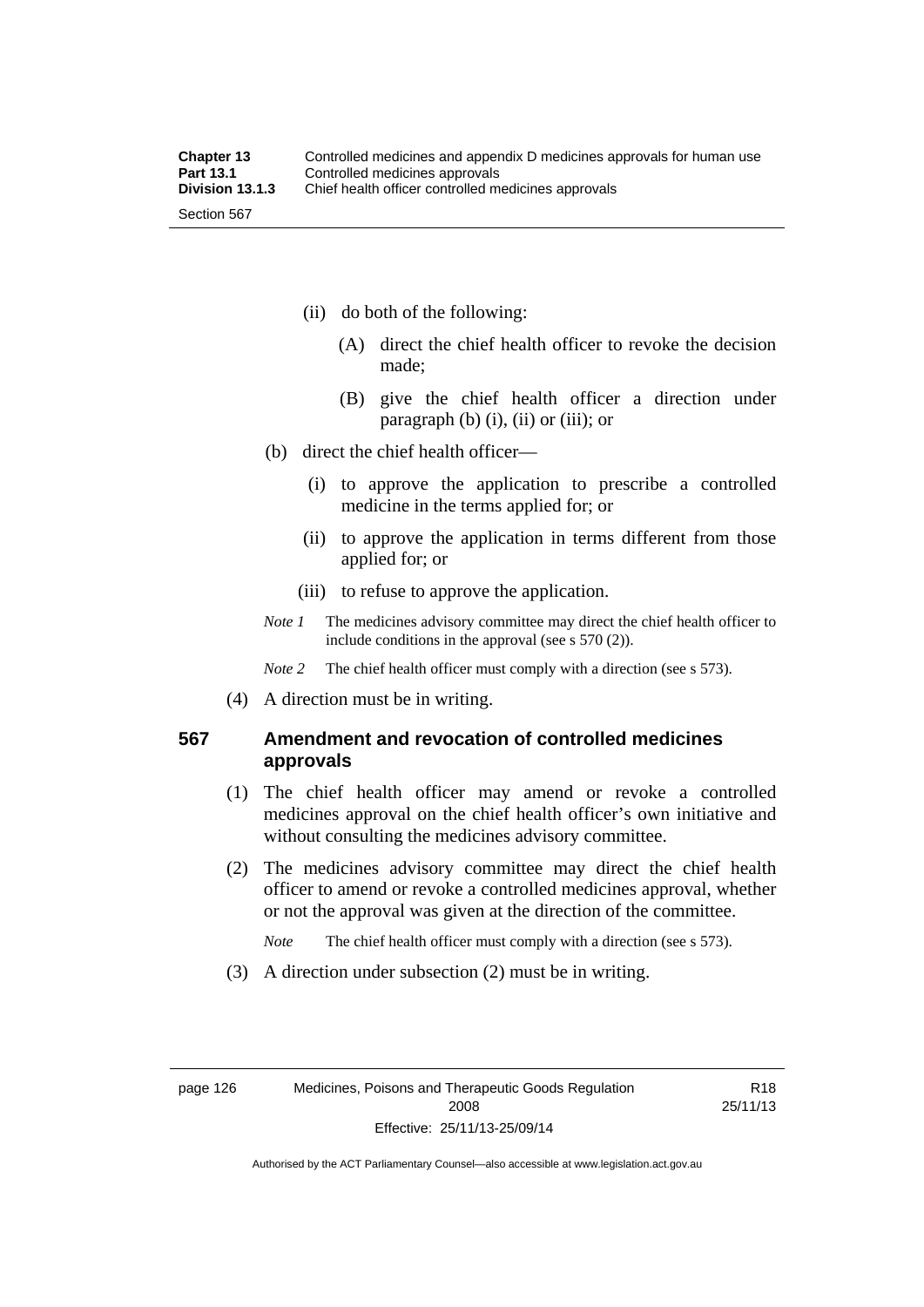page 127

- (4) The chief health officer must send the approval-holder written notice of the chief health officer's decision not later than 7 days after the day the decision is made.
- (5) If the decision is to amend or revoke a controlled medicines approval under subsection (1), the notice must include information about the approval-holder's right to seek review of the decision under section 568.
- (6) In this section:

*amend*, a controlled medicines approval, includes imposing a condition on, or changing a condition of, the approval.

### **568 Application for review of amendment and revocation on CHO initiative**

- (1) This section applies if the chief health officer amends or revokes a controlled medicines approval under section 567 (1).
- (2) The person to whom the approval was given may, not later than 7 days after the day the person is given written notice of the amendment or revocation, apply to the medicines advisory committee for review of the decision.
- (3) The application for review—
	- (a) must be in writing signed by the applicant; and
	- (b) must set out the grounds for the application; and
	- (c) may include any information that the applicant considers appropriate for the review.
- (4) To remove any doubt, the decision to which the application relates continues to operate despite the making of the application until the day the chief health officer's decision on direction under section 569 (3) takes effect.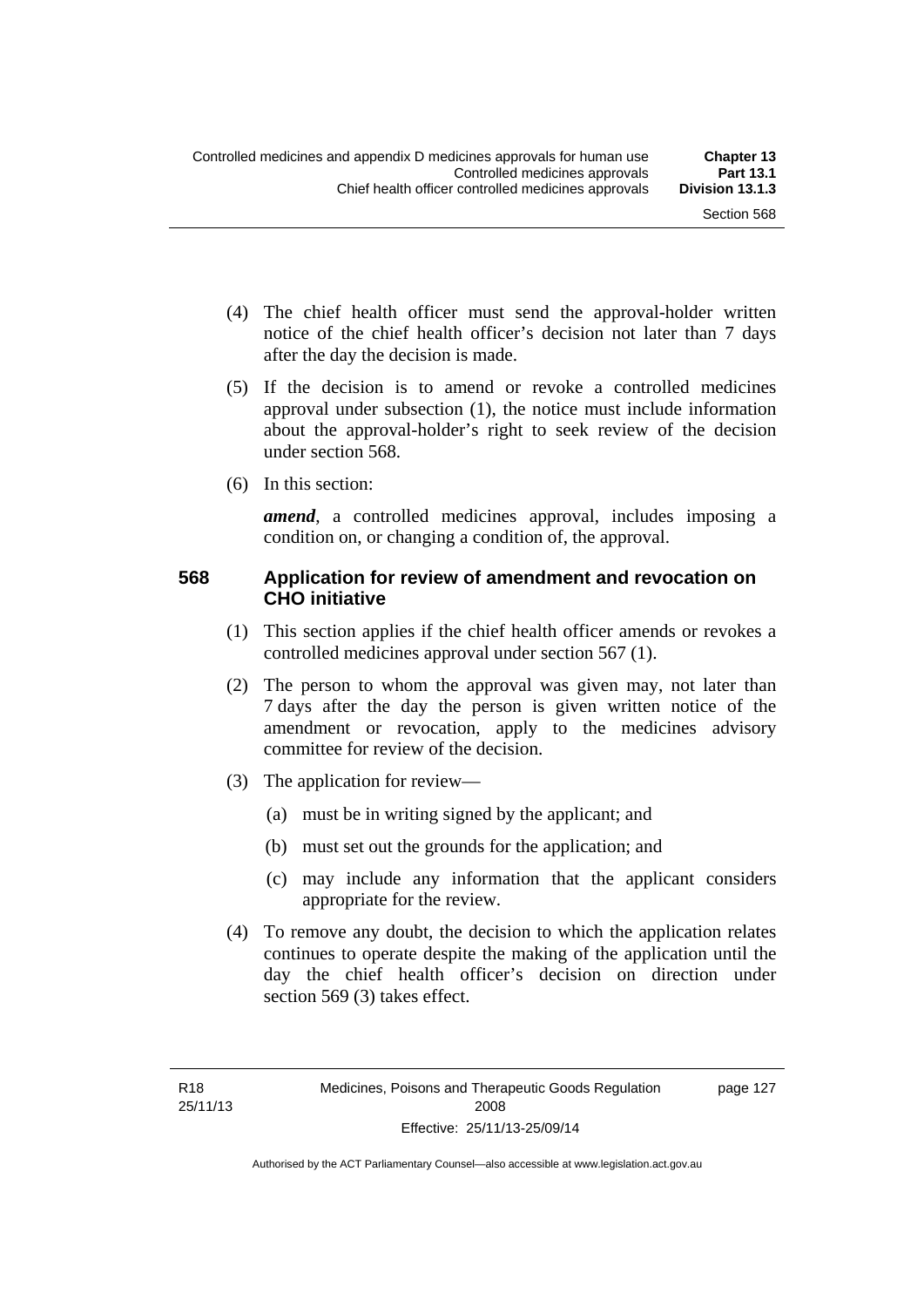## **569 Medicines advisory committee—review of amendment or revocation on CHO initiative**

- (1) This section applies if an application is made to the medicines advisory committee under section 568 to review a decision (the *original decision*) of the chief health officer to amend or revoke a controlled medicines approval.
- (2) The medicines advisory committee may, in writing, ask the designated prescriber to give the committee further information about the treatment of the person to whom the application relates not later than a stated reasonable time.
- (3) After considering the application for review and any further information provided in accordance with a notice under subsection (2), the medicines advisory committee must direct the chief health officer to—
	- (a) confirm the original decision; or
	- (b) revoke the original decision; or
	- (c) revoke the original decision and approve the application as directed by the committee.
	- *Note 1* The medicines advisory committee may direct the chief health officer to include conditions in the approval (see s 570 (2)).
	- *Note* 2 The chief health officer must comply with a direction (see s 573).
- (4) A direction must be in writing.

### **570 Conditional controlled medicines approvals**

(1) The chief health officer may include conditions for the safe or proper use of a controlled medicine in a controlled medicines approval.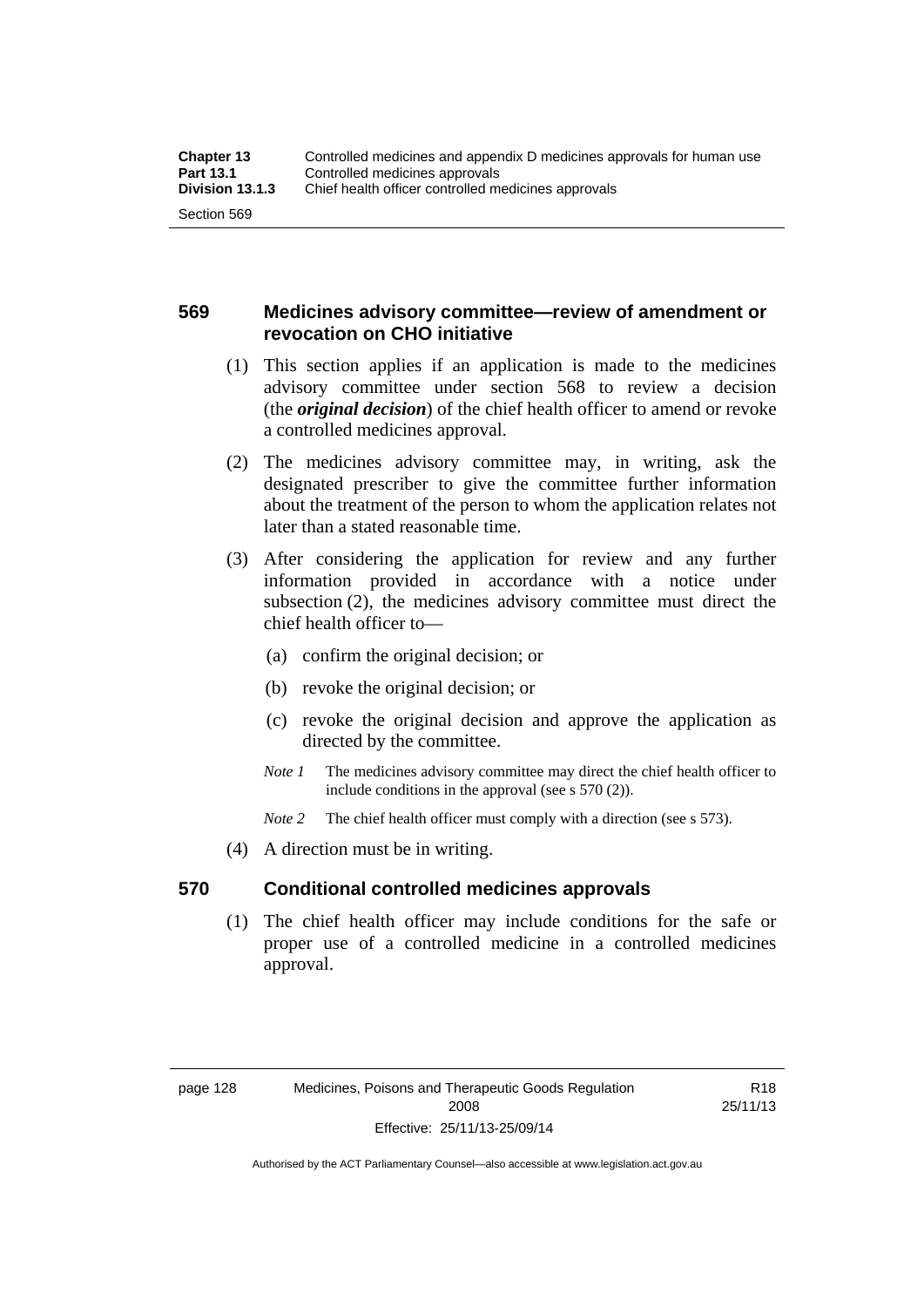(2) The medicines advisory committee may direct the chief health officer to include conditions for the safe or proper use of a controlled medicine in a controlled medicines approval.

*Note* The chief health officer must comply with a direction (see s 573).

#### **571 Form of CHO controlled medicines approvals**

- (1) A controlled medicines approval given by the chief health officer must include the following:
	- (a) the name of the controlled medicine to which the approval relates;
	- (b) the maximum quantity of the medicine that may be prescribed under the approval;
		- *Note 1* For morphine or oxycodone for a person with a terminal illness, see s (2).
		- *Note* 2 For buprenorphine or methadone for a drug-dependent person, see s (3).
	- (c) the form and strength of the medicine that may be prescribed under the approval;
		- *Note* Other forms and strengths may be prescribed in accordance with s 32.
	- (d) the period when the medicine may be prescribed under the approval or when the approval ends;
	- (e) an identifying number for the approval;
	- (f) any condition to which the approval is subject.
	- *Note* If the approval is an oral approval, the prescriber must send the chief health officer a written application (see s  $31(1)(d)(ii)$ ).
- (2) However, for subsection (1) (b) and (c), if the controlled medicines approval relates to the treatment of a person with a terminal illness, the approval may provide that all forms, strengths and quantities of morphine or oxycodone are approved.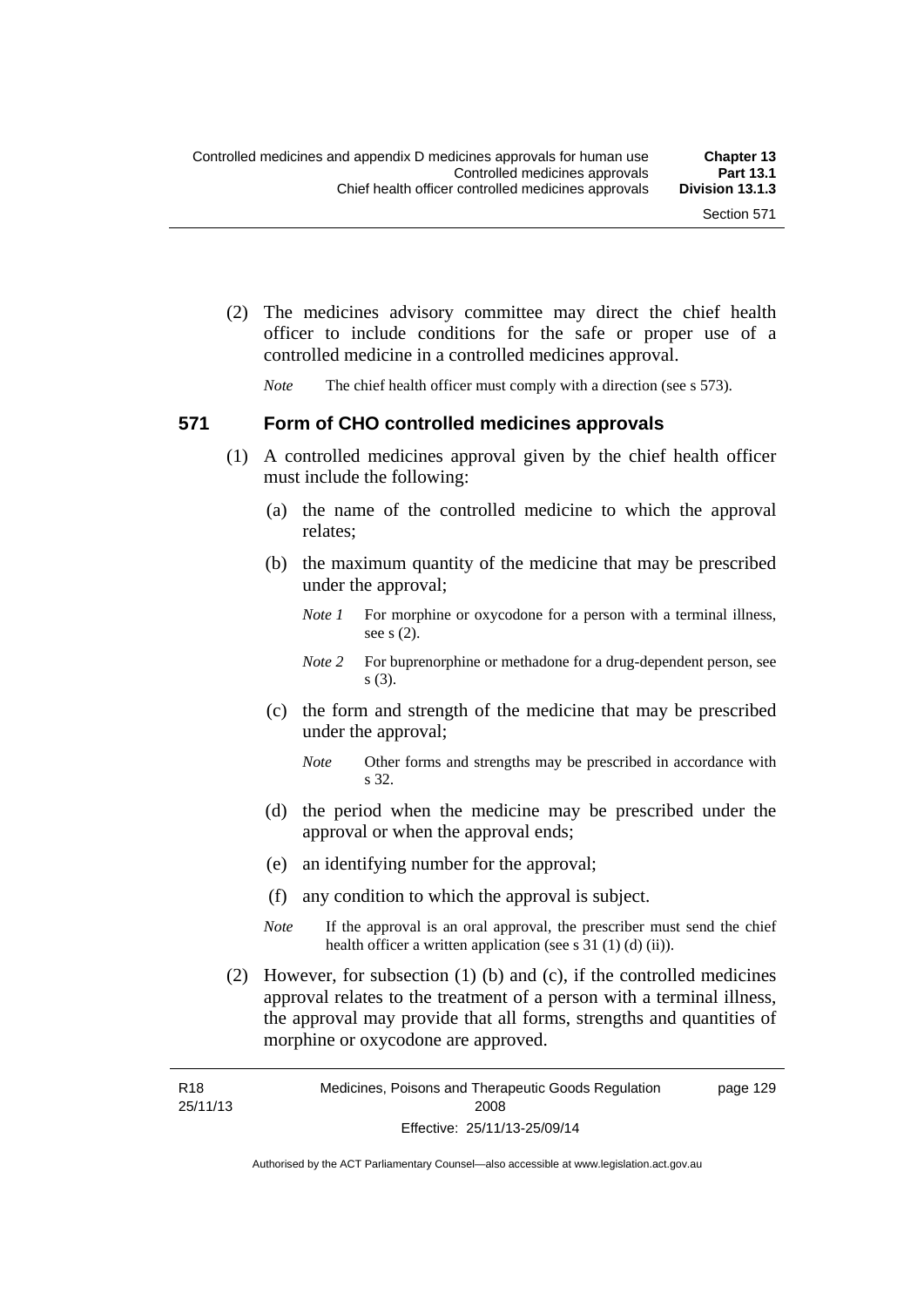(3) Also, for subsection (1) (b), if the controlled medicines approval relates to the treatment of a drug-dependent person with buprenorphine or methadone for their drug-dependency, the approval may state the maximum daily dose that may be prescribed for the person.

## **572 When controlled medicines approvals etc take effect**

- (1) A controlled medicines approval takes effect when the applicant receives notice of the approval or, if the approval states a later day, on the later day.
- (2) An amendment or revocation of a controlled medicines approval takes effect when the approval-holder receives notice of the amendment or revocation or, if the notice of the amendment or revocation states a later day, on the later day.

## **573 Medicines advisory committee—directions to CHO**

- (1) This section applies if the medicines advisory committee directs the chief health officer to make a decision in relation to—
	- (a) an application for a controlled medicines approval; or
	- (b) a controlled medicines approval; or
	- (c) an application under section 581 (Applications for CHO endorsement to treat drug-dependency).
- (2) The chief health officer must—
	- (a) make the decision in accordance with the direction; and
	- (b) send the applicant or approval holder written notice of the decision not later than 7 days after the day the chief health officer makes the decision.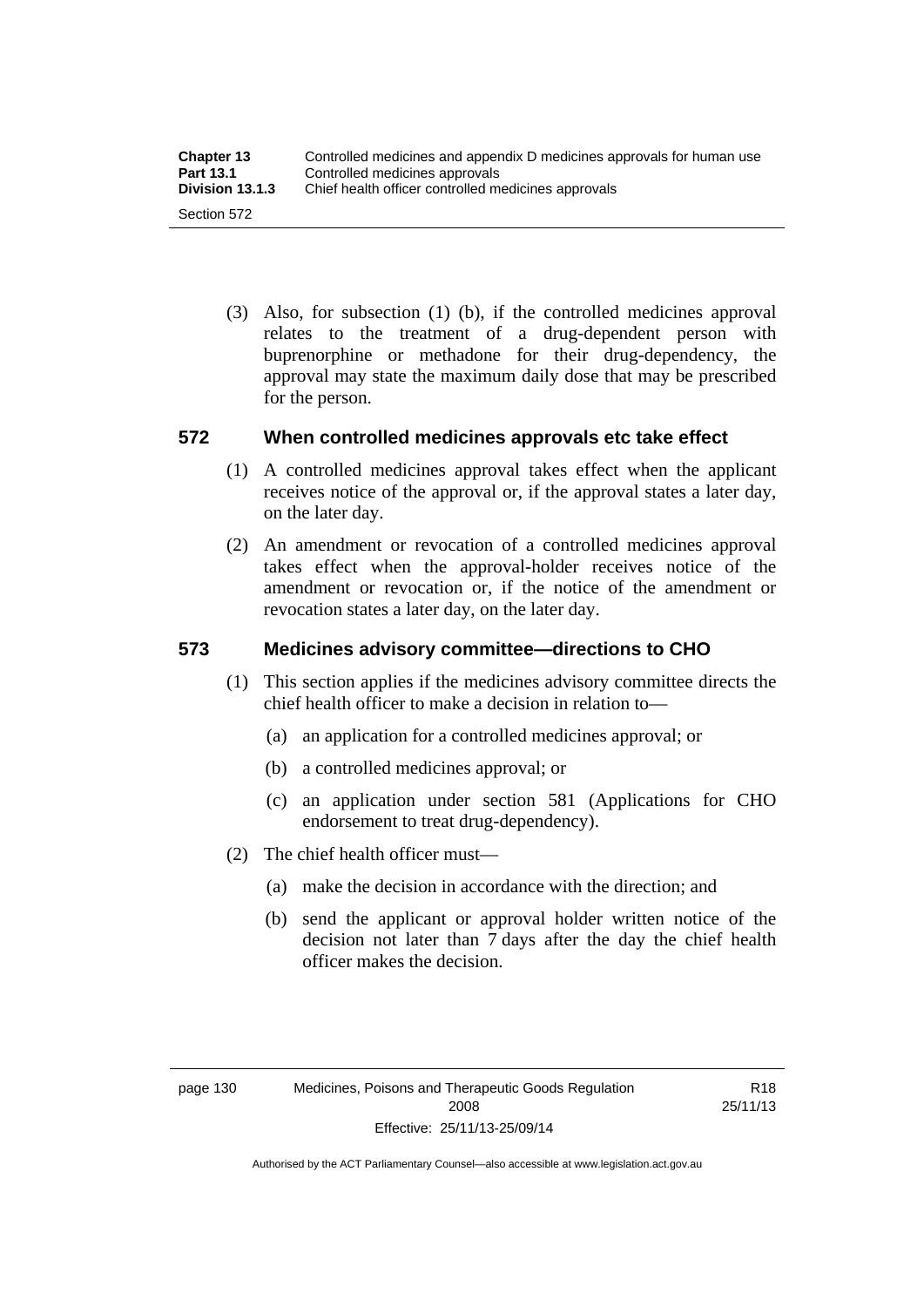## **574 Medicines advisory committee—guidelines for CHO decisions on applications**

 (1) The medicines advisory committee may issue guidelines for the chief health officer in relation to decisions on applications under section 560 (Applications for CHO controlled medicines approvals).

- (2) A guideline is a notifiable instrument.
	- *Note* A notifiable instrument must be notified under the [Legislation Act](http://www.legislation.act.gov.au/a/2001-14).

## **Division 13.1.4 Endorsements to treat drug-dependency**

#### **580 Meaning of** *endorsement***—div 13.1.4**

In this division:

*endorsement* means an endorsement under section 582 to prescribe buprenorphine and methadone to treat a drug-dependent person's drug-dependency.

*Note* An endorsement is not required by doctors and certain intern doctors who are working at particular institutions, see s 563 (c).

#### **581 Applications for CHO endorsement to treat drug-dependency**

 (1) A doctor may, in writing, apply to the chief health officer for an endorsement.

*Note Doctor* does not include an intern doctor (see dict).

- (2) The application must include the following:
	- (a) the doctor's name and business address and telephone number;

page 131

*Note* The chief health officer must comply with any applicable guidelines (see s 563 (a)).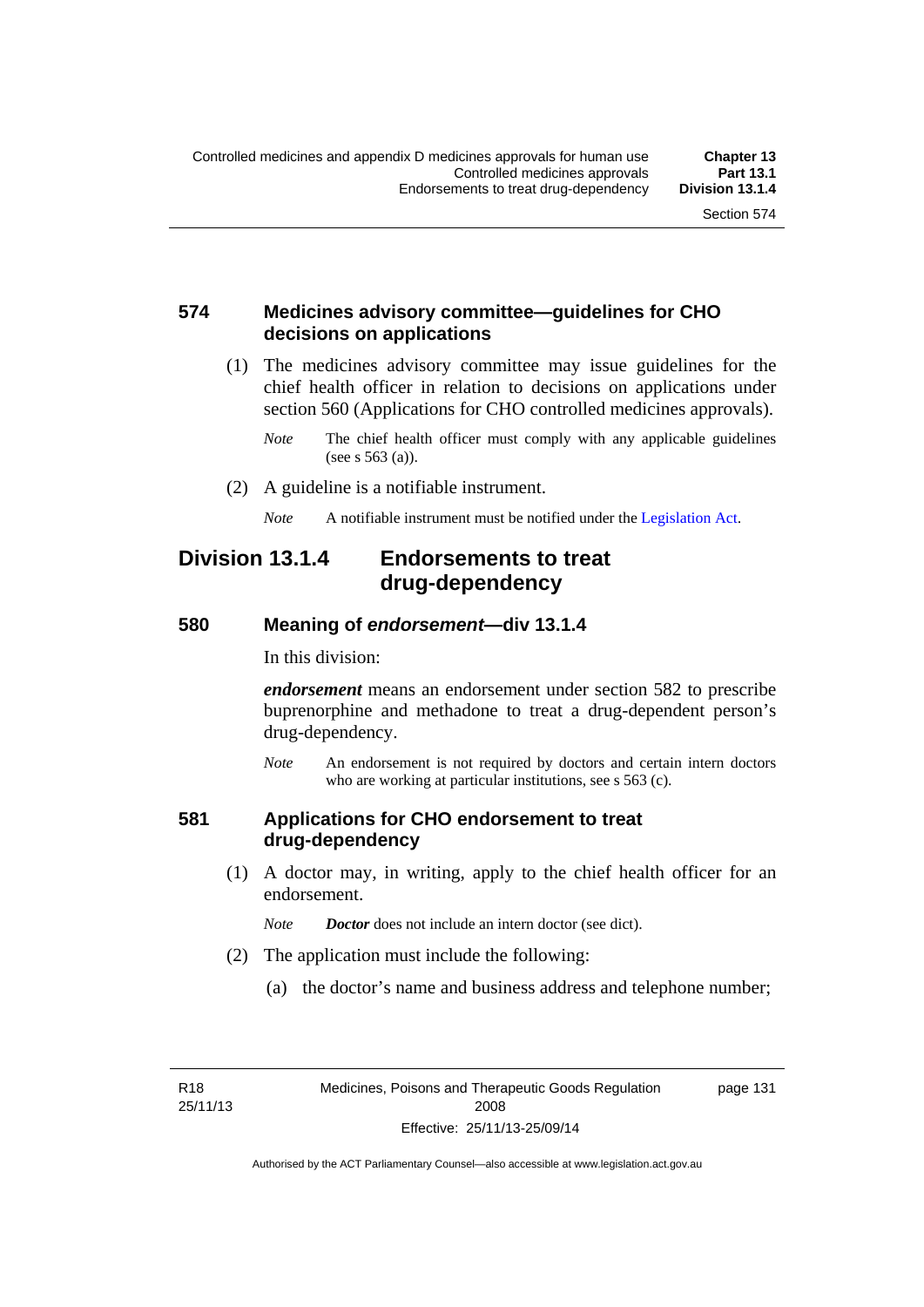- (b) the doctor's qualifications and experience in treating drug-dependency.
- *Note* If a form is approved under the [Act](http://www.legislation.act.gov.au/a/2008-26/default.asp), s 198 for this provision, the form must be used.
- (3) The chief health officer may ask the doctor for any other information reasonably required to decide the application.

## **582 CHO decisions on applications for endorsement to treat drug-dependency**

- (1) The chief health officer must give, or refuse to give, an endorsement to a doctor who applies under section 581.
- (2) The chief health officer must not give a doctor an endorsement unless satisfied that the doctor has the qualifications and experience to treat drug-dependency.
- (3) An endorsement is subject to any condition included in the endorsement by the chief health officer.
- (4) The chief health officer must give the doctor written notice of the chief health officer's decision not later than 7 days after the day the decision is made.
- (5) If the chief health officer refuses the application, the notice must include information about the doctor's right to seek review of the decision under section 584.

#### **583 Form of CHO endorsements to treat drug-dependency**

An endorsement by the chief health officer must include the following:

- (a) the doctor's name;
- (b) an identifying number for the endorsement;
- (c) any condition to which the endorsement is subject.

page 132 Medicines, Poisons and Therapeutic Goods Regulation 2008 Effective: 25/11/13-25/09/14

R18 25/11/13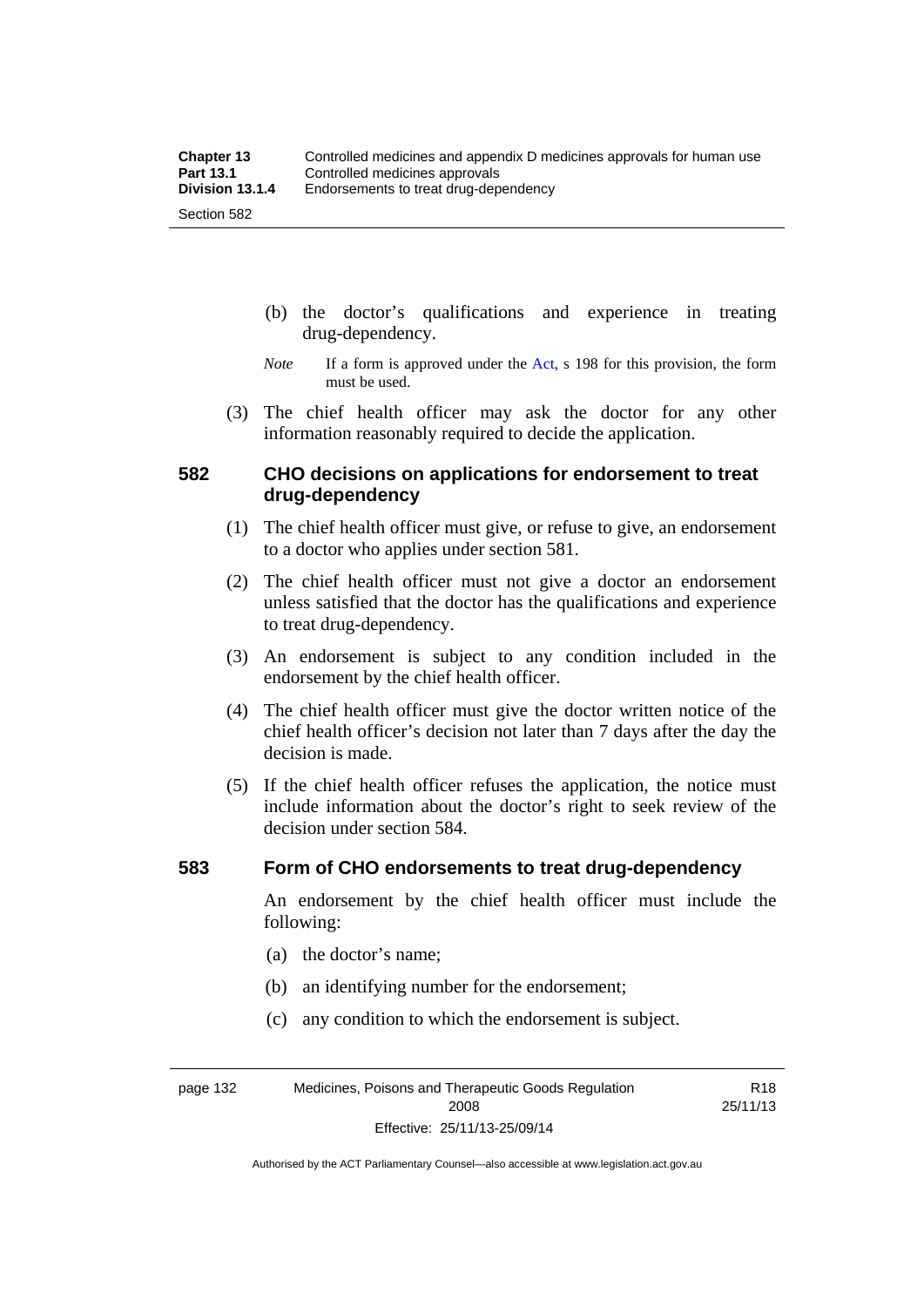## **584 Medicines advisory committee—review of CHO decisions to refuse endorsements to treat drug-dependency**

- (1) This section applies if the chief health officer refuses under section 582 to give an endorsement to a doctor.
- (2) The doctor may, not later than 28 days after the day the doctor receives written notice of the decision, apply to the medicines advisory committee for review of the decision.
- (3) The application for review—
	- (a) must be in writing signed by the doctor; and
	- (b) must set out the grounds for the application; and
	- (c) may include any information that the doctor considers appropriate for the review.
- (4) The medicines advisory committee may, in writing, ask the doctor to give the committee further information that the committee reasonably needs to decide the application.
- (5) After considering the application and any further information provided in accordance with a notice under subsection (4), the medicines advisory committee must—
	- (a) direct the chief health officer to confirm the decision made; or
	- (b) direct the chief health officer to revoke the decision made and approve the application as directed by the committee.
	- *Note* The chief health officer must comply with a direction (see s 573).
- (6) A direction must be in writing.

page 133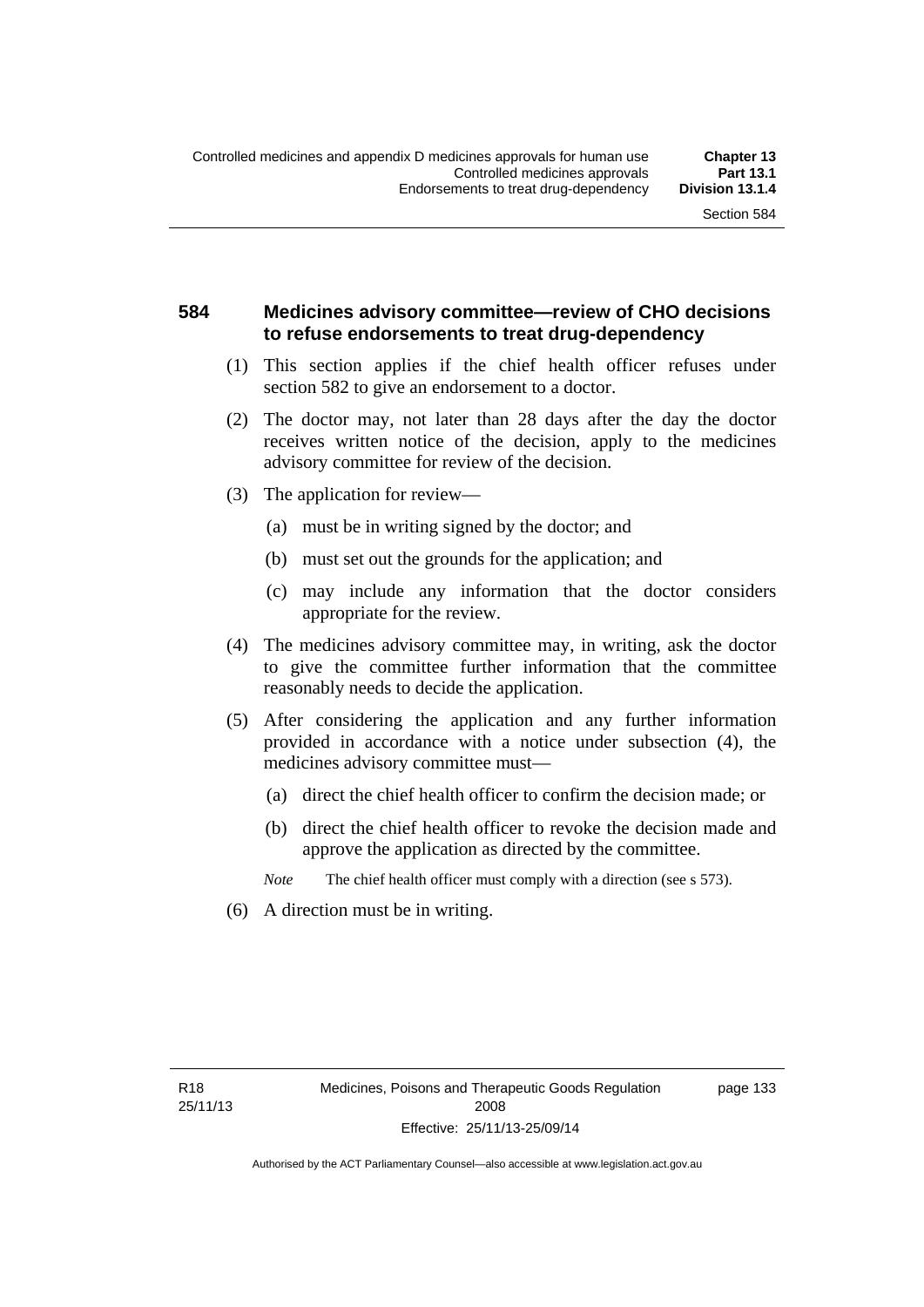# **Part 13.2 Appendix D medicines approvals**

*Note* It is a condition of an authorisation to prescribe a designated appendix D medicine for the prescriber to have an approval under this part (see s 33 (a)).

#### **590 Meaning of** *appendix D medicines approval*

In this regulation:

*appendix D medicines approval* means an approval under section 591 or section 593.

### **591 Standing approval to prescribe designated appendix D medicines**

A doctor is approved to prescribe a designated appendix D medicine for a purpose mentioned in schedule 3 (Designated appendix D medicines—standing approvals), part 3.2, column 3 in relation to the medicine if—

- (a) the medicine is mentioned in the schedule, part 3.2, column 3 in relation to the doctor; and
- (b) if the schedule, part 3.2, column 4 contains a condition in relation to the medicine—the doctor prescribes the medicine in accordance with the condition.

#### **Example—par (b)**

If sch 3, pt 3.2, col 4 includes a condition requiring a doctor to advise a woman of child-bearing age to avoid becoming pregnant during or for a certain period after the completion of treatment, the doctor is authorised to prescribe the medicine only if the doctor gives the patient the advice.

- *Note 1 Doctor* does not include an intern doctor (see dict).
- *Note 2* An example is part of the regulation, is not exhaustive and may extend, but does not limit, the meaning of the provision in which it appears (see [Legislation Act,](http://www.legislation.act.gov.au/a/2001-14) s 126 and s 132).

page 134 Medicines, Poisons and Therapeutic Goods Regulation 2008 Effective: 25/11/13-25/09/14

R18 25/11/13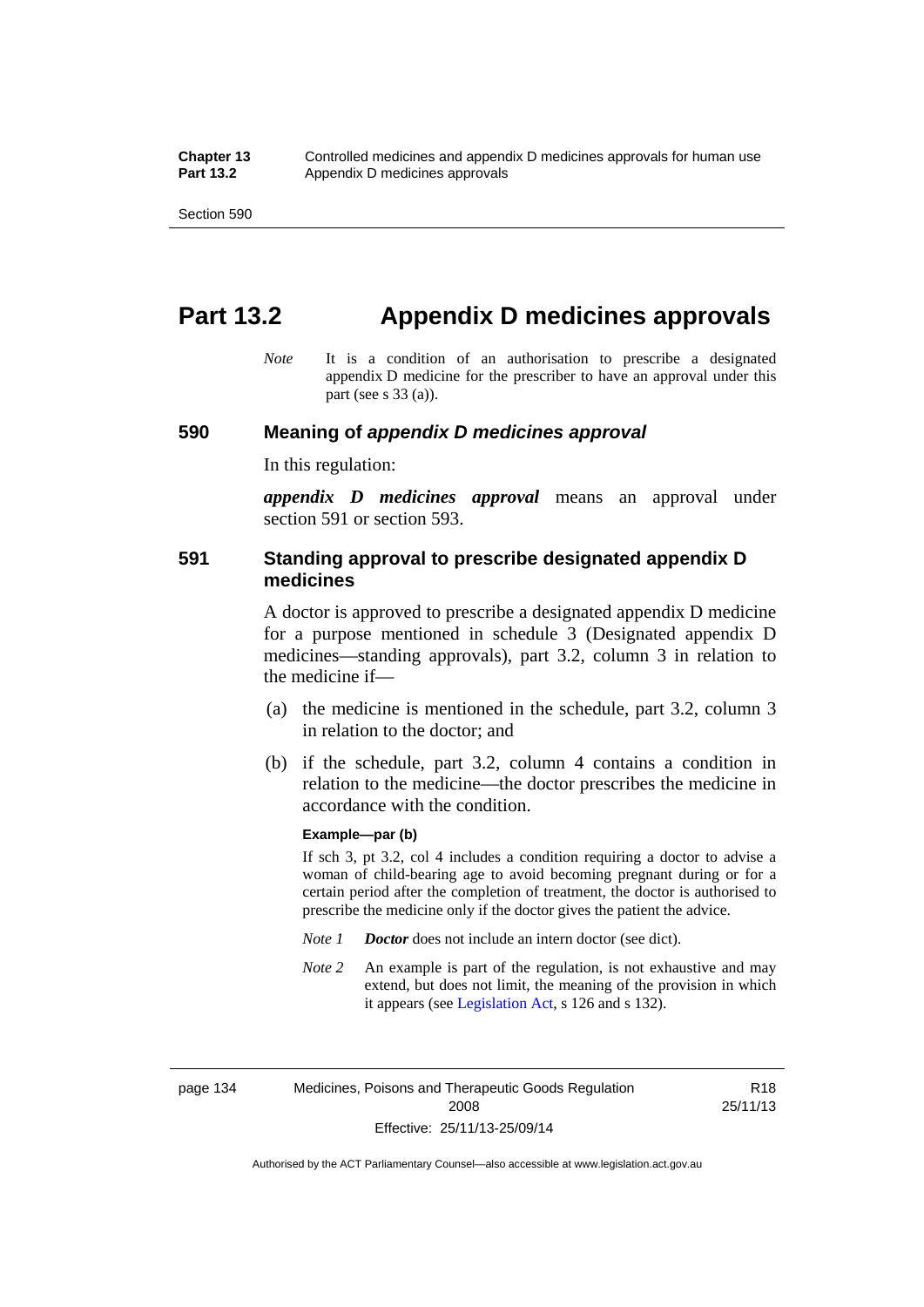## **592 Applications for CHO approval to prescribe designated appendix D medicines**

 (1) A doctor may, in writing, apply to the chief health officer for approval to prescribe a designated appendix D medicine for a purpose mentioned in schedule 3 (Designated appendix D medicines—standing approvals), part 3.2, column 3 in relation to the medicine.

*Note Doctor* does not include an intern doctor (see dict).

- (2) The application must include the following:
	- (a) the medicine's name;
	- (b) the doctor's name, business address and telephone number;
	- (c) if the doctor is a specialist—the specialist area in which the doctor practises;
	- (d) if the doctor is not a specialist—the doctor's qualifications and experience in relation to the medicine.
	- *Note* If a form is approved under the [Act](http://www.legislation.act.gov.au/a/2008-26/default.asp), s 198 for this provision, the form must be used.
- (3) The chief health officer may ask the doctor for any other information reasonably required to decide the application.

## **593 CHO decisions on applications to prescribe designated appendix D medicines**

- (1) The chief health officer must approve, or refuse to approve, an application by a doctor under section 592 for approval to prescribe a designated appendix D medicine.
- (2) An approval under subsection (1) to prescribe a designated appendix D medicine is subject to the following conditions:
	- (a) that the doctor complies with any conditions in schedule 3, part 3.2, column 4 in relation to the medicine;

R18 25/11/13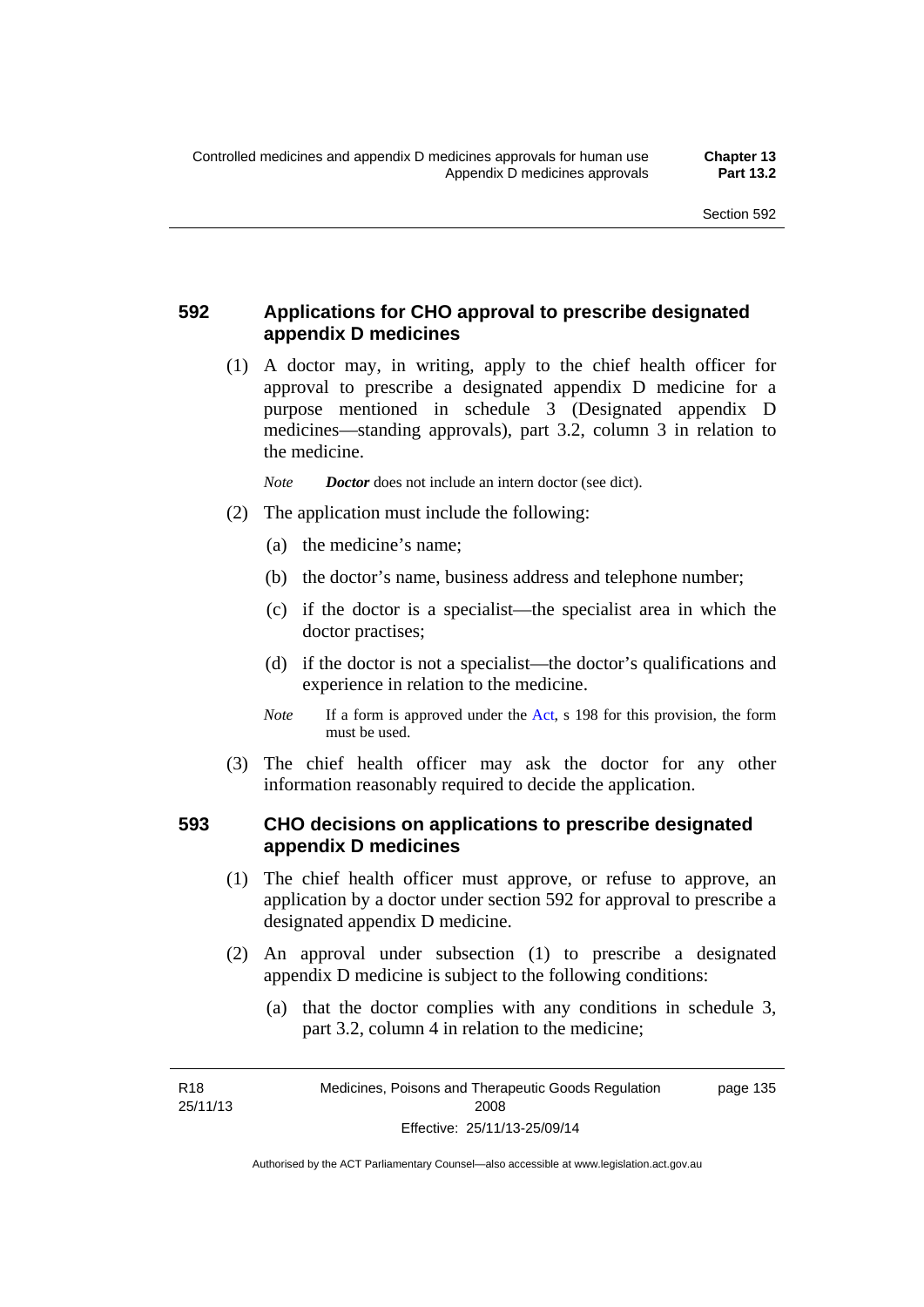(b) any other condition included in the approval by the chief health officer.

#### **Example—par (a)**

If sch 3, pt 3.2, col 4 includes a condition requiring a doctor to advise a woman of child-bearing age to avoid becoming pregnant during or for a certain period after the completion of treatment, the doctor is authorised to prescribe the medicine only if the doctor gives the patient the advice.

- *Note* An example is part of the regulation, is not exhaustive and may extend, but does not limit, the meaning of the provision in which it appears (see [Legislation Act,](http://www.legislation.act.gov.au/a/2001-14) s 126 and s 132).
- (3) For this section, the chief health officer—
	- (a) must have regard to the specialist area (if any) in which the doctor practises and the requirements (if any) stated in the medicines and poisons standard, appendix D for the medicine to which the application relates; and
	- (b) may have regard to anything else the chief health officer considers appropriate.
- (4) The chief health officer must send the doctor written notice of the chief health officer's decision not later than 7 days after the day the decision is made.

#### **594 Form of CHO appendix D medicines approvals**

An appendix D medicines approval given by the chief health officer must include the following:

- (a) the doctor's name;
- (b) the name of the medicine to which the approval relates;
- (c) an identifying number for the approval;
- (d) any condition included in the approval by the chief health officer.

R18 25/11/13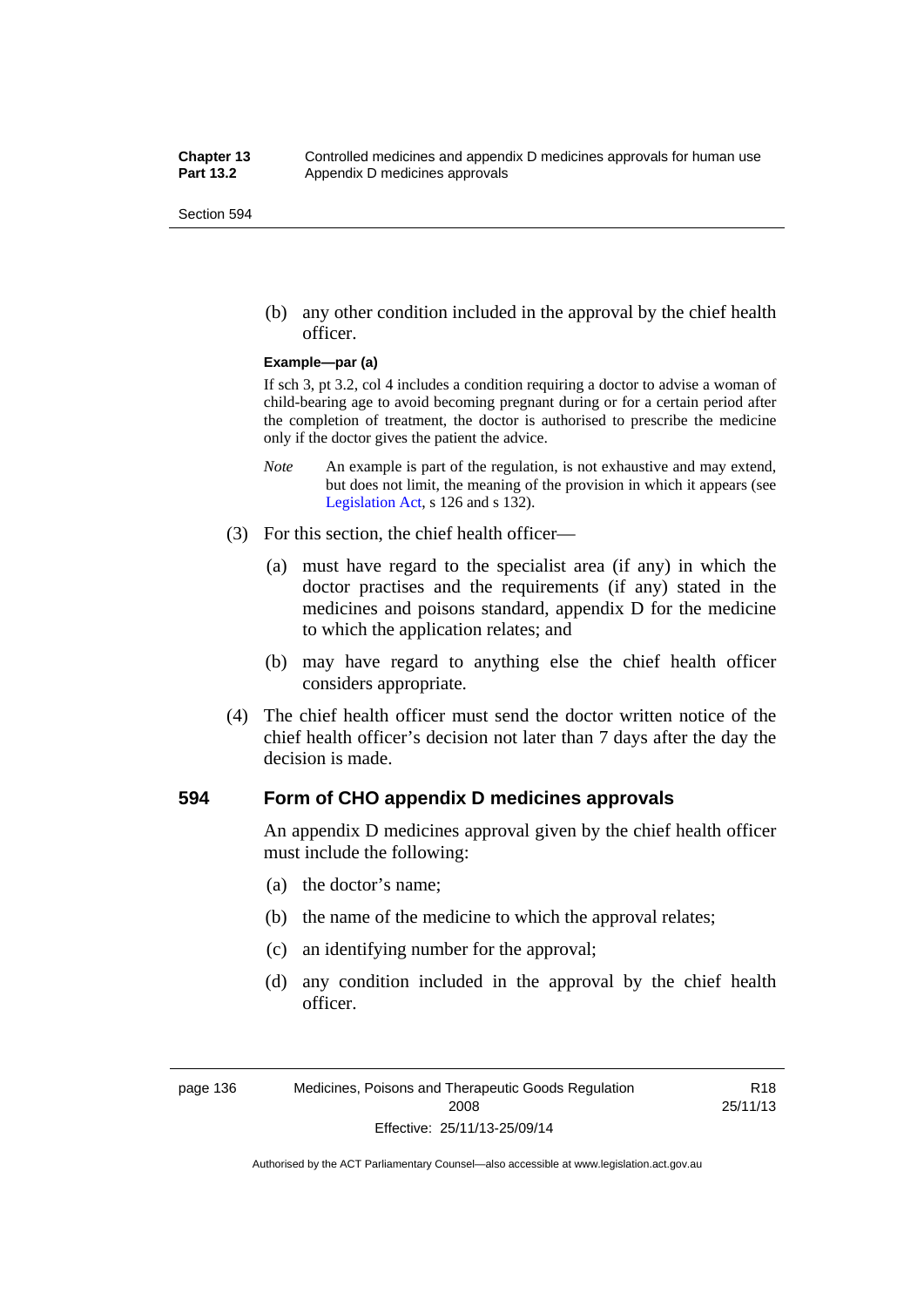# **Chapter 14 Medicines licences**

## **Part 14.1 Medicines licences generally**

#### **600 Medicines licences that may be issued—Act, s 78 (2)**

The following licences for medicines may be issued:

- (a) a licence for a program of research or education in relation to a controlled medicine (a *controlled medicines research and education program licence*);
- (b) a licence for medicines for first-aid kits (a *first-aid kit licence*);
- (c) a licence for the supply by wholesale of a medicine (a *medicines wholesalers licence*);
- (d) a licence for the treatment of opioid dependency with buprenorphine or methadone (an *opioid dependency treatment licence*);
- (e) a licence for the sale by retail of pharmacy medicines by a person who is not a pharmacist (a *pharmacy medicines rural communities licence*).
- *Note* Other medicines licences may also be issued (see [Act,](http://www.legislation.act.gov.au/a/2008-26/default.asp) s 78 (3)).

R18 25/11/13 page 137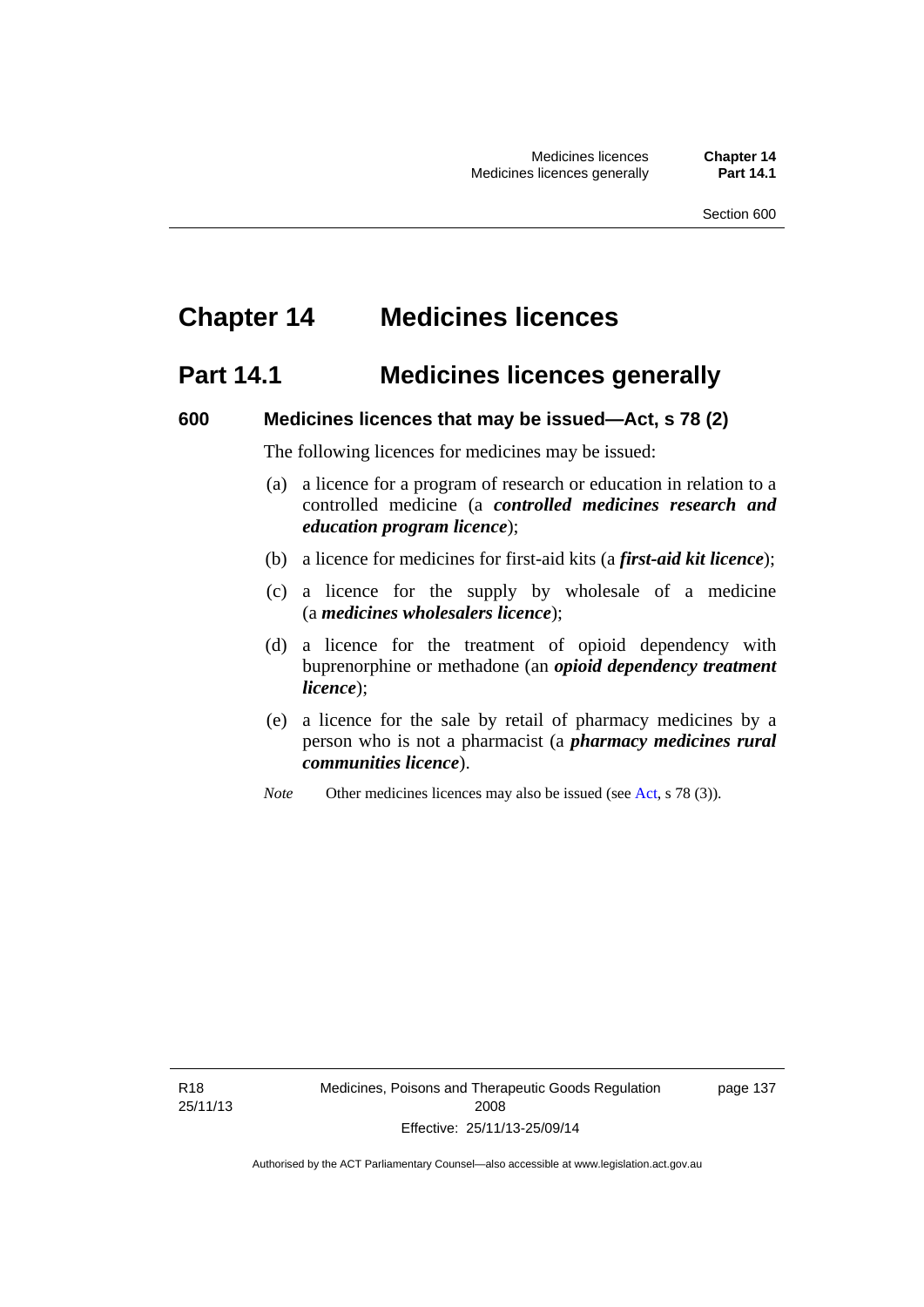# **Part 14.2 Controlled medicines research and education program licences**

*Note* For research and education activities in relation to other medicines, see pt 9.4.

#### **605 Applications for controlled medicines research and education program licences**

- (1) An application for a controlled medicines research and education program licence for a controlled medicine must be in writing, signed by the applicant, and include the following:
	- (a) the full name, address and academic, professional or other relevant qualifications of—
		- (i) the person who is to supervise the program; and
		- (ii) the person who is to conduct the program;
	- (b) the name of the recognised research institution at or under which the program is proposed to be conducted;
		- *Note Recognised research institution*—see the [Act](http://www.legislation.act.gov.au/a/2008-26/default.asp), s 20 (5).
	- (c) whether the program will be conducted at, or under the authority of, the recognised research institution;
	- (d) the premises where the program will be conducted;
	- (e) the controlled medicine, and the form and strength of the medicine, for which the licence is sought;
	- (f) the maximum quantity of the medicine that would be possessed under the licence at any time;
	- (g) a description of the program, including an explanation of why the program cannot be carried out satisfactorily without the use of the medicine;
	- (h) the supervision arrangements for the program;

page 138 Medicines, Poisons and Therapeutic Goods Regulation 2008 Effective: 25/11/13-25/09/14 R18 25/11/13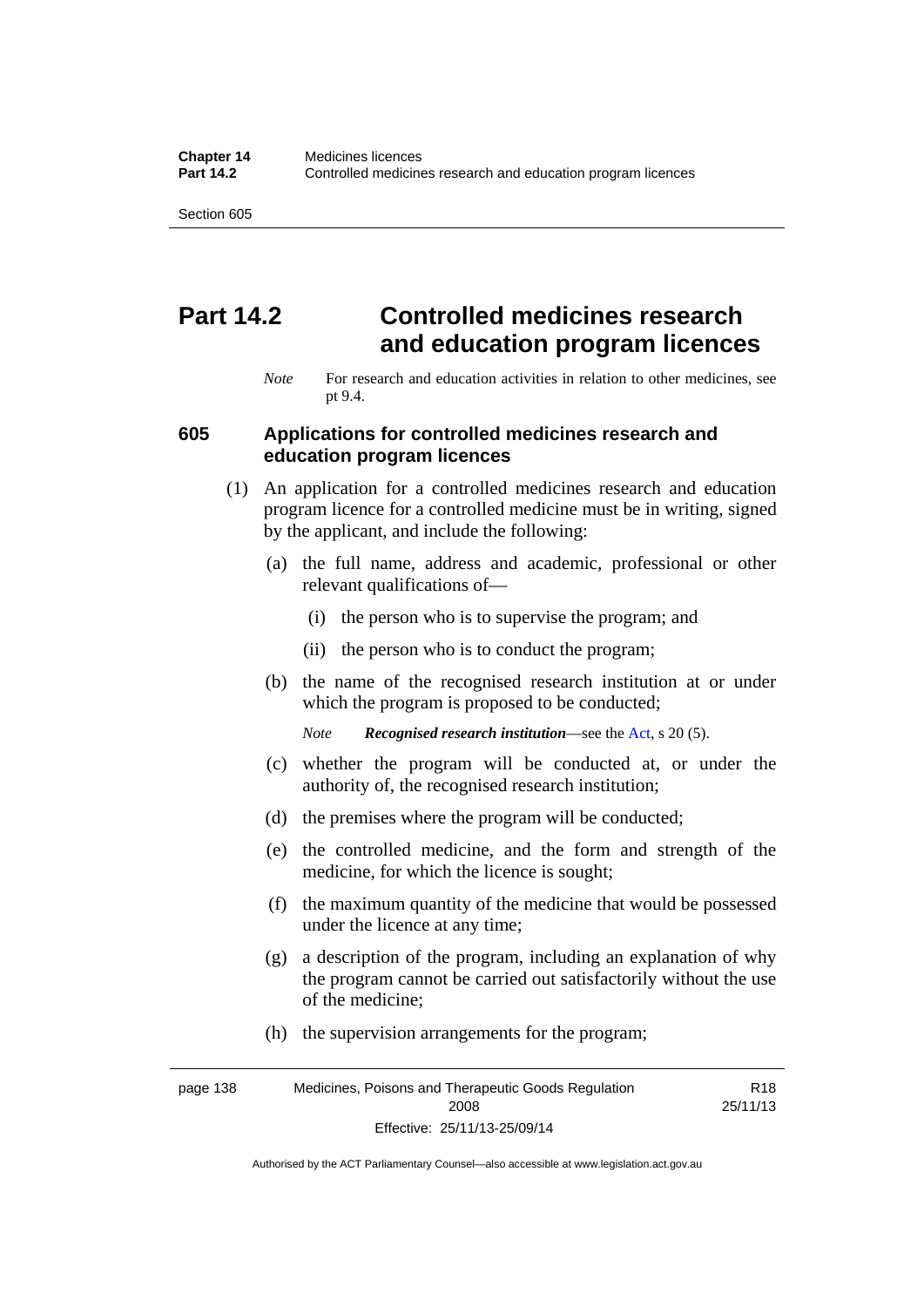- (i) the period for which the licence is sought.
- *Note 1* If a form is approved under the [Act](http://www.legislation.act.gov.au/a/2008-26/default.asp), s 198 for this provision, the form must be used.
- *Note* 2 A fee may be determined under the [Act,](http://www.legislation.act.gov.au/a/2008-26/default.asp) s 197 for this provision.
- (2) The application must be accompanied by a written approval of the program by the person in charge of—
	- (a) the recognised research institution; or
	- (b) a faculty or division of the institution.

### **606 Restrictions on issuing of controlled medicines research and education program licences—Act, s 85 (1) (a)**

The chief health officer must not issue a controlled medicines research and education program licence to a person unless—

- (a) the program to which the licence relates will be conducted at, or under the authority of, a recognised research institution; and
- (b) the program is approved by a person mentioned in section 605 (2); and
- (c) satisfied that the program—
	- (i) cannot be carried out without the use of the controlled medicine to which the licence application relates; and
	- (ii) will be adequately supervised.

## **607 Additional information for controlled medicines research and education program licences—Act, s 88 (1) (k)**

The following additional information is prescribed for a controlled medicines research and education program licence:

 (a) the research or education program for which the licence is issued;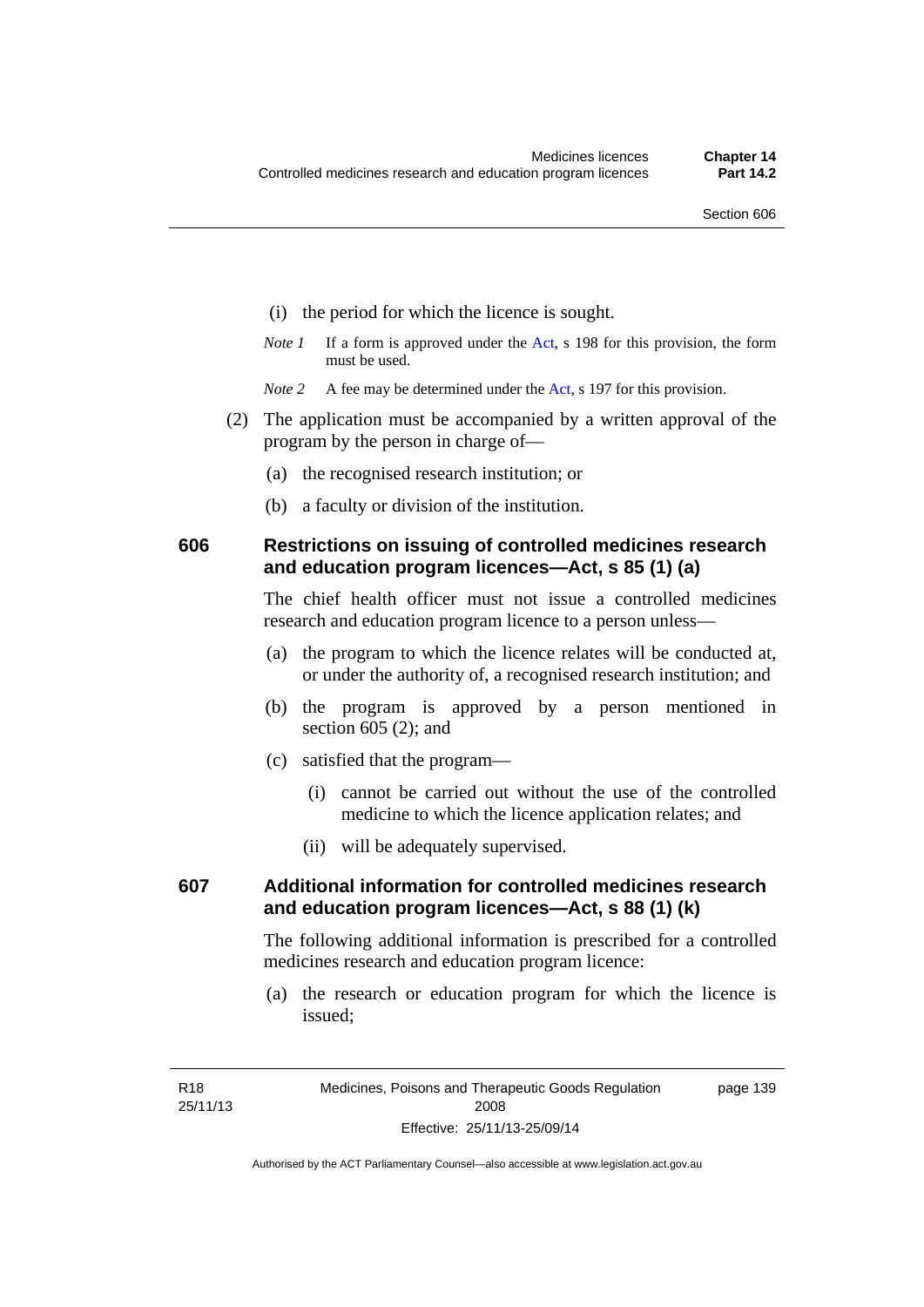- (b) the name of the program's supervisor;
- (c) the dealings with a controlled medicine authorised by the licence;
- (d) the premises where the program will be conducted;
- (e) the maximum quantity of the controlled medicine that may be possessed at any time for the program;
- (f) the total quantity of the controlled medicine that may be possessed for the program during the period of the licence;
- (g) the form and strength of the controlled medicine that may be obtained and possessed for the program.

page 140 Medicines, Poisons and Therapeutic Goods Regulation 2008 Effective: 25/11/13-25/09/14

R18 25/11/13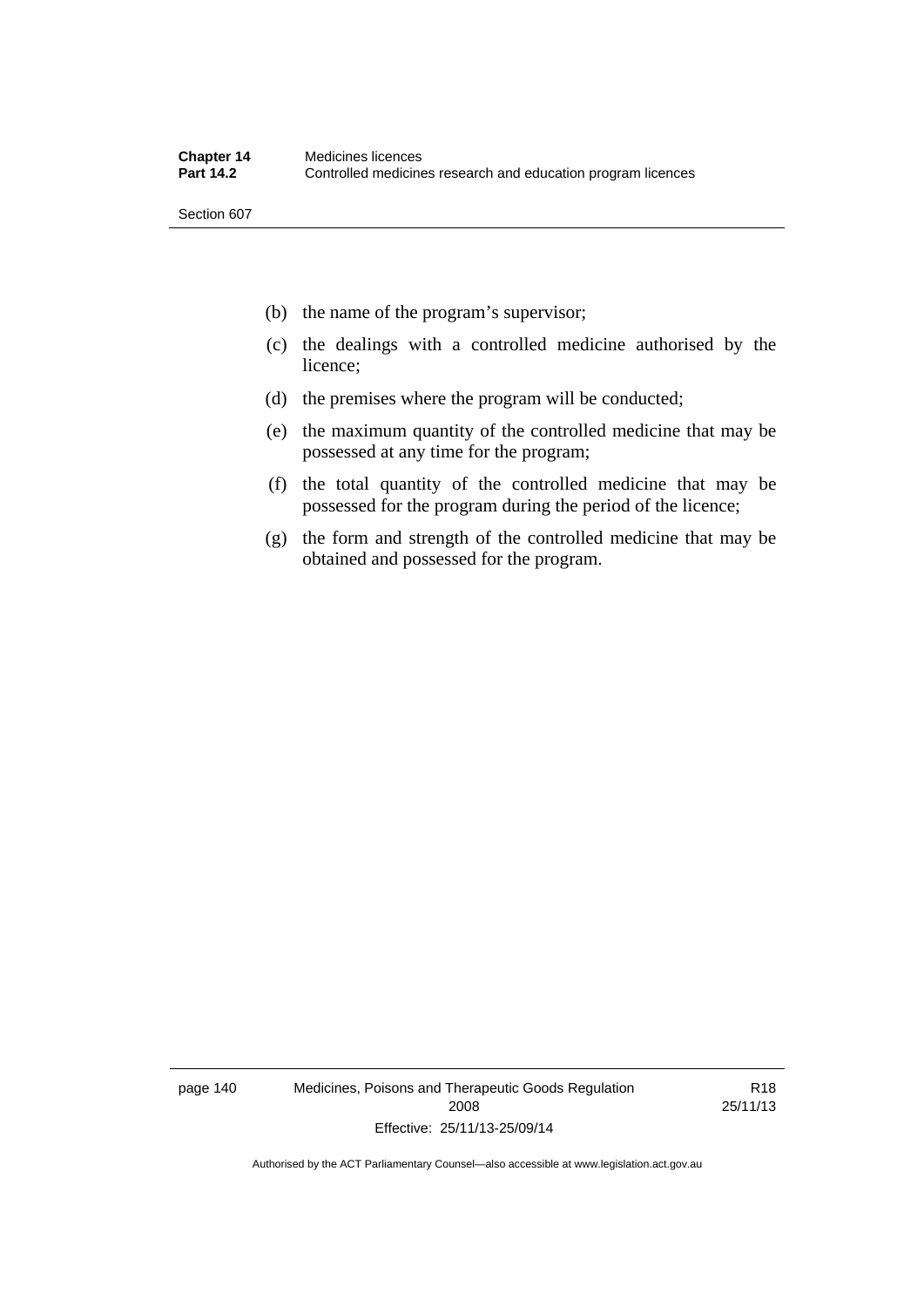## **Part 14.3 First-aid kit licences**

*Note* This part is not applicable to a health practitioner or health professional who is authorised elsewhere under this regulation to possess etc medicines for a first-aid kit.

### **610 Applications for first-aid kit licences**

- (1) An application for a first-aid kit licence must be in writing, signed by the applicant, and include the following:
	- (a) the full name, address and occupation of the applicant;
	- (b) the full name, address and occupation of each other person proposed to be authorised to deal with a medicine under the licence;
	- (c) the prescription only medicines and controlled medicines (each of which are *relevant medicines*), and the form and strength of the relevant medicines, for which the licence is sought;
		- *Note* Pharmacy medicines and pharmacist only medicines are authorised for the kit under s 450.
	- (d) the maximum quantity of the relevant medicines that would be possessed under the licence at any time;
	- (e) the first-aid services provided, or proposed to be provided, to the community by the applicant;
	- (f) the situations in which it is proposed the medicines in the first-aid kit will be used;
	- (g) the period for which the licence is sought.
	- *Note 1* If a form is approved under the [Act](http://www.legislation.act.gov.au/a/2008-26/default.asp), s 198 for this provision, the form must be used.
	- *Note 2* A fee may be determined under the [Act,](http://www.legislation.act.gov.au/a/2008-26/default.asp) s 197 for this provision.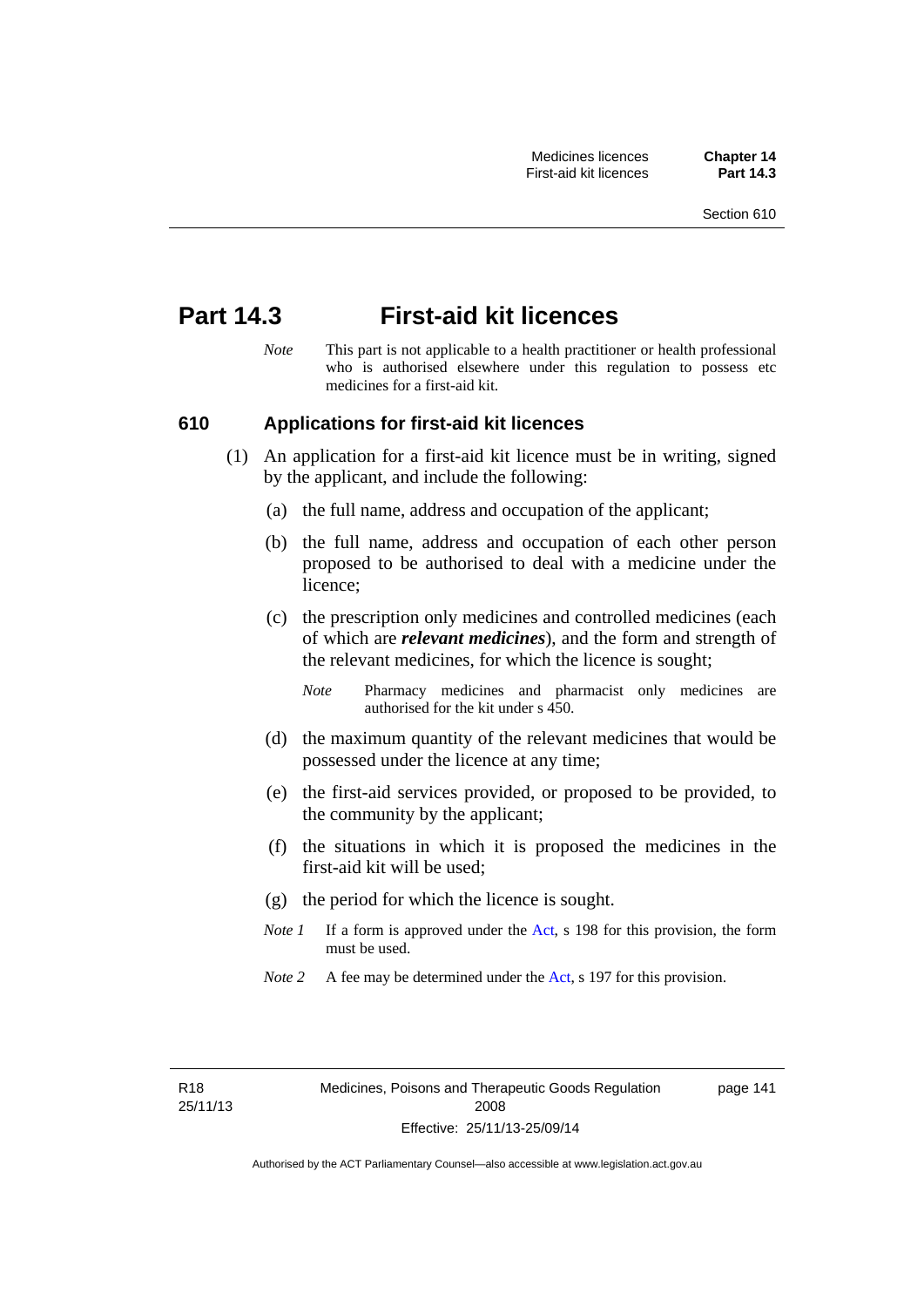| <b>Chapter 14</b> | Medicines licences     |
|-------------------|------------------------|
| <b>Part 14.3</b>  | First-aid kit licences |

- (2) The application must be accompanied by—
	- (a) evidence of the qualifications mentioned in section 611 (a) for the applicant and each person included in the application under subsection (1) (b); and
	- (b) a letter of support from a doctor who will provide medical direction and support to the applicant.
		- *Note Doctor* does not include an intern doctor (see dict).

## **611 Restrictions on issuing of first-aid kit licences— Act, s 85 (1) (a)**

The chief health officer must not issue a first-aid kit licence to a person unless—

- (a) each person to be authorised under the licence has successfully completed a course that qualifies the person to be registered as a nurse or employed as an ambulance paramedic; and
- (b) the chief health officer is satisfied that the person provides, or will be providing, first-aid services to the community, for example, at a workplace or as part of a privately operated ambulance service approved under the *[Emergencies Act 2004](http://www.legislation.act.gov.au/a/2004-28)*, part 4.6 (Other approved providers); and
- (c) the medicines to which the licence application relates are reasonably necessary to provide the first-aid services.
- *Note* An example is part of the regulation, is not exhaustive and may extend, but does not limit, the meaning of the provision in which it appears (see [Legislation Act,](http://www.legislation.act.gov.au/a/2001-14) s 126 and s 132).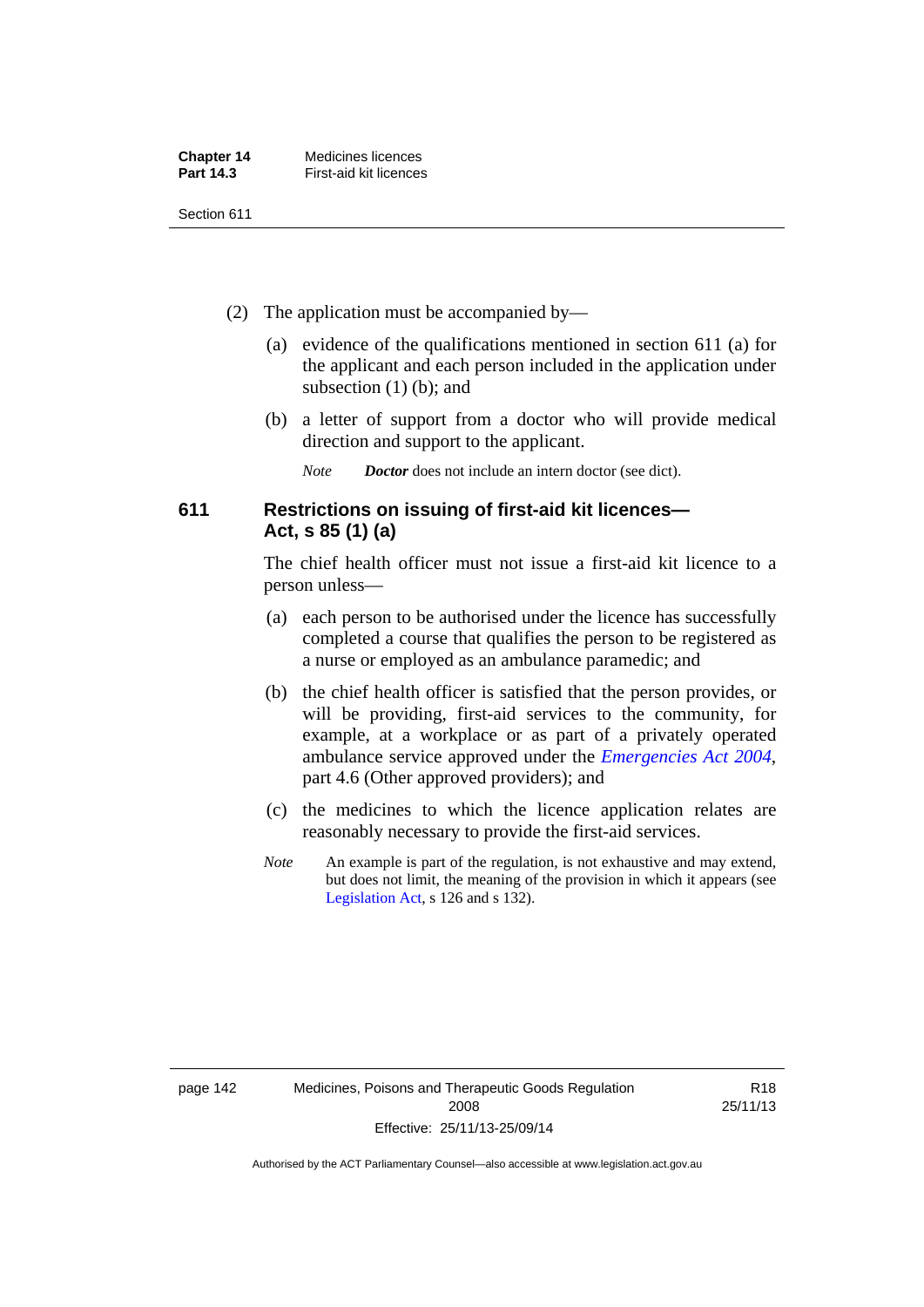## **612 Additional information for first-aid kit licences— Act, s 88 (1) (k)**

- (1) The following additional information is prescribed for a first-aid kit licence:
	- (a) the full name and home address of each person who is authorised to deal with a medicine under the licence;
	- (b) the maximum quantity of each relevant medicine that may be possessed under the licence at any time;
	- (c) the total quantity of each relevant medicine that may be possessed during the period of the licence;
	- (d) the form and strength in which each relevant medicine may be obtained, possessed and administered under the licence.
- (2) In this section:

*relevant medicines*—see section 610.

R18 25/11/13 Medicines, Poisons and Therapeutic Goods Regulation 2008 Effective: 25/11/13-25/09/14

page 143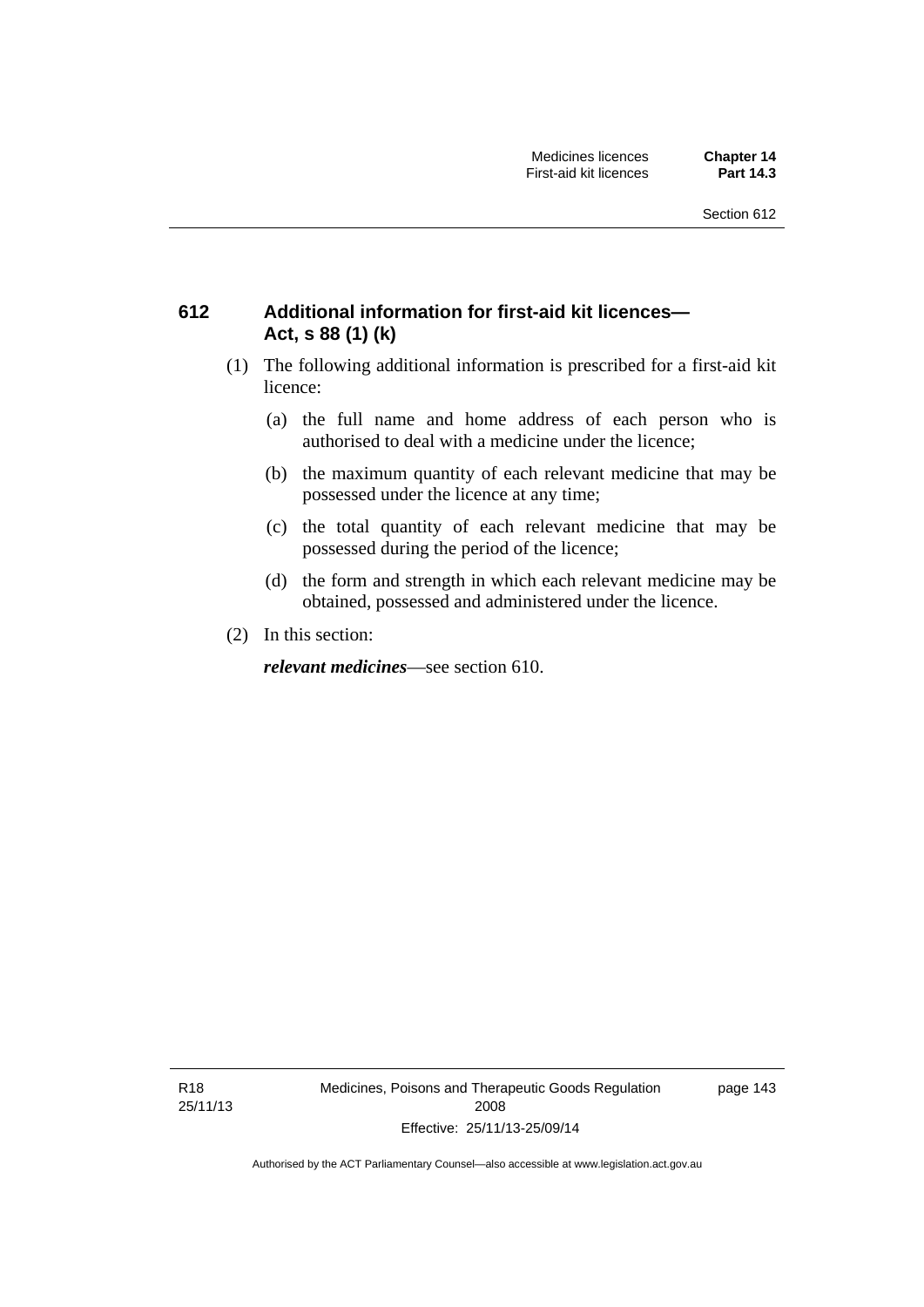# **Part 14.4 Medicines wholesalers licences**

*Note* This part is applicable to an interstate wholesaler only if the [Act,](http://www.legislation.act.gov.au/a/2008-26/default.asp) s 20 (4) does not apply to the wholesaler.

#### **615 Applications for medicines wholesalers licences**

- (1) An application for a medicines wholesalers licence must be in writing, signed by the applicant, and include the following:
	- (a) the medicines to which the application relates;
	- (b) the full name of the applicant;
	- (c) the applicant's ABN (if any);
	- (d) if the applicant is a corporation—the corporation's ACN;
	- (e) the location of the premises where the applicant proposes to deal with the medicines under the licence;
	- (f) the security arrangements proposed for the premises;
	- (g) the name of an individual who is to supervise the dealings to be authorised under the licence.
	- *Note 1* If a form is approved under the [Act](http://www.legislation.act.gov.au/a/2008-26/default.asp), s 198 for this provision, the form must be used.
	- *Note* 2 A fee may be determined under the [Act,](http://www.legislation.act.gov.au/a/2008-26/default.asp) s 197 for this provision.
- (2) The application must be accompanied by a plan of the premises that shows—
	- (a) where it is proposed to store the medicines; and
	- (b) the location and nature of security devices.

#### **616 Restrictions on issuing of medicines wholesalers licences—Act, s 85 (1) (a)**

 (1) The chief health officer must not issue a medicines wholesalers licence to a person unless dealings with medicines under the licence

page 144 Medicines, Poisons and Therapeutic Goods Regulation 2008 Effective: 25/11/13-25/09/14 R18 25/11/13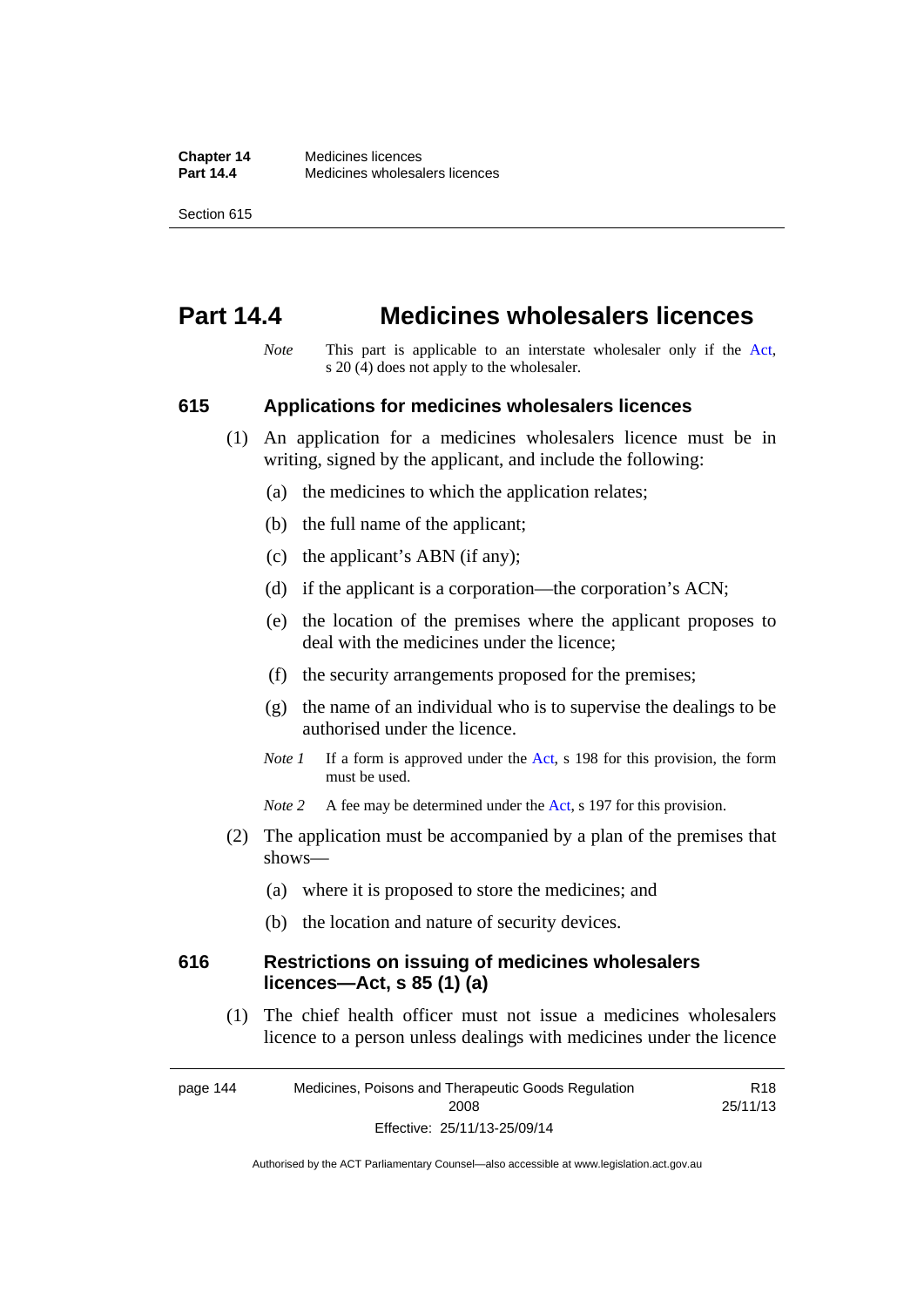will be supervised by an individual nominated by the applicant and approved, in writing, by the chief health officer.

- (2) The chief health officer must not approve the nominated individual unless satisfied that the individual—
	- (a) is a suitable person to hold a medicines wholesalers licence; and
	- (b) has qualifications in chemistry, pharmacy or pharmacology or experience appropriate for the sale of medicines.

*Note* For changes of nominated individuals, see the [Act,](http://www.legislation.act.gov.au/a/2008-26/default.asp) s 93.

(3) In this section:

*suitable person*, to hold a licence—see the [Act](http://www.legislation.act.gov.au/a/2008-26/default.asp), section 81.

### **617 Additional information for medicines wholesalers licences—Act, s 88 (1) (k)**

The name of the person approved under section 616 (1) to supervise the dealings with medicines authorised by the licence is prescribed for a medicines wholesalers licence.

R18 25/11/13 page 145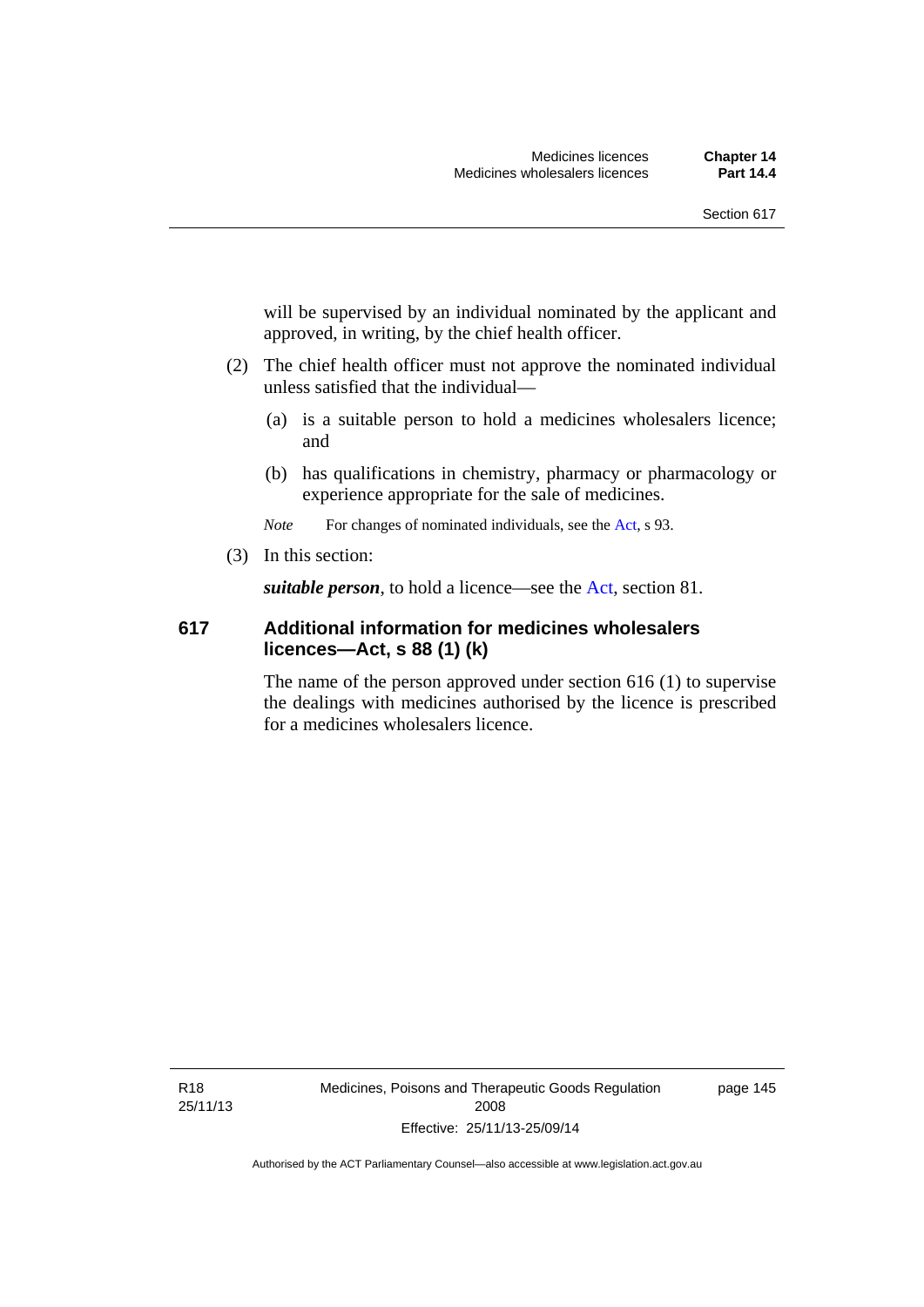# **Part 14.5 Opioid dependency treatment licences**

#### **620 Applications for opioid dependency treatment licences**

An application for an opioid dependency treatment licence must be in writing, signed by the applicant, and include the applicant's full name and business address.

- *Note 1* If a form is approved under the [Act](http://www.legislation.act.gov.au/a/2008-26/default.asp), s 198 for this provision, the form must be used.
- *Note 2* A fee may be determined under the [Act,](http://www.legislation.act.gov.au/a/2008-26/default.asp) s 197 for this provision.

### **621 Restriction on issuing of opioid dependency treatment licences—Act, s 85 (1) (a)**

The chief health officer must not issue an opioid dependency treatment licence to a person unless the person is a pharmacist at a community pharmacy.

*Note Pharmacist* does not include an intern pharmacist (see dict).

## **622 Witnessing not required for administration under opioid dependency treatment licence—Act, s 190 (1) (a)**

The [Act,](http://www.legislation.act.gov.au/a/2008-26/default.asp) section 53 (e) (Registers—witnessing administration of medicines) does not apply to the administration of buprenorphine or methadone under an opioid dependency treatment licence if section 471 is complied with in relation to the administration.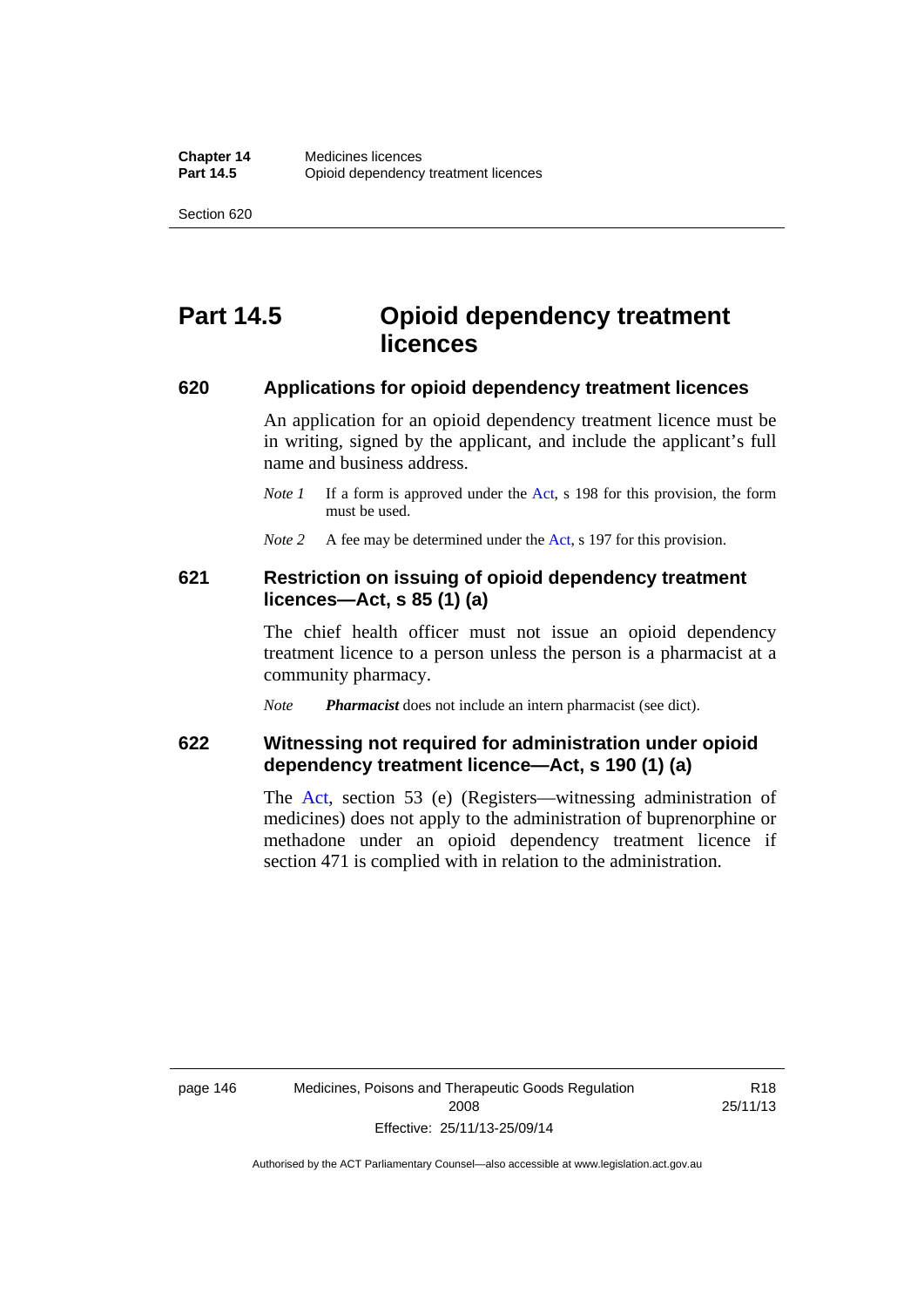## **Part 14.6 Pharmacy medicines rural communities licences**

## **625 Applications for pharmacy medicines rural communities licences**

An application for a pharmacy medicines rural communities licence must—

- (a) be in writing signed by the applicant; and
- (b) include—
	- (i) the applicant's full name, business address and telephone number; and
	- (ii) the pharmacy medicines proposed to be sold under the licence.
- *Note 1* If a form is approved under the [Act](http://www.legislation.act.gov.au/a/2008-26/default.asp), s 198 for this provision, the form must be used.
- *Note 2* A fee may be determined under the [Act,](http://www.legislation.act.gov.au/a/2008-26/default.asp) s 197 for this provision.

## **626 Restrictions on issuing of pharmacy medicines rural communities licences—Act, s 85 (1) (a)**

The chief health officer must not issue a pharmacy medicines rural communities licence to a person unless—

- (a) the person is carrying on the business of selling goods by retail; and
- (b) the premises from which the medicines will be sold under the licence is more than 25km by the shortest practical route to the nearest community pharmacy.

page 147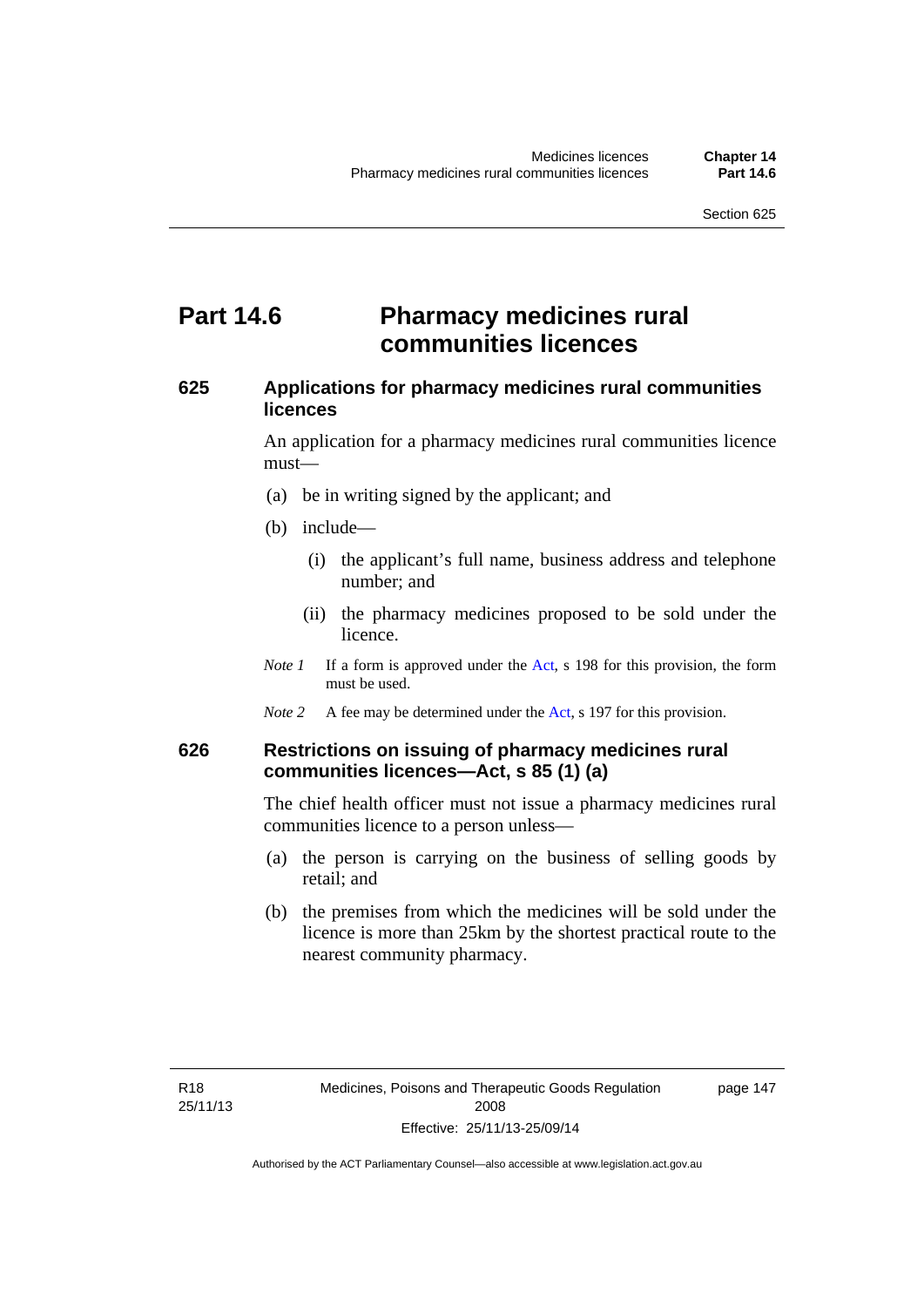# **Chapter 15 Medicines—other provisions**

# **Part 15.1 Opioid dependency treatment guidelines**

#### **630 Guidelines for treatment of opioid dependency**

- (1) The Minister may approve guidelines for the treatment of opioid dependency.
- (2) Without limiting subsection (1), approved guidelines may make provision in relation to the prescribing and administration of buprenorphine and methadone to drug-dependent people.
- (3) An approval is a notifiable instrument.

*Note* A notifiable instrument must be notified under the [Legislation Act](http://www.legislation.act.gov.au/a/2001-14).

page 148 Medicines, Poisons and Therapeutic Goods Regulation 2008 Effective: 25/11/13-25/09/14

R18 25/11/13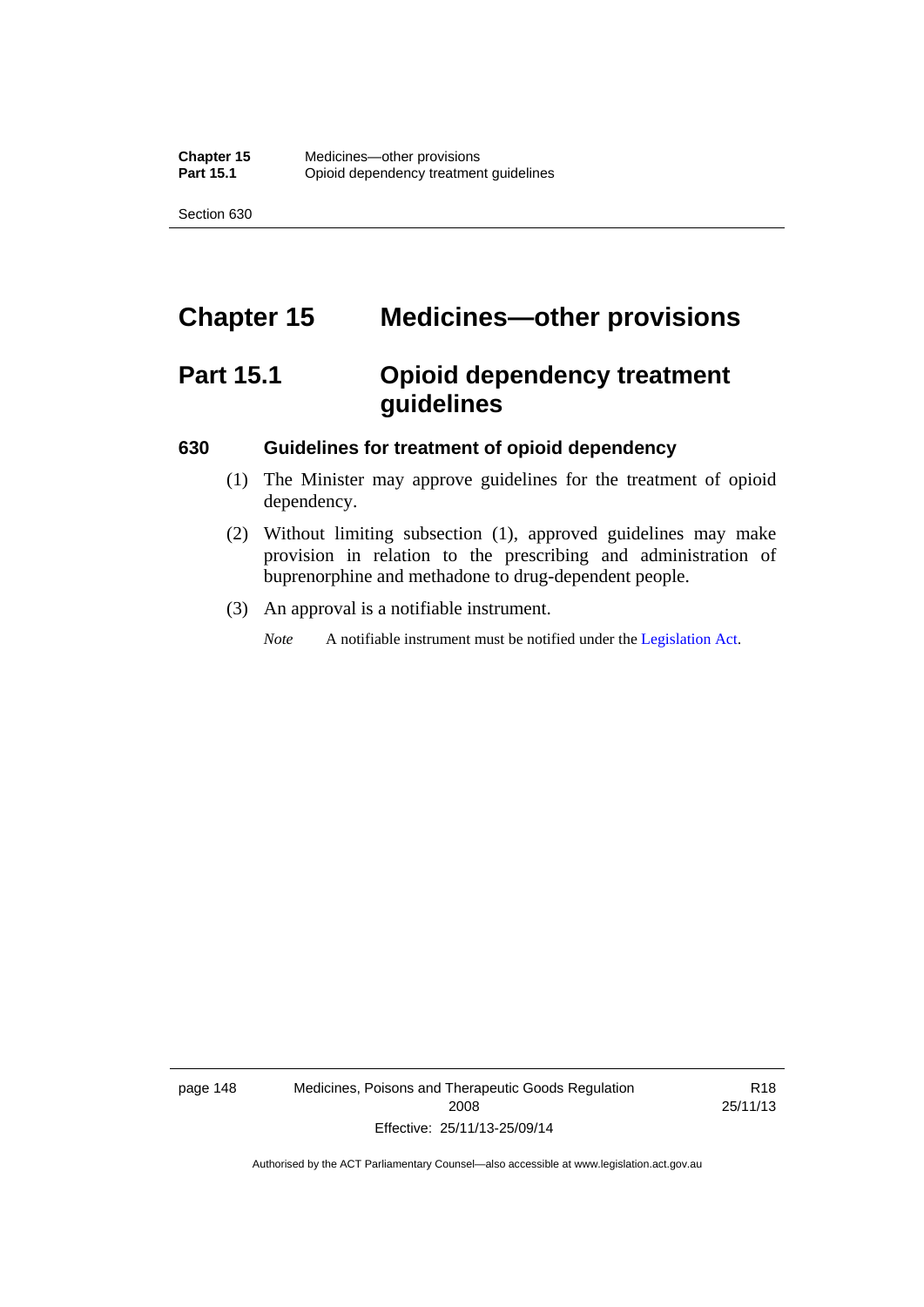## **Part 15.2 Medicines advisory committee**

*Note* The medicines advisory committee is established under the [Act](http://www.legislation.act.gov.au/a/2008-26/default.asp), s 194.

#### **635 Medicines advisory committee—membership**

- (1) The medicines advisory committee consists of the following members appointed by the Minister:
	- (a) a chair;
	- (b) 2 other members.
	- *Note 1* For the making of appointments (including acting appointments), see the [Legislation Act,](http://www.legislation.act.gov.au/a/2001-14) pt 19.3.
	- *Note 2* Certain Ministerial appointments require consultation with an Assembly committee and are disallowable (see [Legislation Act,](http://www.legislation.act.gov.au/a/2001-14) div 19.3.3).
- (2) A person is not eligible for appointment to the medicines advisory committee unless the person is a doctor.

*Note Doctor* does not include an intern doctor (see dict).

- (3) The medicines advisory committee must include—
	- (a) at least 1 member who has had experience in the teaching or practice of psychiatry; and
	- (b) 1 member nominated by the Australian Capital Territory Branch of the Australian Medical Association.
- (4) The instrument appointing, or evidencing the appointment of, a medicines advisory committee member must state whether the person is appointed as the chair, or as another member, of the committee.

page 149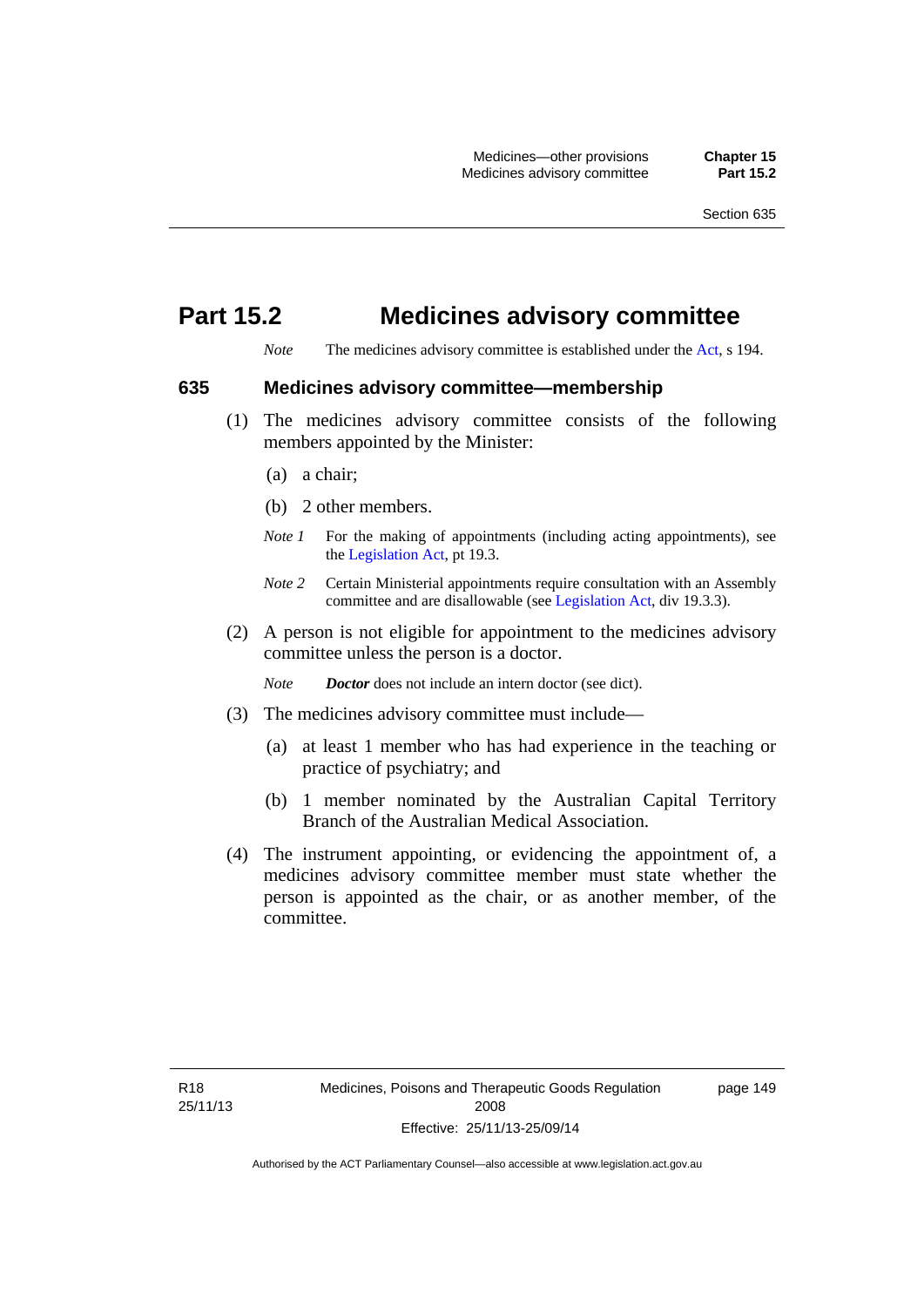#### **636 Medicines advisory committee—term of appointments**

The appointment of a medicines advisory committee member must be for not longer than 3 years.

*Note* A person may be reappointed to a position if the person is eligible to be appointed to the position (see [Legislation Act,](http://www.legislation.act.gov.au/a/2001-14) s 208 and dict, pt 1, def *appoint*).

#### **637 Medicines advisory committee—conditions of appointments**

The conditions of appointment of a medicines advisory committee member are the conditions agreed between the Minister and the member, subject to any determination under the *[Remuneration](http://www.legislation.act.gov.au/a/1995-55)  [Tribunal Act 1995](http://www.legislation.act.gov.au/a/1995-55)*.

### **638 Medicines advisory committee—time and place of meetings**

- (1) Meetings of the medicines advisory committee are to be held when and where the committee decides.
- (2) The chair of the medicines advisory committee may at any time call a meeting.
- (3) The chair must give the other members reasonable notice of the time and place of a meeting called by the chair.
- (4) The medicines advisory committee may adjourn a proceeding, for any reason it considers appropriate, to a time and place decided by the committee.

#### **639 Medicines advisory committee—presiding member**

- (1) The chair presides at a meeting of the medicines advisory committee.
- (2) If the chair is absent, the member chosen by the members present presides.

page 150 Medicines, Poisons and Therapeutic Goods Regulation 2008 Effective: 25/11/13-25/09/14 R18 25/11/13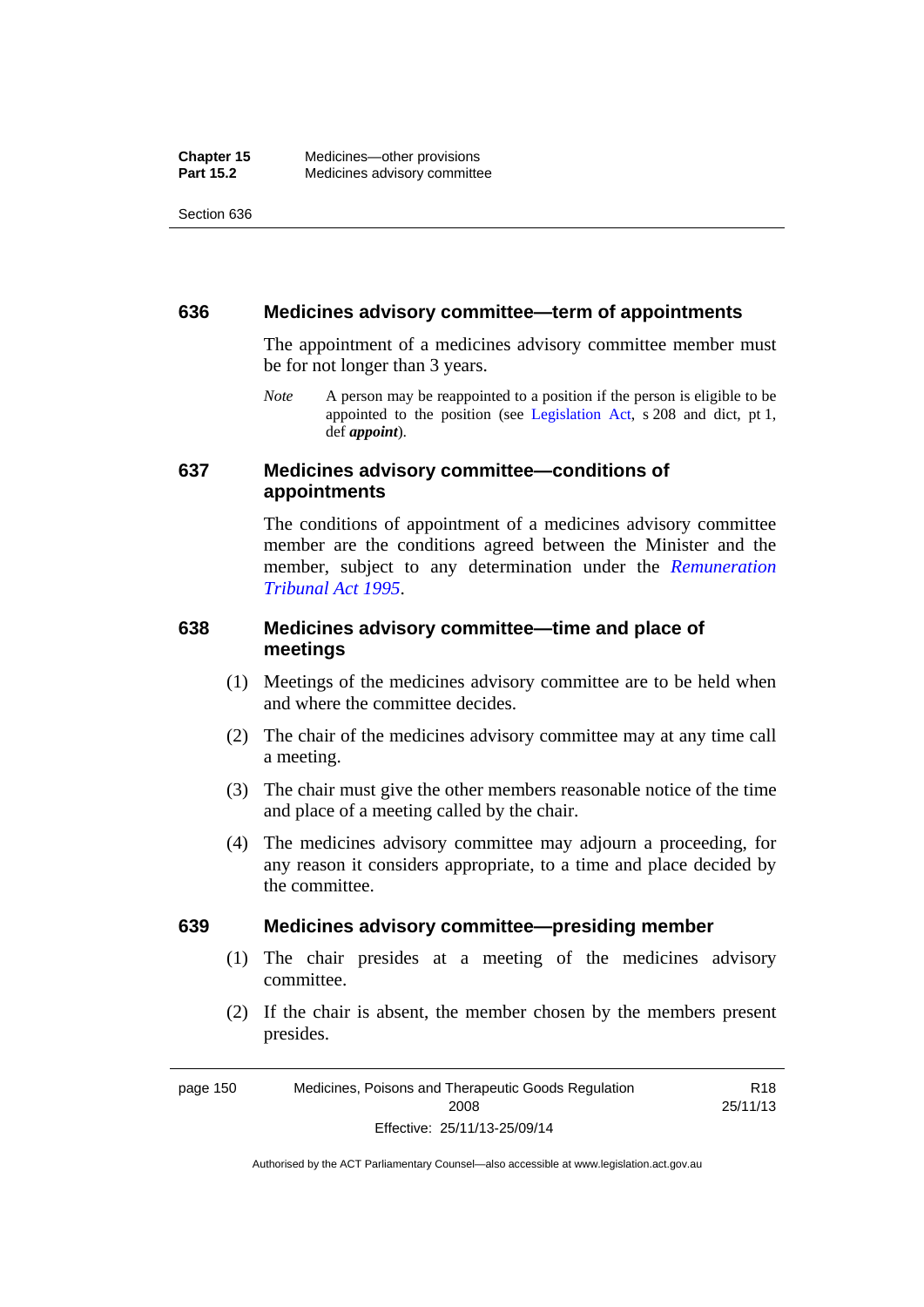#### **640 Medicines advisory committee—quorum**

Business may be carried out at a meeting of the medicines advisory committee only if at least 2 members are present.

#### **641 Medicines advisory committee—voting**

- (1) At a meeting of the medicines advisory committee each member has a vote on each question to be decided.
- (2) A question is decided by a majority of the votes of members present and voting but, if the votes are equal, the presiding member has the deciding vote.

#### **642 Medicines advisory committee—conduct of meetings**

- (1) The medicines advisory committee may conduct its meetings as the committee considers appropriate.
- (2) A meeting of the medicines advisory committee may be held using a method of communication, or a combination of methods of communication, that allows each member taking part to hear what each other member taking part says without the members being in each other's presence.

#### **Examples**

R18 25/11/13 a phone link, a satellite link, an internet or intranet link

- *Note* An example is part of the regulation, is not exhaustive and may extend, but does not limit, the meaning of the provision in which it appears (see [Legislation Act,](http://www.legislation.act.gov.au/a/2001-14) s 126 and s 132).
- (3) A medicines advisory committee member who takes part in a meeting conducted under subsection (2) is taken to be present at the meeting.
- (4) A resolution is a valid resolution of the medicines advisory committee, even if it is not passed at a meeting of the committee, if all members agree to the proposed resolution in writing.

*Note Written* includes in electronic form (see [Act,](http://www.legislation.act.gov.au/a/2008-26/default.asp) dict).

Medicines, Poisons and Therapeutic Goods Regulation 2008 Effective: 25/11/13-25/09/14 page 151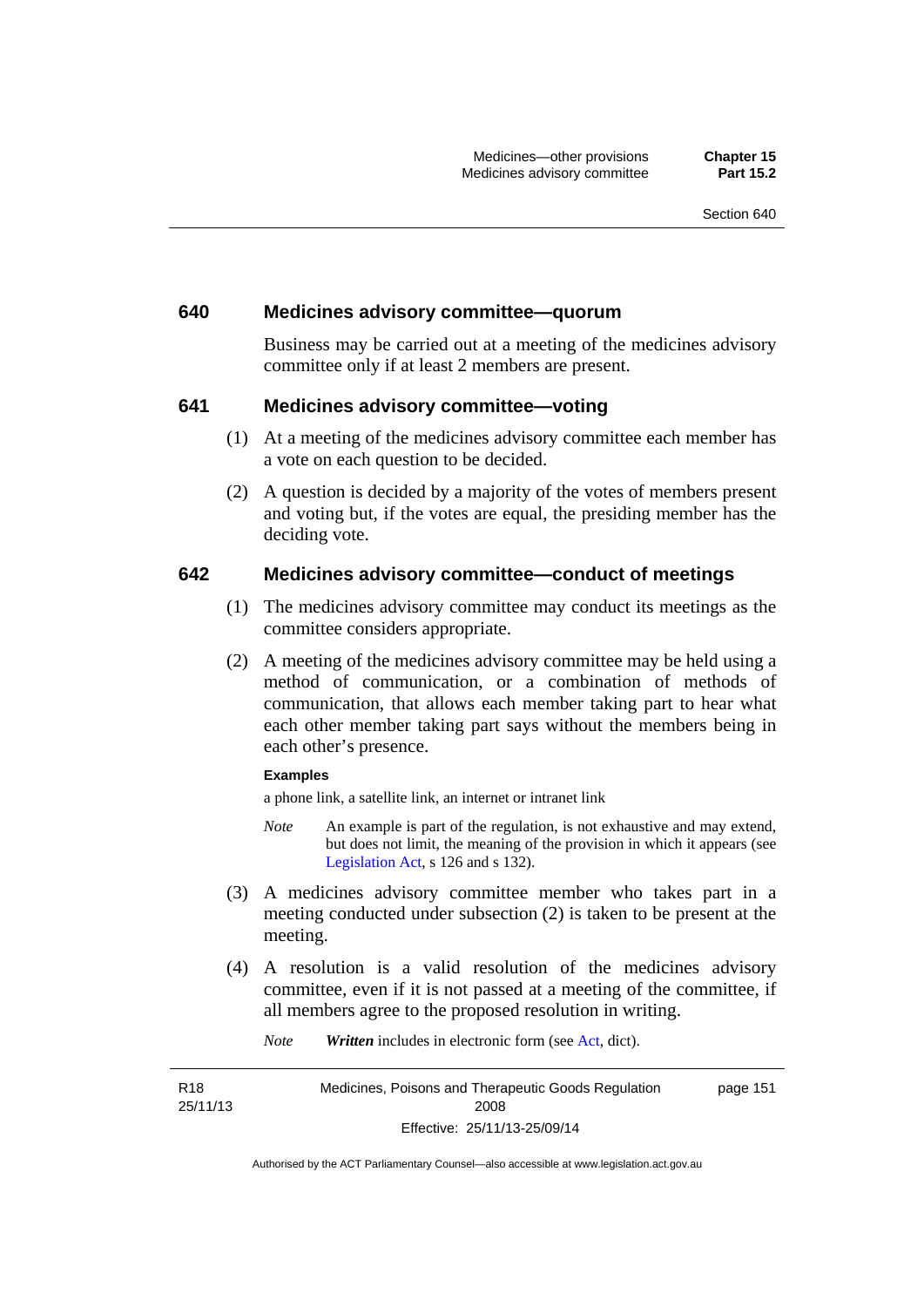(5) The medicines advisory committee must keep minutes of its meetings.

## **643 Medicines advisory committee—disclosure of interests by members**

- (1) If a medicines advisory committee member has a material interest in an issue being considered, or about to be considered, by the committee, the member must disclose the nature of the interest at a committee meeting as soon as possible after the relevant facts have come to the member's knowledge.
- (2) The disclosure must be recorded in the medicines advisory committee's minutes and, unless the committee otherwise decides, the member must not—
	- (a) be present when the medicines advisory committee considers the issue; or
	- (b) take part in a decision of the committee on the issue.

#### **Example**

David, Emile and Fiona are members of the medicines advisory committee. They have an interest in an issue being considered at a committee meeting and they disclose the interest as soon as they become aware of it. David's and Emile's interests are minor but Fiona has a direct financial interest in the issue.

The medicines advisory committee considers the disclosures and decides that because of the nature of the interests:

- David may be present when the committee considers the issue but not take part in the decision
- Emile may be present for the consideration and take part in the decision.

The medicines advisory committee does not make a decision allowing Fiona to be present or take part in the committee's decision. Accordingly, Fiona cannot be present for the consideration of the issue or take part in the decision.

*Note* An example is part of the regulation, is not exhaustive and may extend, but does not limit, the meaning of the provision in which it appears (see [Legislation Act,](http://www.legislation.act.gov.au/a/2001-14) s 126 and s 132).

page 152 Medicines, Poisons and Therapeutic Goods Regulation 2008 Effective: 25/11/13-25/09/14

R18 25/11/13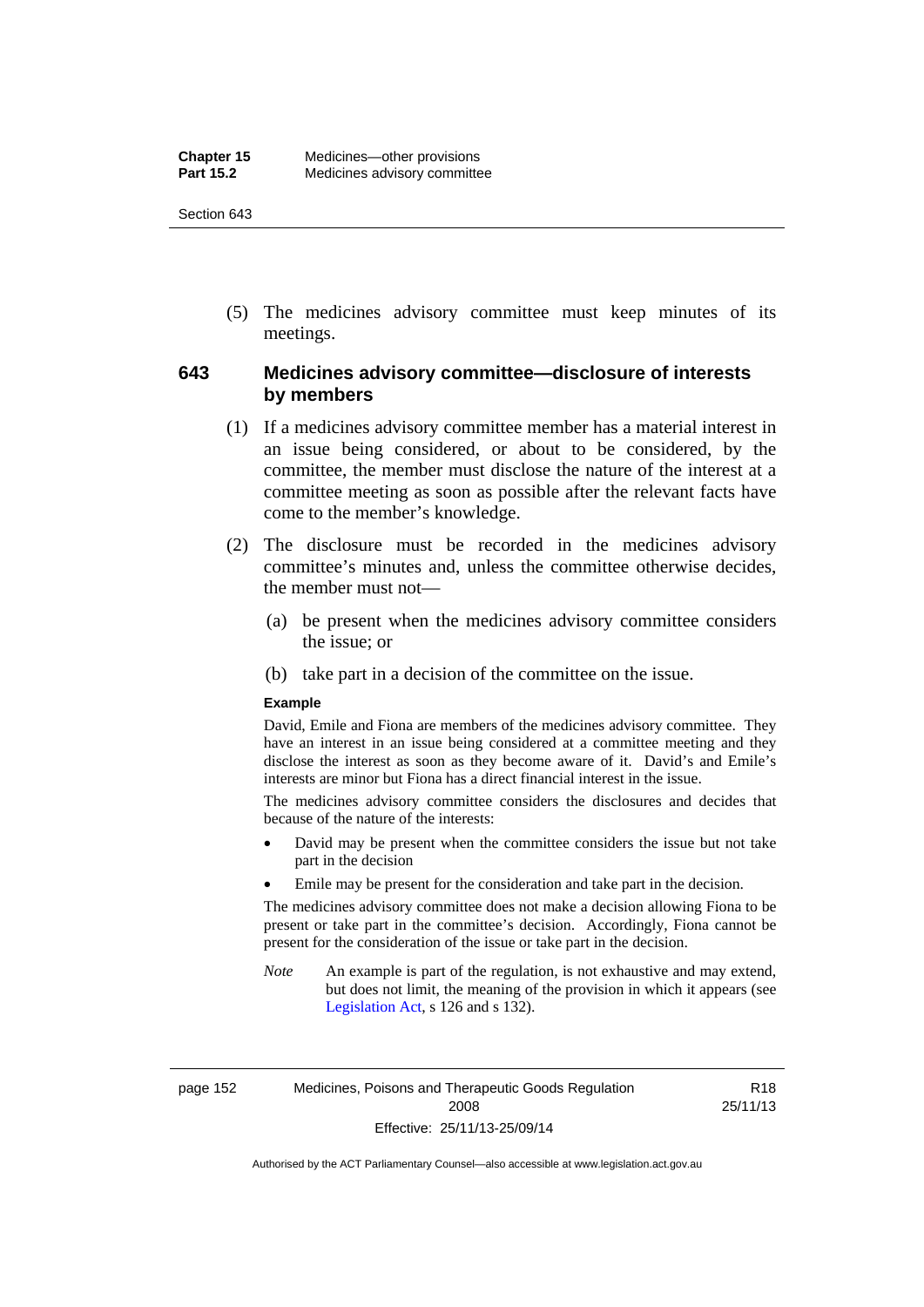- (3) Any other medicines advisory committee member who also has a material interest in the issue must not be present when the committee is considering its decision under subsection (2).
- (4) In deciding under subsection (2) whether a member may be present when the medicines advisory committee decides the issue or take part in a decision of the committee on the issue, and despite section 640 (Medicines advisory committee—quorum), the committee may consist of 1 member.

#### **Example**

if 2 members are present at a meeting and 1 member discloses a material interest, the other member may decide whether the member who made the disclosure can take part in a decision by the committee

(5) In this section:

*associate*, of a person, means—

- (a) the person's business partner; or
- (b) a close friend of the person; or
- (c) a family member of the person.

*executive officer*, of a corporation, means a person (however described) who is concerned with, or takes part in, the corporation's management (whether or not the person is a director of the corporation).

*indirect interest*—without limiting the kind of indirect interest a person may have, a person has an *indirect interest* in an issue if any of the following has an interest in the issue:

- (a) an associate of the person;
- (b) a corporation with not more than 100 members that the person, or an associate of the person, is a member of;
- (c) a subsidiary of a corporation mentioned in paragraph (b);

page 153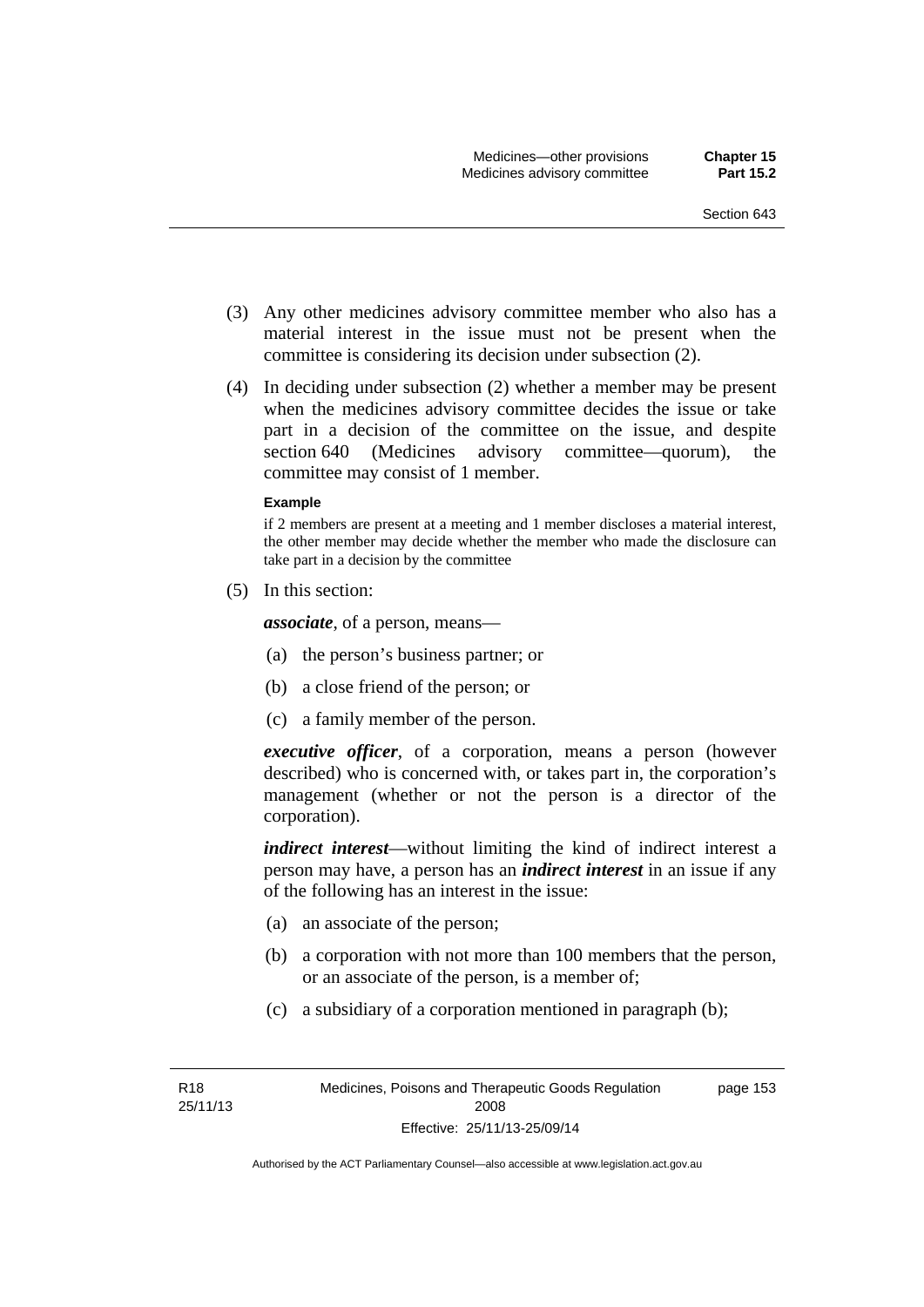- (d) a corporation that the person, or an associate of the person, is an executive officer of;
- (e) the trustee of a trust that the person, or an associate of the person, is a beneficiary of;
- (f) a member of a firm or partnership that the person, or an associate of the person, is a member of;
- (g) someone else carrying on a business if the person, or an associate of the person, has a direct or indirect right to participate in the profits of the business.

*material interest*—a medicines advisory committee member has a *material interest* in an issue if the member has—

- (a) a direct or indirect financial interest in the issue; or
- (b) a direct or indirect interest of any other kind if the interest could conflict with the proper exercise of the member's functions in relation to the committee's consideration of the issue.

#### **644 Medicines advisory committee—ending appointments**

- (1) The Minister may end the appointment of a medicines advisory committee member—
	- (a) if the member contravenes a territory law; or
	- (b) for misbehaviour; or
	- (c) if the member becomes bankrupt or personally insolvent; or
		- *Note Bankrupt or personally insolvent*—see the [Legislation Act,](http://www.legislation.act.gov.au/a/2001-14) dictionary, pt 1.
	- (d) if the member is convicted, in the ACT, of an offence punishable by imprisonment for at least 1 year; or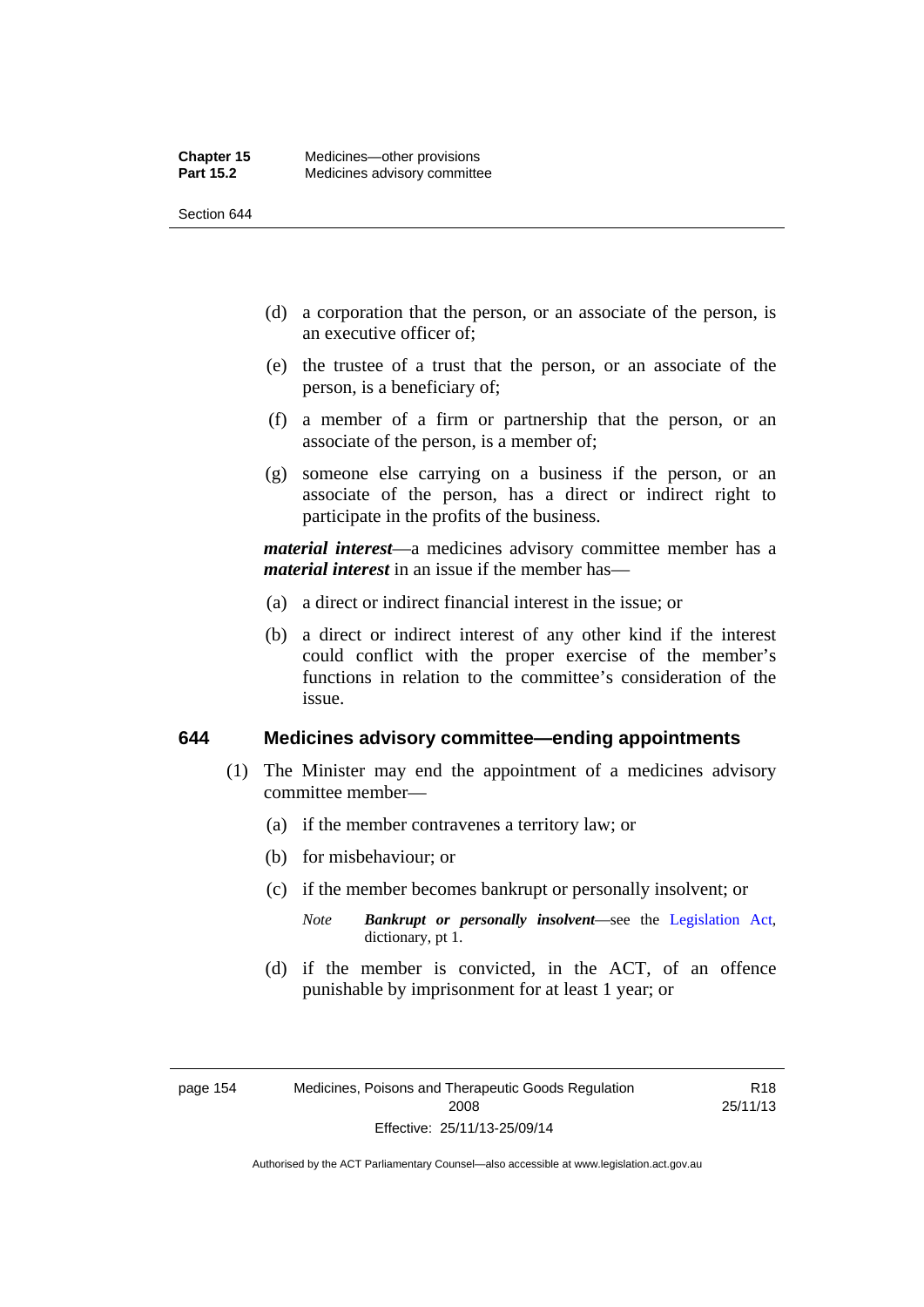- (e) if the member is convicted outside the ACT, in Australia or elsewhere, of an offence that, if it had been committed in the ACT, would be punishable by imprisonment for at least 1 year; or
- (f) if the member contravenes section 643 (Medicines advisory committee—disclosure of interests by members).
- *Note* A member's appointment also ends if the member resigns (see [Legislation Act,](http://www.legislation.act.gov.au/a/2001-14) s 210).
- (2) The Minister must end the appointment of a medicines advisory committee member—
	- (a) if the member ceases to be a doctor; or
	- (b) if, on 3 consecutive occasions, the member fails, without the chair's agreement, to make himself or herself available for a proposed meeting of the committee; or
	- (c) if the member fails to take all reasonable steps to avoid being placed in a position where a conflict of interest arises during the exercise of the member's functions; or
	- (d) for physical or mental incapacity, if the incapacity substantially affects the exercise of the member's functions.

R18 25/11/13 page 155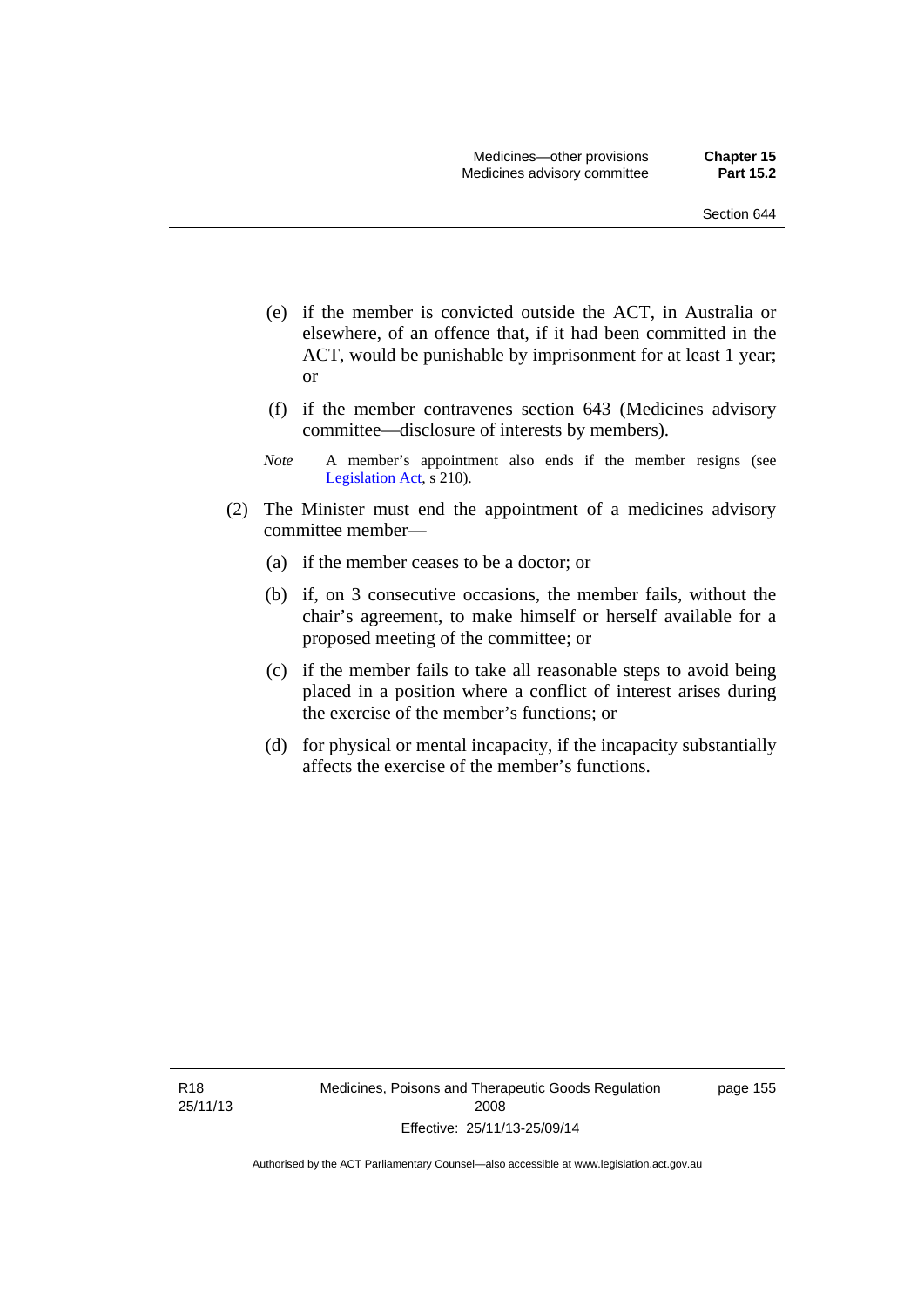**Chapter 15** Medicines—other provisions **Part 15.3 Other medicines provisions** 

Section 650

## **Part 15.3 Other medicines provisions**

### **650 Advertising controlled medicines—Act, s 66 (3) (b)**

A pricelist published by a pharmacist that includes a controlled medicine is prescribed if the pricelist complies with the *Price Information Code of Practice*, published by the Therapeutic Goods Administration, as in force from time to time.

*Note* The code is accessible at [www.tga.gov.au](http://www.tga.gov.au/).

## **651 Advertising other medicines**

- (1) A person commits an offence if—
	- (a) the person publishes an advertisement; and
	- (b) the advertisement promotes or encourages the use of a declared medicine.

Maximum penalty: 30 penalty units.

- (2) A person commits an offence if—
	- (a) the person publishes an advertisement; and
	- (b) the advertisement indicates that someone is willing or authorised to supply a declared medicine.

Maximum penalty: 30 penalty units.

- (3) This section does not apply to—
	- (a) an advertisement for a declared medicine in a publication published primarily for dentists, doctors, pharmacists or veterinary surgeons; or
	- (b) a pricelist published by a pharmacist that includes a declared medicine if the pricelist complies with the *Price Information Code of Practice*, published by the Therapeutic Goods Administration, as in force from time to time.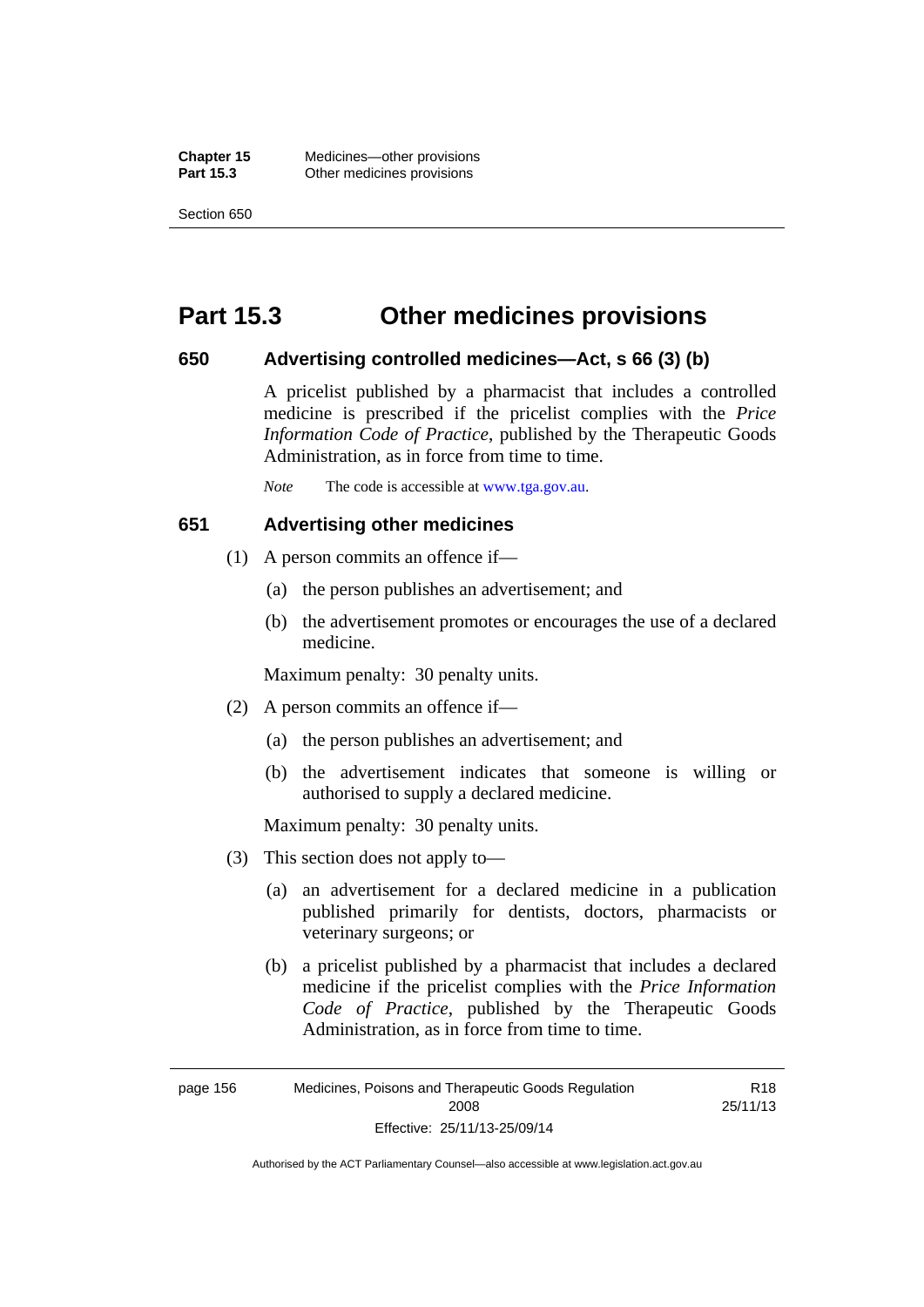(4) In this section:

*advertisement*—see the [Act,](http://www.legislation.act.gov.au/a/2008-26/default.asp) section 66.

#### *declared medicine* means—

- (a) a pharmacist only medicine other than a pharmacist only medicine to which the medicines and poisons standard, appendix H applies; or
- (b) a prescription only medicine.

#### **652 Prescribed institutions—Act, dict, def** *institution***, par (b)**

The following are prescribed:

- (a) a correctional centre;
- (b) a CYP detention place.

R18 25/11/13 Medicines, Poisons and Therapeutic Goods Regulation 2008 Effective: 25/11/13-25/09/14

page 157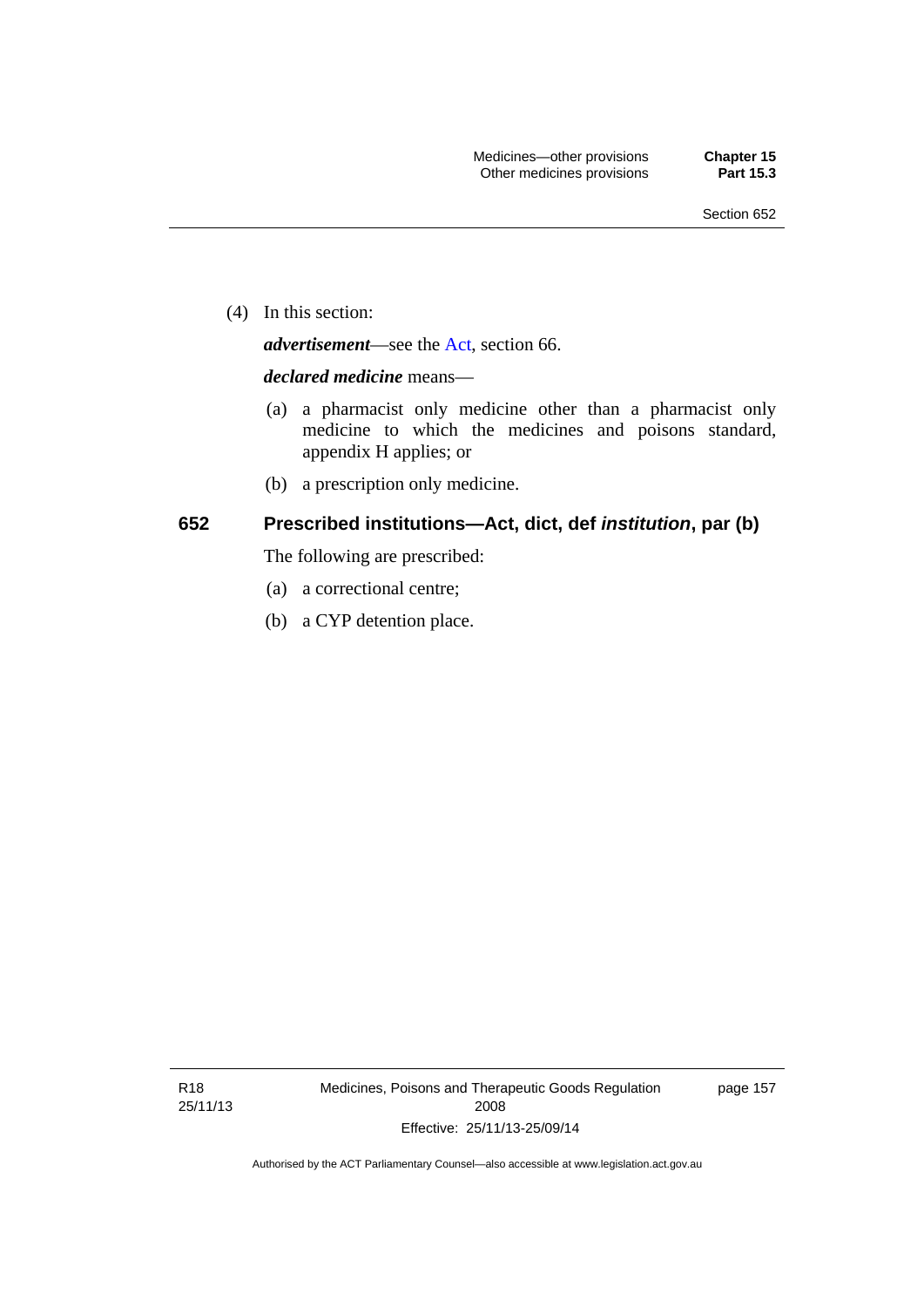# **Chapter 16 Low and moderate harm poisons**

# **Part 16.1** Preliminary

**660 Meaning of** *relevant law***—ch 16** 

In this chapter:

*relevant law* means—

- (a) a corresponding law; or
- (b) the *[Agricultural and Veterinary Chemicals Act 1994](http://www.comlaw.gov.au/Series/C2004A04712)* (Cwlth); or
- (c) the *[Therapeutic Goods Act 1989](http://www.comlaw.gov.au/Series/C2004A03952)* (Cwlth).
- *Note 1 Corresponding law* includes a law of a State that corresponds, or substantially corresponds, to the Act (see [Act](http://www.legislation.act.gov.au/a/2008-26/default.asp), dict).
- *Note 2 State* includes a territory (see [Legislation Act,](http://www.legislation.act.gov.au/a/2001-14) dict, pt 1).

page 158 Medicines, Poisons and Therapeutic Goods Regulation 2008 Effective: 25/11/13-25/09/14

R18 25/11/13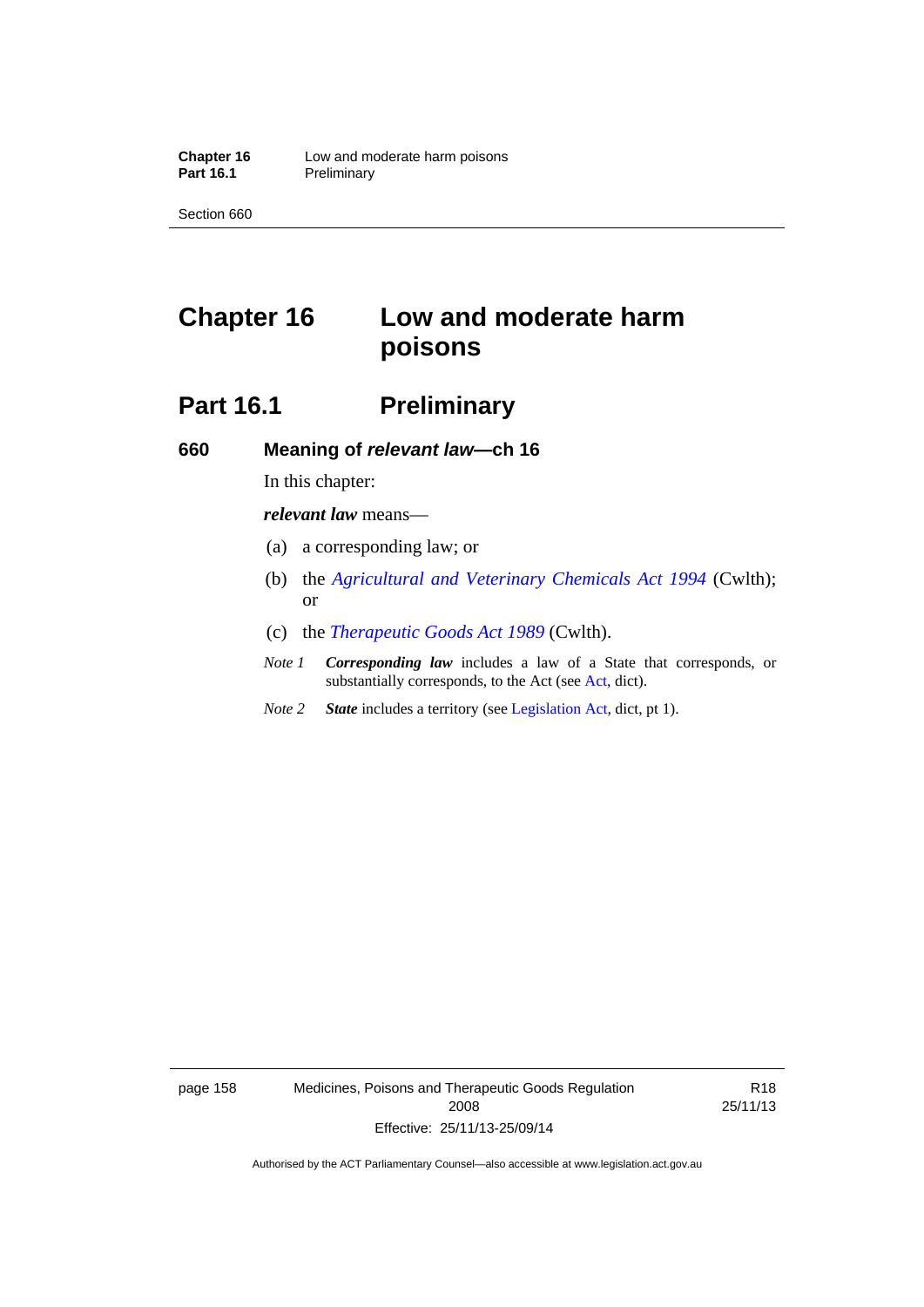## **Part 16.2 Authorisation to supply low and moderate harm poisons**

### **661 Authorisation to supply low and moderate harm poisons—Act, s 26 (1) (b) and (2) (b)**

Anyone is authorised to supply a low harm poison or moderate harm poison.

### **662 Authorisation condition for supplying low and moderate harm poisons—Act, s 44 (1) (b) and (2) (b)**

A person's authorisation under section 661 to supply a low harm poison or moderate harm poison is subject to the following conditions:

- (a) the poison is supplied in manufacturer's packs that comply with—
	- (i) section 665 (Packaging of supplied manufacturer's packs of low and moderate harm poisons—[Act](http://www.legislation.act.gov.au/a/2008-26/default.asp), s 59 (1) (c) (i) and  $(2)$  (c)  $(i)$ ; or
	- (ii) an approval under the [Act](http://www.legislation.act.gov.au/a/2008-26/default.asp), section 193 (Approval of non-standard packaging and labelling);
- (b) the manufacturer's packs are labelled in accordance with—
	- (i) section 666 (Labelling of supplied manufacturer's packs of low and moderate harm poisons—[Act](http://www.legislation.act.gov.au/a/2008-26/default.asp), s  $60(1)(c)(i)$ and  $(2)$  (c)  $(i)$ ; or
	- (ii) an approval under the [Act,](http://www.legislation.act.gov.au/a/2008-26/default.asp) section 193.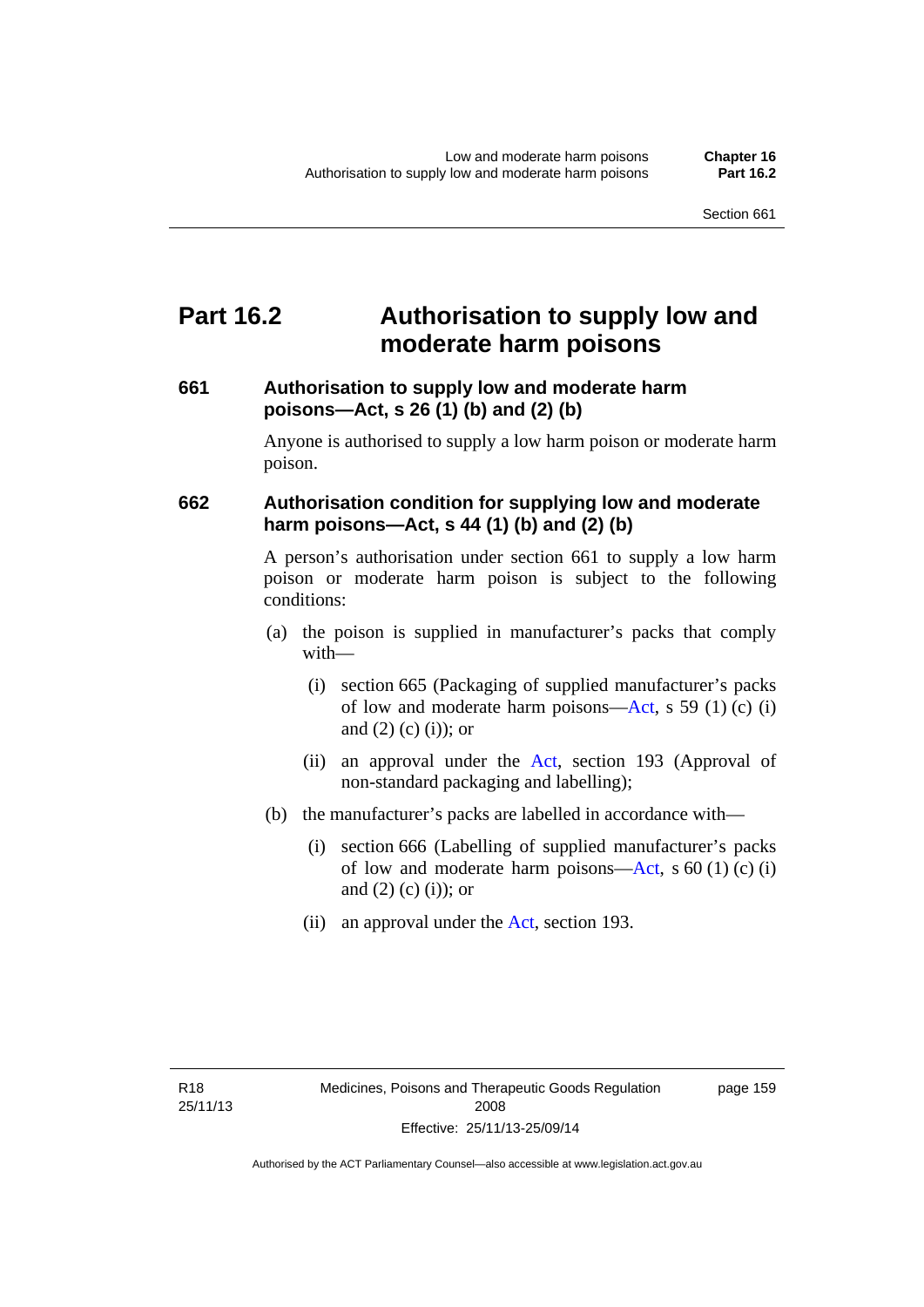## **Part 16.3 Authorisation to manufacture low and moderate harm poisons**

#### **663 Authorisation to manufacture low and moderate harm poisons—Act, s 33 (b)**

A person is authorised to manufacture a low harm poison or moderate harm poison if the person is authorised to manufacture the poison under a relevant law.

#### **664 Authorisation condition for manufacturing low and moderate harm poisons—Act, s 44 (1) (b) and (2) (b)**

A person's authorisation under section 663 to manufacture a low harm poison or moderate harm poison is subject to the condition that, if a condition or restriction applies to the person under the relevant law, the person manufactures the poison in accordance with the condition and restriction.

page 160 Medicines, Poisons and Therapeutic Goods Regulation 2008 Effective: 25/11/13-25/09/14

R18 25/11/13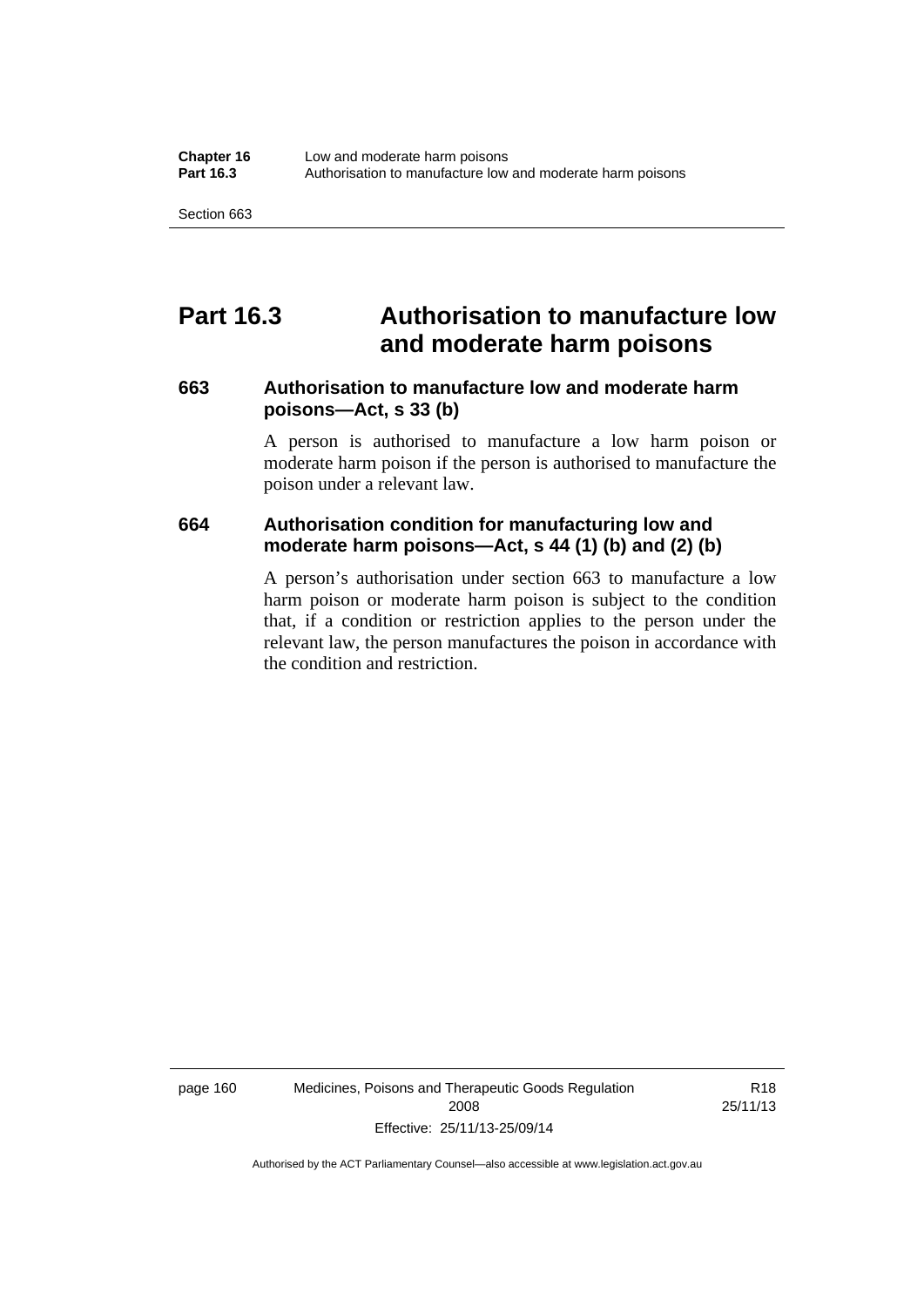## **Part 16.4 Packaging and labelling of low and moderate harm poisons**

### **665 Packaging of supplied manufacturer's packs of low and moderate harm poisons—Act, s 59 (1) (c) (i) and (2) (c) (i)**

- (1) A manufacturer's pack of a supplied low harm poison or moderate harm poison must be packaged—
	- (a) in accordance with the [medicines and poisons standard](http://www.comlaw.gov.au/Series/F2012L01200), paragraphs 21 to 27; or
	- (b) in a container in which the poison may be sold under a relevant law.
	- *Note* A manufacturer's pack of a low or moderate harm poison supplied may also be packaged in accordance with an approval under the [Act](http://www.legislation.act.gov.au/a/2008-26/default.asp), s 193 (Approval of non-standard packaging and labelling) (see [Act,](http://www.legislation.act.gov.au/a/2008-26/default.asp) s 59 (1) (c) (ii) and (2) (c) (ii)).
- (2) However, if the poison is camphor or naphthalene for domestic use, it must also be packaged in a way that, in normal use, prevents—
	- (a) removal of the camphor or naphthalene from the packaging; or
	- (b) ingestion of the camphor or naphthalene.

#### **666 Labelling of supplied manufacturer's packs of low and moderate harm poisons—Act, s 60 (1) (c) (i) and (2) (c) (i)**

A manufacturer's pack of a supplied low harm poison or moderate harm poison must be labelled in accordance with—

- (a) the [medicines and poisons standard](http://www.comlaw.gov.au/Series/F2012L01200), paragraphs 3 to 19; or
- (b) a relevant law.
- *Note* A manufacturer's pack of a low or moderate harm poison supplied may also be labelled in accordance with an approval under the [Act](http://www.legislation.act.gov.au/a/2008-26/default.asp), s 193 (Approval of non-standard packaging and labelling) (see [Act,](http://www.legislation.act.gov.au/a/2008-26/default.asp) s 60 (1) (c) (ii) and (2) (c) (ii)).

R18 25/11/13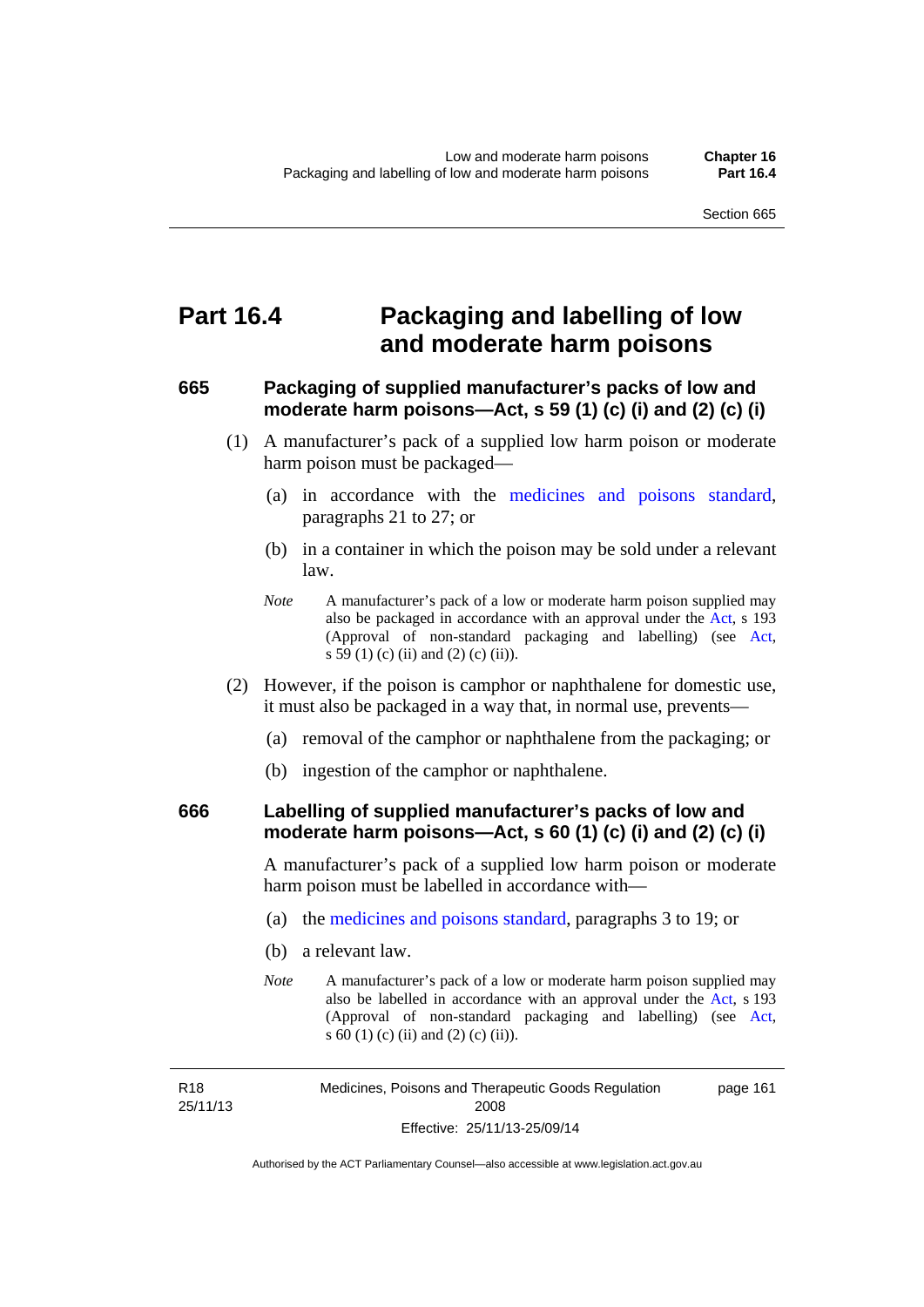# **Chapter 17 Dangerous poisons authorisations**

# **Part 17.1 Overview of dangerous poisons authorisations**

### **670 General overview of authorisations for dangerous poisons**

 (1) The Act requires that a person must not deal with a dangerous poison in a particular way unless the person is authorised to deal with the poison.

#### **Example**

the [Act,](http://www.legislation.act.gov.au/a/2008-26/default.asp) s 35 about obtaining certain substances (which include dangerous poisons)

- *Note 1* The [Act,](http://www.legislation.act.gov.au/a/2008-26/default.asp) s 19 sets out when a person *deals* with a dangerous poison.
- *Note 2* An example is part of the regulation, is not exhaustive and may extend, but does not limit, the meaning of the provision in which it appears (see [Legislation Act,](http://www.legislation.act.gov.au/a/2001-14) s 126 and s 132).
- (2) The [Act](http://www.legislation.act.gov.au/a/2008-26/default.asp), section 20 sets out when a person is authorised to deal with a dangerous poison.
- (3) This regulation authorises certain dealings with dangerous poisons.

*Note* An authorisation is not required to deal with the following:

- a substance excluded from the [medicines and poisons standard](http://www.comlaw.gov.au/Series/F2012L01200) by the standard, par  $1(2)$  (see s 6);
- a substance mentioned in the [medicines and poisons standard,](http://www.comlaw.gov.au/Series/F2012L01200) sch 7 if the schedule does not apply to the substance because of an exception in the standard.

R18 25/11/13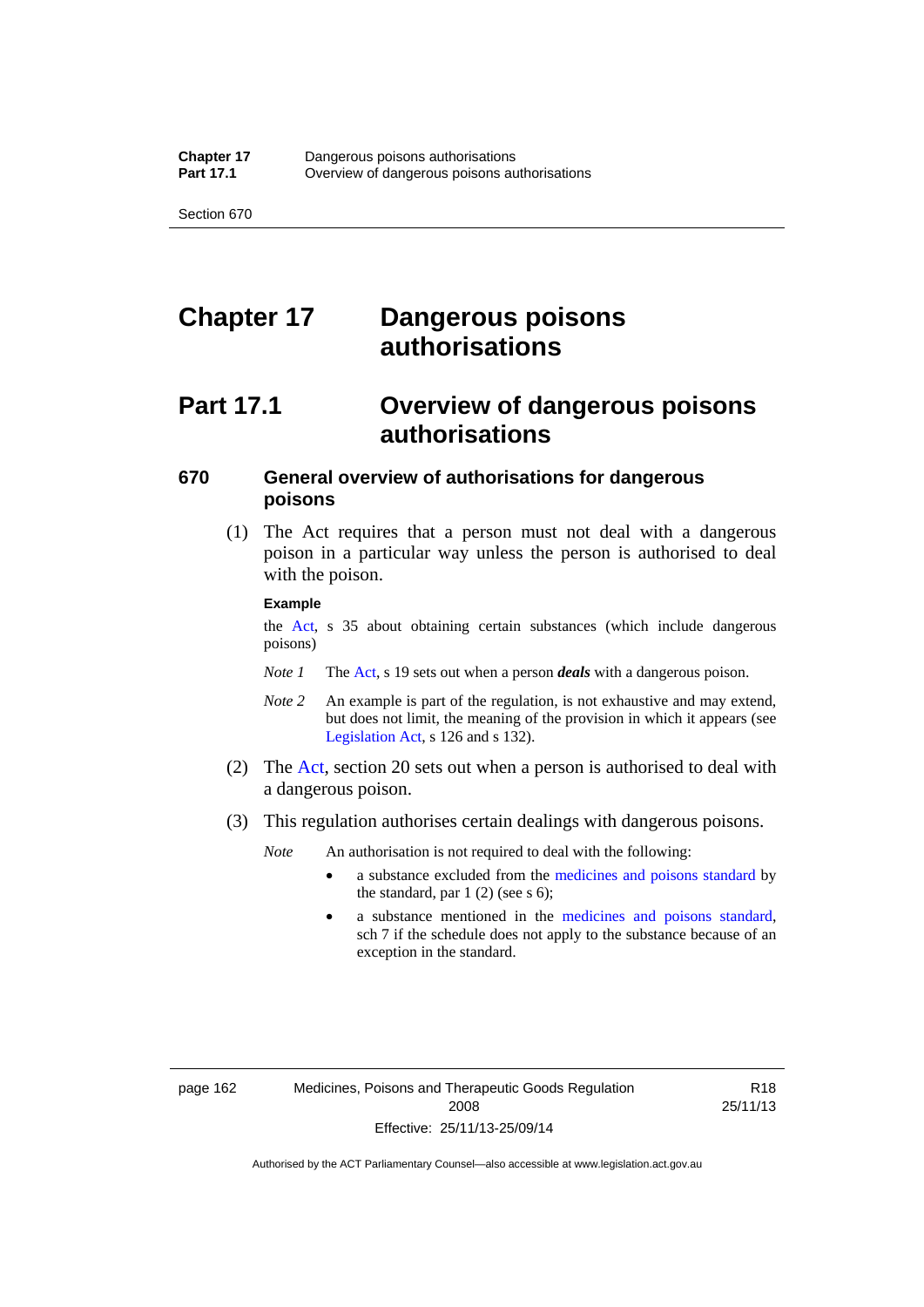(4) An authorisation under this regulation may be subject to limitations.

#### **Example**

a purchase order issued by a person mentioned in sch 4, col 2 must comply with s 721 (see s 690 (2) (c))

*Note* For the power to impose other restrictions, see the [Act](http://www.legislation.act.gov.au/a/2008-26/default.asp), ch 8.

#### **671 Overview of dangerous poisons authorisations under this regulation**

Dangerous poisons authorisations under this regulation are given by the following provisions:

- (a) section 675 (which is about authorisations under dangerous poisons manufacturers licences);
- (b) section 680 (which is about authorisations under dangerous poisons research and education program licences);
- (c) section 685 (which is about authorisations under dangerous poisons suppliers licences);
- (d) section 690 (which is about authorisations for manufacturing and other purposes);
- (e) section 692 (which is about authorisation to deliver dangerous poisons under purchase orders);
- (f) section 693 (which is about authorisation for commercial disposal operators for disposal of dangerous poisons);
- (g) section 695 (which is about authorisations for dangerous poisons research and education programs by scientifically qualified people).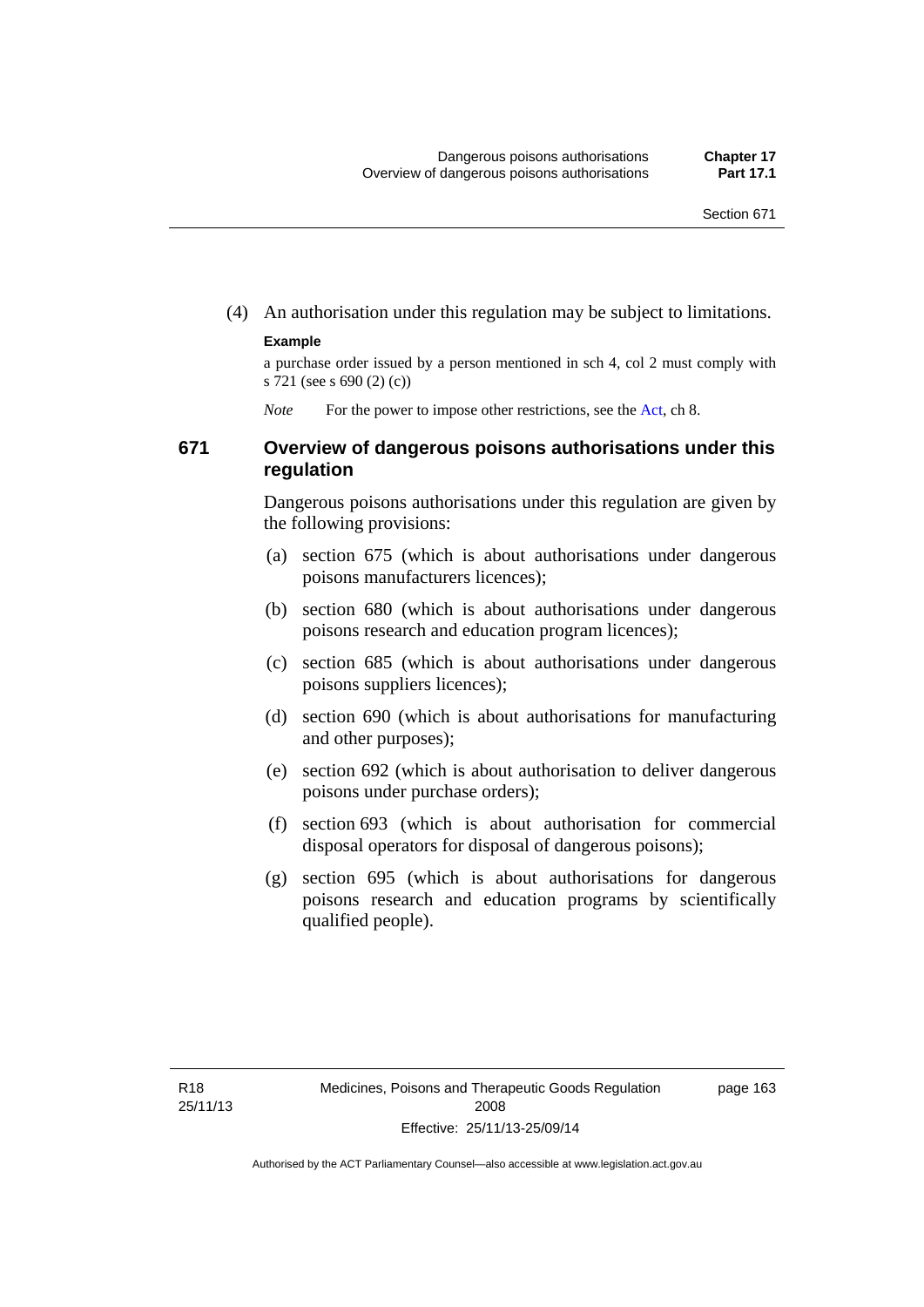#### **672 General overview of authorisation conditions for dangerous poisons**

 (1) The [Act](http://www.legislation.act.gov.au/a/2008-26/default.asp), section 44 requires a person who is authorised to deal with a dangerous poison to comply with any condition to which the authorisation is subject.

#### **Example**

Section 676 sets out the authorisation conditions for an authorised person to manufacture a dangerous poison.

- *Note* An example is part of the regulation, is not exhaustive and may extend, but does not limit, the meaning of the provision in which it appears (see [Legislation Act,](http://www.legislation.act.gov.au/a/2001-14) s 126 and s 132).
- (2) The conditions are additional to other restrictions on an authorised person's authority to deal with a dangerous poison.
	- *Note* Conditions may also be imposed under other provisions of the [Act](http://www.legislation.act.gov.au/a/2008-26/default.asp) including, for example, s 89 which sets out conditions on licences.

page 164 Medicines, Poisons and Therapeutic Goods Regulation 2008 Effective: 25/11/13-25/09/14

R18 25/11/13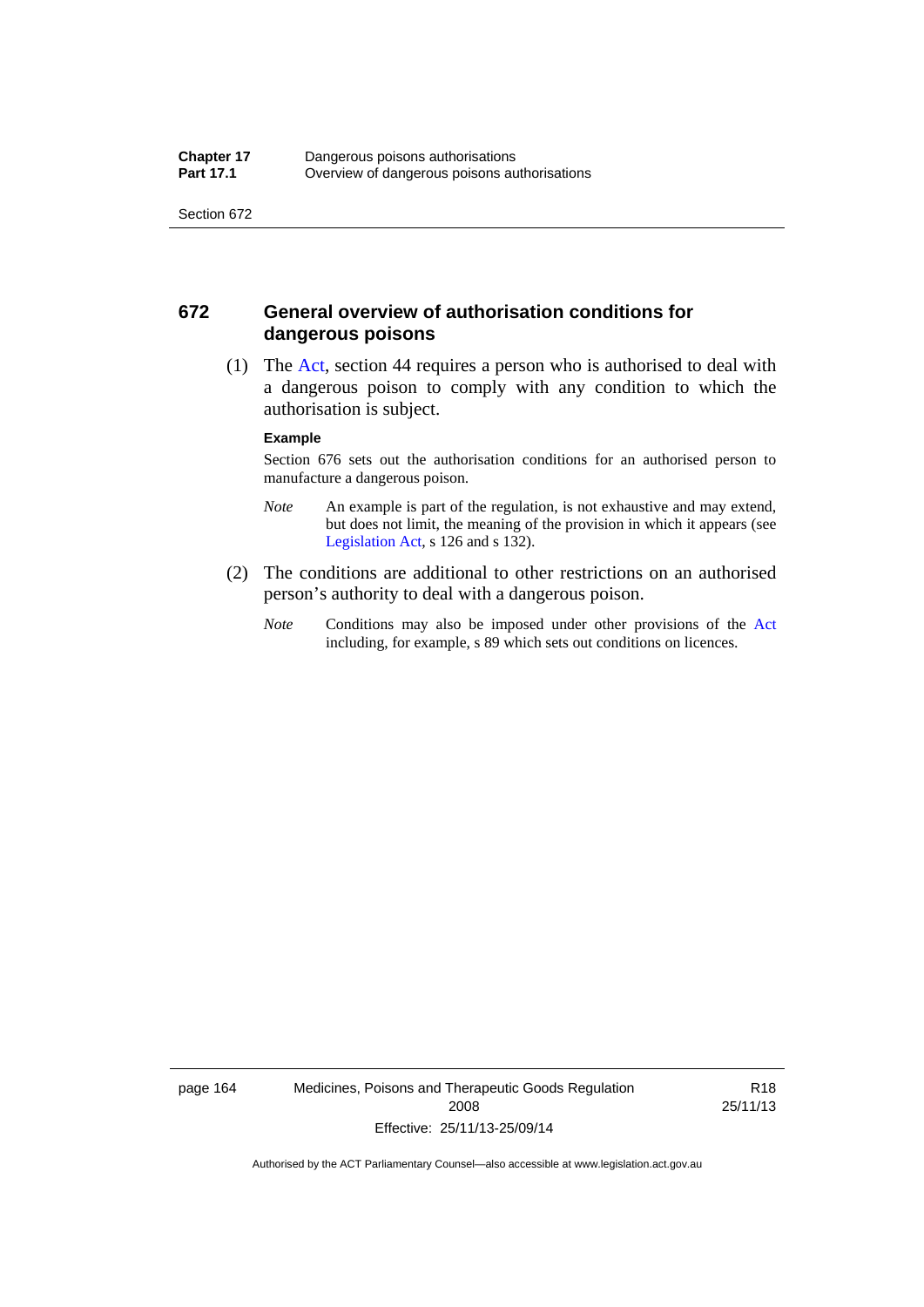### **Part 17.2 Authorisations under dangerous poisons licences**

### **Division 17.2.1 Dangerous poisons manufacturers licence authorisations**

*Note* For other provisions about dangerous poisons manufacturers licences, see pt 18.2.

#### **675 Authorisations under dangerous poisons manufacturers licences—Act, s 20 (1) (a)**

- (1) A dangerous poisons manufacturers licence authorises the holder to do any of the following in relation to a dangerous poison (the *licensed dangerous poison*) stated in the licence at the premises (the *licensed premises*) stated in the licence:
	- (a) manufacture the licensed dangerous poison;
	- (b) possess the licensed dangerous poison for sale by wholesale from the licensed premises;
	- (c) sell the licensed dangerous poison by wholesale (whether or not for resale) to—
		- (i) a person authorised to issue a purchase order for the dangerous poison; or
		- (ii) someone in another State who may obtain the dangerous poison by wholesale under the law of the other State; or
		- (iii) someone in another country who may lawfully obtain the dangerous poison by wholesale in the other country;
		- *Note* The dangerous poison must be sold on a purchase order in accordance with s 720 (see s 676).

R18 25/11/13 page 165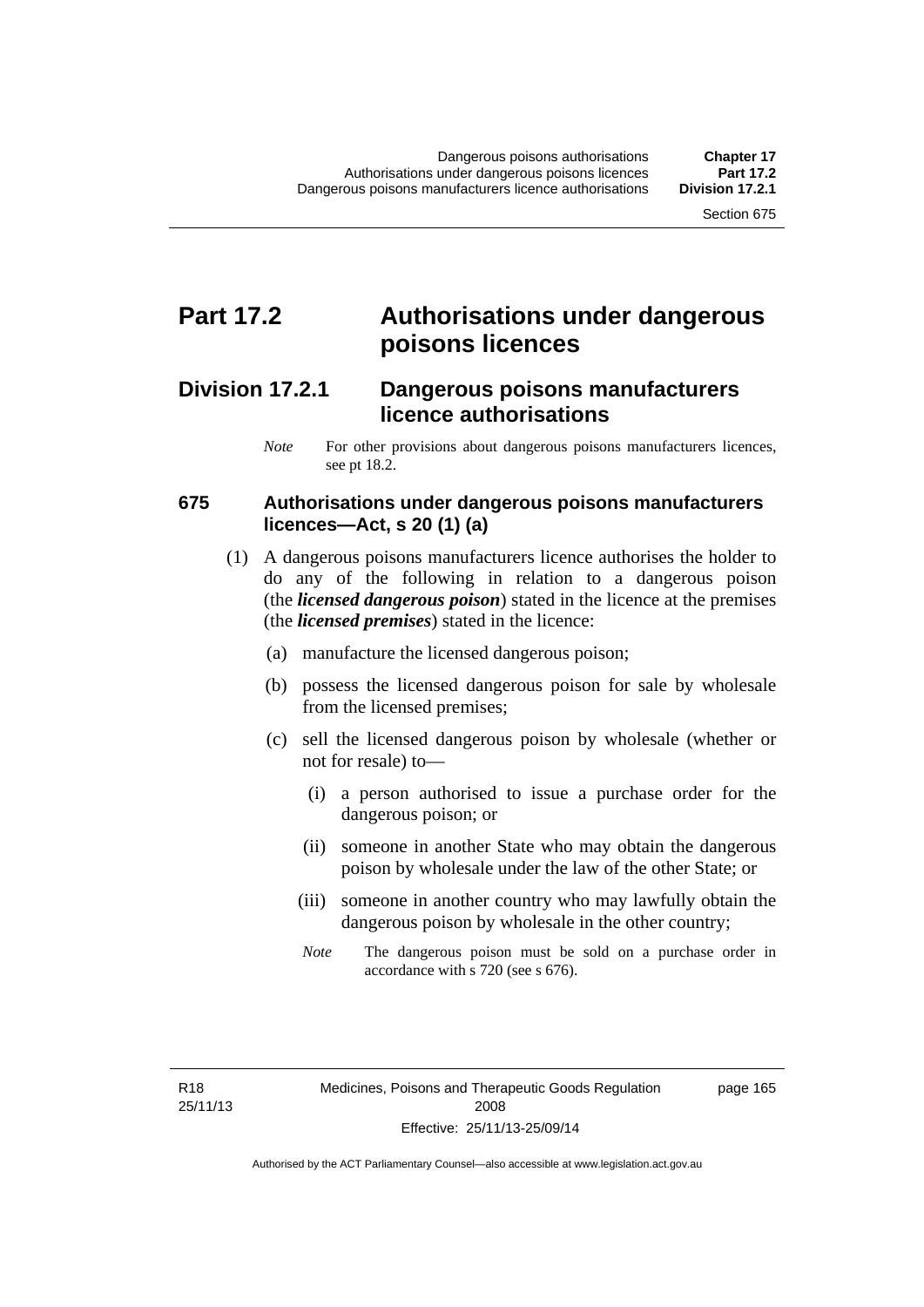- (d) obtain a dangerous poison, other than a licensed dangerous poison, for manufacturing a licensed dangerous poison at the licensed premises;
- (e) possess a dangerous poison, other than a licensed dangerous poison, at the licensed premises for manufacturing a licensed dangerous poison.
- (2) However, an authorisation under subsection (1) does not apply if the licence states that it does not apply.
- (3) Also, subsection (1) (c) (iii) does not apply in relation to a licensed dangerous poison that is a prohibited export under the *[Customs](http://www.comlaw.gov.au/Series/C1901A00006)  [Act 1901](http://www.comlaw.gov.au/Series/C1901A00006)* (Cwlth).

#### **676 Authorisation conditions for dangerous poisons manufacturers licences—Act, s 44 (1) (b) and (2) (b)**

A licence-holder's authorisation under a dangerous poisons manufacturers licence is subject to the following conditions:

- (a) the dealings with a dangerous poison authorised by the licence will be carried out under the supervision of an individual approved under section 706 (1) (Restrictions on issuing of dangerous poisons manufacturers licences[—Act,](http://www.legislation.act.gov.au/a/2008-26/default.asp) s 85 (1) (a));
- (b) a dangerous poison obtained under the licence is purchased on a complying purchase order;
- (c) a licensed dangerous poison will be supplied for a non-household (including a non-household garden) purpose only;
- (d) a dangerous poison sold under the licence will be sold on a purchase order in accordance with section 720 (Supplying dangerous poisons on purchase orders);

Authorised by the ACT Parliamentary Counsel—also accessible at www.legislation.act.gov.au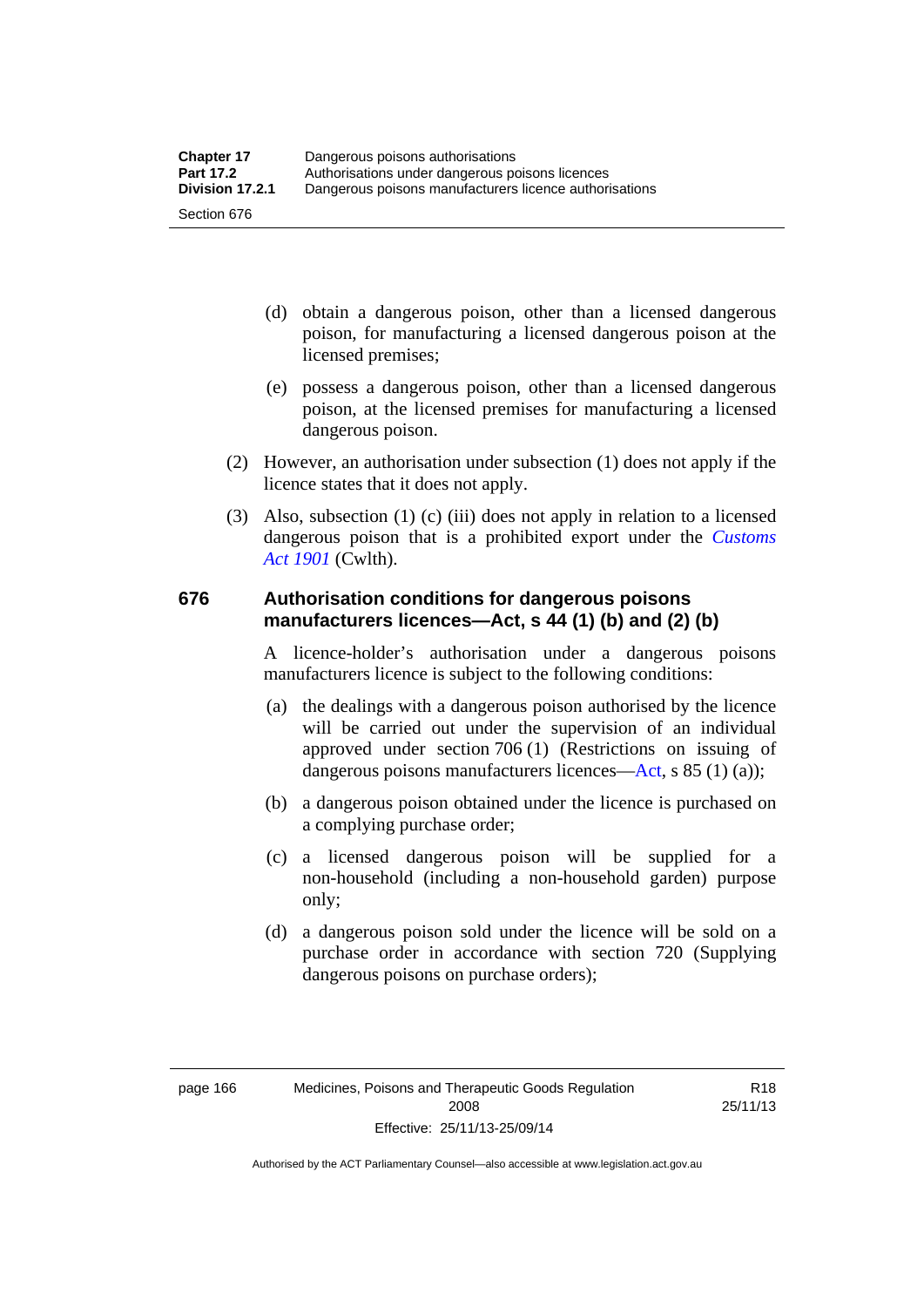- (e) if the supplier does not receive a document signed by the buyer acknowledging receipt of the dangerous poison within 7 days after the day the dangerous poison is delivered—the supplier must, within 24 hours after the end of the 7-day period, tell the chief health officer, in writing, of the failure to receive the document;
- (f) the following are kept at the supplier's business premises or, if the chief health officer approves in writing another place, the place approved by the chief health officer, for at least 2 years after the day the poison is supplied:
	- (i) the filled purchase order;
	- (ii) the delivery acknowledgement under paragraph (e) or section  $720$  (d) (ii);
	- (iii) the record for section 722;
- (g) if a dangerous poison sold under the licence is liquid containing paraquat—the poison is coloured blue or green and has an offensive smell.
- *Note* For licence conditions, see the [Act](http://www.legislation.act.gov.au/a/2008-26/default.asp), s 89.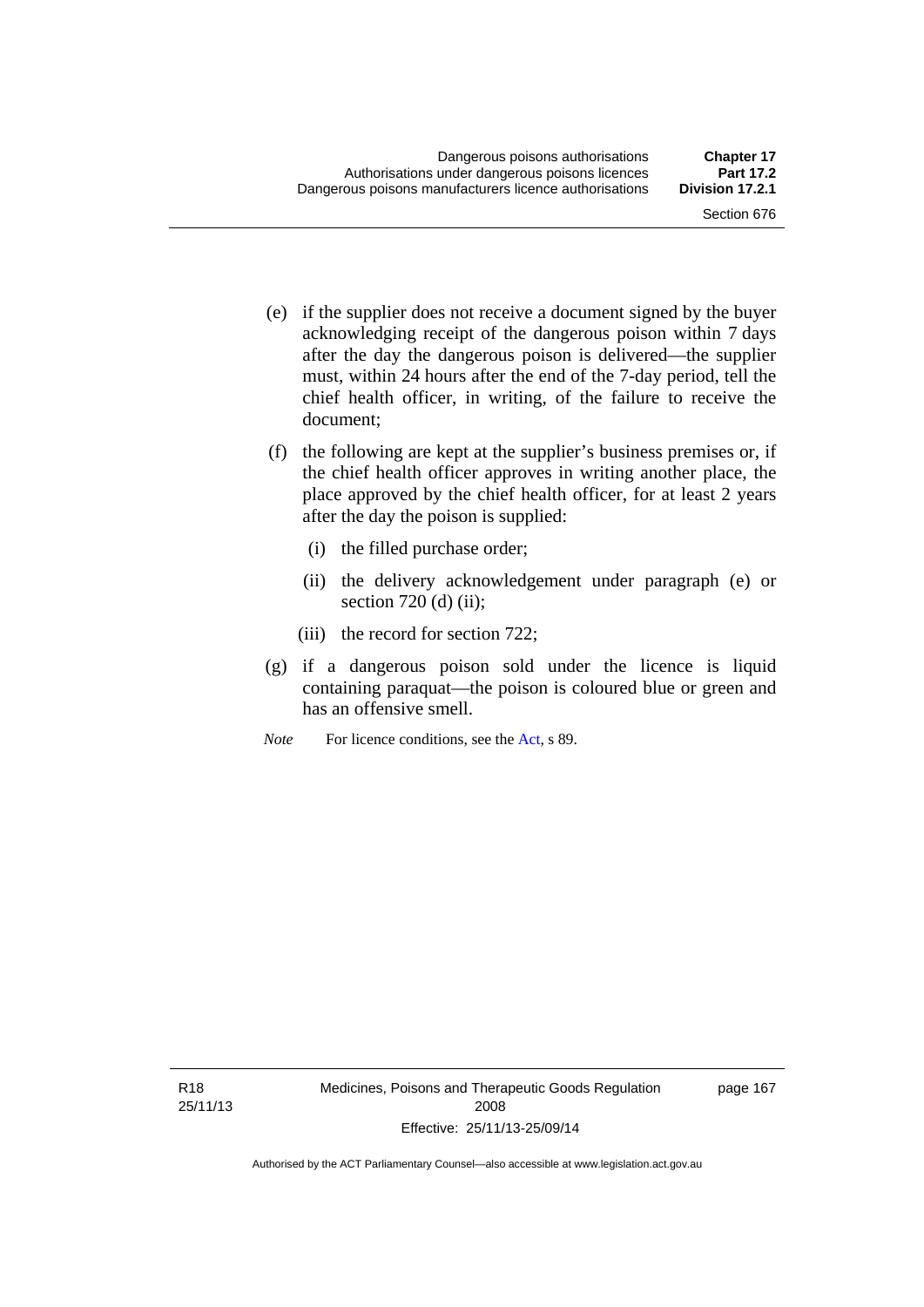### **Division 17.2.2 Dangerous poisons—research and education program licence authorisations**

- *Note 1* For authorisation for research and education programs by scientifically qualified people, see div 17.3.3.
- *Note 2* For other provisions about dangerous poisons research and education program licences, see pt 18.3.

#### **680 Authorisations under dangerous poisons research and education program licences—Act, s 20 (1) (a)**

A dangerous poisons research and education program licence authorises—

- (a) the licence-holder to—
	- (i) issue a purchase order for a dangerous poison (the *licensed dangerous poison*) stated in the licence for the program stated in the licence; and
	- (ii) obtain a licensed dangerous poison on a purchase order for the program; and
	- (iii) possess a licensed dangerous poison for the program at the premises to which the licence relates; and
	- (iv) supply a licensed dangerous poison to anyone taking part in the program for the program; and
- (b) the program supervisor, and anyone taking part in the program, to deal with the licensed dangerous poison as authorised by the licence at the premises stated in the licence.

Authorised by the ACT Parliamentary Counsel—also accessible at www.legislation.act.gov.au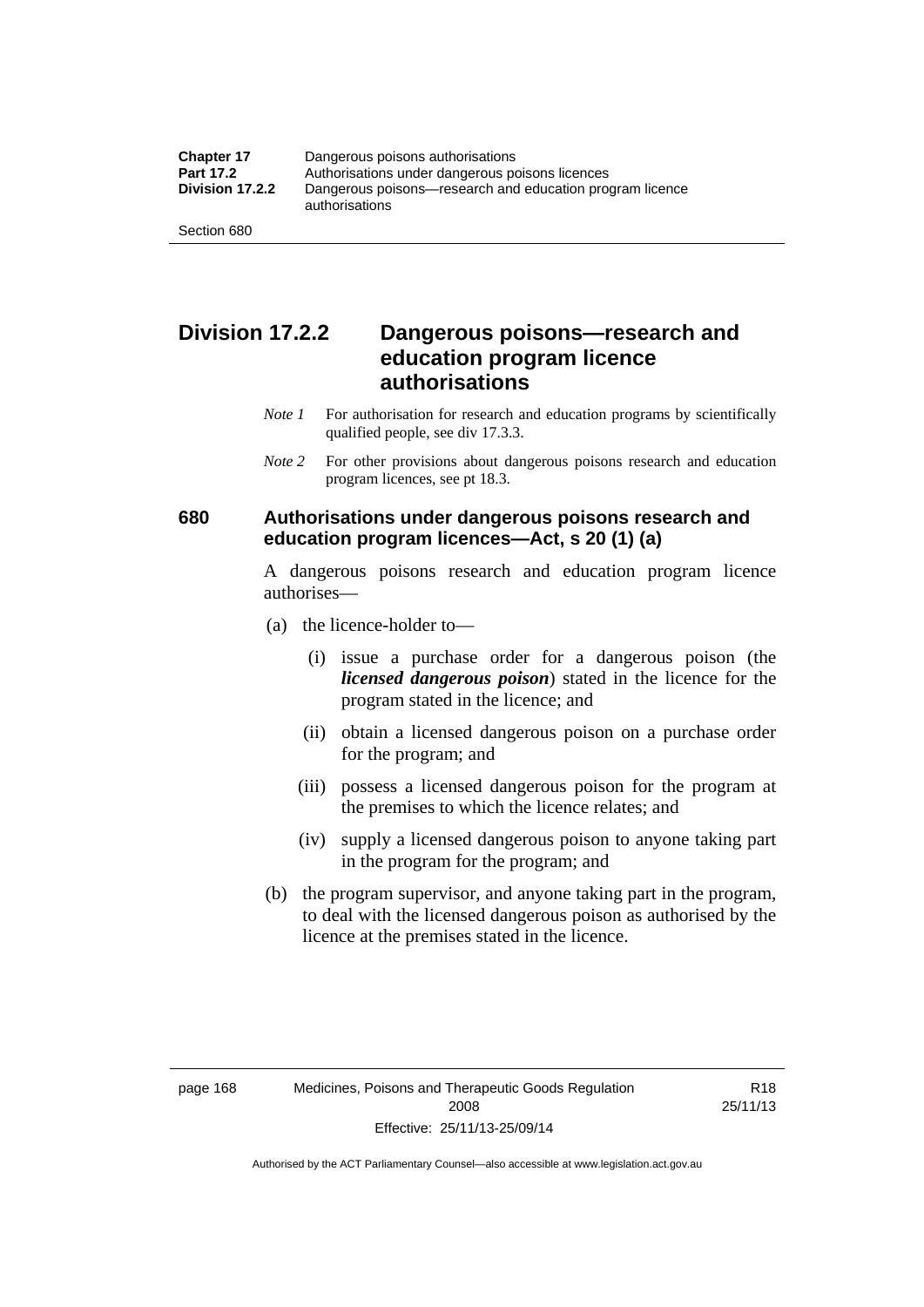**681 Authorisation condition for dangerous poisons research and education program licences—Act, s 44 (1) (b) and (2) (b)** 

> A licence-holder's authorisation to obtain a dangerous poison under a dangerous poisons research and education program licence is subject to the condition that the poison is purchased on a complying purchase order.

*Note* For licence conditions, see the [Act](http://www.legislation.act.gov.au/a/2008-26/default.asp), s 89.

R18 25/11/13 Medicines, Poisons and Therapeutic Goods Regulation 2008 Effective: 25/11/13-25/09/14

page 169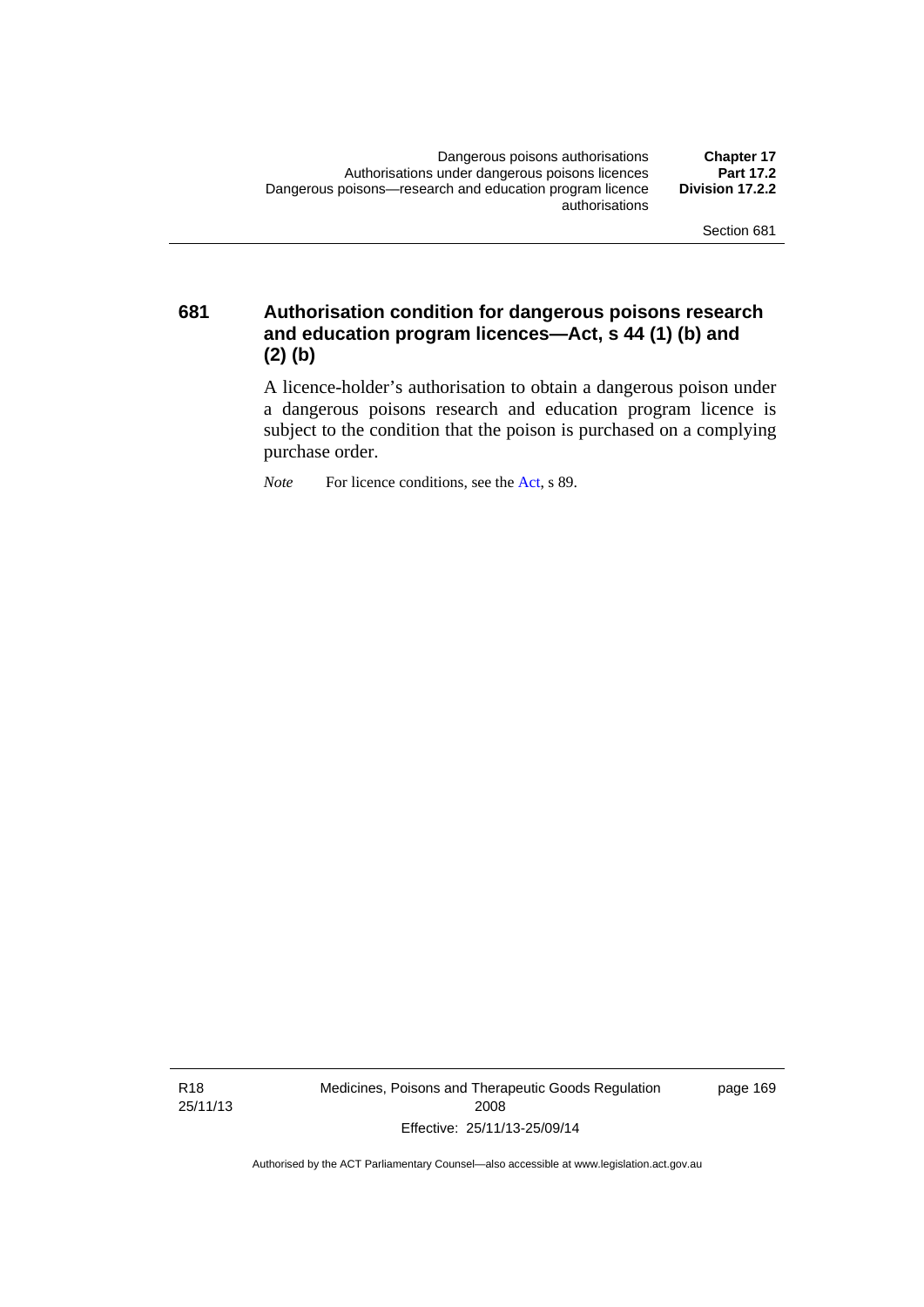### **Division 17.2.3 Dangerous poisons suppliers licence authorisations**

*Note* For other provisions about dangerous poisons suppliers licences, see pt 18.4.

#### **685 Authorisations under dangerous poisons suppliers licences—Act, s 20 (1) (b)**

- (1) A dangerous poisons suppliers licence authorises the holder to do any of the following in relation to a dangerous poison (the *licensed dangerous poison*) stated in the licence at the premises (the *licensed premises*) stated in the licence:
	- (a) issue a purchase order for a licensed dangerous poison;
	- (b) obtain a licensed dangerous poison on a purchase order for sale from the licensed premises;
	- (c) possess a licensed dangerous poison for sale from the licensed premises;
	- (d) sell a licensed dangerous poison on a purchase order to—
		- (i) someone authorised to issue a purchase order for the dangerous poison; or
		- (ii) someone in another State who may obtain the dangerous poison under the law of the other State; or
		- (iii) someone in another country who may lawfully obtain the dangerous poison in the other country.
		- *Note* The dangerous poison must be sold on a purchase order in accordance with s 720 (see s 686).
- (2) However, an authorisation under subsection (1) does not apply if the licence states that it does not apply.

page 170 Medicines, Poisons and Therapeutic Goods Regulation 2008 Effective: 25/11/13-25/09/14

R18 25/11/13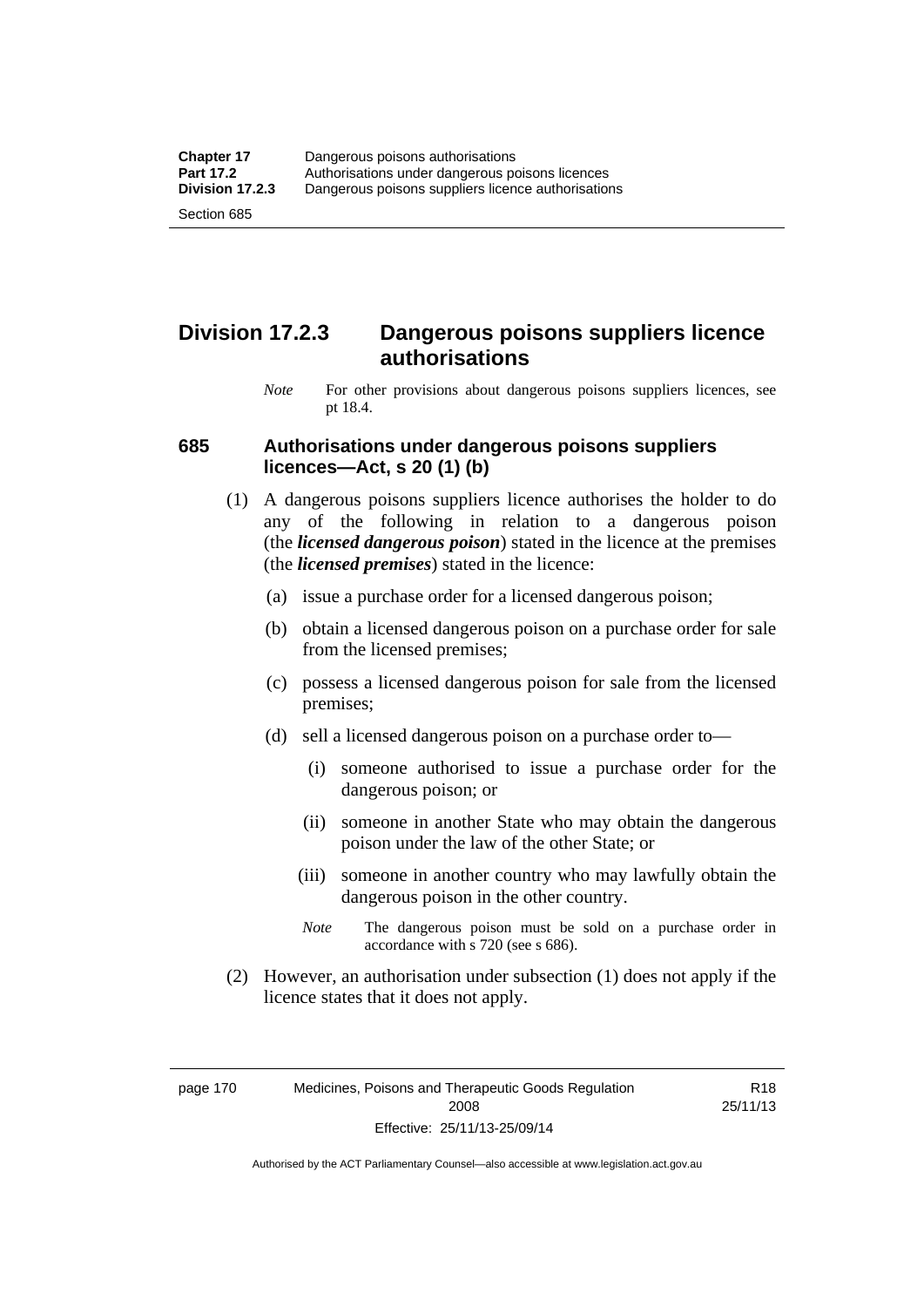(3) Also, subsection (1) (d) (iii) does not apply in relation to a licensed dangerous poison that is a prohibited export under the *[Customs](http://www.comlaw.gov.au/Series/C1901A00006)  [Act 1901](http://www.comlaw.gov.au/Series/C1901A00006)* (Cwlth).

#### **686 Authorisation conditions for dangerous poisons suppliers licences—Act, s 44 (1) (b) and (2) (b)**

A licence-holder's authorisation under a dangerous poisons suppliers licence is subject to the following conditions:

- (a) the dealings with a dangerous poison authorised by the licence will be carried out under the supervision of an individual approved under section 716 (1) (Restrictions on issuing of dangerous poisons suppliers licences—[Act](http://www.legislation.act.gov.au/a/2008-26/default.asp), s 85 (1) (a));
- (b) a dangerous poison sold under the licence will be sold on a purchase order in accordance with section 720 (Supplying dangerous poisons on purchase orders);
- (c) a dangerous poison sold under the licence will be supplied for a non-household (including a non-household garden) purpose only;
- (d) if a dangerous poison sold under the licence is subject to the medicines and poisons standard, appendix J (Conditions for availability and use of Schedule 7 poisons), condition 3—the poison will be supplied only to a person who is allowed to use the poison under the condition;
	- *Note* Condition 3 relates to a dangerous poison that is not to be used except by or in accordance with the directions of an accredited government vermin control officer.
- (e) if the supplier does not receive a document signed by the buyer acknowledging receipt of the dangerous poison within 7 days after the day the dangerous poison is delivered—the supplier must, within 24 hours after the end of the 7-day period, tell the chief health officer, in writing, of the failure to receive the document;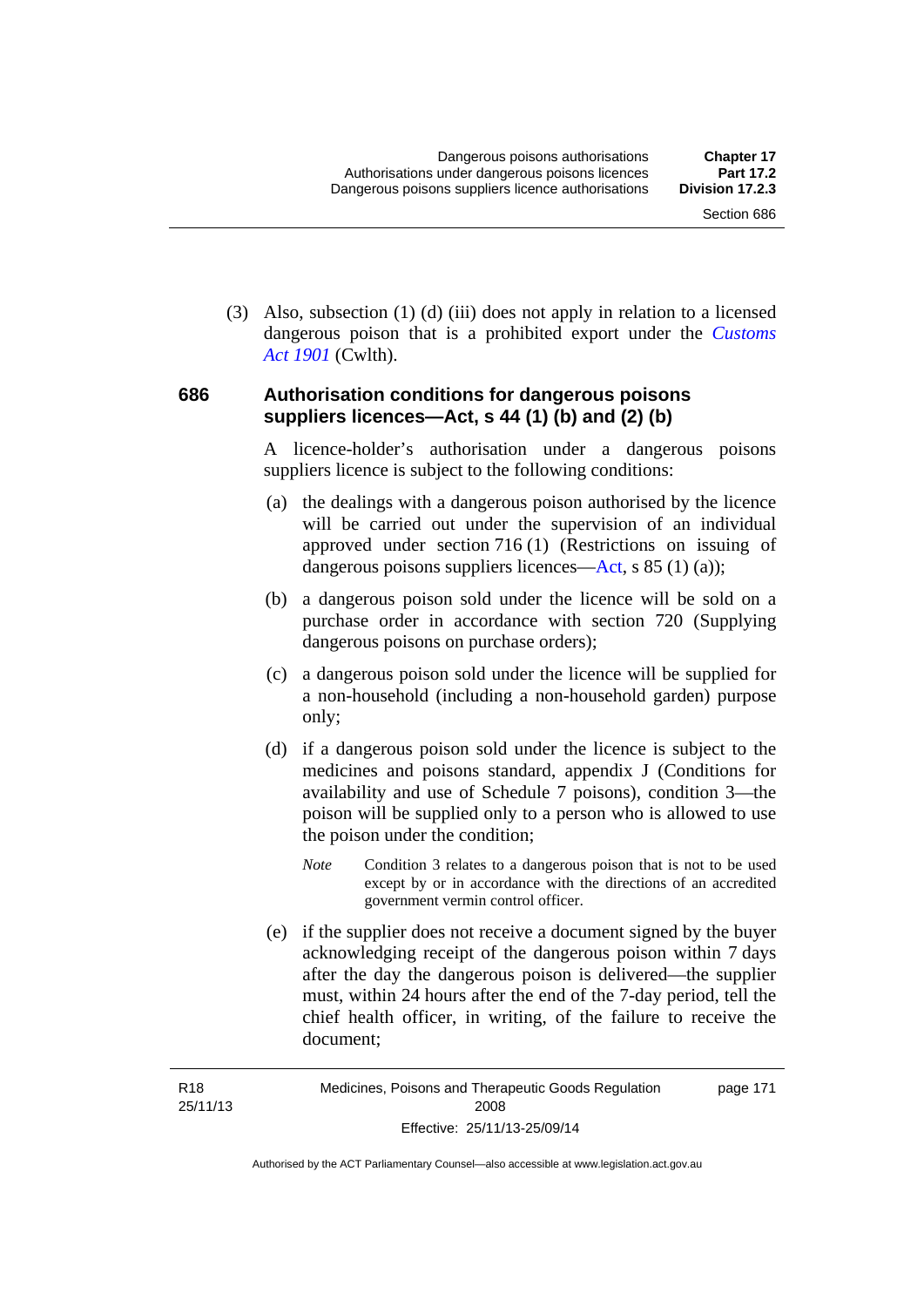- (f) the following are kept at the supplier's business premises or, if the chief health officer approves in writing another place, the place approved by the chief health officer, for at least 2 years after the day the poison is supplied:
	- (i) the filled purchase order;
	- (ii) the delivery acknowledgement under paragraph (e) or section 720 (d) (ii);
	- (iii) the record for section 722;
- (g) if a dangerous poison sold under the licence is liquid containing paraquat—the poison is coloured blue or green and has an offensive smell.
- *Note* For licence conditions, see the [Act](http://www.legislation.act.gov.au/a/2008-26/default.asp), s 89.

page 172 Medicines, Poisons and Therapeutic Goods Regulation 2008 Effective: 25/11/13-25/09/14

R18 25/11/13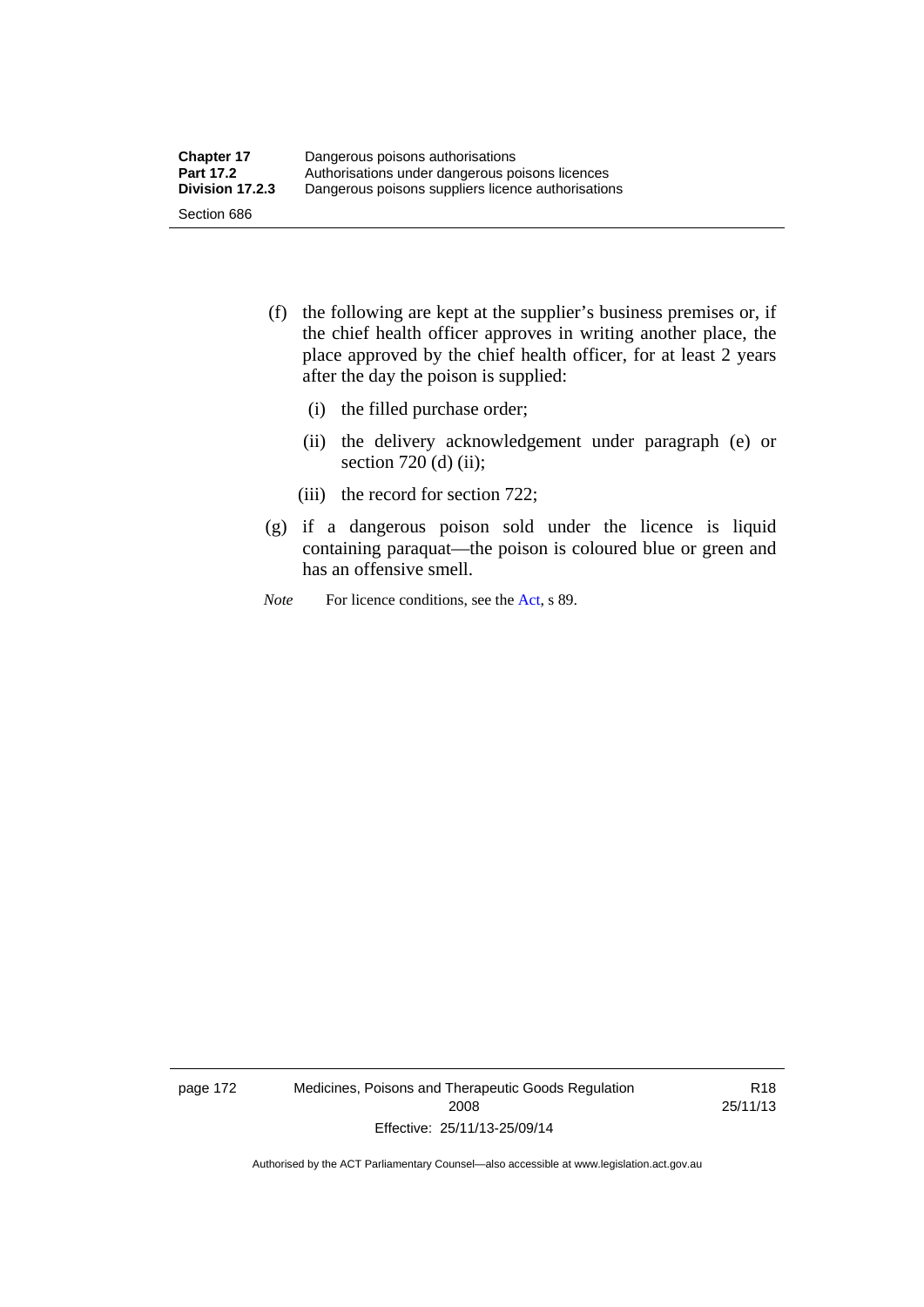### **Part 17.3 Other dangerous poisons authorisations**

### **Division 17.3.1 Authorisations for manufacturing etc purposes**

#### **690 Manufacturing etc authorisations for dangerous poisons—Act, s 20 (2) (a)**

(1) In this section:

*relevant dealing*, with a dangerous poison, means any of the following:

- (a) issuing a purchase order for the poison;
- (b) obtaining the poison;
- (c) possessing the poison;
- (d) issuing a purchase order for the poison;
- (e) discarding the poison.
- (2) A person mentioned in schedule 4 (Dangerous poisons manufacturing etc authorisations), column 2 is authorised for a relevant dealing with a dangerous poison mentioned in column 3 in relation to the person if—
	- (a) the poison is for a purpose mentioned in column 4 in relation to the person; and
	- (b) the dealing is consistent with any condition or restriction for the dealing mentioned in column 3; and

page 173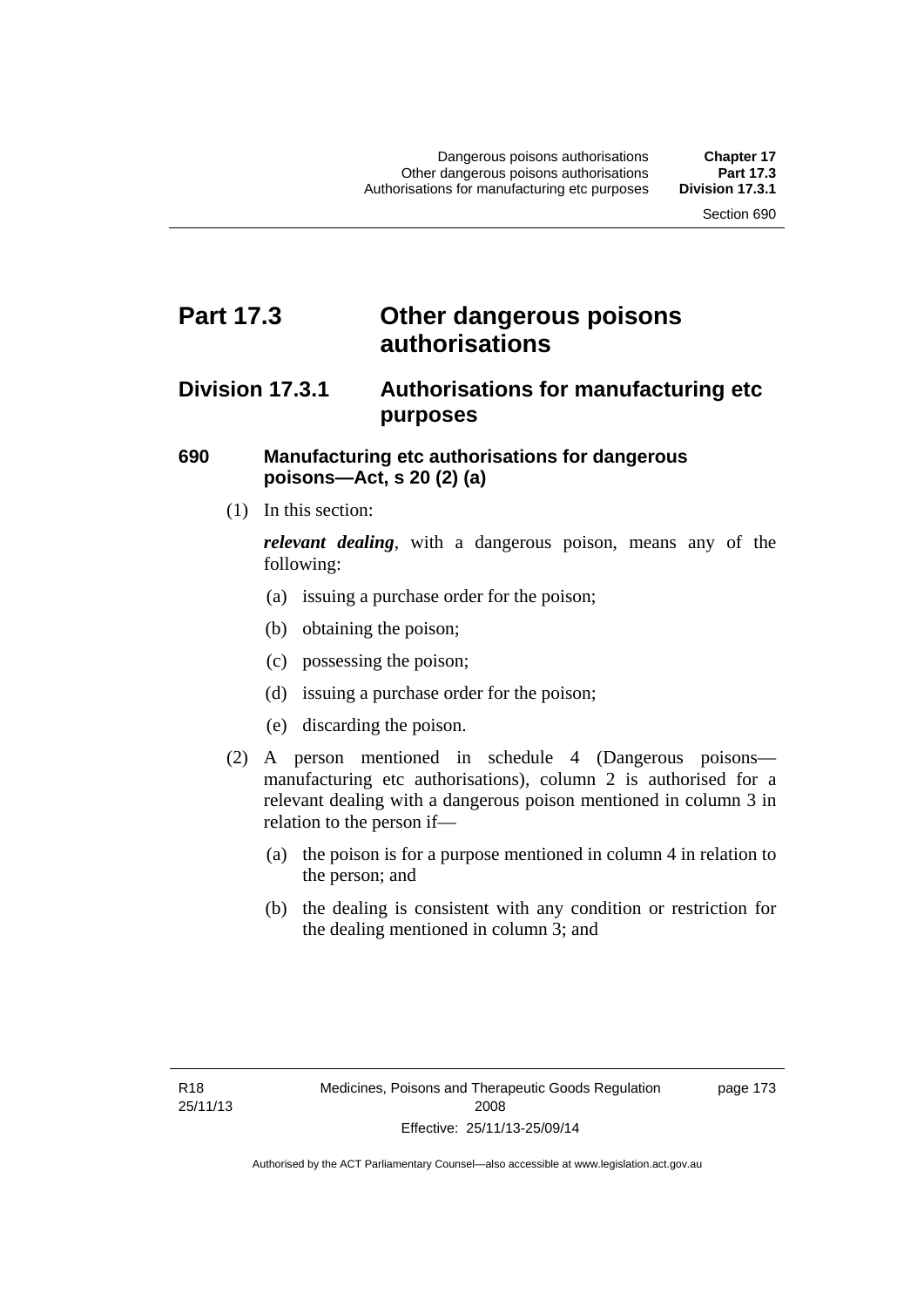| <b>Chapter 17</b> | Dangerous poisons authorisations                                     |
|-------------------|----------------------------------------------------------------------|
| <b>Part 17.3</b>  | Other dangerous poisons authorisations                               |
| Division 17.3.2   | Authorisations for delivery people and commercial disposal operators |
| Section 692       |                                                                      |

- (c) if the dealing is issuing a purchase order for the poison—the purchase order complies with section 721 (General requirements for dangerous poisons purchase orders[—Act](http://www.legislation.act.gov.au/a/2008-26/default.asp), s 38 (2) (c)).
	- *Note* A purchase order must be in writing (see [Act](http://www.legislation.act.gov.au/a/2008-26/default.asp), dict, def *purchase order*).

### **Division 17.3.2 Authorisations for delivery people and commercial disposal operators**

### **692 Authorisations to deliver dangerous poisons under purchase orders—Act, s 26 (1) (b) and (2) (b), s 35 (1) (b), (2) (b) and s 36 (b)**

- (1) This section applies to an adult (the *delivery person*) who is—
	- (a) engaged to transport and deliver a dangerous poison supplied on a purchase order; or
	- (b) acting for a person mentioned in paragraph (a).
- (2) The delivery person is authorised to—
	- (a) obtain and possess the dangerous poison for the purpose of transporting and delivering the dangerous poison as engaged; and
	- (b) supply the dangerous poison to the entity named as the recipient in the purchase order or the entity's agent.

#### **Example—delivery person**

an employee of a courier service

- *Note 1 Entity* includes a person (see [Legislation Act,](http://www.legislation.act.gov.au/a/2001-14) dict, pt 1).
- *Note 2* An example is part of the regulation, is not exhaustive and may extend, but does not limit, the meaning of the provision in which it appears (see [Legislation Act,](http://www.legislation.act.gov.au/a/2001-14) s 126 and s 132).

page 174 Medicines, Poisons and Therapeutic Goods Regulation 2008 Effective: 25/11/13-25/09/14

R18 25/11/13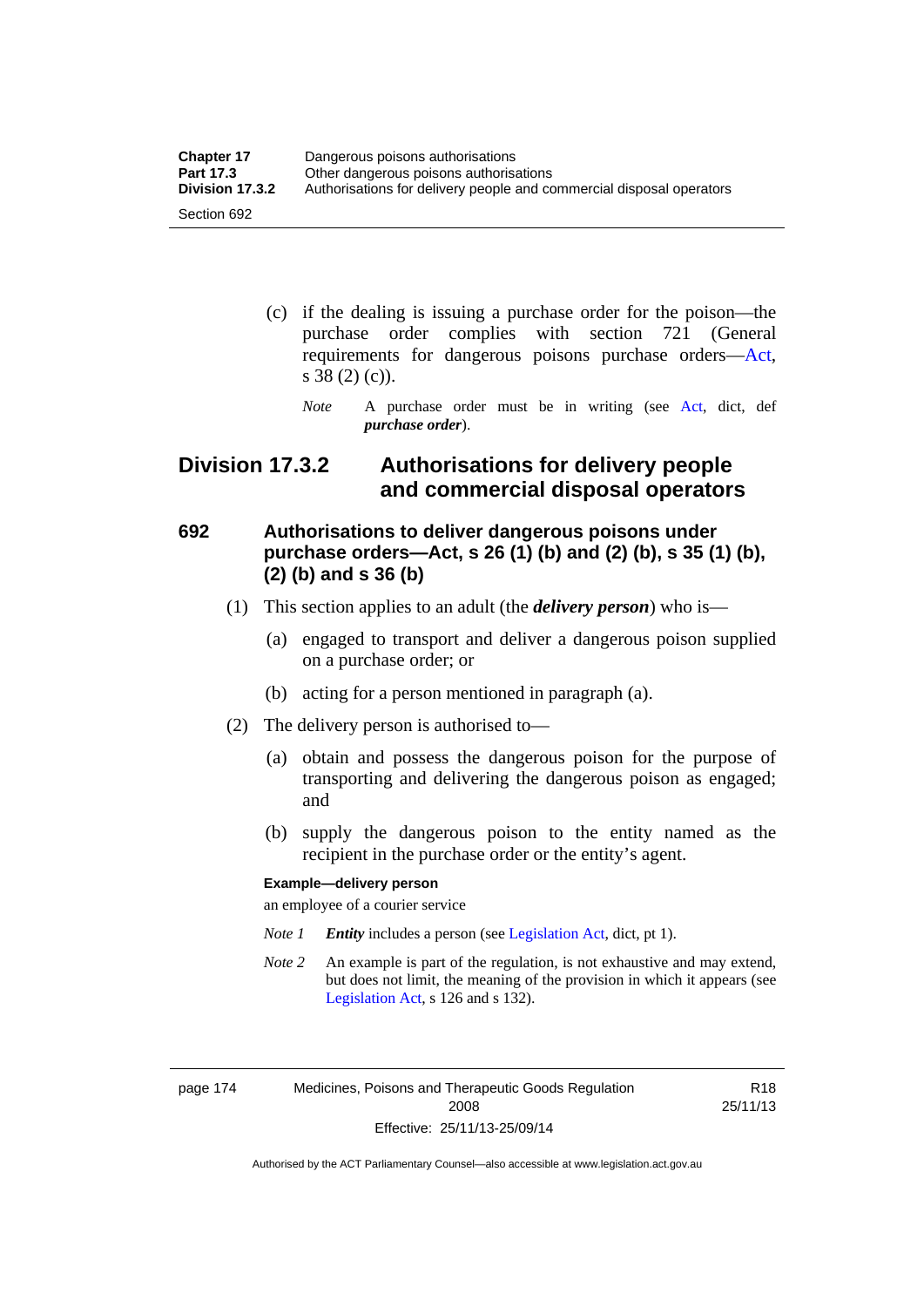#### **693 Authorisation to supply dangerous poisons to commercial disposal operator for disposal—Act, s 26 (1) (b)**

A person is authorised to supply a dangerous poison for disposal to another person if the other person—

- (a) holds an environmental authorisation for the disposal of the dangerous poison; or
- (b) is an adult acting for a person mentioned in paragraph (a).
- *Note* For related authorisations, see pt 9.1.

#### **694 Authorisations for commercial disposal operators—Act, s 26 (1) (b) and (2) (b), s 35 (1) (b) and (2) (b) and s 36 (b)**

- (1) This section applies to a person who—
	- (a) holds an environmental authorisation for the disposal of a dangerous poison; or
	- (b) is an adult acting for a person mentioned in paragraph (a).
- (2) The person is authorised to obtain and possess the dangerous poison for disposing of the poison as engaged.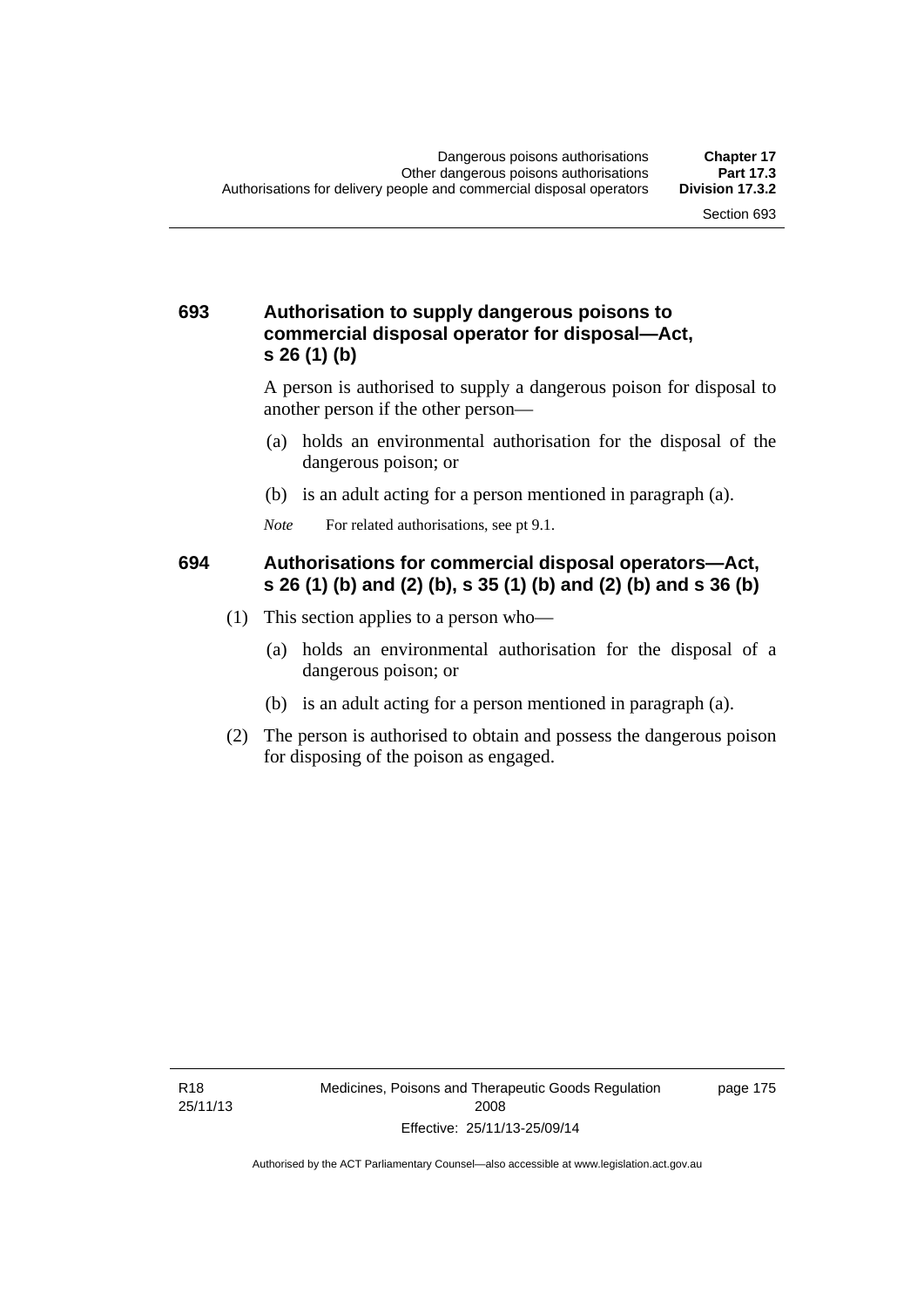| <b>Chapter 17</b> | Dangerous poisons authorisations                                                                           |
|-------------------|------------------------------------------------------------------------------------------------------------|
| Part 17.3         | Other dangerous poisons authorisations                                                                     |
| Division 17.3.3   | Authorisations for dangerous poisons research and education programs by<br>scientifically qualified people |
| Section 695       |                                                                                                            |

### **Division 17.3.3 Authorisations for dangerous poisons research and education programs by scientifically qualified people**

*Note* A licence is required for research and education programs in relation to an administration-related dealing for human use (see [Act](http://www.legislation.act.gov.au/a/2008-26/default.asp), s 20 (3)).

#### **695 Authorisations for dangerous poisons research and education—Act, s 26 (1) and (2) (b)**

- (1) A scientifically qualified person employed at a recognised research institution is authorised to do the following for the purposes of an authorised activity at the institution:
	- (a) issue a purchase order for a dangerous poison;
	- (b) obtain on a purchase order a dangerous poison;
	- (c) possess a dangerous poison;
	- (d) supply a dangerous poison to a person (a *relevant person*) who is taking part in the authorised activity at the institution.
	- *Note 1 Scientifically qualified person*—see the dictionary.
	- *Note 2 Recognised research institution*—see the [Act](http://www.legislation.act.gov.au/a/2008-26/default.asp), s 20 (5).
- (2) A relevant person is authorised to do the following in relation to a dangerous poison for the purposes of an authorised activity:
	- (a) obtain the poison from the scientifically qualified person for the activity;
	- (b) possess the poison for the purposes of the activity;
	- (c) supply the poison to the scientifically qualified person for the activity.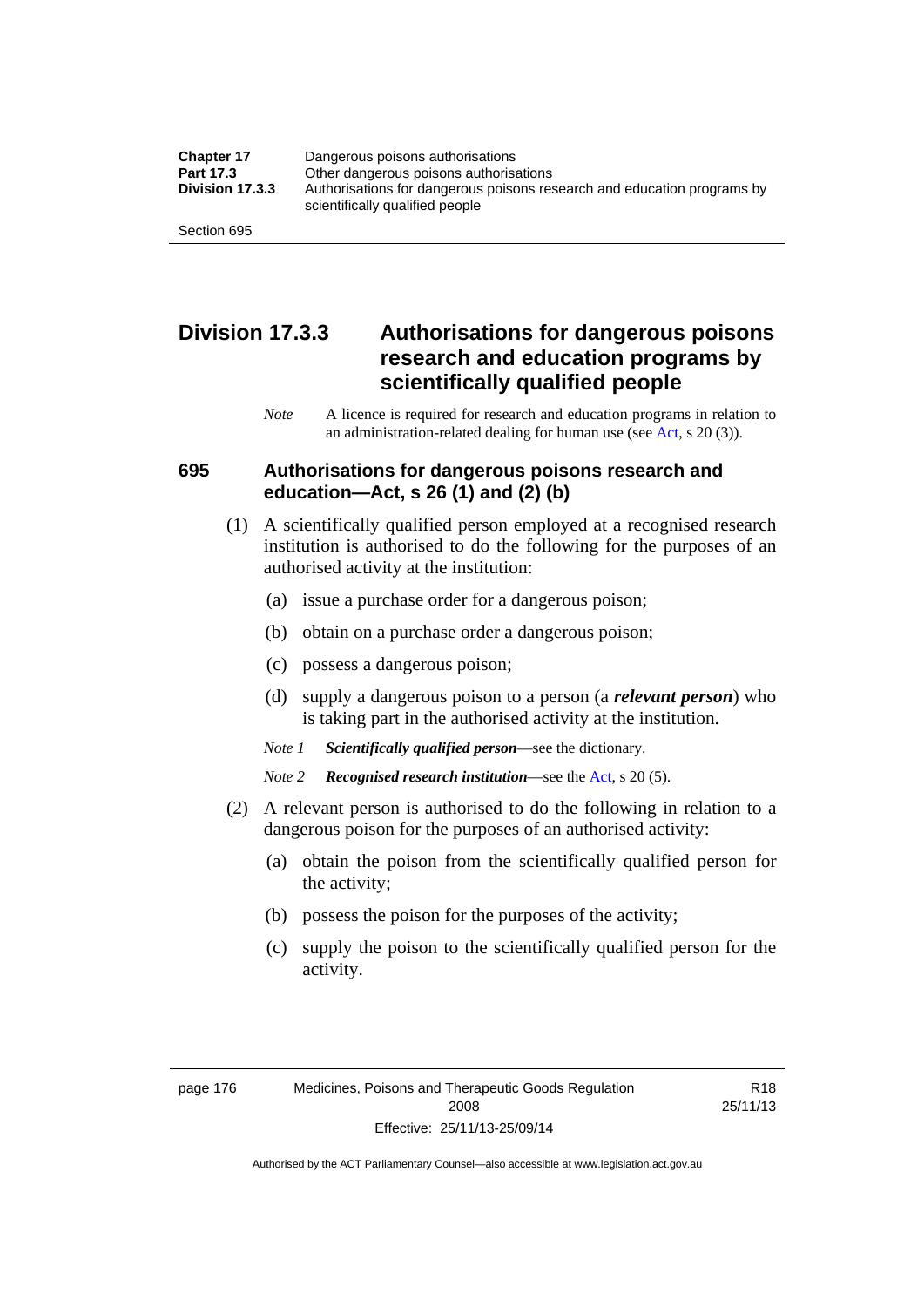(3) In this section:

*administration-related dealing*, in relation to a dangerous poison— see the [Act](http://www.legislation.act.gov.au/a/2008-26/default.asp), section 20 (5).

*authorised activity*, in relation to a dangerous poison at a recognised research institution, means the conduct of any of the following if it does not involve an administration-related dealing of the poison for human use:

- (a) medical or scientific research in relation to the poison at the institution;
- (b) instruction involving the poison at the institution;
- (c) quality control or analysis of the poison at the institution.

### **696 Authorisation conditions for dangerous poisons research and education—Act, s 44 (1) (b) and (2) (b)**

A scientifically qualified person's authorisation under section 695 is subject to the following conditions:

- (a) the person has written approval for the conduct of the authorised activity from the person in charge of—
	- (i) the recognised research institution; or
	- (ii) a faculty or division of the institution;
- (b) a dangerous poison is purchased on a complying purchase order;
- (c) the purchase order is for an amount of the poison approved in writing by the person in charge;
- (d) the dangerous poison is obtained from someone who is authorised to supply the poison to the person.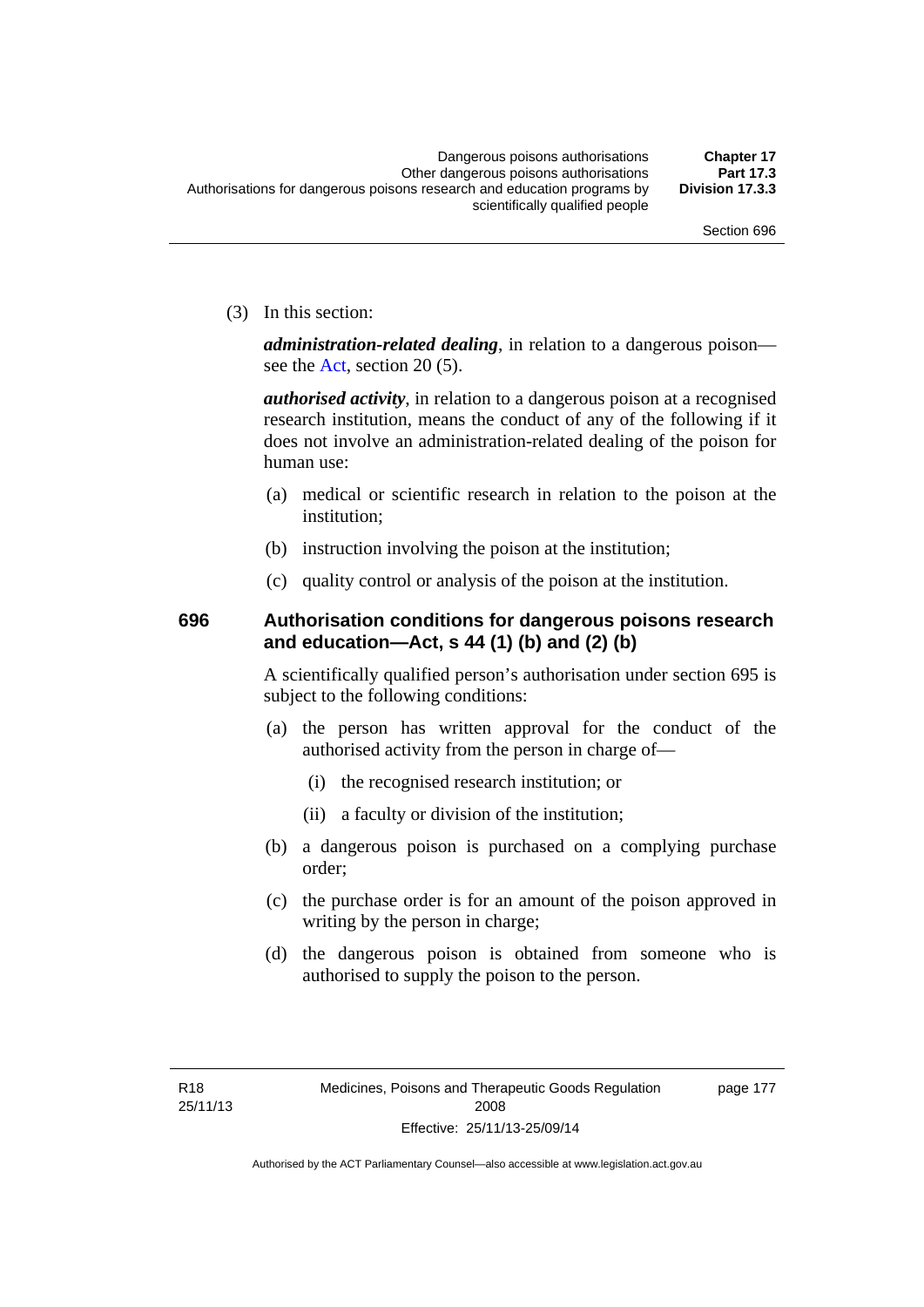# **Chapter 18 Dangerous poisons licences**

## **Part 18.1 Dangerous poisons licences generally**

### **700 Dangerous poisons licences that may be issued—Act, s 78 (2)**

The following licences for dangerous poisons may be issued:

- (a) a licence for the manufacture of a dangerous poison (a *dangerous poisons manufacturers licence*);
- (b) a licence for a program of research or education in relation to a dangerous poison (a *dangerous poisons research and education program licence*);
- (c) a licence for the supply of dangerous poisons (a *dangerous poisons suppliers licence*).
- *Note* Other dangerous poisons licences may also be issued (see [Act](http://www.legislation.act.gov.au/a/2008-26/default.asp), s 78 (3)).

page 178 Medicines, Poisons and Therapeutic Goods Regulation 2008 Effective: 25/11/13-25/09/14

R18 25/11/13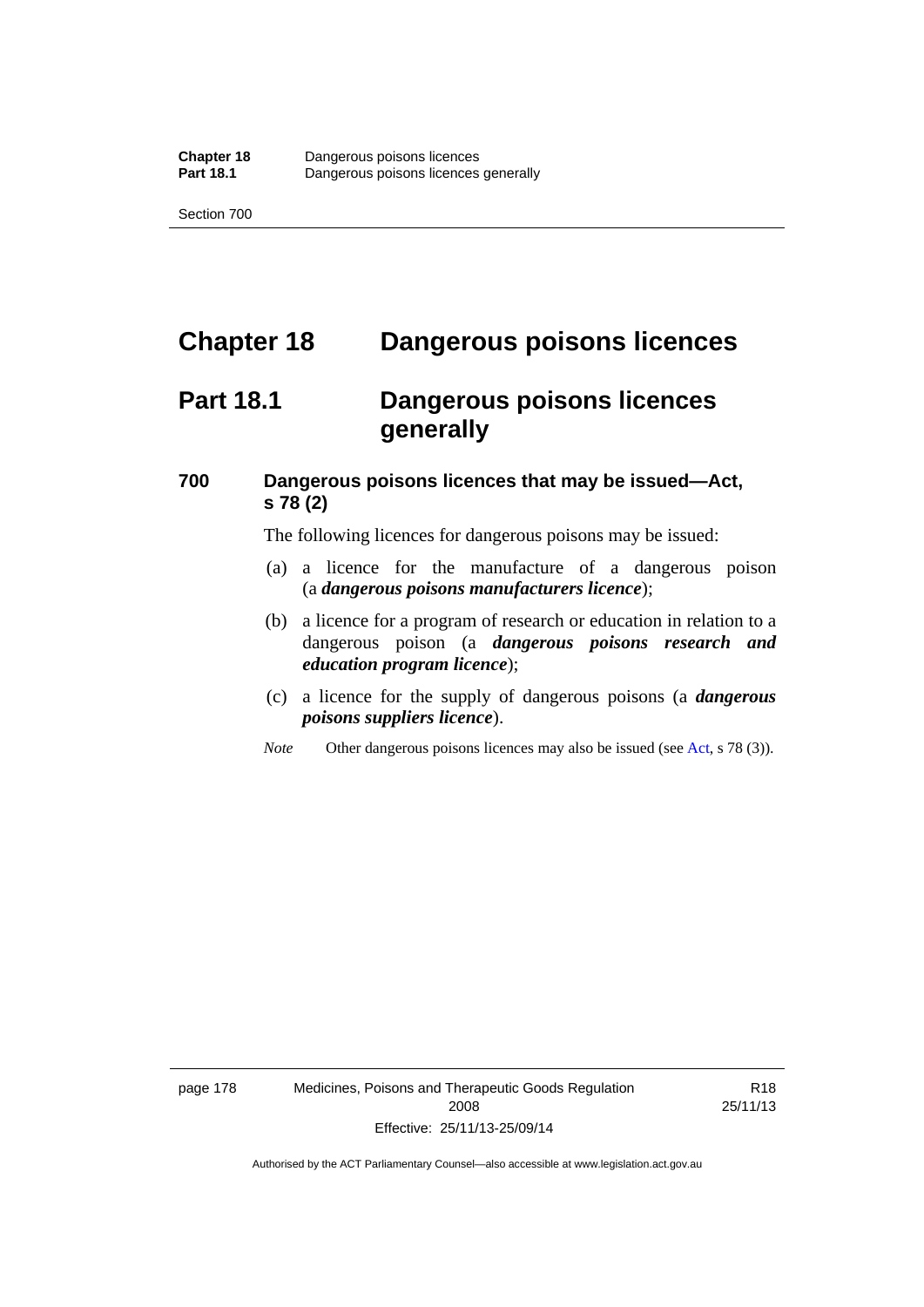### **Part 18.2 Dangerous poisons manufacturers licences**

#### **705 Applications for dangerous poisons manufacturers licences**

- (1) An application for a dangerous poisons manufacturers licence must be in writing, signed by the applicant, and include the following:
	- (a) the dangerous poisons to which the application relates;
	- (b) the full name of the applicant;
	- (c) the applicant's ABN (if any);
	- (d) if the applicant is a corporation—the corporation's ACN;
	- (e) the location of the premises where the applicant proposes to deal with the poisons under the licence;
	- (f) the security arrangements proposed for the premises;
	- (g) the name of an individual who is to supervise the dealings to be authorised under the licence.
	- *Note 1* If a form is approved under the [Act](http://www.legislation.act.gov.au/a/2008-26/default.asp), s 198 for this provision, the form must be used.

*Note 2* A fee may be determined under the [Act,](http://www.legislation.act.gov.au/a/2008-26/default.asp) s 197 for this provision.

- (2) The application must be accompanied by a plan of the premises that shows—
	- (a) each part of the premises where a process in the manufacture of the dangerous poisons is proposed to be carried out and the nature of the process; and
	- (b) where it is proposed to store the dangerous poisons to which the application relates and any other dangerous poisons obtained for the manufacture of those dangerous poisons; and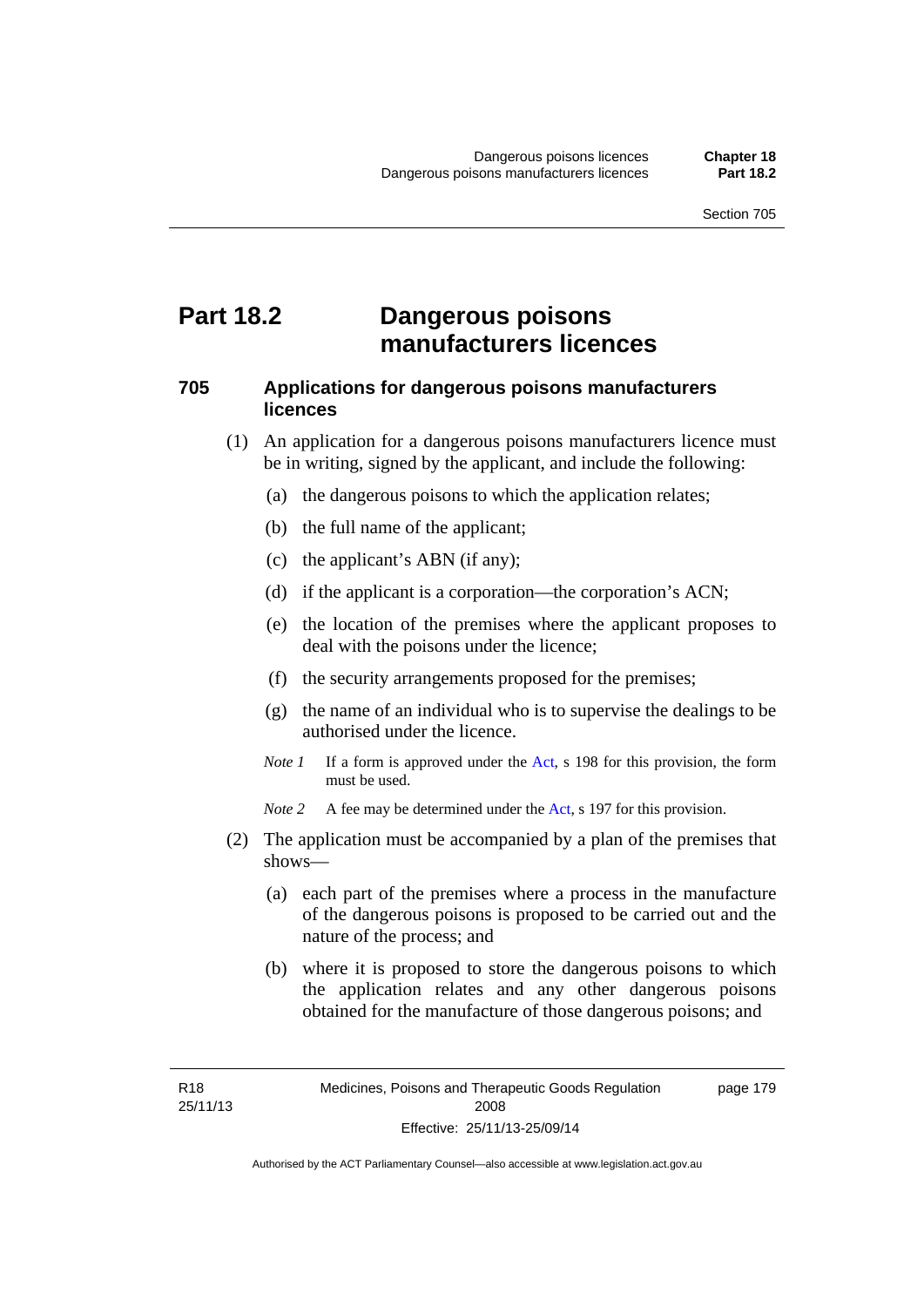(c) the location and nature of security devices.

#### **706 Restrictions on issuing of dangerous poisons manufacturers licences—Act, s 85 (1) (a)**

- (1) The chief health officer must not issue a dangerous poisons manufacturers licence to a person unless dealings with dangerous poisons under the licence will be supervised by an individual nominated by the applicant and approved, in writing, by the chief health officer.
- (2) The chief health officer must not approve the nominated individual unless satisfied that the individual—
	- (a) is a suitable person to hold a dangerous poisons manufacturers licence; and
	- (b) has qualifications in chemistry, pharmacy or pharmacology or experience appropriate for the manufacture of dangerous poisons.
	- *Note* For changes of nominated individuals, see the [Act,](http://www.legislation.act.gov.au/a/2008-26/default.asp) s 93.
- (3) In this section:

*suitable person*, to hold a licence—see the [Act](http://www.legislation.act.gov.au/a/2008-26/default.asp), section 81.

### **707 Additional information for dangerous poisons manufacturers licences—Act, s 88 (1) (k)**

The name of the person approved under section 706 (1) to supervise the dealings with dangerous poisons authorised by the licence is prescribed for a dangerous poisons manufacturers licence.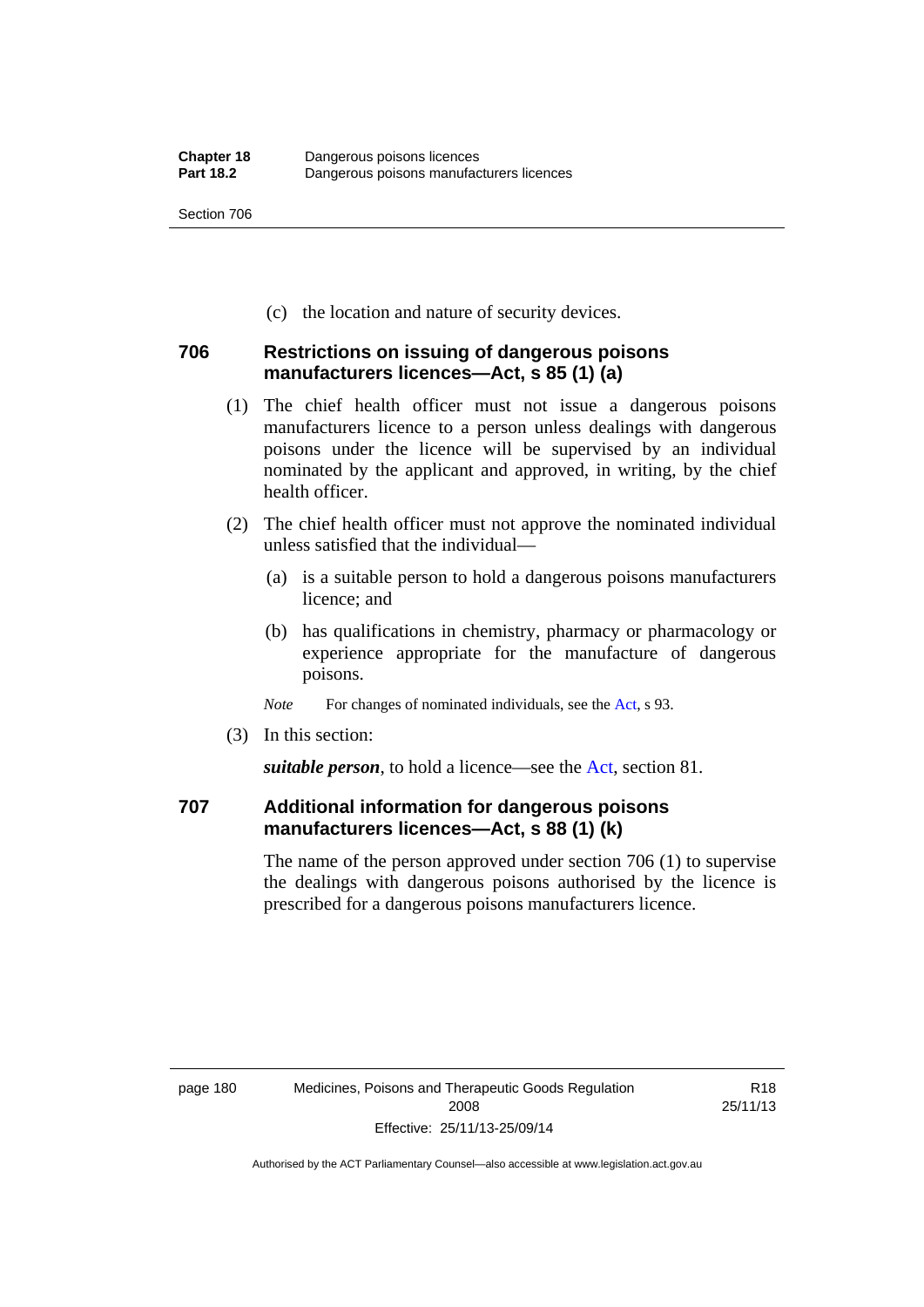### **Part 18.3 Dangerous poisons research and education program licences**

#### **710 Applications for dangerous poisons research and education program licences**

- (1) An application for a dangerous poisons research and education program licence for a dangerous poison must be in writing, signed by the applicant, and include the following:
	- (a) the full name, address and academic, professional or other relevant qualifications of—
		- (i) the person who is to supervise the program; and
		- (ii) the person who is to conduct the program;
	- (b) the name of the recognised research institution at or under which the program is proposed to be conducted;

*Note Recognised research institution*—see the [Act](http://www.legislation.act.gov.au/a/2008-26/default.asp), s 20 (5).

- (c) whether the program will be conducted at, or under the authority of, the recognised research institution;
- (d) the premises where the program will be conducted;
- (e) the dangerous poison, and the form and strength of the poison, for which the licence is sought;
- (f) the maximum quantity of the dangerous poison that would be possessed under the licence at any time;
- (g) a description of the program, including an explanation of why the program cannot be carried out satisfactorily without the use of the dangerous poison;
- (h) the supervision arrangements for the program;

page 181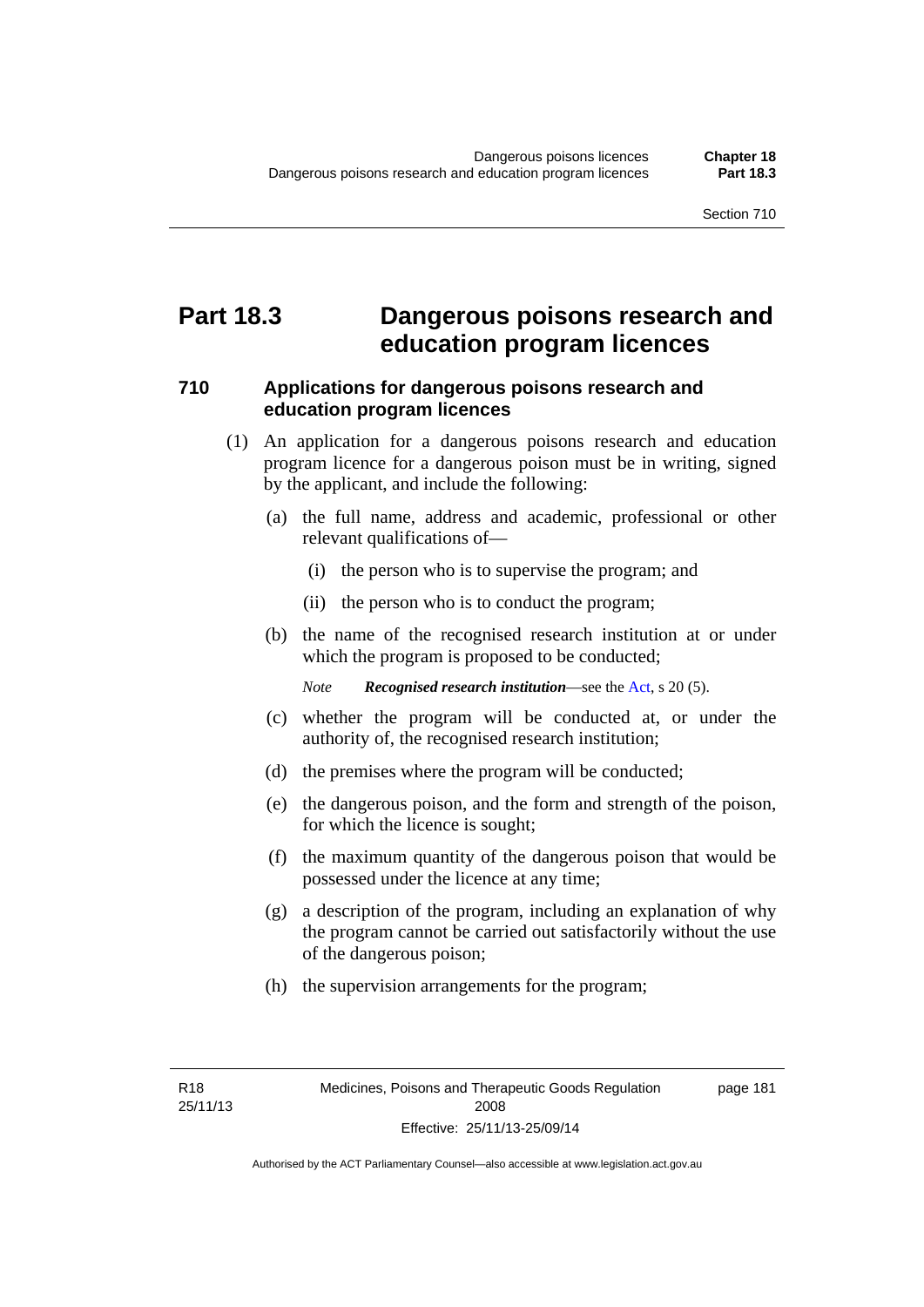- (i) the period for which the licence is sought.
- *Note 1* If a form is approved under the [Act](http://www.legislation.act.gov.au/a/2008-26/default.asp), s 198 for this provision, the form must be used.
- *Note* 2 A fee may be determined under the [Act,](http://www.legislation.act.gov.au/a/2008-26/default.asp) s 197 for this provision.
- (2) The application must be accompanied by a written approval of the program by the person in charge of—
	- (a) the recognised research institution; or
	- (b) a faculty or division of the institution.

#### **711 Restrictions on issuing of dangerous poisons research and education program licences—Act, s 85 (1) (a)**

The chief health officer must not issue a dangerous poisons research and education program licence to a person unless—

- (a) the program to which the licence relates will be conducted at, or under the authority of, a recognised research institution; and
- (b) the program is approved by a person mentioned in section 710 (2); and
- (c) satisfied that the program—
	- (i) cannot be carried out without the use of the dangerous poison to which the licence application relates; and
	- (ii) will be adequately supervised.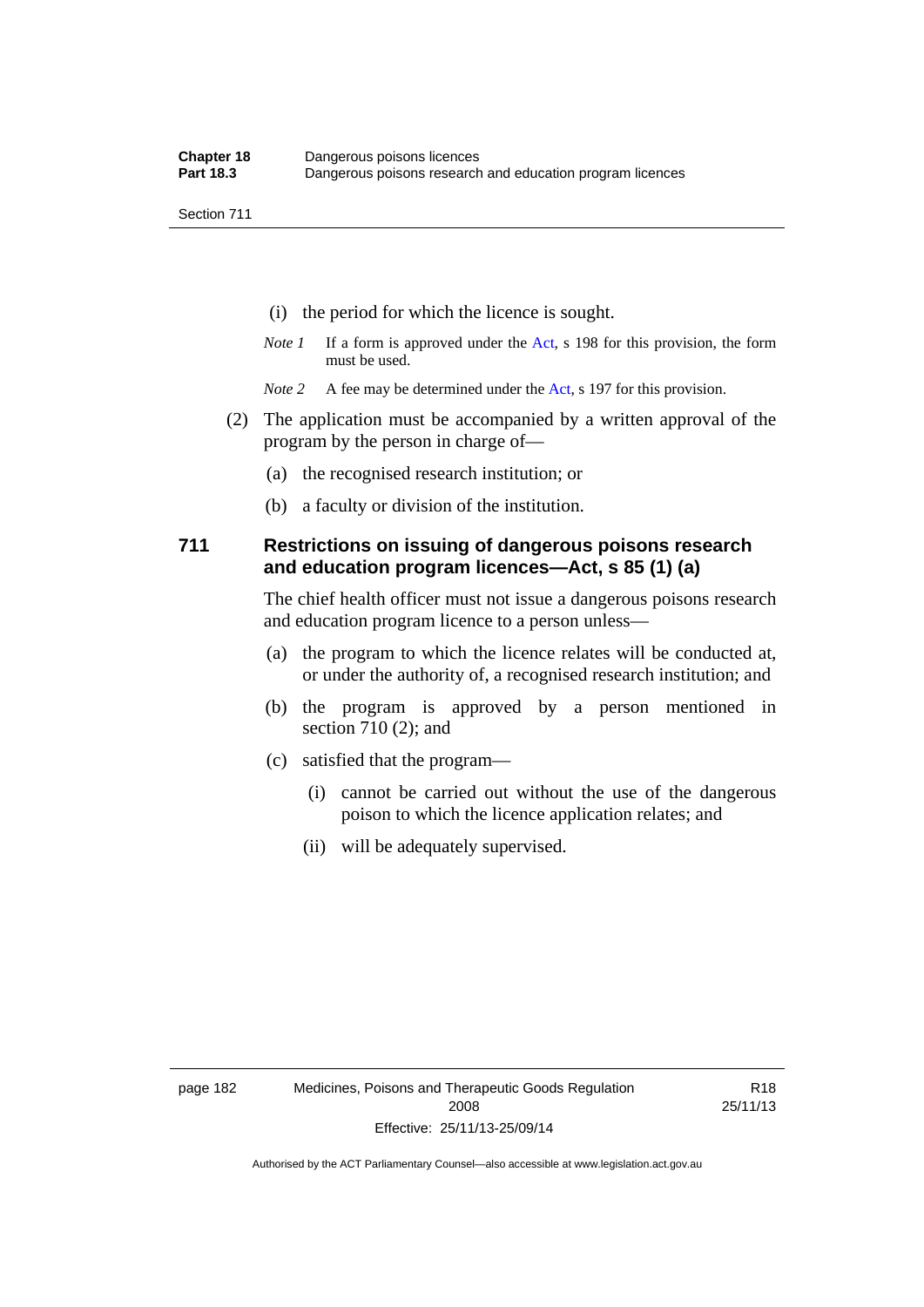#### **712 Additional information for dangerous poisons research and education licences—Act, s 88 (1) (k)**

The following additional information is prescribed for a dangerous poisons research and education licence:

- (a) the research or education program for which the licence is issued;
- (b) the name of the program's supervisor;
- (c) the dealings with a dangerous poison authorised by the licence;
- (d) the premises where the program will be conducted;
- (e) the maximum quantity of the dangerous poison that may be possessed at any time for the program;
- (f) the total quantity of the dangerous poison that may be possessed for the program during the period of the licence;
- (g) the form and strength of the dangerous poison that may be obtained and possessed for the program.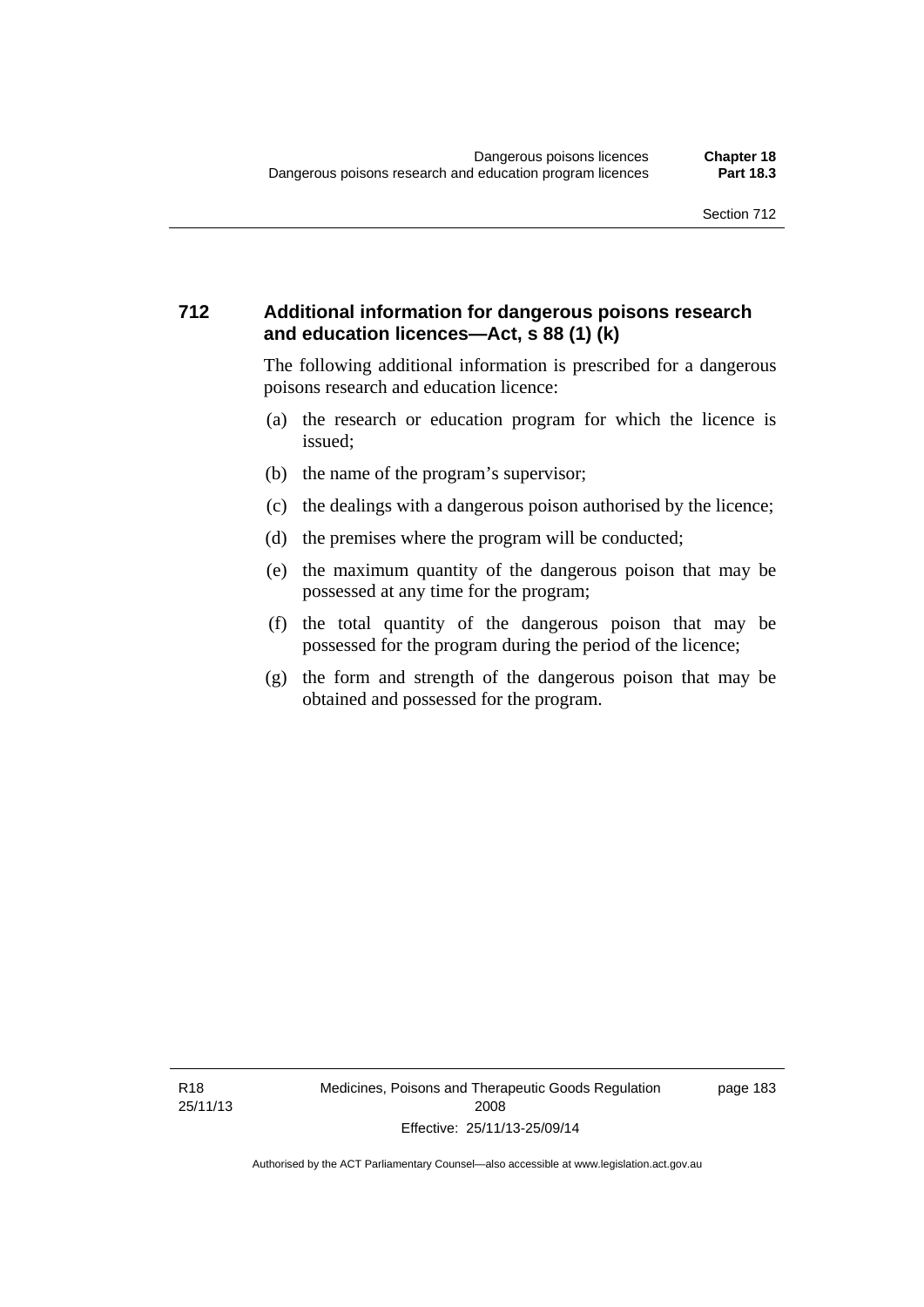# **Part 18.4 Dangerous poisons suppliers licences**

#### **715 Applications for dangerous poisons suppliers licences**

- (1) An application for a dangerous poisons suppliers licence must be in writing, signed by the applicant, and include the following:
	- (a) the dangerous poisons to which the application relates;
	- (b) the full name of the applicant;
	- (c) the applicant's ABN (if any);
	- (d) if the applicant is a corporation—the corporation's ACN;
	- (e) the location of the premises where the applicant proposes to deal with the poisons under the licence;
	- (f) the security arrangements proposed for the premises;
	- (g) the name of an individual who is to supervise the dealings to be authorised under the licence.
	- *Note 1* If a form is approved under the [Act](http://www.legislation.act.gov.au/a/2008-26/default.asp), s 198 for this provision, the form must be used.
	- *Note* 2 A fee may be determined under the [Act,](http://www.legislation.act.gov.au/a/2008-26/default.asp) s 197 for this provision.
- (2) The application must be accompanied by a plan of the premises that shows—
	- (a) where it is proposed to store the dangerous poisons; and
	- (b) the location and nature of security devices.

#### **716 Restrictions on issuing of dangerous poisons suppliers licences—Act, s 85 (1) (a)**

(1) The chief health officer must not issue a dangerous poisons suppliers licence to a person unless dealings with dangerous poisons

Authorised by the ACT Parliamentary Counsel—also accessible at www.legislation.act.gov.au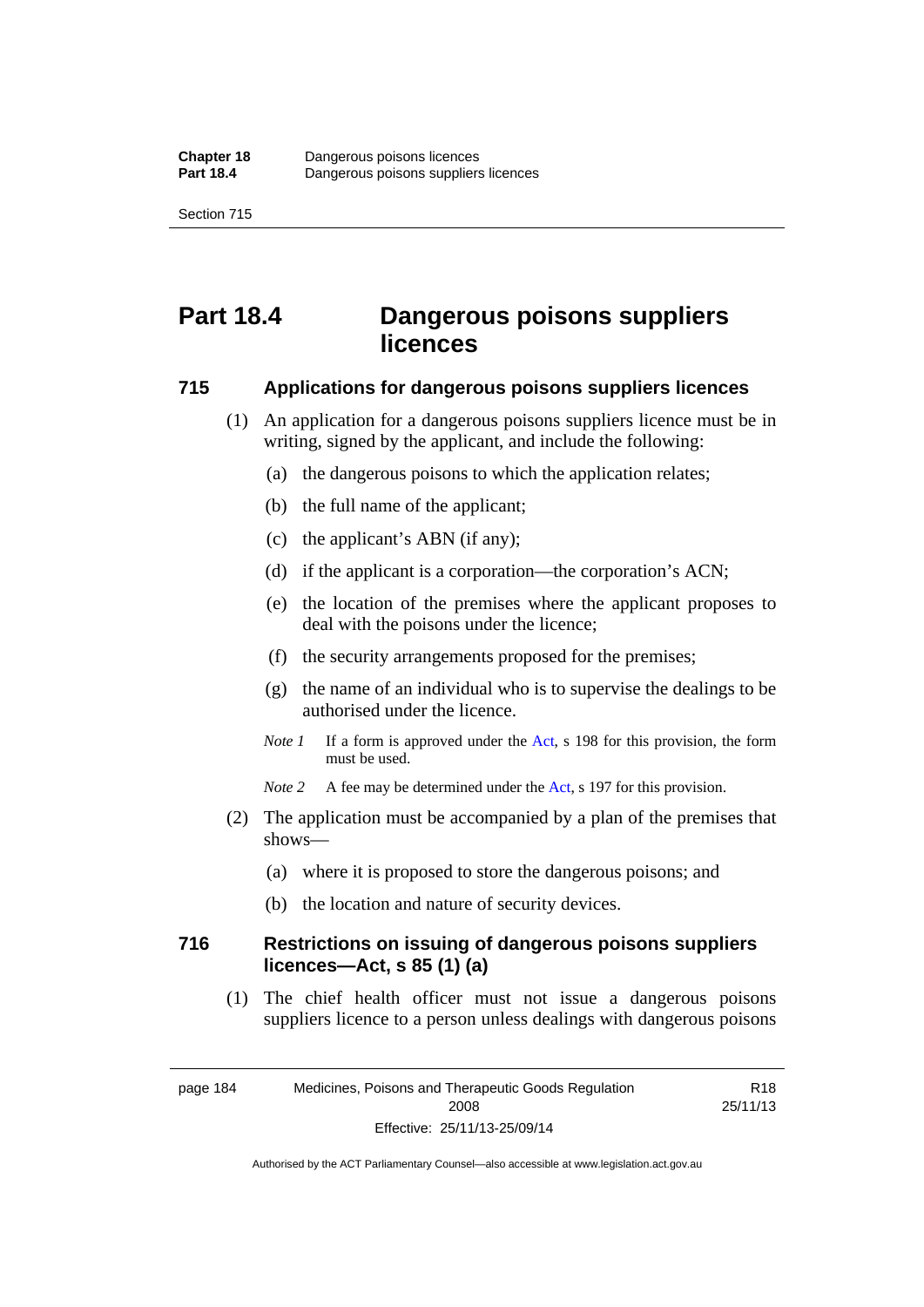under the licence will be supervised by an individual nominated by the applicant and approved, in writing, by the chief health officer.

- (2) The chief health officer must not approve the nominated individual unless satisfied that the individual—
	- (a) is a suitable person to hold a dangerous poisons suppliers licence; and
	- (b) has qualifications in chemistry, pharmacy or pharmacology or experience appropriate for the sale of dangerous poisons.

*Note* For changes of nominated individuals, see the [Act,](http://www.legislation.act.gov.au/a/2008-26/default.asp) s 93.

(3) In this section:

*suitable person*, to hold a licence—see the [Act](http://www.legislation.act.gov.au/a/2008-26/default.asp), section 81.

#### **717 Additional information for dangerous poisons suppliers licences—Act, s 88 (1) (k)**

The name of the person approved under section 716 (1) to supervise the dealings with dangerous poisons authorised by the licence is prescribed for a dangerous poisons suppliers licence.

R18 25/11/13 Medicines, Poisons and Therapeutic Goods Regulation 2008 Effective: 25/11/13-25/09/14

page 185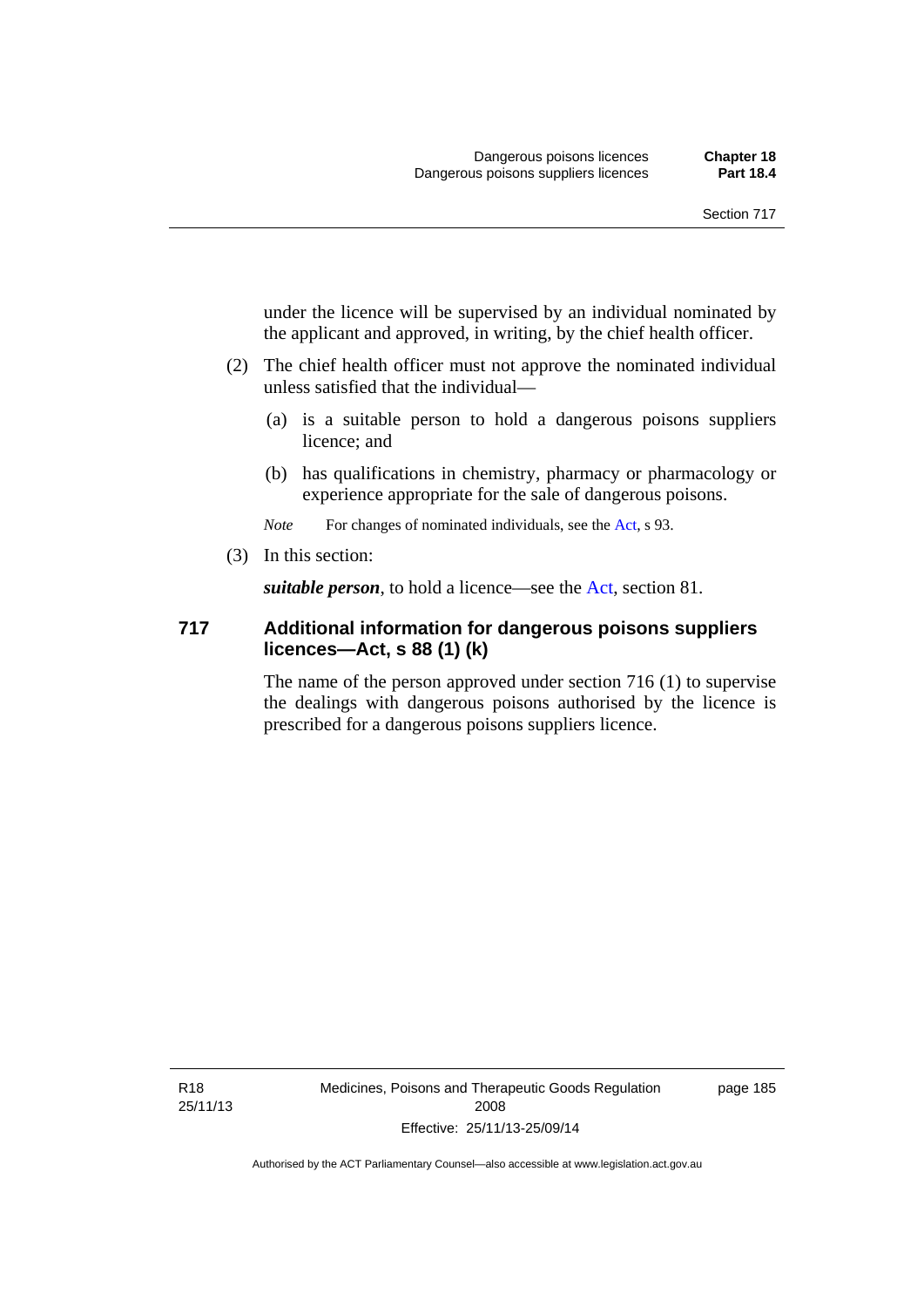# **Chapter 19 Dangerous poisons—other provisions**

## **Part 19.1 Dangerous poisons purchase orders**

#### **720 Supplying dangerous poisons on purchase orders**

The following are the requirements for the supply of a dangerous poison on a purchase order:

- (a) the dangerous poison is supplied in manufacturer's packs that comply with—
	- (i) section 731 (Packaging of supplied manufacturer's packs of dangerous poisons[—Act](http://www.legislation.act.gov.au/a/2008-26/default.asp), s 59 (1) (c) (i) and (2) (c) (i)); or
	- (ii) an approval under the [Act](http://www.legislation.act.gov.au/a/2008-26/default.asp), section 193 (Approval of non-standard packaging and labelling);
- (b) the manufacturer's packs are labelled in accordance with—
	- (i) section 732 (Labelling of supplied manufacturer's packs of dangerous poisons[—Act](http://www.legislation.act.gov.au/a/2008-26/default.asp), s  $60$  (1) (c) (i) and (2) (c) (i)); or
	- (ii) an approval under the [Act,](http://www.legislation.act.gov.au/a/2008-26/default.asp) section 193;
- (c) the manufacturer's packs are securely wrapped and packed;
- (d) if the dangerous poison is delivered in person by the supplier to the buyer—
	- (i) the poison is delivered to an adult; and
	- (ii) the delivery is acknowledged by the adult signing and dating a copy of the purchase order;

R18 25/11/13

page 186 Medicines, Poisons and Therapeutic Goods Regulation 2008 Effective: 25/11/13-25/09/14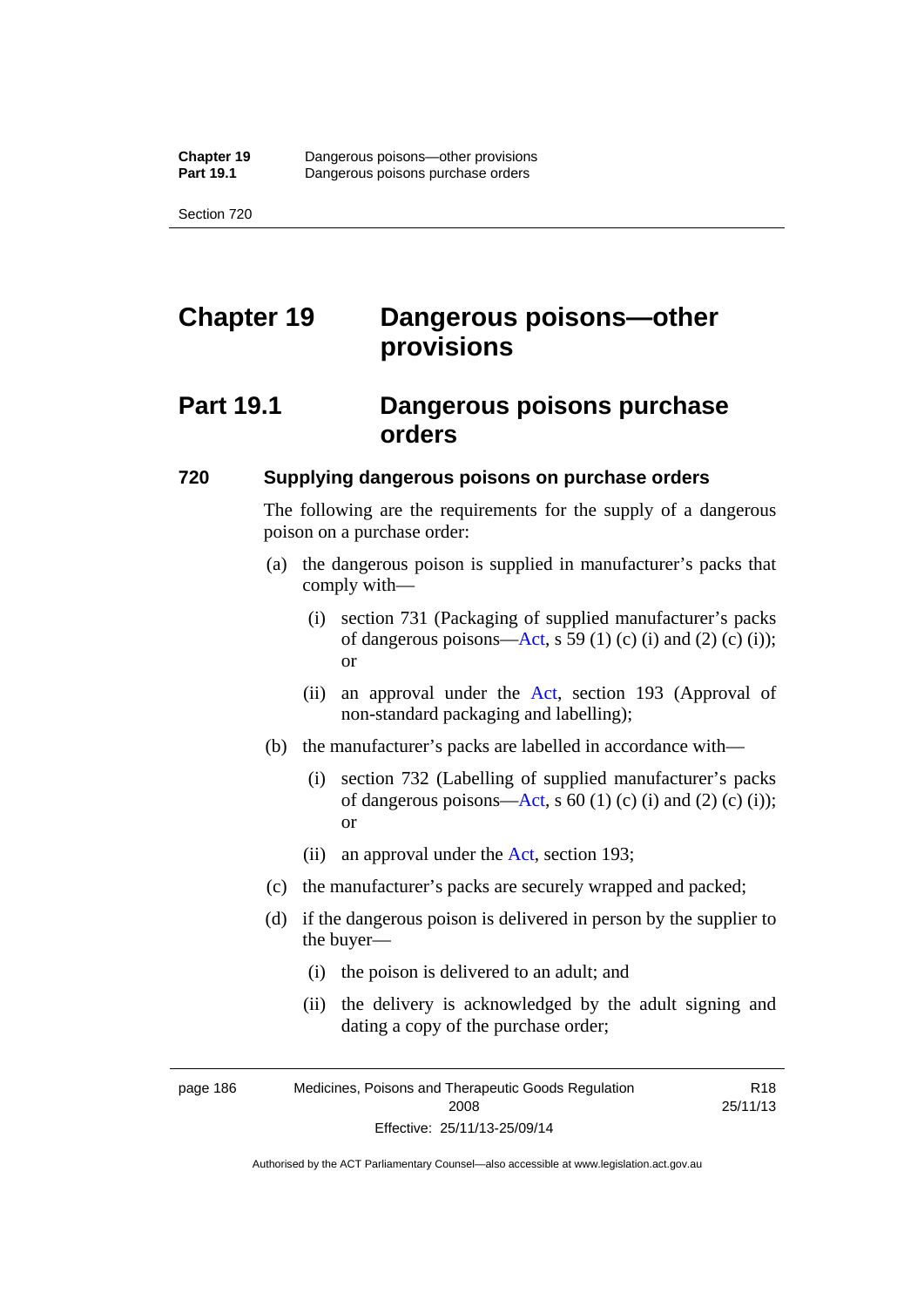(e) if the dangerous poison is not delivered in person by the supplier to the buyer—the poison is delivered to the buyer by a person whose procedures require the delivery of the poison to be signed for by the buyer or an adult employee of the buyer.

#### **721 General requirements for dangerous poisons purchase orders—Act, s 38 (2) (c)**

- (1) A purchase order for a dangerous poison must be—
	- (a) signed by the person (the *issuer*) issuing the order; and
		- *Note* The purchase order must be signed with the issuer's usual signature (see [Act](http://www.legislation.act.gov.au/a/2008-26/default.asp), dict, def *signs*).
	- (b) if the issuer amends the order—initialled and dated by the issuer beside the amendment.
- (2) A purchase order for a dangerous poison must include the following:
	- (a) the issuer's name and business address and telephone number;
	- (b) the issuer's authority to issue the order;
	- (c) the dangerous poison, and the form, strength and quantity of the poison, to be supplied on the order.

#### **722 Recording supply of dangerous poisons on purchase orders**

A person who supplies a dangerous poison to someone else on a purchase order must make a written record of the following information:

- (a) the date of the order;
- (b) the issuer's authority to issue the order;
- (c) the name, and the business address and telephone number, of the person to whom the dangerous poison is supplied;

R18 25/11/13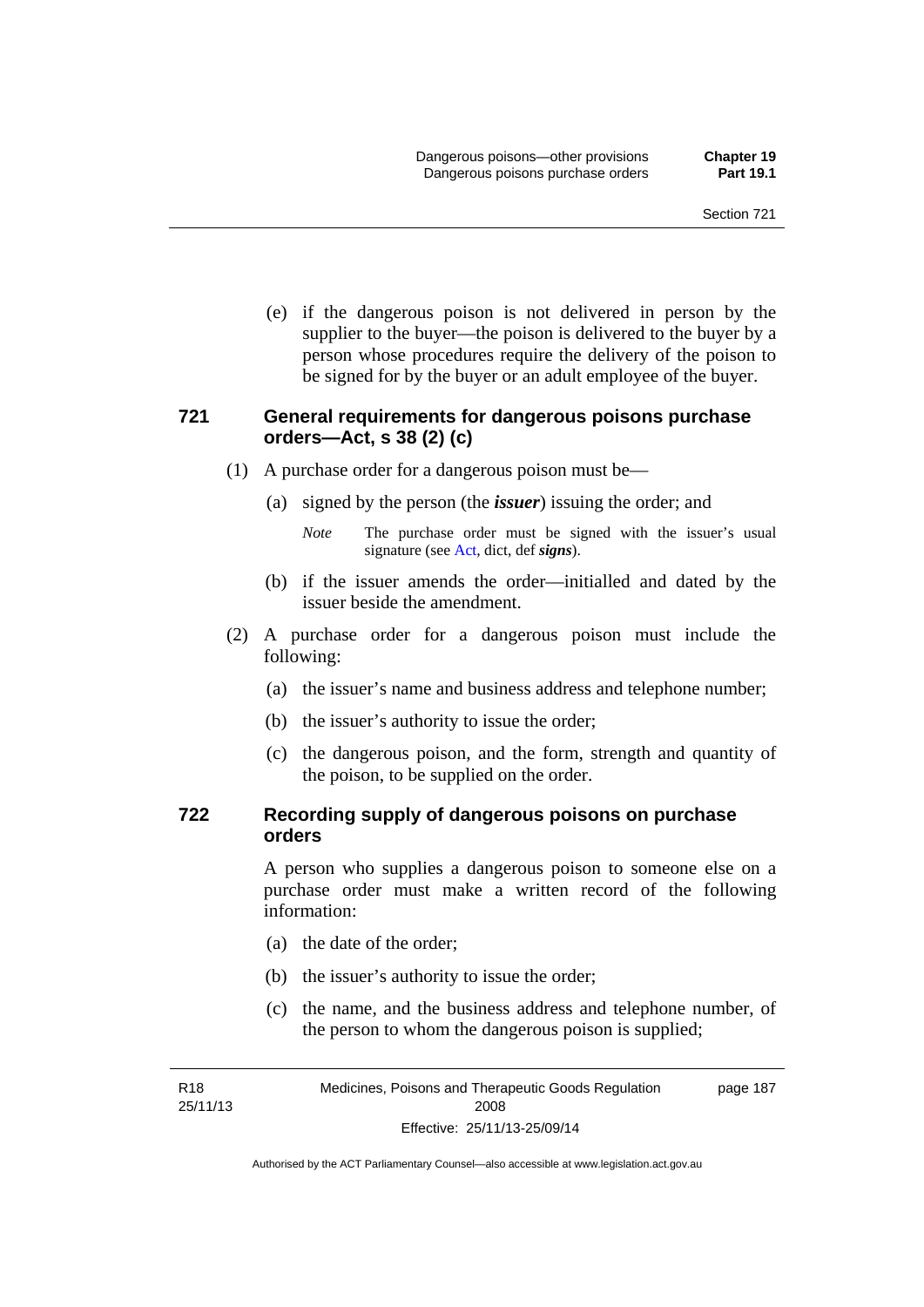- (d) the date the order is supplied;
- (e) the dangerous poison, and the form, strength and quantity of the poison, supplied.
- *Note Written* includes in electronic form (see [Act,](http://www.legislation.act.gov.au/a/2008-26/default.asp) dict).

page 188 Medicines, Poisons and Therapeutic Goods Regulation 2008 Effective: 25/11/13-25/09/14

R18 25/11/13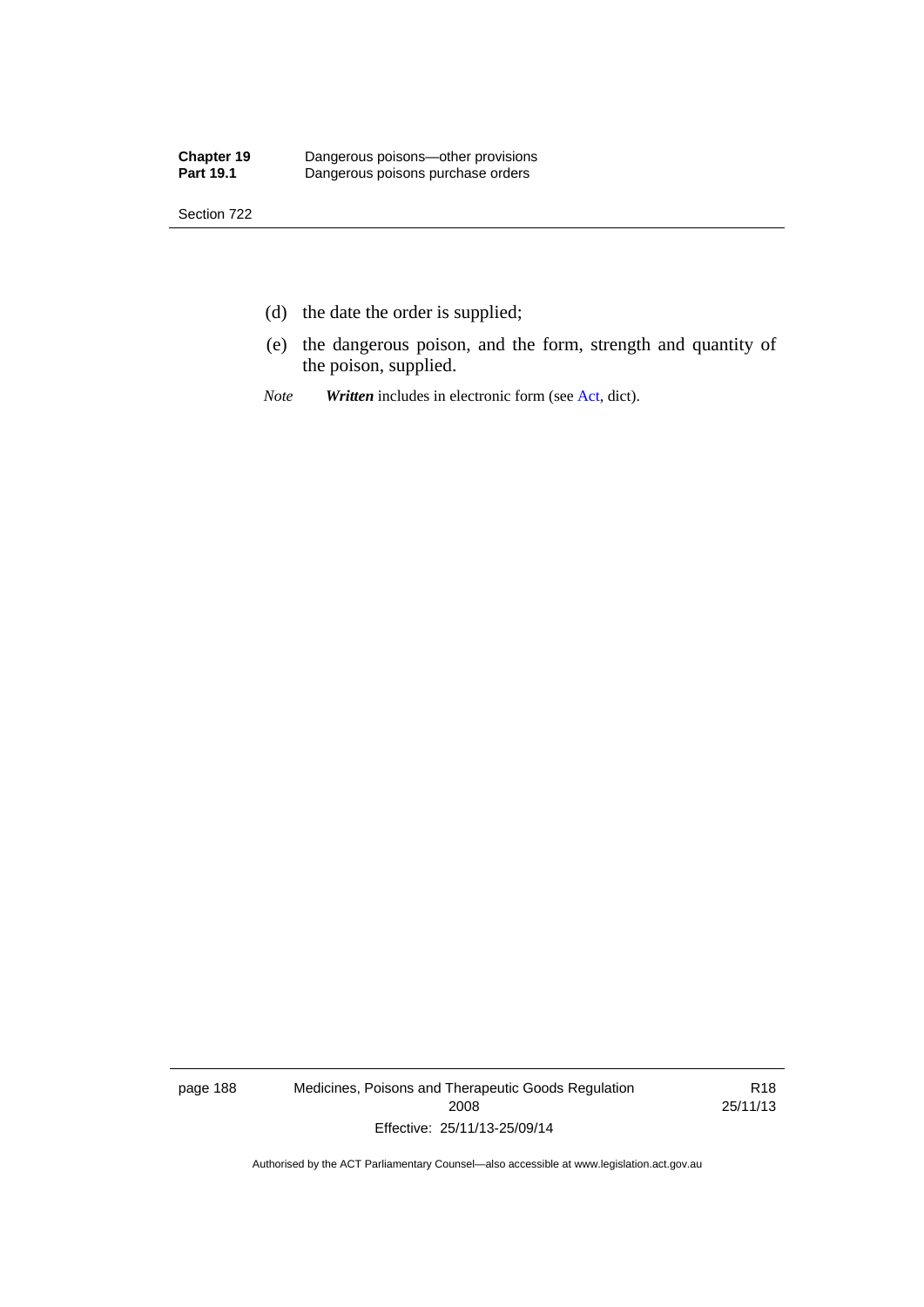# **Part 19.2 Wholesale supply of dangerous poisons under corresponding laws**

#### **725 Conditions for wholesalers supplying dangerous poisons under corresponding laws—Act, s 20 (4) (c)**

The following conditions apply to a person who supplies dangerous poisons by wholesale under a corresponding law:

- (a) the person must not supply a dangerous poison to someone else (the *buyer*) unless—
	- (i) the buyer is authorised to possess the poison; and
	- (ii) the supply is in accordance with section 686 (Authorisation conditions for dangerous poisons suppliers licences—[Act,](http://www.legislation.act.gov.au/a/2008-26/default.asp) s 44 (1) (b) and (2) (b));
- (b) the poison is supplied for a non-household (including a non-household garden) purpose only;
- (c) if the poison is liquid containing paraquat—the poison is coloured blue or green and has an offensive smell.
- *Note 1* A purchase order must be in writing (see [Act,](http://www.legislation.act.gov.au/a/2008-26/default.asp) dict, def *purchase order*).
- *Note* 2 See pt 19.1 for other requirements in relation to supply of dangerous poisons on purchase orders.

R18 25/11/13 page 189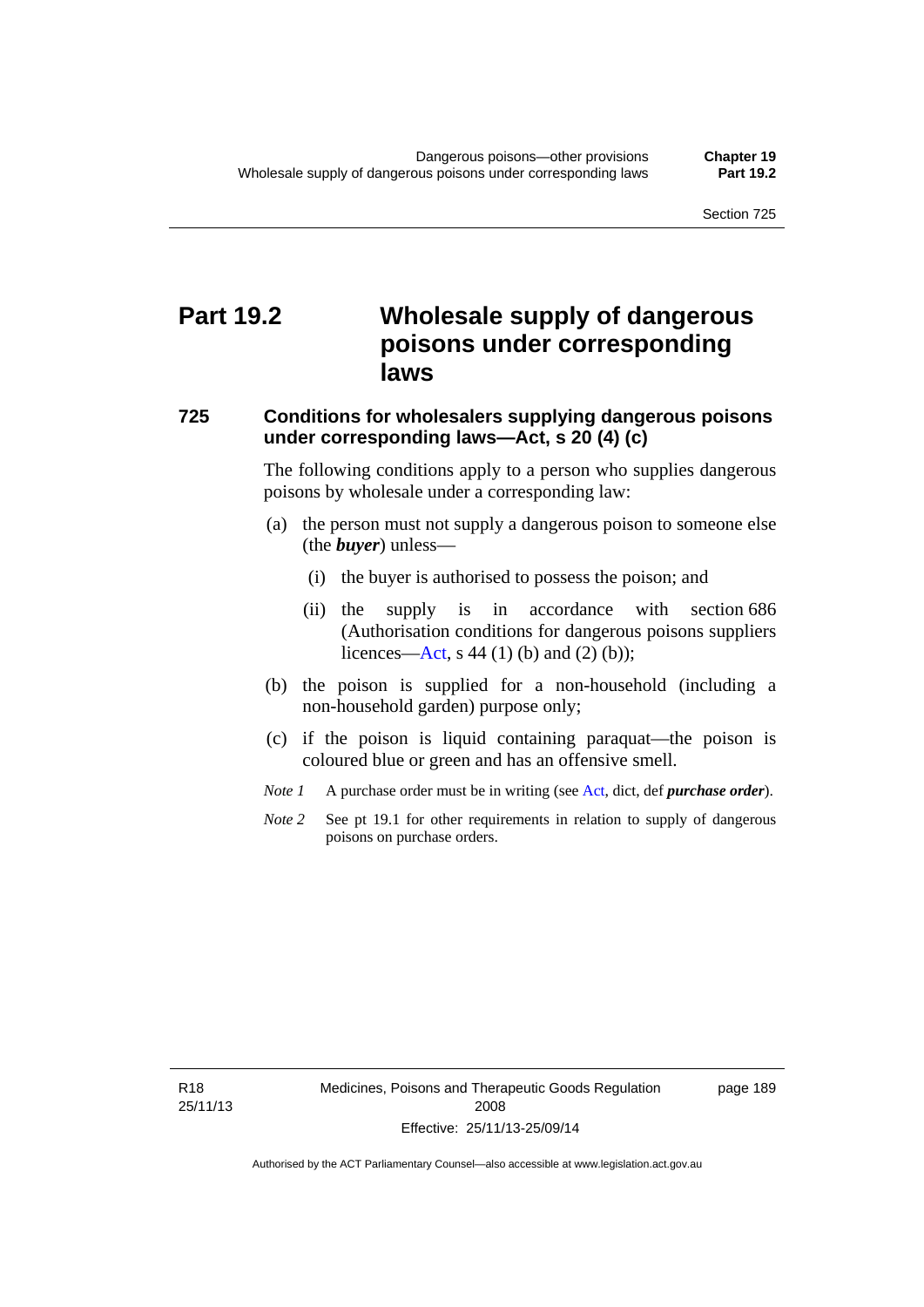# **Part 19.3 Packaging and labelling of dangerous poisons**

#### **730 Meaning of** *relevant law***—pt 19.3**

In this part:

*relevant law* means—

- (a) a corresponding law; or
- (b) the *[Agricultural and Veterinary Chemicals Act 1994](http://www.comlaw.gov.au/Series/C2004A04712)* (Cwlth); or
- (c) the *[Therapeutic Goods Act 1989](http://www.comlaw.gov.au/Series/C2004A03952)* (Cwlth).
- *Note 1 Corresponding law* includes a law of a State that corresponds, or substantially corresponds, to the [Act](http://www.legislation.act.gov.au/a/2008-26/default.asp) (see Act, dict).

*Note 2 State* includes a territory (see [Legislation Act,](http://www.legislation.act.gov.au/a/2001-14) dict, pt 1).

#### **731 Packaging of supplied manufacturer's packs of dangerous poisons—Act, s 59 (1) (c) (i) and (2) (c) (i)**

A manufacturer's pack of a supplied dangerous poison must be packaged—

- (a) in accordance with the [medicines and poisons standard](http://www.comlaw.gov.au/Series/F2012L01200), paragraphs 21 to 27; or
- (b) in a container in which the poison may be sold under a relevant law.
- *Note* A manufacturer's pack of a dangerous poison supplied may also be packaged in accordance with an approval under the [Act,](http://www.legislation.act.gov.au/a/2008-26/default.asp) s 193 (Approval of non-standard packaging and labelling) (see [Act](http://www.legislation.act.gov.au/a/2008-26/default.asp), s 59 (1)  $(c)$  (ii) and (2) (c) (ii)).

page 190 Medicines, Poisons and Therapeutic Goods Regulation 2008 Effective: 25/11/13-25/09/14

R18 25/11/13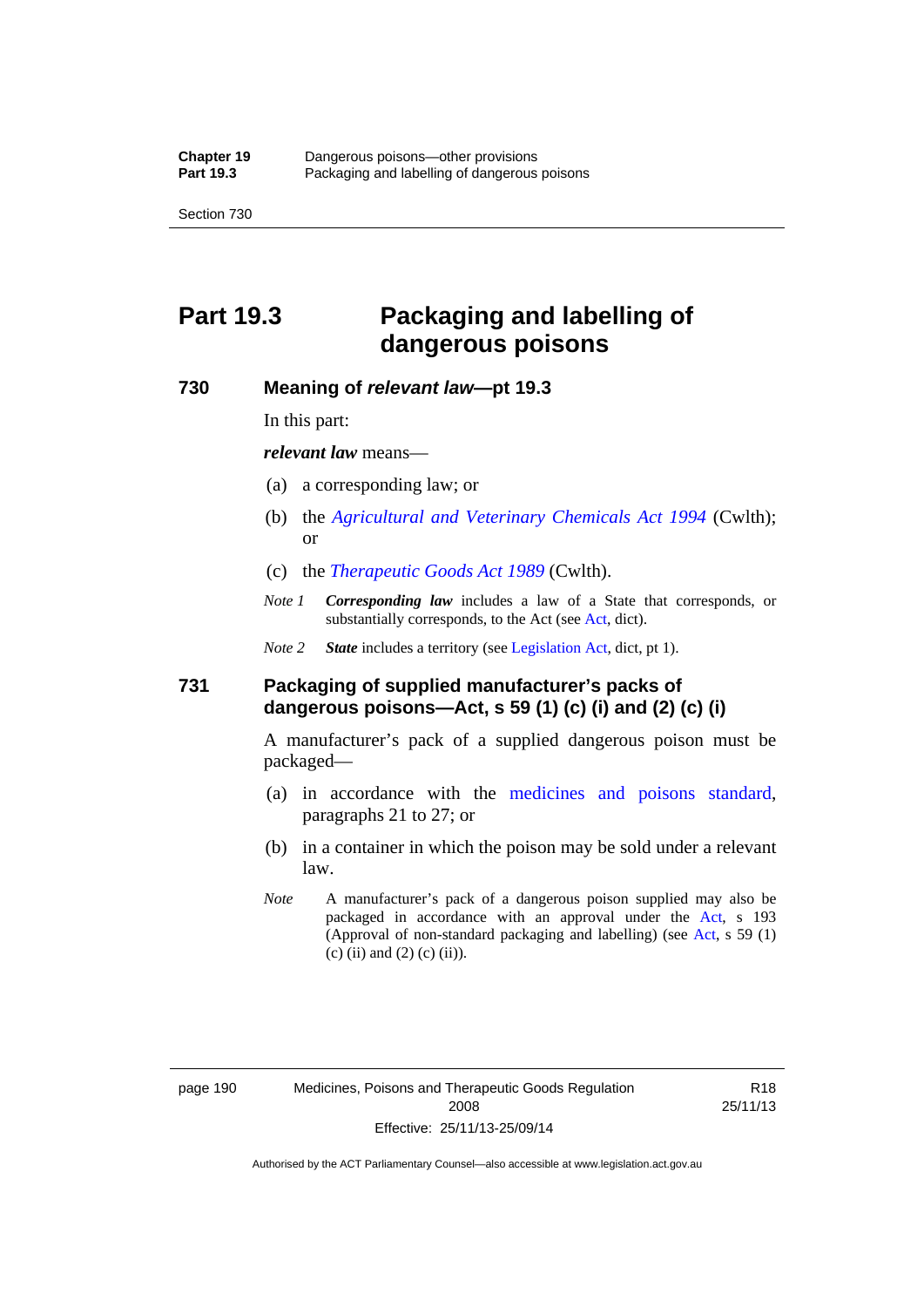#### **732 Labelling of supplied manufacturer's packs of dangerous poisons—Act, s 60 (1) (c) (i) and (2) (c) (i)**

A manufacturer's pack of a supplied dangerous poison must be labelled in accordance with—

- (a) the [medicines and poisons standard](http://www.comlaw.gov.au/Series/F2012L01200), paragraphs 3 to 19; or
- (b) a relevant law.
- *Note* A manufacturer's pack of a dangerous poison supplied may also be labelled in accordance with an approval under the [Act](http://www.legislation.act.gov.au/a/2008-26/default.asp), s 193 (Approval of non-standard packaging and labelling) (see [Act,](http://www.legislation.act.gov.au/a/2008-26/default.asp) s 60 (1) (c) (ii) and  $(2)$  (c) (ii)).

R18 25/11/13 Medicines, Poisons and Therapeutic Goods Regulation 2008 Effective: 25/11/13-25/09/14

page 191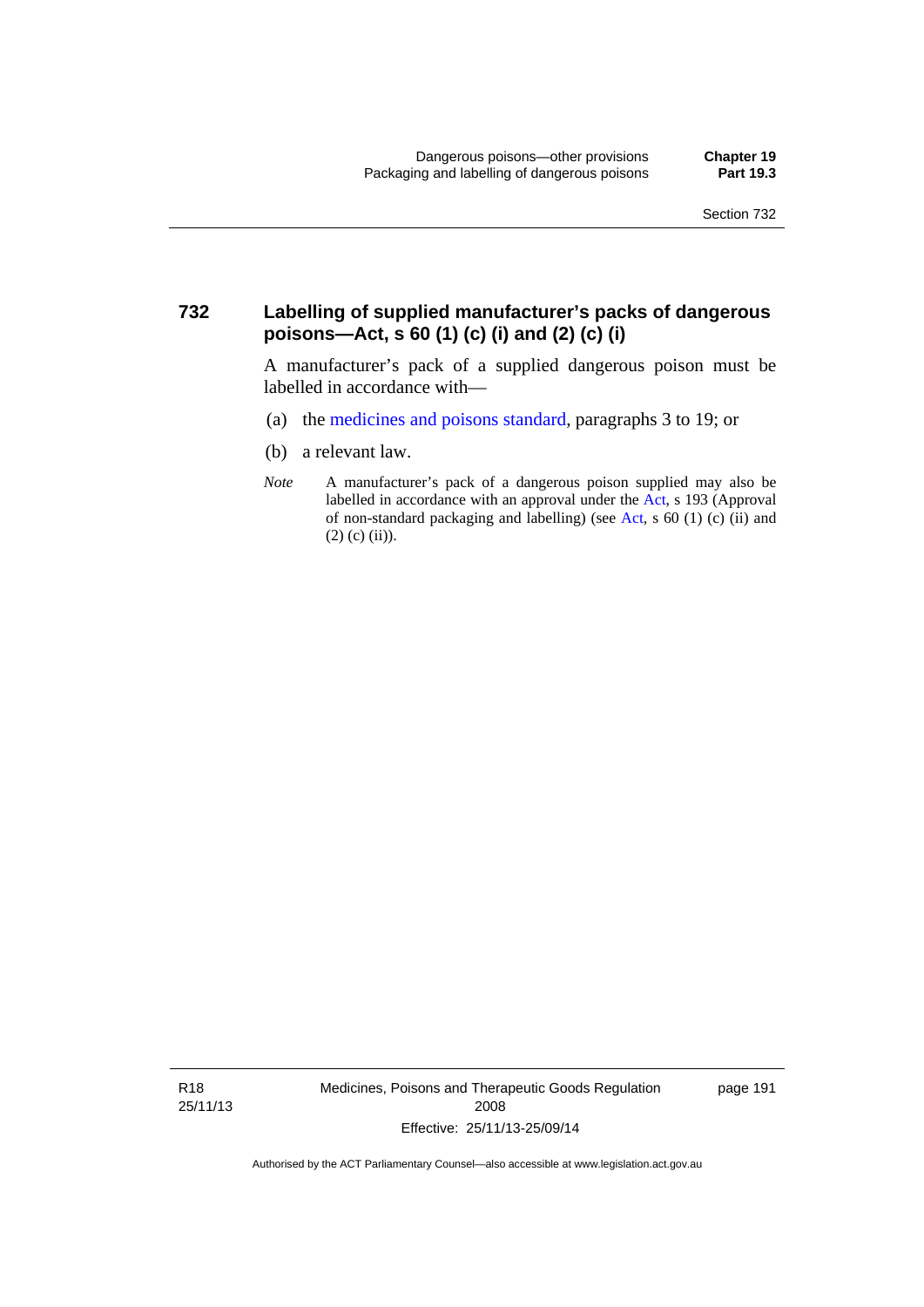### **Part 19.4 Storage of dangerous poisons**

#### **735 Storage of dangerous poisons—Act, s 61 (b) and (c)**

- (1) A person mentioned in table 740, column 2 who possesses a dangerous poison is prescribed.
- (2) The dangerous poison must be kept—
	- (a) in a part of the premises to which the public does not have access; and
	- (b) so that only the prescribed person, or a person under the supervision of the prescribed person, has access to the poison.

page 192 Medicines, Poisons and Therapeutic Goods Regulation 2008 Effective: 25/11/13-25/09/14

R18 25/11/13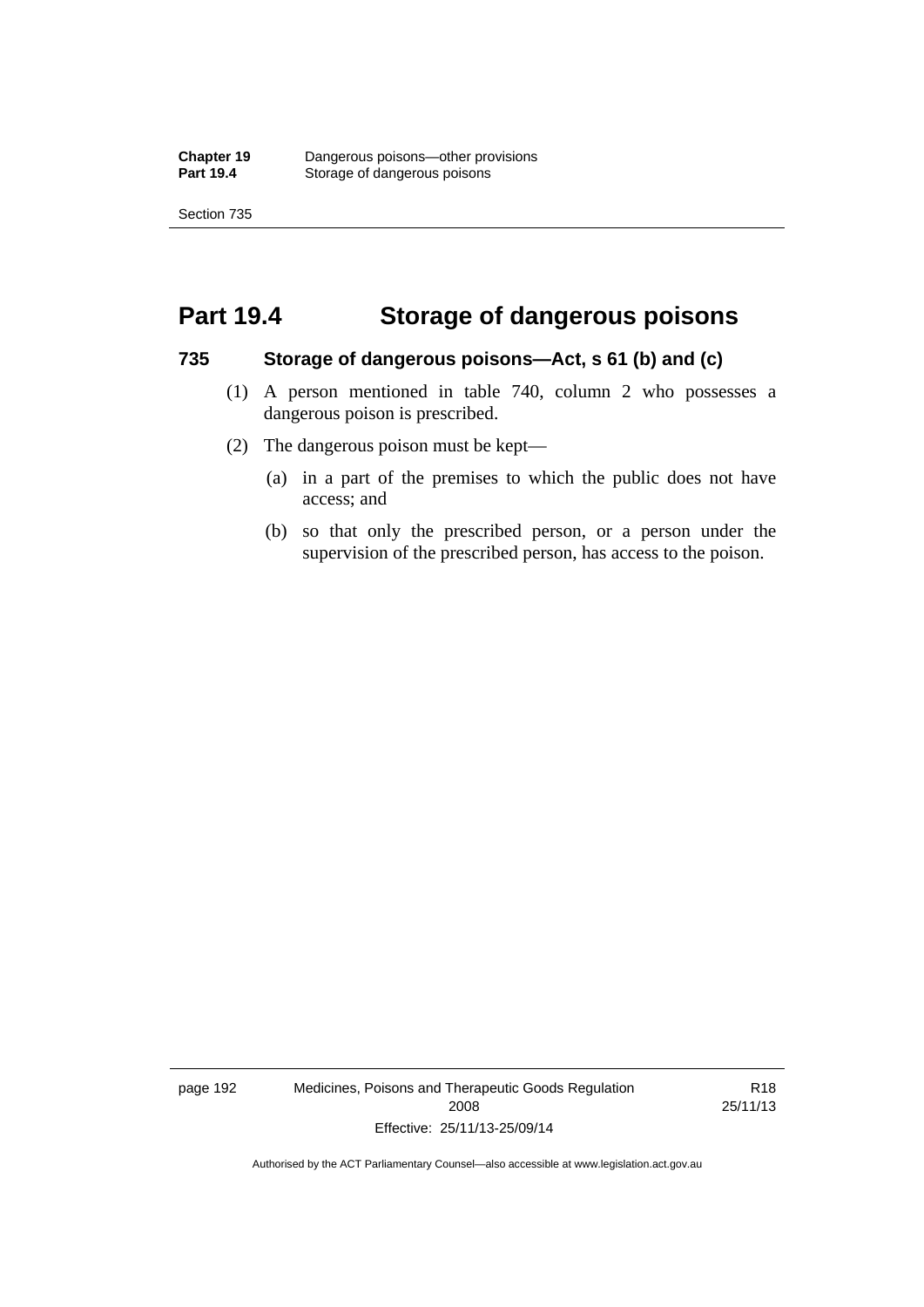## **Part 19.5 Dangerous poisons registers**

## **740 Keeping of dangerous poisons registers by certain people—Act, s 48 and s 50 (1) (b) and (2) (b)**

- (1) A person mentioned in table 740, column 2 who possesses a dangerous poison must keep a dangerous poisons register.
- (2) A person to whom subsection (1) applies must keep a dangerous poisons register for a dangerous poison at the place prescribed in table 740, column 3 for the person.

| יז טושטו<br>column 1 | nooping aangoroas poisons registers<br>column <sub>2</sub>                                                      | column 3                                                     |
|----------------------|-----------------------------------------------------------------------------------------------------------------|--------------------------------------------------------------|
| item                 | prescribed person                                                                                               | place where register to be kept                              |
| 1                    | approved analyst                                                                                                | the analyst's laboratory                                     |
| $\overline{2}$       | dangerous poisons<br>manufacturers<br>licence-holder                                                            | the licensed premises under s 675                            |
| 3                    | dangerous poisons<br>suppliers licence-holder                                                                   | the licensed premises under s 685                            |
| $\overline{4}$       | medicines and poisons<br>inspector (other than<br>police officer)                                               | the place directed in writing by the<br>chief health officer |
| 5                    | person mentioned in<br>sch 4, col 2                                                                             | the person's business premises                               |
| 6                    | supervisor of program<br>under dangerous poisons<br>research and education<br>program licence                   | the premises where program is being<br>conducted             |
| 7                    | supervisor of program<br>under dangerous poisons<br>research and education<br>authorisation under<br>div 17.3.3 | the premises where program is being<br>conducted             |

**Table 740 Keeping dangerous poisons registers** 

R18 25/11/13 Medicines, Poisons and Therapeutic Goods Regulation 2008 Effective: 25/11/13-25/09/14

page 193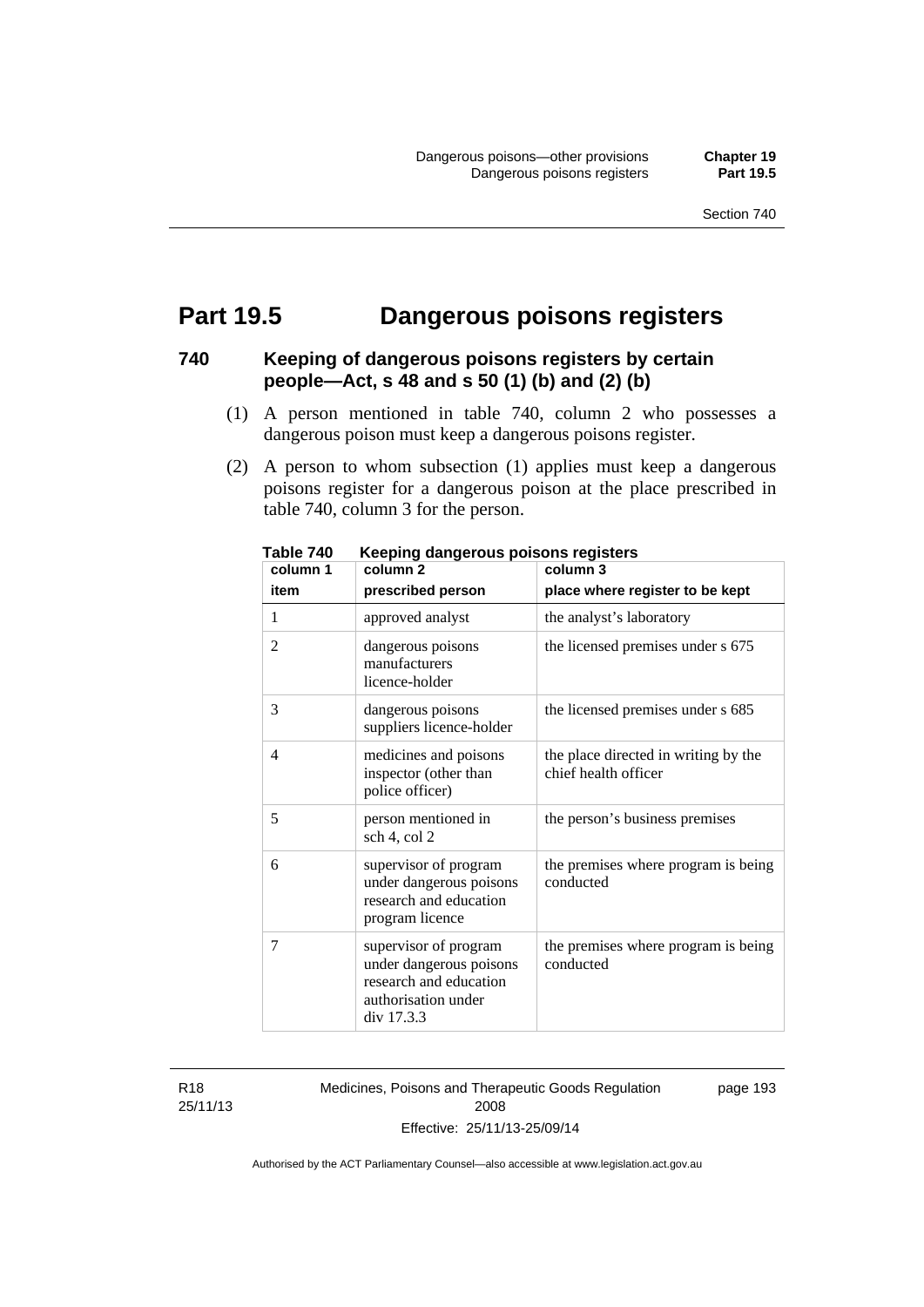Section 741

#### **741 Form of dangerous poisons registers—Act, s 49 (1) (b)**

- (1) Each page in a dangerous poisons register must relate to a single form and strength of a dangerous poison.
- (2) If a dangerous poisons register is kept electronically, a separate record must be used for each form and strength of dangerous poison kept.

#### **742 Making entries in dangerous poisons registers— Act, s 51 (1) (b)**

- (1) The following details for a dealing with a dangerous poison are prescribed:
	- (a) the nature of the dealing;
	- (b) the date of the dealing;
	- (c) the poison, and the form, strength and quantity of the poison, dealt with;
	- (d) if the dealing is receiving the poison—the name and address of the supplier;
	- (e) if the dealing is supplying the poison—the name and address of the person to whom it is supplied;
	- (f) if the poison is supplied on a purchase order—the date of the purchase order;
	- (g) the quantity of the poison held after the dealing.
- (2) A dealing with a dangerous poison must be entered in the dangerous poisons register the person must keep.

#### **743 Prescribed witnesses for discarding of dangerous poisons—Act, s 54 (a) and (b)**

 (1) An adult is prescribed as a witness in relation to the disposal of a dangerous poison.

R18

page 194 Medicines, Poisons and Therapeutic Goods Regulation 2008 Effective: 25/11/13-25/09/14 25/11/13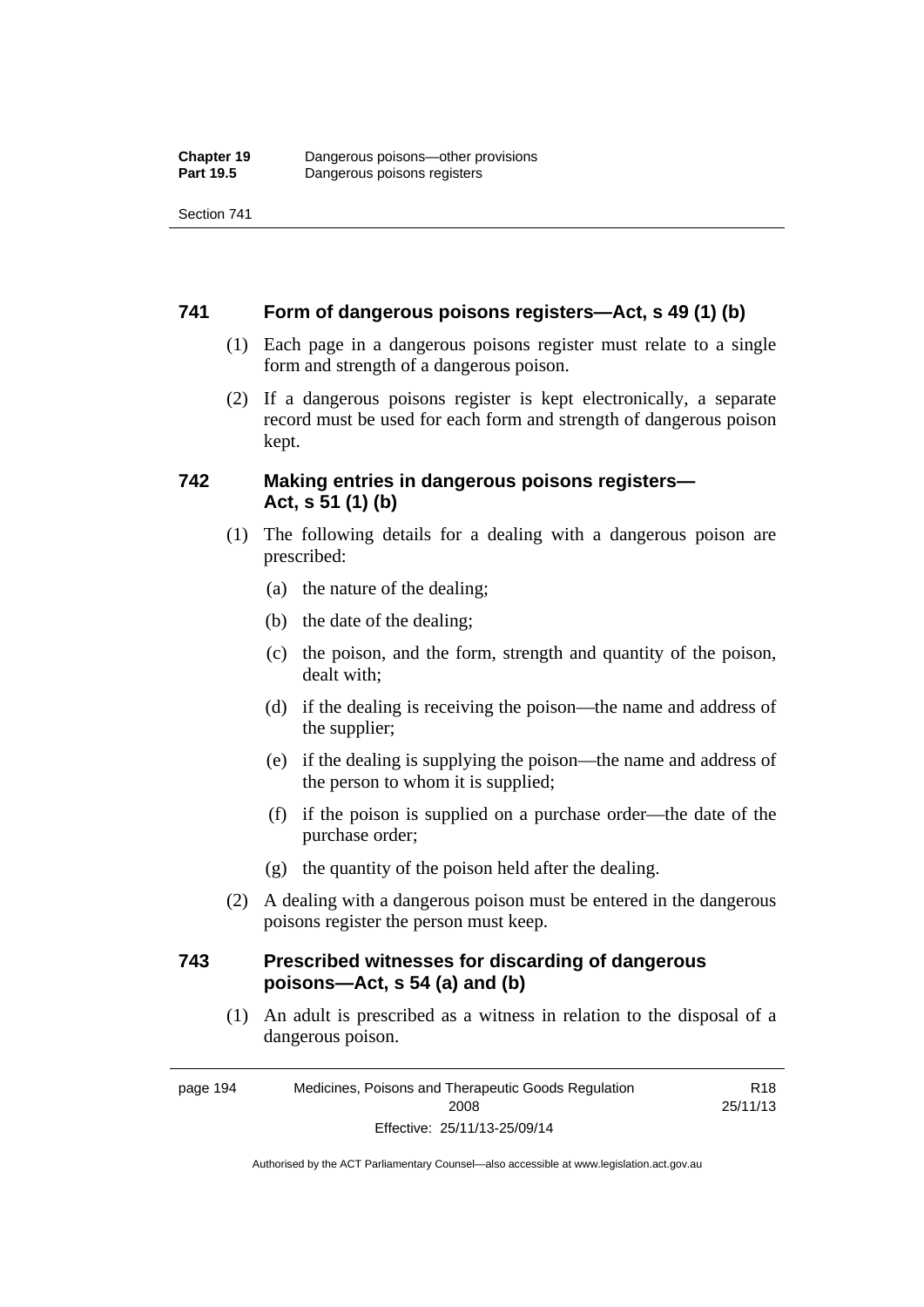- (2) However, a person mentioned in subsection (1) must not be a prescribed witness to the discarding of a dangerous poison if the person is—
	- (a) related to, a close friend of or employed by the person discarding the poison; or
	- (b) the supervisor of the person discarding the poison; or
	- (c) supervised by the person discarding the poison.

#### **744 Changes to entries in dangerous poisons registers—Act, s 55 (2) (b)**

- (1) An entry in a paper-based dangerous poisons register may be amended by the person who made the entry by—
	- (a) the person signing and dating a marginal note or footnote that gives the date of the amendment and the amended details; and
	- (b) if the entry relates to disposing of a dangerous poison—
		- (i) the amendment being witnessed by a person mentioned in section 743; and
		- (ii) the witness signing the amendment as witness.
- (2) An entry in an electronic dangerous poisons register may be amended by the person who made the entry by the person attaching or linking, by electronic means, a document that includes—
	- (a) the person's signature, the date and the amended details; and
	- (b) if the entry relates to disposing of a dangerous poison—
		- (i) the amendment being witnessed by a person mentioned in section 743; and
		- (ii) the witness signing the amendment as witness.

R18 25/11/13 page 195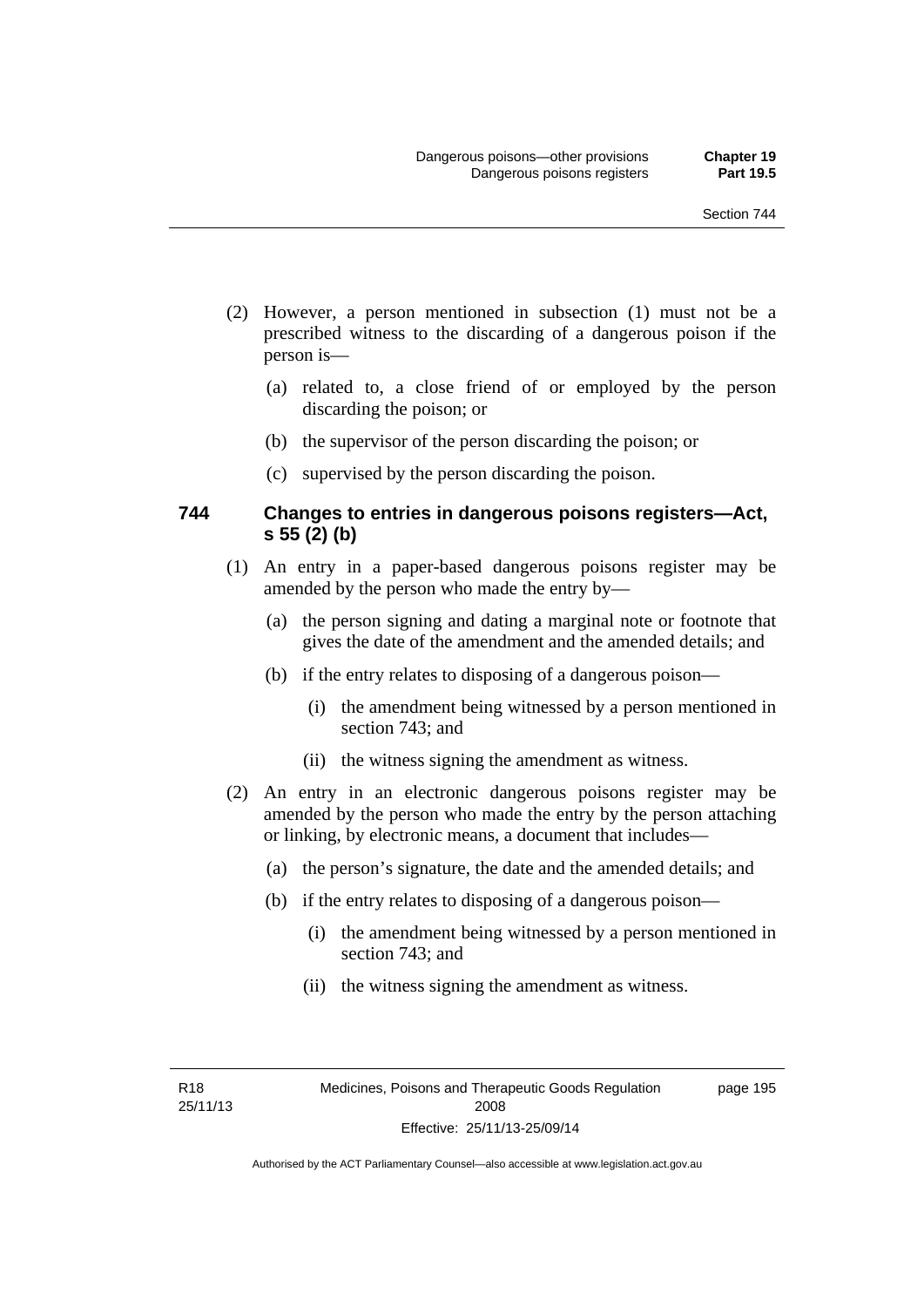**Chapter 20** Paints

## **Chapter 20 Paints**

#### **750 Manufacture, supply and use of paints containing white lead—Act, s 70 (1) (b), (2) (b) and (3) (b)**

A paint containing basic lead carbonate (white lead) may be manufactured, supplied or used for application as a mirror backing if the paint—

- (a) contains not more than 15% lead in the non-volatile content of the paint; and
- (b) is applied not more than 40µm thick; and
- (c) is covered by a paint that does not contain lead.
- *Note* um is the symbol for micron (see *National Measurement [Regulations 1999](http://www.comlaw.gov.au/Series/F1999B00110)* (Cwlth), sch 1, pt 4).

#### **751 Manufacture, supply and use of paints for certain purposes—Act, s 71 (1) and (3)**

- (1) A first schedule paint must not be manufactured, supplied or used for application to—
	- (a) a roof or other surface to be used for the collection or storage of potable water; or
	- (b) furniture; or
	- (c) a fence, wall, post, gate or building (including the interior of a building), other than a building that is used only for industrial purposes or mining or as an oil terminal; or
	- (d) premises used for the manufacture, processing, preparation, packing or serving of products intended for human or animal consumption.
	- *Note First schedule paint*—see the [medicines and poisons standard,](http://www.comlaw.gov.au/Series/F2012L01200) par 1 (1).

page 196 Medicines, Poisons and Therapeutic Goods Regulation 2008 Effective: 25/11/13-25/09/14

R18 25/11/13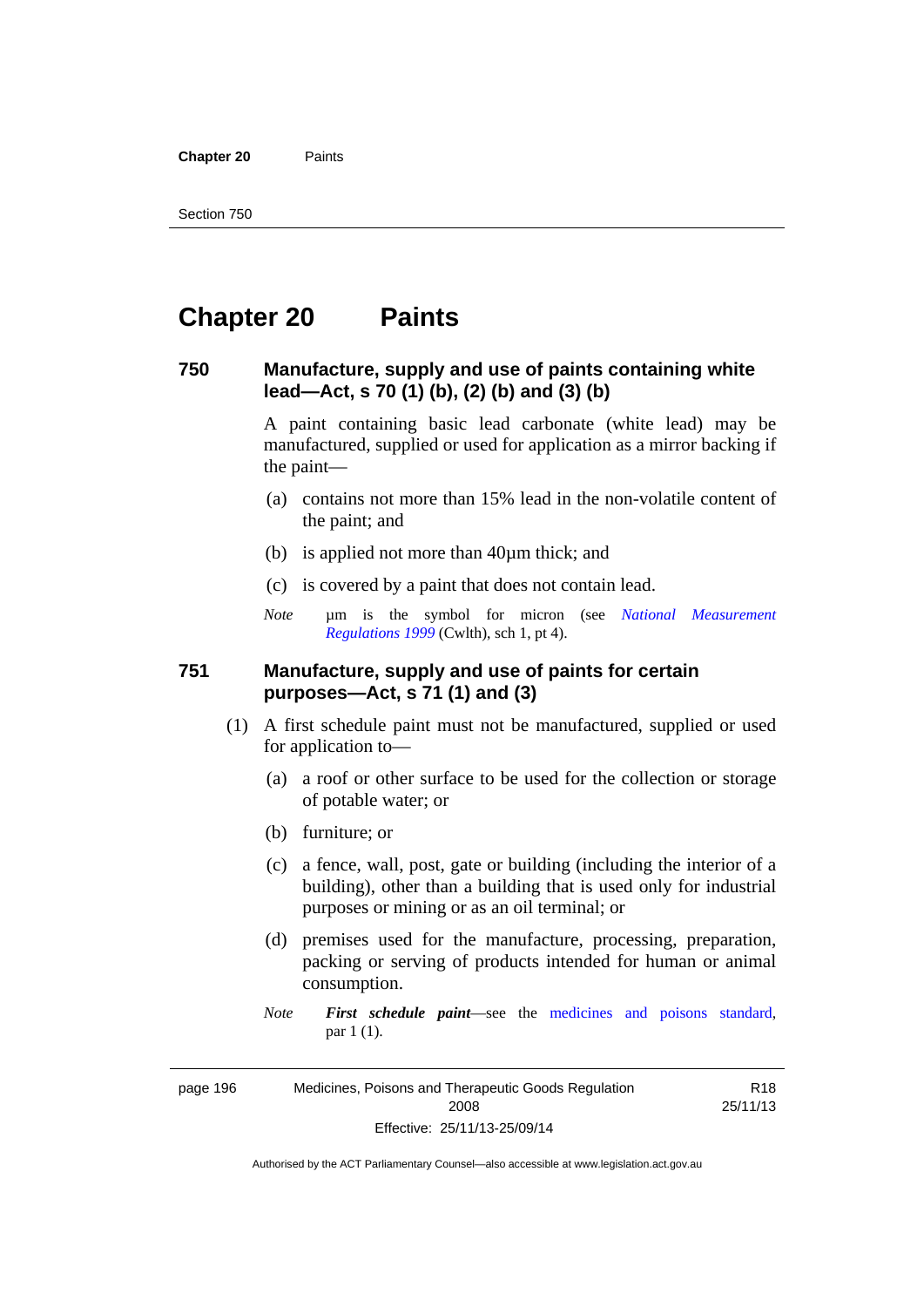- (2) A third schedule paint must not be manufactured, supplied or used for application to—
	- (a) a roof or other surface to be used for the collection or storage of potable water; or
	- (b) furniture; or
	- (c) a fence, wall, post, gate, building (including the interior of a building), bridge, pylon, pipeline, storage tank or similar structure; or
	- (d) premises, equipment or utensils used for the manufacture, processing, preparation, packing or serving of products intended for human or animal consumption.
	- *Note Third schedule paint*—see the [medicines and poisons standard,](http://www.comlaw.gov.au/Series/F2012L01200) par 1 (1).

## **752 Manufacture, supply and use of paints for toys—Act, s 72 (b)**

A paint that complies with the specification for coating materials in AS/NZS ISO 8124.3 (Safety of toys – Migration of certain elements), as in force from time to time, may be manufactured, supplied or used for application to toys.

*Note* AS/NZS ISO 8124:3 does not need to be notified under the [Legislation](http://www.legislation.act.gov.au/a/2001-14)  [Act](http://www.legislation.act.gov.au/a/2001-14) because s 47 (6) does not apply (see s 863). The standard may be purchased at [www.standards.org.au.](http://www.standards.org.au/)

#### **753 Manufacture, supply and use of paints containing pesticides—Act, s 73 (b)**

- (1) The following pesticides are prescribed:
	- (a) an algicide;
	- (b) an antifouling agent;
	- (c) a bactericide;

R18 25/11/13 Medicines, Poisons and Therapeutic Goods Regulation 2008 Effective: 25/11/13-25/09/14

page 197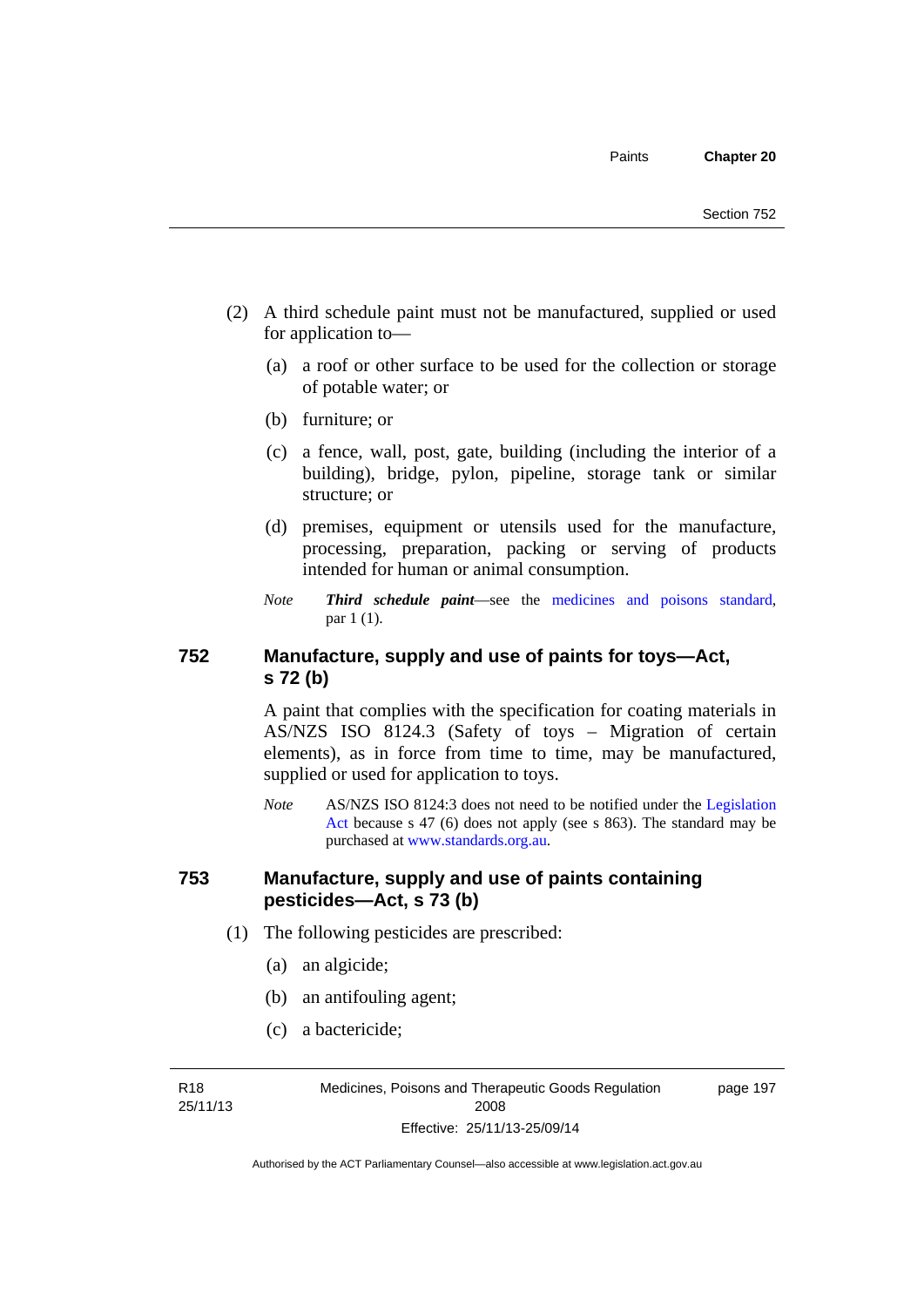- (d) a fungicide.
- *Note Pesticide*—see the [medicines and poisons standard,](http://www.comlaw.gov.au/Series/F2012L01200) par 1 (1).
- (2) However, subsection (1) does not apply in relation to a paint for human therapeutic use.

page 198 Medicines, Poisons and Therapeutic Goods Regulation 2008 Effective: 25/11/13-25/09/14

R18 25/11/13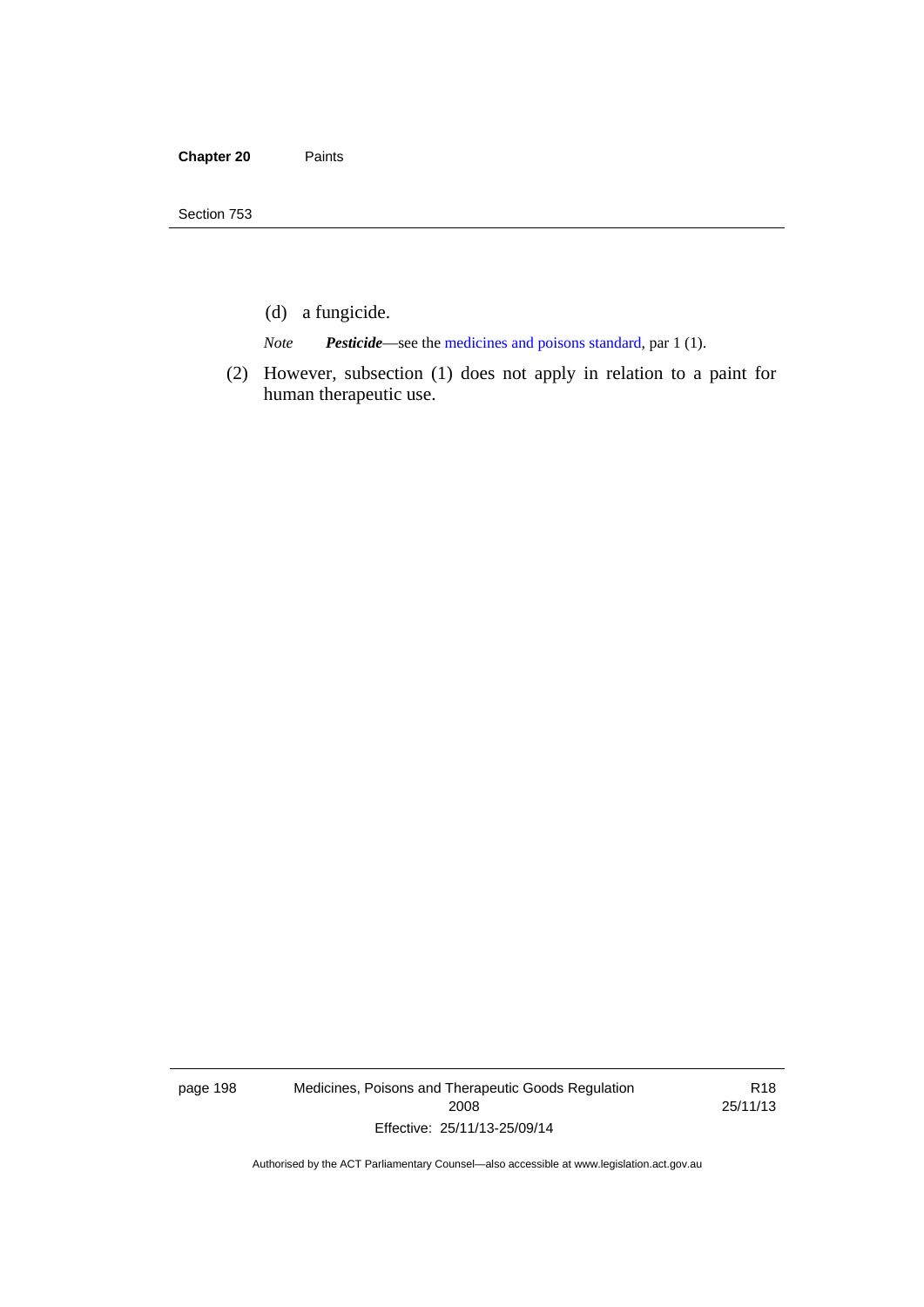# **Chapter 21 Prohibited and appendix C substances**

## **Part 21.1** Preliminary

**760 Meaning of** *prohibited substance***—ch 21** 

In this chapter:

*prohibited substance* includes an appendix C substance.

*Note Appendix C substance* and *prohibited substance*—see the [Act,](http://www.legislation.act.gov.au/a/2008-26/default.asp) s 13.

#### **761 Prohibited substances licences—Act, s 78 (2)**

A licence for a program of research or education in relation to a prohibited substance (a *prohibited substances research and education program licence*) may be issued.

*Note* Other prohibited substances licences may also be issued (see [Act,](http://www.legislation.act.gov.au/a/2008-26/default.asp) s 78 (3)).

R18 25/11/13 Medicines, Poisons and Therapeutic Goods Regulation 2008 Effective: 25/11/13-25/09/14

page 199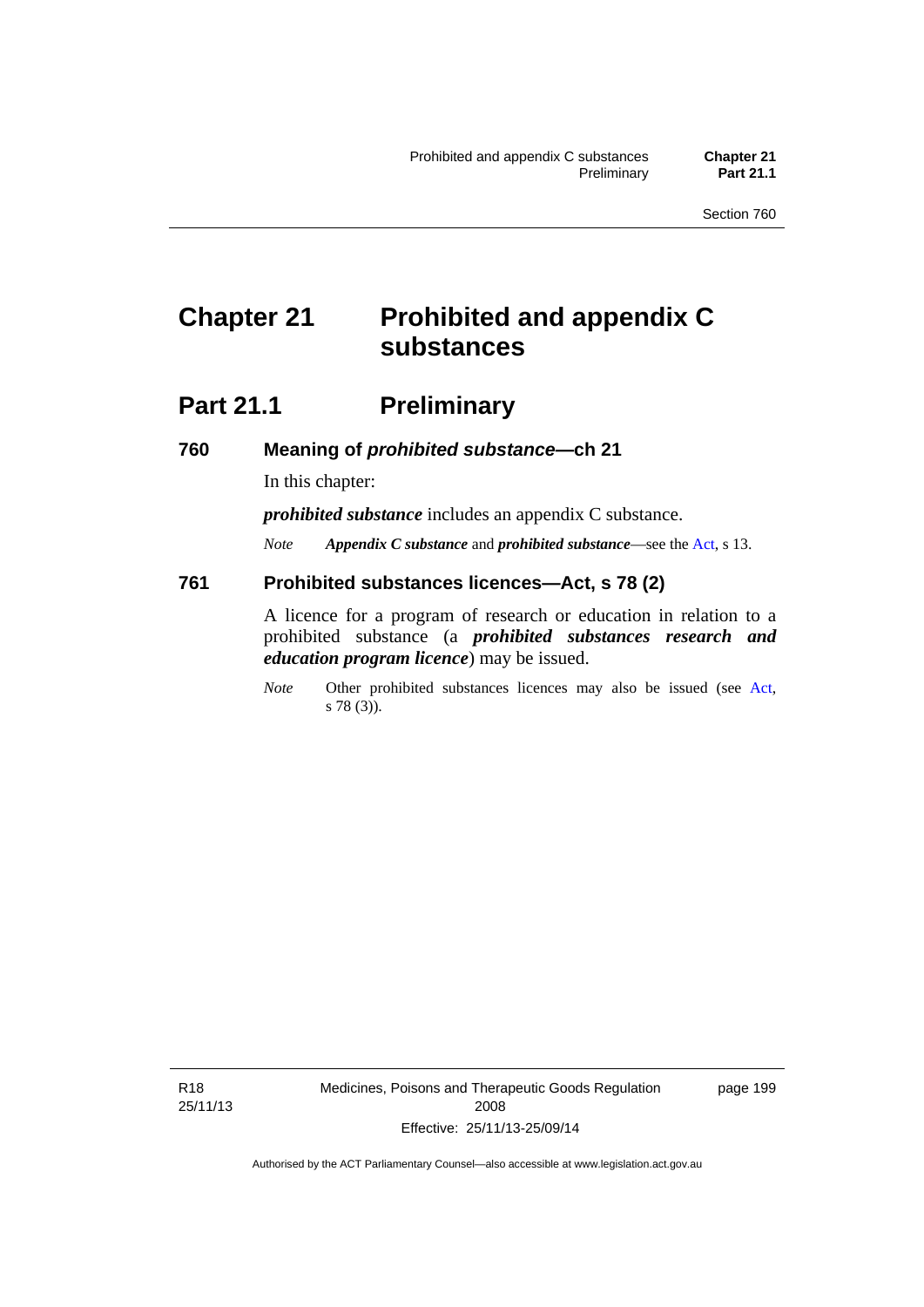## **Part 21.2 Prohibited substances research and education program licences**

## **Division 21.2.1 Issue of prohibited substances research and education program licences**

## **765 Applications for prohibited substances research and education program licences**

- (1) An application for a prohibited substances research and education program licence for a prohibited substance must be in writing, signed by the applicant, and include the following:
	- (a) the full name, address and academic, professional or other relevant qualifications of—
		- (i) the person who is to supervise the program; and
		- (ii) the person who is to conduct the program;
	- (b) the name of the recognised research institution at or under which the program is proposed to be conducted;
		- *Note Recognised research institution*—see the [Act](http://www.legislation.act.gov.au/a/2008-26/default.asp), s 20 (5).
	- (c) whether the program will be conducted at, or under the authority of, the recognised research institution;
	- (d) the premises where the program will be conducted;
	- (e) the prohibited substance, and the form and strength of the substance, for which the licence is sought;
	- (f) the maximum quantity of the prohibited substance that would be possessed under the licence at any time;

Authorised by the ACT Parliamentary Counsel—also accessible at www.legislation.act.gov.au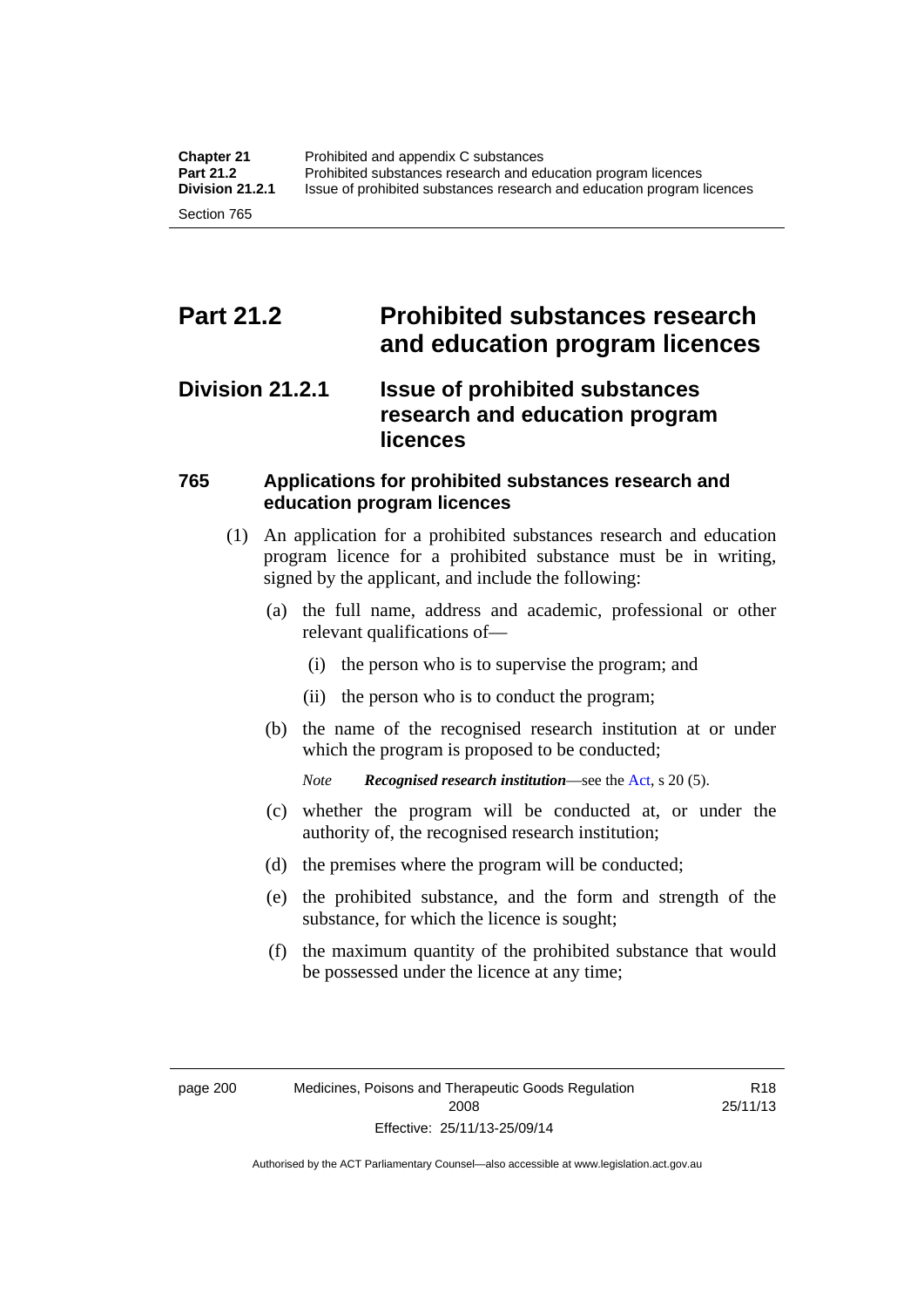page 201

- (g) a description of the program, including an explanation of why the program cannot be carried out satisfactorily without the use of the prohibited substance;
- (h) the supervision arrangements for the program;
- (i) the period for which the licence is sought.
- *Note 1* If a form is approved under the [Act](http://www.legislation.act.gov.au/a/2008-26/default.asp), s 198 for this provision, the form must be used.
- *Note* 2 A fee may be determined under the [Act,](http://www.legislation.act.gov.au/a/2008-26/default.asp) s 197 for this provision.
- (2) The application must be accompanied by a written approval of the program by the person in charge of—
	- (a) the recognised research institution; or
	- (b) a faculty or division of the institution.

#### **766 Restrictions on issuing of prohibited substances research and education program licences— Act, s 85 (1) (a)**

The chief health officer must not issue a prohibited substances research and education program licence to a person unless—

- (a) the program to which the licence relates will be conducted at, or under the authority of, a recognised research institution; and
- (b) the program is approved by a person mentioned in section 765 (2); and
- (c) satisfied that the program—
	- (i) cannot be carried out without the use of the prohibited substance to which the licence application relates; and
	- (ii) will be adequately supervised.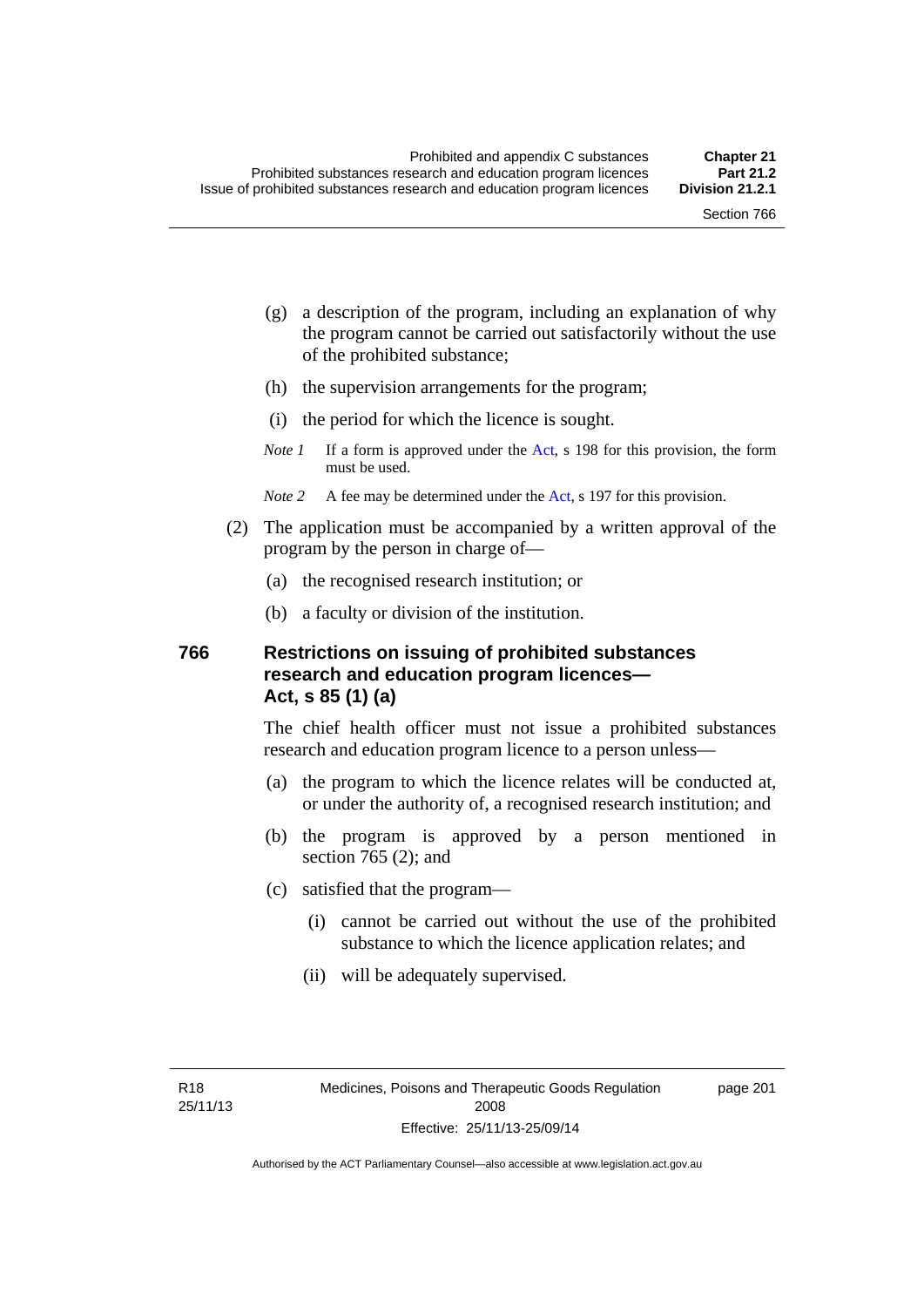## **767 Additional information for prohibited substances research program and education licences— Act, s 88 (1) (k)**

The following additional information is prescribed for a prohibited substances research and education licence:

- (a) the research or education program for which the licence is issued;
- (b) the name of the program's supervisor;
- (c) the dealings with a prohibited substance authorised by the licence;
- (d) the premises where the program will be conducted;
- (e) the maximum quantity of the prohibited substance that may be possessed at any time for the program;
- (f) the total quantity of the prohibited substance that may be possessed for the program during the period of the licence;
- (g) the form and strength of the prohibited substance that may be obtained and possessed for the program.

## **Division 21.2.2 Prohibited substances research and education program authorisations**

## **768 Authorisations under prohibited substances research and education program licences—Act, s 20 (1) (a)**

A prohibited substances research and education program licence authorises—

- (a) the licence-holder to—
	- (i) issue a purchase order for a prohibited substance (the *licensed prohibited substance*) stated in the licence for the program stated in the licence; and

R18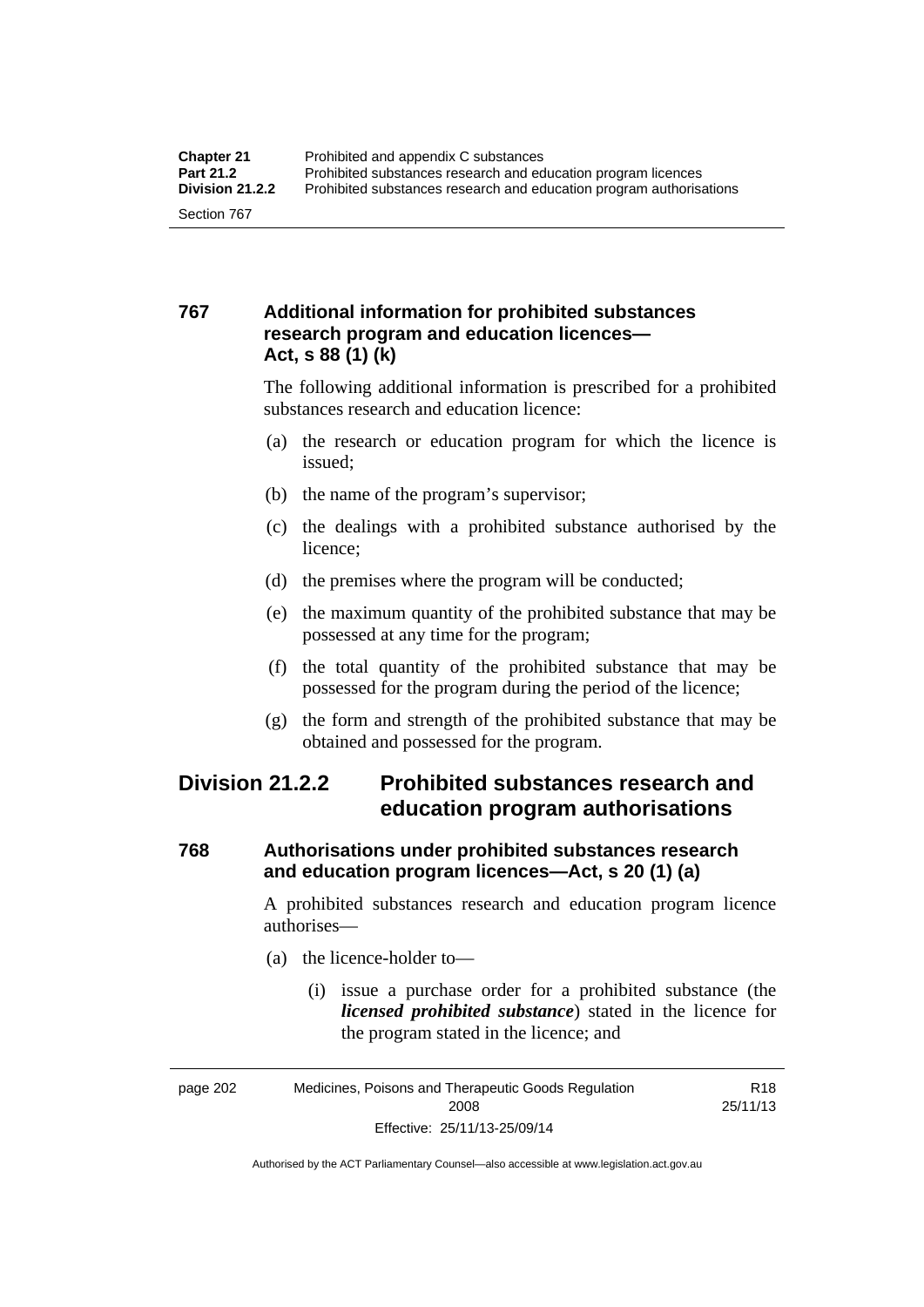- (ii) obtain a licensed prohibited substance on a purchase order for the program; and
- (iii) possess a licensed prohibited substance for the program at the premises to which the licence relates; and
- (iv) supply a licensed prohibited substance to anyone taking part in the program for the program; and
- (b) the program supervisor, and anyone taking part in the program, to deal with the licensed prohibited substance as authorised by the licence at the premises stated in the licence.

#### **769 Authorisation condition for prohibited substances research and education program licences—Act, s 44 (1) (b) and (2) (b)**

A licence-holder's authorisation to obtain a prohibited substance under a prohibited substances research and education program licence is subject to the condition that the substance is obtained on a complying purchase order.

*Note* For licence conditions, see the [Act](http://www.legislation.act.gov.au/a/2008-26/default.asp), s 89.

R18 25/11/13 Medicines, Poisons and Therapeutic Goods Regulation 2008 Effective: 25/11/13-25/09/14

page 203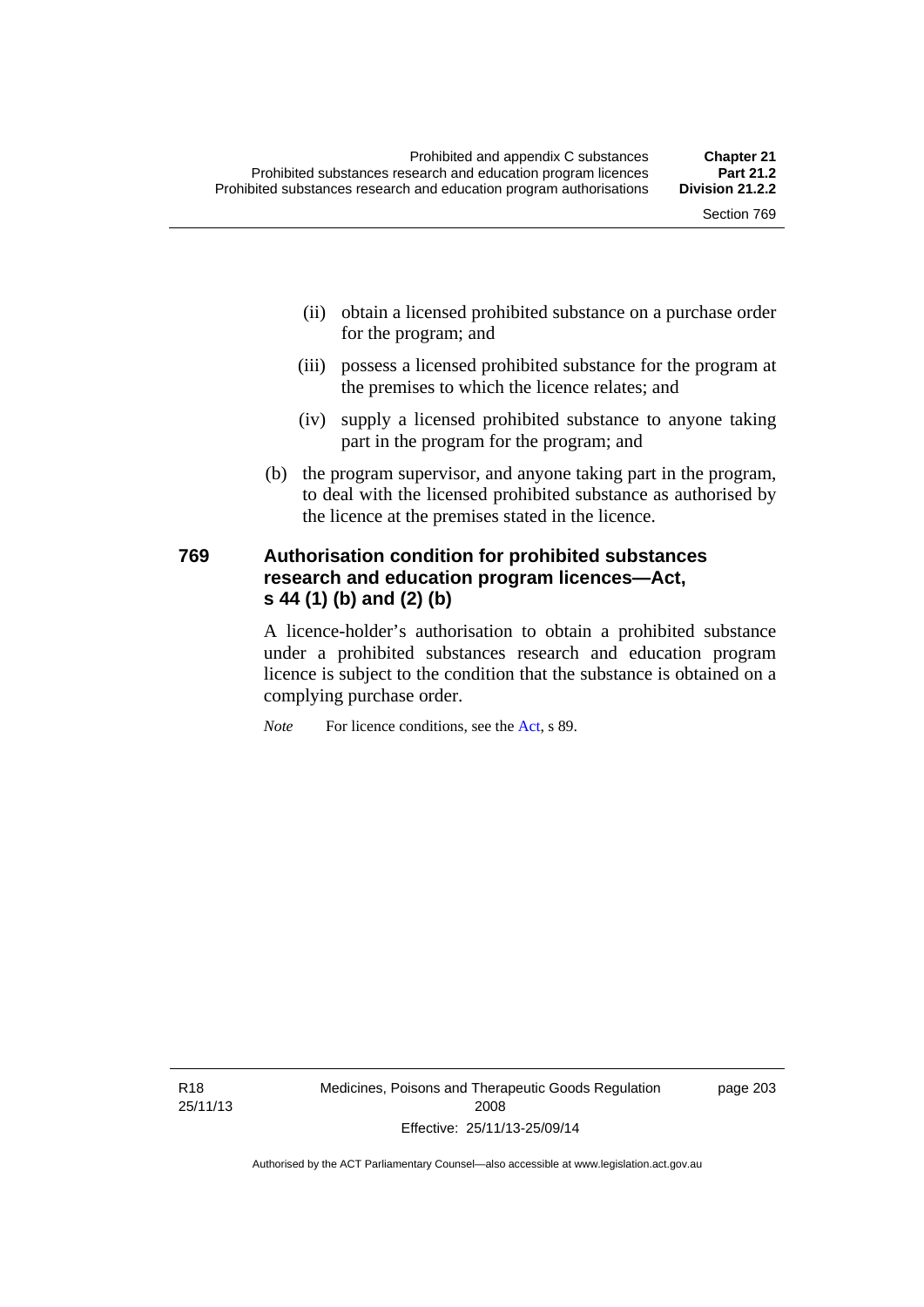## **Division 21.2.3 Other provisions—prohibited substances research and education program licences**

#### **770 Approvals of dealings for prohibited substances research and education program licences—Act, s 20 (1) (c)**

(1) In this section:

*relevant dealing*, with a prohibited substance for a prohibited substances research and education program licence, means any of the following:

- (a) obtaining the substance;
- (b) possessing the substance;
- (c) issuing a purchase order for the substance;
- (d) supplying the substance on a complying purchase order to the licence-holder.
- (2) The chief health officer may approve a person for a relevant dealing with a prohibited substance to which a prohibited substances research and education program licence relates.
- (3) An approval—
	- (a) must be in writing; and
	- (b) may be conditional; and
	- (c) may apply for a stated period or until a stated event happens.

R18 25/11/13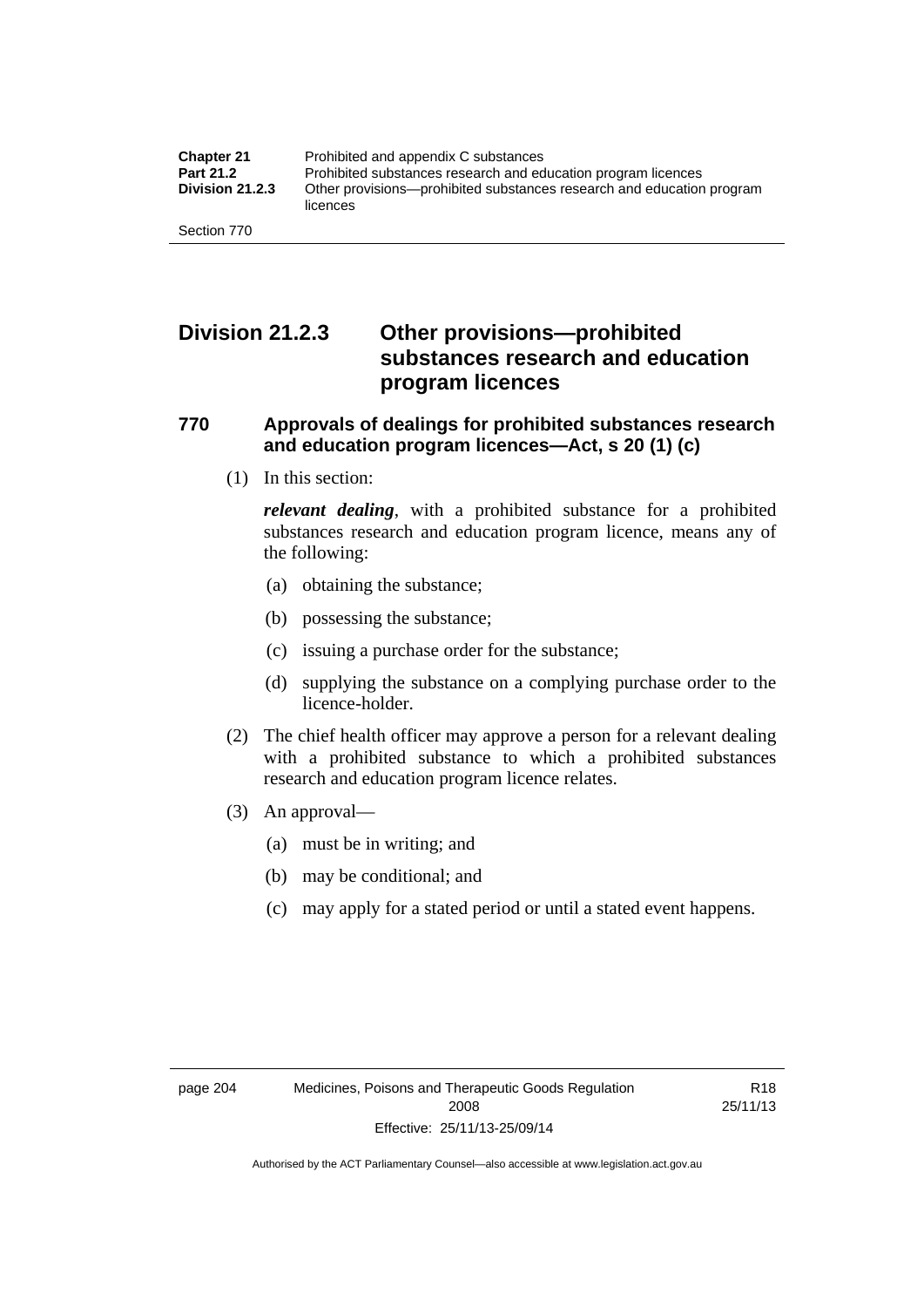## **771 Authorisation condition for approval-holders—Act, s 44 (1) (b) and (2) (b)**

An approval-holder's authorisation under section 770 is subject to the condition that the following are kept at the approval-holder's business premises or, if the chief health officer approves in writing another place, the place approved by the chief health officer, for at least 2 years after the day a prohibited substance is supplied:

- (a) the filled purchase order;
- (b) the record for section 773.

#### **772 General requirements for prohibited substances purchase orders—Act, s 38 (2) (c)**

- (1) A purchase order for a prohibited substance must be—
	- (a) signed by the person (the *issuer*) issuing the order; and
		- *Note* The purchase order must be signed with the issuer's usual signature (see [Act](http://www.legislation.act.gov.au/a/2008-26/default.asp), dict, def *signs*).
	- (b) if the issuer amends the order—initialled and dated by the issuer beside the amendment.
- (2) A purchase order for a prohibited substance must include the following:
	- (a) the issuer's name and business address and telephone number;
	- (b) the issuer's authority to issue the order;
	- (c) the prohibited substance, and the form, strength and quantity of the substance, to be supplied on the order.

page 205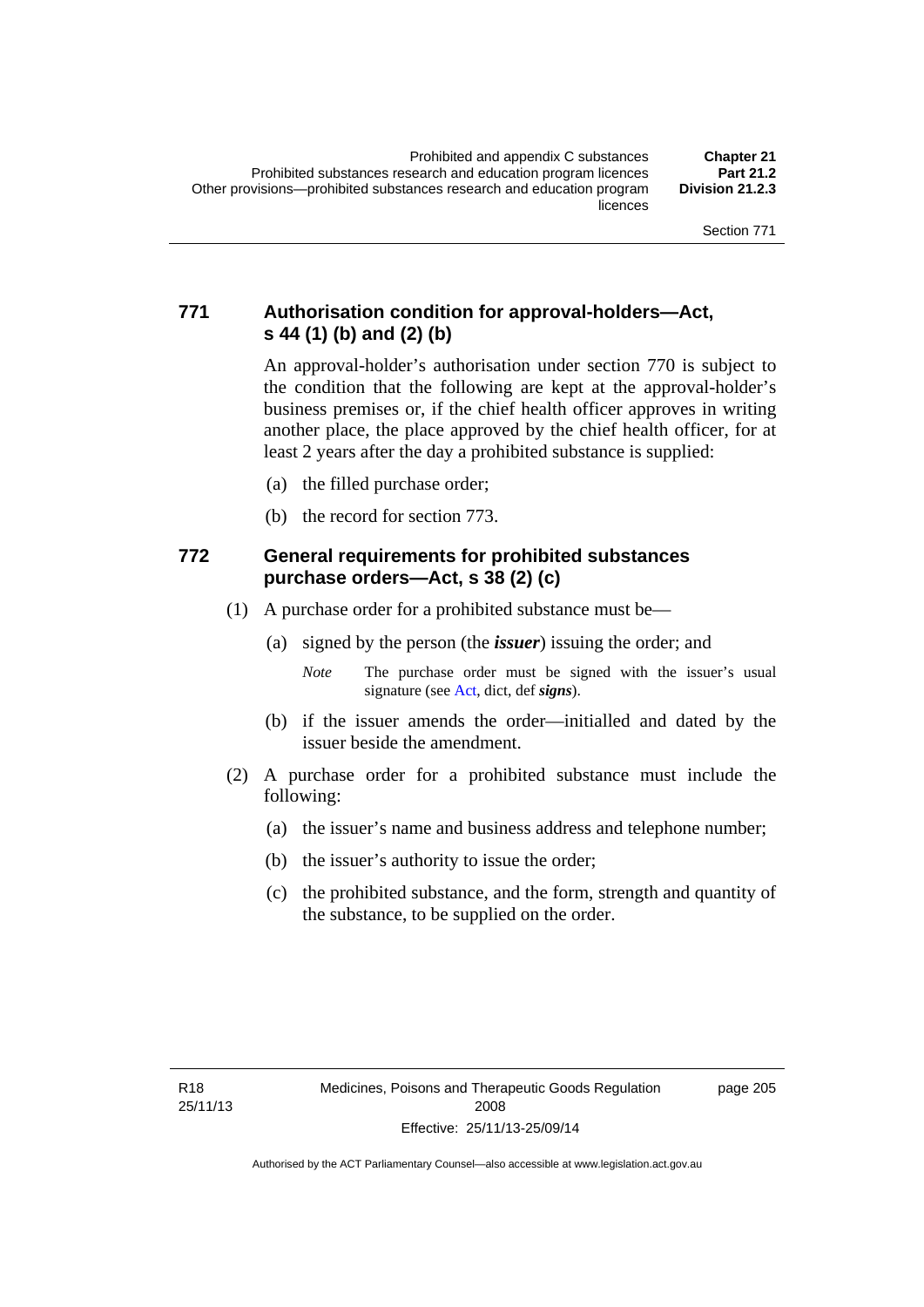| <b>Chapter 21</b>      | Prohibited and appendix C substances                                              |
|------------------------|-----------------------------------------------------------------------------------|
| <b>Part 21.2</b>       | Prohibited substances research and education program licences                     |
| <b>Division 21.2.3</b> | Other provisions—prohibited substances research and education program<br>licences |
| Section 773            |                                                                                   |

#### **773 Recording supply of prohibited substances on purchase orders**

A person who supplies a prohibited substance to someone else on a purchase order must make a written record of the following information:

- (a) the date of the order;
- (b) the issuer's authority to issue the order;
- (c) the name, and the business address and telephone number, of the person to whom the prohibited substance is supplied;
- (d) the date the order is supplied;
- (e) the prohibited substance, and the form, strength and quantity of the substance, supplied.
- *Note Written* includes in electronic form (see [Act,](http://www.legislation.act.gov.au/a/2008-26/default.asp) dict).

#### **774 Information for CHO about supplied prohibited substances research and education program licences— Act, s 31 (1) (a) (ii), (1) (b), (2) (a) (ii), (2) (b) and (4)**

- (1) This section applies if a person supplies a prohibited substance to a prohibited substances research and education program licence-holder.
- (2) The person must, not later than 7 days after the end of the month when the prohibited substance is supplied, give the chief health officer the following information in writing:
	- (a) the person's name, business address and telephone number;
	- (b) the name of the person who issued the supply authority;
	- (c) the date of the supply authority;
	- (d) the name and address of the person to whom the substance is supplied;

R18 25/11/13

page 206 Medicines, Poisons and Therapeutic Goods Regulation 2008 Effective: 25/11/13-25/09/14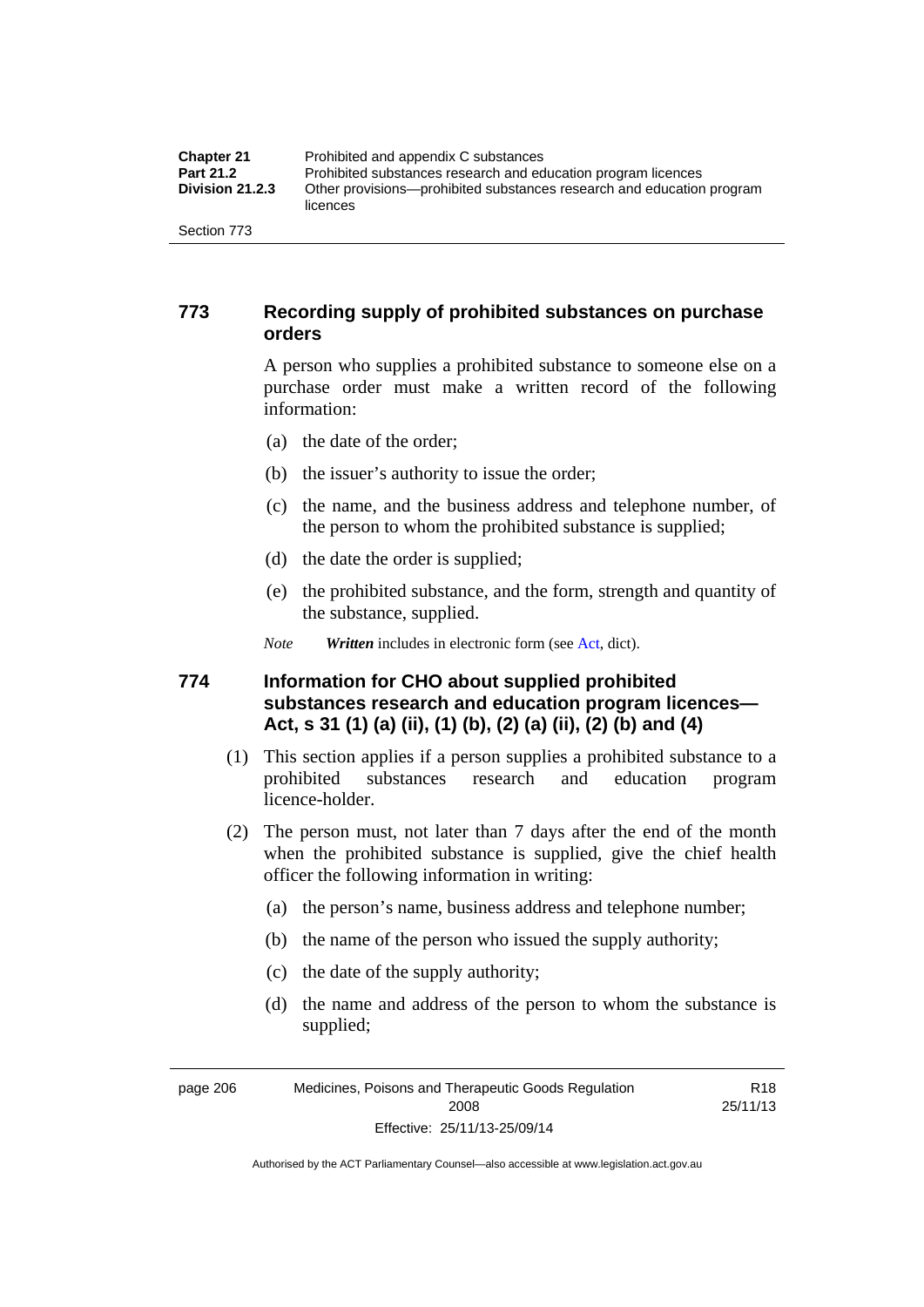- (e) the date of supply;
- (f) the substance, and the form, strength and quantity of the substance, supplied.

R18 25/11/13 Medicines, Poisons and Therapeutic Goods Regulation 2008 Effective: 25/11/13-25/09/14

page 207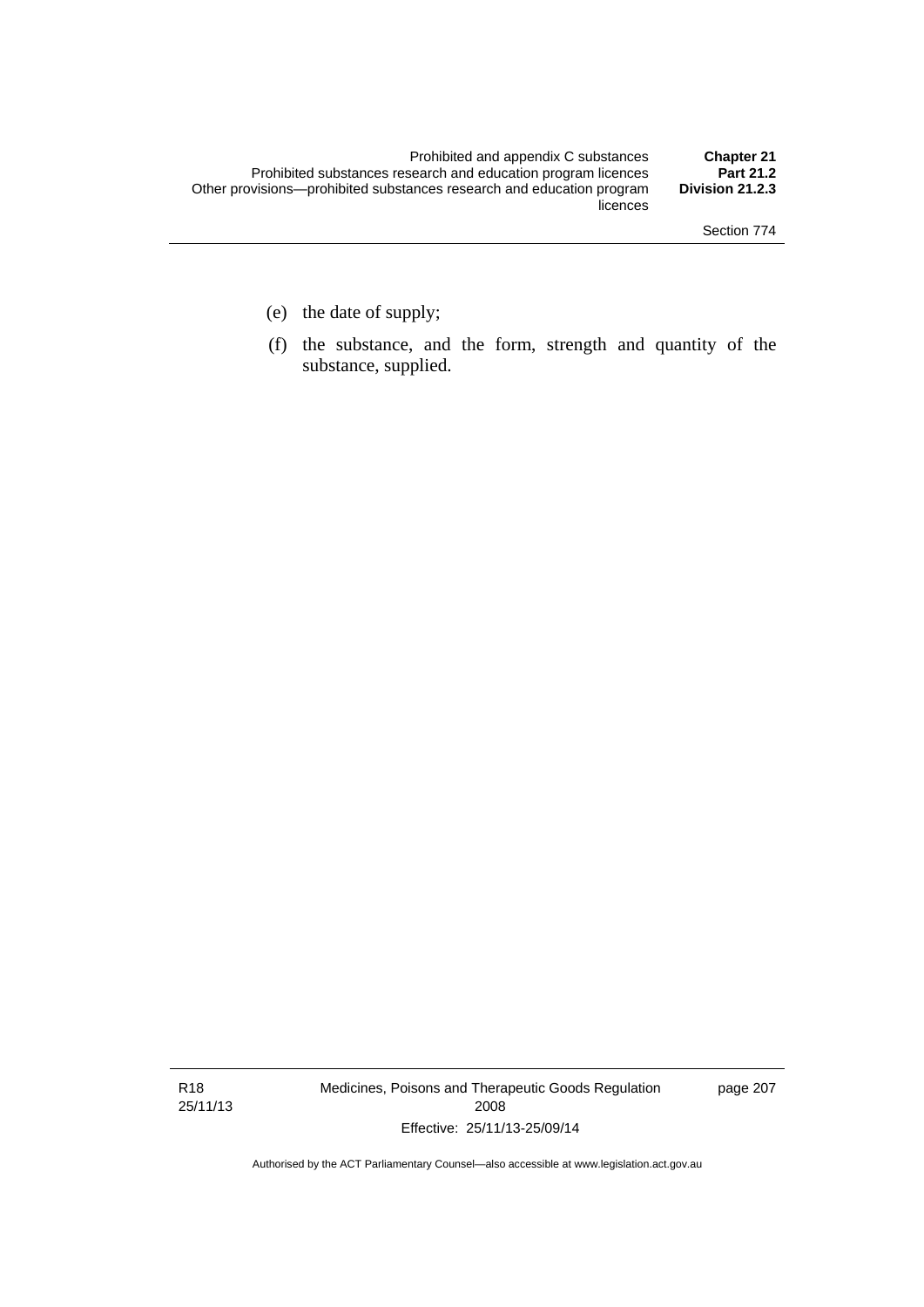Section 775

## **Part 21.3 Prohibited substances registers**

#### **775 Keeping of prohibited substances registers by certain people—Act, s 48 and s 50 (1) (b) and (2) (b)**

- (1) A person mentioned in table 775, column 2 who possesses a prohibited substance must keep a prohibited substances register.
- (2) A person to whom subsection (1) applies must keep a prohibited substances register for a prohibited substance at the place prescribed in table 775, column 3 for the person.

| column 1 | .<br>column 2                                                                                        | column 3                                                     |
|----------|------------------------------------------------------------------------------------------------------|--------------------------------------------------------------|
| item     | prescribed person                                                                                    | place where register to be kept                              |
|          | approved analyst                                                                                     | the analyst's laboratory                                     |
|          | medicines and poisons<br>inspector (other than<br>police officer)                                    | the place directed in writing by the<br>chief health officer |
|          | supervisor of program<br>under prohibited<br>substances research and<br>education program<br>licence | the premises where program is being<br>conducted             |

**Table 775 Keeping prohibited substances registers** 

#### **776 Form of prohibited substances registers—Act, s 49 (1) (b)**

- (1) Each page in a prohibited substances register must relate to a single form and strength of a prohibited substance.
- (2) If a prohibited substances register is kept electronically, a separate record must be used for each form and strength of prohibited substance kept.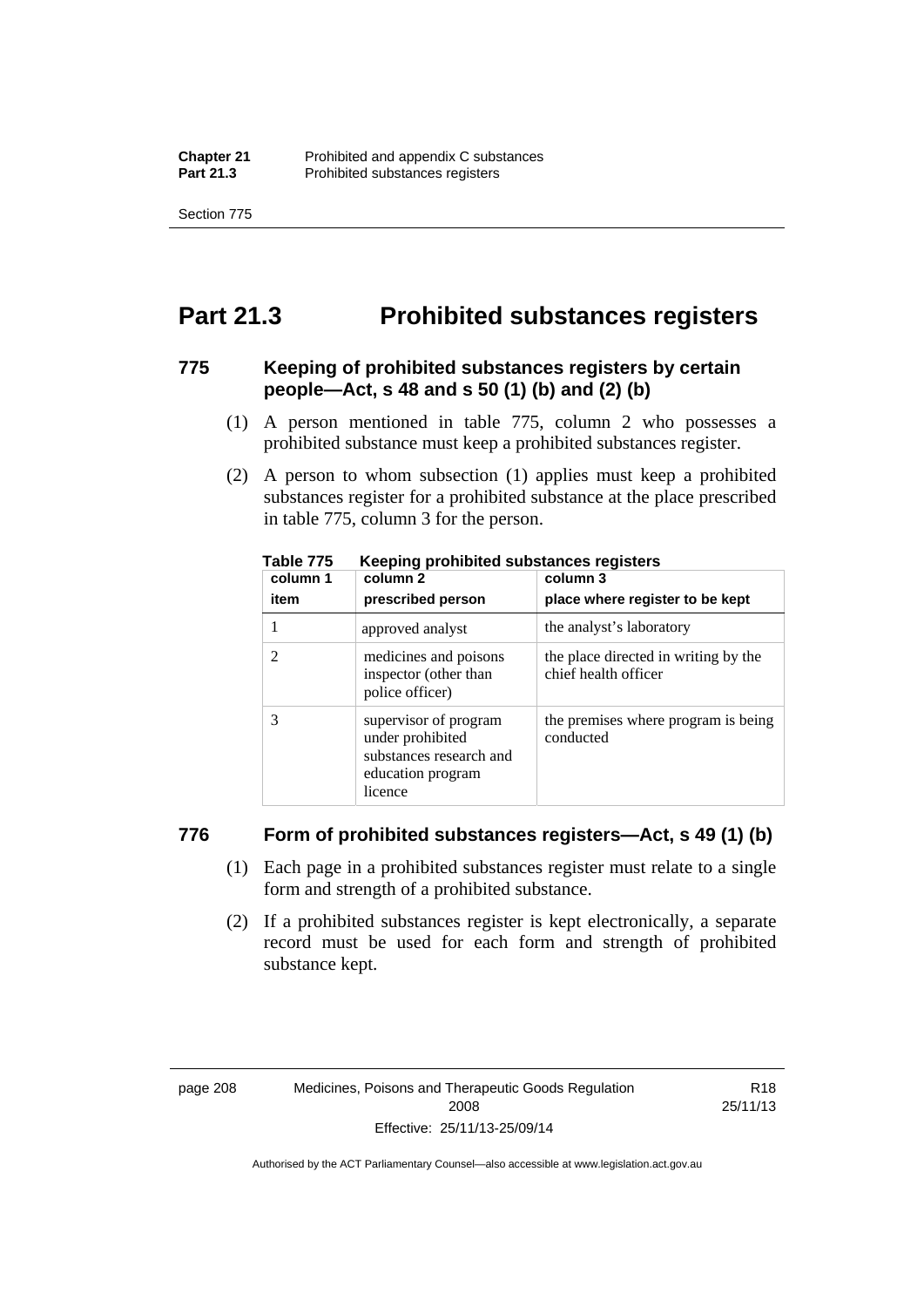## **777 Making entries in prohibited substances registers— Act, s 51 (1) (b)**

- (1) The following details for a dealing with a prohibited substance are prescribed:
	- (a) the nature of the dealing;
	- (b) the date of the dealing;
	- (c) the prohibited substance, and the form, strength and quantity of the substance, dealt with;
	- (d) if the dealing is receiving the substance—the name and address of the supplier;
	- (e) if the dealing is supplying the substance—the name and address of the person to whom it is supplied;
	- (f) the quantity of the substance held after the dealing.
- (2) A dealing with a prohibited substance must be entered in the prohibited substances register the person must keep.

#### **778 Prescribed witnesses for discarding of prohibited substances—Act, s 54 (a) and (b)**

- (1) The following people are prescribed as witnesses in relation to the disposal of a prohibited substance:
	- (a) an approved analyst;
	- (b) a medicines and poisons inspector.

*Note Approved analyst*—see the dictionary.

- (2) However, a person mentioned in subsection (1) must not be a prescribed witness to the discarding of a prohibited substance if the person is—
	- (a) related to, a close friend of or employed by the person discarding the substance; or

R18 25/11/13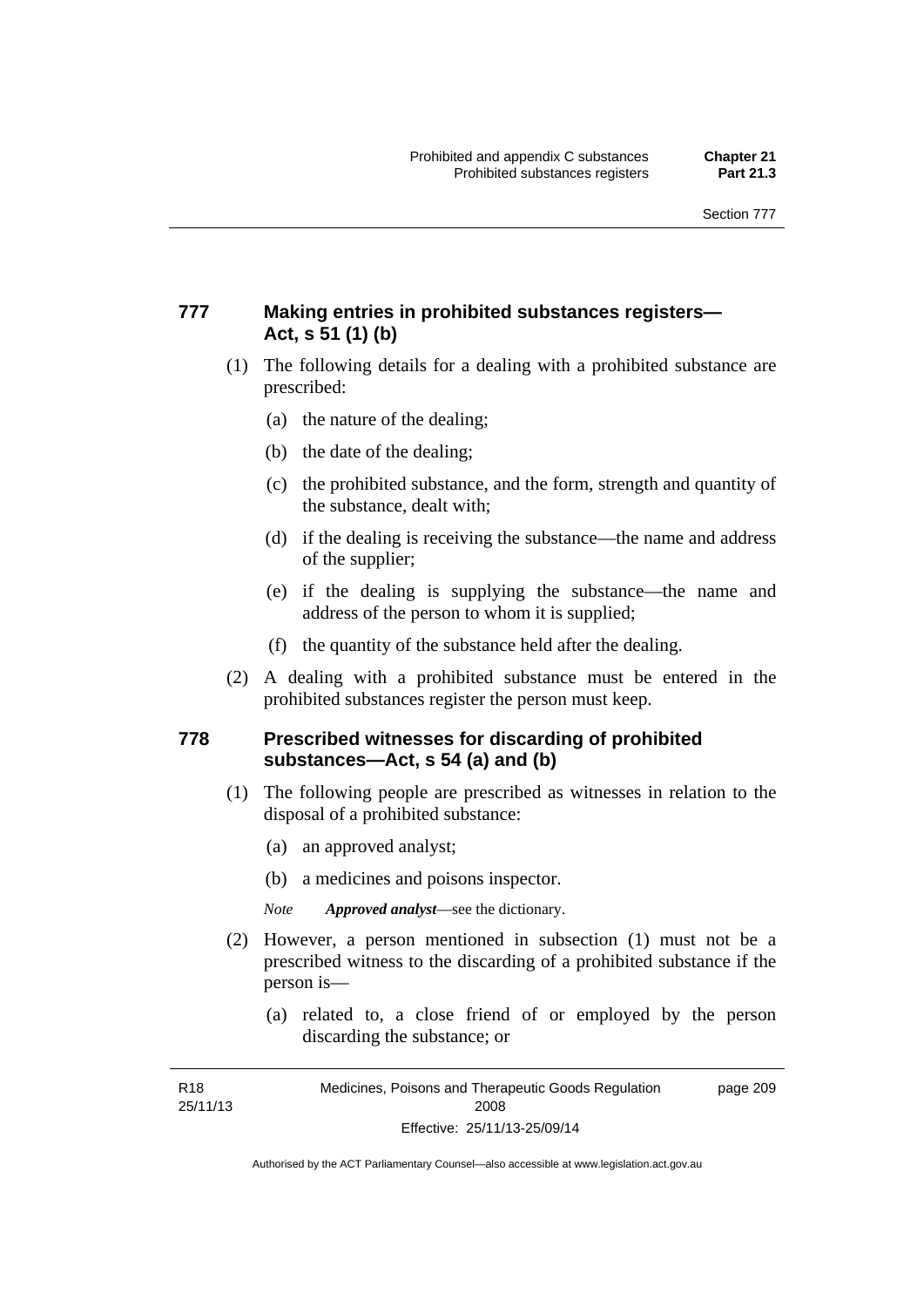Section 779

- (b) the supervisor of the person discarding the substance; or
- (c) supervised by the person discarding the substance.

#### **779 Changes to entries in prohibited substances registers— Act, s 55 (2) (b)**

- (1) An entry in a paper-based prohibited substances register may be amended by the person who made the entry by—
	- (a) the person signing and dating a marginal note or footnote that gives the date of the amendment and the amended details; and
	- (b) if the entry relates to disposing of a prohibited substance—
		- (i) the amendment being witnessed by a person mentioned in section 743; and
		- (ii) the witness signing the amendment as witness.
- (2) An entry in an electronic prohibited substances register may be amended by the person who made the entry by the person attaching or linking, by electronic means, a document that includes—
	- (a) the person's signature, the date and the amended details; and
	- (b) if the entry relates to disposing of a prohibited substance—
		- (i) the amendment being witnessed by a person mentioned in section 743; and
		- (ii) the witness signing the amendment as witness.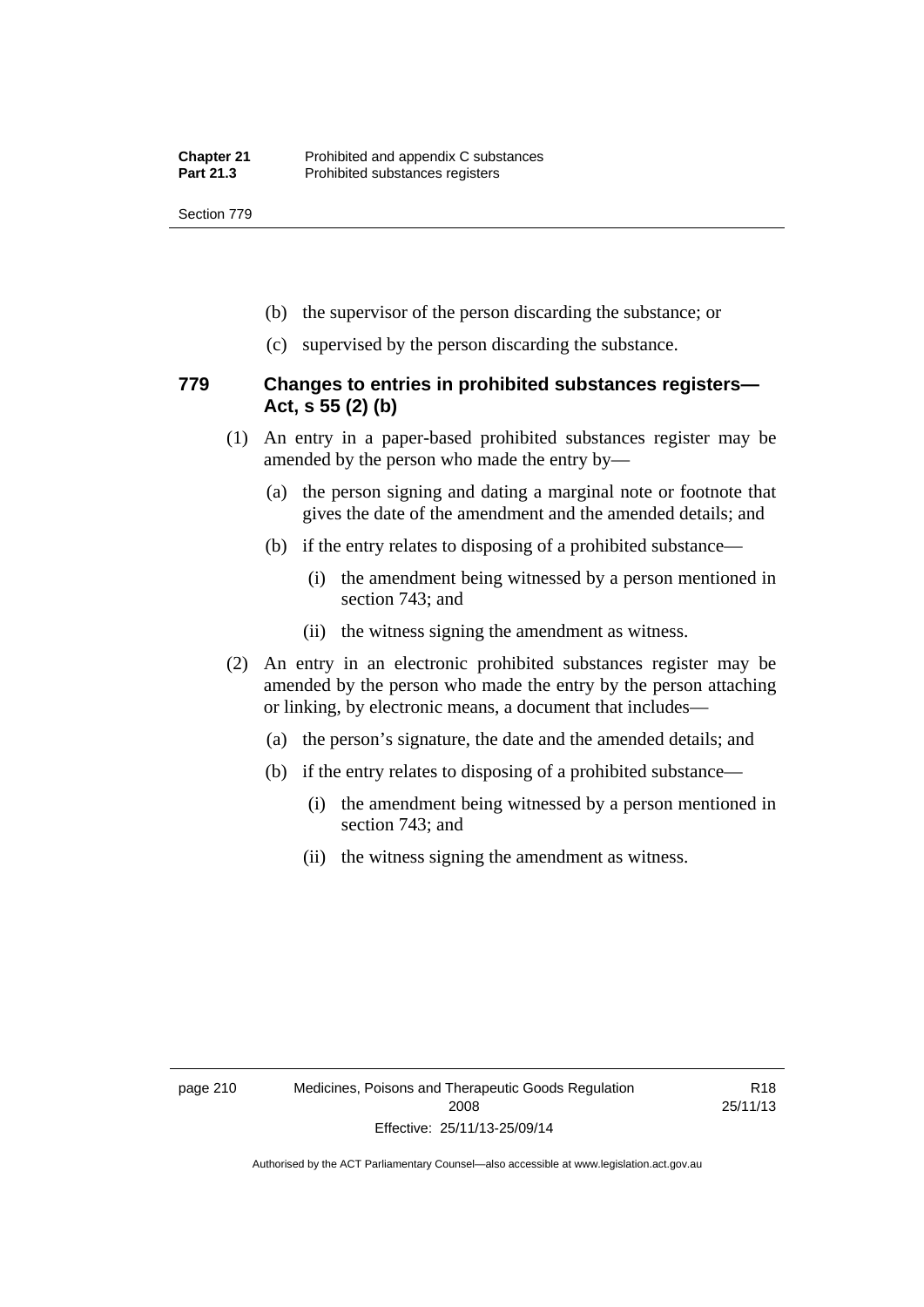# **Chapter 22 Therapeutic goods**

#### **800 Definitions—ch 22**

In this chapter:

*optical device* means any of the following:

- (a) corrective contact lenses;
- (b) corrective lenses for spectacles;
- (c) non-corrective contact lenses commonly known as plano contact lenses.

*prescription*, in relation to an optical device, means a written direction (other than a purchase order) to a person who is authorised to supply the optical device to dispense the optical device.

## **801 Prescribed regulated therapeutic goods—Act, s 14, def**  *regulated therapeutic good***, par (b)**

Optical devices are prescribed.

#### **802 Authorisation to supply optical devices—Act, s 74 (1) (b) and (2) (b)**

 (1) To the extent necessary to practise optometry and, if employed, within the scope of employment, an optometrist is authorised to supply optical devices on prescription issued by an optometrist or doctor.

*Note Supply* includes dispense (see [Act,](http://www.legislation.act.gov.au/a/2008-26/default.asp) s 24).

 (2) To the extent necessary to practise as an optician and, if employed, within the scope of employment, an optician is authorised to supply optical devices on prescription issued by an optometrist or doctor.

page 211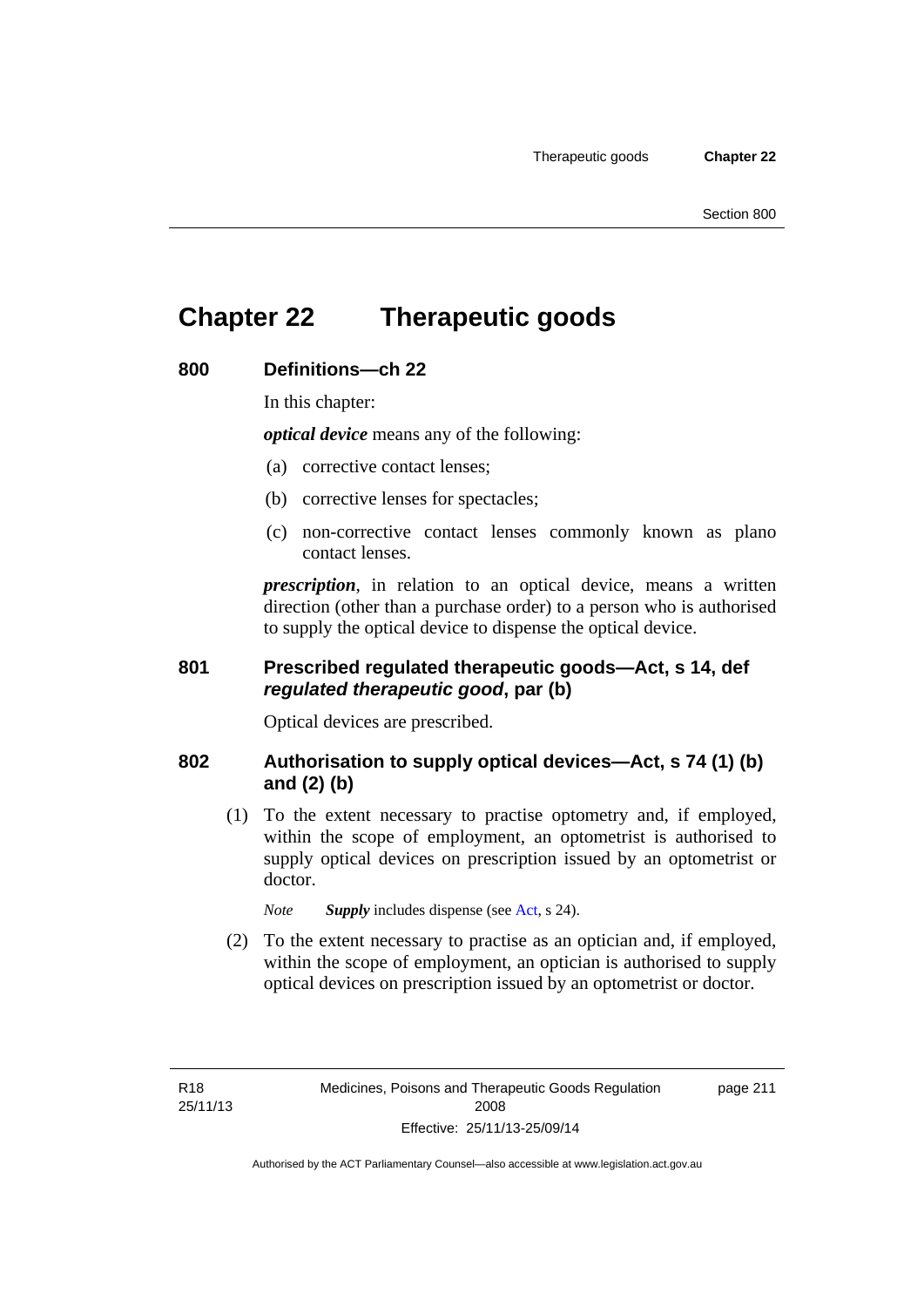#### **Chapter 22** Therapeutic goods

 (3) Within the scope of employment, an employee of an optometrist is authorised to sell and deliver optical devices supplied under subsection  $(1)$  or  $(2)$ .

#### **803 Authorisation conditions for supplying optical devices— Act, s 75 (1) (b)**

An optometrist's, and optician's, authorisation under section 802 in relation to optical devices is subject to the following conditions:

- (a) the optical devices are supplied on a written prescription by an optometrist or doctor;
- (b) if the prescription is for contact lenses (whether corrective or plano)—the prescription is issued not more than 1 year before the date the lenses are supplied;
- (c) if the prescription is for corrective lenses for spectacles—the prescription is issued not more than 2 years before the date the lenses are supplied.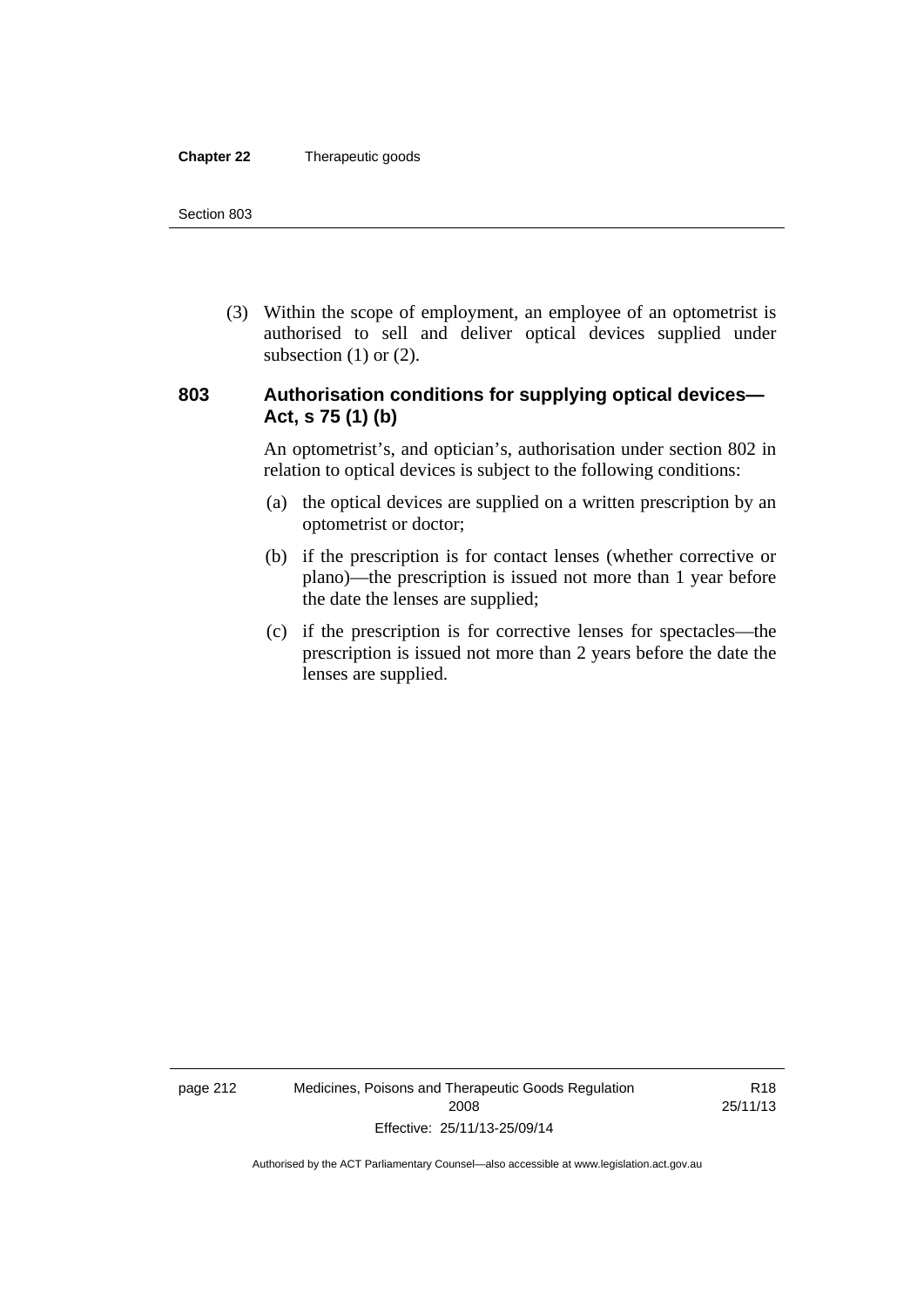# **Chapter 23 Notification and review of decisions**

#### **850 Meaning of** *reviewable decision—***ch 23**

In this chapter:

*reviewable decision* means a decision mentioned in table 850, column 3 under a provision of this regulation mentioned in column 2 in relation to the decision.

| column 1 | column <sub>2</sub>        | column 3                                                                                                  | column 4                   |
|----------|----------------------------|-----------------------------------------------------------------------------------------------------------|----------------------------|
| item     | section                    | decision                                                                                                  | entity                     |
| 1        | $120(1)$ (h)               | refuse approval of other<br>premises                                                                      | applicant for<br>approval  |
| 2        | 130(e)                     | refuse approval of other<br>premises                                                                      | applicant for<br>approval  |
| 3        | 140(e)                     | refuse approval of other<br>premises                                                                      | applicant for<br>approval  |
| 4        | 150(1)(c)                  | refuse approval of other<br>premises                                                                      | applicant for<br>approval  |
| 5        | 160(f)                     | refuse approval of other<br>premises                                                                      | applicant for<br>approval  |
| 6        | 171(d)                     | refuse approval of other<br>premises                                                                      | applicant for<br>approval  |
| 7        | 175(1)(a)(ii)<br>and $(b)$ | amend pseudoephedrine<br>record in way other than in<br>accordance with<br>application/refuse application | applicant for<br>amendment |
| 8        | 252(1)(d)                  | refuse approval of other<br>premises                                                                      | applicant for<br>approval  |

**Table 850 Reviewable decisions—chief health officer** 

R18 25/11/13 Medicines, Poisons and Therapeutic Goods Regulation 2008 Effective: 25/11/13-25/09/14

page 213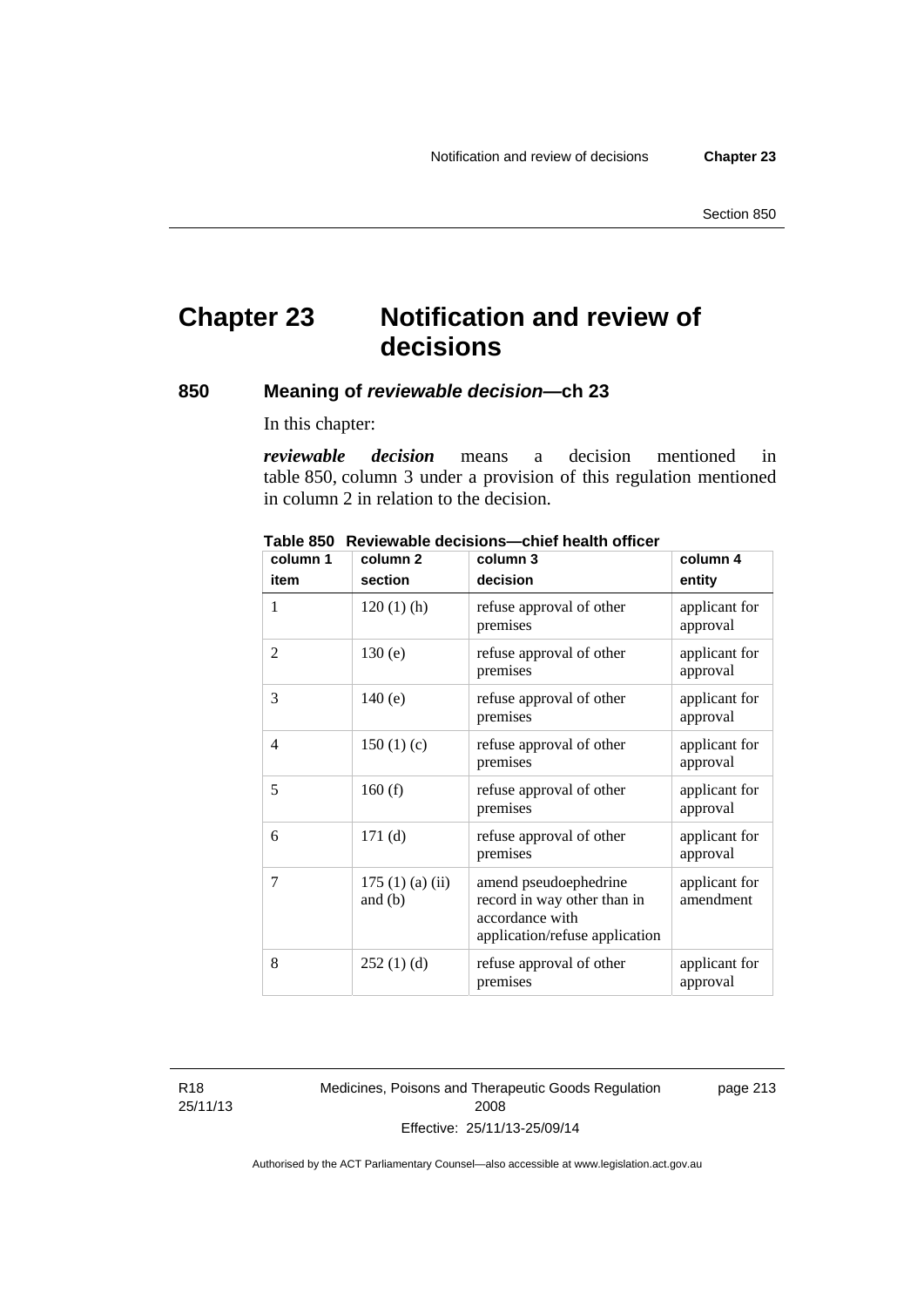#### **Chapter 23** Notification and review of decisions

#### Section 851

| column 1<br>item | column <sub>2</sub><br>section | column 3<br>decision                                                                         | column 4<br>entity        |
|------------------|--------------------------------|----------------------------------------------------------------------------------------------|---------------------------|
| 9                | 531(2)                         | refuse approval to store a<br>controlled medicine in a safe<br>or strongroom                 | applicant for<br>approval |
| 10               | 616(1)                         | refuse approval of nominated<br>individual for medicines<br>wholesales licence               | applicant for<br>licence  |
| 11               | 676(f)                         | refuse approval of other<br>premises                                                         | applicant for<br>approval |
| 12               | 686(f)                         | refuse approval of other<br>premises                                                         | applicant for<br>approval |
| 13               | 706(1)                         | refuse approval of nominated<br>individual for dangerous<br>poisons manufacturers<br>licence | applicant for<br>licence  |
| 14               | 716(1)                         | refuse approval of nominated<br>individual for dangerous<br>poisons suppliers licence        | applicant for<br>licence  |
| 15               | 771                            | refuse approval of other<br>premises                                                         | applicant for<br>approval |

*Note* For ACAT review of other decisions in relation to licences, see the [Act,](http://www.legislation.act.gov.au/a/2008-26/default.asp) ch 9 and sch 1.

#### **851 Reviewable decision notices**

If a person makes a reviewable decision, the person must give a reviewable decision notice to each entity mentioned in table 850, column 4 in relation to the decision.

- *Note 1* The person must also take reasonable steps to give a reviewable decision notice to any other person whose interests are affected by the decision (see *[ACT Civil and Administrative Tribunal Act 2008](http://www.legislation.act.gov.au/a/2008-35)*, s 67A).
- *Note* 2 The requirements for reviewable decision notices are prescribed under the *[ACT Civil and Administrative Tribunal Act 2008](http://www.legislation.act.gov.au/a/2008-35)*.

page 214 Medicines, Poisons and Therapeutic Goods Regulation 2008 Effective: 25/11/13-25/09/14

R18 25/11/13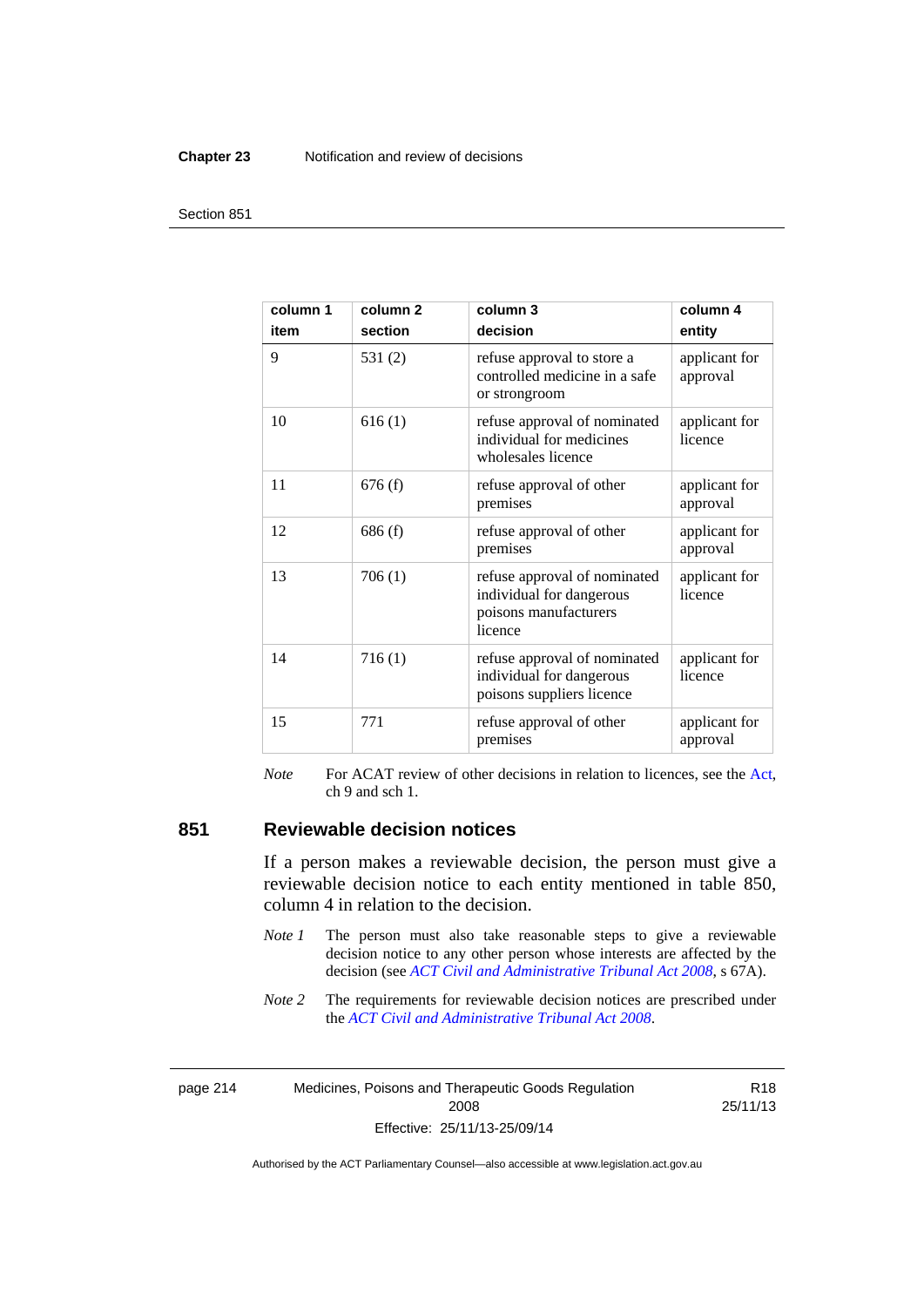## **852 Applications for review**

The following may apply to the ACAT for a review of a reviewable decision:

- (a) an entity mentioned in table 850, column 4 in relation to the decision;
- (b) any other person whose interests are affected by the decision.
- *Note* If a form is approved under the *[ACT Civil and Administrative Tribunal](http://www.legislation.act.gov.au/a/2008-35)  [Act 2008](http://www.legislation.act.gov.au/a/2008-35)* for the application, the form must be used.

R18 25/11/13 Medicines, Poisons and Therapeutic Goods Regulation 2008 Effective: 25/11/13-25/09/14

page 215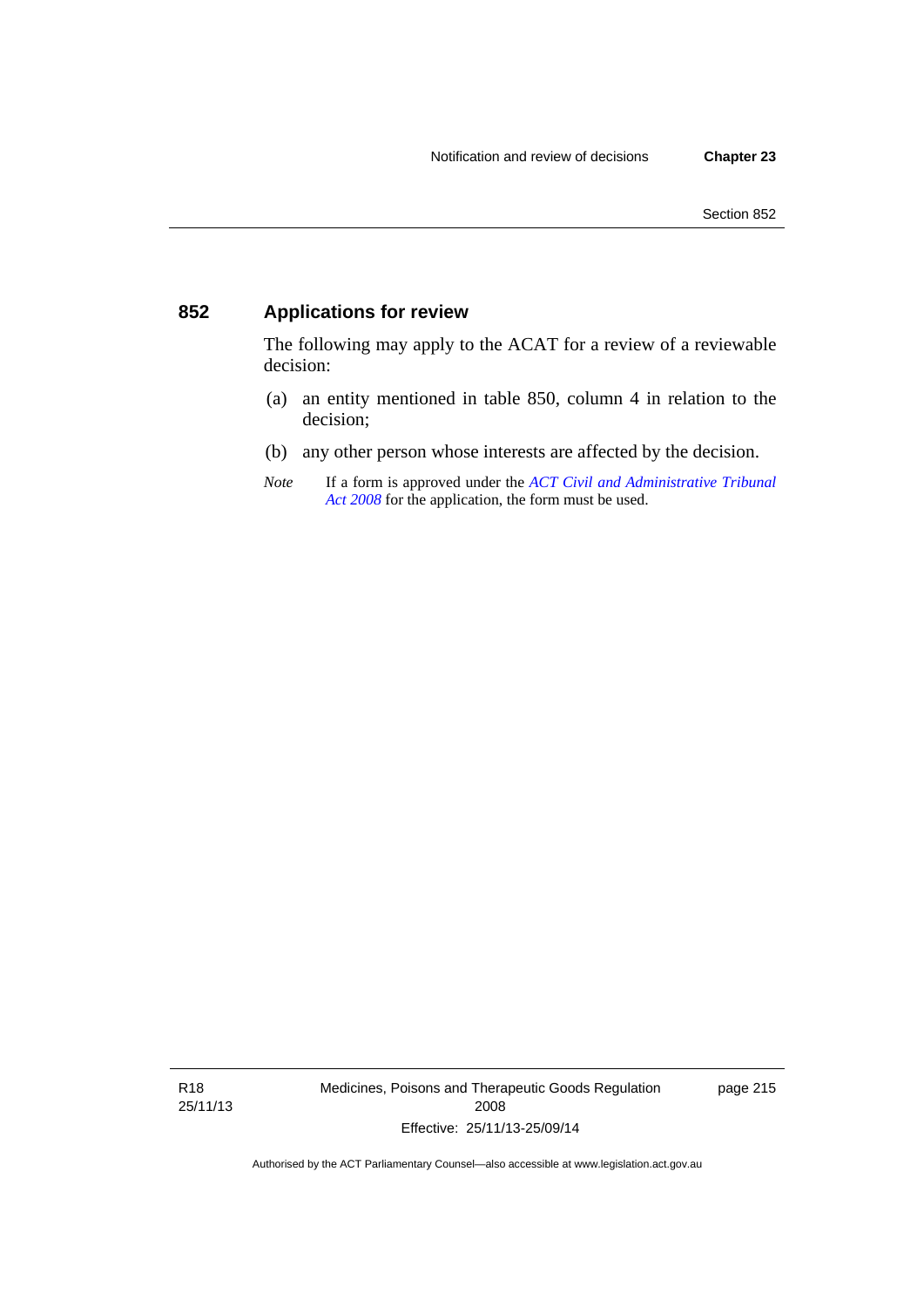**Chapter 24** Miscellaneous

## **Chapter 24 Miscellaneous**

#### **860 Authorisations for public employees—Act, s 26 (1) (b), (2) (b), s 35 (1) (b), (2) (b) and s 36 (b)**

 (1) This section applies to a public employee who is exercising a function under the Act.

- (2) To the extent necessary to exercise the function and within the scope of employment, the public employee is authorised to do any of the following:
	- (a) obtain a regulated substance;
	- (b) possess a regulated substance;
	- (c) supply a regulated substance or regulated therapeutic good to a person for discarding if the person is authorised to obtain the substance or good;

#### **Example—person authorised to obtain**

a person who holds an environmental authorisation for the disposal of the substance (see, eg s 693)

- *Note* An example is part of the regulation, is not exhaustive and may extend, but does not limit, the meaning of the provision in which it appears (see [Legislation Act,](http://www.legislation.act.gov.au/a/2001-14) s 126 and s 132).
- (d) supply a regulated substance or regulated therapeutic good, for law enforcement purposes, to—
	- (i) someone else who is authorised to obtain the substance or good; or
	- (ii) a law enforcement officer.

*Note Public employee*—see the [Legislation Act,](http://www.legislation.act.gov.au/a/2001-14) dictionary, pt 1.

page 216 Medicines, Poisons and Therapeutic Goods Regulation 2008 Effective: 25/11/13-25/09/14

R18 25/11/13

*Note Function* includes authority, duty and power (see [Legislation Act](http://www.legislation.act.gov.au/a/2001-14), dict, pt 1).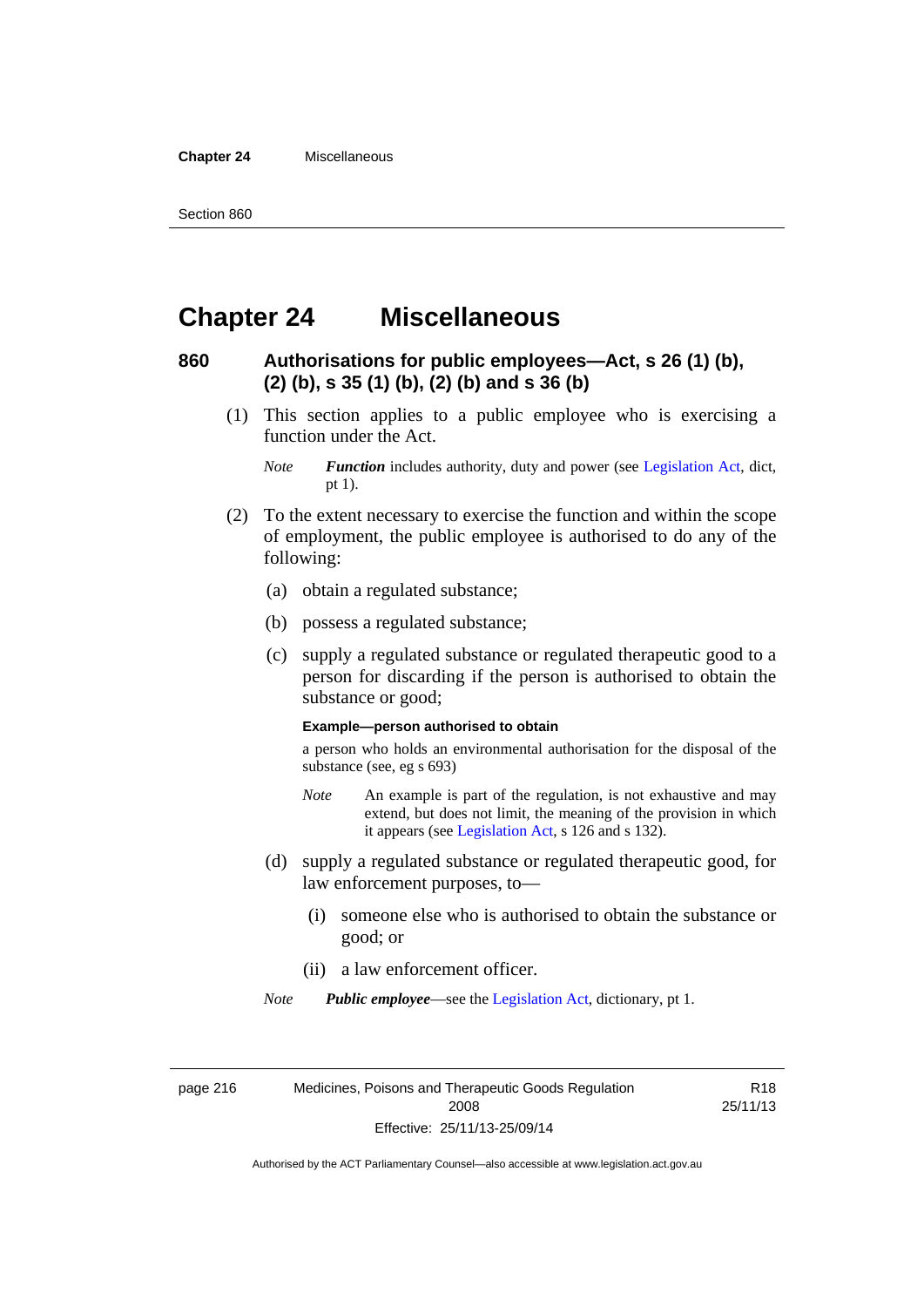(3) In this section:

*law enforcement officer*—see the [Criminal Code,](http://www.legislation.act.gov.au/a/2002-51) section 700.

## **861 Other authorisations for public employees— Act, s 20 (1) (a), (2) (a) and s 74 (1) (b)**

- (1) A public employee is authorised to deal with a regulated substance, or regulated therapeutic good, in accordance with a permit issued by the chief health officer to the employee.
- (2) The permit must be in writing and include the following information:
	- (a) the dealings with regulated substances or regulated therapeutic goods authorised by the permit;
	- (b) the regulated substances or regulated therapeutic goods to which the permit relates;
	- (c) the public employee or employees authorised under the permit;
	- (d) any condition included in the permit by the chief health officer to which the permit is subject;
	- (e) a unique identifying number;
	- (f) when the permit ends.
- (3) For subsection (2) (c), the permit may identify a public employee authorised under the permit by—
	- (a) naming the employee; or
	- (b) nominating the occupant of a position (however described), at a particular time or from time to time.
- (4) In this section:

*public employee* includes a police officer.

R18 25/11/13 page 217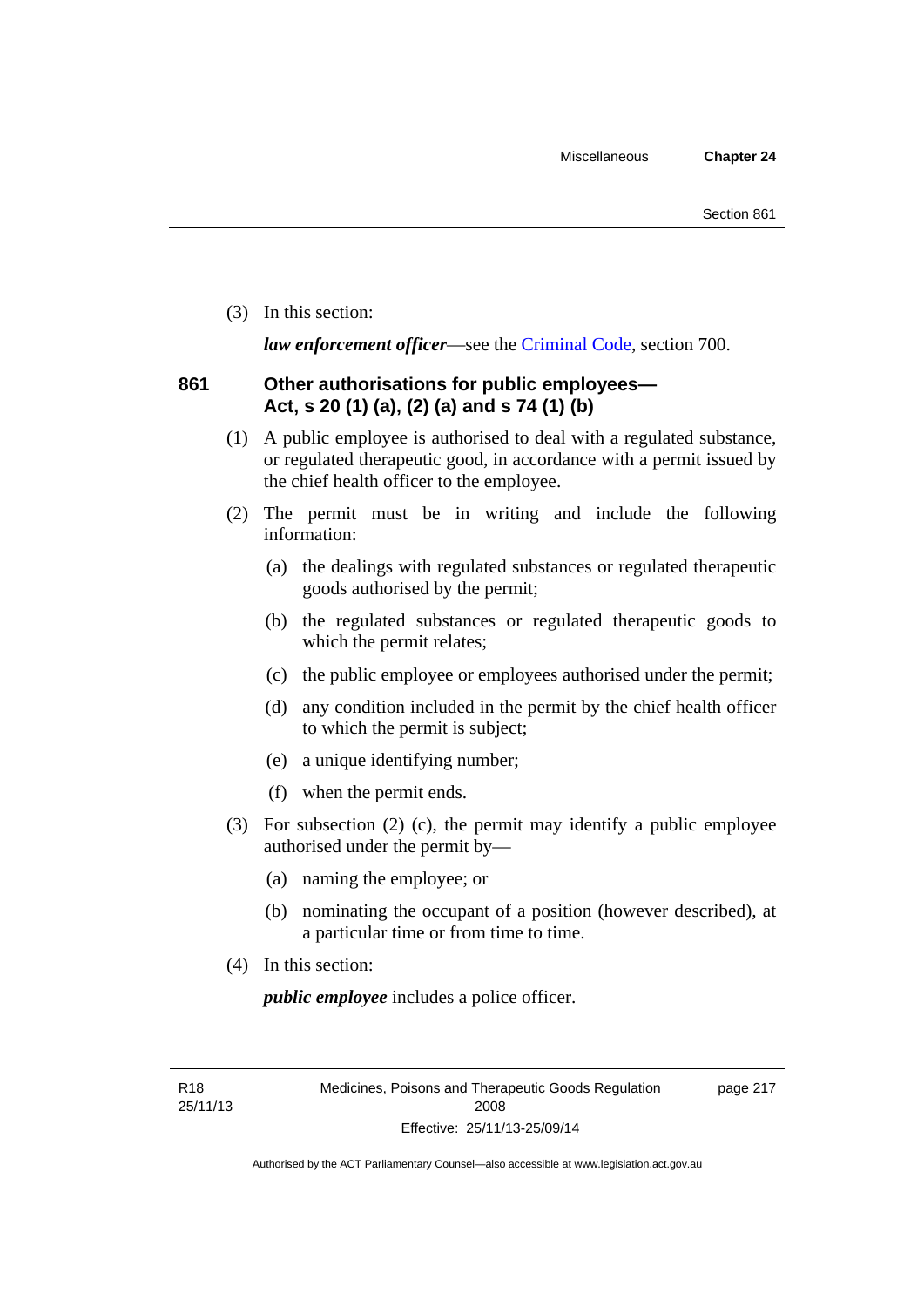#### **Chapter 24** Miscellaneous

#### **862 Certain containers not to be used for human-use substances—Act, s 63 (1) (b)**

A container of a kind mentioned in the [medicines and poisons](http://www.comlaw.gov.au/Series/F2012L01200)  [standard,](http://www.comlaw.gov.au/Series/F2012L01200) paragraph 21, 22 or 23 is prescribed.

#### **863 Disapplication of Legislation Act, s 47 (6)**

The [Legislation Act](http://www.legislation.act.gov.au/a/2001-14), section 47 (6) does not apply to the following:

- (a) AS/NZS ISO 8124.3 (Safety of toys Migration of certain elements);
- (b) the Optometry Endorsement Scheduled Medicines Registration Standard;
- (c) the *[National Health Act 1953](http://www.comlaw.gov.au/Series/C1953A00095)* (Cwlth);
- (d) the *[National Health \(Pharmaceutical Benefits\)](http://www.comlaw.gov.au/Series/F1996B02844)  [Regulations 1960](http://www.comlaw.gov.au/Series/F1996B02844)* (Cwlth);
- (e) a continued dispensing determination.
- *Note 1* An instrument and a law of another jurisdiction mentioned in this section do not need to be notified under the [Legislation Act](http://www.legislation.act.gov.au/a/2001-14) because s 47 (6) does not apply (see [Legislation Act](http://www.legislation.act.gov.au/a/2001-14), s 47 (7)).
- *Note 2* A reference to an Act includes a reference to the statutory instruments made or in force under the Act, including any regulation (see [Legislation Act,](http://www.legislation.act.gov.au/a/2001-14) s 104).
- *Note 3* AS/NZS ISO 8124.3 may be purchased at [www.standards.org.au.](http://www.standards.org.au/)
- *Note 4* The Optometry Endorsement Scheduled Medicines Registration Standard is accessible at [www.optometryboard.gov.au](http://www.optometryboard.gov.au/).
- *Note 5* A law of another jurisdiction mentioned in this section is accessible at [www.comlaw.gov.au](http://www.comlaw.gov.au/).

#### **864 Exemption of piper methysticum (kava)—Act, s 190 (1) (a)**

 (1) Piper methysticum (kava) in the following forms is exempt from the Act:

page 218 Medicines, Poisons and Therapeutic Goods Regulation 2008 Effective: 25/11/13-25/09/14

R18 25/11/13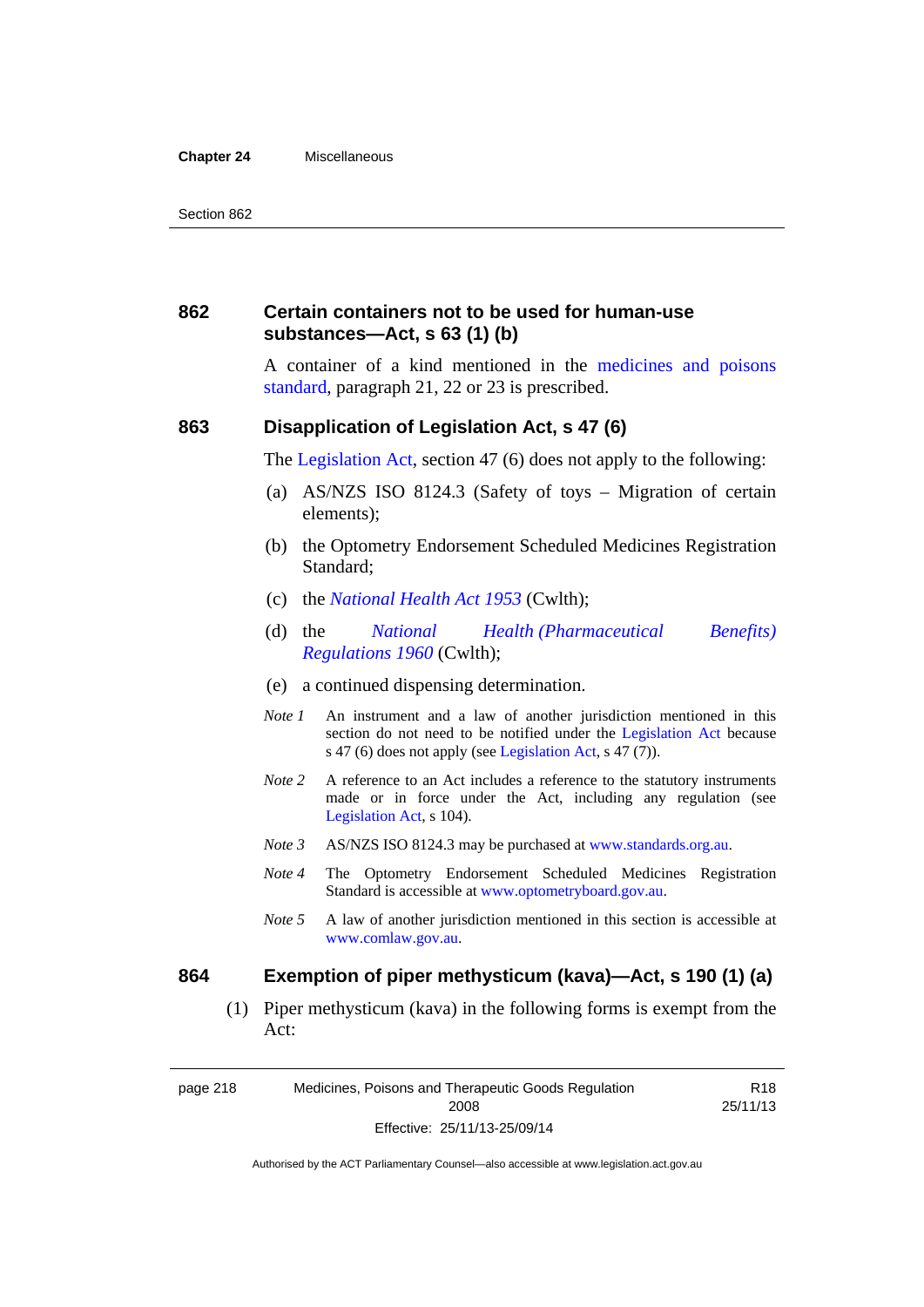- (a) raw or dried whole or peeled rhizome for use in aqueous dispersions or aqueous extracts intended for oral use by humans;
- (b) powder made from the dried rhizome for use in aqueous dispersions or aqueous extracts intended for oral use by humans;
- (c) preparations for oral use by humans containing aqueous dispersions or aqueous extracts of the raw or dried whole or peeled rhizome;
- (d) preparations for oral use by humans containing aqueous dispersions or aqueous extracts of powder made from the dried rhizome.
- (2) However, the exemption applies only if—
	- (a) the kava is prepared, possessed and consumed in accordance with the customs of the Pacific Islands; and

#### **Examples—customs of the Pacific Islands relating to use of kava**

- 1 consuming kava as part of a traditional ceremony, in a kava circle or otherwise
- 2 serving kava from a traditional bowl
- *Note* An example is part of the regulation, is not exhaustive and may extend, but does not limit, the meaning of the provision in which it appears (see [Legislation Act,](http://www.legislation.act.gov.au/a/2001-14) s 126 and s 132).
- (b) the kava is prepared, possessed and consumed in connection with an event declared by the Minister; and
- (c) any conditions stated in the declaration are complied with.
- (3) The Minister may declare an event only if satisfied it is a public event.

#### **Example**

National Multicultural Festival

(4) A declaration may include conditions about any of the following:

R18 25/11/13

Medicines, Poisons and Therapeutic Goods Regulation 2008 Effective: 25/11/13-25/09/14 page 219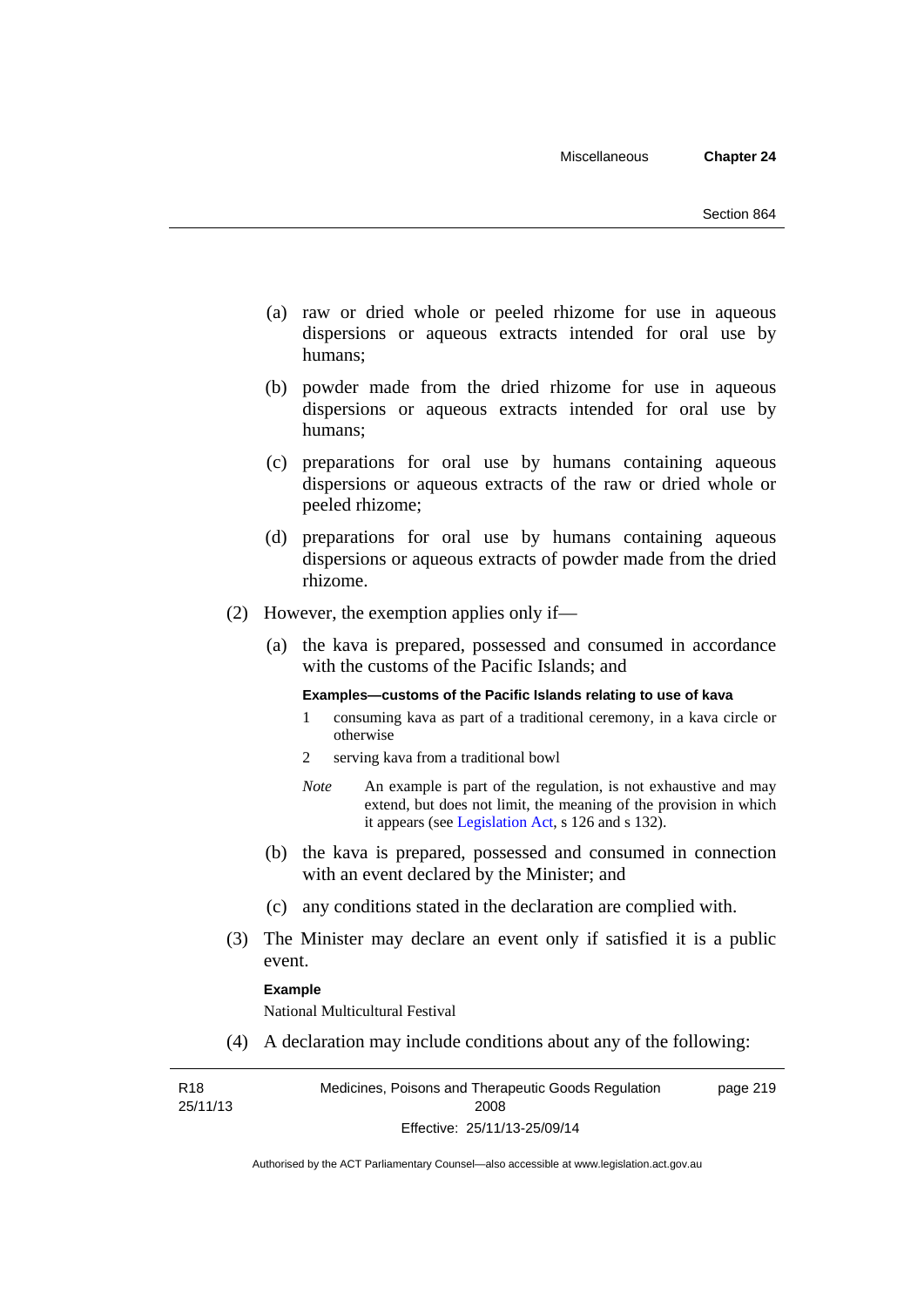#### **Chapter 24** Miscellaneous

- (a) the dates and times when the kava may be prepared or consumed;
- (b) the way in which the kava may be prepared or consumed;
- (c) the places where the kava may be prepared or consumed;
- (d) the minimum age of people who may consume the kava;
- (e) signage for the event;
- (f) anything else the Minister considers appropriate.
- (5) A declaration is a notifiable instrument.
	- *Note* A notifiable instrument must be notified under the [Legislation Act](http://www.legislation.act.gov.au/a/2001-14).

page 220 Medicines, Poisons and Therapeutic Goods Regulation 2008 Effective: 25/11/13-25/09/14

R18 25/11/13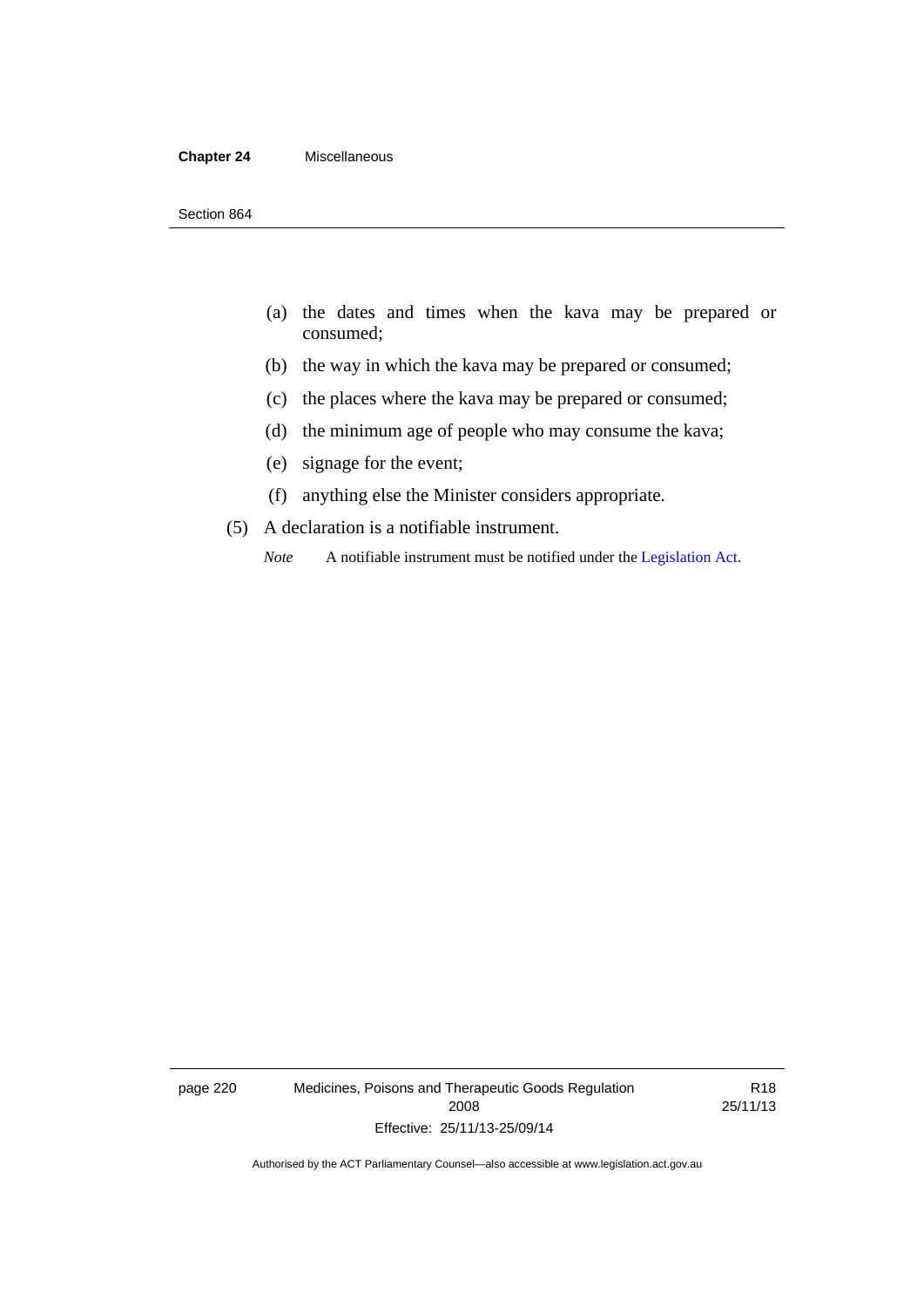# **Schedule 1 Medicines—health-related occupations authorisations**

(see s 30, s 50, s 60, s 110, s 350, s 370 and s 380)

# **Part 1.1 Ambulance services and officers**

| column 1<br>item | column <sub>2</sub><br>person authorised                                                    | column 3<br>authorisation                                                                                                                      |
|------------------|---------------------------------------------------------------------------------------------|------------------------------------------------------------------------------------------------------------------------------------------------|
| 1                | ambulance officer employed by<br>Commonwealth, Territory or                                 | within scope of employment, do any of<br>the following:                                                                                        |
|                  | <b>State</b>                                                                                | obtain medicines;<br>(a)                                                                                                                       |
|                  |                                                                                             | possess medicines;<br>(b)                                                                                                                      |
|                  |                                                                                             | administer medicines.<br>(c)                                                                                                                   |
| $\mathfrak{D}$   | person in charge of ambulance<br>service operated by<br>Commonwealth, Territory or<br>State | within scope of employment, do any of<br>the following:<br>issue purchase orders for medicines;<br>(a)<br>obtain medicines mentioned in<br>(b) |
|                  |                                                                                             | par(a);                                                                                                                                        |
|                  |                                                                                             | possess medicines mentioned in<br>(c)<br>par(a);                                                                                               |
|                  |                                                                                             | (d)<br>supply medicines to ambulance<br>officers in ambulance service.                                                                         |

R18 25/11/13 Medicines, Poisons and Therapeutic Goods Regulation 2008 Effective: 25/11/13-25/09/14

page 221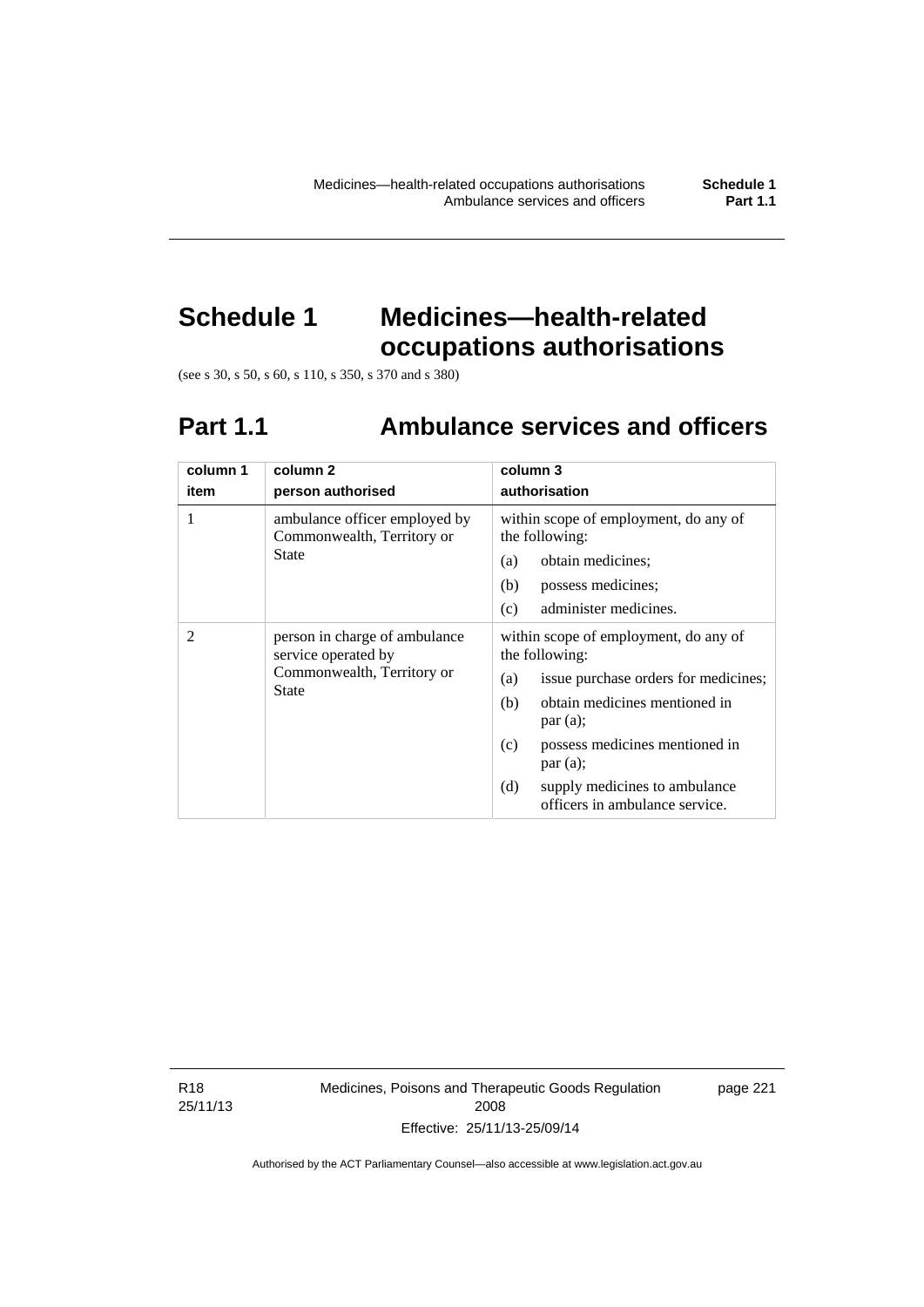## **Part 1.2 Dentists, dental hygienists and dental therapists**

| column 1       | column <sub>2</sub>                                           | column 3                                                                                                                              |
|----------------|---------------------------------------------------------------|---------------------------------------------------------------------------------------------------------------------------------------|
| item           | person authorised                                             | authorisation                                                                                                                         |
| 1              | dentist                                                       | to the extent necessary to practise dentistry<br>and, if employed, within the scope of<br>employment, do any of the following:        |
|                |                                                               | issue purchase orders and requisitions<br>(a)<br>for medicines;                                                                       |
|                |                                                               | obtain medicines;<br>(b)                                                                                                              |
|                |                                                               | possess medicines;<br>(c)                                                                                                             |
|                |                                                               | administer medicines;<br>(d)                                                                                                          |
|                |                                                               | prescribe medicines;<br>(e)                                                                                                           |
|                |                                                               | (f)<br>supply medicines to patients during<br>consultations if labelled in accordance<br>with s 161;                                  |
|                |                                                               | supply medicines for administration to<br>(g)<br>patients at dental surgery to people<br>authorised to administer them.               |
| <b>Note</b>    | <b>Dentist</b> does not include a trainee dentist (see dict). |                                                                                                                                       |
| $\overline{2}$ | trainee dentist                                               | to the extent necessary to practise dentistry or<br>undertake training, and under supervision of<br>dentist, do any of the following: |
|                |                                                               | obtain medicines from health<br>(a)<br>practitioner authorised to possess<br>them:                                                    |
|                |                                                               | (b)<br>possess medicines;                                                                                                             |
|                |                                                               | administer medicines in accordance<br>(c)<br>with prescription (whether or not<br>issued by themself or dentist);                     |
|                |                                                               | (d)<br>prescribe medicines for administration<br>at institution or dental surgery.                                                    |

page 222 Medicines, Poisons and Therapeutic Goods Regulation 2008 Effective: 25/11/13-25/09/14

R18 25/11/13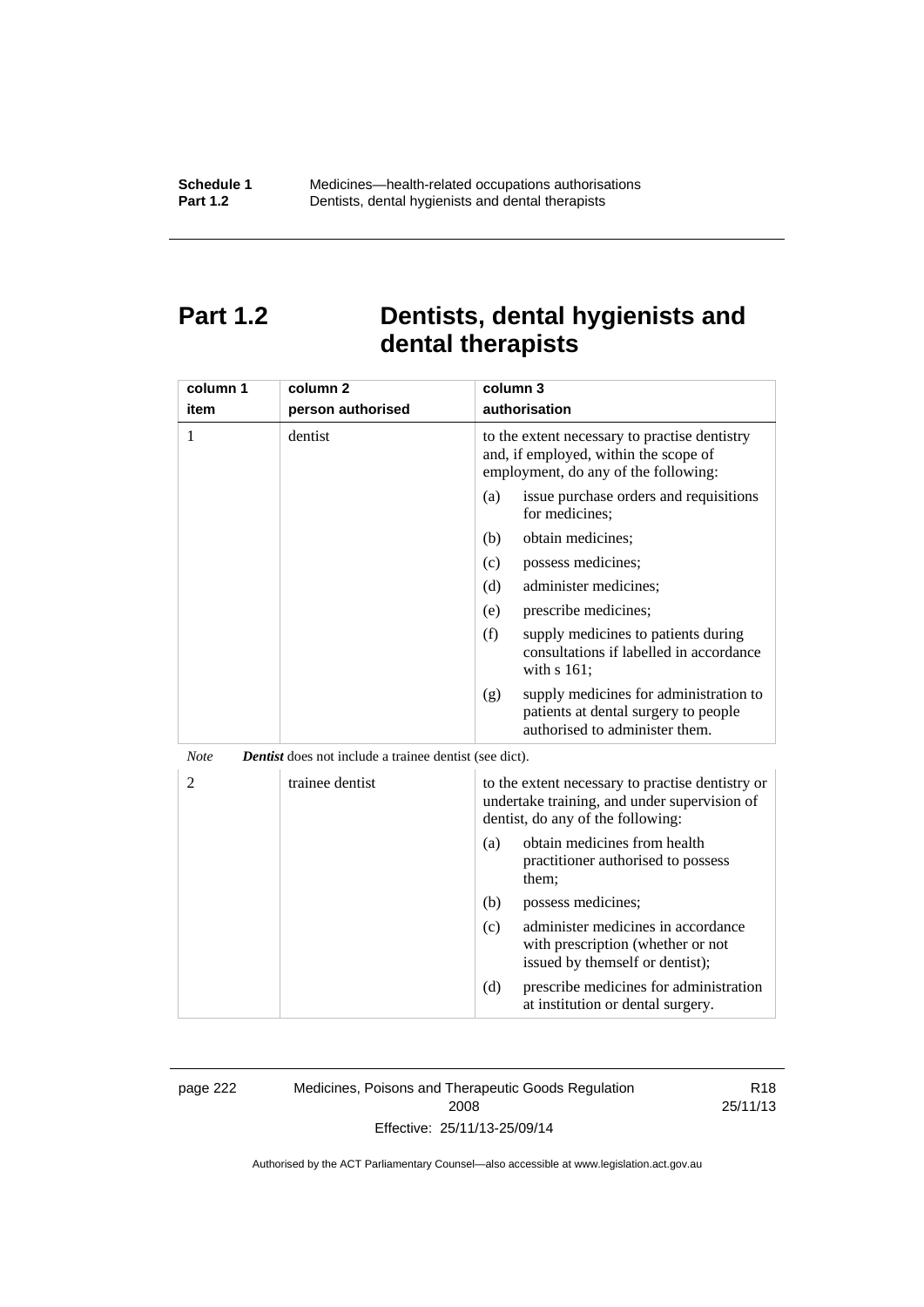| column 1 | column <sub>2</sub> | column 3                                                                                                                                                     |
|----------|---------------------|--------------------------------------------------------------------------------------------------------------------------------------------------------------|
| item     | person authorised   | authorisation                                                                                                                                                |
| 3        | dental hygienist    | within the scope of employment, to the<br>extent necessary to practice as dental<br>hygienist, and under supervision of dentist,<br>do any of the following: |
|          |                     | obtain medicines from dentist<br>(a)<br>authorised to possess them;                                                                                          |
|          |                     | possess medicines mentioned in<br>(b)<br>par(a);                                                                                                             |
|          |                     | administer medicines mentioned in<br>(c)<br>par (a) in accordance with dentist's<br>prescription.                                                            |
| 4        | dental therapist    | within the scope of employment, to the<br>extent necessary to practice as dental<br>therapist, and under supervision of dentist, do<br>any of the following: |
|          |                     | issue purchase orders and requisitions<br>(a)<br>for medicines for topical dental use<br>and for local anaesthetics;                                         |
|          |                     | obtain medicines mentioned in par (a);<br>(b)                                                                                                                |
|          |                     | possess medicines mentioned in<br>(c)<br>par (a);                                                                                                            |
|          |                     | administer medicines mentioned in<br>(d)<br>par(a).                                                                                                          |

R18 25/11/13 Medicines, Poisons and Therapeutic Goods Regulation 2008 Effective: 25/11/13-25/09/14

page 223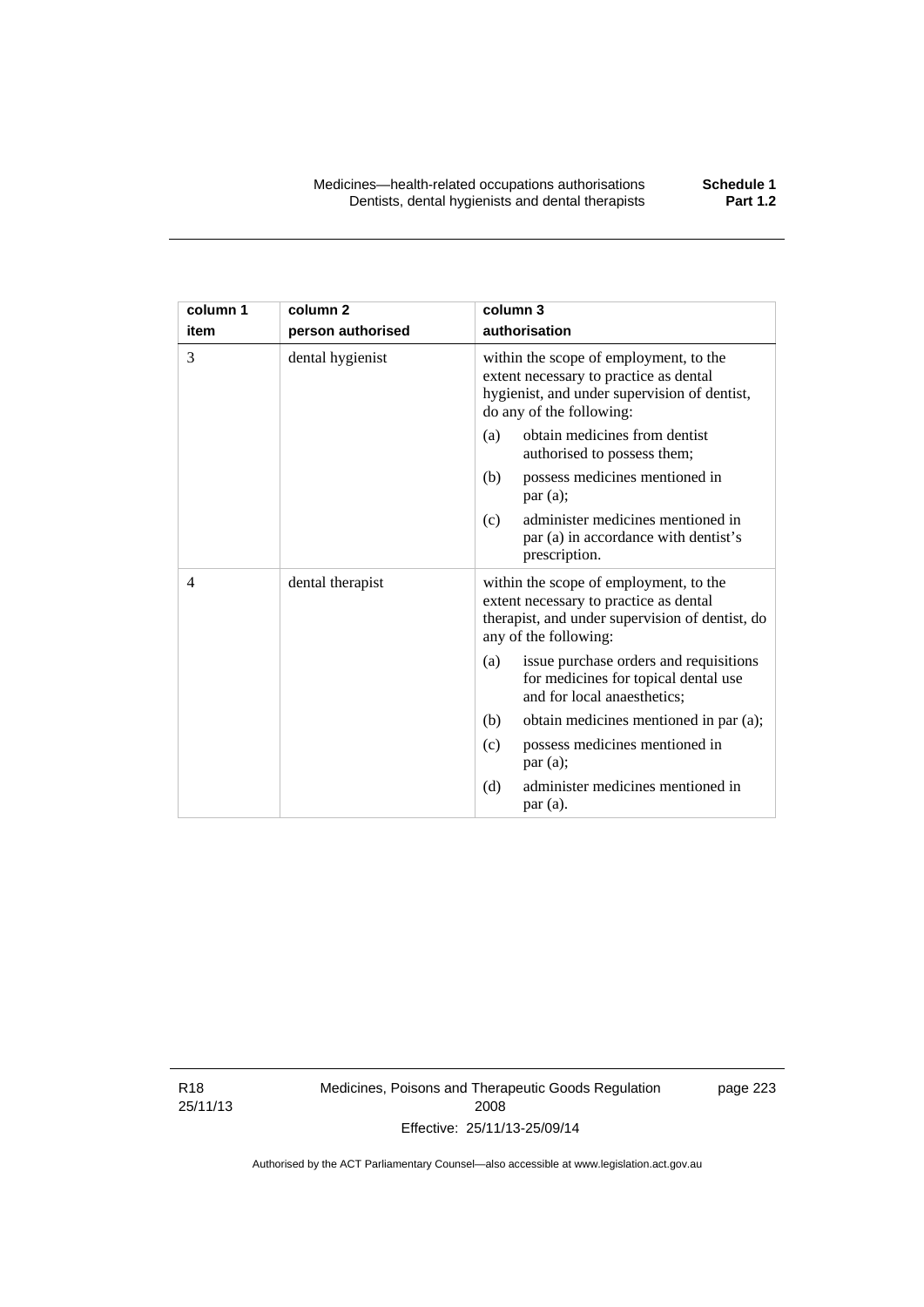# **Part 1.3 Doctors**

| column 1<br>item | column 2<br>person authorised | column 3    | authorisation                                                                                                                 |
|------------------|-------------------------------|-------------|-------------------------------------------------------------------------------------------------------------------------------|
| 1                | doctor                        |             | to the extent necessary to practise medicine<br>and, if employed, within the scope of<br>employment, do any of the following: |
|                  |                               | (a)         | issue purchase orders and requisitions<br>for medicines;                                                                      |
|                  |                               | (b)         | obtain medicines;                                                                                                             |
|                  |                               | (c)         | possess medicines;                                                                                                            |
|                  |                               | (d)         | administer medicines;                                                                                                         |
|                  |                               | (e)         | prescribe medicines;                                                                                                          |
|                  |                               | (f)         | supply medicines to patients during<br>consultations;                                                                         |
|                  |                               | (g)         | supply medicines for administration to<br>patients to people authorised to<br>administer them;                                |
|                  |                               | (h)         | supply medicines dispensed for patient<br>to another health practitioner on<br>patient's transfer within institution;         |
|                  |                               | (i)         | supply medicines dispensed for patient<br>to patient on patient's discharge from<br>institution;                              |
|                  |                               | (i)         | supply medicines to patients during<br>consultations if labelled in accordance<br>with s 161.                                 |
|                  |                               | <b>Note</b> | For authorisation to issue standing<br>orders for administration of medicines at<br>institutions, see s 75.                   |

*Note Doctor* does not include an intern doctor (see dict).

page 224 Medicines, Poisons and Therapeutic Goods Regulation 2008 Effective: 25/11/13-25/09/14

R18 25/11/13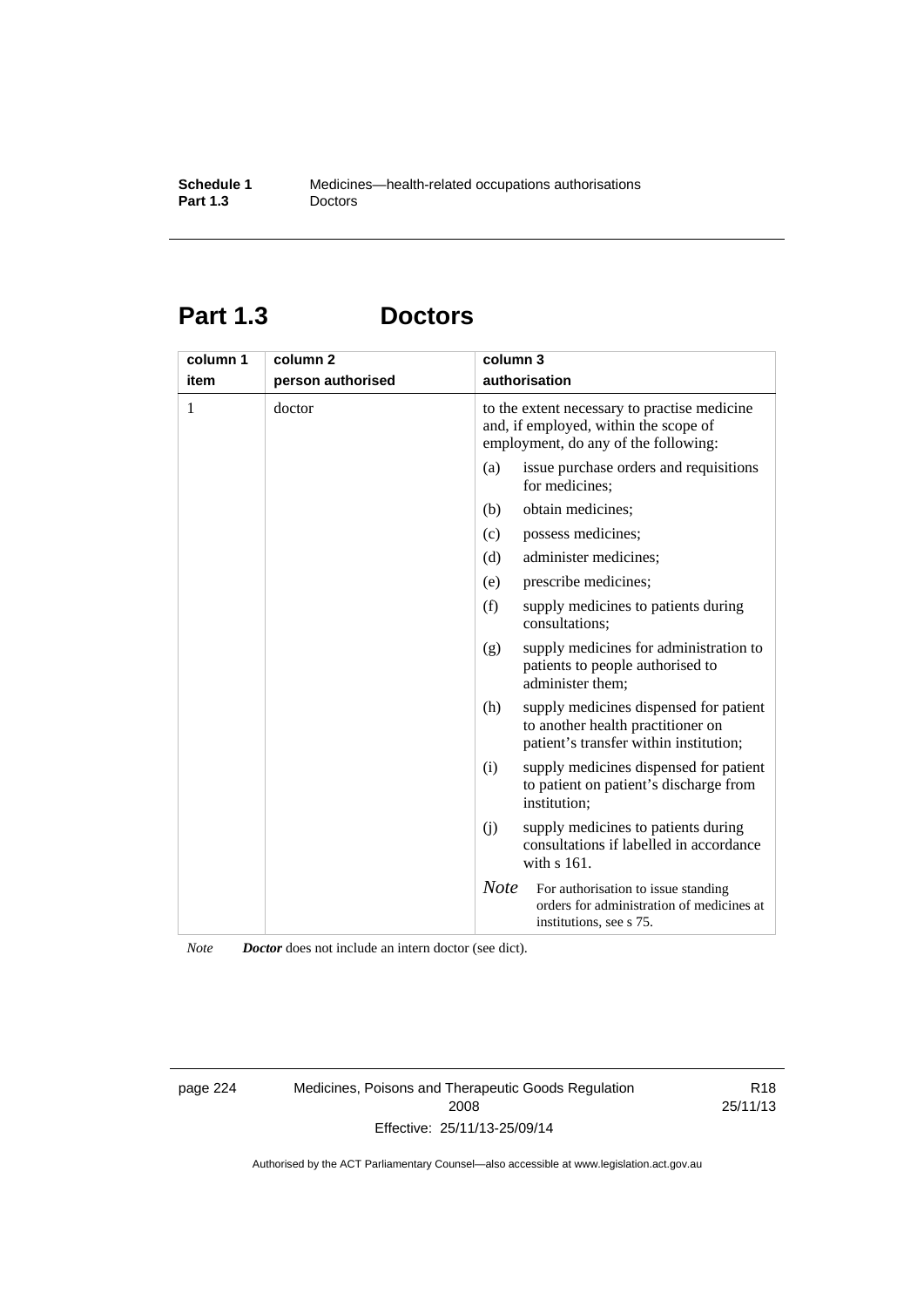| column 1 | column <sub>2</sub> | column 3                                                                                                                                                      |  |
|----------|---------------------|---------------------------------------------------------------------------------------------------------------------------------------------------------------|--|
| item     | person authorised   | authorisation                                                                                                                                                 |  |
| 2        | intern doctor       | to the extent necessary to practise medicine<br>or undertake training or supervised practice,<br>and under supervision of doctor, do any of<br>the following: |  |
|          |                     | obtain medicines from health<br>(a)<br>practitioner authorised to possess<br>them;                                                                            |  |
|          |                     | possess medicines;<br>(b)                                                                                                                                     |  |
|          |                     | administer medicines in accordance<br>(c)<br>with prescription (whether or not<br>issued by themself or another<br>prescriber);                               |  |
|          |                     | (d)<br>prescribe medicines for administration<br>at institution or surgery;                                                                                   |  |
|          |                     | supply medicines dispensed for patient<br>(e)<br>to another health practitioner on<br>patient's transfer within institution;                                  |  |
|          |                     | (f)<br>supply medicines dispensed for patient<br>to patient on patient's discharge from<br>institution.                                                       |  |

R18 25/11/13 Medicines, Poisons and Therapeutic Goods Regulation 2008 Effective: 25/11/13-25/09/14

page 225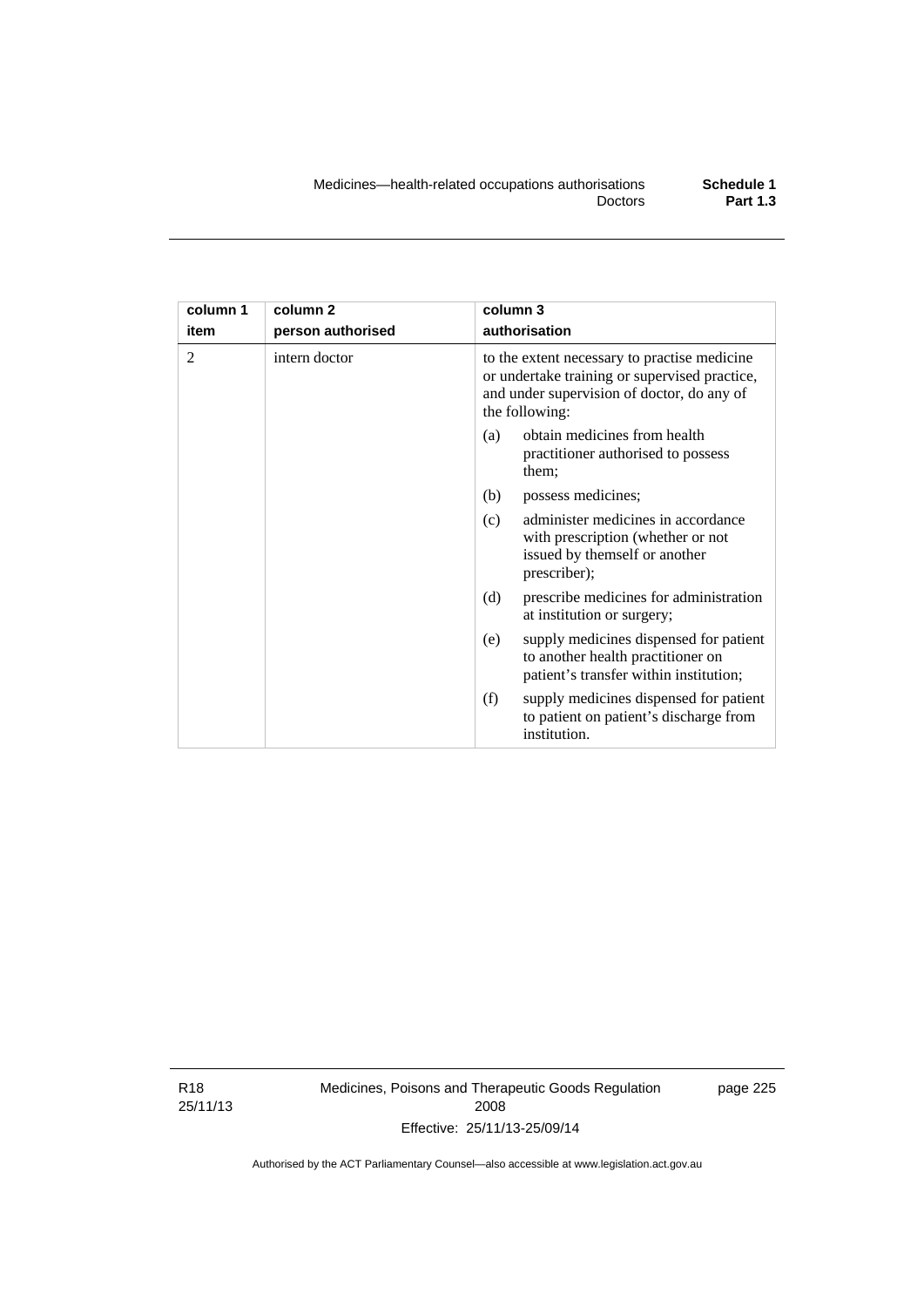# Part 1.4 **Health professionals at institutions**

| column 1<br>item | column 2<br>person authorised                                            | column 3<br>authorisation                                                                                                                                                                                    |
|------------------|--------------------------------------------------------------------------|--------------------------------------------------------------------------------------------------------------------------------------------------------------------------------------------------------------|
|                  | health practitioner or health<br>professional employed at<br>institution | within the scope of employment, do any of<br>the following for the delivery of medicines<br>within the institution to a health practitioner<br>or health professional authorised to obtain<br>the medicines: |
|                  |                                                                          | obtain the medicines;<br>(a)                                                                                                                                                                                 |
|                  |                                                                          | possess the medicines;<br>(b)                                                                                                                                                                                |
|                  |                                                                          | supply the medicines.<br>(c)                                                                                                                                                                                 |

page 226 Medicines, Poisons and Therapeutic Goods Regulation 2008 Effective: 25/11/13-25/09/14

R18 25/11/13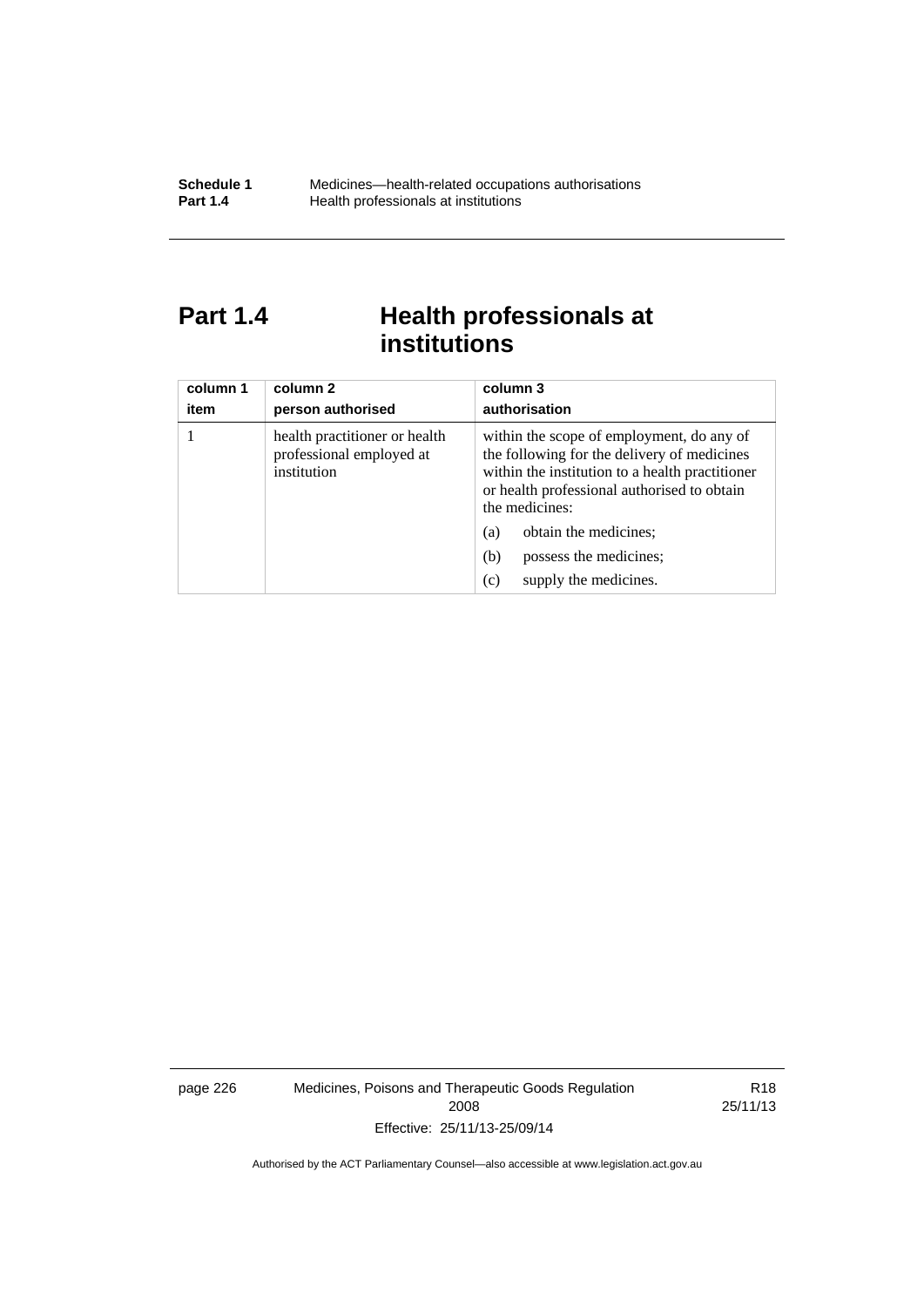# **Part 1.5 Midwives**

| column 1<br>item | column 2<br>person authorised | column 3<br>authorisation                                                                                                      |  |
|------------------|-------------------------------|--------------------------------------------------------------------------------------------------------------------------------|--|
|                  | midwife                       | to the extent necessary to practise midwifery<br>and, if employed, within the scope of<br>employment, do any of the following: |  |
|                  |                               | issue requisitions for medicines;<br>(a)                                                                                       |  |
|                  |                               | obtain medicines on requisition;<br>(b)                                                                                        |  |
|                  |                               | possess medicines;<br>(c)                                                                                                      |  |
|                  |                               | administer medicines in accordance<br>(d)<br>with prescription or standing order;                                              |  |
|                  |                               | supply medicines in accordance with a<br>(e)<br>standing order issued by chief health<br>officer or a requisition;             |  |
|                  |                               | (f)<br>supply medicines dispensed for patient<br>to another health practitioner on<br>patient's transfer within institution;   |  |
|                  |                               | supply medicines dispensed for patient<br>(g)<br>to patient on patient's discharge from<br>institution.                        |  |

R18 25/11/13 Medicines, Poisons and Therapeutic Goods Regulation 2008 Effective: 25/11/13-25/09/14

page 227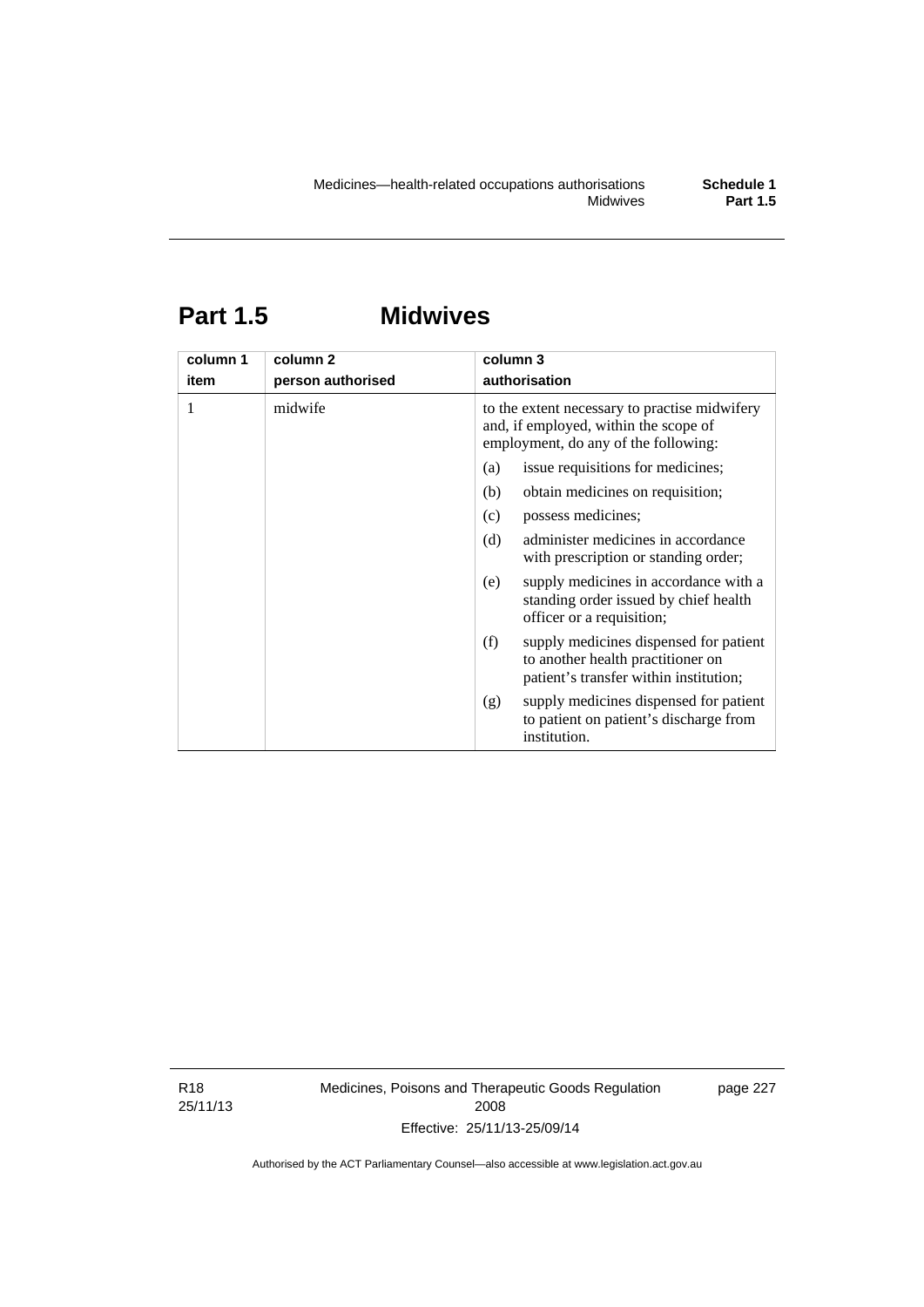#### **Schedule 1** Medicines—health-related occupations authorisations<br>**Part 1.5** Midwives **Midwives**

| column 1       | column <sub>2</sub> | column 3                                                                                                                       |                                                                                                                                                                                                                  |
|----------------|---------------------|--------------------------------------------------------------------------------------------------------------------------------|------------------------------------------------------------------------------------------------------------------------------------------------------------------------------------------------------------------|
| item           | person authorised   | authorisation                                                                                                                  |                                                                                                                                                                                                                  |
| $\overline{2}$ | eligible midwife    | to the extent necessary to practise midwifery<br>and, if employed, within the scope of<br>employment, do any of the following: |                                                                                                                                                                                                                  |
|                |                     | (a)                                                                                                                            | issue requisitions for medicines;                                                                                                                                                                                |
|                |                     | (b)                                                                                                                            | obtain medicines;                                                                                                                                                                                                |
|                |                     | (c)                                                                                                                            | possess medicines;                                                                                                                                                                                               |
|                |                     | (d)                                                                                                                            | if the midwife is an authorised<br>midwife-prescribe medicines listed<br>on the pharmaceutical benefits<br>scheme for prescribing by an<br>authorised midwife (see National<br>Health Act 1953 (Cwlth), s 93AA); |
|                |                     | (e)                                                                                                                            | supply medicines to which par (d)<br>applies to patients during<br>consultations if labelled in<br>accordance with s 161;                                                                                        |
|                |                     | (f)                                                                                                                            | administer medicines to which<br>par (d) applies in accordance with<br>prescription issued by themself;                                                                                                          |
|                |                     | (g)                                                                                                                            | administer medicines in accordance<br>with prescription issued by another<br>prescriber, or standing order;                                                                                                      |
|                |                     | (h)                                                                                                                            | supply medicines in accordance with<br>a standing order issued by chief<br>health officer or a requisition;                                                                                                      |
|                |                     | (i)                                                                                                                            | supply medicines dispensed for<br>patient to another health<br>professional on patient's transfer<br>within institution;                                                                                         |
|                |                     | (j)                                                                                                                            | supply medicines dispensed for<br>patient to patient on patient's<br>discharge from institution.                                                                                                                 |

page 228 Medicines, Poisons and Therapeutic Goods Regulation 2008 Effective: 25/11/13-25/09/14

R18 25/11/13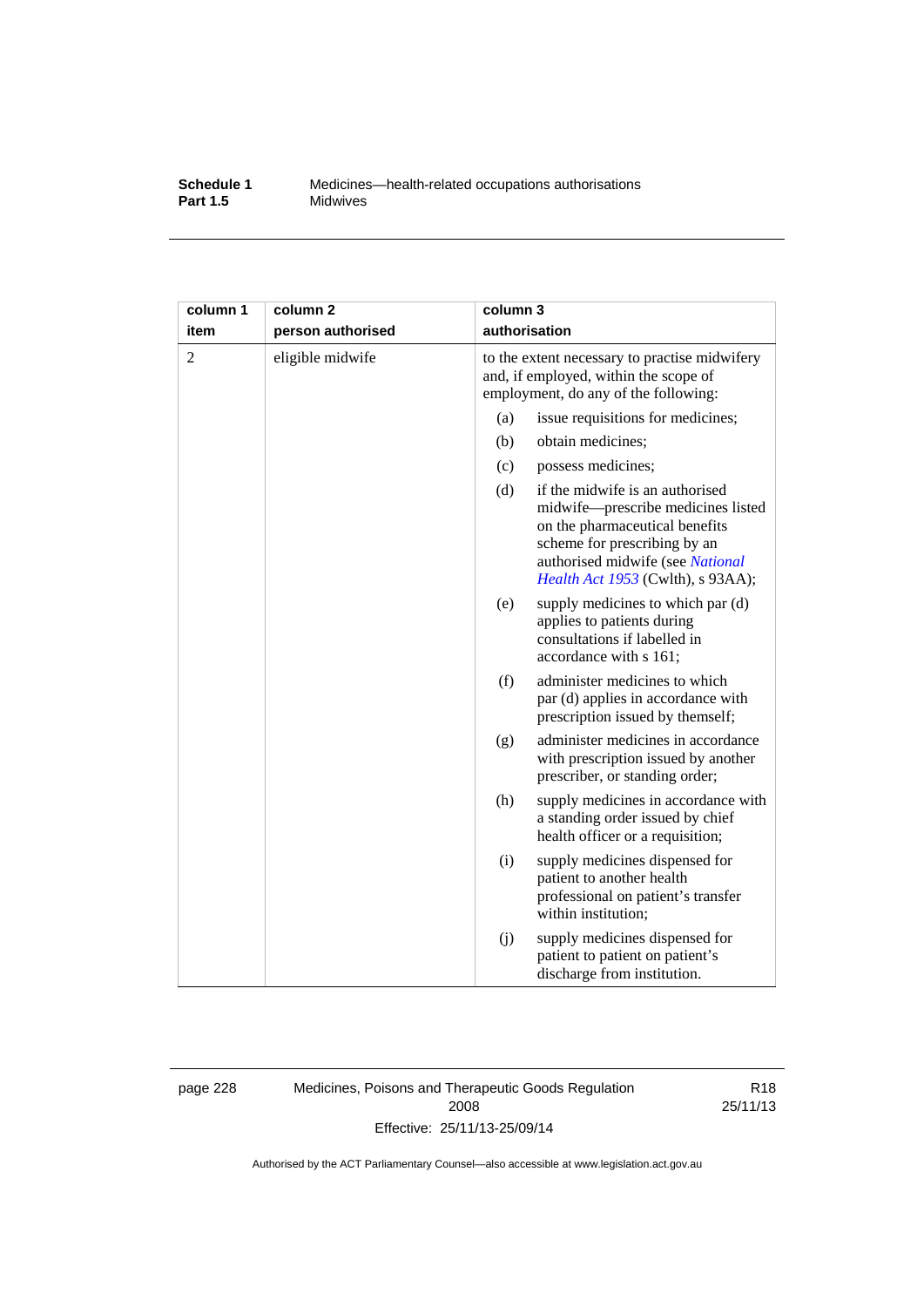# **Part 1.6 Nurses**

| column 1    | column <sub>2</sub>                                                             | column 3                                                                                                                                                                                                                                                    |
|-------------|---------------------------------------------------------------------------------|-------------------------------------------------------------------------------------------------------------------------------------------------------------------------------------------------------------------------------------------------------------|
| item        | person authorised                                                               | authorisation                                                                                                                                                                                                                                               |
| 1           | nurse                                                                           | to the extent necessary to practise nursing<br>and, if employed, within the scope of<br>employment, do any of the following:                                                                                                                                |
|             |                                                                                 | issue requisitions for medicines;<br>(a)                                                                                                                                                                                                                    |
|             |                                                                                 | (b)<br>obtain medicines on requisition;                                                                                                                                                                                                                     |
|             |                                                                                 | possess medicines;<br>(c)                                                                                                                                                                                                                                   |
|             |                                                                                 | administer medicines in accordance<br>(d)<br>with prescription or standing order;                                                                                                                                                                           |
|             |                                                                                 | supply medicines in accordance with a<br>(e)<br>standing order issued by chief health<br>officer or a requisition;                                                                                                                                          |
|             |                                                                                 | (f)<br>supply medicines dispensed for patient<br>to another health practitioner on<br>patient's transfer within institution;                                                                                                                                |
|             |                                                                                 | supply medicines dispensed for patient<br>(g)<br>to patient on patient's discharge from<br>institution.                                                                                                                                                     |
| <b>Note</b> | <i>Nurse</i> does not include enrolled nurse (see Legislation Act, dict, pt 1). |                                                                                                                                                                                                                                                             |
| 2           | trainee nurse                                                                   | if successfully completed pharmacology<br>units of nursing studies, to the extent<br>necessary to practise nursing as trainee nurse<br>or undertake training, and under supervision<br>of nurse, nurse practitioner or midwife, do<br>any of the following: |
|             |                                                                                 | obtain medicines from health<br>(a)<br>practitioner authorised to possess<br>them;                                                                                                                                                                          |
|             |                                                                                 | (b)<br>possess medicines;                                                                                                                                                                                                                                   |
|             |                                                                                 | administer medicines to patients in<br>(c)<br>accordance with prescription.                                                                                                                                                                                 |

R18 25/11/13 Medicines, Poisons and Therapeutic Goods Regulation 2008 Effective: 25/11/13-25/09/14

page 229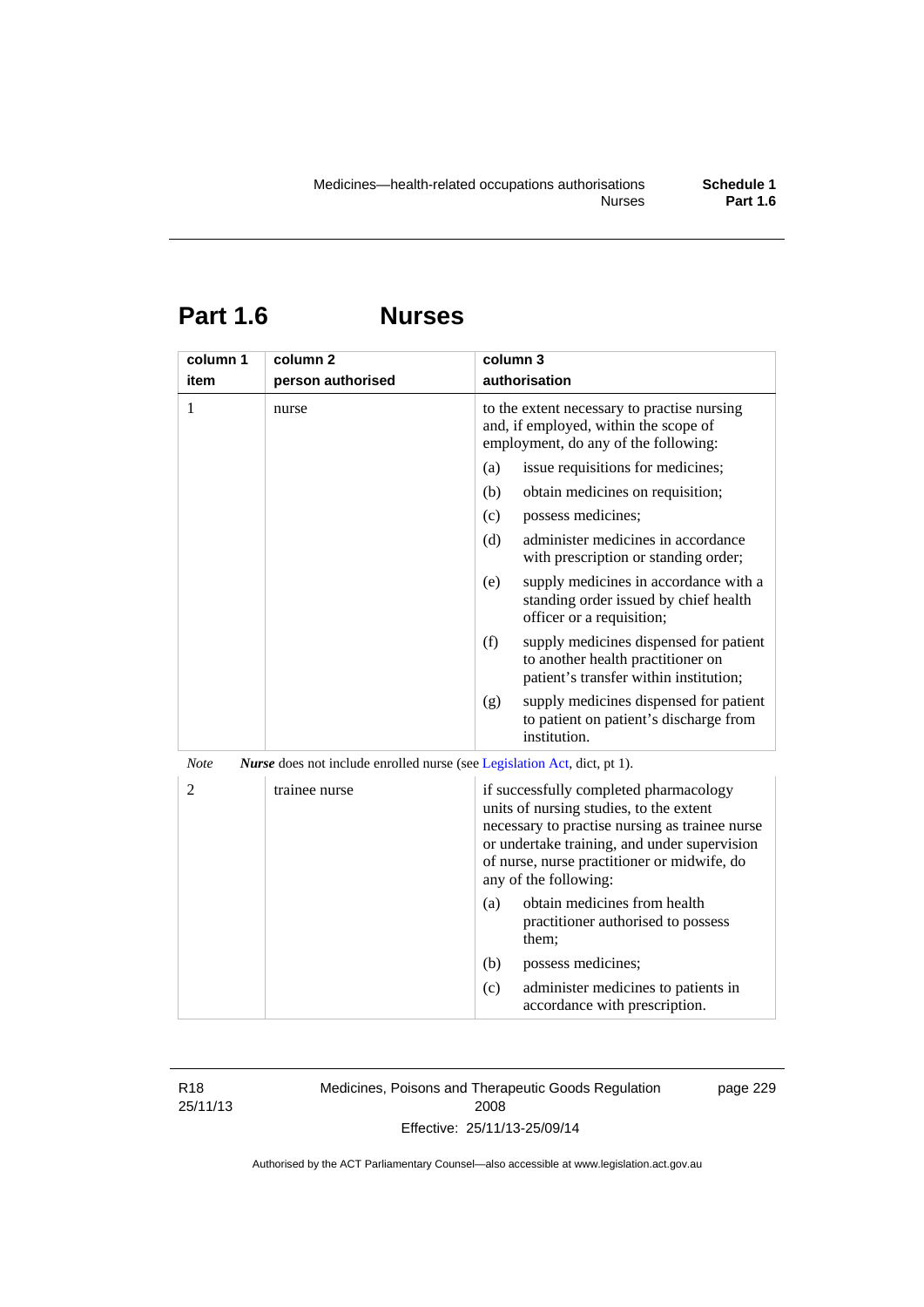| Schedule 1      | Medicines—health-related occupations authorisations |
|-----------------|-----------------------------------------------------|
| <b>Part 1.6</b> | <b>Nurses</b>                                       |

| column 1<br>item | column <sub>2</sub><br>person authorised | column 3<br>authorisation                                                                                                                         |
|------------------|------------------------------------------|---------------------------------------------------------------------------------------------------------------------------------------------------|
| 3                | enrolled nurse                           | to the extent necessary to practise nursing as<br>enrolled nurse and, if employed, within the<br>scope of employment, do any of the<br>following: |
|                  |                                          | obtain medicines from health<br>(a)<br>practitioner authorised to possess<br>them;                                                                |
|                  |                                          | (b)<br>possess medicines;                                                                                                                         |
|                  |                                          | administer medicines in accordance<br>(c)<br>with prescription.                                                                                   |

page 230 Medicines, Poisons and Therapeutic Goods Regulation 2008 Effective: 25/11/13-25/09/14

R18 25/11/13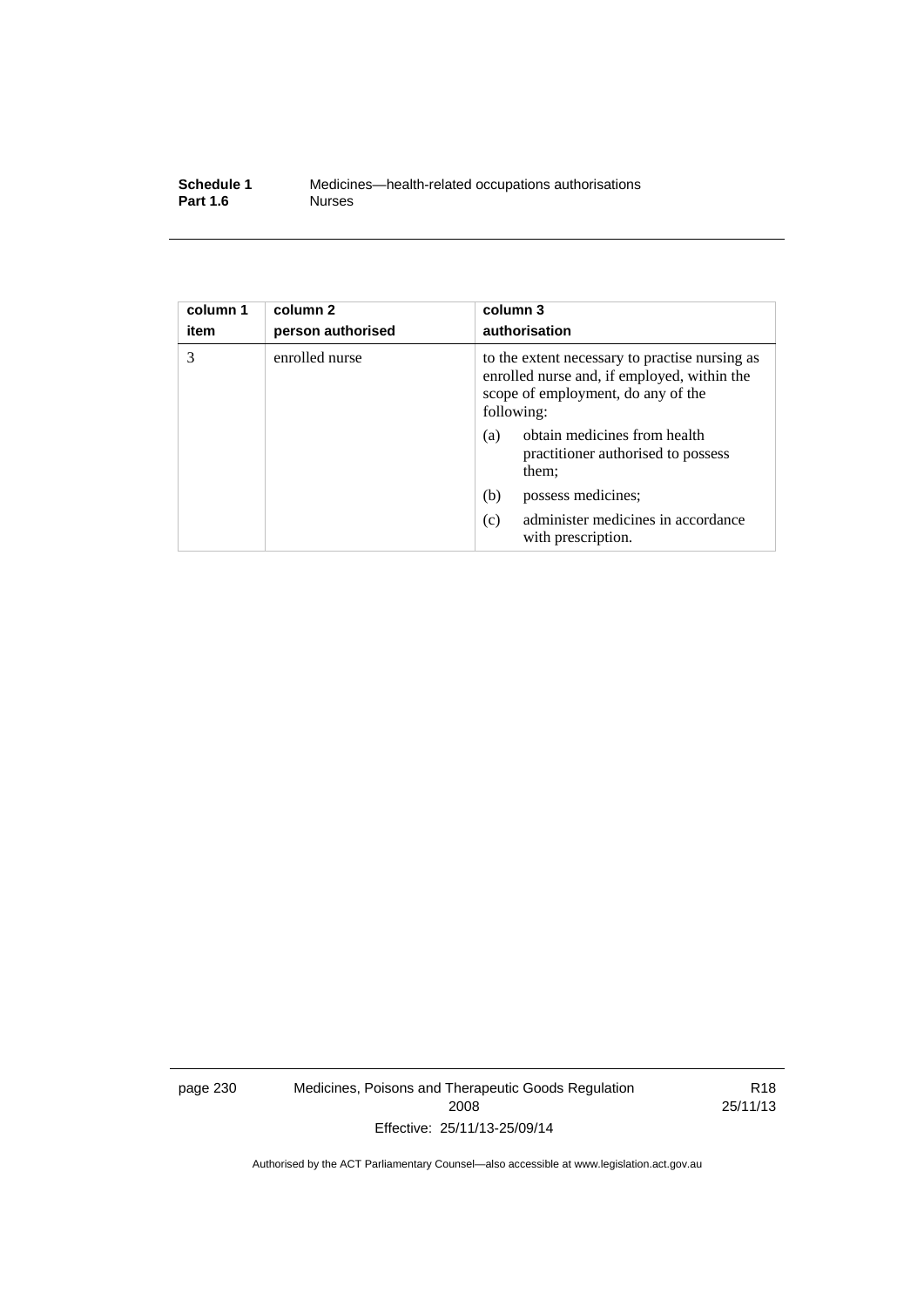| column 1       | column <sub>2</sub> | column 3                                                                                                                                          |
|----------------|---------------------|---------------------------------------------------------------------------------------------------------------------------------------------------|
| item           | person authorised   | authorisation                                                                                                                                     |
| $\overline{4}$ | nurse practitioner  | to the extent necessary to practise nursing<br>and, if employed, within the scope of<br>employment, do any of the following:                      |
|                |                     | issue requisitions for medicines;<br>(a)                                                                                                          |
|                |                     | (b)<br>obtain medicines;                                                                                                                          |
|                |                     | possess medicines;<br>(c)                                                                                                                         |
|                |                     | (d)<br>prescribe medicines in accordance<br>with approved scope of practice under<br>the Health Regulation 2004, s 11;                            |
|                |                     | supply medicines to which par (d)<br>(e)<br>applies to patients during consultations<br>if labelled in accordance with s 161;                     |
|                |                     | administer medicines in accordance<br>(f)<br>with prescription (whether or not<br>issued by themself or another<br>prescriber) or standing order; |
|                |                     | supply medicines in accordance with a<br>(g)<br>standing order issued by chief health<br>officer or a requisition;                                |
|                |                     | supply medicines dispensed for patient<br>(h)<br>to another health practitioner on<br>patient's transfer within institution;                      |
|                |                     | supply medicines dispensed for patient<br>(i)<br>to patient on patient's discharge from<br>institution.                                           |

R18 25/11/13 Medicines, Poisons and Therapeutic Goods Regulation 2008 Effective: 25/11/13-25/09/14

page 231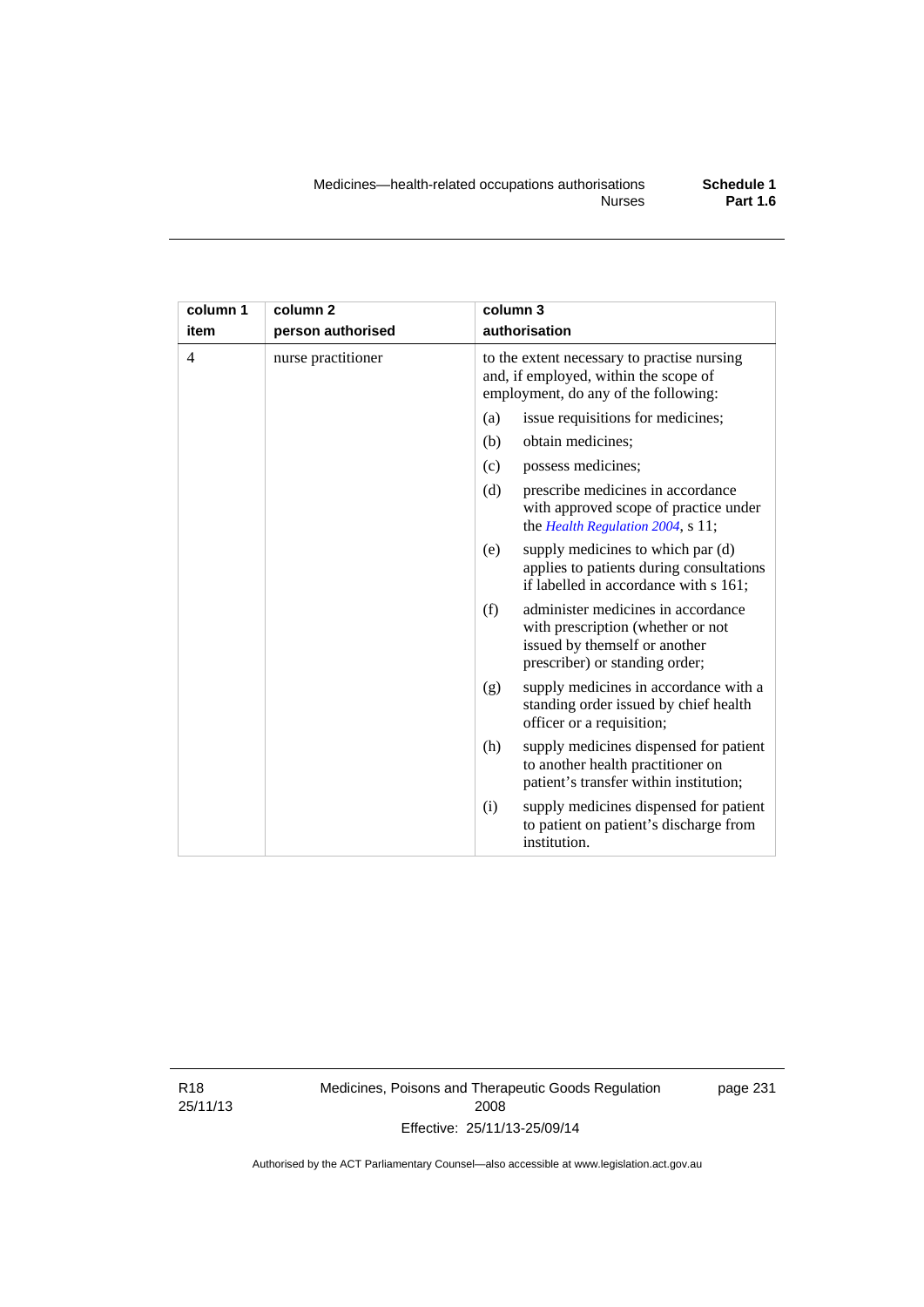# **Part 1.7 Opioid dependency treatment centres operated by Territory**

| column 1       | column <sub>2</sub>                                                                | column 3                                                                                                                                                                                                |
|----------------|------------------------------------------------------------------------------------|---------------------------------------------------------------------------------------------------------------------------------------------------------------------------------------------------------|
| item           | person authorised                                                                  | authorisation                                                                                                                                                                                           |
| 1              | person in charge of opioid<br>dependency treatment centre<br>operated by Territory | to the extent necessary to treat patients of<br>centre and within the scope of employment,<br>do any of the following:                                                                                  |
|                |                                                                                    | issue purchase orders and requisitions<br>(a)<br>for buprenorphine and methadone;                                                                                                                       |
|                |                                                                                    | obtain buprenorphine and methadone<br>(b)<br>on purchase orders and requisitions;                                                                                                                       |
|                |                                                                                    | supply buprenorphine and methadone<br>(c)<br>to health practitioners at centre for<br>patients of centre.                                                                                               |
| $\overline{2}$ | doctor or nurse at opioid<br>dependency treatment centre<br>operated by Territory  | to the extent necessary to treat patients of<br>centre and within the scope of employment,<br>supply buprenorphine and methadone to<br>patients of centre for self-administration<br>outside centre if- |
|                |                                                                                    | supply is in accordance with<br>(a)<br>prescription; and                                                                                                                                                |
|                |                                                                                    | (b)<br>medicine is labelled as if dispensed<br>medicine; and                                                                                                                                            |
|                |                                                                                    | (c)<br>labelled medicine checked by another<br>health practitioner before supply.                                                                                                                       |
|                |                                                                                    | <i>Note 1</i> For authorisation of doctor to issue<br>standing orders for administration of<br>medicines at centre, see s 75.                                                                           |
|                |                                                                                    | Note 2<br>For labelling of dispensed medicines, see<br>s 123.                                                                                                                                           |

page 232 Medicines, Poisons and Therapeutic Goods Regulation 2008 Effective: 25/11/13-25/09/14

R18 25/11/13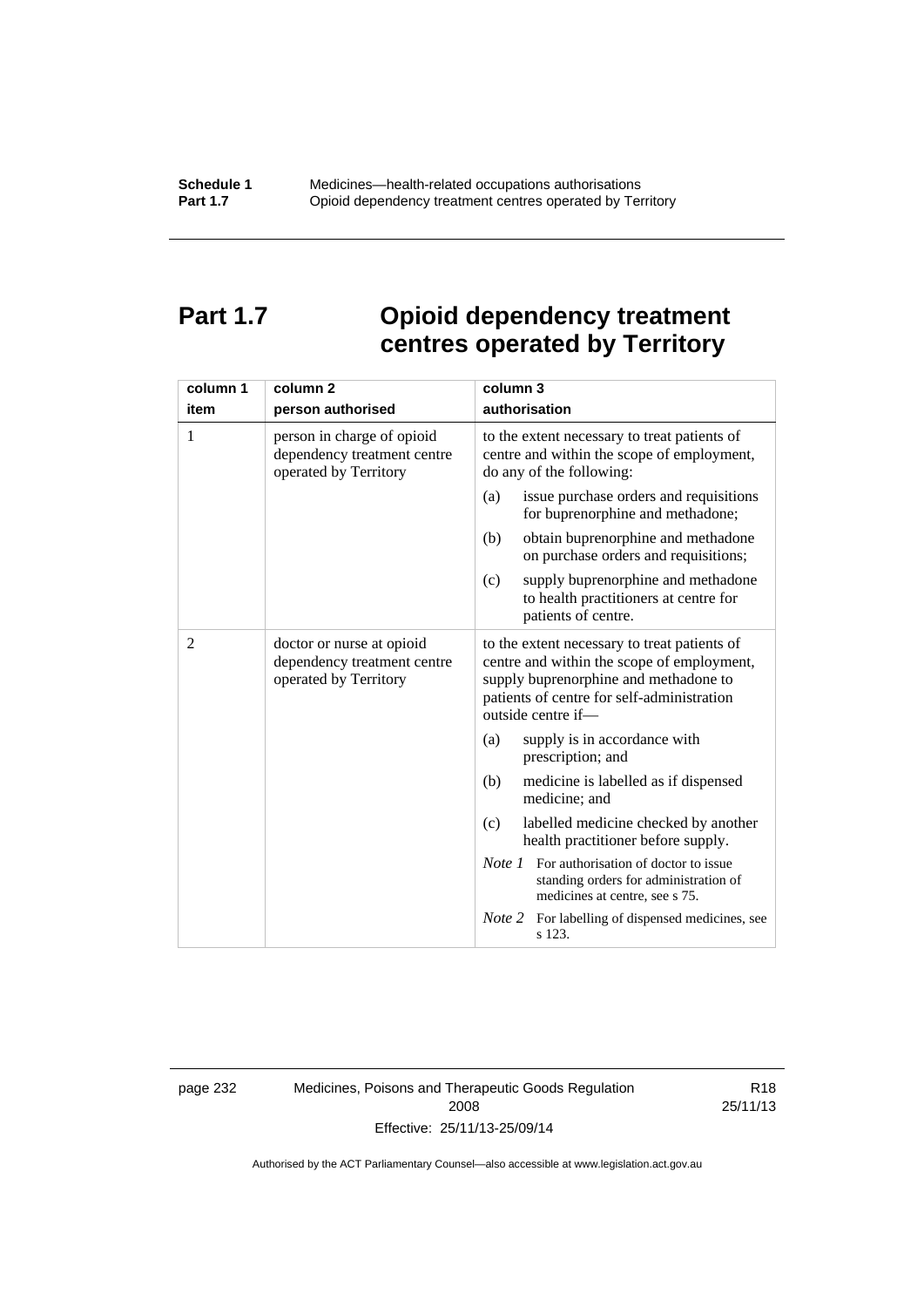# **Part 1.8 Optometrists**

| column 1 | column <sub>2</sub>                                                                                                          | column 3                                                                                                                                                                                                        |
|----------|------------------------------------------------------------------------------------------------------------------------------|-----------------------------------------------------------------------------------------------------------------------------------------------------------------------------------------------------------------|
| item     | person authorised                                                                                                            | authorisation                                                                                                                                                                                                   |
| 1        | optometrist                                                                                                                  | to the extent necessary to practise optometry<br>and, if employed, within the scope of<br>employment, to deal as follows with<br>medicines mentioned in the medicines and<br>poisons standard, schs 2, 3 and 4: |
|          | optometrist whose registration<br>is endorsed under the Health<br><b>Practitioner Regulation</b><br>National Law (ACT), s 94 | issue purchase orders for the<br>(a)<br>medicines;                                                                                                                                                              |
|          |                                                                                                                              | issue requisitions for the medicines;<br>(b)                                                                                                                                                                    |
| 2        |                                                                                                                              | obtain the medicines;<br>(c)                                                                                                                                                                                    |
|          |                                                                                                                              | possess the medicines;<br>(d)                                                                                                                                                                                   |
|          |                                                                                                                              | administer the medicines.<br>(e)                                                                                                                                                                                |
|          |                                                                                                                              | to deal with medicines as described in<br>(a)<br>item 1, col 3; and                                                                                                                                             |
|          |                                                                                                                              | prescribe medicines that are included<br>(b)<br>on the national list; and                                                                                                                                       |
|          |                                                                                                                              | (c)<br>supply medicines during consultations,<br>if the medicines are—                                                                                                                                          |
|          |                                                                                                                              | included on the national list;<br>(i)<br>and                                                                                                                                                                    |
|          |                                                                                                                              | labelled as required under s 161.<br>(ii)                                                                                                                                                                       |

*Note National list*—see the dictionary.

R18 25/11/13 Medicines, Poisons and Therapeutic Goods Regulation 2008 Effective: 25/11/13-25/09/14

page 233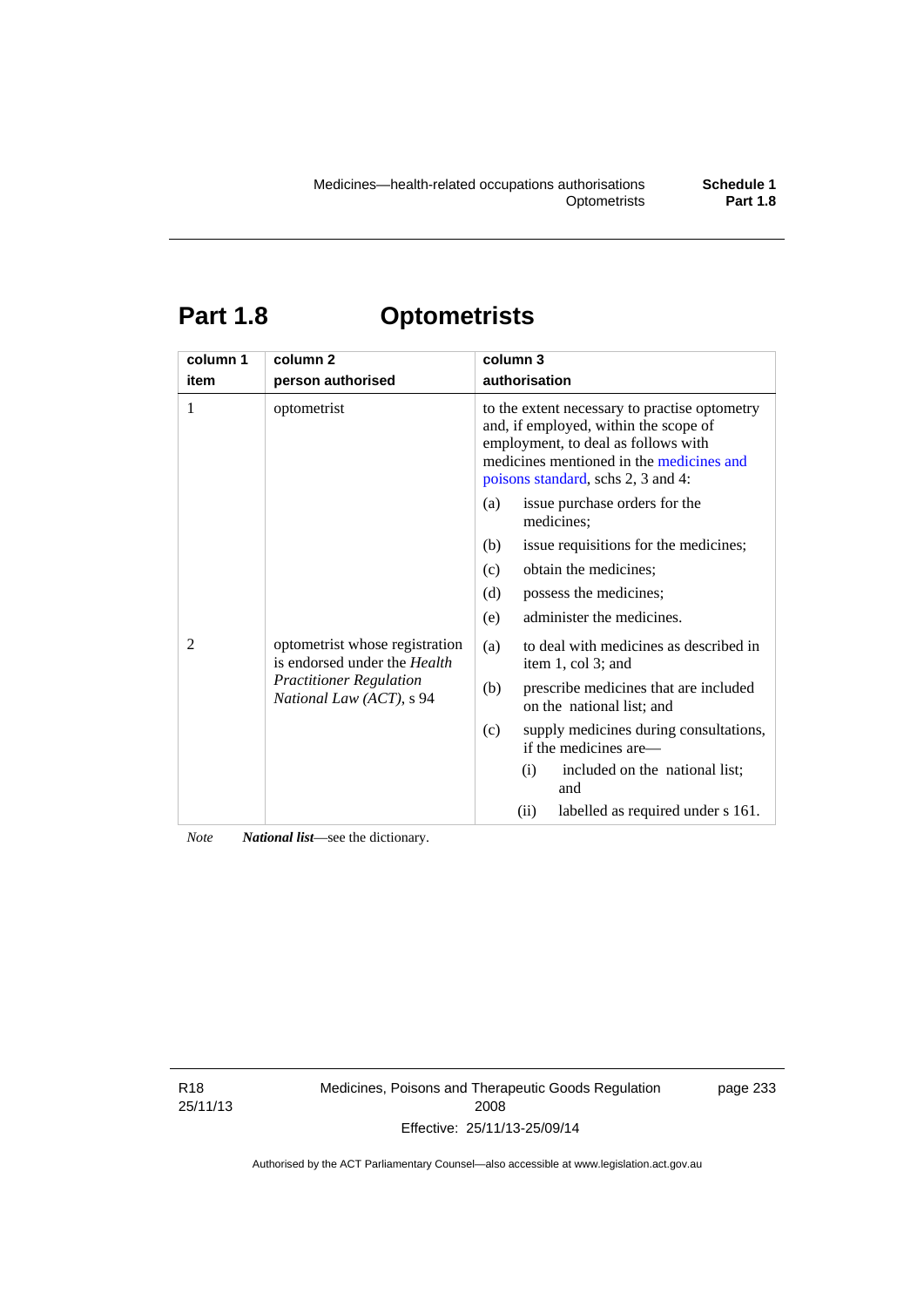# **Part 1.9 Pharmacists and employees**

| column 1<br>item | column <sub>2</sub><br>person authorised | column 3<br>authorisation                                                                                                                      |
|------------------|------------------------------------------|------------------------------------------------------------------------------------------------------------------------------------------------|
|                  |                                          |                                                                                                                                                |
| 1                | pharmacist                               | to the extent necessary to practise pharmacy<br>and, if employed, within the scope of<br>employment, do any of the following:                  |
|                  |                                          | issue purchase orders and requisitions<br>(a)<br>for medicines:                                                                                |
|                  |                                          | obtain medicines;<br>(b)                                                                                                                       |
|                  |                                          | (c)<br>possess medicines;                                                                                                                      |
|                  |                                          | (d)<br>dispense medicines;                                                                                                                     |
|                  |                                          | administer medicines;<br>(e)                                                                                                                   |
|                  |                                          | (f)<br>manufacture medicines to dispense or<br>supply them on requisition;                                                                     |
|                  |                                          | supply pharmacy medicines;<br>(g)                                                                                                              |
|                  |                                          | (h)<br>if pharmacist at institution—supply<br>pharmacist only medicines without<br>prescription;                                               |
|                  |                                          | if pharmacist at community<br>(i)<br>pharmacy—supply pharmacist only<br>medicines without prescription but in<br>accordance with the Act, s 7; |
|                  |                                          | supply medicines on purchase order,<br>(j)<br>requisition or standing order.                                                                   |

*Note 1 Manufacture*—see the [Act,](http://www.legislation.act.gov.au/a/2008-26/default.asp) dictionary.

*Note 2 Pharmacist* does not include an intern pharmacist (see dict).

page 234 Medicines, Poisons and Therapeutic Goods Regulation 2008 Effective: 25/11/13-25/09/14

R18 25/11/13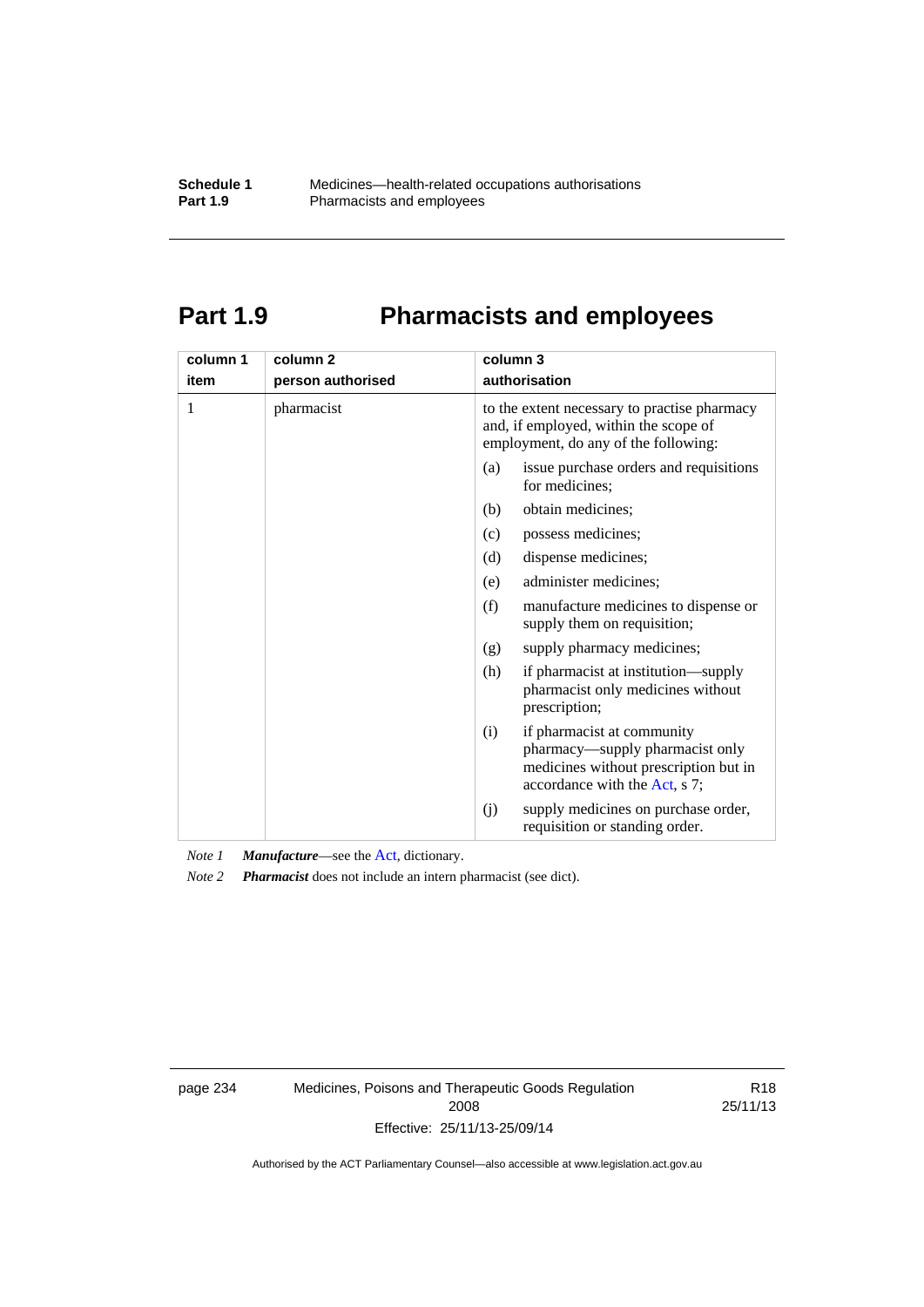| column 1<br>item | column <sub>2</sub><br>person authorised | column 3<br>authorisation                                                                                                                                  |
|------------------|------------------------------------------|------------------------------------------------------------------------------------------------------------------------------------------------------------|
| $\overline{2}$   | intern pharmacist                        | to the extent necessary to practise pharmacy<br>or undertake training or supervised practice,<br>do any of the following:                                  |
|                  |                                          | under direct supervision of pharmacist<br>(a)<br>do 1 or more of the following:                                                                            |
|                  |                                          | administer medicines;<br>(i)                                                                                                                               |
|                  |                                          | (ii)<br>if intern pharmacist at<br>institution-supply pharmacist<br>only medicines without<br>prescription;                                                |
|                  |                                          | if intern pharmacist at<br>(iii)<br>community pharmacy—supply<br>pharmacist only medicines<br>without prescription but in<br>accordance with the Act, s 7; |
|                  |                                          | to obtain, possess and supply<br>(iv)<br>medicines for the purpose of<br>assisting pharmacist to dispense<br>them;                                         |
|                  |                                          | under supervision of pharmacist, do<br>(b)                                                                                                                 |

1 or more of the following: (i) obtain medicines; (ii) possess medicines;

(iii) supply pharmacy medicines; (iv) supply medicines on requisition.

R18 25/11/13 Medicines, Poisons and Therapeutic Goods Regulation 2008 Effective: 25/11/13-25/09/14

page 235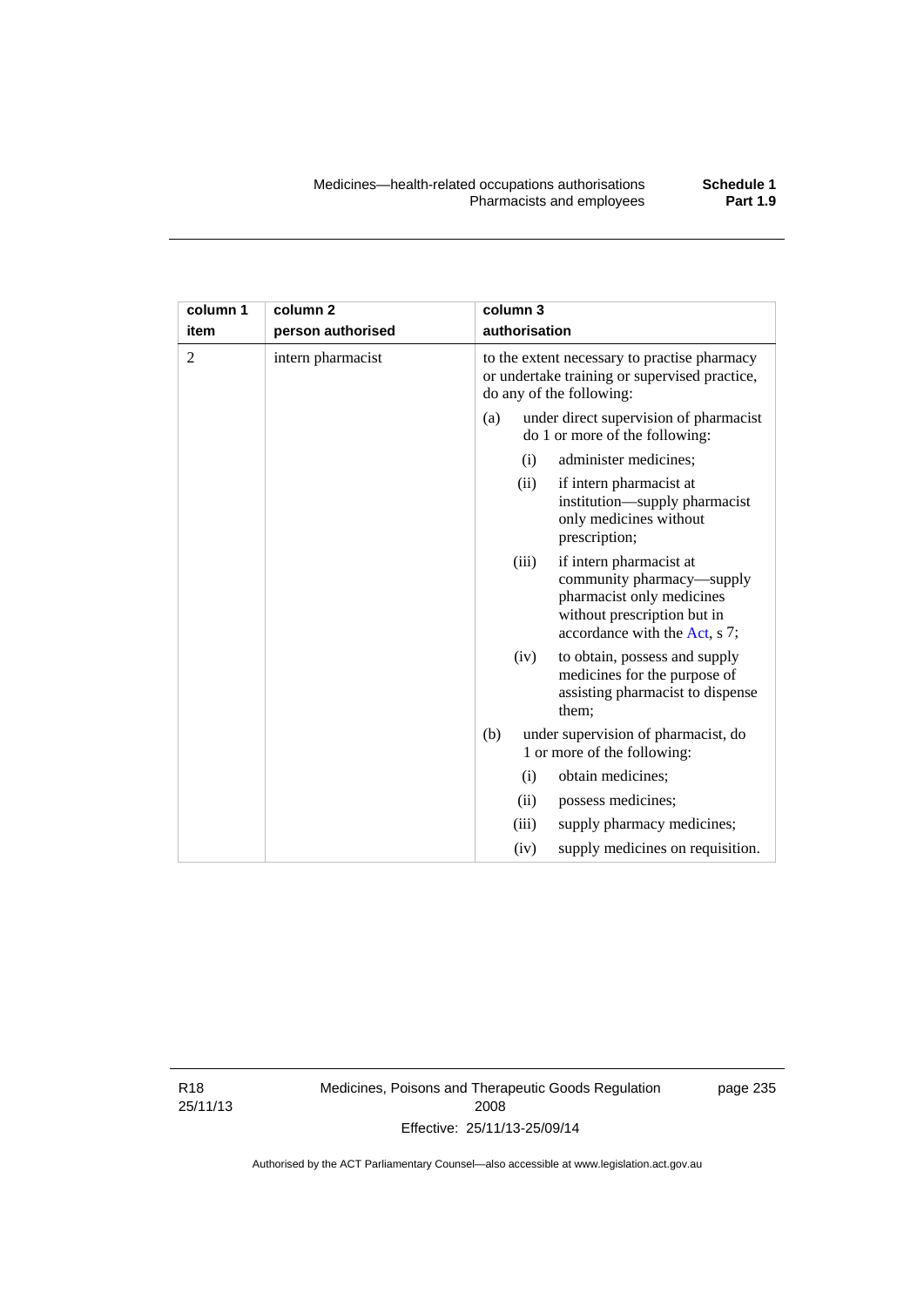#### **Schedule 1** Medicines—health-related occupations authorisations<br>**Part 1.9** Pharmacists and employees **Pharmacists and employees**

| column 1 | column <sub>2</sub>                                   | column 3                                                                                                                                                         |
|----------|-------------------------------------------------------|------------------------------------------------------------------------------------------------------------------------------------------------------------------|
| item     | person authorised                                     | authorisation                                                                                                                                                    |
| 3        | employee assisting pharmacist<br>employed at hospital | within the scope of employment and under<br>direct supervision of pharmacist, do any of<br>the following:                                                        |
|          |                                                       | obtain medicines;<br>(a)                                                                                                                                         |
|          |                                                       | (b)<br>possess medicines;                                                                                                                                        |
|          |                                                       | (c)<br>to obtain, possess and supply<br>medicines for the purpose of assisting<br>pharmacist to dispense them;                                                   |
|          |                                                       | (d)<br>supply medicines on requisition.                                                                                                                          |
| 4        | employee at a community                               | within the scope of employment and-                                                                                                                              |
|          | pharmacy                                              | (a)<br>under supervision of pharmacist,<br>$supply$ —                                                                                                            |
|          |                                                       | (i)<br>pharmacy medicines; or                                                                                                                                    |
|          |                                                       | (ii)<br>pharmacist only medicines<br>supplied in person to customer<br>by pharmacist if supply is for<br>purpose of sale of medicine; or                         |
|          |                                                       | (iii)<br>medicines dispensed at the<br>pharmacy if the delivery or sale<br>is to the person for whom the<br>medicine is prescribed or the<br>person's agent; and |
|          |                                                       | (b)<br>under supervision of pharmacist,<br>obtain and possess medicines for<br>purpose of par (a); and                                                           |
|          |                                                       | (c)<br>under direct supervision of pharmacist,<br>do any of the following for purpose of<br>assisting pharmacist to dispense<br>medicines:                       |
|          |                                                       | obtain the medicines;<br>(i)                                                                                                                                     |
|          |                                                       | (ii)<br>possess the medicines.                                                                                                                                   |

page 236 Medicines, Poisons and Therapeutic Goods Regulation 2008 Effective: 25/11/13-25/09/14

R18 25/11/13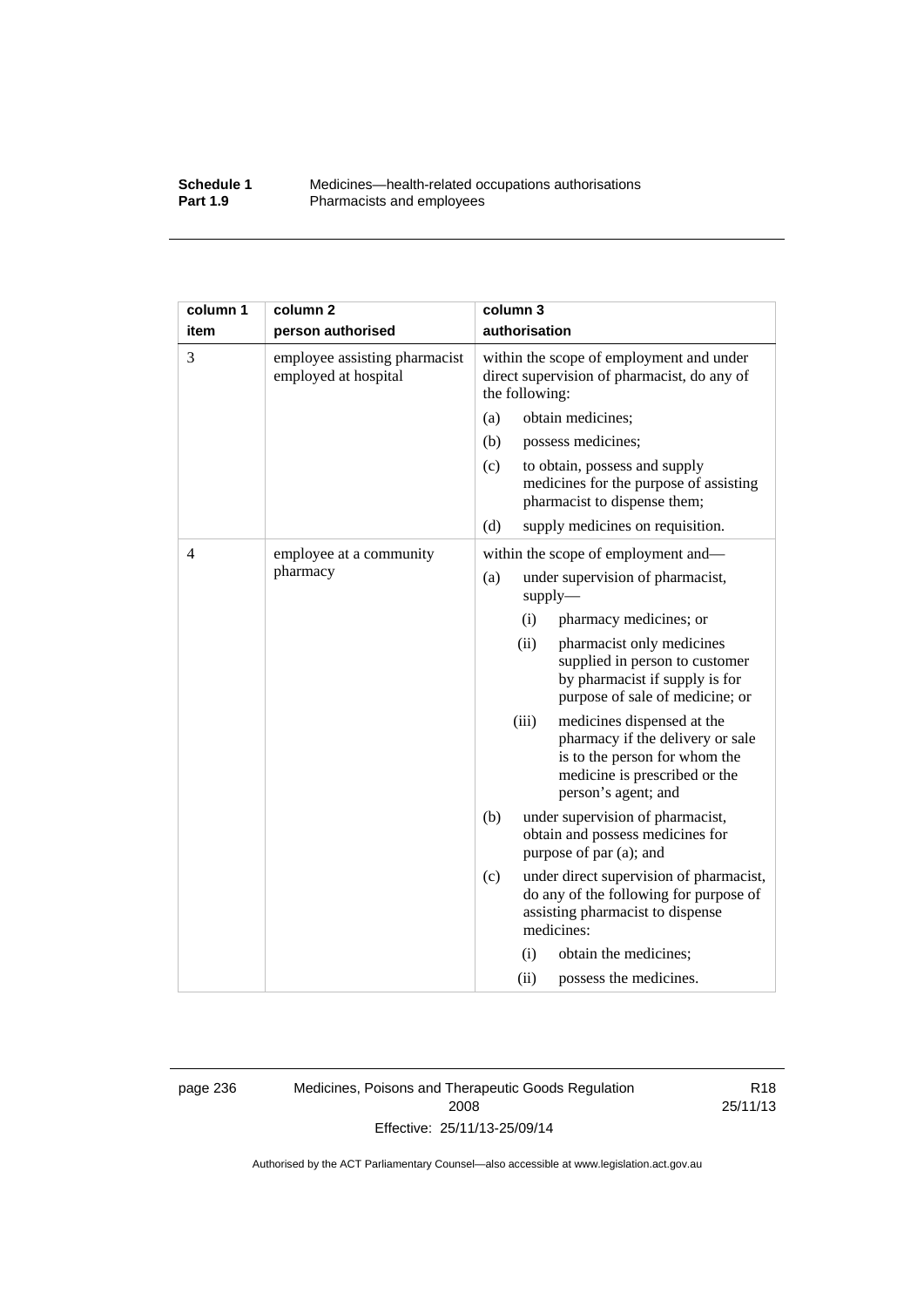# **Part 1.10 Podiatrists**

| column 1<br>item | column 2<br>person authorised | column 3<br>authorisation                                                                                                     |
|------------------|-------------------------------|-------------------------------------------------------------------------------------------------------------------------------|
| 1                | podiatrist                    | to the extent necessary to practise podiatry<br>and, if employed, within the scope of<br>employment, do any of the following: |
|                  |                               | issue purchase orders and requisitions<br>(a)<br>for adrenaline and local anaesthetics;                                       |
|                  |                               | obtain adrenaline and local<br>(b)<br>anaesthetics:                                                                           |
|                  |                               | possess adrenaline and local<br>(c)<br>anaesthetics;                                                                          |
|                  |                               | administer adrenaline and local<br>(d)<br>anaesthetics.                                                                       |

R18 25/11/13 Medicines, Poisons and Therapeutic Goods Regulation 2008 Effective: 25/11/13-25/09/14

page 237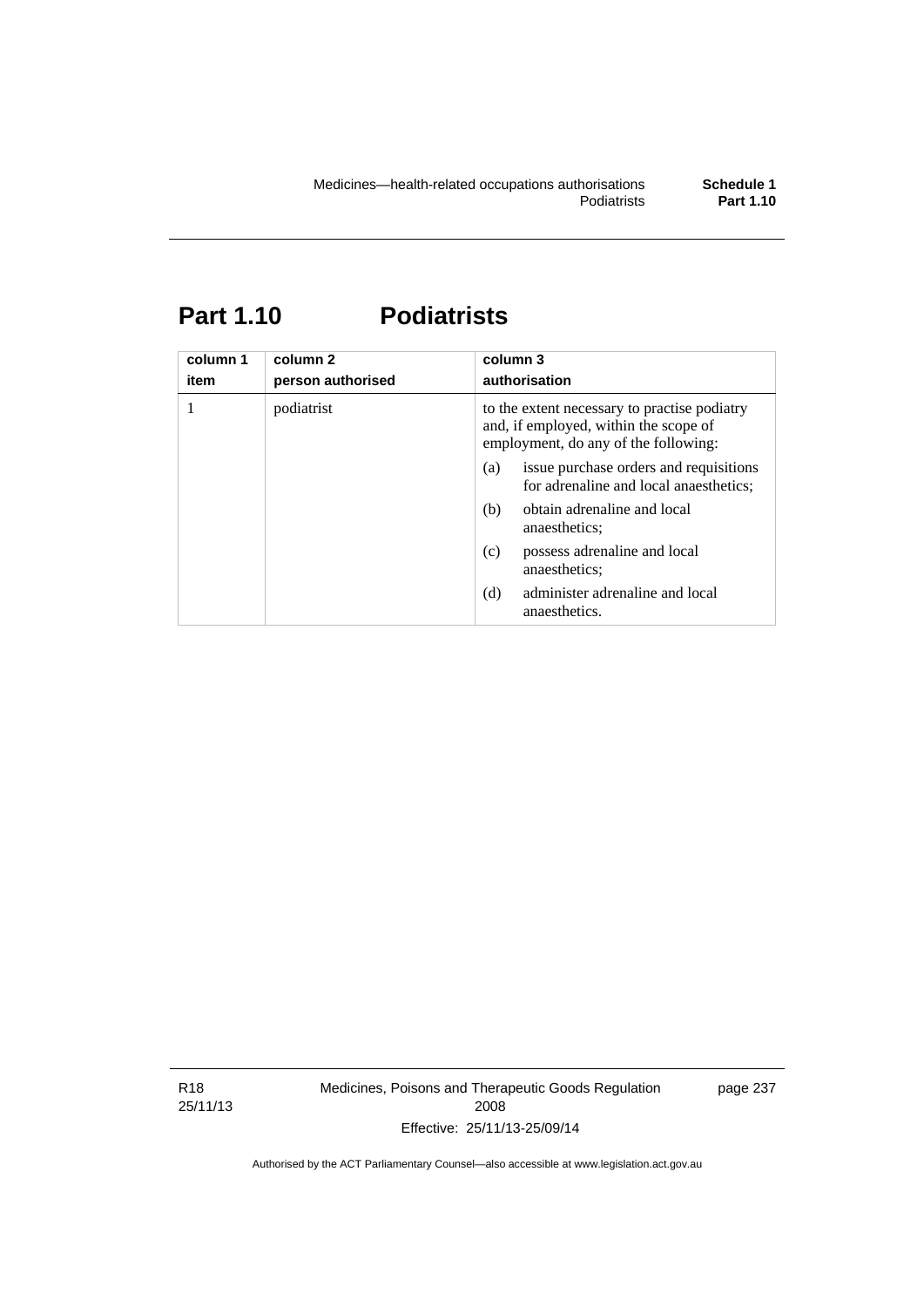## **Part 1.11 Residential care facilities**

| column 1<br>item                                                                                                                                                       | column <sub>2</sub><br>person authorised                                                                                                                                                                                                                                                                                                                   | column 3<br>authorisation                                                                                                   |
|------------------------------------------------------------------------------------------------------------------------------------------------------------------------|------------------------------------------------------------------------------------------------------------------------------------------------------------------------------------------------------------------------------------------------------------------------------------------------------------------------------------------------------------|-----------------------------------------------------------------------------------------------------------------------------|
| 1<br>director of nursing<br>for residential aged care<br>facility without pharmacy<br>medical superintendent<br>for residential aged care<br>facility without pharmacy | within the scope of employment, do any of<br>the following:<br>issue purchase orders for following<br>(a)<br>medicines for emergency<br>administration to residents at facility<br>under direction of prescriber:<br>pharmacy medicines, pharmacist<br>(i)<br>only medicines and prescription<br>only medicines;<br>not more than 5 ampoules, each<br>(ii) |                                                                                                                             |
|                                                                                                                                                                        |                                                                                                                                                                                                                                                                                                                                                            | of 1mL or less, of morphine<br>sulfate, at a concentration of<br>30mg or less of morphine sulfate<br>per mL;                |
|                                                                                                                                                                        |                                                                                                                                                                                                                                                                                                                                                            | obtain the medicines mentioned in<br>(b)<br>par(a);                                                                         |
|                                                                                                                                                                        |                                                                                                                                                                                                                                                                                                                                                            | possess the medicines mentioned in<br>(c)<br>par(a);                                                                        |
|                                                                                                                                                                        |                                                                                                                                                                                                                                                                                                                                                            | (d)<br>supply medicines mentioned in par (a)<br>to health practitioner at facility for<br>administration to residents.      |
|                                                                                                                                                                        |                                                                                                                                                                                                                                                                                                                                                            | <i>Note 1</i> No authorisation is required for certain<br>dealings with residents' own medicines,<br>see s 371.             |
|                                                                                                                                                                        |                                                                                                                                                                                                                                                                                                                                                            | <i>Note</i> 2 For the administration of medicines by<br>staff, see s 361.                                                   |
|                                                                                                                                                                        |                                                                                                                                                                                                                                                                                                                                                            | Note 3<br>For authorisation of doctor to issue<br>standing orders for administration of<br>medicines at facility, see s 75. |

page 238 Medicines, Poisons and Therapeutic Goods Regulation 2008 Effective: 25/11/13-25/09/14

R18 25/11/13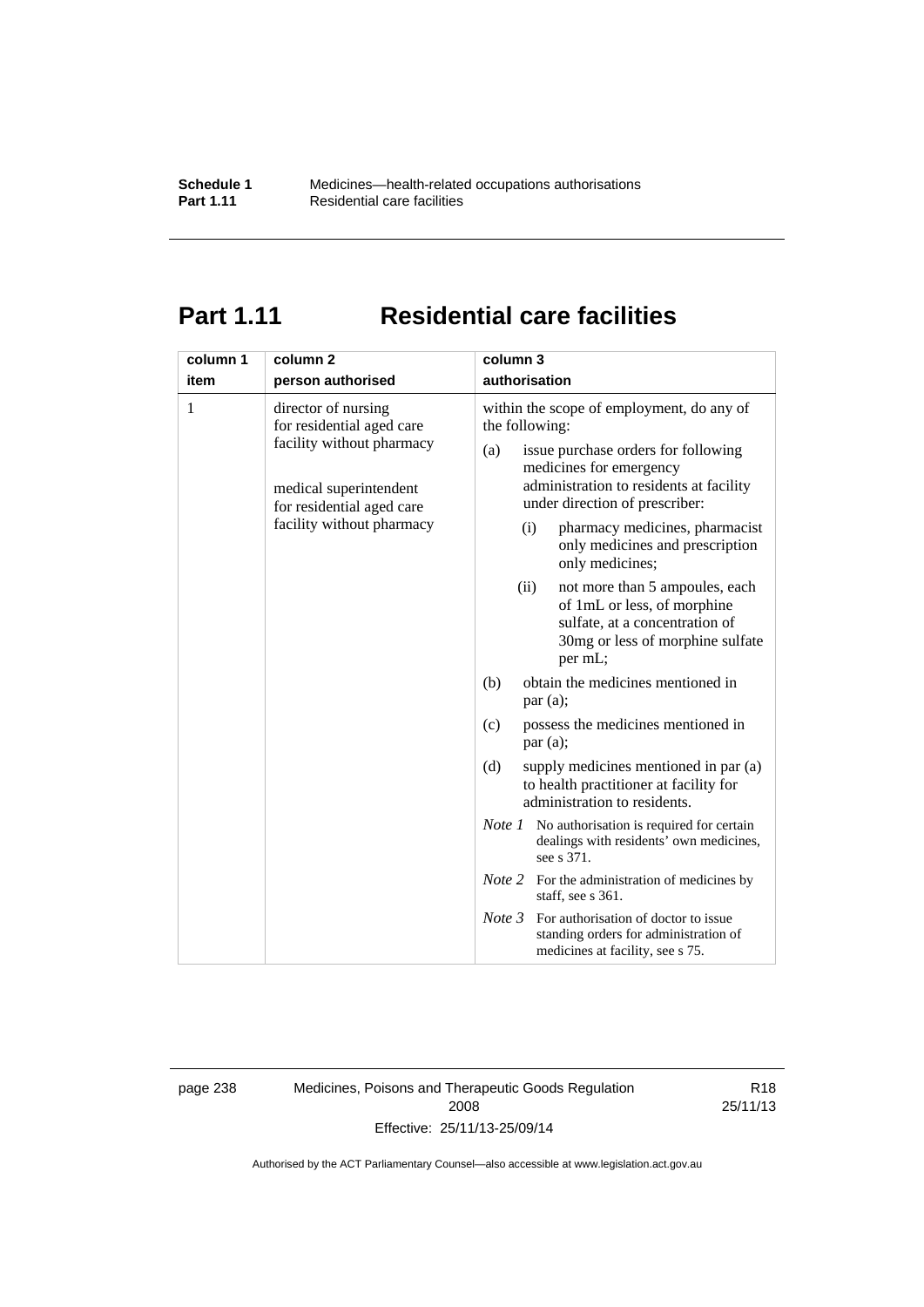| column 1       | column <sub>2</sub>                                                                                                                                                           | column 3                                                                                                                                                                                                                                                                                                                                                                                                                                                          |
|----------------|-------------------------------------------------------------------------------------------------------------------------------------------------------------------------------|-------------------------------------------------------------------------------------------------------------------------------------------------------------------------------------------------------------------------------------------------------------------------------------------------------------------------------------------------------------------------------------------------------------------------------------------------------------------|
| item           | person authorised                                                                                                                                                             | authorisation                                                                                                                                                                                                                                                                                                                                                                                                                                                     |
| $\mathfrak{D}$ | director of nursing<br>for residential disability care<br>facility without pharmacy<br>medical superintendent<br>for residential disability care<br>facility without pharmacy | within the scope of employment, do any of<br>the following:<br>issue purchase orders for medicines<br>(a)<br>(other than controlled medicines) for<br>emergency administration to residents<br>at facility under direction of<br>prescriber;<br>obtain the medicines;<br>(b)<br>(c)<br>possess the medicines;<br>(d)<br>supply the medicines to health<br>practitioner at facility for<br>administration to residents.<br><b>Note</b><br>See the notes to item 1. |

R18 25/11/13 Medicines, Poisons and Therapeutic Goods Regulation 2008 Effective: 25/11/13-25/09/14

page 239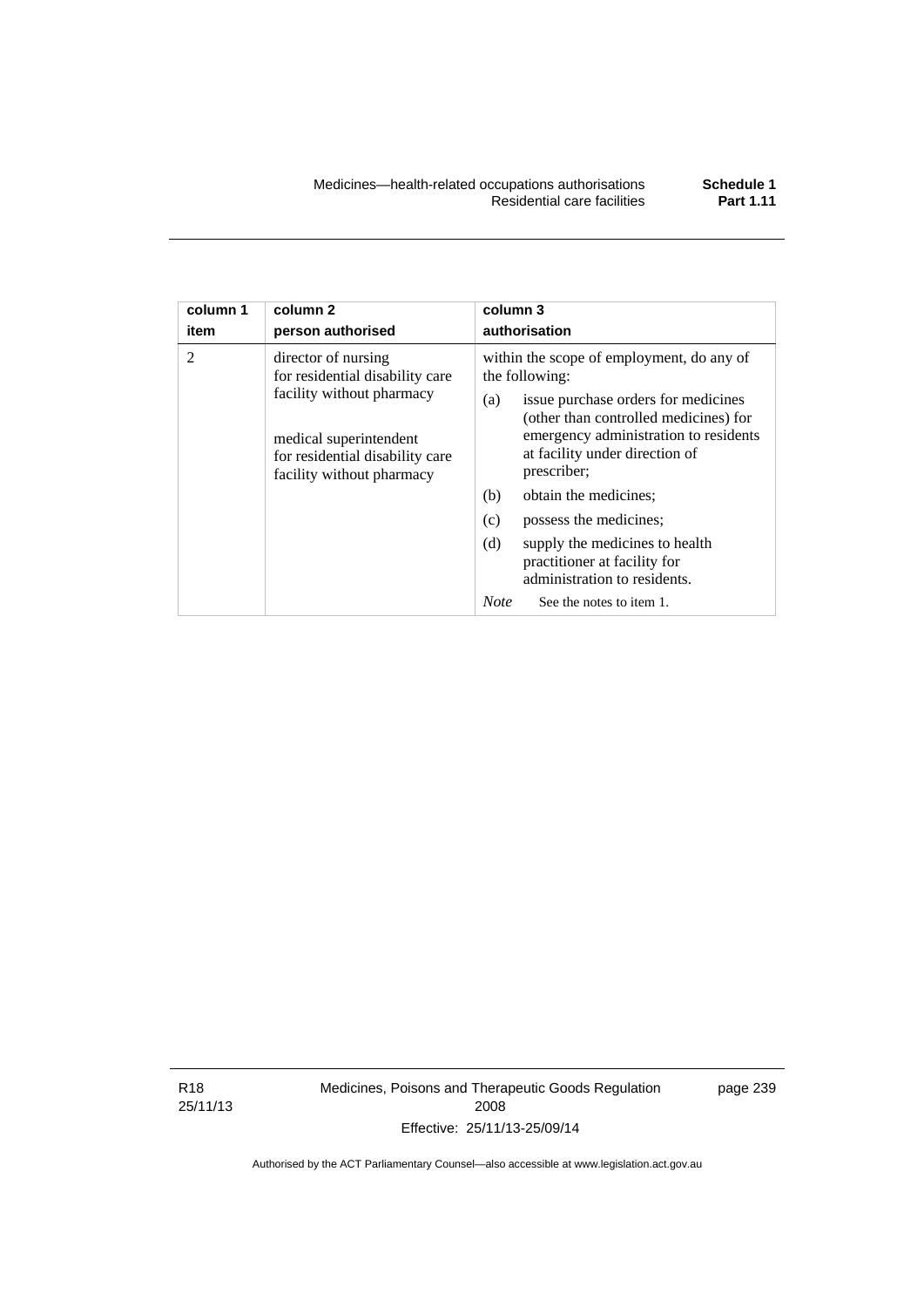## **Part 1.12 Sales representatives for medicines manufacturers and wholesalers**

| column 1 | column <sub>2</sub>                                                                                                                                                                                                                                                                                                                                           | column 3      |
|----------|---------------------------------------------------------------------------------------------------------------------------------------------------------------------------------------------------------------------------------------------------------------------------------------------------------------------------------------------------------------|---------------|
| item     | person authorised                                                                                                                                                                                                                                                                                                                                             | authorisation |
| 1        | representative of person<br>authorised (however described)<br>under corresponding law to<br>manufacture medicines<br>representative of medicines<br>wholesalers licence-holder<br>representative of person<br>authorised to supply medicines<br>under the Act, s $20(4)$ (which is<br>about wholesalers who do not<br>have a place of business in the<br>ACT) |               |

page 240 Medicines, Poisons and Therapeutic Goods Regulation 2008 Effective: 25/11/13-25/09/14

R18 25/11/13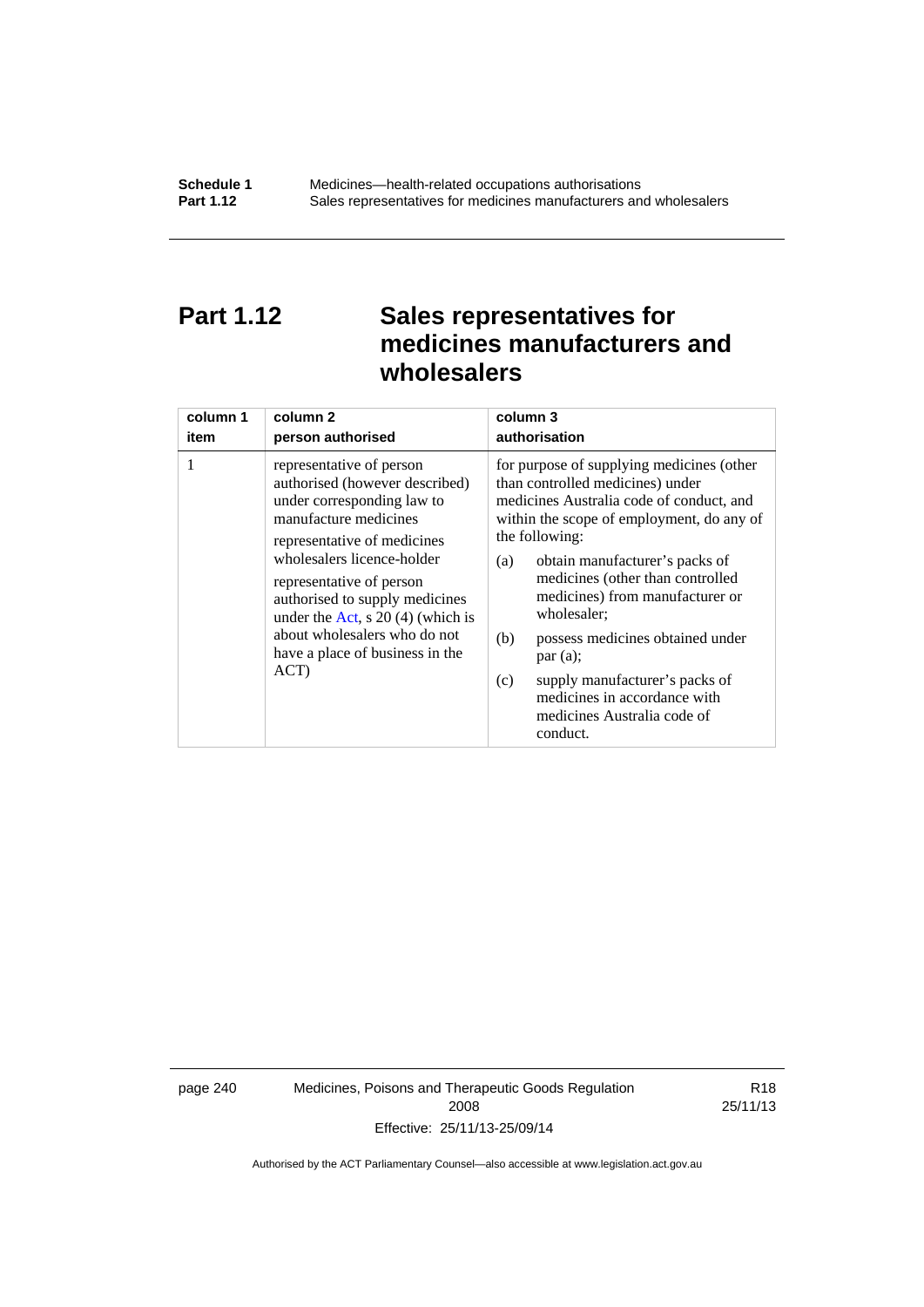# **Part 1.13 Veterinary surgeons and employees**

| column 1 | column 2           | column 3                                                                                                                                                                                          |  |  |
|----------|--------------------|---------------------------------------------------------------------------------------------------------------------------------------------------------------------------------------------------|--|--|
| item     | person authorised  | authorisation                                                                                                                                                                                     |  |  |
| 1        | veterinary surgeon | to the extent necessary to practise<br>veterinary medicine and, if employed,<br>within the scope of employment, do any of<br>the following:                                                       |  |  |
|          |                    | (a)<br>issue purchase orders for medicines;                                                                                                                                                       |  |  |
|          |                    | (b)<br>obtain medicines;                                                                                                                                                                          |  |  |
|          |                    | possess medicines;<br>(c)                                                                                                                                                                         |  |  |
|          |                    | administer medicines;<br>(d)                                                                                                                                                                      |  |  |
|          |                    | prescribe medicines;<br>(e)                                                                                                                                                                       |  |  |
|          |                    | (f)<br>supply                                                                                                                                                                                     |  |  |
|          |                    | pharmacy medicines if labelled<br>(i)<br>with words to the effect of 'for<br>animal treatment only'; or                                                                                           |  |  |
|          |                    | pharmacist only medicines<br>(ii)<br>supplied in person by<br>veterinary surgeon, or trainee<br>veterinary surgeon, if labelled<br>with words to the effect of 'for<br>animal treatment only'; or |  |  |
|          |                    | medicines to custodians of<br>(iii)<br>animals during consultations if<br>labelled in accordance with<br>s 161.                                                                                   |  |  |

*Note 1 Veterinary surgeon* does not include a trainee veterinary surgeon (see dict). *Note 2 Custodian*, of an animal—see the dictionary.

R18 25/11/13 Medicines, Poisons and Therapeutic Goods Regulation 2008 Effective: 25/11/13-25/09/14

page 241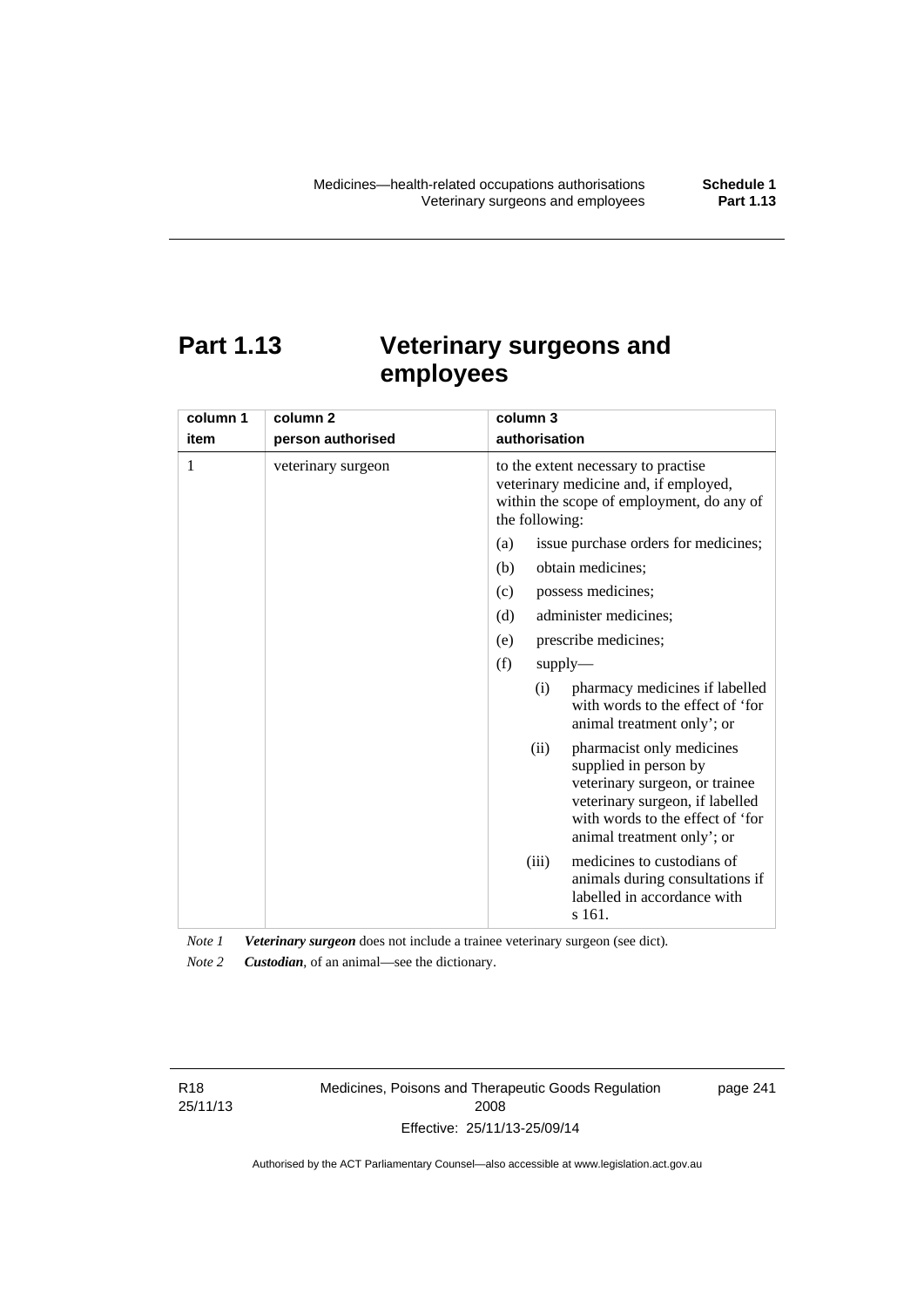### **Schedule 1** Medicines—health-related occupations authorisations<br>**Part 1.13** Veterinary surgeons and employees Veterinary surgeons and employees

| column 1       | column <sub>2</sub>        | column 3                                                                                                                                                                                          |  |
|----------------|----------------------------|---------------------------------------------------------------------------------------------------------------------------------------------------------------------------------------------------|--|
| item           | person authorised          | authorisation                                                                                                                                                                                     |  |
| $\overline{2}$ | trainee veterinary surgeon | to the extent necessary to practise<br>veterinary medicine or undertake training,<br>and under supervision of veterinary<br>surgeon, do any of the following:                                     |  |
|                |                            | (a)<br>obtain medicines;                                                                                                                                                                          |  |
|                |                            | (b)<br>possess medicines;                                                                                                                                                                         |  |
|                |                            | administer medicines in accordance<br>(c)<br>with prescription (whether or not<br>issued themself or by veterinary<br>surgeon);                                                                   |  |
|                |                            | (d)<br>$supply$ —                                                                                                                                                                                 |  |
|                |                            | pharmacy medicines if labelled<br>(i)<br>with words to the effect of 'for<br>animal treatment only'; or                                                                                           |  |
|                |                            | (ii)<br>pharmacist only medicines<br>supplied in person by<br>veterinary surgeon, or trainee<br>veterinary surgeon, if labelled<br>with words to the effect of 'for<br>animal treatment only'; or |  |
|                |                            | (iii)<br>medicines supplied in person<br>by a veterinary surgeon at the<br>surgery if labelled in<br>accordance with s 161;                                                                       |  |
|                |                            | prescribe medicines for<br>(e)<br>administration at veterinary surgery.                                                                                                                           |  |

page 242 Medicines, Poisons and Therapeutic Goods Regulation 2008 Effective: 25/11/13-25/09/14

R18 25/11/13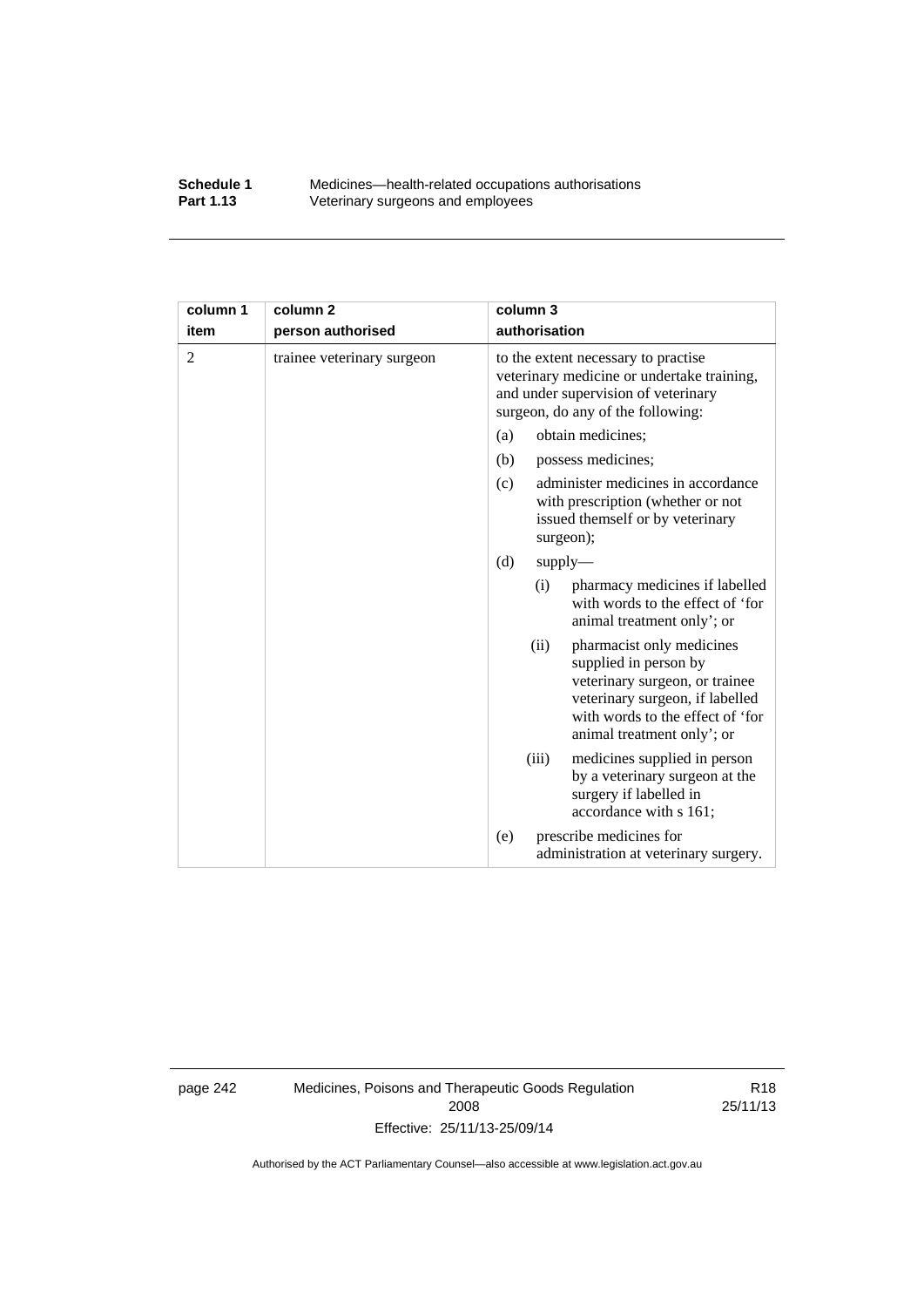| column 1 | column <sub>2</sub>                                                                            | column 3                                                                                                                                                                               |  |
|----------|------------------------------------------------------------------------------------------------|----------------------------------------------------------------------------------------------------------------------------------------------------------------------------------------|--|
| item     | person authorised                                                                              | authorisation                                                                                                                                                                          |  |
| 3        | veterinary surgeon's employee<br>public employee assisting<br>veterinary surgeon who is public | within the scope of employment and under<br>supervision of veterinary surgeon, do any<br>of the following:                                                                             |  |
|          | employee                                                                                       | (a)<br>obtain medicines from veterinary<br>surgeon authorised to possess them;                                                                                                         |  |
|          |                                                                                                | possess medicines mentioned in<br>(b)<br>par(a);                                                                                                                                       |  |
|          |                                                                                                | administer medicines mentioned in<br>(c)<br>par (a) in accordance with veterinary<br>surgeon's prescription;                                                                           |  |
|          |                                                                                                | (d)<br>supply pharmacy medicines if<br>labelled with words to the effect of<br>'for animal treatment only';                                                                            |  |
|          |                                                                                                | supply pharmacist only medicines<br>(e)<br>supplied in person by veterinary<br>surgeon, or trainee veterinary<br>surgeon, if supply is for purpose of<br>sale or delivery of medicine; |  |
|          |                                                                                                | (f)<br>supply medicines supplied in person<br>by a veterinary surgeon at the place<br>of employment if labelled in<br>accordance with s 161.                                           |  |

R18 25/11/13 Medicines, Poisons and Therapeutic Goods Regulation 2008 Effective: 25/11/13-25/09/14

page 243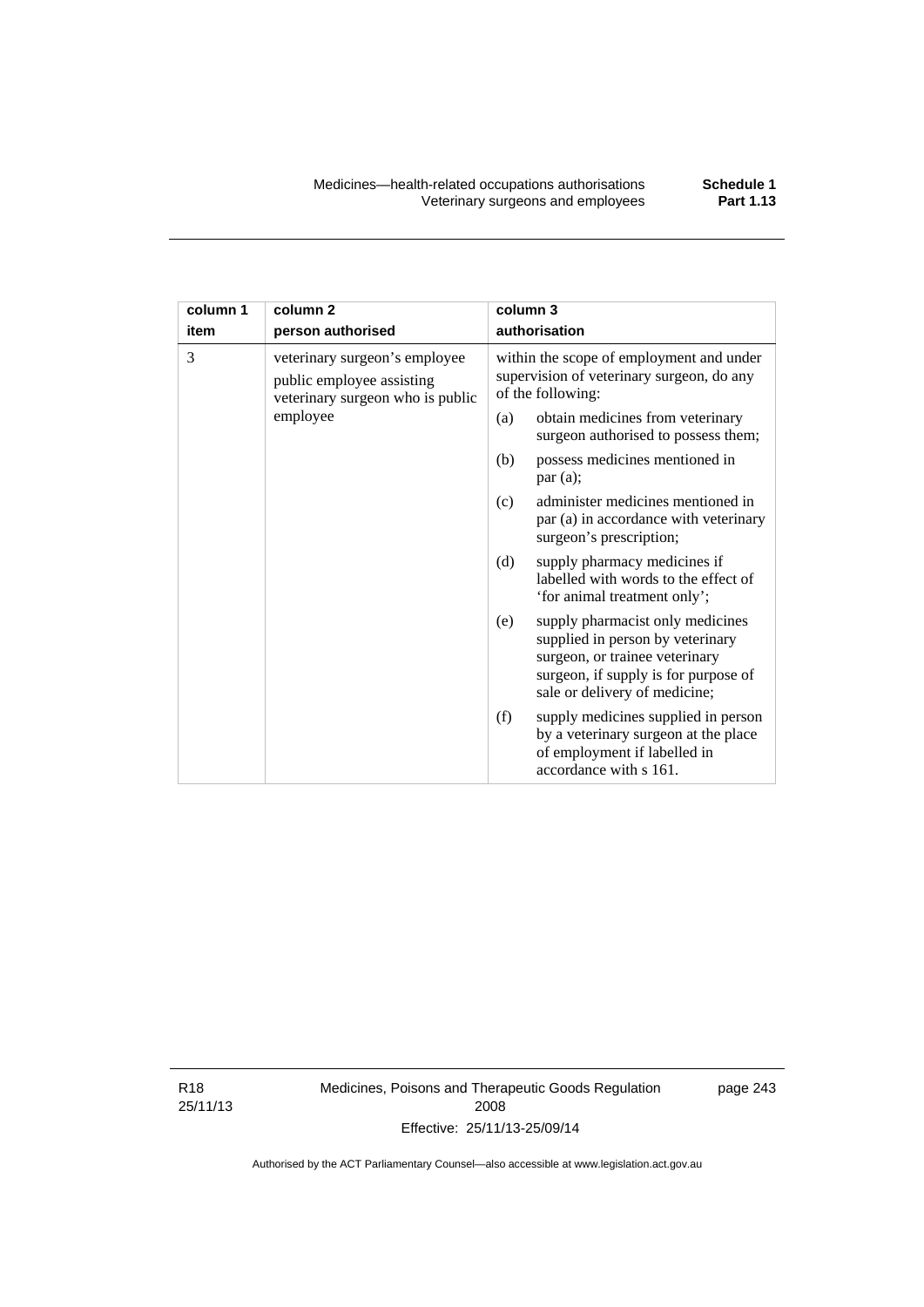# **Schedule 3 Designated appendix D medicines—standing approvals**

(see s 31, s 33, s 41, s 160, s 591, s 592 and s 593)

### **Part 3.1 Approval conditions**

### **3.1 Definitions—sch 3**

In this schedule:

*condition 1*, for a doctor prescribing or supplying a designated appendix D medicine to a woman of child-bearing age, means the doctor must ensure that the possibility of pregnancy by the woman has been excluded prior to commencement of treatment.

*condition 2*, for a doctor prescribing or supplying a designated appendix D medicine to a woman of child-bearing age, means the doctor must advise the woman to avoid becoming pregnant during, or for a period of 1 month after the completion of, treatment.

*condition 3*, for a doctor prescribing or supplying a designated appendix D medicine to a woman of child-bearing age, means the doctor must advise the woman to avoid becoming pregnant during, or for a period of 3 months after the completion of, treatment.

*condition 4*, for a doctor prescribing or supplying a designated appendix D medicine to a woman of child-bearing age, means the doctor must advise the woman to avoid becoming pregnant during, or for a period of 24 months after the completion of, treatment.

R18 25/11/13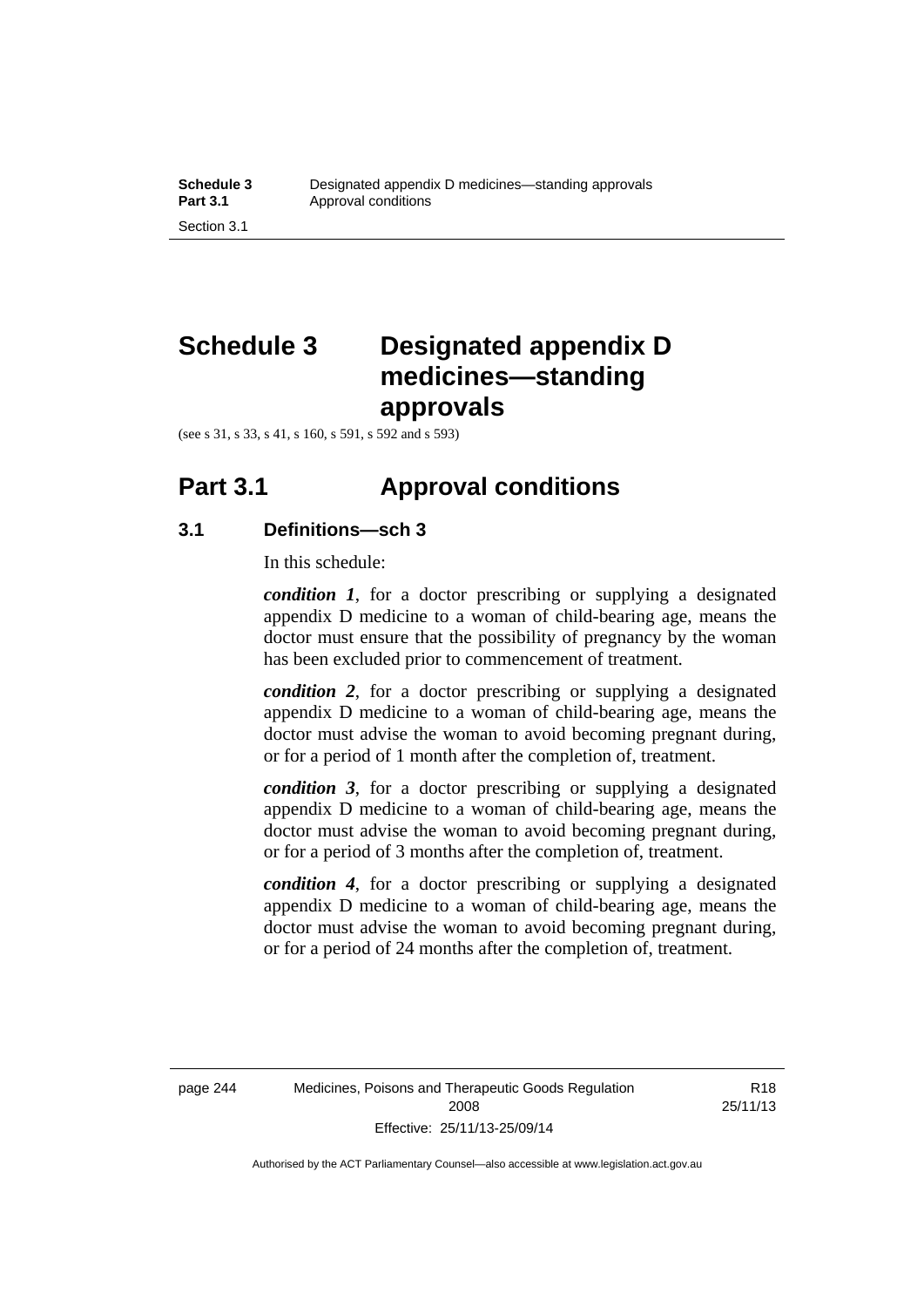## **Part 3.2 Standing approvals for designated appendix D medicines**

| column 1<br>item | column <sub>2</sub><br>doctor                                                                    | column 3<br>medicine                                                                                                                                                                                                                                                                                                                                                                                                                                   | column 4<br>conditions (if any)                                                                            |
|------------------|--------------------------------------------------------------------------------------------------|--------------------------------------------------------------------------------------------------------------------------------------------------------------------------------------------------------------------------------------------------------------------------------------------------------------------------------------------------------------------------------------------------------------------------------------------------------|------------------------------------------------------------------------------------------------------------|
| 1                | specialist practising<br>in specialist area of<br>dermatology                                    | acitretin for human use<br>alefacept for human use<br>bexarotene for human use<br>etretinate for human use<br>isotretinoin for human oral use<br>thalidomide for human use                                                                                                                                                                                                                                                                             | conditions 1 and 4<br>conditions 1 and 2<br>conditions 1 and 4<br>conditions 1 and 2<br>conditions 1 and 2 |
| 2                | specialist practising<br>in specialist area of<br>endocrinology,<br>gynaecology or<br>obstetrics | clomiphene for human use<br>corifollitropin alfa for human use<br>cyclofenil for human use<br>dinoprost for human use<br>dinoprostone for human use<br>follitropin alpha (recombinant human<br>follicle-stimulating hormone) for<br>human use<br>follitropin beta (recombinant human<br>follicle-stimulating hormone) for<br>human use<br>luteinising hormone for human use<br>urofollitropin (human<br>follicle-stimulating hormone) for<br>human use |                                                                                                            |

R18 25/11/13 Medicines, Poisons and Therapeutic Goods Regulation 2008 Effective: 25/11/13-25/09/14

page 245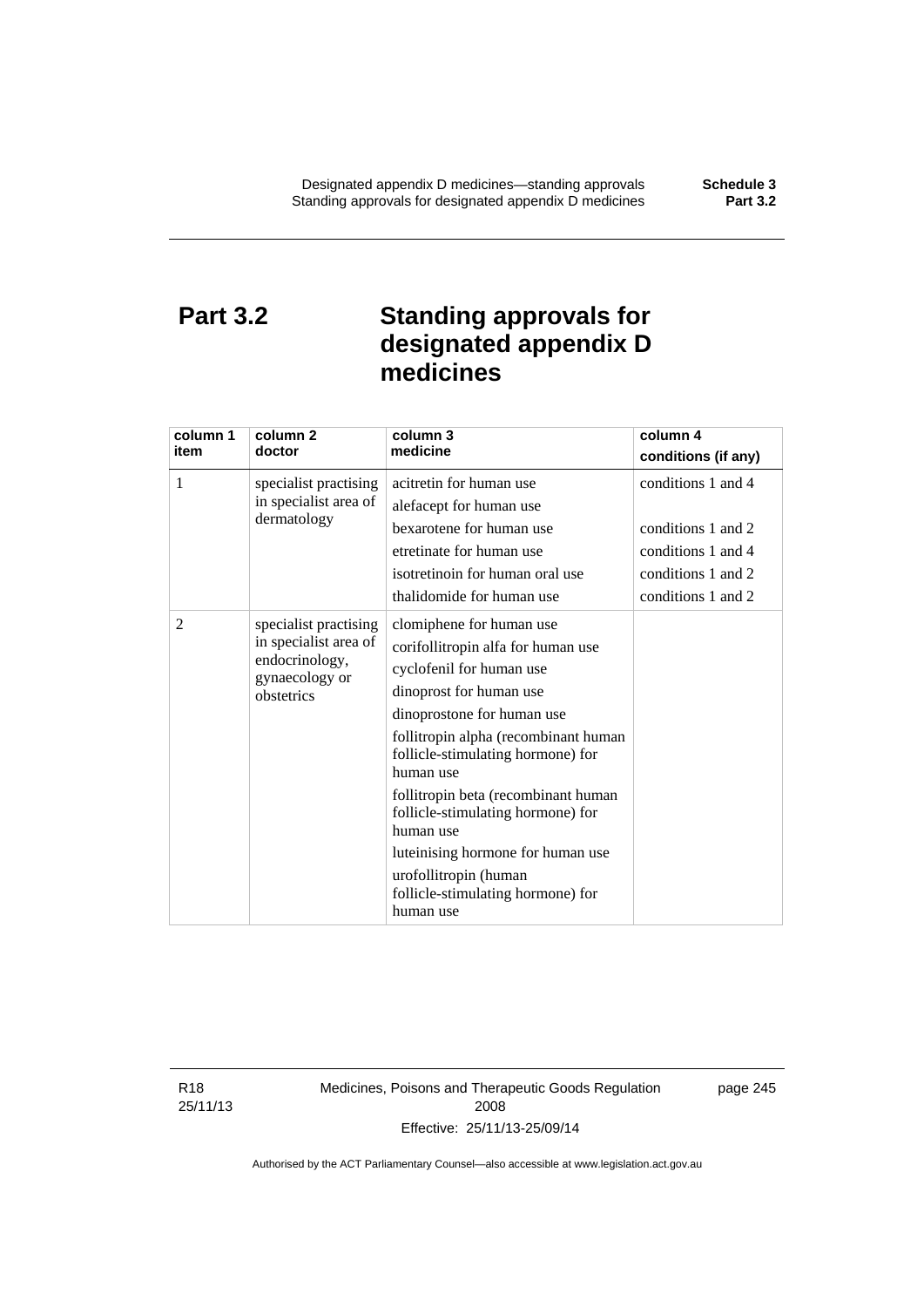#### **Schedule 3 Designated appendix D medicines—standing approvals**<br>**Part 3.2 Standing approvals for designated appendix D medicine** Standing approvals for designated appendix D medicines

| column 1<br>item | column 2<br>doctor                                                                                                                                             | column 3<br>medicine            | column 4<br>conditions (if any) |
|------------------|----------------------------------------------------------------------------------------------------------------------------------------------------------------|---------------------------------|---------------------------------|
| 3                | specialist practising<br>in specialist area of<br>mental health                                                                                                | clozapine for human use         |                                 |
|                  | doctor employed by<br>Territory and<br>working under<br>supervision of chief<br>psychiatrist under<br><b>Mental Health</b><br>(Treatment and Care)<br>Act 1994 |                                 |                                 |
| $\overline{4}$   | specialist physician                                                                                                                                           | ambrisentan for human use       | conditions 1 and 3              |
|                  |                                                                                                                                                                | acitretin for human use         | conditions 1 and 4              |
|                  |                                                                                                                                                                | etretinate for human use        | conditions 1 and 4              |
|                  |                                                                                                                                                                | bexarotene for human use        | conditions 1 and 2              |
|                  |                                                                                                                                                                | bosentan for human use          | conditions 1 and 3              |
|                  |                                                                                                                                                                | isotretinoin for human oral use | conditions 1 and 2              |
|                  |                                                                                                                                                                | lenalidomide for human use      | conditions 1 and 2              |
|                  |                                                                                                                                                                | sitaxentan for human use        | conditions 1 and 3              |
|                  |                                                                                                                                                                | teriparatide for human use      |                                 |
|                  |                                                                                                                                                                | thalidomide for human use       | conditions 1 and 2              |
|                  |                                                                                                                                                                | tretinoin for human oral use    | conditions 1 and 2              |
| 5                | specialist practising<br>in specialist area of<br>neurology or<br>rehabilitation                                                                               | nabiximols for human use        |                                 |

*Note Specialist* includes a doctor training in a specialist area—see the dictionary.

page 246 Medicines, Poisons and Therapeutic Goods Regulation 2008 Effective: 25/11/13-25/09/14

R18 25/11/13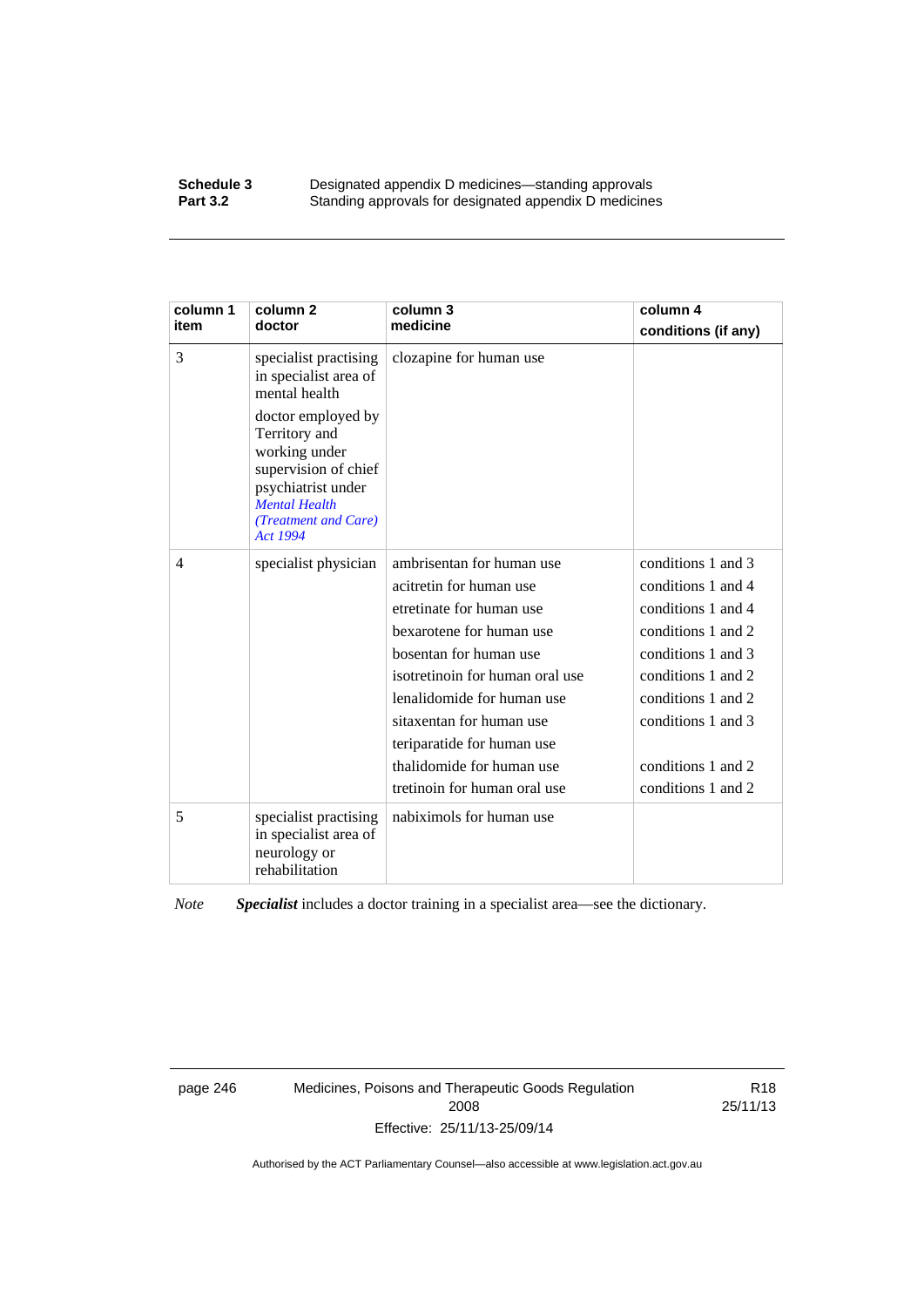## **Schedule 4 Dangerous poisons manufacturing etc authorisations**

(see s 690)

| column 1<br>item | column <sub>2</sub><br>people                                             | column 3<br>dangerous poison | column 4<br>prescribed purpose                                         |
|------------------|---------------------------------------------------------------------------|------------------------------|------------------------------------------------------------------------|
| 1                | manufacturers of glass                                                    | arsenic                      | manufacturing glass                                                    |
|                  | metallurgists                                                             |                              | manufacturing alloys                                                   |
| $\overline{2}$   | manufacturers of dyes or<br>pharmaceuticals                               | benzene                      | manufacturing dyes or<br>pharmaceuticals                               |
|                  | manufacturers of lacquers,<br>linoleum, protective cloths<br>or varnishes |                              | manufacturing lacquers,<br>linoleum, protective<br>cloths or varnishes |
| 3                | manufacturers of<br>chemicals or<br>pharmaceuticals                       | carbon tetrachloride         | manufacturing<br>chemicals or<br>pharmaceuticals                       |
|                  | manufacturers of lacquers,<br>paints or varnishes                         |                              | manufacturing lacquers,<br>paints or varnishes                         |
| $\overline{4}$   | managers of swimming<br>pools, other than domestic<br>swimming pools      | chlorine                     | purifying water in pools                                               |
|                  | manufacturers of<br>chemicals, plastics or<br>synthetic rubber            |                              | manufacturing<br>chemicals, plastics or<br>synthetic rubber            |
|                  | metallurgists                                                             |                              | cleaning metals                                                        |
|                  | people working at sewage<br>treatment centres                             |                              | treating sewage at<br>treatment centres                                |
|                  | people working at water<br>treatment centres                              |                              | purifying water at<br>treatment centres                                |
| 5                | electroplaters                                                            | cyanides                     | electroplating                                                         |

#### R18 25/11/13

Medicines, Poisons and Therapeutic Goods Regulation 2008 Effective: 25/11/13-25/09/14

page 247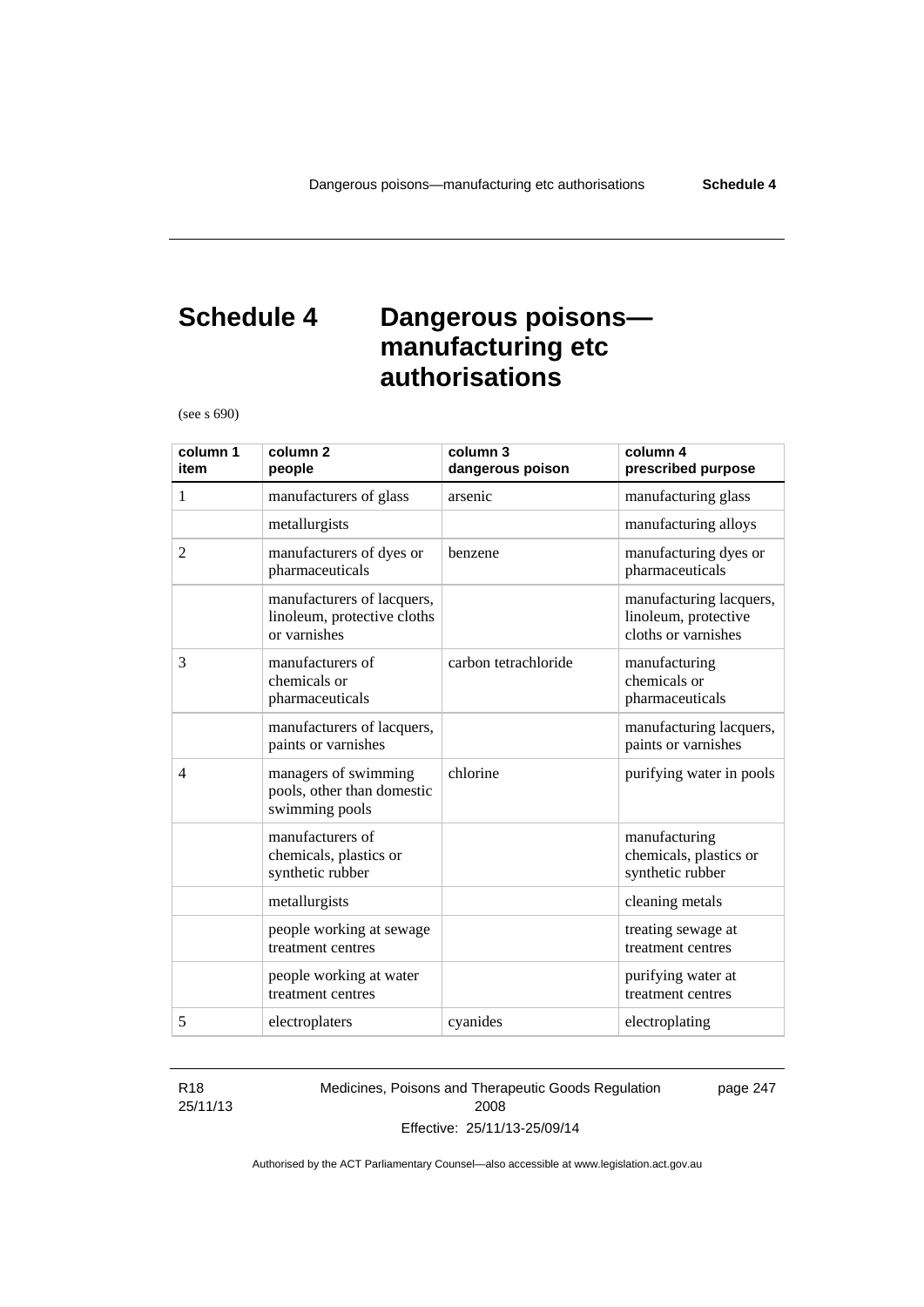| column 1<br>item | column <sub>2</sub><br>people                                   | column 3<br>dangerous poison                      | column 4<br>prescribed purpose                                  |
|------------------|-----------------------------------------------------------------|---------------------------------------------------|-----------------------------------------------------------------|
|                  | jewellers                                                       |                                                   | manufacturing gold<br>jewellery                                 |
|                  | miners                                                          |                                                   | extracting or processing<br>gold                                |
| 6                | manufacturers of lacquers,<br>paints or varnishes               | epichlorohydrin                                   | manufacturing lacquers,<br>paints or varnishes                  |
| 7                | manufacturers of<br>chemicals or detergents                     | ethylene oxide                                    | manufacturing<br>chemicals or detergents                        |
|                  | sterilising technologists                                       |                                                   | sterilising surgical<br>instruments                             |
| 8                | glass workers                                                   | hydrofluoric acid                                 | etching glass                                                   |
|                  | masons                                                          |                                                   | cleaning building<br>materials                                  |
|                  | metal workers                                                   |                                                   | cleaning or etching<br>metals                                   |
|                  | miners                                                          |                                                   | extracting or processing<br>gold                                |
|                  | potters                                                         |                                                   | cleaning ceramics                                               |
| 9                | manufacturers of lamps,<br>mirrors or scientific<br>instruments | mercury                                           | manufacturing of lamps,<br>mirrors or scientific<br>instruments |
|                  | manufacturers of mercury<br>salts or organic<br>compounds       |                                                   | manufacturing mercury<br>salts or organic<br>compounds          |
|                  | miners                                                          |                                                   | extracting metals from<br>ores                                  |
| 10               | manufacturers of plastics                                       | 4, 4'-methylenebis<br>[2-chloroaniline]<br>(MOCA) | manufacturing plastics                                          |

page 248 Medicines, Poisons and Therapeutic Goods Regulation 2008 Effective: 25/11/13-25/09/14

R18 25/11/13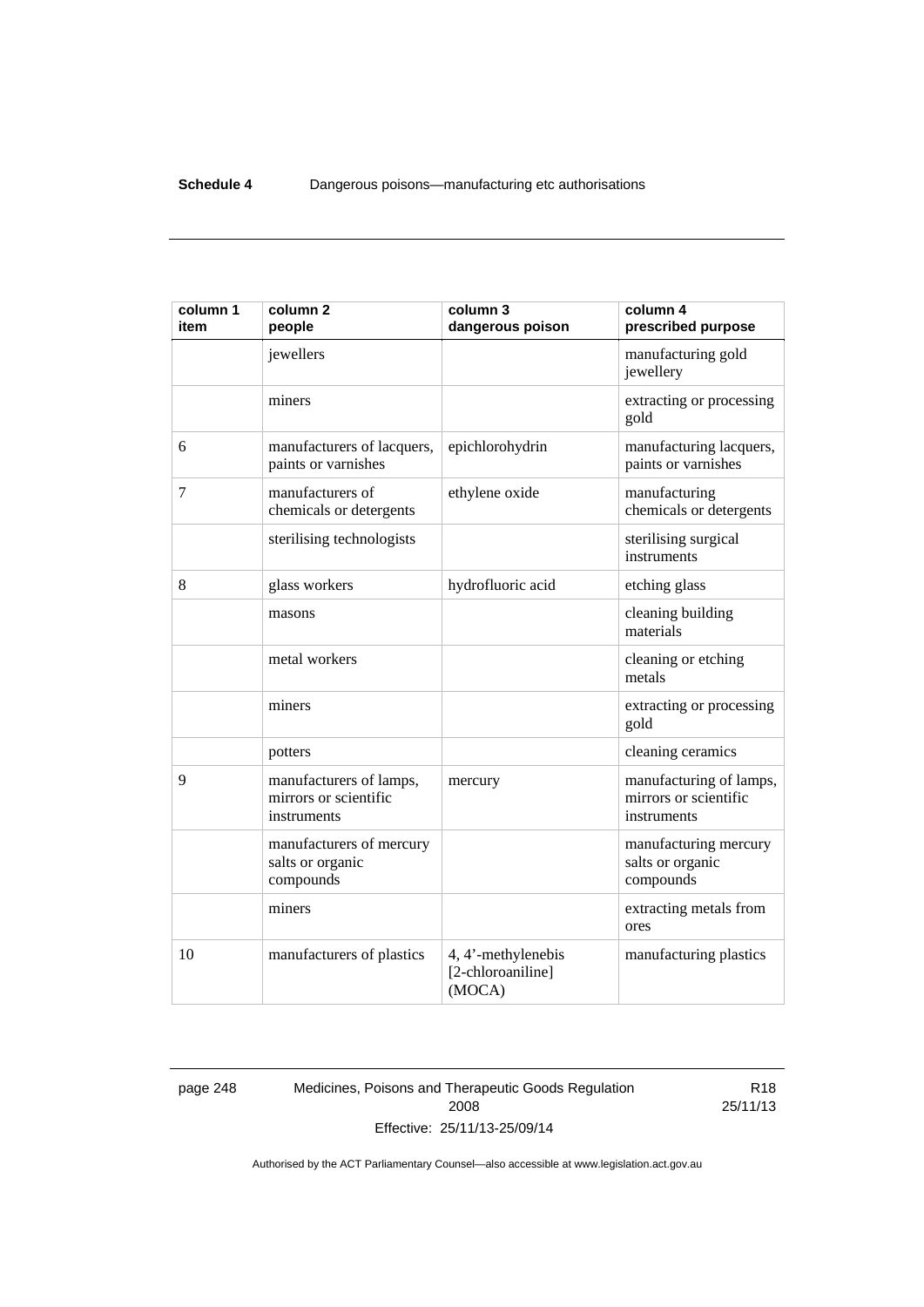| column 1<br>item | column <sub>2</sub><br>people                                                        | column 3<br>dangerous poison | column 4<br>prescribed purpose                                                    |
|------------------|--------------------------------------------------------------------------------------|------------------------------|-----------------------------------------------------------------------------------|
| 11               | manufacturers of<br>detergents, lubricants or<br>organic compounds                   | propylene oxide              | manufacturing<br>detergents, lubricants or<br>organic compounds                   |
| 12               | manufacturers of organic<br>compounds, paints, rust<br>removers or varnishes         | tetrachloroethane            | manufacturing organic<br>compounds, paints, rust<br>removers or varnishes         |
| 13               | manufacturers of dyes                                                                | ortho-tolidine               | manufacturing dyes                                                                |
| 14               | manufacturers of<br>disinfectants, household<br>cleaners or industrial<br>deodorants | trichloroisocyanuric acid    | manufacturing<br>disinfectants, household<br>cleaners or industrial<br>deodorants |

R18 25/11/13 Medicines, Poisons and Therapeutic Goods Regulation 2008 Effective: 25/11/13-25/09/14

page 249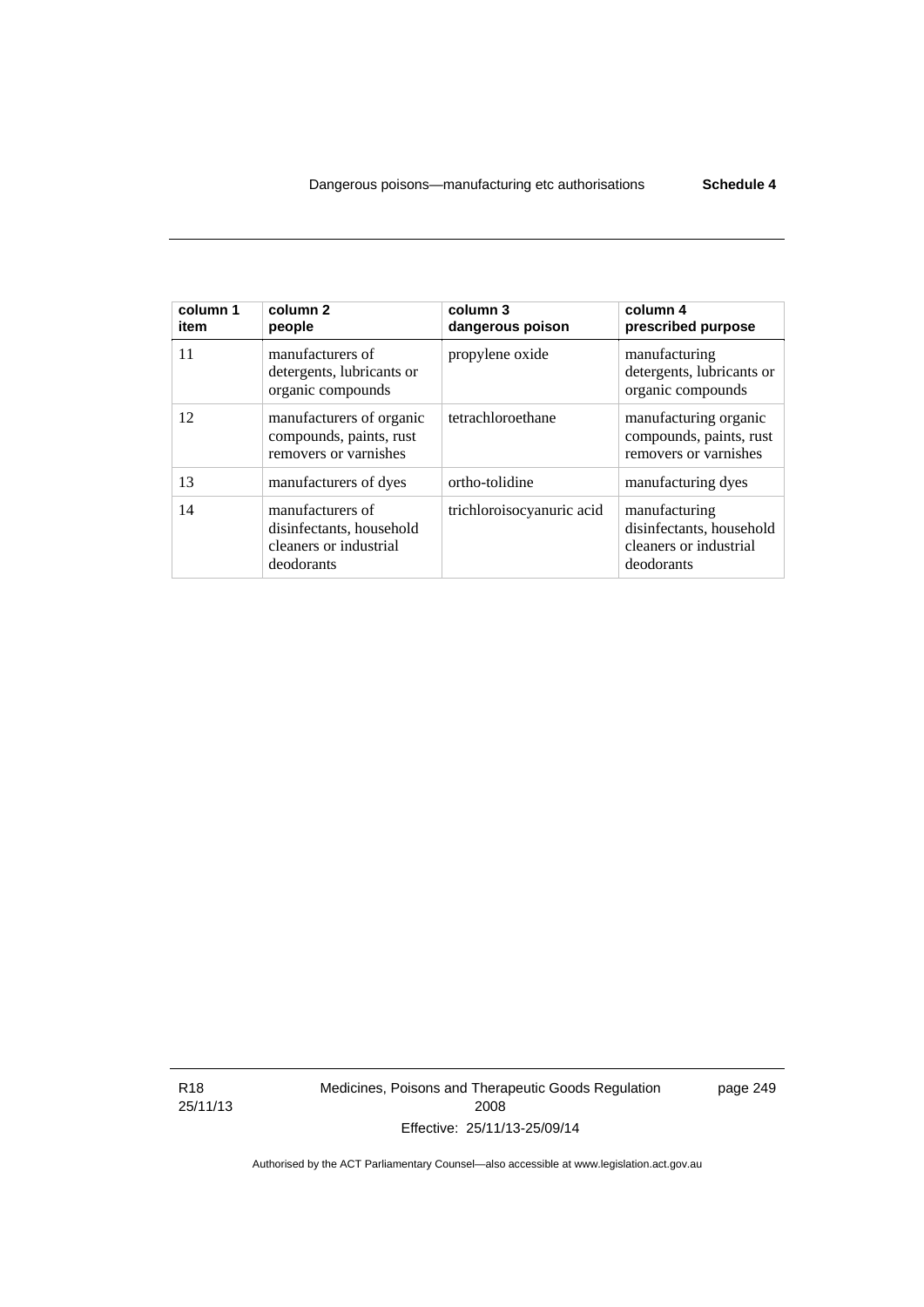## **Schedule 5 Requirements for storage receptacles**

(see s 531 and s 533)

Section 5.1

### **Part 5.1 Medicines cabinets**

### **5.1 Medicines cabinets—general requirements**

A medicines cabinet must be constructed to prevent ready access to the cabinet's contents by cutting, sawing or unbolting.

### **5.2 Medicines cabinets—body requirements**

- (1) The body of a medicines cabinet must be constructed of a single layer of black mild steel plate at least 10mm thick and with continuous welding of all joints.
- (2) The body must have, for installation—
	- (a) 4 suitably sized holes in the cabinet's back plate; or
	- (b) 2 suitably sized holes in the back plate and 2 suitably sized holes in the cabinet's base.

page 250 Medicines, Poisons and Therapeutic Goods Regulation 2008 Effective: 25/11/13-25/09/14

R18 25/11/13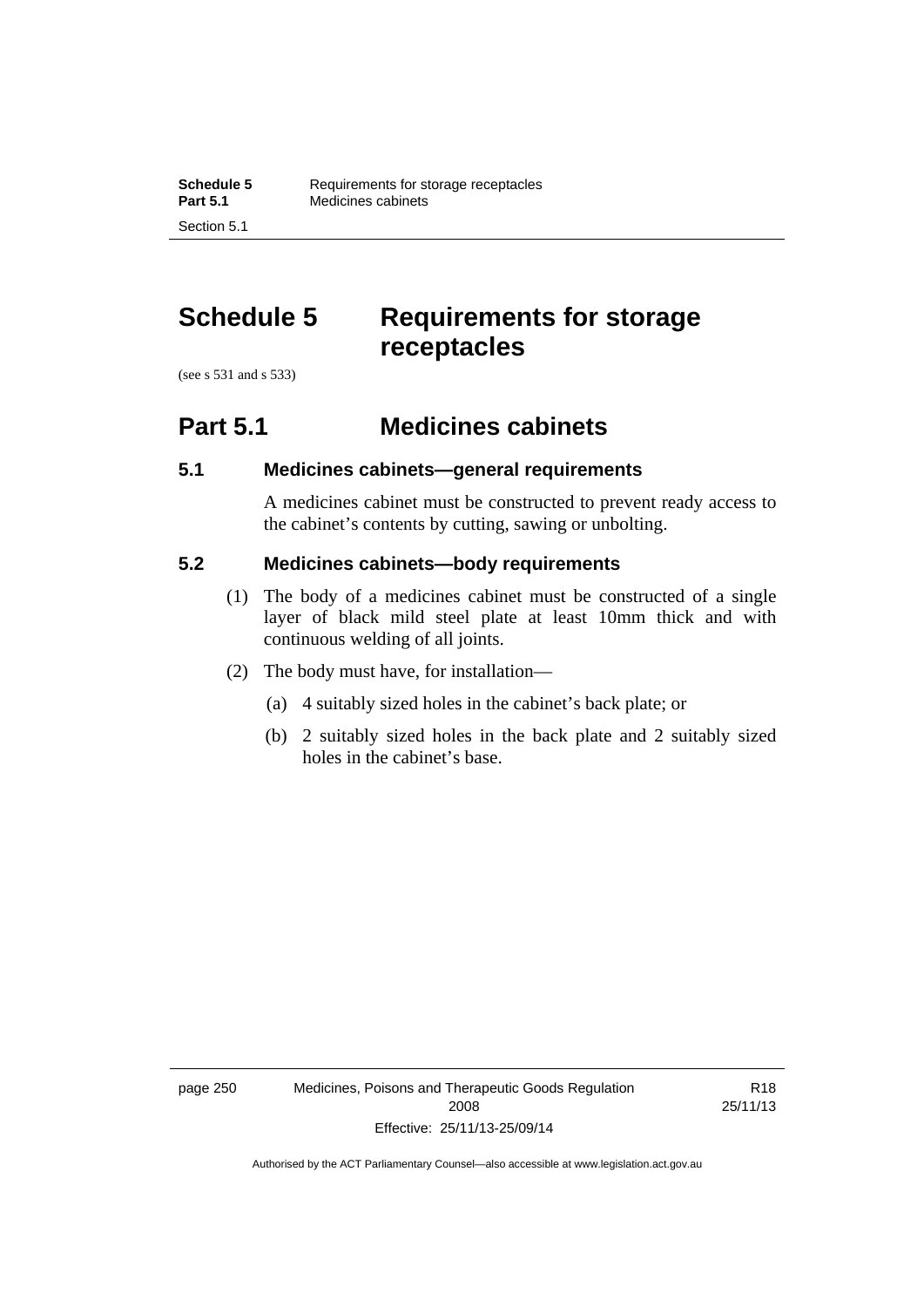### **5.3 Medicines cabinets—door requirements**

- (1) The door of a medicines cabinet must be constructed of black mild steel plate at least 10mm thick.
- (2) When the medicines cabinet door is closed, the door must—
	- (a) fit flush with the cabinet; and
	- (b) have a clearance around the door of not more than 1.5mm.
- (3) The door must be fitted with a fixed locking bar, welded to the inside face of the door near the hinge edge, that engages in a rebate in the cabinet when closed.
- (4) The hinges on the door must be—
	- (a) constructed of heavy duty steel; and
	- (b) continuous welded to the door and body of the cabinet.

### **5.4 Medicines cabinets—lock requirements**

- (1) A medicines cabinet lock must be—
	- (a) a 6-lever pick-proof lock; or
	- (b) a lock mechanism of a level of security equal to, or greater than, a 6-lever pick-proof lock.
- (2) The lock must be securely attached to the inside face of the door.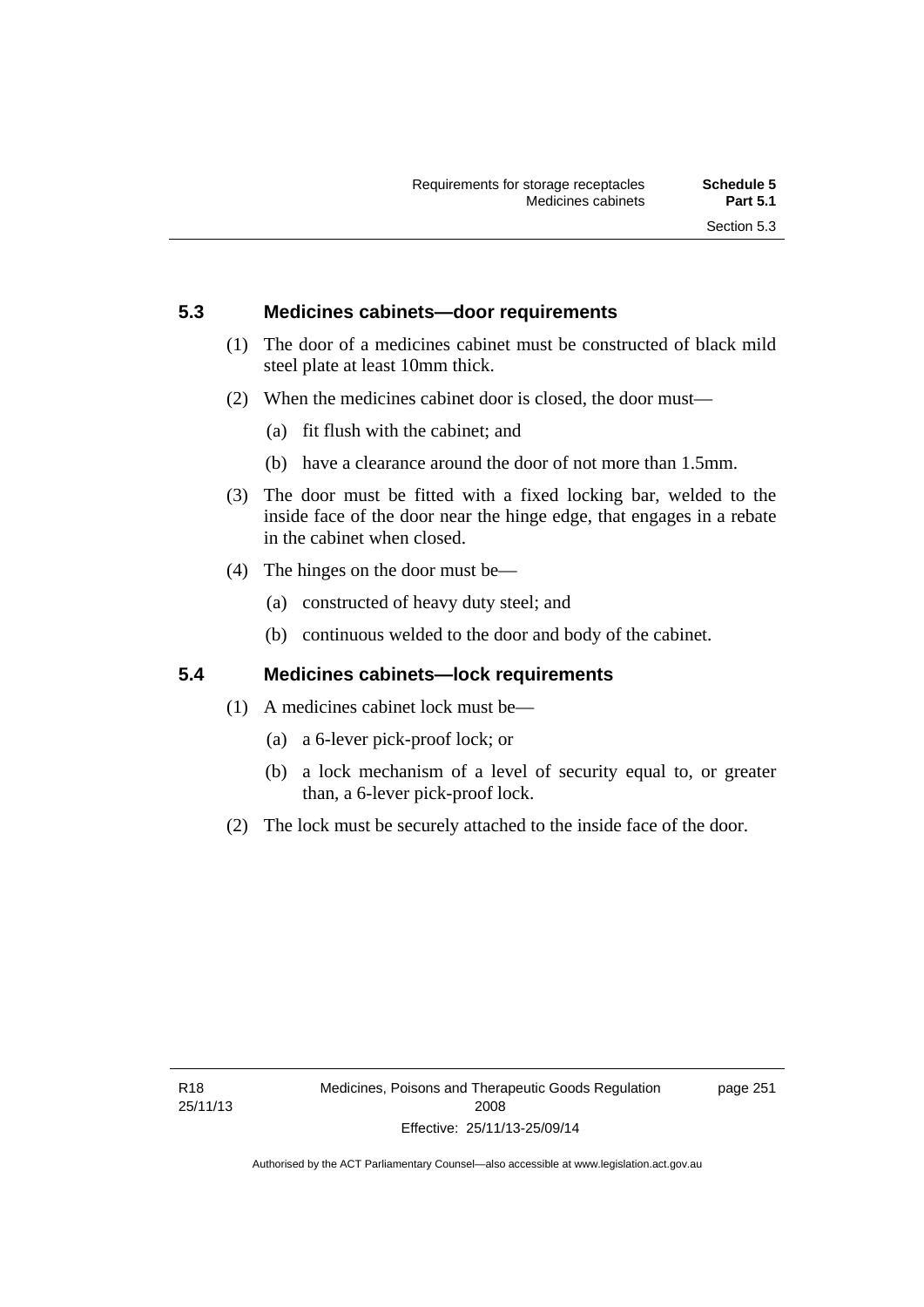### **5.5 Medicines cabinets—mounting requirements**

- (1) A medicines cabinet must be—
	- (a) embedded in a floor of reinforced concrete of at least 10mpa compressive strength; or
	- (b) securely fixed to a wall or floor (or both) in accordance with this section.
- (2) If the wall and floor are brick or concrete, the medicines cabinet must be fixed to the wall or floor (or both) by at least 4 expanding bolts.
- (3) If the wall is timber, but the floor is brick or concrete, the medicines cabinet must be fixed—
	- (a) to the floor by at least 4 expanding bolts; and
	- (b) to the wall by at least 2 coach screws into the studs as close to the top of the wall face as is possible.
- (4) If the wall and floor are timber, the medicines cabinet must be fixed to the timber frame of the wall or floor in a way that will ensure that the cabinet cannot be removed from the floor or wall within 30 minutes.
- (5) The bolts and coach screws must be at least 10mm in diameter.

R18 25/11/13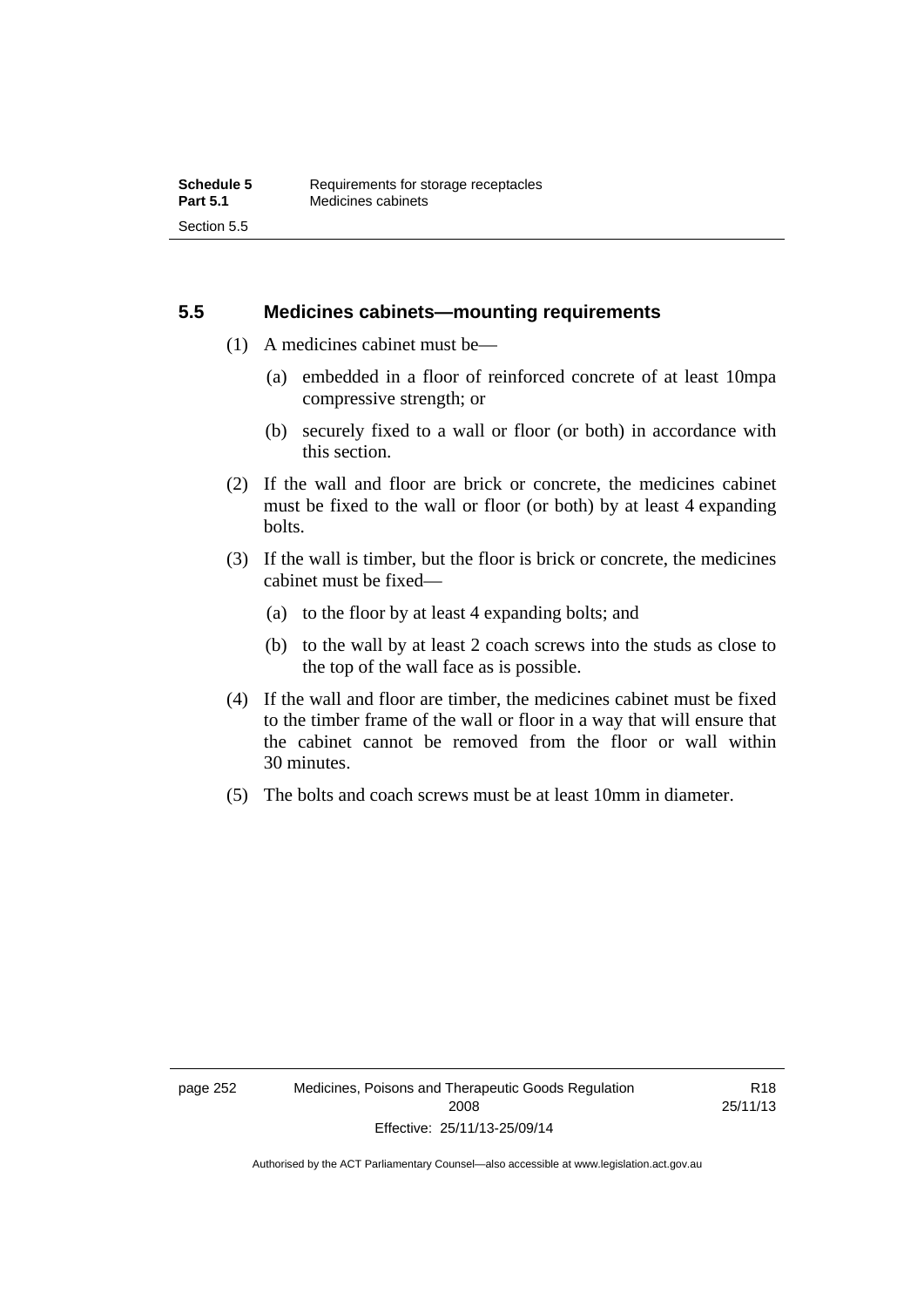### **Part 5.2 Safes, strong rooms and vaults**

### **5.6 Requirements for safes**

- (1) A safe must be constructed to prevent ready access to the safe's contents by cutting, sawing or unbolting.
- (2) When locked, a safe must reasonably be expected to resist attempts to gain entry by tools, torch or explosives for at least 30 minutes.
- $(3)$  A safe-
	- (a) may be freestanding if it weighs more than 350kg; or
	- (b) must be securely attached to, or embedded in, a concrete floor or a concrete or brick wall in a way that will ensure that the cabinet cannot be removed from the floor or wall within 30 minutes.

### **5.7 Requirements for strong rooms**

- (1) The walls, floor and ceiling of a strong room must be brick or concrete.
- (2) The strong room must be fitted with a door.
- (3) When locked, the strong room must reasonably be expected to resist attempts to gain entry by tools, torch or explosives for at least 1 hour.

### **5.8 Requirements for vaults**

- (1) The walls, floor and ceiling of a vault must be reinforced concrete.
- (2) The vault must be fitted with a door.
- (3) When locked, the vault must reasonably be expected to resist attempts to gain entry by tools, torch or explosives for at least 1 hour.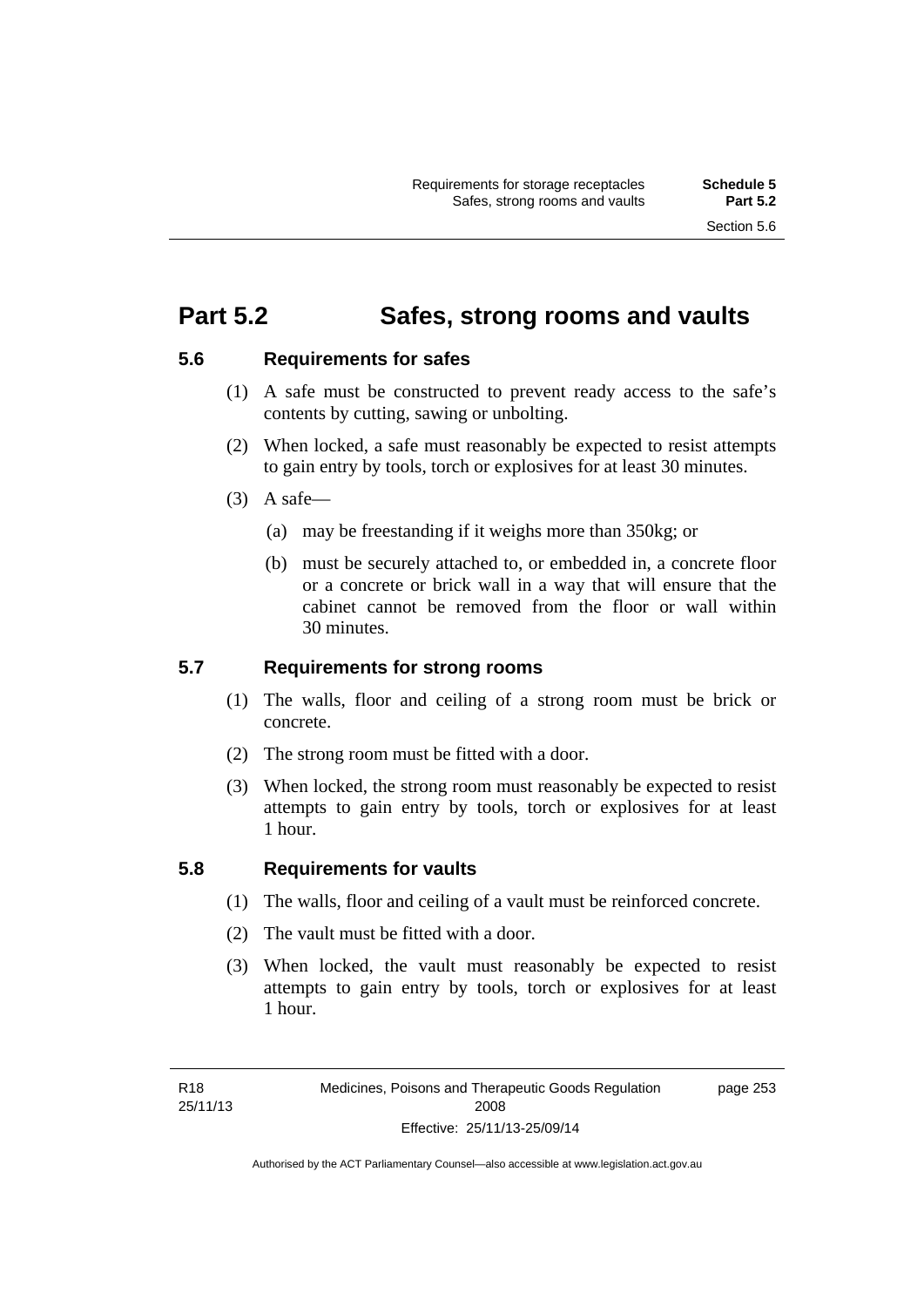# **Dictionary**

(see s 3)

- *Note 1* The [Legislation Act](http://www.legislation.act.gov.au/a/2001-14) contains definitions and other provisions relevant to this regulation.
- *Note 2* For example, the [Legislation Act,](http://www.legislation.act.gov.au/a/2001-14) dict, pt 1, defines the following terms:
	- AS/NZS (see s 164 (2))
	- child
	- correctional centre
	- doctor
	- enrolled nurse
	- home address
	- nurse
	- nurse practitioner
	- optometrist
	- public employee
	- reviewable decision notice.
- *Note 3* Terms used in this regulation have the same meaning that they have in the *[Medicines, Poisons and Therapeutic Goods Act 2008](http://www.legislation.act.gov.au/a/2008-26)* (see [Legislation Act,](http://www.legislation.act.gov.au/a/2001-14) s 148). For example, the following terms are defined in the *[Medicines, Poisons and Therapeutic Goods Act 2008](http://www.legislation.act.gov.au/a/2008-26)*, dictionary:
	- controlled medicine (see s 11)
	- dangerous poison (see s 12)
	- deals, with a regulated substance (see s 19)
	- deals, with a regulated therapeutic good (see s 21)
	- health practitioner
	- hospital
	- institution
	- medicines and poisons standard (see s 15)
	- prescription only medicine (see s 11)
	- prohibited substance (see s 13)
	- purchase order

#### page 254 Medicines, Poisons and Therapeutic Goods Regulation 2008 Effective: 25/11/13-25/09/14

R18 25/11/13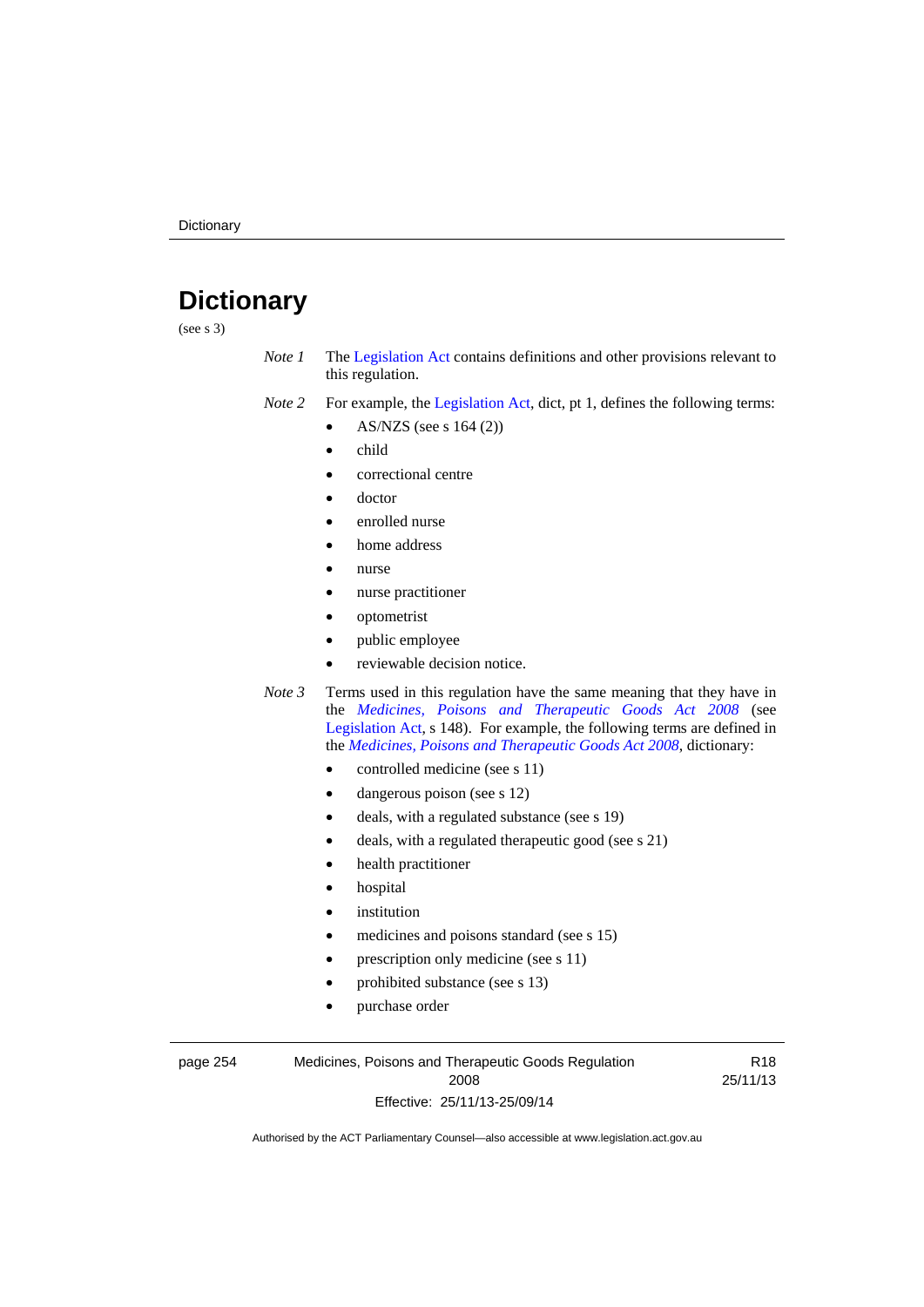- regulated substance (see s 10)
- residential aged care facility
- signs
- supply (see s 24)
- supply authority (see s 23)
- ward
- written.

*appendix D medicines approval*—see section 590.

### *approved analyst* means—

- (a) an analyst appointed under the *[Public Health Act 1997](http://www.legislation.act.gov.au/a/1997-69)*, section 15 who is authorised under that Act to exercise a function under the Act; or
- (b) an analyst appointed or authorised under another territory law or a law of the Commonwealth, a State or another Territory.

*approved pharmacist*––see the *[National Health Act 1953](http://www.comlaw.gov.au/Series/C1953A00095)* (Cwlth), section 84 (1), as in force from time to time.

*Note* The *[National Health Act 1953](http://www.comlaw.gov.au/Series/C1953A00095)* (Cwlth) does not need to be notified under the [Legislation Act](http://www.legislation.act.gov.au/a/2001-14) because s 47 (6) does not apply (see s 863).

*Australian code of good wholesaling practice for therapeutic goods for human use* means the *Australian Code of Good Wholesaling Practice for Therapeutic Goods for Human Use*  prepared by the National Coordinating Committee on Therapeutic Goods, as in force from time to time.

*Note* The code is accessible at [www.tga.gov.au](http://www.tga.gov.au/).

*authorised midwife*—see the *[National Health Act 1953](http://www.comlaw.gov.au/Series/C1953A00095)* (Cwlth), section 84 (1), definition of *authorised midwife***.**

*bioequivalent*—a form of a substance is the *bioequivalent* of another form of the substance if the forms are physiologically equivalent in their clinical effect.

Medicines, Poisons and Therapeutic Goods Regulation 2008 Effective: 25/11/13-25/09/14

page 255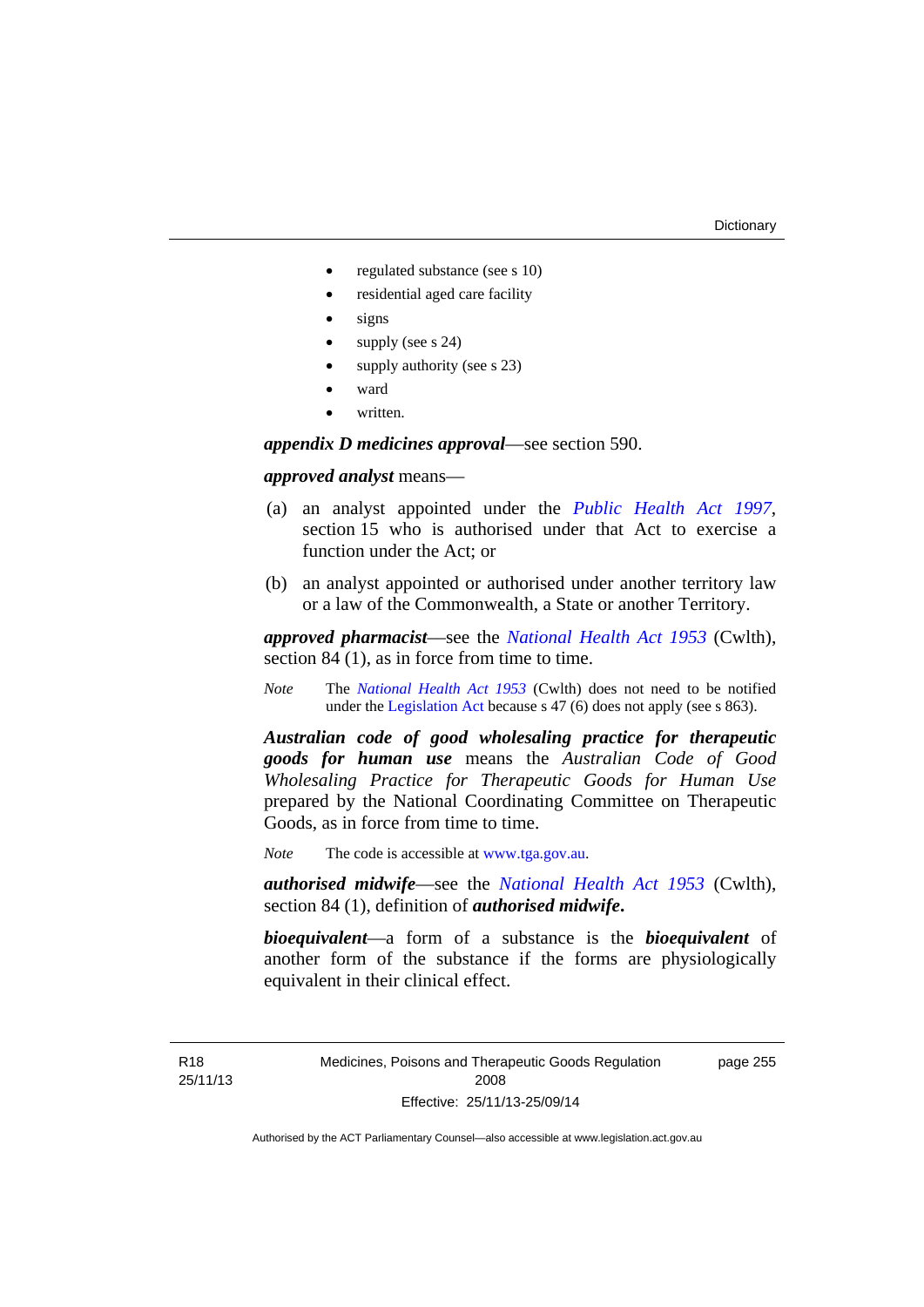*chief pharmacist*, for an institution with a pharmacy, means the pharmacist having the supervision of all other pharmacists employed at the institution.

*CHO* means chief health officer.

*community pharmacy* means a pharmacy at a place other than an institution.

*complying purchase order* means—

- (a) for a medicine—a purchase order that complies with section 62; or
- (b) for a dangerous poison—a purchase order that complies with section 721; or
- (c) for an appendix C substance or prohibited substance—see section 772.

*condition 1*, for a doctor prescribing or supplying a designated appendix D medicine to a woman of child-bearing age, for schedule 3 (Designated appendix D medicines—standing approvals)—see schedule 3, section 3.1.

*condition 2*, for a doctor prescribing or supplying a designated appendix D medicine to a woman of child-bearing age, for schedule 3—see schedule 3, section 3.1.

*condition 3*, for a doctor prescribing or supplying a designated appendix D medicine to a woman of child-bearing age, for schedule 3—see schedule 3, section 3.1.

*condition 4*, for a doctor prescribing or supplying a designated appendix D medicine to a woman of child-bearing age, for schedule 3—see schedule 3, section 3.1.

*continued dispensing determination* means a determination made by the Minister under the *[National Health Act 1953](http://www.comlaw.gov.au/Series/C1953A00095)* (Cwlth), section 89A (When pharmaceutical benefits may be supplied by approved pharmacists without prescription), as in force from time to

> R18 25/11/13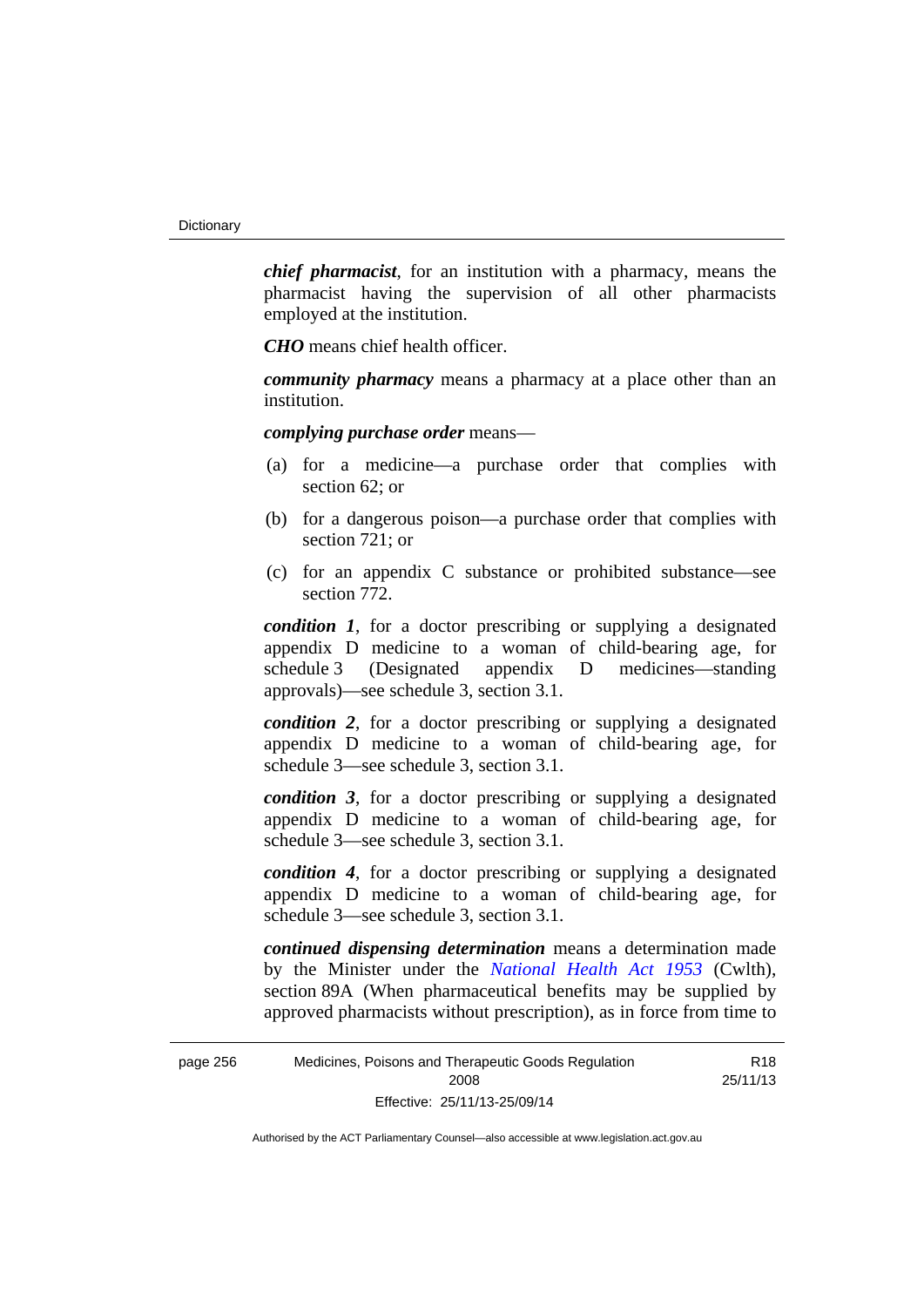time, about the supply of a pharmaceutical benefit to a person by an approved pharmacist without a prescription.

*Note* See the *National Health (Continued Dispensing) Determination 2012* (Cwlth). The determination does not need to be notified under the [Legislation Act](http://www.legislation.act.gov.au/a/2001-14) because s 47 (6) does not apply (see s 863).

*controlled medicines approval*—see section 550.

*controlled medicines register* means a register for controlled medicines.

*controlled medicines research and education program licence* see section 600.

*custodian*, of an animal, means—

- (a) an adult who has lawful custody of the animal; or
- (b) if the animal is owned by a child or a person with a guardian a parent or guardian of the child or person.

*CYP authorised person*—see the *[Children and Young People](http://www.legislation.act.gov.au/a/2008-19)  [Act 2008](http://www.legislation.act.gov.au/a/2008-19)*, dictionary, definition of *authorised person*.

*CYP detention place* means a detention place under the *[Children](http://www.legislation.act.gov.au/a/2008-19)  [and Young People Act 2008](http://www.legislation.act.gov.au/a/2008-19)*.

*dangerous poisons manufacturers licence*—see section 700.

*dangerous poisons register* means a register for dangerous poisons.

*dangerous poisons research and education program licence*—see section 700.

*dangerous poisons suppliers licence*—see section 700.

*day hospital* means a facility where a person is admitted for surgical or medical treatment and discharged on the same day.

*dentist* does not include a trainee dentist.

*Note* See the definition of *trainee*.

R18 25/11/13 Medicines, Poisons and Therapeutic Goods Regulation 2008 Effective: 25/11/13-25/09/14

page 257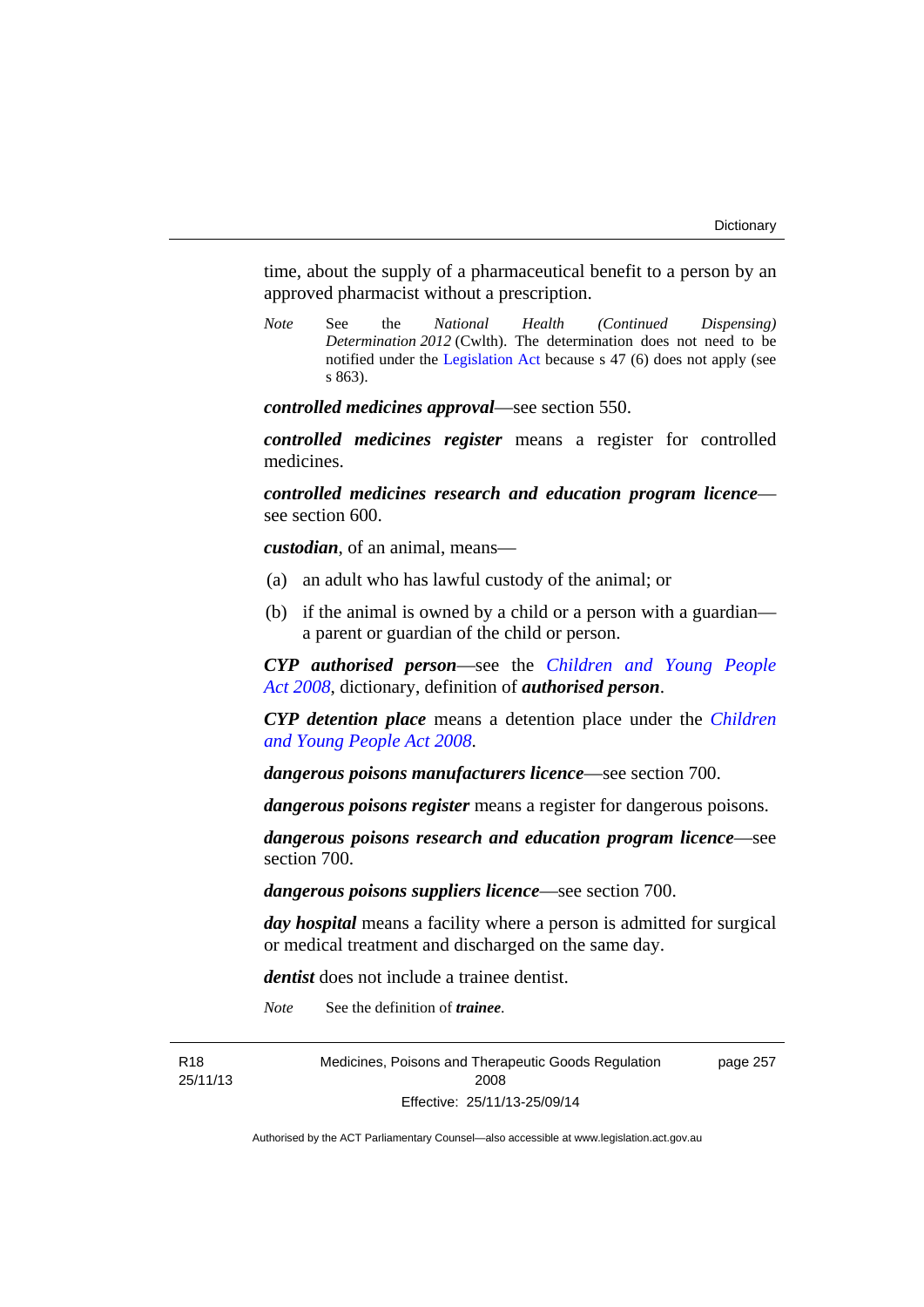*designated appendix D medicine* means a medicine listed in schedule 3, (Designated appendix D medicines—standing approvals), part 3.2, column 3.

*Note* The medicines are included in the [medicines and poisons standard,](http://www.comlaw.gov.au/Series/F2012L01200) appendix D.

*designated prescriber*, for part 13.1 (Controlled medicines approvals)—see section 551.

*designated prescription only medicine*, for part 4.3 (Authorisation to supply without prescription in emergencies)—see section 250.

*detainee*—see the *[Corrections Management Act 2007](http://www.legislation.act.gov.au/a/2007-15)*, section 6.

*disability care* means care that is provided to a person with a disability in a residential facility in which the person is also provided with accommodation that includes—

- (a) appropriate staff to meet the nursing and personal care needs of the person; and
- (b) meals and cleaning services; and
- (c) furnishings, furniture and equipment for the provision of the care and accommodation.

*doctor* does not include an intern doctor.

*Note* See the definition of *intern*.

*drug-dependent person*, in relation to a controlled medicine or prohibited substance, means a person with a condition—

- (a) who, as a result of the administration of the medicine or substance, demonstrates, in relation to the person's use of the medicine or substance—
	- (i) impaired control; or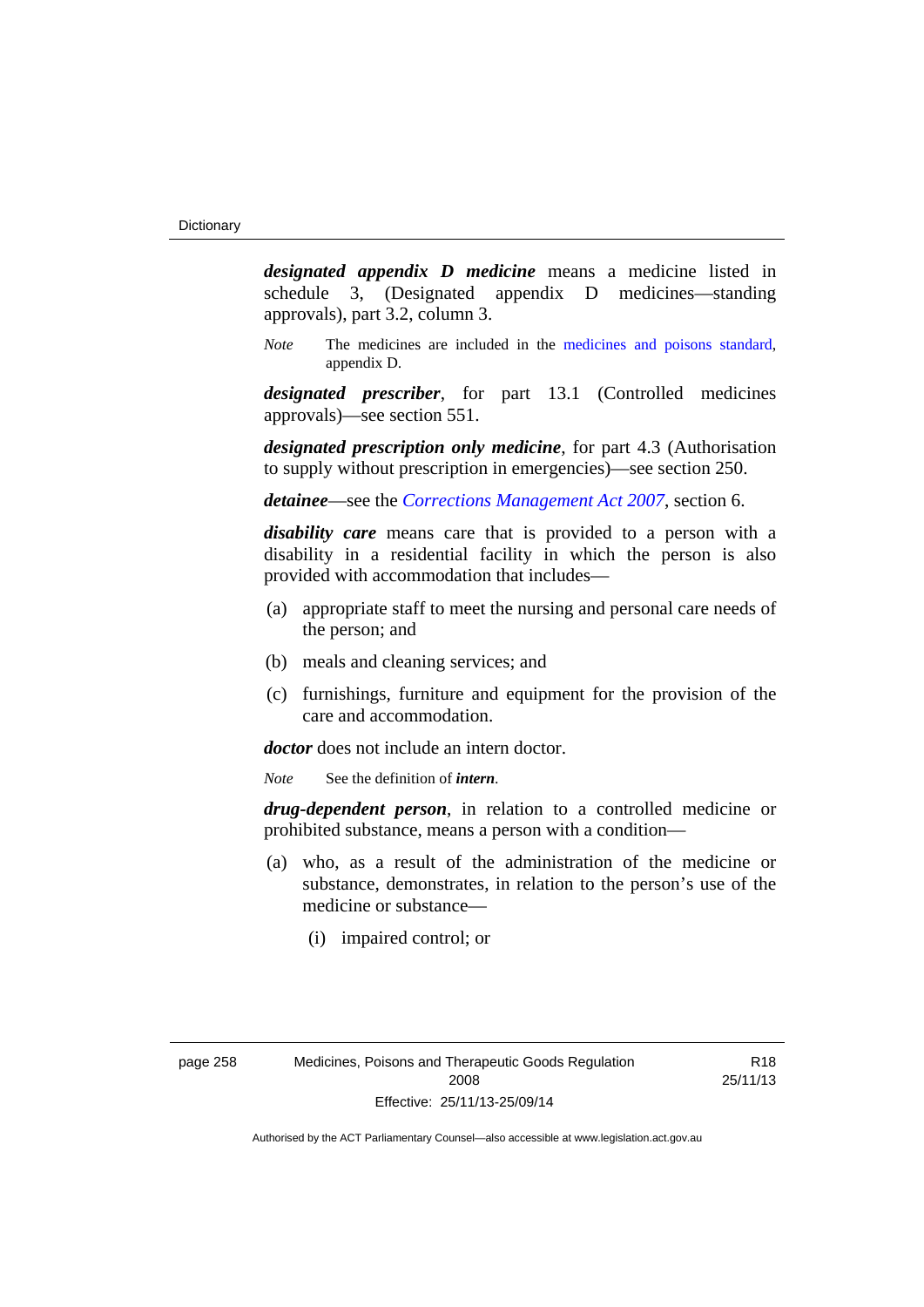- (ii) drug-seeking behaviour that suggests impaired control; and
- (b) who, as a result of the cessation of the administration of the medicine or substance, is likely to experience symptoms of mental or physical distress or disorder.

*eligible midwife*—see the *[National Health Act 1953](http://www.comlaw.gov.au/Series/C1953A00095)* (Cwlth), section 84AAE**.**

*endorsement*, for division 13.1.4 (Endorsements to treat drug-dependency)—see section 580.

*environmental authorisation* means—

- (a) an environmental authorisation under the *[Environment](http://www.legislation.act.gov.au/a/1997-92)  [Protection Act 1997](http://www.legislation.act.gov.au/a/1997-92)*; or
- (b) an authorisation (however described) under a Commonwealth or State law that corresponds to the environmental authorisation mentioned in paragraph (a).

*first-aid kit* includes a portable bag or container of medicines and other medical supplies kept by a person for health care or emergency treatment.

*first-aid kit licence*—see section 600.

*health profession* means—

- (a) a health profession under the *[Health Practitioner Regulation](http://www.legislation.act.gov.au/a/db_39269/default.asp)  [National Law \(ACT\)](http://www.legislation.act.gov.au/a/db_39269/default.asp)*, section 5 (Definitions); and
- (b) includes a health profession under the *[Health Professionals](http://www.legislation.act.gov.au/a/2004-38)  [Act 2004](http://www.legislation.act.gov.au/a/2004-38)*, dictionary.

*health professional* means a person who is registered under the *[Health Professionals Act 2004](http://www.legislation.act.gov.au/a/2004-38)*.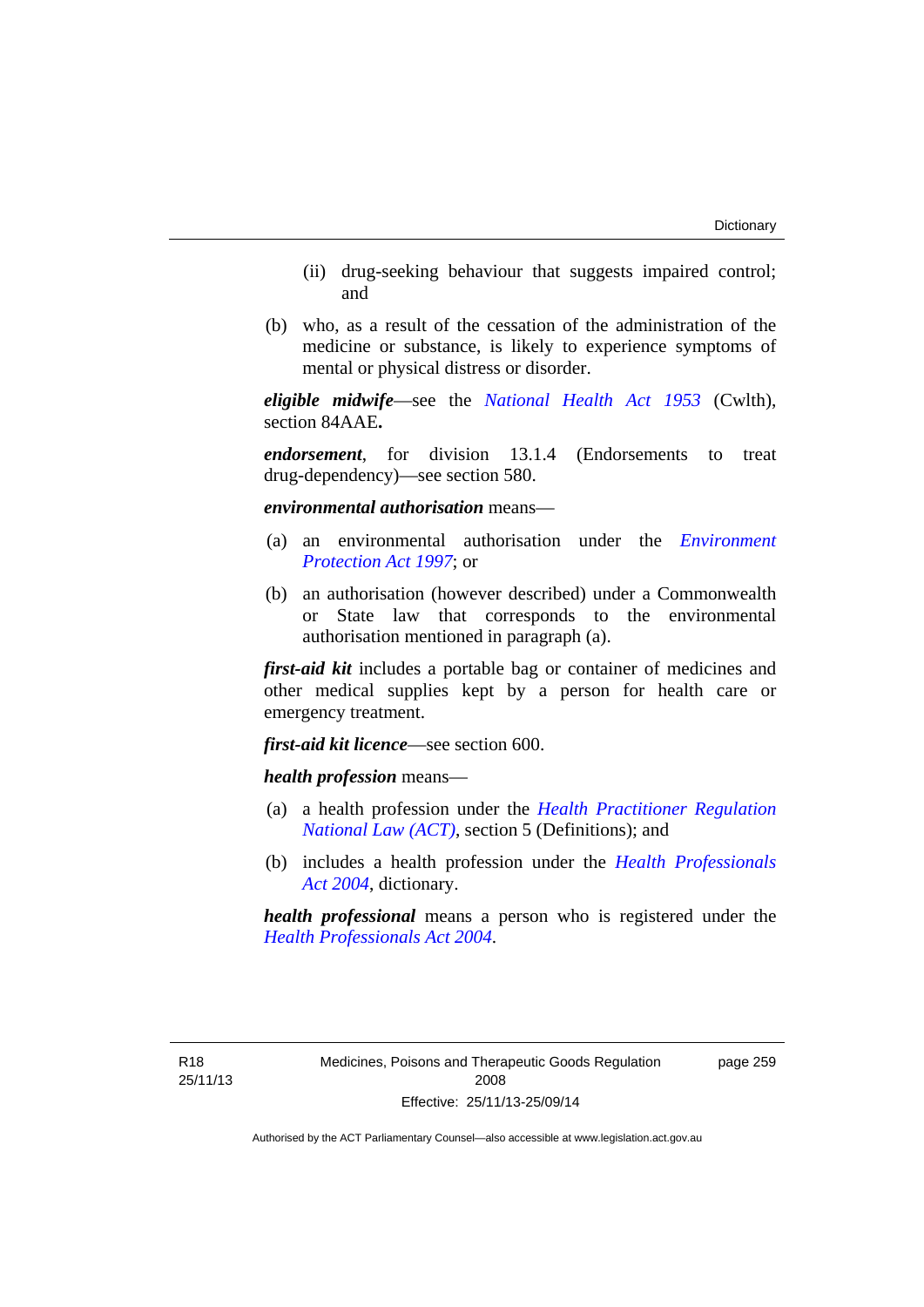*in-patient*, at an institution, includes—

- (a) a patient being treated at an emergency department of the institution; and
- (b) for a correctional centre—a detainee; and
- (c) for a CYP detention place—a young detainee.
- *Note* A correctional centre and a CYP detention place is an institution (see s 652).

*intern*, in relation to a doctor or pharmacist, means—

- (a) for a doctor—a person holding limited or provisional registration to practise in the medical profession under the *[Health Practitioner Regulation National Law \(ACT\)](http://www.legislation.act.gov.au/a/db_39269/default.asp)*, for the purpose of undertaking a period of supervised practice that the person has started; and
- (b) for a pharmacist—a person holding limited or provisional registration to practise in the pharmacy profession under the *[Health Practitioner Regulation National Law \(ACT\)](http://www.legislation.act.gov.au/a/db_39269/default.asp)*, for the purpose of undertaking a period of supervised practice or course of training, or both, to allow the person to be registered to practice without supervision.

*key*, for chapter 11 (Storage of medicines)—see section 511.

*manufacturer's pack* means a primary pack for a medicine that is supplied by a manufacturer.

*Note* See the definition of *primary pack*.

*medical records* includes—

- (a) for a person at an institution—the person's clinical records and a medication chart for the person at the institution; and
- (b) for a person who is not at an institution and is being treated by a prescriber—any record the prescriber keeps about the person.

page 260 Medicines, Poisons and Therapeutic Goods Regulation 2008 Effective: 25/11/13-25/09/14

R18 25/11/13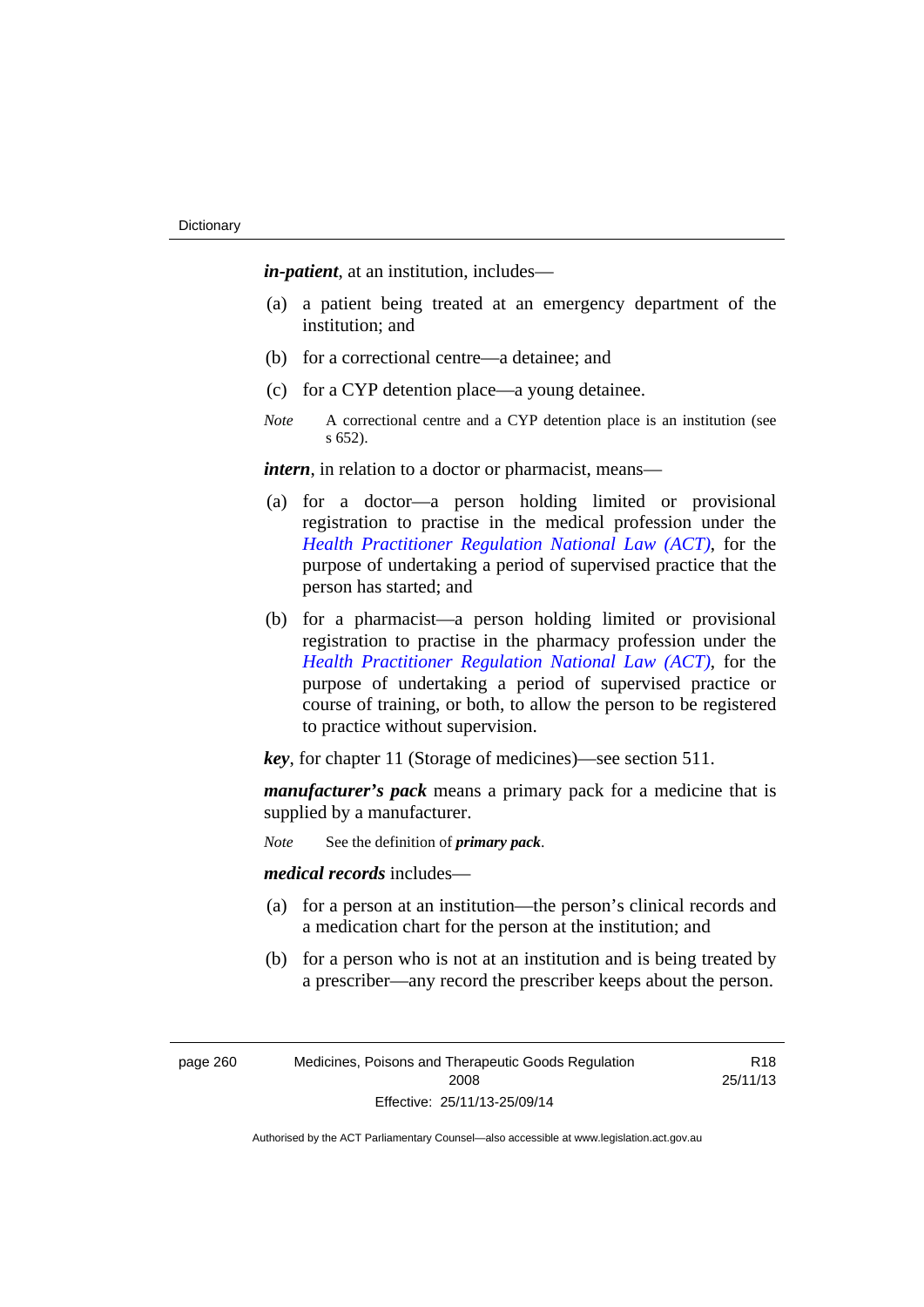*medicines Australia code of conduct* means the *Medicines Australia Code of Conduct*, authorised by the Australian Competition and Consumer Commission, as in force from time to time.

*Note* The code is accessible at [www.medicinesaustralia.com.au.](http://www.medicinesaustralia.com.au/)

*medicines wholesalers licence*—see section 600.

*national list* means the list in the Optometry Endorsement Scheduled Medicines Registration Standard, table 1.

*national residential medication chart prescription* means a medication chart prescription within the meaning of the *[National](http://www.comlaw.gov.au/Series/F1996B02844)  [Health \(Pharmaceutical Benefits\) Regulations 1960](http://www.comlaw.gov.au/Series/F1996B02844)* (Cwlth), section 19AA (Item in residential medication chart is prescription), as in force from time to time.

*Note* The *[National Health \(Pharmaceutical Benefits\) Regulations 1960](http://www.comlaw.gov.au/Series/F1996B02844)* (Cwlth) does not need to be notified under the [Legislation Act](http://www.legislation.act.gov.au/a/2001-14) because s 47 (6) does not apply (see s 863).

*nurse practitioner*, for chapter 11 and chapter 12, does not include a person holding limited or provisional registration to practise as a nurse practitioner.

*opioid dependency treatment guidelines* means the guidelines approved under section 630 (Guidelines for treatment of opioid dependency).

*opioid dependency treatment licence*—see section 600.

*optical device*, for chapter 22 (Therapeutic goods)—see section 800.

*Optometry Endorsement Scheduled Medicines Registration Standard* means the Optometry Endorsement Scheduled Medicines Registration Standard approved by the Ministerial Council under the *Health Practitioner Regulation National Law (ACT)*, section 12 as in force from time to time.

*Note* The Optometry Endorsement Scheduled Medicines Registration Standard is accessible at [www.optometryboard.gov.au](http://www.optometryboard.gov.au/).

R18 25/11/13 Medicines, Poisons and Therapeutic Goods Regulation 2008 Effective: 25/11/13-25/09/14 page 261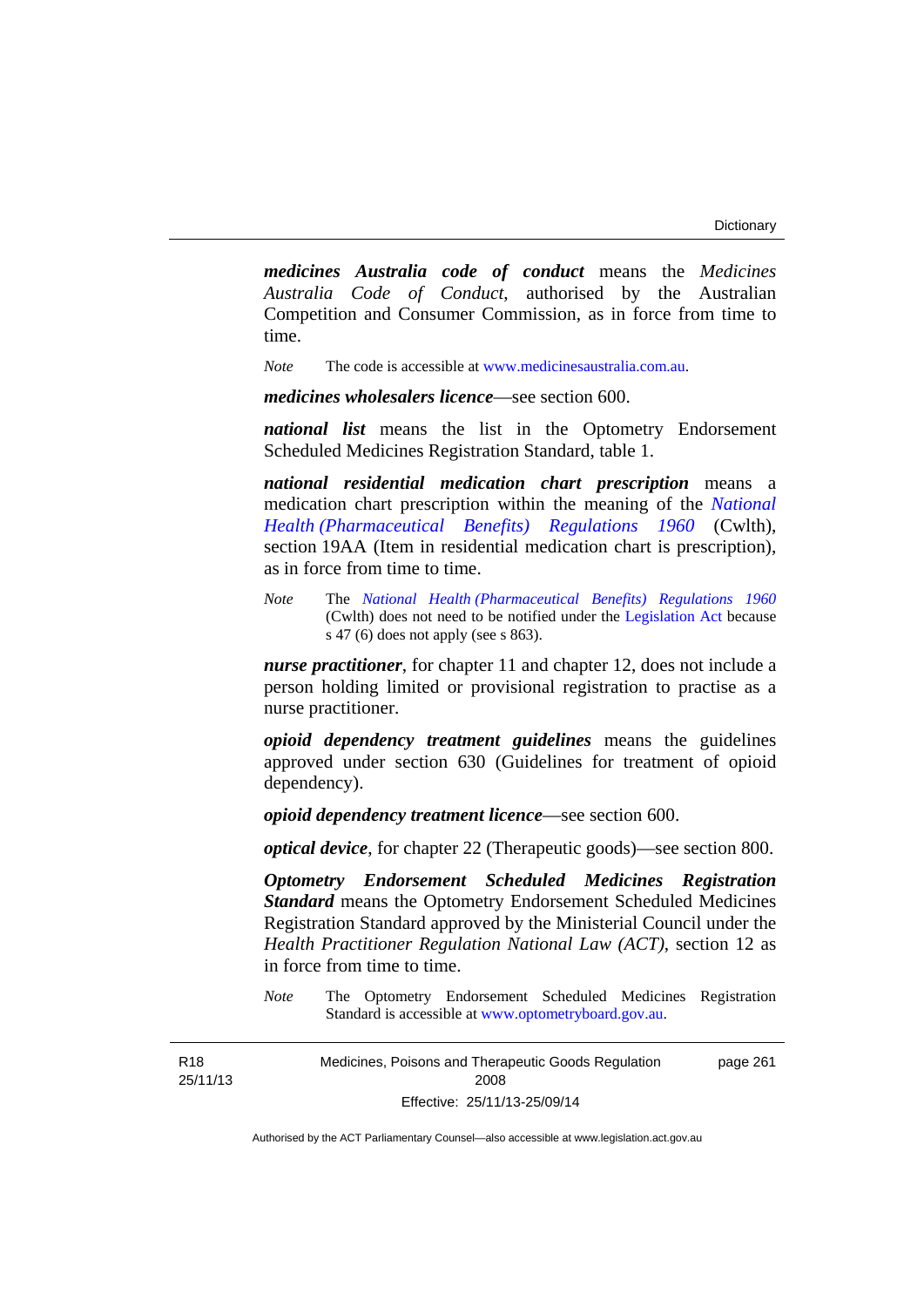*personal custody*, of a key by a person, for part 11.4 (Additional storage requirements for controlled medicines)—see section 530.

*pharmaceutical benefit*—see the *[National Health Act 1953](http://www.comlaw.gov.au/Series/C1953A00095)* (Cwlth), section 84 (1), as in force from time to time.

*Note* The *[National Health Act 1953](http://www.comlaw.gov.au/Series/C1953A00095)* (Cwlth) does not need to be notified under the [Legislation Act](http://www.legislation.act.gov.au/a/2001-14) because s 47 (6) does not apply (see s 863).

*pharmaceutical benefits scheme* means the scheme for the supply of pharmaceutical benefits established under the *[National Health](http://www.comlaw.gov.au/Series/C1953A00095)  [Act 1953](http://www.comlaw.gov.au/Series/C1953A00095)* (Cwlth), part 7.

*pharmacist* does not include an intern pharmacist.

*Note* See the definition of *intern*.

*pharmacy medicines rural communities licence*—see section 600.

*prescribed person*, for chapter 11 (Storage of medicines)—see section 510.

*prescriber*, in relation to a medicine, means a person in relation to whom prescribing the medicine is included in schedule 1, column 3 in relation to the person.

*prescription*, in relation to an optical device, for chapter 22 (Therapeutic Goods)—see section 800.

*Note Prescription*, in relation to a medicine—see the [Act](http://www.legislation.act.gov.au/a/2008-26/default.asp), dictionary.

*primary pack* means the pack in which a regulated substance and its immediate container or immediate wrapper or measure pack are presented for sale or supply.

*Note* This is the same as the definition in the [medicines and poisons standard,](http://www.comlaw.gov.au/Series/F2012L01200) par 1 (l), and is included because of its relationship to the meaning of *manufacturer's pack*. Other terms defined in the standard have the same meaning in this regulation, see the [Act](http://www.legislation.act.gov.au/a/2008-26/default.asp), s 16 (1).

*prohibited substance*, for chapter 21 (Prohibited and appendix C substances)—see section 760.

R18 25/11/13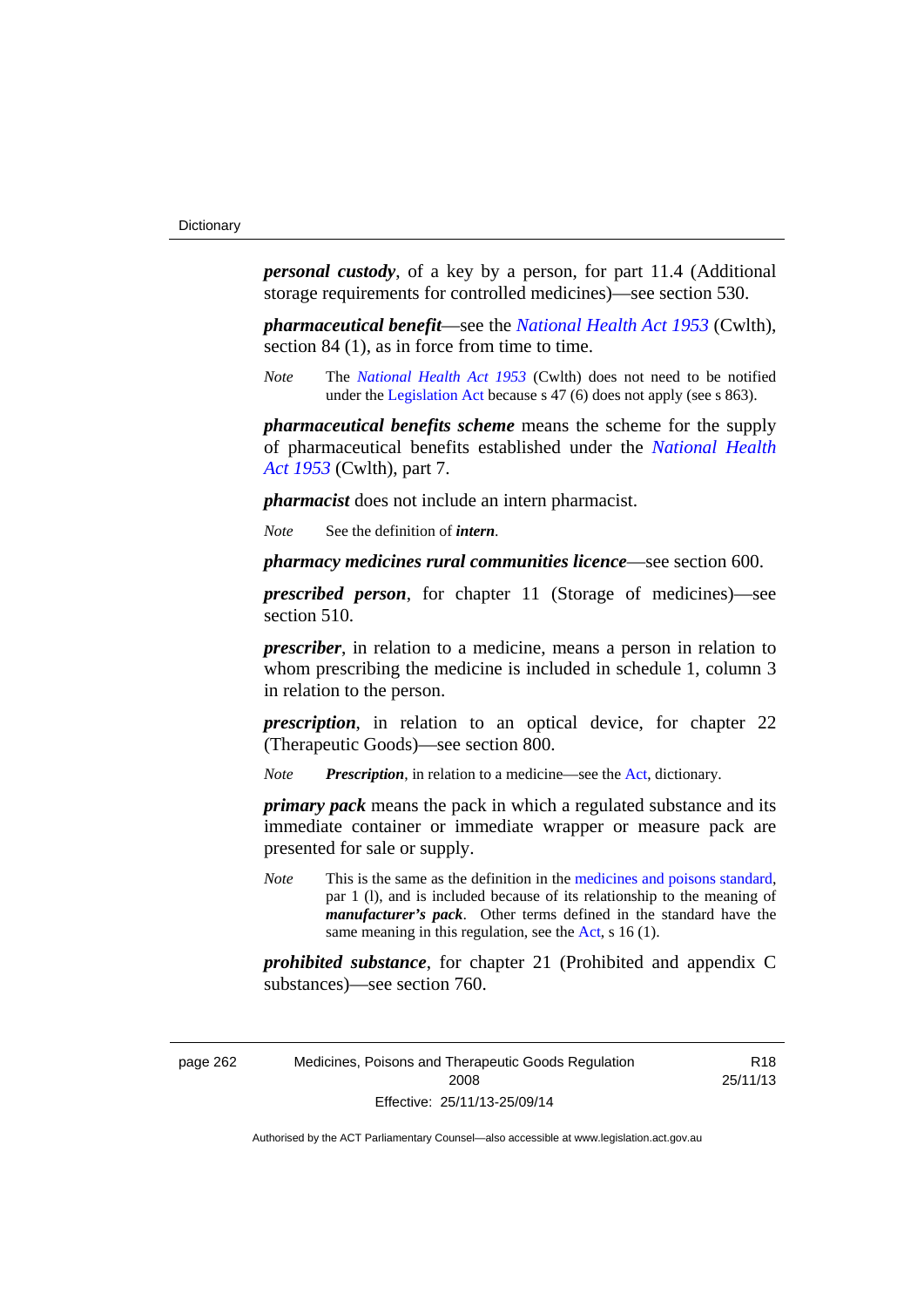*prohibited substances register* means a register for prohibited substances.

*prohibited substances research and education program licence* see section 761.

*pseudoephedrine record*—see section 171 (c).

*recognised research institution*—see the [Act](http://www.legislation.act.gov.au/a/2008-26/default.asp), section 20 (5).

*relevant expiry date*, for a medicine, means—

- (a) if the medicine is from 1 batch—the expiry date for the batch; or
- (b) if the medicine is from more than 1 batch—the expiry date that is closest to the date of dispensing.

#### *relevant law*—

- (a) for chapter 16 (Low and moderate harm poisons)—see section 660; and
- (b) for part 19.3 (Packaging and labelling of dangerous poisons) see section 730.

*requisition* includes issue a requisition.

*reviewable decision*, for chapter 23 (Notification and review of decisions)—see section 850.

*retail sale*, for division 4.2.7 (Selling pseudoephedrine by retail) see section 170.

*schedule 1*—a reference to *schedule 1* includes a reference to a provision of the schedule.

*scientifically qualified person* means—

(a) a dentist, doctor, pharmacist, or veterinary surgeon; or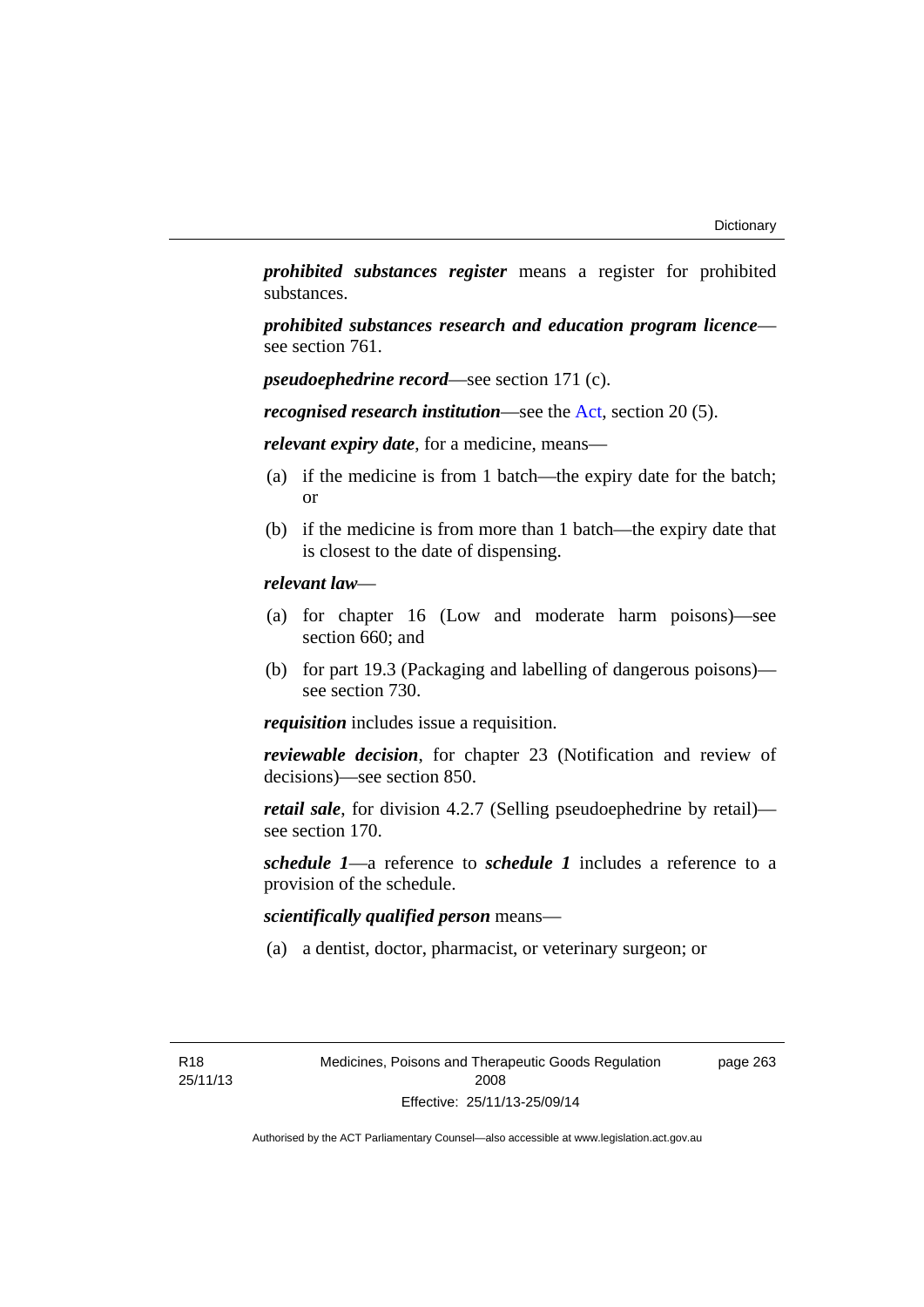- (b) a person who has been awarded a doctorate for scientific studies by the person.
- *Note Dentist*, *doctor*, *pharmacist* and *veterinary surgeon* does not include an intern or trainee (see defs of these terms).

*scope of employment* includes scope of engagement as a contractor.

*specialist* means—

- (a) a person holding specialist registration to practise in the medical profession under the *[Health Practitioner Regulation](http://www.legislation.act.gov.au/a/db_39269/default.asp)  [National Law \(ACT\)](http://www.legislation.act.gov.au/a/db_39269/default.asp)*; or
- (b) a person holding limited or provisional registration to practise in the medical profession under the *[Health Practitioner](http://www.legislation.act.gov.au/a/db_39269/default.asp)  [Regulation National Law \(ACT\)](http://www.legislation.act.gov.au/a/db_39269/default.asp)*, for the purpose of undertaking a period of supervised practice under the supervision of a person mentioned in paragraph (a), the successful completion of which means that the person is eligible for specialist registration under that Law.

*specialist area*, for a health profession, means—

- (a) a recognised speciality under the *[Health Practitioner](http://www.legislation.act.gov.au/a/db_39269/default.asp)  [Regulation National Law \(ACT\)](http://www.legislation.act.gov.au/a/db_39269/default.asp)*; or
- (b) a specialist area under the *[Health Professionals](http://www.legislation.act.gov.au/sl/2004-41)  [Regulation 2004](http://www.legislation.act.gov.au/sl/2004-41)*.

*terminal illness*—a person has a *terminal illness* if a specialist diagnoses the person as having a terminal illness and estimates the person's life expectancy to be less than 1 year.

*Note Specialist* includes a doctor training in a specialist area (see def *specialist*).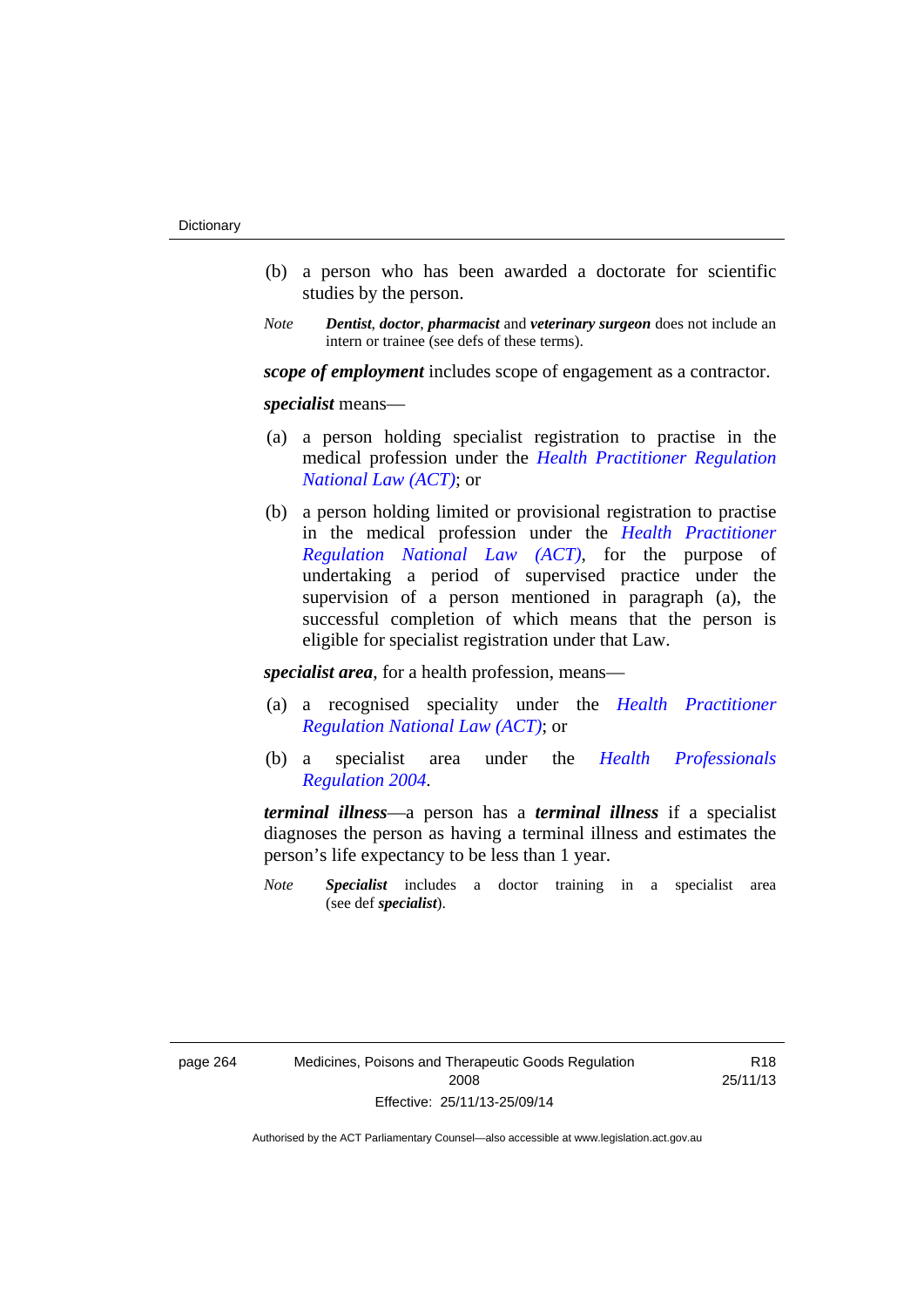*trainee*, in relation to a health practitioner (other than a doctor or pharmacist) means a person holding limited or provisional registration to practise in a health profession under the *[Health](http://www.legislation.act.gov.au/a/db_39269/default.asp)  [Practitioner Regulation National Law \(ACT\)](http://www.legislation.act.gov.au/a/db_39269/default.asp)* for the purpose of undertaking a period of supervised practice or course of training, or both, to allow the person to be registered to practice without supervision.

#### **Examples—references to trainee**

trainee dentist, trainee nurse and trainee veterinary surgeon

- *Note 1* For doctors and pharmacists, see the definition of *intern*.
- *Note 2* An example is part of the regulation, is not exhaustive and may extend, but does not limit, the meaning of the provision in which it appears (see [Legislation Act,](http://www.legislation.act.gov.au/a/2001-14) s 126 and s 132).

*veterinary surgeon* does not include a trainee veterinary surgeon.

*Note* See the definition of *trainee*.

*walk-in centre* means a non-residential facility operated by the Territory for the treatment and care for people with minor illness or injury.

*young detainee*—see the *[Children and Young People Act 2008](http://www.legislation.act.gov.au/a/2008-19)*, section 95.

page 265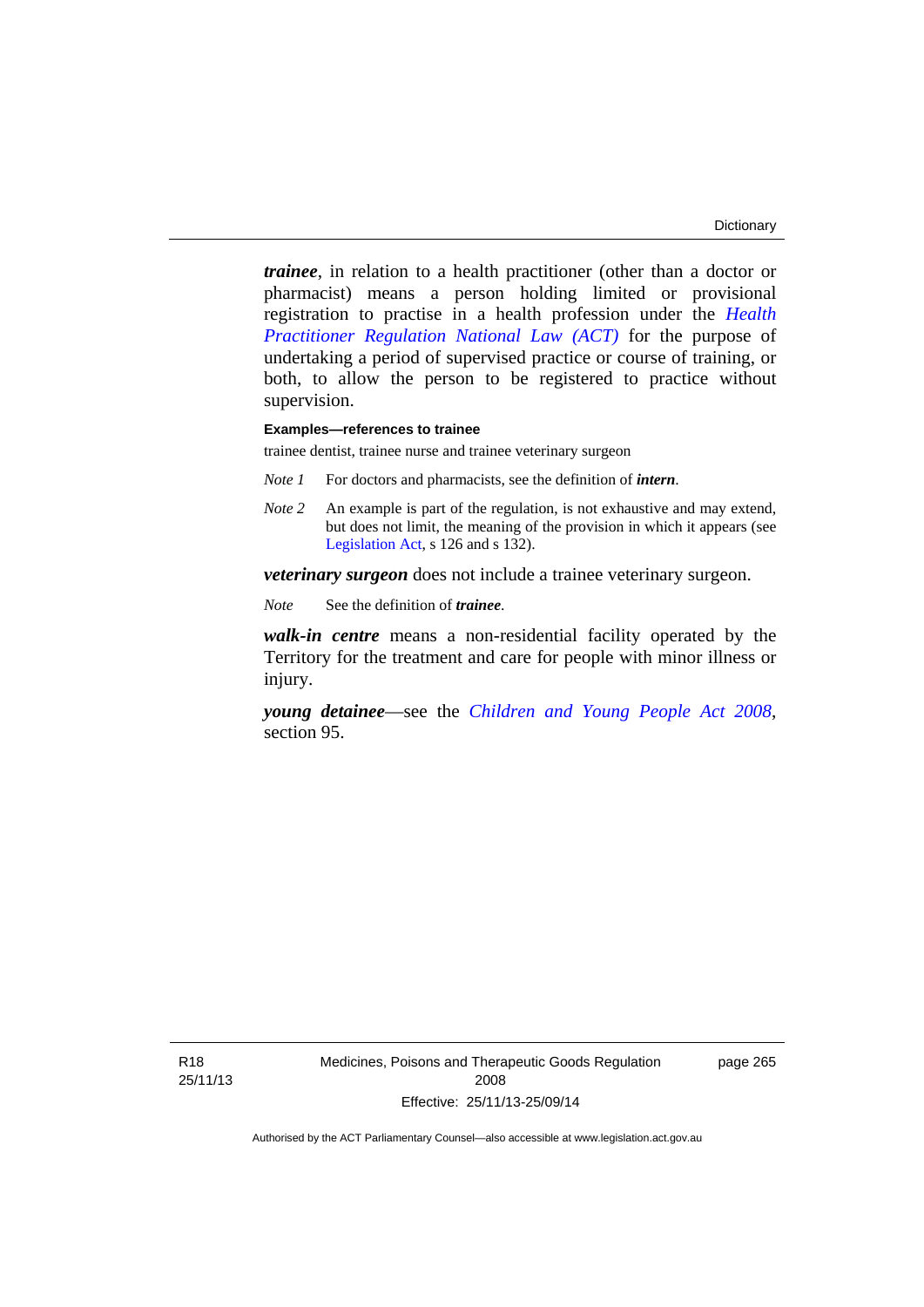1 About the endnotes

# **Endnotes**

# **1 About the endnotes**

Amending and modifying laws are annotated in the legislation history and the amendment history. Current modifications are not included in the republished law but are set out in the endnotes.

Not all editorial amendments made under the *[Legislation Act 2001](http://www.legislation.act.gov.au/a/2001-14)*, part 11.3 are annotated in the amendment history. Full details of any amendments can be obtained from the Parliamentary Counsel's Office.

Uncommenced amending laws are not included in the republished law. The details of these laws are underlined in the legislation history. Uncommenced expiries are underlined in the legislation history and amendment history.

If all the provisions of the law have been renumbered, a table of renumbered provisions gives details of previous and current numbering.

The endnotes also include a table of earlier republications.

| $A = Act$<br>$AF =$ Approved form<br>$am = amended$<br>$amdt = amendment$<br>$AR = Assembly resolution$<br>$ch = chapter$<br>$CN =$ Commencement notice<br>$def = definition$<br>$DI = Disallowable instrument$<br>$dict = dictionary$<br>disallowed = disallowed by the Legislative<br>Assembly<br>$div = division$<br>$exp = expires/expired$<br>$Gaz = gazette$<br>$hdg = heading$<br>$IA = Interpretation Act 1967$<br>$ins = inserted/added$<br>$LA =$ Legislation Act 2001<br>$LR =$ legislation register | NI = Notifiable instrument<br>$o = order$<br>$om = omitted/repealed$<br>$ord = ordinance$<br>$orig = original$<br>par = paragraph/subparagraph<br>$pres = present$<br>$prev = previous$<br>$(\text{prev}) = \text{previously}$<br>$pt = part$<br>$r = rule/subrule$<br>$reloc = relocated$<br>$renum = renumbered$<br>$R[X]$ = Republication No<br>$RI = reissue$<br>$s = section/subsection$<br>$sch = schedule$<br>$sdiv = subdivision$<br>$SL = Subordinate$ law<br>$sub =$ substituted |
|-----------------------------------------------------------------------------------------------------------------------------------------------------------------------------------------------------------------------------------------------------------------------------------------------------------------------------------------------------------------------------------------------------------------------------------------------------------------------------------------------------------------|--------------------------------------------------------------------------------------------------------------------------------------------------------------------------------------------------------------------------------------------------------------------------------------------------------------------------------------------------------------------------------------------------------------------------------------------------------------------------------------------|
| $LRA =$ Legislation (Republication) Act 1996<br>$mod = modified/modification$                                                                                                                                                                                                                                                                                                                                                                                                                                   | underlining = whole or part not commenced<br>or to be expired                                                                                                                                                                                                                                                                                                                                                                                                                              |
|                                                                                                                                                                                                                                                                                                                                                                                                                                                                                                                 |                                                                                                                                                                                                                                                                                                                                                                                                                                                                                            |

# **2 Abbreviation key**

page 266 Medicines, Poisons and Therapeutic Goods Regulation 2008 Effective: 25/11/13-25/09/14

R18 25/11/13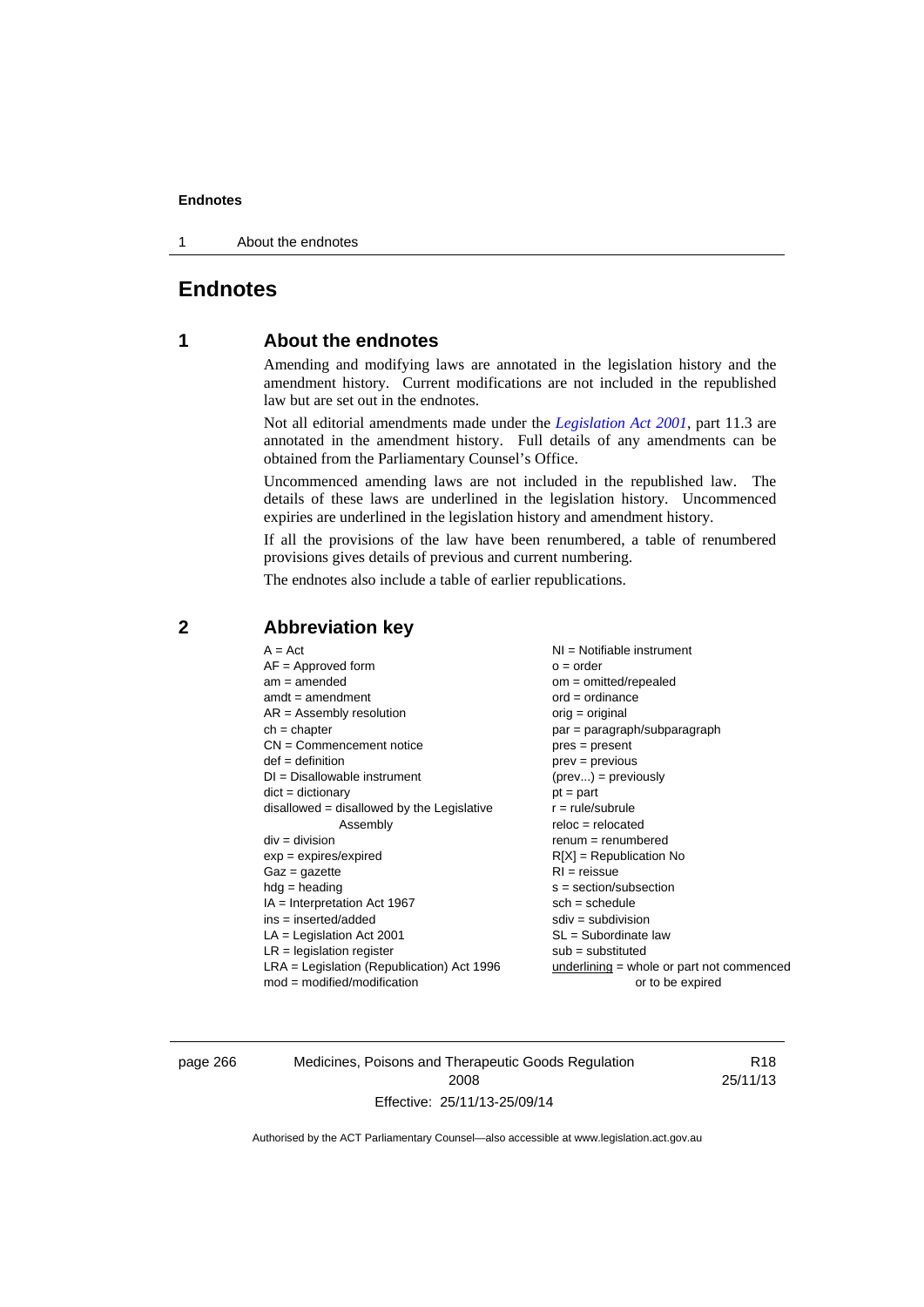#### **3 Legislation history**

### **[Medicines, Poisons and Therapeutic Goods Regulation 2008](http://www.legislation.act.gov.au/sl/2008-42) SL2008-42**

notified LR 15 September 2008

s 1, s 2 commenced 15 September 2008 (LA s 75 (1)) remainder commenced 14 February 2009 (s 2 and see [Medicines,](http://www.legislation.act.gov.au/a/2008-26)  [Poisons and Therapeutic Goods Act 2008](http://www.legislation.act.gov.au/a/2008-26) A2008-26, s 2 and LA s 79)

as amended by

### **[Medicines, Poisons and Therapeutic Goods Amendment](http://www.legislation.act.gov.au/sl/2009-27)  [Regulation 2009 \(No 1\)](http://www.legislation.act.gov.au/sl/2009-27) SL2009-27**

notified LR 5 June 2009 s 1, s 2 commenced 5 June 2009 (LA s 75 (1)) remainder commenced 6 June 2009 (s 2)

#### **[Statute Law Amendment Act 2009 \(No 2\)](http://www.legislation.act.gov.au/a/2009-49) A2009-49 sch 3 pt 3.51**

notified LR 26 November 2009 s 1, s 2 commenced 26 November 2009 (LA s 75 (1)) sch 3 pt 3.51 commenced 17 December 2009 (s 2)

#### **[Medicines, Poisons and Therapeutic Goods Amendment](http://www.legislation.act.gov.au/sl/2010-1)  [Regulation 2010 \(No 1\)](http://www.legislation.act.gov.au/sl/2010-1) SL2010-1**

notified LR 21 January 2010 s 1, s 2 commenced 21 January 2010 (LA s 75 (1)) remainder commenced 22 January 2010 (s 2)

#### **[Medicines, Poisons and Therapeutic Goods Amendment](http://www.legislation.act.gov.au/sl/2010-2)  [Regulation 2010 \(No 2\)](http://www.legislation.act.gov.au/sl/2010-2) SL2010-2**

notified LR 21 January 2010 s 1, s 2 commenced 21 January 2010 (LA s 75 (1)) remainder commenced 22 January 2010 (s 2)

#### **[Health Practitioner Regulation National Law \(ACT\) Act 2010](http://www.legislation.act.gov.au/a/2010-10) A2010-10 sch 2 pt 2.15**

notified LR 31 March 2010 s 1, s 2 commenced 31 March 2010 (LA s 75 (1)) sch 2 pt 2.15 commenced 1 July 2010 (s 2 (1) (a))

R18 25/11/13 Medicines, Poisons and Therapeutic Goods Regulation 2008 Effective: 25/11/13-25/09/14

page 267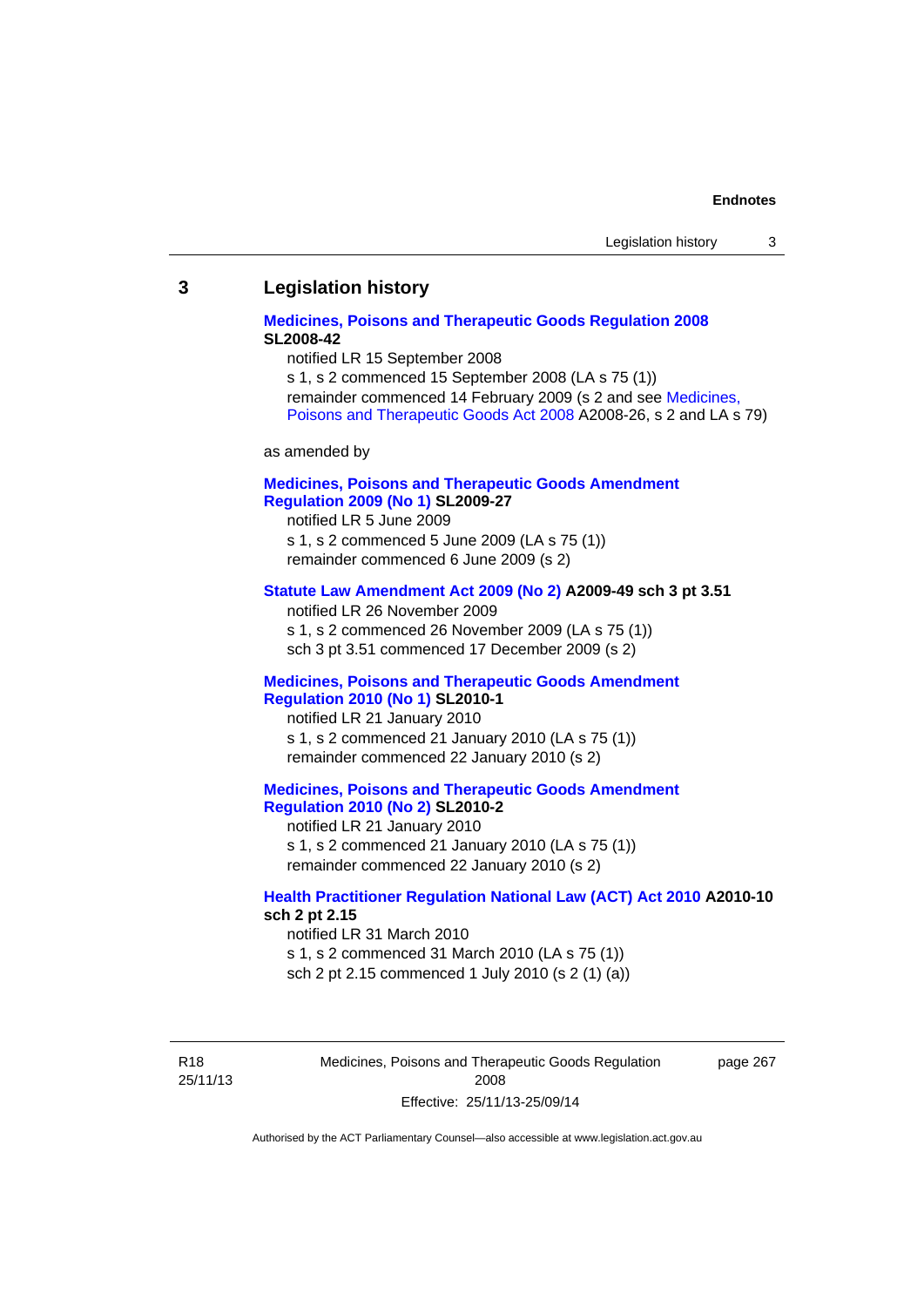| 3 | Legislation history |  |
|---|---------------------|--|
|---|---------------------|--|

# **[Medicines, Poisons and Therapeutic Goods Amendment](http://www.legislation.act.gov.au/sl/2010-16)  [Regulation 2010 \(No 3\)](http://www.legislation.act.gov.au/sl/2010-16) SL2010-16**

notified LR 10 May 2010

s 1, s 2 commenced 10 May 2010 (LA s 75 (1)) sch 1 commenced 1 July 2010 (s 2 (2) and see [Health Practitioner](http://www.legislation.act.gov.au/a/2010-10)  [Regulation National Law \(ACT\) Act 2010](http://www.legislation.act.gov.au/a/2010-10) A2010-10 s 2 (1) (a)) remainder commenced 11 May 2010 (s 2 (1))

#### **[Medicines, Poisons and Therapeutic Goods Amendment](http://www.legislation.act.gov.au/sl/2010-20)  [Regulation 2010 \(No 4\)](http://www.legislation.act.gov.au/sl/2010-20) SL2010-20**

notified LR 3 June 2010 s 1, s 2 commenced 3 June 2010 (LA s 75 (1)) remainder commenced 1 July 2010 (s 2 and see [Health Practitioner](http://www.legislation.act.gov.au/a/2010-10)  [Regulation National Law \(ACT\) Act 2010](http://www.legislation.act.gov.au/a/2010-10) A2010-10 s 2 (1) (a))

#### **[Liquor \(Consequential Amendments\) Act 2010](http://www.legislation.act.gov.au/a/2010-43) A2010-43 sch 1 pt 1.14**

notified LR 8 November 2010 s 1, s 2 commenced 8 November 2010 (LA s 75 (1)) sch 1 pt 1.14 commenced 1 December 2010 (s 2 (4) and see [Liquor Act 2010](http://www.legislation.act.gov.au/a/2010-35) A2010-35, s 2 (3) (as am by [A2010-43](http://www.legislation.act.gov.au/a/2010-43) amdt 1.19) and [CN2010-14](http://www.legislation.act.gov.au/cn/2010-14/default.asp))

#### **[Medicines, Poisons and Therapeutic Goods Amendment](http://www.legislation.act.gov.au/sl/2010-45)  [Regulation 2010 \(No 5\)](http://www.legislation.act.gov.au/sl/2010-45) SL2010-45**

notified LR 22 November 2010 s 1, s 2 commenced 22 November 2010 (LA s 75 (1)) remainder commenced 23 November 2010 (s 2)

#### **[Justice and Community Safety Legislation Amendment Act 2010](http://www.legislation.act.gov.au/a/2010-50)  [\(No 4\)](http://www.legislation.act.gov.au/a/2010-50) A2010-50 sch 1 pt 1.6**

notified LR 14 December 2010 s 1, s 2 commenced 14 December 2010 (LA s 75 (1)) sch 1 pt 1.6 commenced 21 December 2010 (s 2 (1))

#### **[Statute Law Amendment Act 2011 \(No 3\)](http://www.legislation.act.gov.au/a/2011-52) A2011-52 sch 1 pt 1.5**  notified LR 28 November 2011

s 1, s 2 commenced 28 November 2011 (LA s 75 (1)) sch 1 pt 1.5 commenced 12 December 2011 (s 2)

page 268 Medicines, Poisons and Therapeutic Goods Regulation 2008 Effective: 25/11/13-25/09/14

R18 25/11/13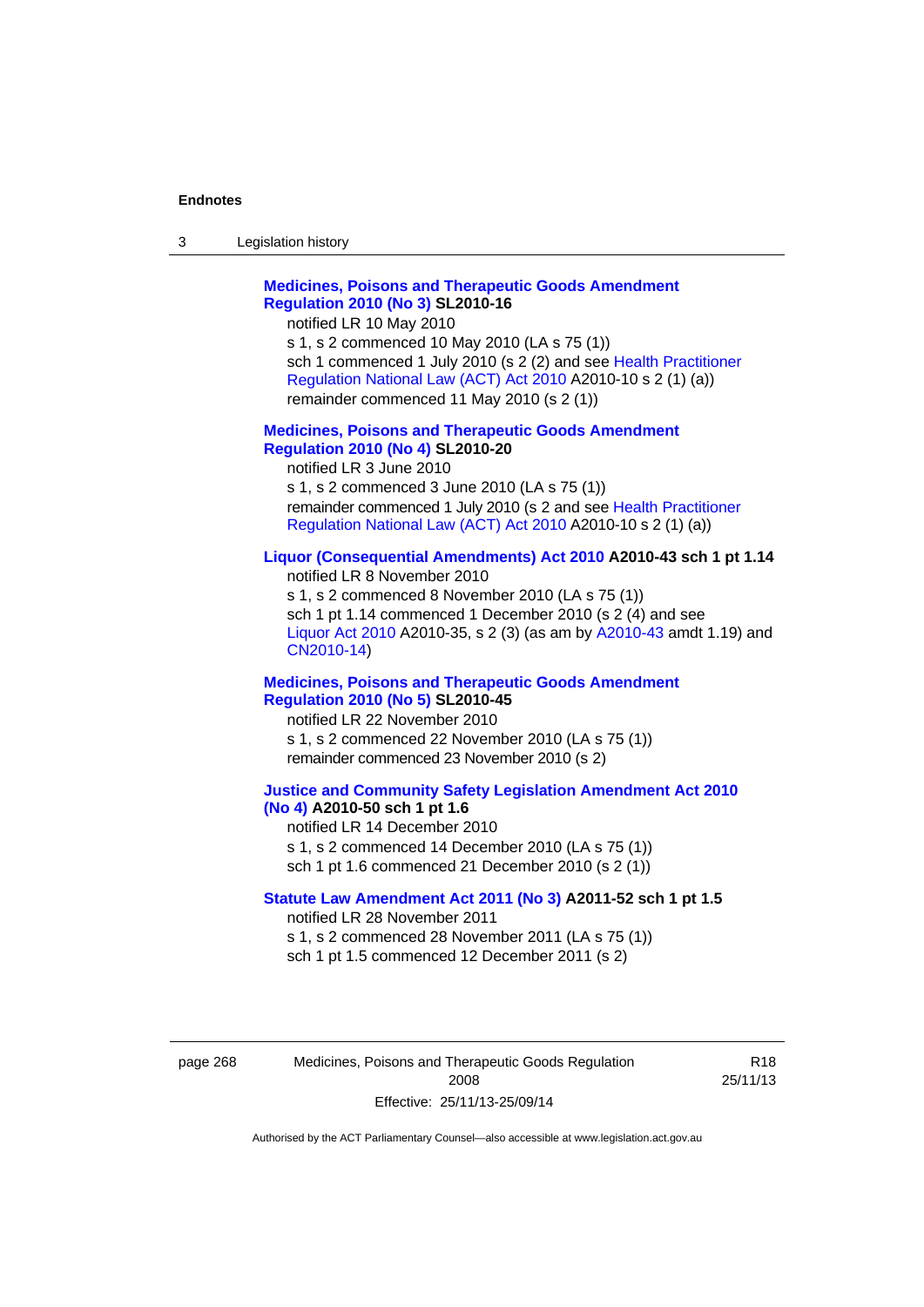| Legislation history |  |  |
|---------------------|--|--|
|---------------------|--|--|

# **[Medicines, Poisons and Therapeutic Goods Amendment](http://www.legislation.act.gov.au/sl/2012-5)  [Regulation 2012 \(No 1\)](http://www.legislation.act.gov.au/sl/2012-5) SL2012-5**  notified LR 9 February 2012 s 1, s 2 commenced 9 February 2012 (LA s 75 (1)) remainder commenced 10 February 2012 (s 2) **[Medicines, Poisons and Therapeutic Goods \(Prescribing](http://www.legislation.act.gov.au/sl/2012-34)  [Authorisation—Optometrists\) Amendment Regulation 2012 \(No 1\)](http://www.legislation.act.gov.au/sl/2012-34) SL2012-34**  notified LR 2 August 2012 s 1, s 2 commenced 2 August 2012 (LA s 75 (1)) remainder commenced 3 August 2012 (s 2) **[Medicines, Poisons and Therapeutic Goods \(Kava Exemption\)](http://www.legislation.act.gov.au/sl/2013-1/default.asp)  [Amendment Regulation 2013 \(No 1\)](http://www.legislation.act.gov.au/sl/2013-1/default.asp) SL2013-1**  notified LR 25 January 2013 s 1, s 2 commenced 25 January 2013 (LA s 75 (1)) remainder commenced 26 January 2013 (s 2) **[Medicines, Poisons and Therapeutic Goods Amendment](http://www.legislation.act.gov.au/sl/2013-24/default.asp)  [Regulation 2013 \(No 1\)](http://www.legislation.act.gov.au/sl/2013-24/default.asp) SL2013-24**  notified LR 29 August 2013 s 1, s 2 commenced 29 August 2013 (LA s 75 (1)) remainder commenced 1 September 2013 (s 2) **[Medicines, Poisons and Therapeutic Goods Amendment](http://www.legislation.act.gov.au/sl/2013-28)  [Regulation 2013 \(No 2\)](http://www.legislation.act.gov.au/sl/2013-28) SL2013-28**  notified LR 4 November 2013 s 1, s 2 commenced 4 November 2013 (LA s 75 (1)) remainder commenced 5 November 2013 (s 2) **[Statute Law Amendment Act 2013 \(No 2\)](http://www.legislation.act.gov.au/a/2013-44) A2013-44 sch 1 pt 1.3**  notified LR 11 November 2013 s 1, s 2 commenced 11 November 2013 (LA s 75 (1)) sch 1 pt 1.3 commenced 25 November 2013 (s 2)

Medicines, Poisons and Therapeutic Goods Regulation 2008 Effective: 25/11/13-25/09/14

page 269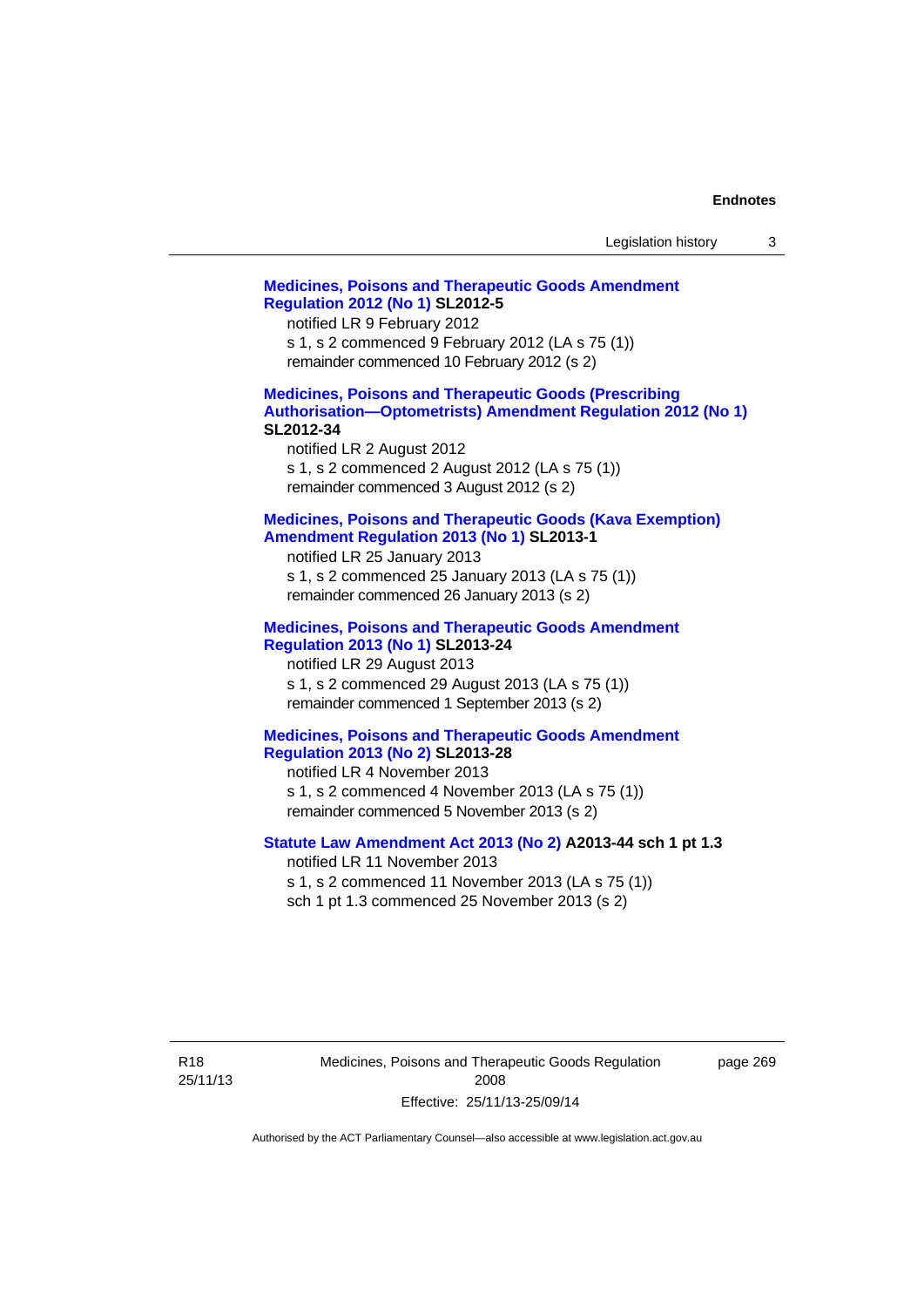| 4 | Amendment history |
|---|-------------------|
|---|-------------------|

### **4 Amendment history**

**Commencement**  s 2 om LA s 89 (4) **General overview of authorisations for medicines**  s 10 am [A2010-10](http://www.legislation.act.gov.au/a/2010-10) amdt 2.85 **Overview of medicines authorisations under this regulation**  s 11 am [SL2010-2](http://www.legislation.act.gov.au/sl/2010-2) s 4; pars renum R4 LA; [SL2013-28](http://www.legislation.act.gov.au/sl/2013-28) s 4; pars renum R17 LA **General overview of authorisation conditions for medicines**  s 12 am [SL2012-34](http://www.legislation.act.gov.au/sl/2012-34) s 4 **Relationship with registration laws**  pt 2.2 hdg sub [A2010-10](http://www.legislation.act.gov.au/a/2010-10) amdt 2.86 **Medicines authorisations subject to Health Practitioner Regulation National Law (ACT) restrictions**  sub [A2010-10](http://www.legislation.act.gov.au/a/2010-10) amdt 2.86 **Medicines authorisations subject to Health Professionals Act restrictions**  s 21 ins [A2010-10](http://www.legislation.act.gov.au/a/2010-10) amdt 2.86 **Authorisation under sch 1 to prescribe medicines—Act, s 40 (1) (b), (2) (b) and (3) (b)**  s 30 am [SL2010-45](http://www.legislation.act.gov.au/sl/2010-45) s 4 **Authorisation conditions for prescribing medicines—Act, s 44 (1) (b) and (2) (b)**  s 31 am [SL2013-28](http://www.legislation.act.gov.au/sl/2013-28) ss 5-7; pars renum R17 LA **Particulars for prescriptions**  s 41 **am [SL2010-1](http://www.legislation.act.gov.au/sl/2010-1) s 4; [SL2010-45](http://www.legislation.act.gov.au/sl/2010-45) s 5; pars renum R8 LA;** [SL2013–28](http://www.legislation.act.gov.au/sl/2013-28) s 8; ss renum R17 LA **Standing orders for walk-in centre**   $div 3.4.3$  hdg ins [SL2010-2](http://www.legislation.act.gov.au/sl/2010-2) s 5 **Authorisation of CHO to issue standing orders for supply and administration of medicines at walk-in centre—Act, s 42 (b)**  s 77 ins [SL2010-2](http://www.legislation.act.gov.au/sl/2010-2) s 5 **Particulars for CHO standing orders for supply and administration of medicines at walk-in centre**  s 78 ins [SL2010-2](http://www.legislation.act.gov.au/sl/2010-2) s 5 **Overview of supply authorisations for medicines**  s 100 am [SL2013–28](http://www.legislation.act.gov.au/sl/2013-28) s 9; pars renum R17 LA

page 270 Medicines, Poisons and Therapeutic Goods Regulation 2008 Effective: 25/11/13-25/09/14

R18 25/11/13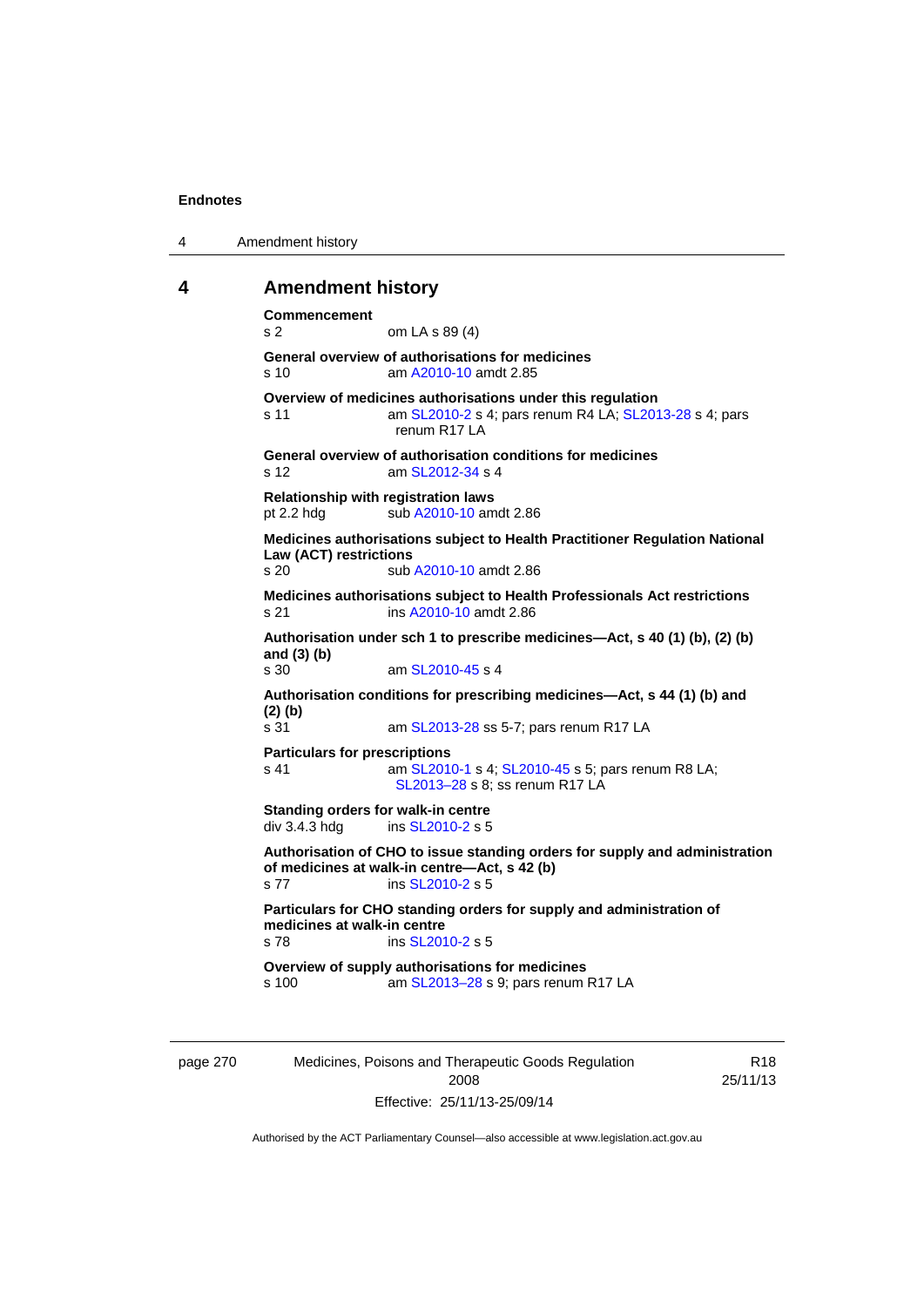```
Medicines, Poisons and Therapeutic Goods Regulation 
                                                              page 271 
Authorisation under sch 1 to supply medicines—Act, s 26 (1) (b) and (2) (b) 
s 110 am A2010-10 amdt 2.87; A2013-44 amdt 1.31 
Authorisation conditions for dispensing medicines—Act, s 44 (1) (b) and 
(2) (b) 
s 120 am SL2013-28 s 10
How medicines are dispensed 
s 121 am A2010-10 amdt 2.88, amdt 2.89 
Labelling dispensed medicines—Act, s 60 (1) (c) (i) and (2) (c) (i) 
s 123  SL2010-45 s 6; pars renum R8 LA
Marking dispensed prescriptions 
s 124  SL2013–28 s 11, s 12
Labelling medicines supplied during consultations 
s 161  SL2010-45 s 7; pars renum R8 LA
Required information for pseudoephedrine sales records 
s 173 am A2010-43 amdt 1.57
Authorisation to supply certain medicines without prescription—continued 
dispensing 
                  SL2013–28 s 13
Authorisation to supply certain medicines without prescription by approved 
pharmacist––Act, s 185 (1) (g) 
SL2013–28 s 13
Labelling certain medicines supplied without prescription by approved 
pharmacist––Act, s 185 (1) (j) 
SL2013–28 s 13
Authorisation for self-administration etc of medicines—Act, s 37 (2) (b) 
and (3) (b) 
                 SL2010-45 s 8
Authorisations to deliver medicines under supply authorities—Act, 
s 26 (1) (b), (2) (b), s 35 (1) (b), (2) (b) and s 36 (b) 
s 400 am A2010-10 amdts 2.90-2.92 
When pharmacy medicines and pharmacist only medicines to be supplied in 
manufacturer's packs—Act, s 59 (1) (c) (i) and (2) (c) (i) 
s 500 am A2010-10 amdt 2.93
Meaning of prescribed person—ch 11 
s 510 am SL2010-16 s 4, s 5, amdt 1.1; SL2010-45 s 9 
Storage of controlled medicines for certain health-related occupations—Act, 
s 61 (b) and (c) 
s 532 am SL2010-16 s 6, s 7, amdt 1.1
```
R18 25/11/13

Authorised by the ACT Parliamentary Counsel—also accessible at www.legislation.act.gov.au

2008 Effective: 25/11/13-25/09/14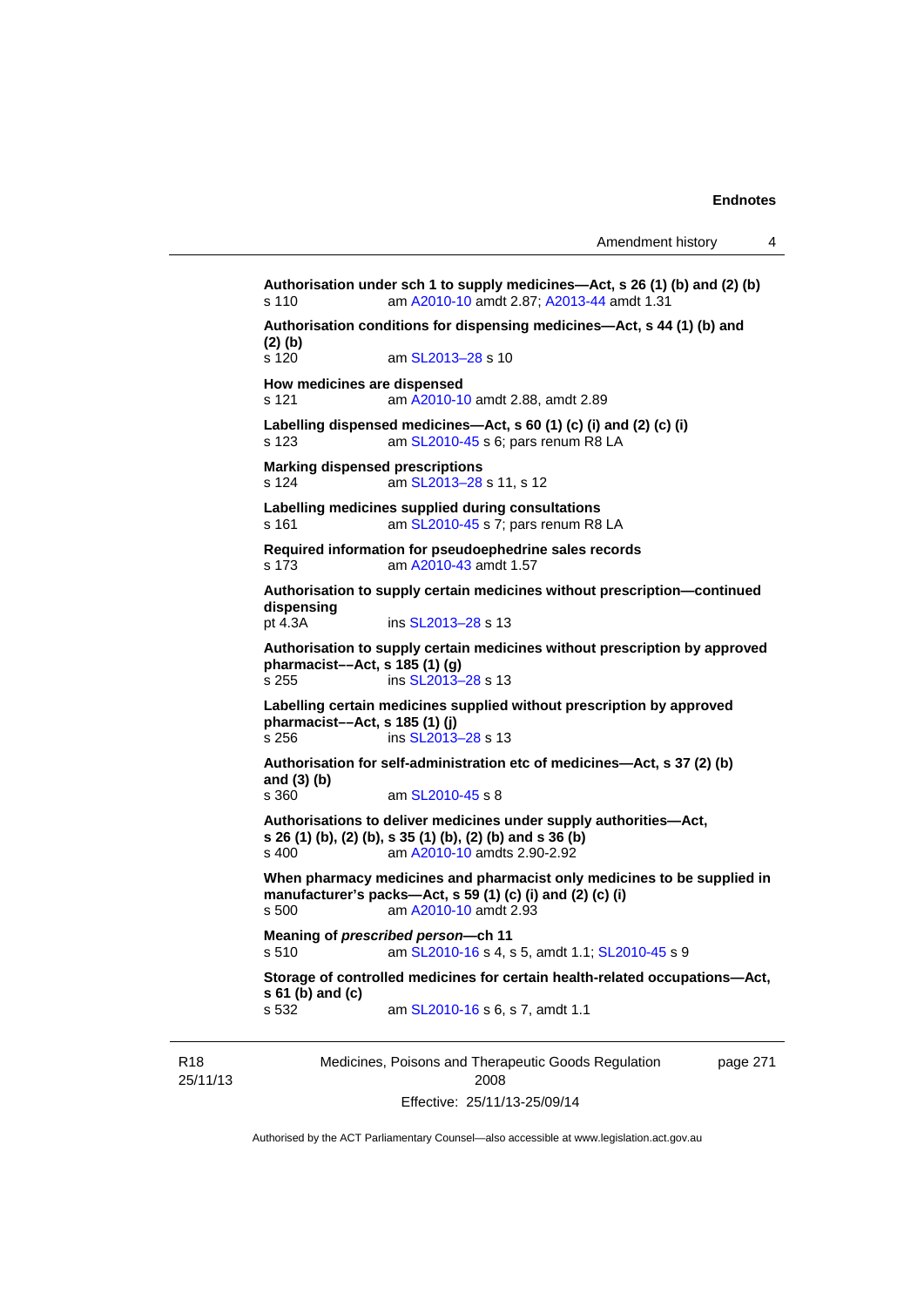```
4 Amendment history
```

```
Storage of controlled medicines by certain other prescribed people—
Act, s 61 (b) and (c) 
s 533 am SL2010-16 s 8 
Keeping of controlled medicines registers by certain people—Act, s 48 (a) 
and s 50 (1) (b) and (2) (b) 
s 540 table 540 am SL2010-16 s 9 
Keeping of controlled medicines registers by first-aid kit holders—Act, 
s 48 (a) and s 50 (1) (b) and (2) (b)<br>s 541 am SL 2010-16 s
                SL2010-16 s 10, s 11, amdt 1.1
Prescribed witnesses for administration of controlled medicines—Act, 
s 53 (a) and (b) 
                 SL2010-20 s 4
Standing interim approval to prescribe buprenorphine and methadone for 
patients of certain institutions 
SL2010-1 s 5
 SL2010-1 s 6; pars renum R4 LA
Restrictions on CHO power to approve applications for approvals 
s 563 am SL2010-1 s 7 
First-aid kit licences 
pt 14.3 note am A2010-10 amdt 2.104
Additional information for first-aid kit licences—Act, s 88 (1) (k) 
s 612 am A2009-49 amdt 3.121
Medicines advisory committee—ending appointments 
s 644 am A2011-52 amdt 1.8
Manufacture, supply and use of paints for toys—Act, s 72 (b) 
s 752 am SL2013–28 s 14, s 15 
Meaning of reviewable decision—ch 23 
s 850  SL2009-27 s 4
Reviewable decision notices 
SL2009-27 s 5
Applications for review 
SL2009-27 s 5
Other authorisations for public employees—Act, s 20 (1) (a), (2) (a) and 
s 74 (1) (b) 
                 SL2010-45 s 10
Displacement of Legislation Act, s 47 (6) 
s 863 SL2012-34 s 5, s 6
                 sub SL2013–28 s 16
```
page 272 Medicines, Poisons and Therapeutic Goods Regulation 2008 Effective: 25/11/13-25/09/14

R18 25/11/13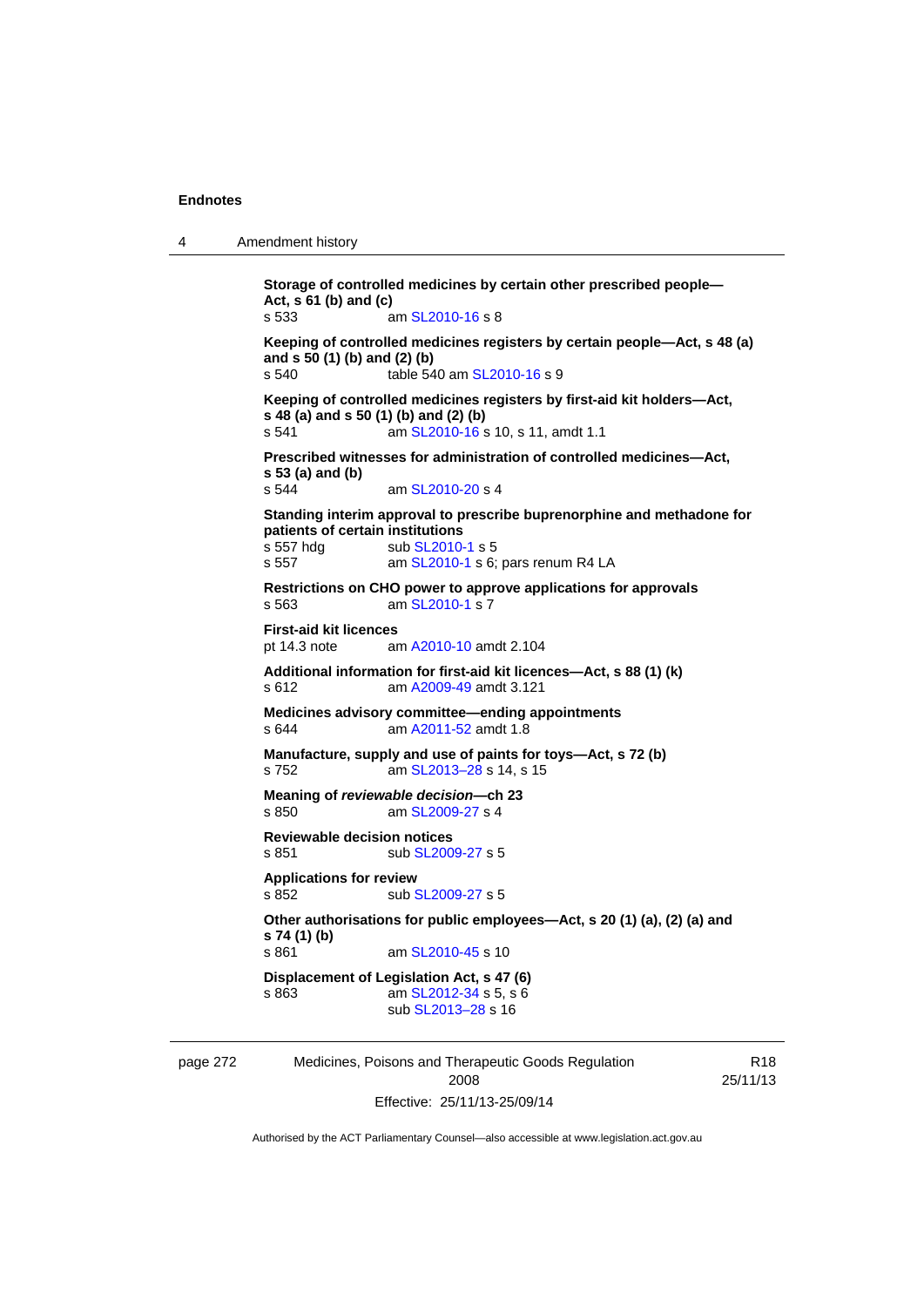```
Exemption of piper methysticum (kava)—Act, s 190 (1) (a) s 864 om LA s 89 (3)
                 om LA s 89 (3)
                  ins SL2012-5 s 4
                 exp 12 February 2012 (s 864 (3)) 
                  ins SL2013-1 s 4
Transitional 
ch 30 hdg exp 31 March 2010 (s 1008) 
Definitions—ch 30 
s 1000 exp 31 March 2010 (s 1008) 
                  def DODA exp 31 March 2010 (s 1008) 
                  def PADA exp 31 March 2010 (s 1008) 
DODA wholesaler's licences—Act, s 520 (2) 
s 1001 exp 31 March 2010 (s 1008) 
Poisons Act licences—Act, s 520 (2) 
s 1002 exp 31 March 2010 (s 1008) 
PADA licences—Act, s 520 (2) 
s 1003 exp 31 March 2010 (s 1008) 
DODA authorisations—Act, s 522 (2) 
s 1004 exp 31 March 2010 (s 1008) 
PADA authorisations—Act, s 522 (2) 
s 1005 exp 31 March 2010 (s 1008) 
Public Health (Prohibited Drugs) Act authorisations—Act, s 522 (2) 
s 1006 exp 31 March 2010 (s 1008) 
DODA approvals to prescribe drugs of dependence—Act, s 531 (2) 
                 exp 31 March 2010 (s 1008)
Expiry—ch 30 
s 1008 exp 31 March 2010 (s 1008) 
Modification of Act 
ch 31 hdg ins SL2009-27 s 6 
                  om A2010-50 amdt 1.13
Modification of Act, ch 14—Act, s 501 (2) 
s 1100 ins SL2009-27 s 6 
                  om A2010-50 amdt 1.13
Expiry—ch 31 
s 1110 SL2009-27 s 6
                  om A2010-50 amdt 1.13
Dentists, dental hygienists and dental therapists 
sch 1 pt 1.2 am A2010-10 amdt 2.104
```
R18 25/11/13 Medicines, Poisons and Therapeutic Goods Regulation 2008 Effective: 25/11/13-25/09/14

page 273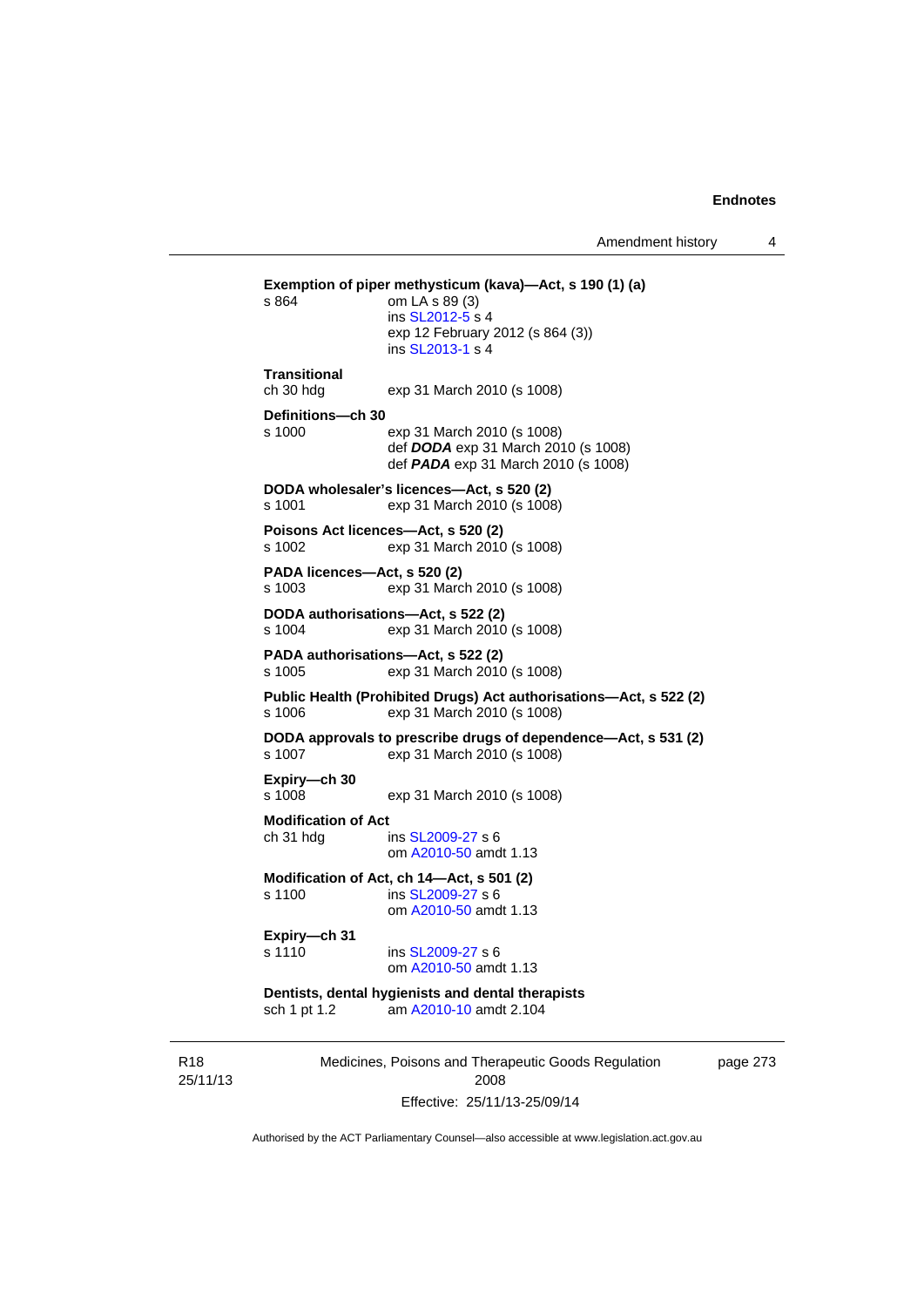4 Amendment history

```
Doctors 
sch 1 pt 1.3 am A2010-10 amdt 2.104
Health practitioners and health professionals at institutions 
 A2010-10 amdt 2.94
Midwives<br>sch 1 pt 1.5
                 A2010-10SL2010-45 s 11
Nurses 
 SL2010-16A2010-10  SL2010-20 s 5;
                 items renum R7 LA 
Opioid dependency treatment centres operated by Territory 
sch 1 pt 1.7 am A2010-10 amdt 2.104
Optometrists 
sch 1 pt 1.8 am A2010-10 amdt 2.95; SL2012-34 s 7 
Residential care facilities 
sch 1 pt 1.11 am A2010-10 amdt 2.104
Optometry medicines 
sch 2 am A2010-10 amdt 2.96
                 om SL2012-34 s 8 
Designated appendix D medicines—standing approvals 
 SL2010-45SL2013-24 s 4, s 5
Health Professionals Regulation 2004 
sch 6 om LA s 89 (3) 
Modification—Crimes Act 1900 
 SL2009-27 s 7
                 om A2010-50 amdt 1.14
Dictionary 
dict am SL2009-27 s 8; A2009-49 amdt 3.122; A2010-10
                 amdt 2.97, amdt 2.98; SL2013–28 s 17 
                 def approved pharmacist ins SL2013–28 s 18 
                 def authorised midwife ins SL2010-45 s 13 
                 def chief pharmacist reloc from Medicines, Poisons and 
                 Therapeutic Goods Act 2008 dict by A2013-44 amdt 3.110 
                 def continued dispensing determination ins SL2013–28
                 s 18
                 def drug-dependent person reloc from Medicines, Poisons 
                 and Therapeutic Goods Act 2008 dict by A2013-44
                 amdt 3.112
                 def eligible midwife ins SL2010-45 s 13 
                 def enrolled nurse om SL2010-20 s 6
```
page 274 Medicines, Poisons and Therapeutic Goods Regulation 2008 Effective: 25/11/13-25/09/14

R18 25/11/13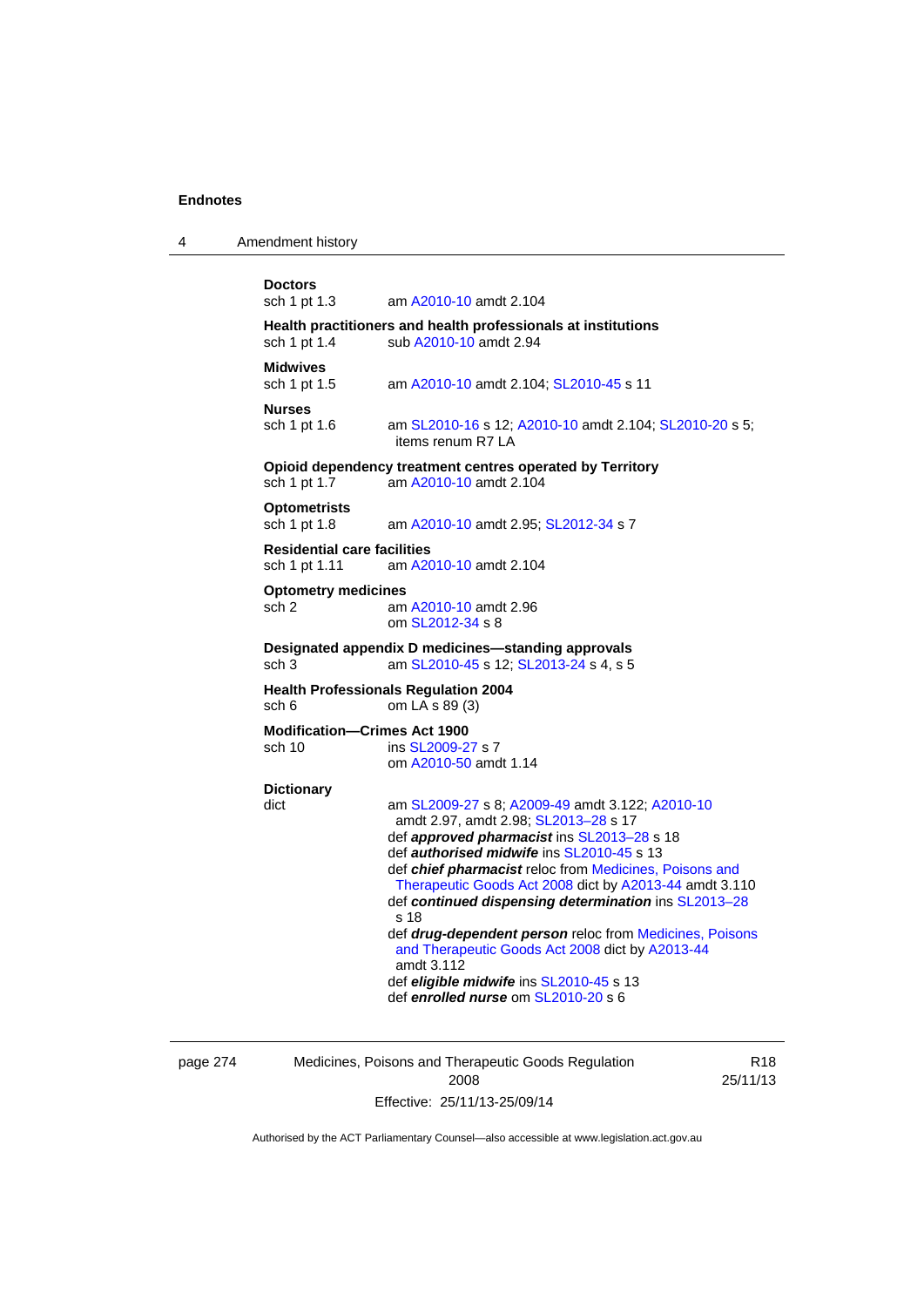def *enrolled nurse (medications)* sub [A2010-10](http://www.legislation.act.gov.au/a/2010-10) amdt 2.99 om [SL2010-20](http://www.legislation.act.gov.au/sl/2010-20) s 7 def *health profession* sub [A2010-10](http://www.legislation.act.gov.au/a/2010-10) amdt 2.100 def *intern* sub [A2010-10](http://www.legislation.act.gov.au/a/2010-10) amdt 2.101 def *national list* ins [SL2012-34](http://www.legislation.act.gov.au/sl/2012-34) s 9 def *national residential medication chart prescription* ins [SL2013–28](http://www.legislation.act.gov.au/sl/2013-28) s 18 def *nurse practitioner* ins [SL2010-16](http://www.legislation.act.gov.au/sl/2010-16) s 13 am [SL2010-16](http://www.legislation.act.gov.au/sl/2010-16) amdt 1.1 def *Optometry Endorsement Scheduled Medicines Registration Standard* ins [SL2012-34](http://www.legislation.act.gov.au/sl/2012-34) s 9 def *pharmaceutical benefit* ins [SL2013–28](http://www.legislation.act.gov.au/sl/2013-28) s 18 def *pharmaceutical benefits scheme* ins [SL2010-45](http://www.legislation.act.gov.au/sl/2010-45) s 13 def *specialist* sub [A2010-10](http://www.legislation.act.gov.au/a/2010-10) amdt 2.102 def *specialist area* sub [A2010-10](http://www.legislation.act.gov.au/a/2010-10) amdt 2.102 def *trainee* am [A2010-10](http://www.legislation.act.gov.au/a/2010-10) amdt 2.103 def *walk-in centre* ins [SL2010-2](http://www.legislation.act.gov.au/sl/2010-2) s 6

R18 25/11/13 Medicines, Poisons and Therapeutic Goods Regulation 2008 Effective: 25/11/13-25/09/14

page 275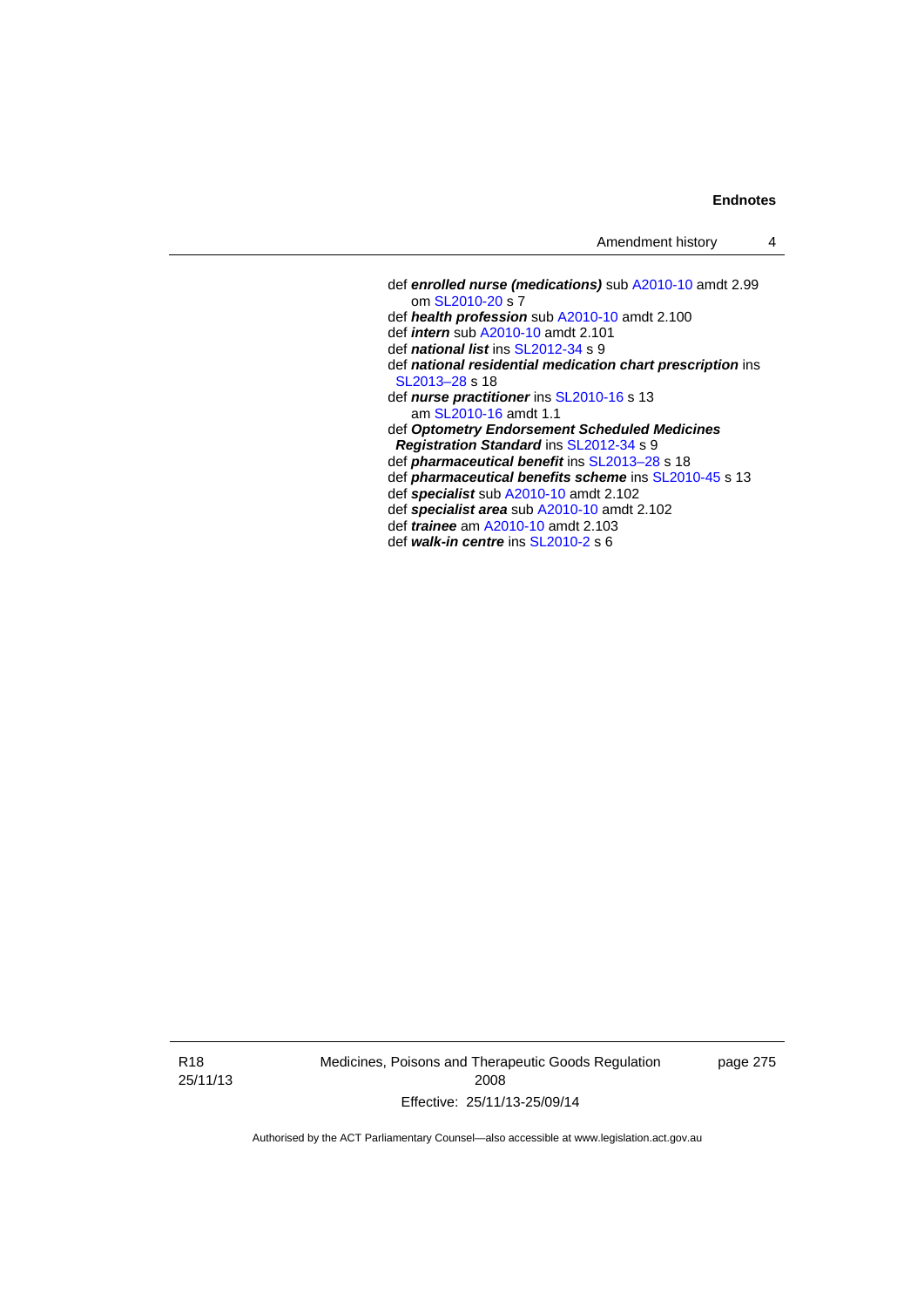5 Earlier republications

# **5 Earlier republications**

Some earlier republications were not numbered. The number in column 1 refers to the publication order.

Since 12 September 2001 every authorised republication has been published in electronic pdf format on the ACT legislation register. A selection of authorised republications have also been published in printed format. These republications are marked with an asterisk (\*) in column 1. Electronic and printed versions of an authorised republication are identical.

| <b>Republication</b><br>No and date | <b>Effective</b>            | Last<br>amendment<br>made by | <b>Republication</b><br>for                              |
|-------------------------------------|-----------------------------|------------------------------|----------------------------------------------------------|
| R <sub>1</sub><br>14 Feb 2009       | 14 Feb 2009-<br>5 June 2009 | not amended                  | new regulation                                           |
| R <sub>2</sub>                      | 6 June 2009-                | SL2009-27                    | amendments by                                            |
| 6 June 2009                         | 16 Dec 2009                 |                              | SL2009-27                                                |
| R <sub>3</sub>                      | 17 Dec 2009-                | A2009-49                     | amendments by                                            |
| 17 Dec 2009                         | 21 Jan 2010                 |                              | A2009-49                                                 |
| R <sub>4</sub><br>22 Jan 2010       | 22 Jan 2010-<br>31 Mar 2010 | SL2010-2                     | amendments by<br>SL2010-1 and<br>SL2010-2                |
| R <sub>5</sub><br>1 Apr 2010        | 1 Apr 2010-<br>10 May 2010  | A2010-10                     | commenced expiry                                         |
| R <sub>6</sub>                      | 11 May 2010-                | SL2010-16                    | amendments by                                            |
| 11 May 2010                         | 30 June 2010                |                              | SL2010-16                                                |
| R7<br>1 July 2010                   | 1 July 2010-<br>22 Nov 2010 | SL2010-20                    | amendments by<br>A2010-10,<br>SL2010-16 and<br>SL2010-20 |
| R <sub>8</sub>                      | 23 Nov 2010-                | SL2010-45                    | amendments by                                            |
| 23 Nov 2010                         | 30 Nov 2010                 |                              | SL2010-45                                                |
| R <sub>9</sub>                      | 1 Dec 2010-                 | SL2010-45                    | amendments by                                            |
| 1 Dec 2010                          | 20 Dec 2010                 |                              | A2010-43                                                 |
| R <sub>10</sub>                     | 21 Dec 2010-                | A2010-50                     | amendments by                                            |
| 21 Dec 2010                         | 11 Dec 2011                 |                              | A2010-50                                                 |
| R <sub>11</sub>                     | 12 Dec 2011-                | A2011-52                     | amendments by                                            |
| 12 Dec 2011                         | 9 Feb 2012                  |                              | A2011-52                                                 |
|                                     |                             |                              |                                                          |

page 276 Medicines, Poisons and Therapeutic Goods Regulation 2008 Effective: 25/11/13-25/09/14

R18 25/11/13